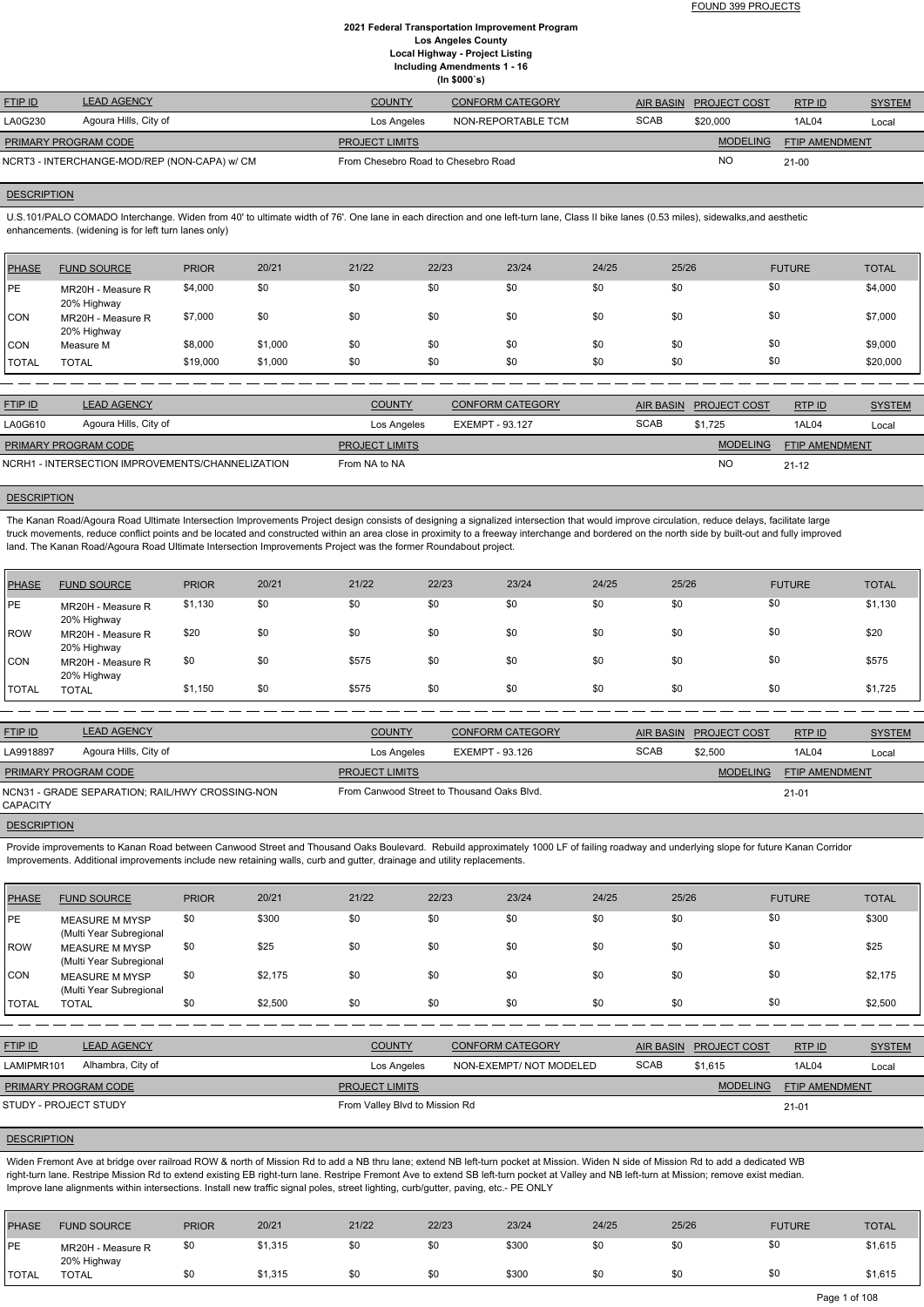| <b>COUNTY</b>         |             |                                                                                           | RTPID                  | <b>SYSTEM</b> |
|-----------------------|-------------|-------------------------------------------------------------------------------------------|------------------------|---------------|
| Los Angeles           | <b>SCAB</b> | \$2,900                                                                                   | 1AL04                  | Local         |
| <b>PROJECT LIMITS</b> |             | <b>MODELING</b>                                                                           | <b>FTIP AMENDMENT</b>  |               |
|                       |             | <b>YES</b>                                                                                | $21 - 05$              |               |
|                       |             | <b>CONFORM CATEGORY</b><br>NON-EXEMPT<br>From North City Limits to Montezuma/I-10 freeway | AIR BASIN PROJECT COST |               |

#### **DESCRIPTION**

Replace existing traffic signal controllers with 2070 ATC controllers and firmware at 12 signalized intersections along Fremont Avenue from north City limits to Montezuma/I-10 freeway. Install fiber optic cable connectivity to all signalized intersections, ethernet switches, communication hubs, vehicle detection. Update traffic signal timing and synchronization. Design a new central traffic signal management system to monitor and control all signalized intersections in the City.

Replace existing traffic signal controllers with 2070 ATC traffic signal controllers and firmware at 14 signalized intersections along Atlantic Blvd from Huntington Drive to I-10 freeway. Install fiber optic cable connectivity to all signalized intersections, ethernet switches, communication hubs, vehicle detection. Update traffic signal timing and synchronization. Design a new central traffic signal management system to monitor and control all signalized intersections in the City.

| PHASE        | <b>FUND SOURCE</b>               | <b>PRIOR</b> | 20/21 | 21/22   | 22/23 | 23/24 | 24/25 | 25/26 | <b>FUTURE</b> | <b>TOTAL</b> |
|--------------|----------------------------------|--------------|-------|---------|-------|-------|-------|-------|---------------|--------------|
| PE           | MR20H - Measure R<br>20% Highway | \$0          | \$425 | \$0     | \$0   | \$0   | \$0   | \$0   | \$0           | \$425        |
| CON          | MR20H - Measure R<br>20% Highway | \$0          | \$0   | \$2,475 | \$0   | \$0   | \$0   | \$0   | \$0           | \$2,475      |
| <b>TOTAL</b> | <b>TOTAL</b>                     | \$0          | \$425 | \$2,475 | \$0   | \$0   | \$0   | \$0   | \$0           | \$2,900      |

| <b>FTIP ID</b>              | <b>LEAD AGENCY</b>             | <b>COUNTY</b>                         | <b>CONFORM CATEGORY</b> | <b>AIR BASIN</b> | <b>PROJECT COST</b> | RTP ID                | <b>SYSTEM</b> |
|-----------------------------|--------------------------------|---------------------------------------|-------------------------|------------------|---------------------|-----------------------|---------------|
| LAMIPMR114                  | Alhambra, City of              | Los Angeles                           | <b>TCM Committed</b>    | <b>SCAB</b>      | \$3,600             | <b>1ITS04</b>         | Local         |
| <b>PRIMARY PROGRAM CODE</b> |                                | <b>PROJECT LIMITS</b>                 |                         |                  | <b>MODELING</b>     | <b>FTIP AMENDMENT</b> |               |
|                             | ITS02 - SIGNAL SYNCHRONIZATION | From Huntington Drive to I-10 Freeway |                         |                  | <b>YES</b>          | $21 - 05$             |               |

#### **DESCRIPTION**

Replace existing traffic signal controllers with 2070 ATC traffic signal controllers and firmware at 20 signalized intersections along Valley Blvd from west City limit to east city limit. Install fiber optic cable connectivity to all signalized intersections, ethernet switches, communication hubs, vehicle detection. Update traffic signal timing and synchronization. Design a new central traffic signal management system to monitor and control all signalized intersections in the City.

Replace existing traffic signal controllers with 2070 ATC controllers and firmware at 20 signalized intersections along Garfield Avenue from Huntington Drive to I-10 Freeway. Install fiber optic cable connectivity to all signalized intersections, communication hubs, ethernet switches, vehicle detection systems. Update traffic signal timing and synchronization. Design new central traffic signal management system to monitor and control all signalized intersections in the City.

| <b>PHASE</b> | <b>FUND SOURCE</b>               | <b>PRIOR</b> | 20/21 | 21/22   | 22/23 | 23/24 | 24/25 | 25/26 | <b>FUTURE</b> | <b>TOTAL</b> |
|--------------|----------------------------------|--------------|-------|---------|-------|-------|-------|-------|---------------|--------------|
| <b>PE</b>    | MR20H - Measure R<br>20% Highway | \$0          | \$500 | \$0     | \$0   | \$0   | \$0   | \$0   | \$0           | \$500        |
| <b>CON</b>   | MR20H - Measure R<br>20% Highway | \$0          | \$0   | \$3,100 | \$0   | \$0   | \$0   | \$0   | \$0           | \$3,100      |
| <b>TOTAL</b> | <b>TOTAL</b>                     | \$0          | \$500 | \$3,100 | \$0   | \$0   | \$0   | \$0   | \$0           | \$3,600      |

| <b>FTIP ID</b>              | <b>LEAD AGENCY</b>             | <b>COUNTY</b>                           | <b>CONFORM CATEGORY</b> |             | AIR BASIN PROJECT COST | RTPID                 | <b>SYSTEM</b> |
|-----------------------------|--------------------------------|-----------------------------------------|-------------------------|-------------|------------------------|-----------------------|---------------|
| LAMIPMR116                  | Alhambra, City of              | Los Angeles                             | <b>TCM Committed</b>    | <b>SCAB</b> | \$4,600                | <b>1ITS04</b>         | Local         |
| <b>PRIMARY PROGRAM CODE</b> |                                | <b>PROJECT LIMITS</b>                   |                         |             | <b>MODELING</b>        | <b>FTIP AMENDMENT</b> |               |
|                             | ITS02 - SIGNAL SYNCHRONIZATION | From West City Limit to East City Limit |                         |             | <b>YES</b>             | $21 - 05$             |               |

#### **DESCRIPTION**

| <b>PHASE</b> | <b>FUND SOURCE</b>               | <b>PRIOR</b> | 20/21 | 21/22   | 22/23 | 23/24 | 24/25 | 25/26 | <b>FUTURE</b> | <b>TOTAL</b> |
|--------------|----------------------------------|--------------|-------|---------|-------|-------|-------|-------|---------------|--------------|
| PE           | MR20H - Measure R<br>20% Highway | \$0          | \$600 | \$0     | \$0   | \$0   | \$0   | \$0   | \$0           | \$600        |
| <b>CON</b>   | MR20H - Measure R<br>20% Highway | \$0          | \$0   | \$4,000 | \$0   | \$0   | \$0   | \$0   | \$0           | \$4,000      |
| <b>TOTAL</b> | TOTAL                            | \$0          | \$600 | \$4,000 | \$0   | \$0   | \$0   | \$0   | \$0           | \$4,600      |

| <b>FTIP ID</b>                 | <b>LEAD AGENCY</b> | <b>COUNTY</b><br><b>CONFORM CATEGORY</b> |                      | AIR BASIN   | <b>PROJECT COST</b> | RTPID                 | <b>SYSTEM</b> |
|--------------------------------|--------------------|------------------------------------------|----------------------|-------------|---------------------|-----------------------|---------------|
| LAMIPMR117                     | Alhambra, City of  | Los Angeles                              | <b>TCM Committed</b> | <b>SCAB</b> | \$4,600             | <b>1ITS04</b>         | Local         |
| <b>PRIMARY PROGRAM CODE</b>    |                    | <b>PROJECT LIMITS</b>                    |                      |             | <b>MODELING</b>     | <b>FTIP AMENDMENT</b> |               |
| ITS02 - SIGNAL SYNCHRONIZATION |                    | From Huntington Drive to I-10 Freeway    |                      | YES         | $21 - 05$           |                       |               |

| PHASE        | <b>FUND SOURCE</b>               | <b>PRIOR</b> | 20/21 | 21/22   | 22/23 | 23/24 | 24/25 | 25/26 | <b>FUTURE</b> | <b>TOTAL</b> |
|--------------|----------------------------------|--------------|-------|---------|-------|-------|-------|-------|---------------|--------------|
| <b>IPE</b>   | MR20H - Measure R<br>20% Highway | \$0          | \$600 | \$0     | \$0   | \$0   | \$0   | \$0   | \$0           | \$600        |
| <b>CON</b>   | MR20H - Measure R<br>20% Highway | \$0          | \$0   | \$4,000 | \$0   | \$0   | \$0   | \$0   |               | \$4,000      |
| <b>TOTAL</b> | <b>TOTAL</b>                     | \$0          | \$600 | \$4,000 | \$0   | \$0   | \$0   | \$0   | \$0           | \$4,600      |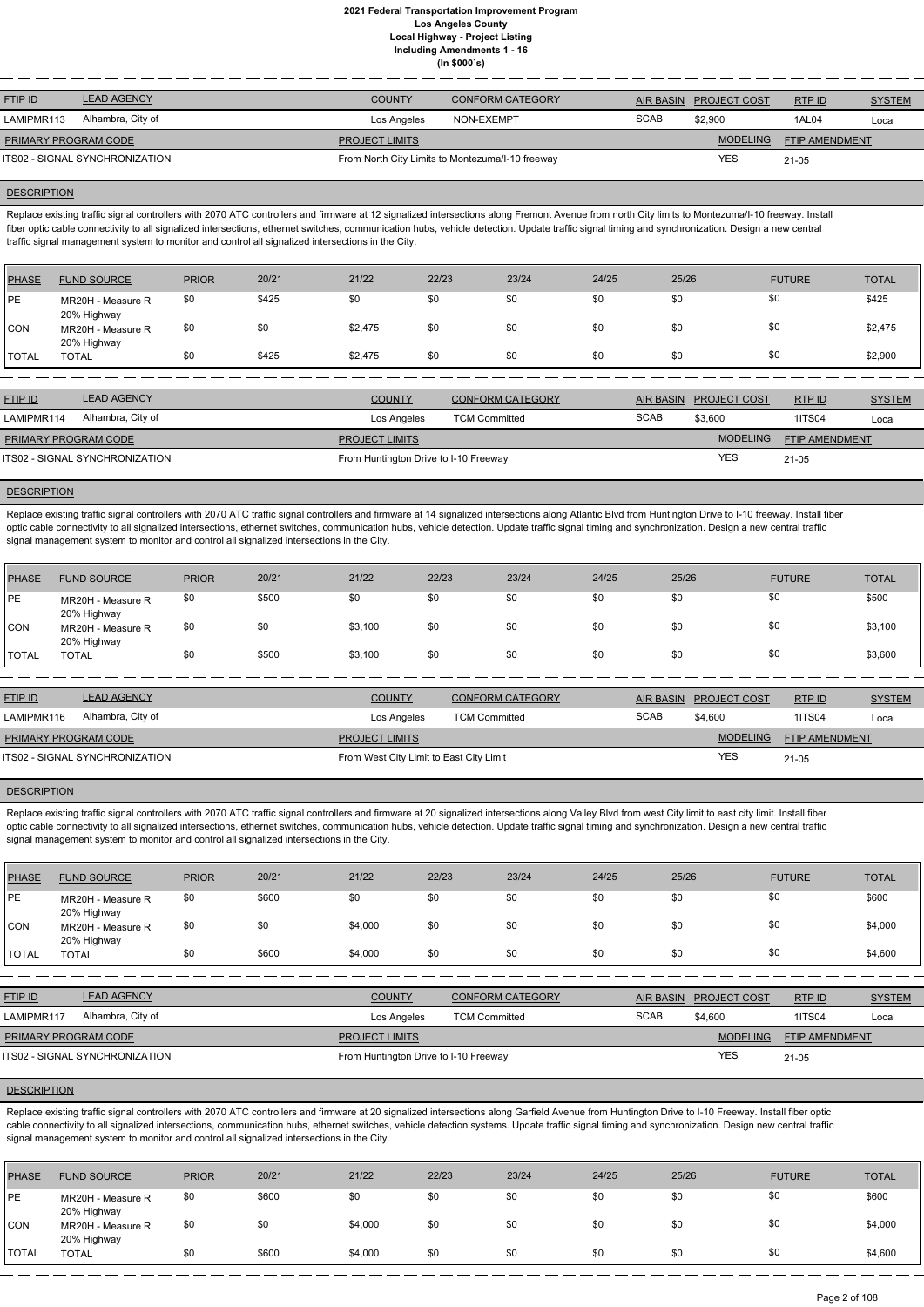| <b>FTIP ID</b>       | <b>LEAD AGENCY</b>                          | <b>COUNTY</b>         | <b>CONFORM CATEGORY</b> |             | AIR BASIN PROJECT COST | RTP ID                | <b>SYSTEM</b> |
|----------------------|---------------------------------------------|-----------------------|-------------------------|-------------|------------------------|-----------------------|---------------|
| LA9918909            | Arcadia, City of                            | Los Angeles           | TCM                     | <b>SCAB</b> | \$1.776                | 7120004               | Local         |
| PRIMARY PROGRAM CODE |                                             | <b>PROJECT LIMITS</b> |                         |             | <b>MODELING</b>        | <b>FTIP AMENDMENT</b> |               |
|                      | NCN25 - BICYCLE & PEDESTRAIN FACILITIES-NEW |                       |                         |             |                        | $21 - 01$             |               |

#### **DESCRIPTION**

Approximately 2,700 linear feet (.5 mi) of improvements including pedestrian lighting, decorative treatments to the pavement surfaces, raised pavement "speed humps" for pedestrian crossings, bollards and railing, landscape nodes, and signage.

| <b>PHASE</b> | <b>FUND SOURCE</b>                               | <b>PRIOR</b> | 20/21 | 21/22   | 22/23 | 23/24 | 24/25 | 25/26 | <b>FUTURE</b> | <b>TOTAL</b> |
|--------------|--------------------------------------------------|--------------|-------|---------|-------|-------|-------|-------|---------------|--------------|
| <b>PE</b>    | CITY - City Funds                                | \$0          | \$35  | \$0     | \$0   | \$0   | \$0   | \$0   | \$0           | \$35         |
| <b>IPE</b>   | <b>MEASURE M MYSP</b><br>(Multi Year Subregional | \$0          | \$150 | \$0     | \$0   | \$0   | \$0   | \$0   | \$0           | \$150        |
| <b>CON</b>   | <b>MEASURE M MYSP</b><br>(Multi Year Subregional | \$0          | \$0   | \$1,591 | \$0   | \$0   | \$0   | \$0   | \$0           | \$1,591      |
| <b>TOTAL</b> | <b>TOTAL</b>                                     | \$0          | \$185 | \$1,591 | \$0   | \$0   | \$0   | \$0   | \$0           | \$1,776      |

| <b>FTIP ID</b>              | <b>LEAD AGENCY</b>                              | <b>COUNTY</b>                         | <b>CONFORM CATEGORY</b> |             | AIR BASIN PROJECT COST | RTPID          | <b>SYSTEM</b> |
|-----------------------------|-------------------------------------------------|---------------------------------------|-------------------------|-------------|------------------------|----------------|---------------|
| LAF3607                     | Arcadia, City of                                | Los Angeles                           | EXEMPT - 93.126         | <b>SCAB</b> | \$2,379                | <b>1NL04</b>   | Local         |
| <b>PRIMARY PROGRAM CODE</b> |                                                 | <b>PROJECT LIMITS</b>                 |                         |             | <b>MODELING</b>        | FTIP AMENDMENT |               |
|                             | NCR25 - BICYCLE & PEDESTRAIN FACILITIES-UPGRADE | From 1st Avenue to Santa Anita Avenue |                         |             | <b>NO</b>              | 21-09          |               |

# **DESCRIPTION**

Arcadia Gold Line Station Pedestrian Linkage Project. Design and construction of pedestrian improvements around the Gold Line Arcadia Station, connecting the communities with the regional rail system.

Pavement rehabilitation resurfacing including 2" grind and AC overlay, repair drainage issues, upgrade sidewalk, remove and replace curb and gutter along and installation of pavement messages and striping along various major Streets citywide.

| PHASE        | <b>FUND SOURCE</b>                                 | <b>PRIOR</b> | 20/21 | 21/22   | 22/23 | 23/24 | 24/25 | 25/26 | <b>FUTURE</b> | <b>TOTAL</b> |
|--------------|----------------------------------------------------|--------------|-------|---------|-------|-------|-------|-------|---------------|--------------|
| <b>CON</b>   | CITY - City Funds                                  | \$0          | \$0   | \$833   | \$0   | \$0   | \$0   |       | \$0           | \$833        |
| CON          | CMAQ - Congestion<br><b>Mitigation Air Quality</b> | \$0          | \$0   | \$1,546 | \$0   | \$0   | \$0   |       | \$0           | \$1,546      |
| <b>TOTAL</b> | <b>TOTAL</b>                                       | \$0          | \$0   | \$2,379 | \$0   | \$0   | \$0   | \$0   | \$0           | \$2,379      |

| <b>FTIP ID</b>              | <b>LEAD AGENCY</b>                                    | <b>COUNTY</b>         | <b>CONFORM CATEGORY</b> |             | AIR BASIN PROJECT COST | RTPID                 | <b>SYSTEM</b> |
|-----------------------------|-------------------------------------------------------|-----------------------|-------------------------|-------------|------------------------|-----------------------|---------------|
| LA9918949                   | Artesia, City of                                      | Los Angeles           | EXEMPT - 93.127         | <b>SCAB</b> | \$625                  | <b>1ITS04</b>         | Local         |
| <b>PRIMARY PROGRAM CODE</b> |                                                       | <b>PROJECT LIMITS</b> |                         |             | MODELING               | <b>FTIP AMENDMENT</b> |               |
|                             | NCNH2 - SIGNAL(S)-AT INTERSECTIONS (NON SIGNAL SYNCH) |                       |                         |             |                        | $21 - 03$             |               |

## **DESCRIPTION**

The project consists of installing a new traffic signal at the intersection of Arkansas Street and Pioneer Boulevard in the City of Artesia, median modification to facilitate left turns from Arkansas Street, street restriping, curb ramp improvements, and relocating wayfinding signage.

| <b>PHASE</b> | <b>FUND SOURCE</b>               | <b>PRIOR</b> | 20/21 | 21/22 | 22/23 | 23/24 | 24/25 | 25/26 | <b>FUTURE</b> | <b>TOTAL</b> |
|--------------|----------------------------------|--------------|-------|-------|-------|-------|-------|-------|---------------|--------------|
| <b>CON</b>   | MR20H - Measure R<br>20% Highway | \$0          | \$200 | \$425 | \$0   |       | \$0   | \$0   | \$0           | \$625        |
| <b>TOTAL</b> | <b>TOTAL</b>                     | \$0          | \$200 | \$425 | \$0   | \$0   | \$0   | \$0   | \$0           | \$625        |

| <b>FTIP ID</b>              | <b>LEAD AGENCY</b>                     | <b>COUNTY</b>         | <b>CONFORM CATEGORY</b> | <b>AIR BASIN</b> | <b>PROJECT COST</b> | RTP ID                | <b>SYSTEM</b> |
|-----------------------------|----------------------------------------|-----------------------|-------------------------|------------------|---------------------|-----------------------|---------------|
| LA9918968                   | Baldwin Park, City of                  | Los Angeles           | EXEMPT - 93.126         | <b>SCAB</b>      | \$1,200             | 1AL04                 | Local         |
| <b>PRIMARY PROGRAM CODE</b> |                                        | <b>PROJECT LIMITS</b> |                         |                  | <b>MODELING</b>     | <b>FTIP AMENDMENT</b> |               |
|                             | NCR31 - ROAD REPLC & REHAB (NO LN ADD) |                       |                         |                  | <b>NC</b>           | 21-03                 |               |

| <b>PHASE</b>     | <b>FUND SOURCE</b>           | <b>PRIOR</b> | 20/21   | 21/22 | 22/23 | 23/24 | 24/25 | 25/26 | <b>FUTURE</b> | <b>TOTAL</b> |
|------------------|------------------------------|--------------|---------|-------|-------|-------|-------|-------|---------------|--------------|
| <b>CON</b>       | CITY - City Funds            | \$0          | \$90    | \$0   | \$0   | \$0   | \$0   | \$0   | \$0           | \$90         |
| CON <sup>'</sup> | SB1 LOCAL STREETS<br>& ROADS | \$0          | \$300   | \$0   | \$0   | \$0   | \$0   | \$0   | \$0           | \$300        |
| <b>CON</b>       | STPL - STP Local             | \$0          | \$810   | \$0   | \$0   | \$0   | \$0   | \$0   | \$0           | \$810        |
| <b>TOTAL</b>     | <b>TOTAL</b>                 | \$0          | \$1,200 | \$0   | \$0   | \$0   | \$0   | \$0   | \$0           | \$1,200      |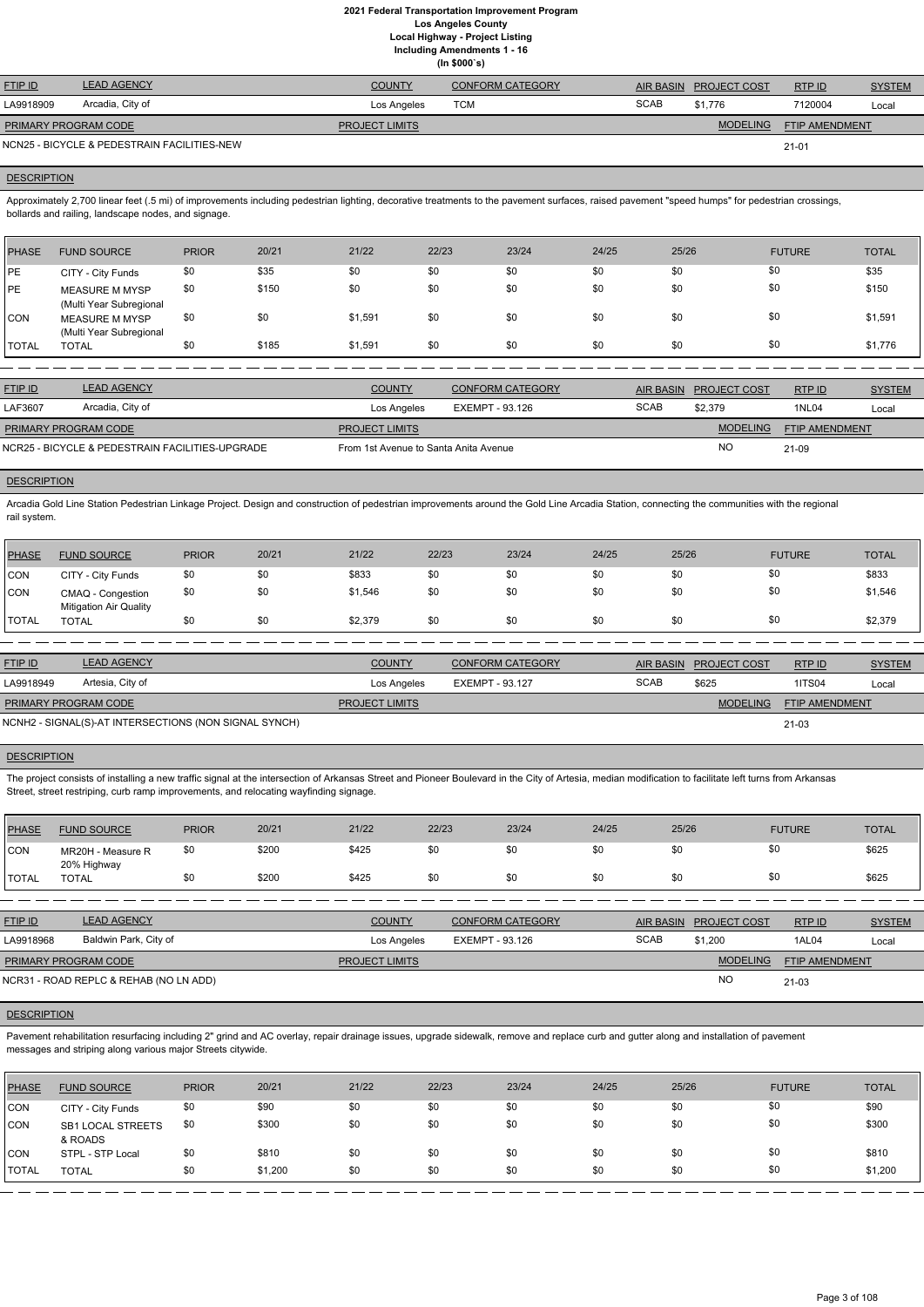**(In \$000`s)**

| <b>FTIP ID</b>       | <b>LEAD AGENCY</b>           | <b>COUNTY</b>                   | <b>CONFORM CATEGORY</b> |             | AIR BASIN PROJECT COST | RTP ID                | <b>SYSTEM</b> |
|----------------------|------------------------------|---------------------------------|-------------------------|-------------|------------------------|-----------------------|---------------|
| LAF3507              | Baldwin Park, City of        | Los Angeles                     | <b>TCM Committed</b>    | <b>SCAB</b> | \$820                  | <b>1NL04</b>          | Local         |
| PRIMARY PROGRAM CODE |                              | <b>PROJECT LIMITS</b>           |                         |             | <b>MODELING</b>        | <b>FTIP AMENDMENT</b> |               |
|                      | NCN26 - BICYCLE FACILITY-NEW | From S.G. River to Walnut Creek |                         |             | NO                     | $21 - 01$             |               |

# **DESCRIPTION**

South Baldwin Park Commuter Bikeway Project. Construct 3-mile commuter Class I bike path along San Gabriel River and Walnut Creek connecting to major employment centers on Baldwin Park Blvd.

First/Last Mile Connections for the Baldwin Park Transit Center: Improve pedestrian infrastructure by providing safe and efficient non-motorized connections to and from public transit facilities and destinations within the Downtown area.

| <b>PHASE</b> | <b>FUND SOURCE</b>                    | <b>PRIOR</b> | 20/21 | 21/22 | 22/23 | 23/24 | 24/25 | 25/26 | <b>FUTURE</b> | <b>TOTAL</b> |
|--------------|---------------------------------------|--------------|-------|-------|-------|-------|-------|-------|---------------|--------------|
| <b>PE</b>    | 09CFP - LTF - Local<br>Transportation | \$0          | \$0   | \$19  | \$0   | \$0   | \$0   | \$0   | \$0           | \$19         |
| <b>PE</b>    | CITY - City Funds                     | \$0          | \$0   | \$100 | \$0   | \$0   | \$0   | \$0   | \$0           | \$100        |
| <b>CON</b>   | 09CFP - LTF - Local<br>Transportation | \$0          | \$0   | \$465 | \$0   | \$0   | \$0   | \$0   | \$0           | \$465        |
| CON          | CITY - City Funds                     | \$0          | \$0   | \$236 | \$0   | \$0   | \$0   | \$0   | \$0           | \$236        |
| <b>TOTAL</b> | <b>TOTAL</b>                          | \$0          | \$0   | \$820 | \$0   | \$0   | \$0   | \$0   | \$0           | \$820        |

| <b>FTIP ID</b>                                  | <b>LEAD AGENCY</b>    | <b>COUNTY</b>                 | CONFORM CATEGORY | AIR BASIN   | <b>PROJECT COST</b> | RTP ID                | <b>SYSTEM</b> |
|-------------------------------------------------|-----------------------|-------------------------------|------------------|-------------|---------------------|-----------------------|---------------|
| LAF9620                                         | Baldwin Park, City of | Los Angeles                   | EXEMPT - 93.126  | <b>SCAB</b> | \$1.640             | 101008                | Local         |
| <b>PRIMARY PROGRAM CODE</b>                     |                       | <b>PROJECT LIMITS</b>         |                  |             | <b>MODELING</b>     | <b>FTIP AMENDMENT</b> |               |
| NCR25 - BICYCLE & PEDESTRAIN FACILITIES-UPGRADE |                       | From City Limit to City Limit |                  |             | N <sub>O</sub>      | $21 - 11$             |               |

# **DESCRIPTION**

| PHASE      | <b>FUND SOURCE</b>                               | <b>PRIOR</b> | 20/21   | 21/22 | 22/23 | 23/24 | 24/25 | 25/26 | <b>FUTURE</b> | <b>TOTAL</b> |
|------------|--------------------------------------------------|--------------|---------|-------|-------|-------|-------|-------|---------------|--------------|
| <b>CON</b> | CITY - City Funds                                | \$0          | \$331   | \$0   | \$0   | \$0   | \$0   | \$0   | \$0           | \$331        |
| <b>CON</b> | <b>MEASURE M MYSP</b><br>(Multi Year Subregional | \$0          | \$653   | \$0   | \$0   | \$0   | \$0   | \$0   | \$0           | \$653        |
| ICON       | PC25 - Los Angeles<br><b>County Proposition</b>  | \$0          | \$656   | \$0   | \$0   | \$0   | \$0   | \$0   | \$0           | \$656        |
| TOTAL      | <b>TOTAL</b>                                     | \$0          | \$1,640 | \$0   | \$0   | -\$0  | \$0   | \$0   | \$0           | \$1,640      |

| <b>FTIP ID</b>              | <b>LEAD AGENCY</b>                          | <b>COUNTY</b>                         | <b>CONFORM CATEGORY</b> |             | AIR BASIN PROJECT COST | RTPID                 | <b>SYSTEM</b> |
|-----------------------------|---------------------------------------------|---------------------------------------|-------------------------|-------------|------------------------|-----------------------|---------------|
| LATP17S029                  | Baldwin Park, City of                       | Los Angeles                           | <b>TCM Committed</b>    | <b>SCAB</b> | \$2,243                | 7120004               | Local         |
| <b>PRIMARY PROGRAM CODE</b> |                                             | <b>PROJECT LIMITS</b>                 |                         |             | MODELING               | <b>FTIP AMENDMENT</b> |               |
|                             | NCN25 - BICYCLE & PEDESTRAIN FACILITIES-NEW | From Ramona Blyd to Baldwin Park Blyd |                         |             | <b>NC</b>              | $21-00$               |               |

# **DESCRIPTION**

Construct 2.3 miles of Class I shared-use path ("trail"). Develop conceptual designs for 6.8 mile Class I trail along Walnut Creek and 15.3 miles of on-street Class II and Class III bikeways.

| PHASE        | <b>FUND SOURCE</b>                            | <b>PRIOR</b> | 20/21 | 21/22 | 22/23 | 23/24 | 24/25 | 25/26 | <b>FUTURE</b> | <b>TOTAL</b> |
|--------------|-----------------------------------------------|--------------|-------|-------|-------|-------|-------|-------|---------------|--------------|
| <b>CON</b>   | <b>AGENCY - Agency</b>                        | \$0          | \$388 | \$0   | \$0   | \$0   | \$0   | \$0   | \$0           | \$388        |
| <b>CON</b>   | ATP - Active<br><b>Transportation Program</b> | \$1,355      | \$0   | \$0   | \$0   | \$0   | \$0   | \$0   | \$0           | \$1,355      |
| <b>CON</b>   | STPL - STP Local                              | \$0          | \$500 | \$0   | \$0   | \$0   | \$0   | \$0   | \$0           | \$500        |
| <b>TOTAL</b> | <b>TOTAL</b>                                  | \$1,355      | \$888 | \$0   | \$0   | \$0   | \$0   | \$0   | \$0           | \$2,243      |

| <b>FTIP ID</b>              | <b>LEAD AGENCY</b>                                 | <b>COUNTY</b>                                  | CONFORM CATEGORY | <b>AIR BASIN</b> | <b>PROJECT COST</b> | RTP ID                | <b>SYSTEM</b> |
|-----------------------------|----------------------------------------------------|------------------------------------------------|------------------|------------------|---------------------|-----------------------|---------------|
| <b>LAF7120</b>              | Bell Gardens, City of                              | Los Angeles                                    | EXEMPT - 93.127  | <b>SCAB</b>      | \$3,384             | 1AL04                 | Local         |
| <b>PRIMARY PROGRAM CODE</b> |                                                    | <b>PROJECT LIMITS</b>                          |                  |                  | <b>MODELING</b>     | <b>FTIP AMENDMENT</b> |               |
|                             | NCRH3 - INTERCHANGE-MODIFY/REPLACE/RECONFIGURATION | From 1000 feet east of Eastern Ave to Florence |                  |                  | <b>NO</b>           | $21 - 00$             |               |

# **DESCRIPTION**

EASTERN AVENUE AND FLORENCE AVENUE RSTI PROJECT : (1) Widen Florence Ave at intersection of Florence Ave and Eastern Ave to accommodate 2 westbound left-turn lanes and a westbound dedicated right-turn lane. (2) Widens sidewalks from 5 ft to 8 ft on Florence Av and includes high visibility crosswalks, pedestrian-level lighting, landscaping, and upgraded traffic signal timing.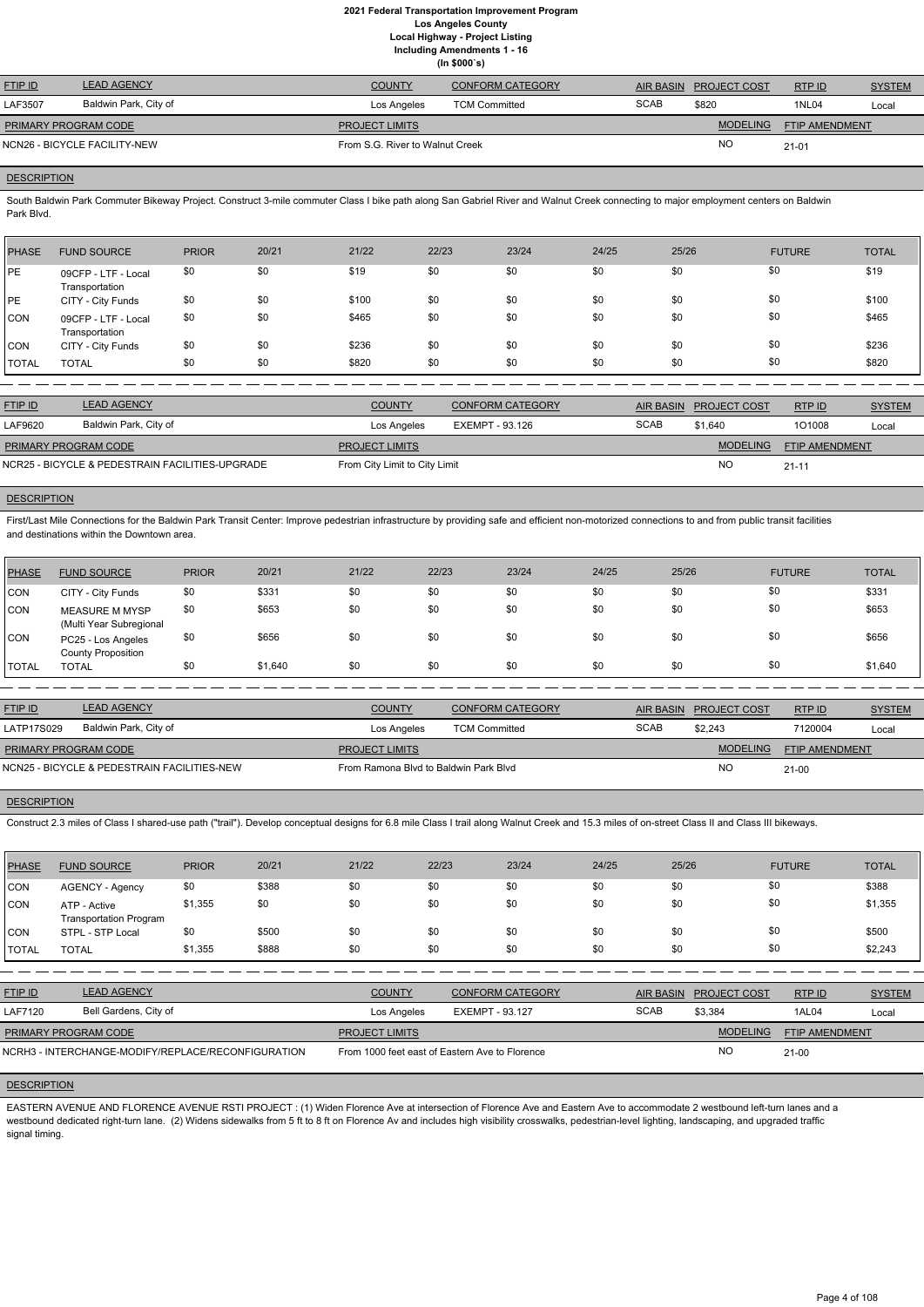# **2021 Federal Transportation Improvement Program Los Angeles County**

**Local Highway - Project Listing Including Amendments 1 - 16**

|              | (ln \$000's)                                    |              |         |       |       |       |       |       |               |              |  |  |
|--------------|-------------------------------------------------|--------------|---------|-------|-------|-------|-------|-------|---------------|--------------|--|--|
| <b>PHASE</b> | <b>FUND SOURCE</b>                              | <b>PRIOR</b> | 20/21   | 21/22 | 22/23 | 23/24 | 24/25 | 25/26 | <b>FUTURE</b> | <b>TOTAL</b> |  |  |
| PE           | CITY - City Funds                               | \$10         | \$0     | \$0   | \$0   | \$0   | \$0   | \$0   | \$0           | \$10         |  |  |
| PЕ           | MR15 - Measure R 15%<br>Local Return            | \$68         | \$43    | \$0   | \$0   | \$0   | \$0   | \$0   | \$0           | \$111        |  |  |
| PE           | PC25 - Los Angeles<br><b>County Proposition</b> | \$163        | \$90    | \$0   | \$0   | \$0   | \$0   | \$0   | \$0           | \$253        |  |  |
| ROW          | MR15 - Measure R 15%<br>Local Return            | \$110        | \$100   | \$0   | \$0   | \$0   | \$0   | \$0   | \$0           | \$210        |  |  |
| ROW          | PC25 - Los Angeles<br><b>County Proposition</b> | \$205        | \$185   | \$0   | \$0   | \$0   | \$0   | \$0   | \$0           | \$390        |  |  |
| <b>CON</b>   | MR15 - Measure R 15%<br>Local Return            | \$0          | \$853   | \$0   | \$0   | \$0   | \$0   | \$0   | \$0           | \$853        |  |  |
| CON          | PC25 - Los Angeles<br><b>County Proposition</b> | \$0          | \$1,557 | \$0   | \$0   | \$0   | \$0   | \$0   | \$0           | \$1,557      |  |  |
| <b>TOTAL</b> | <b>TOTAL</b>                                    | \$556        | \$2,828 | \$0   | \$0   | \$0   | \$0   | \$0   | \$0           | \$3,384      |  |  |
|              |                                                 |              |         |       |       |       |       |       |               |              |  |  |

| <b>FTIP ID</b>                                   | <b>LEAD AGENCY</b>    | <b>COUNTY</b>                | <b>CONFORM CATEGORY</b> |             | AIR BASIN PROJECT COST | RTP ID                | <b>SYSTEM</b> |
|--------------------------------------------------|-----------------------|------------------------------|-------------------------|-------------|------------------------|-----------------------|---------------|
| LAF9111                                          | Bell Gardens, City of | Los Angeles                  | EXEMPT - 93.127         | <b>SCAB</b> | \$1.417                | 1AL04                 | Local         |
| PRIMARY PROGRAM CODE                             |                       | <b>PROJECT LIMITS</b>        |                         |             | <b>MODELING</b>        | <b>FTIP AMENDMENT</b> |               |
| NCRH1 - INTERSECTION IMPROVEMENTS/CHANNELIZATION |                       | From Jaboneira Rd to Ira Ave |                         |             | <b>NC</b>              | $21 - 01$             |               |

# **DESCRIPTION**

Intersection improvements on Florence Ave at Jaboneria Rd. and Ira Ave. inclusive of dedicated right-turn lanes; left-turn phasing; signal, pedestrian, and roadway improvements.

| <b>PHASE</b> | <b>FUND SOURCE</b>                              | <b>PRIOR</b> | 20/21 | 21/22 | 22/23 | 23/24 | 24/25 | 25/26 | <b>FUTURE</b> | <b>TOTAL</b> |
|--------------|-------------------------------------------------|--------------|-------|-------|-------|-------|-------|-------|---------------|--------------|
| PE           | MR20H - Measure R<br>20% Highway                | \$19         | \$0   | \$0   | \$0   | \$0   | \$0   | \$0   | \$0           | \$19         |
| PE           | PC25 - Los Angeles<br><b>County Proposition</b> | \$68         | \$0   | \$0   | \$0   | \$0   | \$0   | \$0   | \$0           | \$68         |
| PE           | PROPALR - Los<br>Angeles County                 | \$10         | \$0   | \$0   | \$0   | \$0   | \$0   | \$0   | \$0           | \$10         |
| ROW          | MR20H - Measure R<br>20% Highway                | \$35         | \$0   | \$0   | \$0   | \$0   | \$0   | \$0   | \$0           | \$35         |
| ROW          | PC25 - Los Angeles<br><b>County Proposition</b> | \$122        | \$0   | \$0   | \$0   | \$0   | \$0   | \$0   | \$0           | \$122        |
| ROW          | PROPALR - Los<br>Angeles County                 | \$17         | \$0   | \$0   | \$0   | \$0   | \$0   | \$0   | \$0           | \$17         |
| <b>CON</b>   | MR20H - Measure R<br>20% Highway                | \$46         | \$183 | \$0   | \$0   | \$0   | \$0   | \$0   | \$0           | \$229        |
| <b>CON</b>   | PC25 - Los Angeles<br><b>County Proposition</b> | \$161        | \$641 | \$0   | \$0   | \$0   | \$0   | \$0   | \$0           | \$802        |
| <b>CON</b>   | PROPALR - Los<br>Angeles County                 | \$23         | \$92  | \$0   | \$0   | \$0   | \$0   | \$0   | \$0           | \$115        |
| <b>TOTAL</b> | <b>TOTAL</b>                                    | \$501        | \$916 | \$0   | \$0   | \$0   | \$0   | \$0   | \$0           | \$1,417      |

| <b>FTIP ID</b>       | <b>LEAD AGENCY</b>                              | <b>COUNTY</b>         | <b>CONFORM CATEGORY</b> | <b>AIR BASIN</b> | <b>PROJECT COST</b> | RTPID                 | <b>SYSTEM</b> |
|----------------------|-------------------------------------------------|-----------------------|-------------------------|------------------|---------------------|-----------------------|---------------|
| LATP21F101           | Bell Gardens, City of                           | Los Angeles           | EXEMPT - 93.126         | <b>SCAB</b>      | \$6,999             | 10M0702               | Local         |
| PRIMARY PROGRAM CODE |                                                 | <b>PROJECT LIMITS</b> |                         |                  | <b>MODELING</b>     | <b>FTIP AMENDMENT</b> |               |
|                      | NCR25 - BICYCLE & PEDESTRAIN FACILITIES-UPGRADE |                       |                         |                  |                     | 21-06                 |               |

# **DESCRIPTION**

Citywide pedestrian, bike, & traffic calming improvements to create complete streets - crosswalks, mini traffic circles, HAWK (1), curb extensions, Class 3 bike routes (4 miles), ADA ramps, LPI, striping, edgeline treatment, speed humps, raised intersections. No new sidewalks.

| PHASE | <b>FUND SOURCE</b> | <b>PRIOR</b> | 20/21 | 21/22 | 22/23 | 23/24 | 24/25 | 25/26 | <b>FUTURE</b> | <b>TOTAL</b> |
|-------|--------------------|--------------|-------|-------|-------|-------|-------|-------|---------------|--------------|
|       |                    |              |       |       |       |       |       |       |               |              |

| <b>PE</b>    | ATP - Active                                                          | \$0 | \$0 | \$200 | \$0     | \$0 | \$0 | \$0 | \$0 | \$200   |
|--------------|-----------------------------------------------------------------------|-----|-----|-------|---------|-----|-----|-----|-----|---------|
| PE           | <b>Transportation Program</b><br>MR15 - Measure R 15%<br>Local Return | \$0 | \$0 | \$100 | \$0     | \$0 | \$0 | \$0 | \$0 | \$100   |
| PE           | PC20 - Los Angeles<br><b>County Proposition</b>                       | \$0 | \$0 | \$400 | \$0     | \$0 | \$0 | \$0 | \$0 | \$400   |
| Icon         | ATP - Active<br><b>Transportation Program</b>                         | \$0 | \$0 | \$0   | \$6,299 | \$0 | \$0 | \$0 | \$0 | \$6,299 |
| <b>TOTAL</b> | <b>TOTAL</b>                                                          | \$0 | \$0 | \$700 | \$6,299 | \$0 | \$0 | \$0 | \$0 | \$6,999 |

| <b>FTIP ID</b>              | <b>LEAD AGENCY</b>                  | <b>COUNTY</b>                           | <b>CONFORM CATEGORY</b> | <b>AIR BASIN</b> | <b>PROJECT COST</b> | RTPID                 | <b>SYSTEM</b> |
|-----------------------------|-------------------------------------|-----------------------------------------|-------------------------|------------------|---------------------|-----------------------|---------------|
| LA9919091                   | Bell, City of                       | Los Angeles                             | TCM                     | <b>SCAB</b>      | \$6.575.500         | 7120004               | Local         |
| <b>PRIMARY PROGRAM CODE</b> |                                     | <b>PROJECT LIMITS</b>                   |                         |                  | <b>MODELING</b>     | <b>FTIP AMENDMENT</b> |               |
|                             | NCR29 - SIDEWALKS/CURB CUTS-UPGRADE | From Florence Avenue to Randolph Street |                         |                  |                     | $21 - 12$             |               |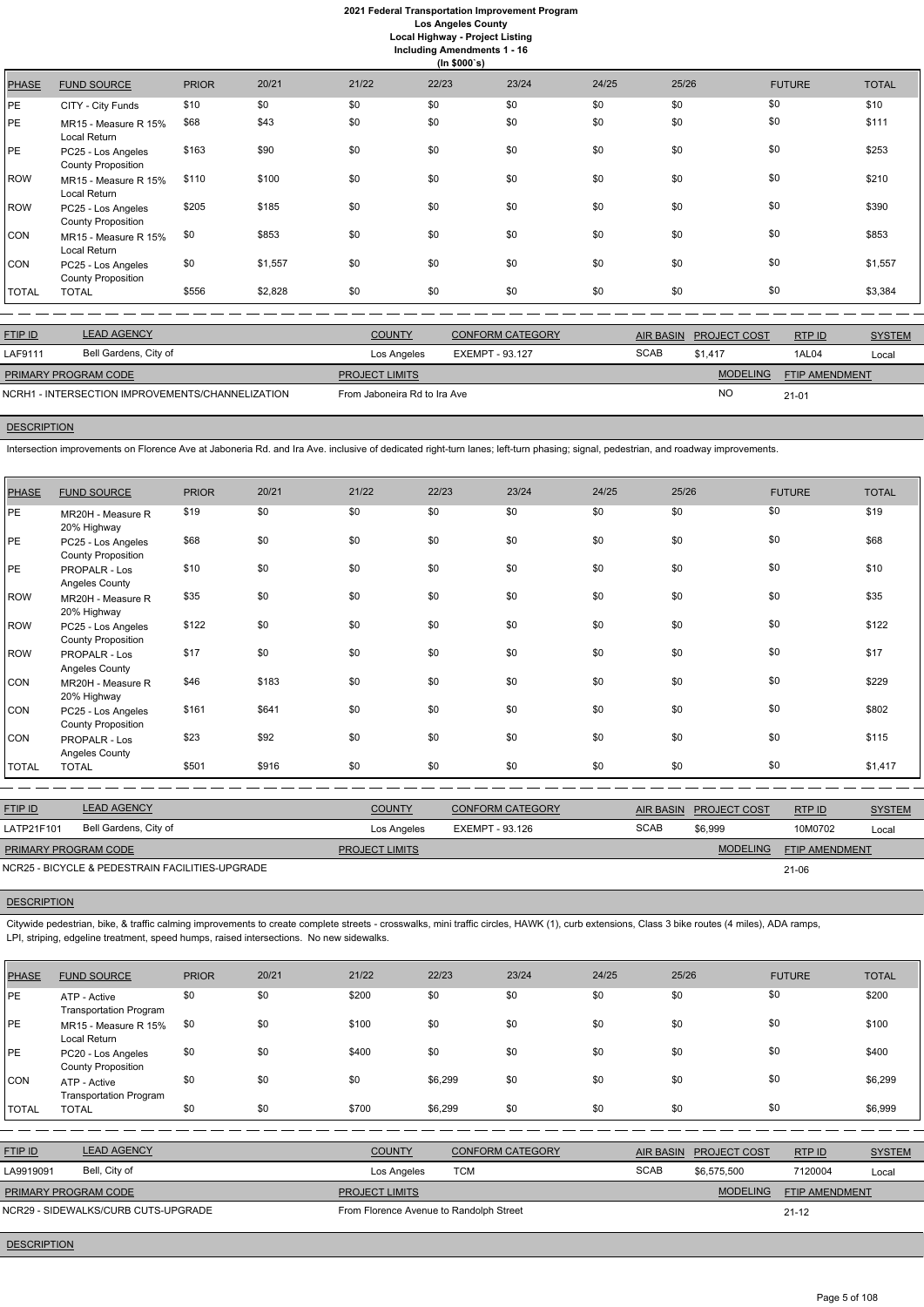Atlantic Ave is a principal north/south arterial corridor that conveys approx 28,000 vehicles per day and provides access to the I-5 Freeway for City of Bell and neighboring cities. Improvements will include curb/gutter improvements, directional signage, median barrier upgrades, new pedestrian facilities, planting/landscaping restoration, sidewalk/curb cuts, new streetlights, and safety improvements. Sidewalk improvements are estimated at 6200 linear ft and the boulevard is 0.75 mile long.

Design work to improve conditions for pedestrians in order to increase pedestrian safety, and to improve the pedestrian environment in order to promote walking as a viable form of transportation, and encourage the use of public transit.

| <b>PHASE</b> | <b>FUND SOURCE</b>                              | <b>PRIOR</b> | 20/21 | 21/22   | 22/23   | 23/24 | 24/25 | 25/26 | <b>FUTURE</b> | <b>TOTAL</b> |
|--------------|-------------------------------------------------|--------------|-------|---------|---------|-------|-------|-------|---------------|--------------|
| PE           | PC20 - Los Angeles<br><b>County Proposition</b> | \$375        | \$0   | \$0     | \$0     | \$0   | \$0   | \$0   | \$0           | \$375        |
| <b>CON</b>   | Invest in America                               | \$0          | \$0   | \$1,000 | \$4,200 | \$0   | \$0   | \$0   | \$0           | \$5,200      |
| <b>CON</b>   | <b>PROPALR - Los</b><br>Angeles County          | \$0          | \$0   | \$100   | \$900   | \$0   | \$0   | \$0   | \$0           | \$1,000      |
| <b>TOTAL</b> | <b>TOTAL</b>                                    | \$375        | \$0   | \$1,100 | \$5,100 | \$0   | \$0   | \$0   | \$0           | \$6,575      |

| <b>FTIP ID</b>              | <b>LEAD AGENCY</b>                    | <b>COUNTY</b>               | <b>CONFORM CATEGORY</b> |             | AIR BASIN PROJECT COST | RTPID                 | <b>SYSTEM</b> |
|-----------------------------|---------------------------------------|-----------------------------|-------------------------|-------------|------------------------|-----------------------|---------------|
| LAF7634                     | Bell, City of                         | Los Angeles                 | EXEMPT - 93.126         | <b>SCAB</b> | \$2.794                | 7120004               | Local         |
| <b>PRIMARY PROGRAM CODE</b> |                                       | <b>PROJECT LIMITS</b>       |                         |             | <b>MODELING</b>        | <b>FTIP AMENDMENT</b> |               |
|                             | NCR27 - PEDESTRIAN FACILITIES-UPGRADE | From I-710 to Salt Lake Ave |                         |             | <b>NO</b>              | $21-00$               |               |
|                             |                                       |                             |                         |             |                        |                       |               |

# **DESCRIPTION**

Signal upgrade is at Lakewood Boulevard and Alondra Boulevard. This project consists of a traffic signal modification to add dedicated right turn lanes in all directions and to increase left turn pocket storage capacity. Also included in the project is an intersection update that includes installation of bus pads, ADA upgrades, signing, striping, and a road resurface.

Beverly Hills Bike Share Program: Regionally-compatible, public bicycles for local/regional non vehicle mobility, first/last miles connection to bus and Purple Line rail transit, reduce air pollutants, promote healthy lifestyles

| PHASE        | <b>FUND SOURCE</b>                              | <b>PRIOR</b> | 20/21   | 21/22 | 22/23 | 23/24 | 24/25 | 25/26 | <b>FUTURE</b> | <b>TOTAL</b> |
|--------------|-------------------------------------------------|--------------|---------|-------|-------|-------|-------|-------|---------------|--------------|
| PE           | ATP - Active<br><b>Transportation Program</b>   | \$62         | \$0     | \$0   | \$0   | \$0   | \$0   | \$0   | \$0           | \$62         |
| PE           | CITY - City Funds                               | \$184        | \$0     | \$0   | \$0   | \$0   | \$0   | \$0   | \$0           | \$184        |
| CON          | LTF - Local<br>Transportation                   | \$0          | \$2,158 | \$0   | \$0   | \$0   | \$0   | \$0   | \$0           | \$2,158      |
| CON          | MR15 - Measure R 15%<br>Local Return            | \$0          | \$195   | \$0   | \$0   | \$0   | \$0   | \$0   | \$0           | \$195        |
| CON          | PC20 - Los Angeles<br><b>County Proposition</b> | \$0          | \$195   | \$0   | \$0   | \$0   | \$0   | \$0   | \$0           | \$195        |
| <b>TOTAL</b> | <b>TOTAL</b>                                    | \$246        | \$2,548 | \$0   | \$0   | \$0   | \$0   | \$0   | \$0           | \$2,794      |

| <b>FTIP ID</b>              | <b>LEAD AGENCY</b>                                    | <b>COUNTY</b>                               | <b>CONFORM CATEGORY</b> | <b>AIR BASIN</b> | <b>PROJECT COST</b> | RTPID                 | <b>SYSTEM</b> |
|-----------------------------|-------------------------------------------------------|---------------------------------------------|-------------------------|------------------|---------------------|-----------------------|---------------|
| LA9918880                   | Bellflower, City of                                   | Los Angeles                                 | EXEMPT - 93.127         | <b>SCAB</b>      | \$1,002             | 1ITS04                | Local         |
| <b>PRIMARY PROGRAM CODE</b> |                                                       | <b>PROJECT LIMITS</b>                       |                         |                  | <b>MODELING</b>     | <b>FTIP AMENDMENT</b> |               |
|                             | NCNH2 - SIGNAL(S)-AT INTERSECTIONS (NON SIGNAL SYNCH) | From Alondra Boulevard to Alondra Boulevard |                         |                  |                     | $21 - 01$             |               |

| PHASE        | <b>FUND SOURCE</b>               | <b>PRIOR</b> | 20/21   | 21/22 | 22/23 | 23/24 | 24/25 | 25/26 | <b>FUTURE</b> | <b>TOTAL</b> |
|--------------|----------------------------------|--------------|---------|-------|-------|-------|-------|-------|---------------|--------------|
| CON          | MR20H - Measure R<br>20% Highway | \$Ο          | \$1,002 | \$0   | \$0   | \$0   | \$0   |       |               | \$1,002      |
| <b>TOTAL</b> | <b>TOTAL</b>                     |              | \$1,002 | \$0   | \$0   | \$0   | \$0   |       |               | \$1,002      |

| <b>FTIP ID</b>              | <b>LEAD AGENCY</b>                                 | <b>COUNTY</b>          | <b>CONFORM CATEGORY</b> | <b>AIR BASIN</b> | <b>PROJECT COST</b> | RTPID                 | <b>SYSTEM</b> |
|-----------------------------|----------------------------------------------------|------------------------|-------------------------|------------------|---------------------|-----------------------|---------------|
| LAF9537                     | Beverly Hills, City of                             | Los Angeles            | <b>TCM Committed</b>    | <b>SCAB</b>      | \$564               | 1TR1023               | Local         |
| <b>PRIMARY PROGRAM CODE</b> |                                                    | <b>PROJECT LIMITS</b>  |                         |                  | <b>MODELING</b>     | <b>FTIP AMENDMENT</b> |               |
| <b>RIDE</b>                 | TDM24 - TDM PROGRAMS-NON RIDEMATCHING & NON PARK & | From Varous to Various |                         |                  | <b>NO</b>           | $21-00$               |               |

| <b>PHASE</b> | <b>FUND SOURCE</b>            | <b>PRIOR</b> | 20/21 | 21/22                                           | 22/23           | 23/24                   | 24/25       | 25/26            |                     | <b>FUTURE</b>  | <b>TOTAL</b>  |
|--------------|-------------------------------|--------------|-------|-------------------------------------------------|-----------------|-------------------------|-------------|------------------|---------------------|----------------|---------------|
| CON          | CITY - City Funds             | \$20         | \$262 | \$0                                             | \$0             | \$0                     | \$0         | \$0              | \$0                 |                | \$282         |
| <b>CON</b>   | LTF - Local<br>Transportation | \$20         | \$262 | \$0                                             | \$0             | \$0                     | \$0         | \$0              | \$0                 |                | \$282         |
| <b>TOTAL</b> | <b>TOTAL</b>                  | \$40         | \$524 | \$0                                             | \$0             | \$0                     | \$0         | \$0              | \$0                 |                | \$564         |
|              |                               |              |       |                                                 |                 |                         |             |                  |                     |                |               |
| FTIP ID      | <b>LEAD AGENCY</b>            |              |       | <b>COUNTY</b>                                   |                 | <b>CONFORM CATEGORY</b> |             | <b>AIR BASIN</b> | <b>PROJECT COST</b> | RTPID          | <b>SYSTEM</b> |
| LAF9602      | Beverly Hills, City of        |              |       | Los Angeles                                     | EXEMPT - 93.126 |                         | <b>SCAB</b> | \$653            |                     | 101008         | Local         |
|              | PRIMARY PROGRAM CODE          |              |       | <b>PROJECT LIMITS</b>                           |                 |                         |             |                  | <b>MODELING</b>     | FTIP AMENDMENT |               |
|              | NCR30 - SAFETY IMPROVEMENTS   |              |       | From selected crosswalks to selected crosswalks |                 |                         |             |                  | <b>NO</b>           | 21-03          |               |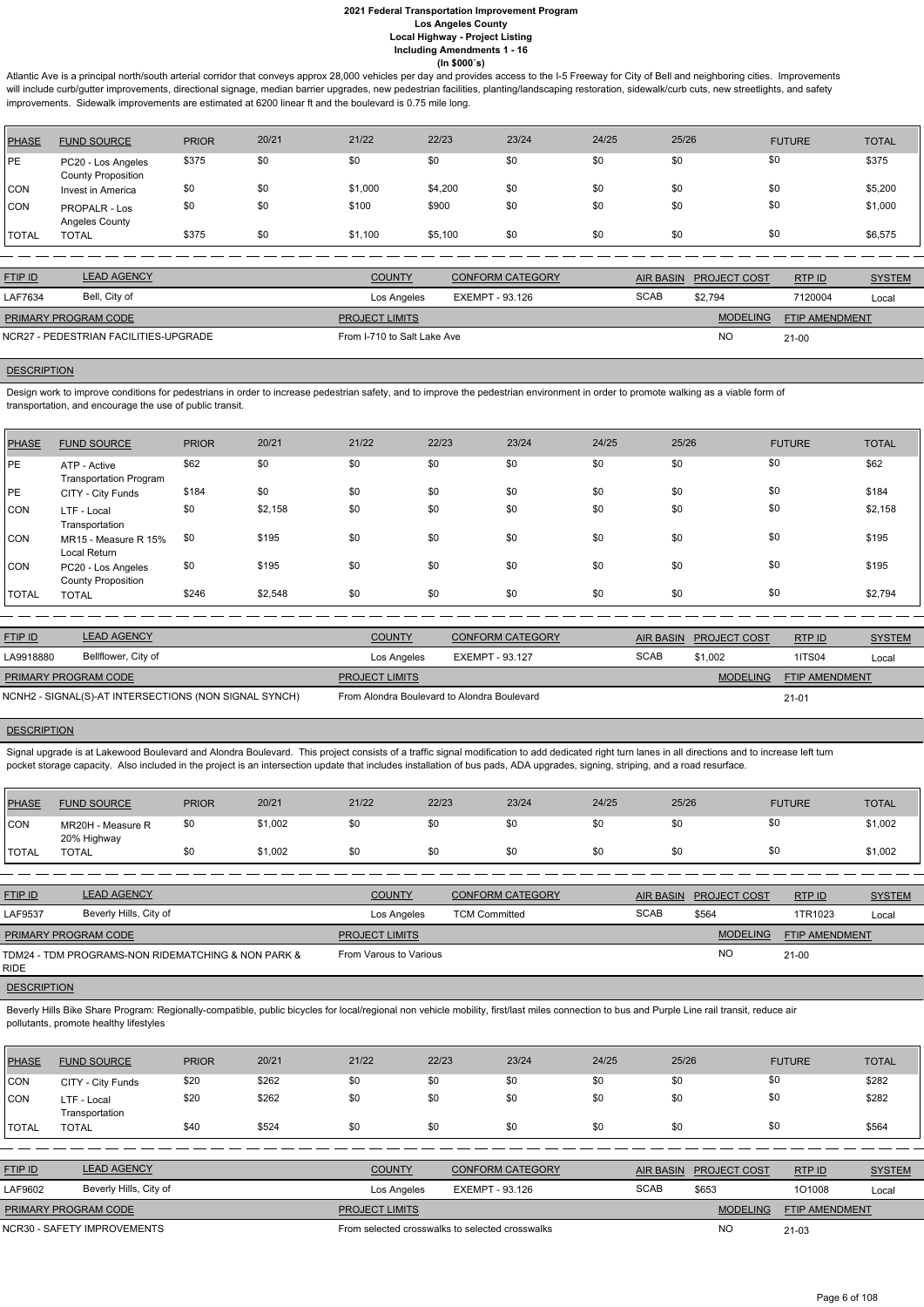## **DESCRIPTION**

Design and constructions of aesthetic, accessible and safety improvements for pedestrians at selected crosswalks within Beverly Hills to attract pedestrian walking and transit use.

| PHASE        | <b>FUND SOURCE</b>                    | <b>PRIOR</b> | 20/21 | 21/22 | 22/23 | 23/24 | 24/25 | 25/26 | <b>FUTURE</b> | <b>TOTAL</b> |
|--------------|---------------------------------------|--------------|-------|-------|-------|-------|-------|-------|---------------|--------------|
| <b>CON</b>   | 15CFP - LTF - Local<br>Transportation | \$0          | \$392 | \$0   | \$0   | \$0   | \$0   | \$0   | \$0           | \$392        |
| <b>CON</b>   | CITY - City Funds                     | \$0          | \$261 | \$0   | \$0   | \$0   | \$0   | \$0   | \$0           | \$261        |
| <b>TOTAL</b> | <b>TOTAL</b>                          | \$0          | \$653 | \$0   | \$0   | \$0   | \$0   | \$0   | \$0           | \$653        |

I-5 North HOV Construction Mitigation - Local project management, inspection, and engineering support for city-owned portions of Empire Interchange, Victory Place undercrossing, and local streets being realigned as part of the Interstate 5 North HOV project.

| <b>FTIP ID</b>              | <b>LEAD AGENCY</b> | <b>COUNTY</b>         | <b>CONFORM CATEGORY</b>                                   |             | AIR BASIN PROJECT COST | RTPID                 | <b>SYSTEM</b> |
|-----------------------------|--------------------|-----------------------|-----------------------------------------------------------|-------------|------------------------|-----------------------|---------------|
| LA0G1212                    | Burbank, City of   | Los Angeles           | EXEMPT - 93.126                                           | <b>SCAB</b> | \$3.750                | LA000358              | Local         |
| <b>PRIMARY PROGRAM CODE</b> |                    | <b>PROJECT LIMITS</b> |                                                           |             | <b>MODELING</b>        | <b>FTIP AMENDMENT</b> |               |
| ADM83 - ADMINISTRATION      |                    |                       | From Victory place to San Fernando Blvd with I-5 off ramp |             | <b>NO</b>              | $21 - 06$             |               |

## **DESCRIPTION**

I-5 North HOV Construction Mitigation - Local project management, inspection, and engineering support for city-owned portions of grade separation at Buena Vista street and UPRR/Metrolink tracks as part of the I-5 North HOV / Empire Interchange Project.

| <b>PHASE</b> | <b>FUND SOURCE</b>               | <b>PRIOR</b> | 20/21   | 21/22 | 22/23 | 23/24 | 24/25 | 25/26 | <b>FUTURE</b> | <b>TOTAL</b> |
|--------------|----------------------------------|--------------|---------|-------|-------|-------|-------|-------|---------------|--------------|
| <b>CON</b>   | MR20H - Measure R<br>20% Highway | \$0          | \$3,750 | \$0   | \$0   | \$0   | \$0   | \$0   | \$0           | \$3,750      |
| <b>TOTAL</b> | <b>TOTAL</b>                     | \$0          | \$3,750 | \$0   | \$0   | \$0   | \$0   | \$0   | \$0           | \$3,750      |
|              |                                  |              |         |       |       |       |       |       |               |              |

| <b>FTIP ID</b>              | <b>LEAD AGENCY</b>                              | <b>COUNTY</b>                       | <b>CONFORM CATEGORY</b> |             | AIR BASIN PROJECT COST | RTP ID                | <b>SYSTEM</b> |
|-----------------------------|-------------------------------------------------|-------------------------------------|-------------------------|-------------|------------------------|-----------------------|---------------|
| LA0G1217                    | Burbank, City of                                | Los Angeles                         | EXEMPT - 93.126         | <b>SCAB</b> | \$250                  | LA000358              | Local         |
| <b>PRIMARY PROGRAM CODE</b> |                                                 | <b>PROJECT LIMITS</b>               |                         |             | <b>MODELING</b>        | <b>FTIP AMENDMENT</b> |               |
| <b>CAPACITY</b>             | NCN31 - GRADE SEPARATION; RAIL/HWY CROSSING-NON | From Empire Avenue to Empire Avenue |                         |             | <b>NO</b>              | $21 - 06$             |               |

#### **DESCRIPTION**

Alameda Ave Improvement Project - This project will upgrade 18 existing traffic signals / timing / and synchronization along Alameda Ave, a heavily used alternate route when State Route 134 has heavy traffic congestion and high delays. Upon completion, this project will enable real time traffic signal timing changes and responsive operations which will reduce vehicle hours of delay and improve traffic flow, public transit efficiency and pedestrian safety.

| PHASE        | <b>FUND SOURCE</b>               | <b>PRIOR</b> | 20/21 | 21/22 | 22/23 | 23/24 | 24/25 | 25/26 | <b>FUTURE</b> | <b>TOTAL</b> |
|--------------|----------------------------------|--------------|-------|-------|-------|-------|-------|-------|---------------|--------------|
| CON          | MR20H - Measure R<br>20% Highway | \$0          | \$25C | \$0   | \$0   | \$0   | \$0   | \$0   |               | \$250        |
| <b>TOTAL</b> | <b>TOTAL</b>                     | \$0          | \$250 | \$0   | \$0   |       | \$0   | \$0   |               | \$250        |

| <b>FTIP ID</b>              | <b>LEAD AGENCY</b>                                    | <b>COUNTY</b>         | <b>CONFORM CATEGORY</b> |             | AIR BASIN PROJECT COST | RTPID                 | <b>SYSTEM</b> |
|-----------------------------|-------------------------------------------------------|-----------------------|-------------------------|-------------|------------------------|-----------------------|---------------|
| LA0G1396                    | Burbank, City of                                      | Los Angeles           | EXEMPT - 93.127         | <b>SCAB</b> | \$3,200                | <b>1AL04</b>          | Local         |
| <b>PRIMARY PROGRAM CODE</b> |                                                       | <b>PROJECT LIMITS</b> |                         |             | <b>MODELING</b>        | <b>FTIP AMENDMENT</b> |               |
|                             | NCNH2 - SIGNAL(S)-AT INTERSECTIONS (NON SIGNAL SYNCH) | From REESE to ALAMEDA |                         |             | <b>NO</b>              | 21-06                 |               |

#### **DESCRIPTION**

GLENOAKS BLVD ARTERIAL AND FIRST STREET SIGNAL IMPROVEMENTS PROJECT-PHASE 2. The project will modify 12 existing traffic signals: Glenoaks Boulevard from Reese Place to Alameda Avenue, and First Street at Orange Grove Avenue. Existing obsolete equipment will be replaced (including traffic signal poles, safety lighting, indications, signal wiring, and vehicle detectors. No Signal Synch).

| <b>PHASE</b> | <b>FUND SOURCE</b>               | <b>PRIOR</b> | 20/21 | 21/22 | 22/23 | 23/24 | 24/25 | 25/26 | <b>FUTURE</b> | <b>TOTAL</b> |
|--------------|----------------------------------|--------------|-------|-------|-------|-------|-------|-------|---------------|--------------|
| PE           | MR20H - Measure R<br>20% Highway | \$180        |       | \$0   | \$0   |       |       |       |               | \$180        |

| CON            | MR20H - Measure R<br>20% Highway      | \$1,750 | \$1,270 | \$0                                   | \$0        | \$0                     | \$0 | \$0              | \$0                 |                       | \$3,020       |
|----------------|---------------------------------------|---------|---------|---------------------------------------|------------|-------------------------|-----|------------------|---------------------|-----------------------|---------------|
| <b>TOTAL</b>   | <b>TOTAL</b>                          | \$1,930 | \$1,270 | \$0                                   | \$0        | \$0                     | \$0 | \$0              | \$0                 |                       | \$3,200       |
|                |                                       |         |         |                                       |            |                         |     |                  |                     |                       |               |
| <b>FTIP ID</b> | <b>LEAD AGENCY</b>                    |         |         | <b>COUNTY</b>                         |            | <b>CONFORM CATEGORY</b> |     | <b>AIR BASIN</b> | <b>PROJECT COST</b> | RTP ID                | <b>SYSTEM</b> |
| LA0G1595       | Burbank, City of                      |         |         | Los Angeles                           | <b>TCM</b> |                         |     | <b>SCAB</b>      | \$250               | <b>1ITS04</b>         | Local         |
|                | <b>PRIMARY PROGRAM CODE</b>           |         |         | <b>PROJECT LIMITS</b>                 |            |                         |     |                  | <b>MODELING</b>     | <b>FTIP AMENDMENT</b> |               |
|                | <b>ITS02 - SIGNAL SYNCHRONIZATION</b> |         |         | From Glenoaks Blyd to Riverside Drive |            |                         |     |                  | <b>YES</b>          | 21-06                 |               |
|                |                                       |         |         |                                       |            |                         |     |                  |                     |                       |               |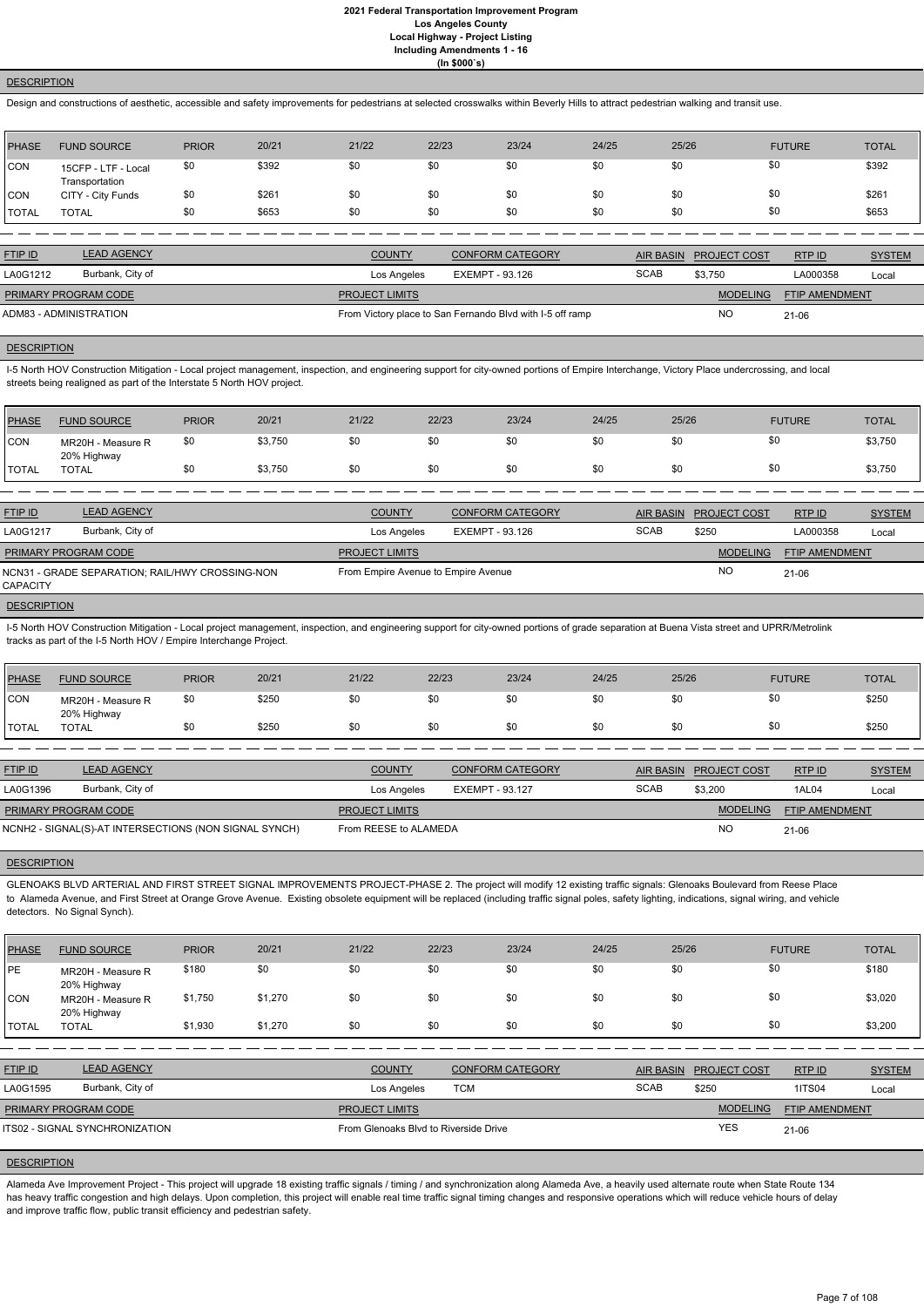**Including Amendments 1 - 16**

|              | (ln \$000's)                     |              |       |       |       |       |       |       |               |              |  |  |
|--------------|----------------------------------|--------------|-------|-------|-------|-------|-------|-------|---------------|--------------|--|--|
| <b>PHASE</b> | <b>FUND SOURCE</b>               | <b>PRIOR</b> | 20/21 | 21/22 | 22/23 | 23/24 | 24/25 | 25/26 | <b>FUTURE</b> | <b>TOTAL</b> |  |  |
| <b>PE</b>    | MR20H - Measure R<br>20% Highway | \$0          | \$250 | \$0   | \$0   | \$0   | \$0   | \$0   | \$0           | \$250        |  |  |
| <b>TOTAL</b> | TOTAL                            | \$0          | \$250 | \$0   | \$0   | \$0   | \$0   | \$0   | \$0           | \$250        |  |  |
|              |                                  |              |       |       |       |       |       |       |               |              |  |  |

| <b>FTIP ID</b>                                   | <b>LEAD AGENCY</b> | <b>COUNTY</b>                       | <b>CONFORM CATEGORY</b> | <b>AIR BASIN</b> | <b>PROJECT COST</b> | RTPID                 | <b>SYSTEM</b> |
|--------------------------------------------------|--------------------|-------------------------------------|-------------------------|------------------|---------------------|-----------------------|---------------|
| LA0G948                                          | Burbank, City of   | Los Angeles                         | EXEMPT - 93.127         | <b>SCAB</b>      | \$1.600             | 1AL04                 | Local         |
| <b>PRIMARY PROGRAM CODE</b>                      |                    | <b>PROJECT LIMITS</b>               |                         |                  | <b>MODELING</b>     | <b>FTIP AMENDMENT</b> |               |
| NCRH1 - INTERSECTION IMPROVEMENTS/CHANNELIZATION |                    | From Reese Place to Beachwood Drive |                         |                  | <b>NO</b>           | $21-00$               |               |

Intersection improvement - improve traffic signal operation and timing, reduce traffic congestion at the intersection, and improve pedestrian safety through the modification of median islands, installation of new median islands, the modification of existing pedestrian crosswalks and modification of traffic signal phasing and timing.

## DESCRIPTION

| PHASE        | <b>FUND SOURCE</b>                              | <b>PRIOR</b> | 20/21   | 21/22 | 22/23 | 23/24 | 24/25 | 25/26 | <b>FUTURE</b> | <b>TOTAL</b> |
|--------------|-------------------------------------------------|--------------|---------|-------|-------|-------|-------|-------|---------------|--------------|
| <b>IPE</b>   | MR20H - Measure R                               | \$180        | \$0     | \$0   | \$0   | \$0   | \$0   | \$0   | \$0           | \$180        |
| CON          | 20% Highway<br>MR20H - Measure R<br>20% Highway | \$220        | \$1,200 | \$0   | \$0   | \$0   | \$0   | \$0   | \$0           | \$1,420      |
| <b>TOTAL</b> | <b>TOTAL</b>                                    | \$400        | \$1,200 | \$0   | \$0   | \$0   | \$0   | \$0   | \$0           | \$1,600      |

| <b>LEAD AGENCY</b><br><b>FTIP ID</b> | <b>COUNTY</b>         | <b>CONFORM CATEGORY</b>                                  | AIR BASIN   | <b>PROJECT COST</b> | RTP ID                | <b>SYSTEM</b> |
|--------------------------------------|-----------------------|----------------------------------------------------------|-------------|---------------------|-----------------------|---------------|
| Burbank, City of<br>LA9918844        | Los Angeles           | <b>TCM Committed</b>                                     | <b>SCAB</b> | \$1.400             | <b>1ITS04</b>         | Local         |
| <b>PRIMARY PROGRAM CODE</b>          | <b>PROJECT LIMITS</b> |                                                          |             | <b>MODELING</b>     | <b>FTIP AMENDMENT</b> |               |
| ITS02 - SIGNAL SYNCHRONIZATION       | <b>AVE</b>            | From SCREENLAND DR/MAGNOLIA BLVD to VICTORY BLVD/ALAMEDA |             | <b>YES</b>          | $21 - 01$             |               |

# **DESCRIPTION**

4 TRAFFIC SIGNALS UPGRADED TO ENABLE REAL TIME SIGNAL SYNCHRONIZATION PLANS AND MONITORING TRAFFIC. MAGNOLIA/MARIPOSA, MAGNOLIA/REESE, MAGNOLIA/SCREENLAND & VICTORY/ELMWOOD.

| PHASE        | <b>FUND SOURCE</b>               | <b>PRIOR</b> | 20/21 | 21/22   | 22/23 | 23/24 | 24/25 | 25/26 | <b>FUTURE</b> | <b>TOTAL</b> |
|--------------|----------------------------------|--------------|-------|---------|-------|-------|-------|-------|---------------|--------------|
| <b>CON</b>   | MR20H - Measure R<br>20% Highway | \$0          | \$200 | \$1,200 | \$0   | \$0   | \$0   | \$0   |               | \$1,400      |
| <b>TOTAL</b> | <b>TOTAL</b>                     |              | \$200 | \$1,200 | \$0   | \$0   | \$0   | \$0   |               | \$1,400      |

| <b>FTIP ID</b>                 | <b>LEAD AGENCY</b> | <b>COUNTY</b>                                         | CONFORM CATEGORY     |             | AIR BASIN PROJECT COST | RTPID                 | <b>SYSTEM</b> |
|--------------------------------|--------------------|-------------------------------------------------------|----------------------|-------------|------------------------|-----------------------|---------------|
| LA9918853                      | Burbank, City of   | Los Angeles                                           | <b>TCM Committed</b> | <b>SCAB</b> | \$250                  | 1ITS04                | Local         |
| <b>PRIMARY PROGRAM CODE</b>    |                    | <b>PROJECT LIMITS</b>                                 |                      |             | <b>MODELING</b>        | <b>FTIP AMENDMENT</b> |               |
| ITS02 - SIGNAL SYNCHRONIZATION |                    | From LINCOLN ST/COHASSET ST to ALAMEDA AVE/LINCOLN ST |                      | $21 - 01$   |                        |                       |               |

#### **DESCRIPTION**

SYNCHRONIZE 18 INTERSECTIONS ALONG VICTORY BLVD BETWEEN LINCOLN ST AND ALAMEDA AVE, SAN FERNANDO BLVD BETWEEN COHASSET STREET AND LINCOLN ST, AND BUENA VISTA ST BETWEEN SAN FERNANDO BLVD AND GLENOAKS BLVD.

| <b>PHASE</b> | <b>FUND SOURCE</b>               | <b>PRIOR</b> | 20/21 | 21/22 | 22/23 | 23/24 | 24/25 | 25/26 | <b>FUTURE</b> | <b>TOTAL</b> |
|--------------|----------------------------------|--------------|-------|-------|-------|-------|-------|-------|---------------|--------------|
| PE           | MR20H - Measure R<br>20% Highway | \$0          | \$105 | \$0   | \$0   | \$0   | \$0   | \$0   | \$0           | \$105        |
| <b>CON</b>   | MR20H - Measure R<br>20% Highway | \$0          | \$145 | \$0   | \$0   | \$0   | \$0   | \$0   | \$0           | \$145        |
| TOTAL        | TOTAL                            | \$0          | \$250 | \$0   | \$0   | \$0   | \$0   | \$0   | \$0           | \$250        |

| <b>FTIP ID</b>                        | <b>LEAD AGENCY</b> | <b>COUNTY</b><br><b>CONFORM CATEGORY</b> |                      |             | AIR BASIN PROJECT COST | RTPID                 | <b>SYSTEM</b> |
|---------------------------------------|--------------------|------------------------------------------|----------------------|-------------|------------------------|-----------------------|---------------|
| LA9918855                             | Burbank, City of   | Los Angeles                              | <b>TCM Committed</b> | <b>SCAB</b> | \$350                  | 1ITS04                | Local         |
| <b>PRIMARY PROGRAM CODE</b>           |                    | <b>PROJECT LIMITS</b>                    |                      |             | <b>MODELING</b>        | <b>FTIP AMENDMENT</b> |               |
| <b>ITS02 - SIGNAL SYNCHRONIZATION</b> |                    | From GLENOAKS BLVD to ALAMEDA AVE        |                      | $21 - 01$   |                        |                       |               |

# **DESCRIPTION**

SYNCHRONIZE 32 TRAFFIC SIGNALS ALONG OLIVE AVE BETWEEN GLENOAKS BLVD AND ALAMEDA AVE AND ON GLENOAKS BLVD BETWEEN BUENA VISTA ST AND ALAMEDA AVE. REPLACE 4 TRAFFIC CABINETS AND ELECTRICAL UTILITY CABINETS.

| <b>PHASE</b>  | <b>FUND SOURCE</b>               | <b>PRIOR</b> | 20/21 | 21/22 | 22/23 | 23/24 | 24/25 | 25/26 | <b>FUTURE</b> | <b>TOTAL</b> |
|---------------|----------------------------------|--------------|-------|-------|-------|-------|-------|-------|---------------|--------------|
| <b>IPE</b>    | MR20H - Measure R<br>20% Highway | \$0          | \$0   | \$190 | \$0   | \$0   | \$0   | \$0   | \$0           | \$190        |
| <b>CON</b>    | MR20H - Measure R<br>20% Highway | \$0          | \$0   | \$160 | \$0   | \$0   | \$0   | \$0   | \$0           | \$160        |
| <b>ITOTAL</b> | <b>TOTAL</b>                     | \$0          | \$0   | \$350 | \$0   | \$0   | \$0   | \$0   | \$0           | \$350        |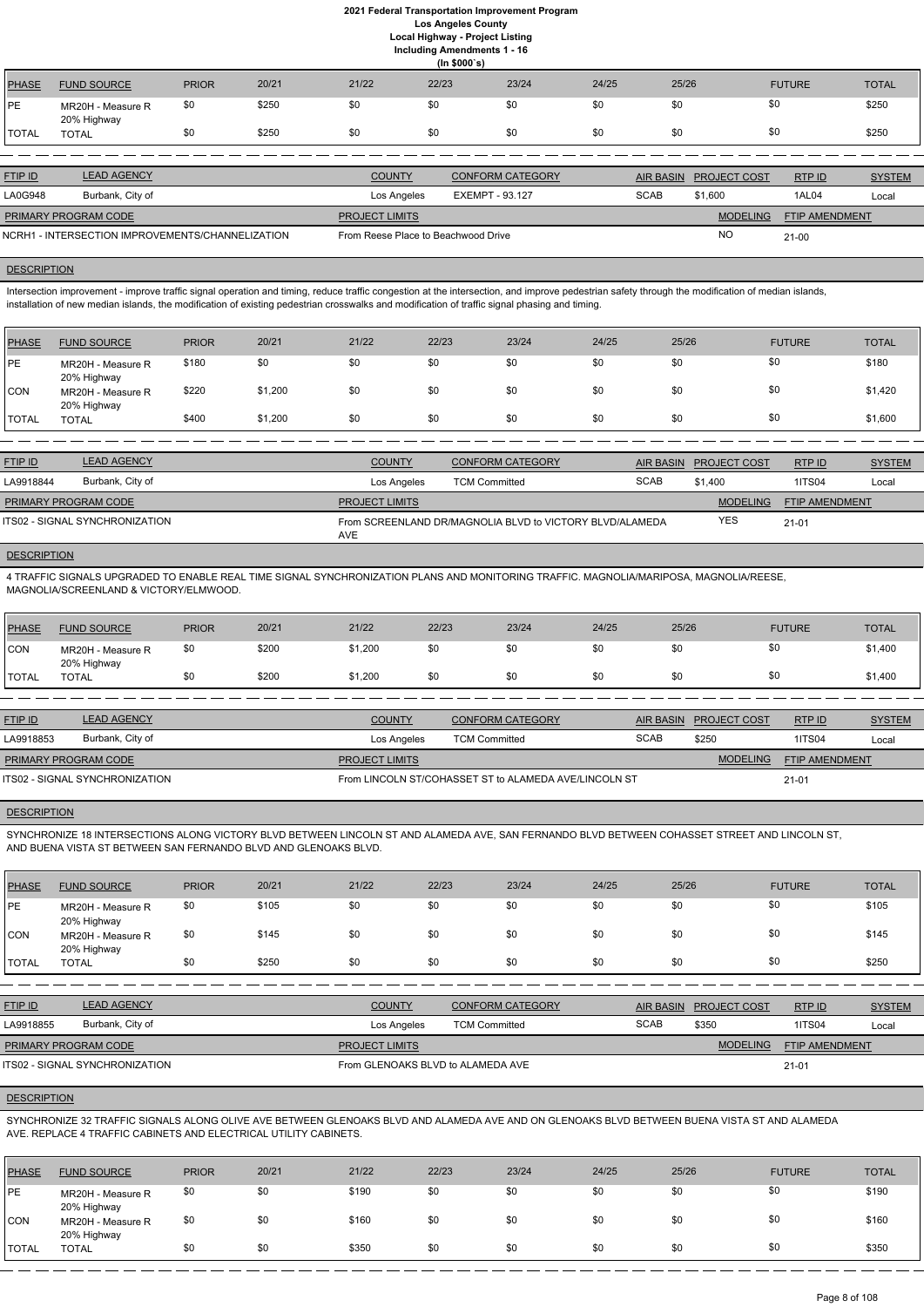|                      |                                |                                 | (ln \$000's)            |             |                        |                       |               |
|----------------------|--------------------------------|---------------------------------|-------------------------|-------------|------------------------|-----------------------|---------------|
| <b>FTIP ID</b>       | <b>LEAD AGENCY</b>             | <b>COUNTY</b>                   | <b>CONFORM CATEGORY</b> |             | AIR BASIN PROJECT COST | RTPID                 | <b>SYSTEM</b> |
| LA9918856            | Burbank, City of               | Los Angeles                     | тсм                     | <b>SCAB</b> | \$250                  | <b>1ITS04</b>         | Local         |
| PRIMARY PROGRAM CODE |                                | <b>PROJECT LIMITS</b>           |                         |             | <b>MODELING</b>        | <b>FTIP AMENDMENT</b> |               |
|                      | ITS02 - SIGNAL SYNCHRONIZATION | From GRISMER AVE to ALAMEDA AVE |                         |             |                        | $21 - 01$             |               |

#### **DESCRIPTION**

MR310.58 Synchronize 30 intersections along San Fernando Boulevard between Grismer Avenue and Alameda Ave, First Street between Third Street and Verdugo Avenue, and Third Street between Burbank Boulevard and Verdugo Ave

This project is for design and construction of a 2.1 mile Class 1 bikeway spanning from San Fernando Blvd/Cohassett Street to the Empire Center and from the Western Burbank Channel to the Downtown Burbank Metrolink Station.

| PHASE        | <b>FUND SOURCE</b>               | <b>PRIOR</b> | 20/21 | 21/22 | 22/23 | 23/24 | 24/25 | 25/26 | <b>FUTURE</b> | <b>TOTAL</b> |
|--------------|----------------------------------|--------------|-------|-------|-------|-------|-------|-------|---------------|--------------|
| PE           | MR20H - Measure R<br>20% Highway | \$0          | \$0   | \$0   | \$150 | \$0   | \$0   | \$0   | \$0           | \$150        |
| <b>CON</b>   | MR20H - Measure R<br>20% Highway | \$0          | \$0   | \$0   | \$100 | \$0   | \$0   | \$0   | \$0           | \$100        |
| <b>TOTAL</b> | <b>TOTAL</b>                     | \$0          | \$0   | \$0   | \$250 | \$0   | \$0   | \$0   | \$0           | \$250        |

| <b>FTIP ID</b>              | <b>LEAD AGENCY</b>           | <b>COUNTY</b>                               | CONFORM CATEGORY   |             | AIR BASIN PROJECT COST | RTPID                 | <b>SYSTEM</b> |
|-----------------------------|------------------------------|---------------------------------------------|--------------------|-------------|------------------------|-----------------------|---------------|
| LAF1502                     | Burbank, City of             | Los Angeles                                 | NON-REPORTABLE TCM | <b>SCAB</b> | \$7.716                | <b>1NL04</b>          | Local         |
| <b>PRIMARY PROGRAM CODE</b> |                              | <b>PROJECT LIMITS</b>                       |                    |             | <b>MODELING</b>        | <b>FTIP AMENDMENT</b> |               |
|                             | NCN26 - BICYCLE FACILITY-NEW | From Cohassett to Burbank Metrolink Station |                    |             | NC.                    | $21-06$               |               |

#### **DESCRIPTION**

Project will design and construct a bicycle and pedestrian bridge across the Los Angeles River in the City of Burbank and the City of Los Angeles. Project would construct 0.1 mile of Class III bike route on Bob Hope Dr between Riverside Dr and the north bank LA River and 0.1 mile of Class I bike path across the LA River between Bob Hope Drive and the Forest Lawn Dr / Memorial Dr intersection in the City of Burbank and City of Los Angeles.

| <b>PHASE</b> | <b>FUND SOURCE</b>                                 | <b>PRIOR</b> | 20/21   | 21/22 | 22/23 | 23/24 | 24/25 | 25/26 | <b>FUTURE</b> | <b>TOTAL</b> |
|--------------|----------------------------------------------------|--------------|---------|-------|-------|-------|-------|-------|---------------|--------------|
| PE           | CITY - City Funds                                  | \$419        | \$0     | \$0   | \$0   | \$0   | \$0   | \$0   | \$0           | \$419        |
| PE           | CMAQ - Congestion<br><b>Mitigation Air Quality</b> | \$532        | \$0     | \$0   | \$0   | \$0   | \$0   | \$0   | \$0           | \$532        |
| <b>CON</b>   | CITY - City Funds                                  | \$0          | \$1,124 | \$0   | \$0   | \$0   | \$0   | \$0   | \$0           | \$1,124      |
| <b>CON</b>   | CMAQ - Congestion<br><b>Mitigation Air Quality</b> | \$0          | \$5,641 | \$0   | \$0   | \$0   | \$0   | \$0   | \$0           | \$5,641      |
| TOTAL        | <b>TOTAL</b>                                       | \$951        | \$6,765 | \$0   | \$0   | \$0   | \$0   | \$0   | \$0           | \$7,716      |

Install crosswalk at Chandler Blvd/Mariposa St & construct Class I bikeway to Lomita St (600 ft.).; construct Class I or Class IV bikeway from Lomita St to Victory Blvd (710 ft.); construct Class I or Class IV bikeway on Victory Blvd from Chandler Blvd to Cypress Ave (600 ft.); install new traffic signal at Victory Blvd/Cypress Ave; reconstruct existing sidewalk on City right-of-way to accommodate a Class I or Class IV bikeway on Cypress Ave from Victory Blvd to the Burbank Channel (980 ft).

| <b>FTIP ID</b>              | <b>LEAD AGENCY</b>               | <b>COUNTY</b>                       | CONFORM CATEGORY                  | AIR BASIN PROJECT COST | RTPID                 | <b>SYSTEM</b> |
|-----------------------------|----------------------------------|-------------------------------------|-----------------------------------|------------------------|-----------------------|---------------|
| LAF5508                     | Burbank, City of                 | Los Angeles                         | NON-REPORTABLE TCM COMMITTED SCAB | \$2,000                | 101007                | Local         |
| <b>PRIMARY PROGRAM CODE</b> |                                  | <b>PROJECT LIMITS</b>               |                                   | <b>MODELING</b>        | <b>FTIP AMENDMENT</b> |               |
|                             | NCR26 - BICYCLE FACILITY-UPGRADE | From Riverside Dr to Forest Lawn Dr |                                   | <b>NO</b>              | 21-09                 |               |

#### **DESCRIPTION**

| PHASE   | <b>FUND SOURCE</b>               | <b>PRIOR</b> | 20/21 | 21/22   | 22/23 | 23/24 | 24/25 | 25/26 | <b>FUTURE</b> | <b>TOTAL</b> |
|---------|----------------------------------|--------------|-------|---------|-------|-------|-------|-------|---------------|--------------|
| PE      | MR20H - Measure R<br>20% Highway | \$0          | \$300 | \$0     | \$0   | \$0   | \$0   | \$0   | \$0           | \$300        |
| CON     | MR20H - Measure R<br>20% Highway | \$0          | \$200 | \$1,500 | \$0   | \$0   | \$0   | \$0   | \$0           | \$1,700      |
| I TOTAL | <b>TOTAL</b>                     | \$0          | \$500 | \$1,500 | \$0   | \$0   | \$0   | \$0   | \$0           | \$2,000      |

| <b>FTIP ID</b>              | <b>LEAD AGENCY</b>                          | <b>COUNTY</b>                         | <b>CONFORM CATEGORY</b>           | <b>AIR BASIN</b> | <b>PROJECT COST</b> | RTP ID                | <b>SYSTEM</b> |
|-----------------------------|---------------------------------------------|---------------------------------------|-----------------------------------|------------------|---------------------|-----------------------|---------------|
| LAF7506                     | Burbank, City of                            | Los Angeles                           | NON-REPORTABLE TCM COMMITTED SCAB |                  | \$3,299             | 101007                | Local         |
| <b>PRIMARY PROGRAM CODE</b> |                                             | <b>PROJECT LIMITS</b>                 |                                   |                  | <b>MODELING</b>     | <b>FTIP AMENDMENT</b> |               |
|                             | NCN25 - BICYCLE & PEDESTRAIN FACILITIES-NEW | From Mariposa to San Fernando Bikeway |                                   |                  | <b>NO</b>           | $21 - 01$             |               |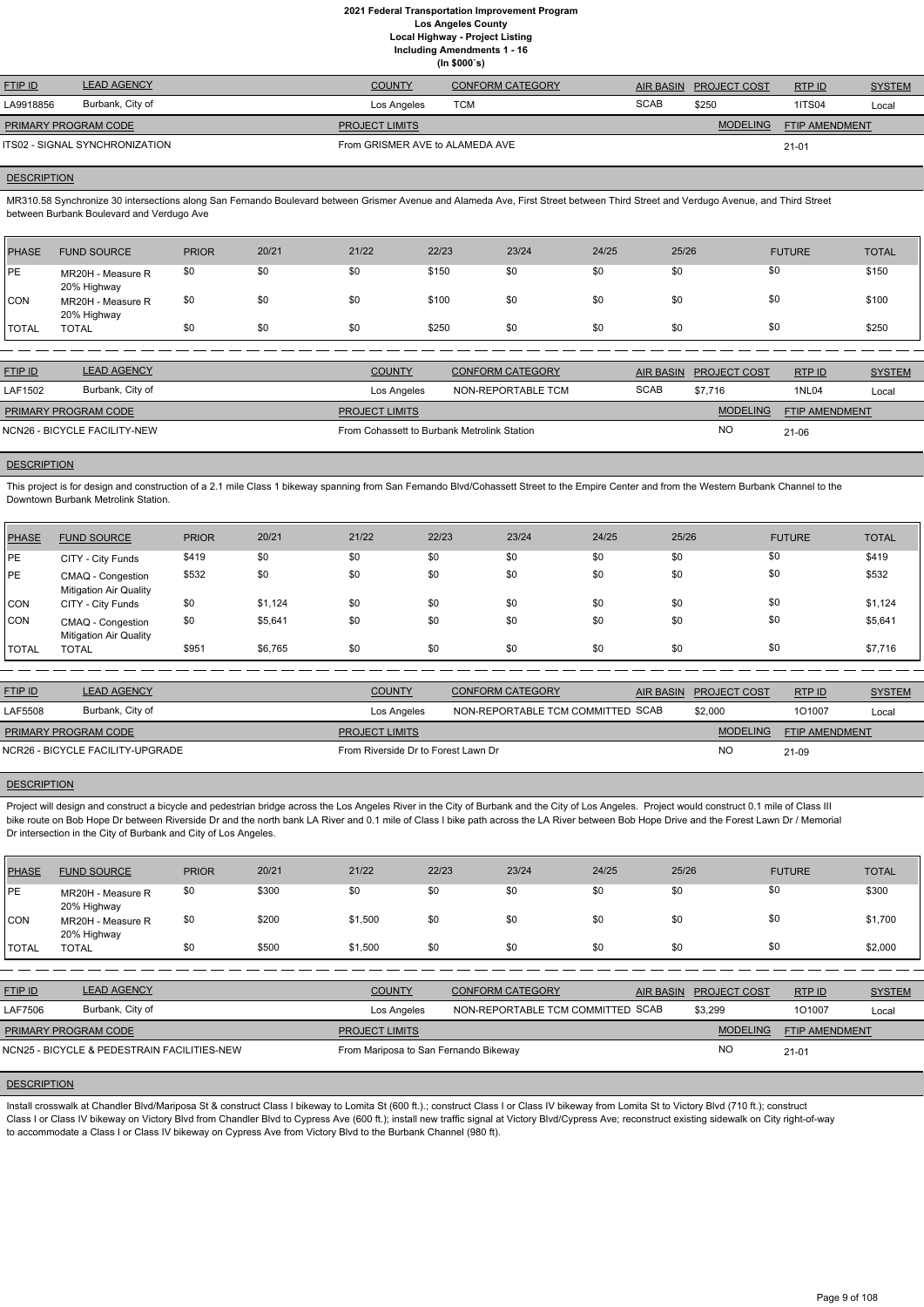# **2021 Federal Transportation Improvement Program Los Angeles County**

**Local Highway - Project Listing Including Amendments 1 - 16**

|       | (ln \$000's)                                       |              |         |       |       |       |       |       |               |              |  |
|-------|----------------------------------------------------|--------------|---------|-------|-------|-------|-------|-------|---------------|--------------|--|
| PHASE | <b>FUND SOURCE</b>                                 | <b>PRIOR</b> | 20/21   | 21/22 | 22/23 | 23/24 | 24/25 | 25/26 | <b>FUTURE</b> | <b>TOTAL</b> |  |
| РE    | CMAQ - Congestion<br><b>Mitigation Air Quality</b> | \$456        | \$0     | \$0   | \$0   | \$0   | \$0   | \$0   | \$0           | \$456        |  |
| РE    | MR20H - Measure R<br>20% Highway                   | \$114        | \$0     | \$0   | \$0   | \$0   | \$0   | \$0   | \$0           | \$114        |  |
| CON   | CMAQ - Congestion<br><b>Mitigation Air Quality</b> | \$0          | \$2,183 | \$0   | \$0   | \$0   | \$0   | \$0   | \$0           | \$2,183      |  |
| CON   | MR20H - Measure R<br>20% Highway                   | \$0          | \$546   | \$0   | \$0   | \$0   | \$0   | \$0   | \$0           | \$546        |  |
| TOTAL | <b>TOTAL</b>                                       | \$570        | \$2,729 | \$0   | \$0   | \$0   | \$0   | \$0   | \$0           | \$3,299      |  |

| <b>FTIP ID</b>       | <b>LEAD AGENCY</b>          | <b>COUNTY</b>                               | <b>CONFORM CATEGORY</b>           | AIR BASIN PROJECT COST | RTPID          | <b>SYSTEM</b> |
|----------------------|-----------------------------|---------------------------------------------|-----------------------------------|------------------------|----------------|---------------|
| LAF3656              | CRA/City of LA              | Los Angeles                                 | NON-REPORTABLE TCM COMMITTED SCAB | \$2,588                | 1AL04          | Local         |
| PRIMARY PROGRAM CODE |                             | <b>PROJECT LIMITS</b>                       |                                   | <b>MODELING</b>        | FTIP AMENDMENT |               |
|                      | NCR30 - SAFETY IMPROVEMENTS | From E. Washington Blvd. to E. Slauson Ave. |                                   | NO                     | $21 - 00$      |               |

# **DESCRIPTION**

"Central Avenue Historic Corridor Streetscape. Central Ave: Washington Bl-Slauson Ave; pedestrian/transit improvements, new signal."

| PHASE        | <b>FUND SOURCE</b>                                 | <b>PRIOR</b> | 20/21 | 21/22 | 22/23   | 23/24 | 24/25 | 25/26 | <b>FUTURE</b> | <b>TOTAL</b> |
|--------------|----------------------------------------------------|--------------|-------|-------|---------|-------|-------|-------|---------------|--------------|
| <b>IPE</b>   | CITY - City Funds                                  | \$223        | \$0   | \$0   | \$0     | \$0   | \$0   | \$0   | \$0           | \$223        |
| <b>PE</b>    | CMAQ - Congestion<br><b>Mitigation Air Quality</b> | \$424        | \$0   | \$0   | \$0     | \$0   | \$0   | \$0   | \$0           | \$424        |
| CON          | CITY - City Funds                                  | \$0          | \$0   | \$0   | \$668   | \$0   | \$0   | \$0   | \$0           | \$668        |
| CON          | CMAQ - Congestion<br><b>Mitigation Air Quality</b> | \$0          | \$0   | \$0   | \$1,273 | \$0   | \$0   | \$0   | \$0           | \$1,273      |
| <b>TOTAL</b> | <b>TOTAL</b>                                       | \$647        | \$0   | \$0   | \$1,941 | \$0   | \$0   | \$0   | \$0           | \$2,588      |

| <b>FTIP ID</b>              | <b>LEAD AGENCY</b>                              | <b>COUNTY</b>                     | <b>CONFORM CATEGORY</b> |             | AIR BASIN PROJECT COST | RTPID          | <b>SYSTEM</b> |
|-----------------------------|-------------------------------------------------|-----------------------------------|-------------------------|-------------|------------------------|----------------|---------------|
| LAF7516                     | Calabasas, City of                              | Los Angeles                       | NON-REPORTABLE TCM      | <b>SCAB</b> | \$2.856                | 101007         | Local         |
| <b>PRIMARY PROGRAM CODE</b> |                                                 | <b>PROJECT LIMITS</b>             |                         |             | <b>MODELING</b>        | FTIP AMENDMENT |               |
|                             | NCR25 - BICYCLE & PEDESTRAIN FACILITIES-UPGRADE | From Mulholland Hwy to Palm Drive |                         |             | ΝC                     | $21 - 09$      |               |

# **DESCRIPTION**

MULHOLLAND HIGHWAY GAP CLOSURE: (1) Bike/ped improvements on Mulholland Hwy and on Old Topanga Canyon Rd. (2) Installation of 0.5 mile-Class 2 bike lanes on Mulholland Hwy, new sidewalks (1,450 ft), ramps and retaining walls.

| <b>PHASE</b> | <b>FUND SOURCE</b>                               | <b>PRIOR</b> | 20/21 | 21/22 | 22/23 | 23/24 | 24/25 | 25/26 | <b>FUTURE</b> | <b>TOTAL</b> |
|--------------|--------------------------------------------------|--------------|-------|-------|-------|-------|-------|-------|---------------|--------------|
| PE           | 13CFP - LTF - Local<br>Transportation            | \$43         | \$0   | \$0   | \$0   | \$0   | \$0   | \$0   | \$0           | \$43         |
| <b>ROW</b>   | 13CFP - LTF - Local<br>Transportation            | \$20         | \$0   | \$0   | \$0   | \$0   | \$0   | \$0   | \$0           | \$20         |
| CON          | 13CFP - LTF - Local<br>Transportation            | \$373        | \$0   | \$0   | \$0   | \$0   | \$0   | \$0   | \$0           | \$373        |
| CON          | CITY - CRRSAA HIP<br>STPL Exchange               | \$0          | \$0   | \$111 | \$0   | \$0   | \$0   | \$0   | \$0           | \$111        |
| <b>CON</b>   | CITY - City Funds                                | \$109        | \$0   | \$0   | \$0   | \$0   | \$0   | \$0   | \$0           | \$109        |
| <b>CON</b>   | <b>MEASURE M MYSP</b><br>(Multi Year Subregional | \$2,200      | \$0   | \$0   | \$0   | \$0   | \$0   | \$0   | \$0           | \$2,200      |
| <b>TOTAL</b> | <b>TOTAL</b>                                     | \$2,745      | \$0   | \$111 | \$0   | \$0   | \$0   | \$0   | \$0           | \$2,856      |

| <b>FTIP ID</b> | <b>LEAD AGENCY</b> | <b>COUNTY</b> | <b>CONFORM CATEGORY</b> |             | AIR BASIN PROJECT COST | <b>RTP ID</b> | <b>SYSTEM</b> |
|----------------|--------------------|---------------|-------------------------|-------------|------------------------|---------------|---------------|
| LA0D173        | Carson, City of    | Los Angeles   | NON-EXEMPT              | <b>SCAB</b> | \$3,158                | LA0D173       | Loca          |

|               | <b>PRIMARY PROGRAM CODE</b>                                                                                                                               |              |       | <b>PROJECT LIMITS</b>              |       |       |           |       | <b>MODELING</b> | <b>FTIP AMENDMENT</b> |              |  |  |
|---------------|-----------------------------------------------------------------------------------------------------------------------------------------------------------|--------------|-------|------------------------------------|-------|-------|-----------|-------|-----------------|-----------------------|--------------|--|--|
| ADDITIONS: RS | CAX60 - BRIDGE RESTORATION & REPLACEMENT- LN                                                                                                              |              |       | From Alameda St to East City Limit |       |       |           |       | <b>YES</b>      | $21 - 00$             |              |  |  |
|               | <b>DESCRIPTION</b>                                                                                                                                        |              |       |                                    |       |       |           |       |                 |                       |              |  |  |
|               | BRIDGE NO. 53C0652, SEPULVEDA BLVD, OVER DOMINGUEZ CHANNEL, 1/2 MI E/O ALAMEDA ST. Rehabilitate 4-lane bridge & widen to 6-lane, upgrade bridge railings. |              |       |                                    |       |       |           |       |                 |                       |              |  |  |
|               |                                                                                                                                                           |              |       |                                    |       |       |           |       |                 |                       |              |  |  |
| <b>PHASE</b>  | <b>FUND SOURCE</b>                                                                                                                                        | <b>PRIOR</b> | 20/21 | 21/22                              | 22/23 | 23/24 | 24/25     | 25/26 |                 | <b>FUTURE</b>         | <b>TOTAL</b> |  |  |
| IPE.          | CITY - City Funds                                                                                                                                         | \$300        | \$0   | \$0                                | \$0   | \$0   | \$0       | \$0   | \$0             |                       | \$300        |  |  |
| <b>CON</b>    | CITY - City Funds                                                                                                                                         | \$483        | \$0   | \$0                                | \$0   | \$0   | \$0       | \$0   | \$0             |                       | \$483        |  |  |
| <b>CON</b>    | CITY - City Funds AC<br>(Advanced Construction)                                                                                                           | \$1,217      | \$0   | \$0                                | \$0   | \$0   | $$-1,217$ | \$0   | \$0             |                       | \$0          |  |  |
| <b>CON</b>    | HBRR-L - Bridge- Local                                                                                                                                    | \$0          | \$0   | \$0                                | \$0   | \$0   | \$1,217   | \$0   | \$0             |                       | \$1,217      |  |  |
| <b>CON</b>    | Measure R                                                                                                                                                 | \$1,158      | \$0   | \$0                                | \$0   | \$0   | \$0       | \$0   | \$0             |                       | \$1,158      |  |  |
| <b>TOTAL</b>  | <b>TOTAL</b>                                                                                                                                              | \$3,158      | \$0   | \$0                                | \$0   | \$0   | \$0       | \$0   | \$0             |                       | \$3,158      |  |  |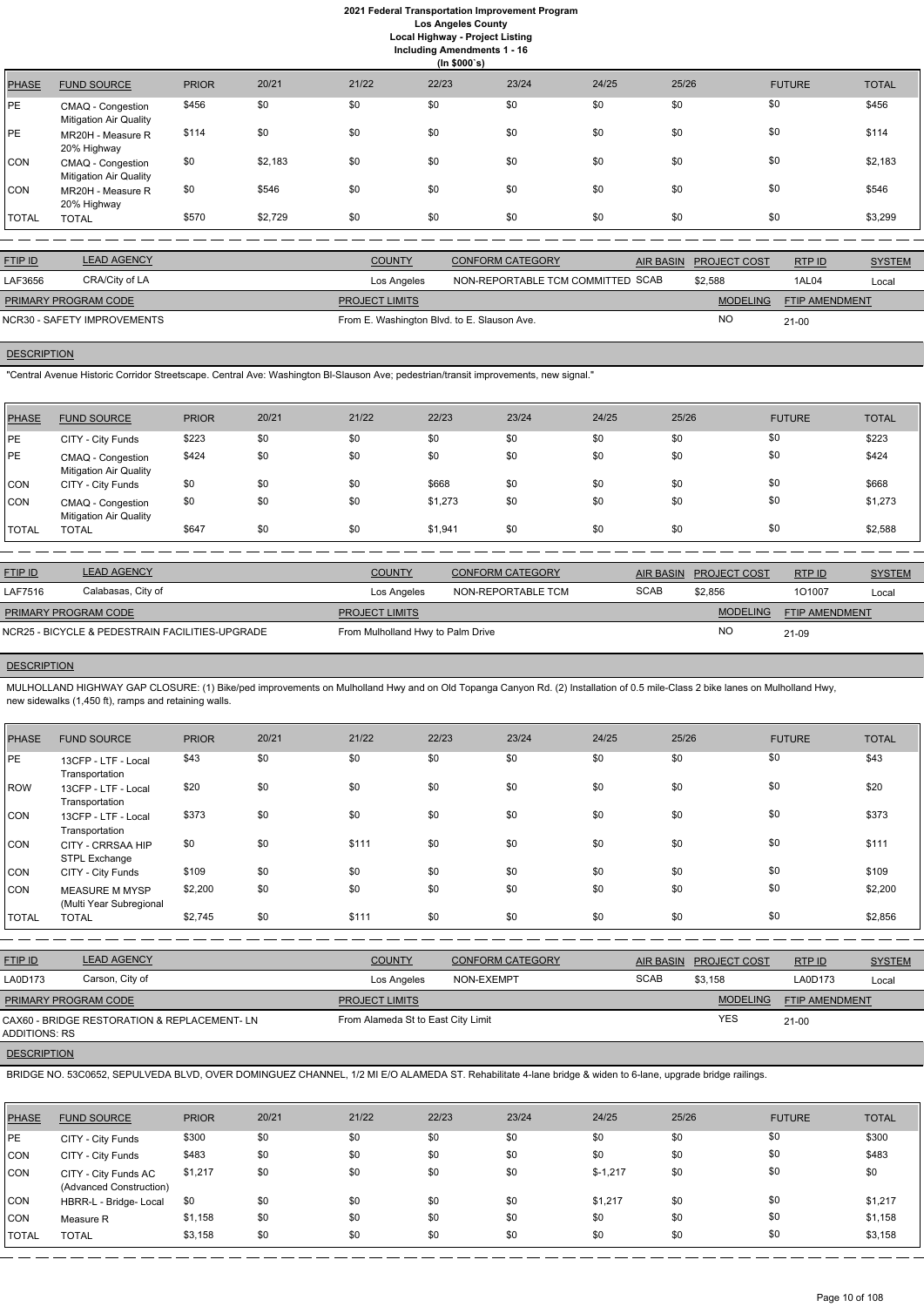**(In \$000`s)**

| <b>FTIP ID</b>       | <b>LEAD AGENCY</b>             | <b>COUNTY</b>                         | <b>CONFORM CATEGORY</b> |             | AIR BASIN PROJECT COST | RTPID          | <b>SYSTEM</b> |
|----------------------|--------------------------------|---------------------------------------|-------------------------|-------------|------------------------|----------------|---------------|
| LA0G1704             | Commerce, City of              | Los Angeles                           | <b>TCM Committed</b>    | <b>SCAB</b> | \$1.960                | <b>1ITS04</b>  | Local         |
| PRIMARY PROGRAM CODE |                                | <b>PROJECT LIMITS</b>                 |                         |             | <b>MODELING</b>        | FTIP AMENDMENT |               |
|                      | ITS02 - SIGNAL SYNCHRONIZATION | From Ferguson Drive to Telegraph Road |                         |             | <b>YES</b>             | $21 - 00$      |               |

#### **DESCRIPTION**

Project includes traffic signal upgrades, signal interconnect installation, adoptive signal detection, control system, software, signal sync, traffic lane alignments, traffic signage, freeway on and off ramp improvements, and other items to improve traffic flow and capacity. 4 intersections will receive signal sync: 1) Triggs St, Telegraph Rd, Atlantic Blvd, Goodrich Blvd, and Ferguson Dr; 2) Telegraph Rd and Atlantic Blvd; 3) Atlantic Blvd and Eastern Ave; and 4) Eastern Ave and Stevens Pl.

2 intersections - Slauson/I-5/Gage & Slauson/Telegraph. Adoptive signal system project, includes traffic signal upgrade/improvement, signal interconnect installation, adoptive signal detection & cntrl system, adoptive signal software, signal sync, traffic lane alignment/improvement, guide/traffic signage improvement & other relevant improvements to improve traffic flow and capacity. Includes freeway on & off ramp areas & railroad preemption system as part of the required signal improvements.

| PHASE        | <b>FUND SOURCE</b>                 | <b>PRIOR</b> | 20/21 | 21/22 | 22/23   | 23/24 | 24/25 | 25/26 | <b>FUTURE</b> | <b>TOTAL</b> |
|--------------|------------------------------------|--------------|-------|-------|---------|-------|-------|-------|---------------|--------------|
| <b>IPE</b>   | CITY - City Funds                  | \$100        | \$0   | \$149 | \$0     | \$0   | \$0   | \$0   | \$0           | \$249        |
| CON          | CITY - City Funds                  | \$0          | \$73  | \$0   | \$150   | \$0   | \$0   | \$0   | \$0           | \$223        |
| CON          | <b>DEMOSTL-</b><br>Demonstration - | \$0          | \$0   | \$488 | \$1,000 | \$0   | \$0   | \$0   | \$0           | \$1,488      |
| <b>TOTAL</b> | <b>TOTAL</b>                       | \$100        | \$73  | \$637 | \$1,150 | \$0   | \$0   | \$0   | \$0           | \$1,960      |

| <b>FTIP ID</b>              | <b>LEAD AGENCY</b>             | <b>COUNTY</b>                  | <b>CONFORM CATEGORY</b>                  | <b>AIR BASIN</b> | <b>PROJECT COST</b> | RTP ID    | <b>SYSTEM</b> |
|-----------------------------|--------------------------------|--------------------------------|------------------------------------------|------------------|---------------------|-----------|---------------|
| LA0G1705                    | Commerce, City of              | Los Angeles                    | NON-REPORTABLE TCM                       | <b>SCAB</b>      | \$5.488             | 1ITS04    | Local         |
| <b>PRIMARY PROGRAM CODE</b> |                                | <b>PROJECT LIMITS</b>          | <b>MODELING</b><br><b>FTIP AMENDMENT</b> |                  |                     |           |               |
|                             | ITS02 - SIGNAL SYNCHRONIZATION | From Slauson to Telegraph Road |                                          |                  |                     | $21 - 00$ |               |

# **DESCRIPTION**

| PHASE        | <b>FUND SOURCE</b>                 | <b>PRIOR</b> | 20/21 | 21/22   | 22/23   | 23/24 | 24/25 | 25/26 | <b>FUTURE</b> | <b>TOTAL</b> |
|--------------|------------------------------------|--------------|-------|---------|---------|-------|-------|-------|---------------|--------------|
| PE           | CITY - City Funds                  | \$519        | \$0   | \$0     | \$0     | \$0   | \$0   | \$0   | \$0           | \$519        |
| CON          | CITY - City Funds                  | \$0          | \$0   | \$1,597 | \$2,000 | \$0   | \$0   | \$0   | \$0           | \$3,597      |
| <b>CON</b>   | <b>DEMOSTL-</b><br>Demonstration - | \$0          | \$0   | \$372   | \$1,000 | \$0   | \$0   | \$0   | \$0           | \$1,372      |
| <b>TOTAL</b> | <b>TOTAL</b>                       | \$519        | \$0   | \$1,969 | \$3,000 | \$0   | \$0   | \$0   | \$0           | \$5,488      |

| <b>FTIP ID</b>              | <b>LEAD AGENCY</b>                               | <b>COUNTY</b>                               | <b>CONFORM CATEGORY</b> |                                          | AIR BASIN PROJECT COST | RTPID   | <b>SYSTEM</b> |
|-----------------------------|--------------------------------------------------|---------------------------------------------|-------------------------|------------------------------------------|------------------------|---------|---------------|
| LA0G1706                    | Commerce, City of                                | Los Angeles                                 | EXEMPT - 93.127         | <b>SCAB</b>                              | \$69'                  | 7120001 | Local         |
| <b>PRIMARY PROGRAM CODE</b> |                                                  | <b>PROJECT LIMITS</b>                       |                         | <b>MODELING</b><br><b>FTIP AMENDMENT</b> |                        |         |               |
|                             | NCRH1 - INTERSECTION IMPROVEMENTS/CHANNELIZATION | From Washington Boulevard to Telegraph Road |                         |                                          |                        | $21-00$ |               |

## **DESCRIPTION**

The construction of a right-turn pocket is necessary due to vehicular queuing and spillover effects impacting Washington Boulevard overall operations.

| <b>PHASE</b> | <b>FUND SOURCE</b>                 | <b>PRIOR</b> | 20/21 | 21/22 | 22/23 | 23/24 | 24/25 | 25/26 | <b>FUTURE</b> | <b>TOTAL</b> |
|--------------|------------------------------------|--------------|-------|-------|-------|-------|-------|-------|---------------|--------------|
| <b>IPE</b>   | CITY - City Funds                  | \$47         | \$0   | \$0   | \$0   | \$0   | \$0   | \$0   | \$0           | \$47         |
| CON          | CITY - City Funds                  | \$0          | \$0   | \$21  | \$50  | \$0   | \$0   | \$0   | \$0           | \$71         |
| CON          | <b>DEMOSTL-</b><br>Demonstration - | \$0          | \$0   | \$173 | \$400 | \$0   | \$0   | \$0   | \$0           | \$573        |
| 'TOTAL       | <b>TOTAL</b>                       | \$47         | \$0   | \$194 | \$450 | \$0   | \$0   | \$0   | \$0           | \$691        |

RTP ID

| LA0G349                     | Commerce, City of                      | Los Angeles                          | EXEMPT - 93.126 | <b>SCAB</b> | \$1.926   | 1AL04                 | Local |
|-----------------------------|----------------------------------------|--------------------------------------|-----------------|-------------|-----------|-----------------------|-------|
| <b>PRIMARY PROGRAM CODE</b> |                                        | <b>PROJECT LIMITS</b>                |                 |             | MODELING  | <b>FTIP AMENDMENT</b> |       |
|                             | NCR31 - ROAD REPLC & REHAB (NO LN ADD) | From Eastern Ave. to Washington Blvd |                 |             | <b>NC</b> | $21 - 00$             |       |

#### **DESCRIPTION**

Commerce Way Improvement Project from Eastern Ave to Washington Blvd. The project consists of pavement reconstruction, localized curb, gutter and raised median modifications, street and uplighting, landscaping, irrigation, channelization at Commerce Way between Eastern Ave and Sheila St and signage for the 0.23 mile long roadway along Commerce Way from Eastern Ave to Washington Blvd.

| PHASE        | <b>FUND SOURCE</b>                                   | <b>PRIOR</b> | 20/21   | 21/22 | 22/23 | 23/24 | 24/25 | 25/26 | <b>FUTURE</b> | <b>TOTAL</b> |
|--------------|------------------------------------------------------|--------------|---------|-------|-------|-------|-------|-------|---------------|--------------|
| <b>IPE</b>   | AGENCY - Agency                                      | \$0          | \$100   | \$0   | \$0   | \$0   | \$0   | \$0   | \$0           | \$100        |
| <b>CON</b>   | AGENCY - Agency                                      | \$0          | \$1,326 | \$0   | \$0   | \$0   | \$0   | \$0   | \$0           | \$1,326      |
| CON          | SEC129 - Surface<br><b>Transportation Priorities</b> | \$0          | \$500   | \$0   | \$0   | \$0   | \$0   | \$0   | \$0           | \$500        |
| <b>TOTAL</b> | TOTAL                                                | \$0          | \$1,926 | \$0   | \$0   | \$0   | \$0   | \$0   | \$0           | \$1,926      |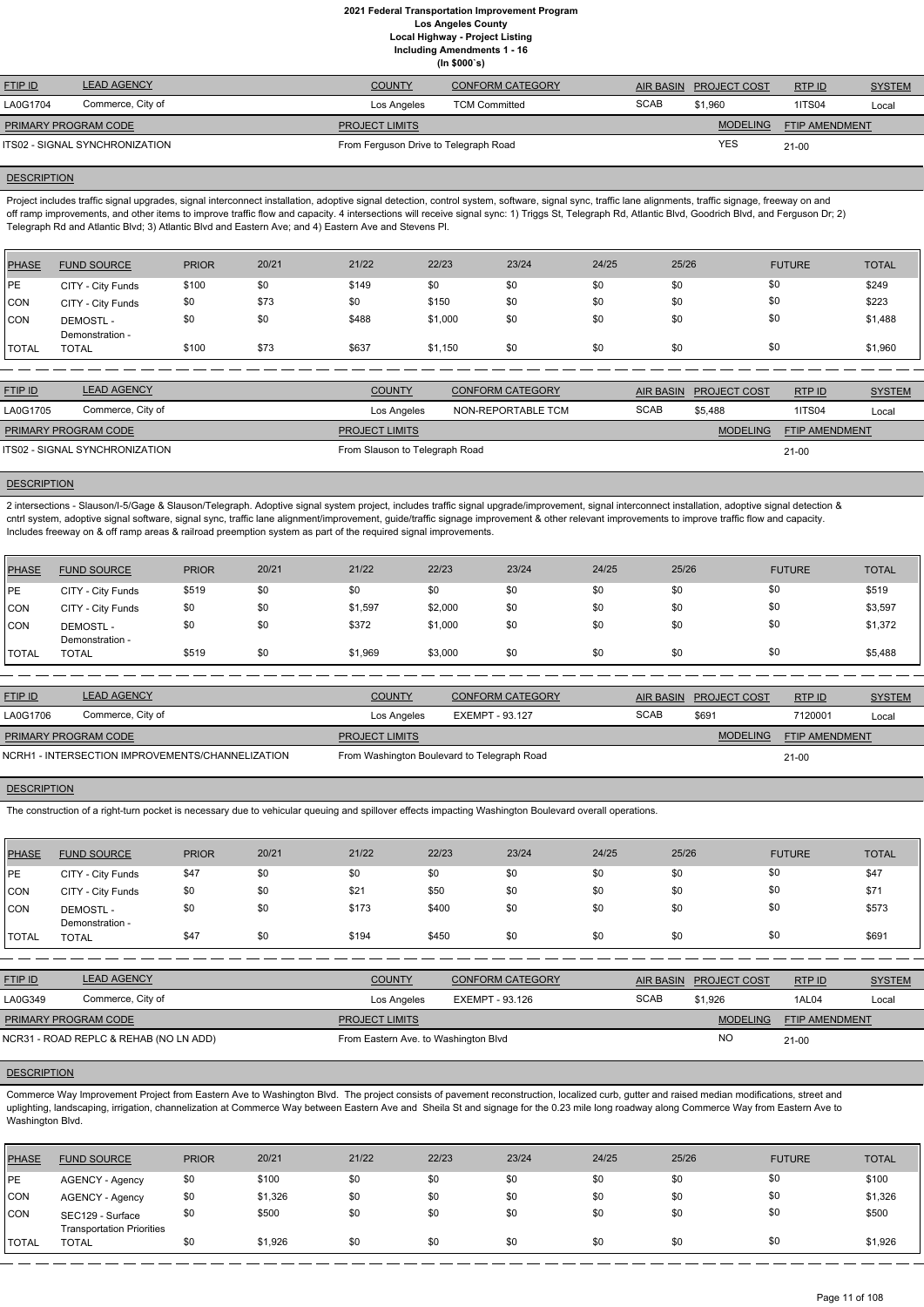**Including Amendments 1 - 16**

| -- |              |  |
|----|--------------|--|
|    | (ln \$000's) |  |

| <b>FTIP ID</b>       | <b>LEAD AGENCY</b>                          | <b>COUNTY</b>                                   | CONFORM CATEGORY |             | AIR BASIN PROJECT COST | RTPID          | <b>SYSTEM</b> |
|----------------------|---------------------------------------------|-------------------------------------------------|------------------|-------------|------------------------|----------------|---------------|
|                      | LAMATATC102 Commerce, City of               | Los Angeles                                     | <b>TCM</b>       | <b>SCAB</b> | \$6.704                | 10M0702        | Local         |
| PRIMARY PROGRAM CODE |                                             | <b>PROJECT LIMITS</b>                           |                  |             | <b>MODELING</b>        | FTIP AMENDMENT |               |
|                      | NCN25 - BICYCLE & PEDESTRAIN FACILITIES-NEW | From E Slauson Ave to just east of Garfield Ave |                  |             |                        | $21 - 06$      |               |

#### **DESCRIPTION**

Install active transportation mobility improvements along a 7.03-mile corridor connecting the LA River and other destinations. Includes bike lane/trail (approximately 7.03 miles); sidewalks; pedestrian devices; ADA curb ramps; lighting; crosswalk enhancements; curb extensions; bike facilities; transit elements; traffic calming elements.

| PHASE          | <b>FUND SOURCE</b>                             | <b>PRIOR</b> | 20/21 | 21/22 | 22/23 | 23/24   | 24/25 | 25/26 | <b>FUTURE</b> | <b>TOTAL</b> |
|----------------|------------------------------------------------|--------------|-------|-------|-------|---------|-------|-------|---------------|--------------|
| PE             | Measure M MYSP-MAT<br>(Metro Active Transport) | \$0          | \$0   | \$151 | \$302 | \$0     | \$0   | \$0   | \$0           | \$453        |
| <b>CON</b>     | Measure M MYSP-MAT<br>(Metro Active Transport) | \$0          | \$0   | \$0   | \$0   | \$6,251 | \$0   | \$0   | \$0           | \$6,251      |
| <b>I</b> TOTAL | <b>TOTAL</b>                                   | \$0          | \$0   | \$151 | \$302 | \$6,251 | \$0   | \$0   | \$0           | \$6,704      |

| <b>FTIP ID</b>              | <b>LEAD AGENCY</b>                              | <b>COUNTY</b>         | <b>CONFORM CATEGORY</b>                       |             | AIR BASIN PROJECT COST | RTPID                 | <b>SYSTEM</b> |
|-----------------------------|-------------------------------------------------|-----------------------|-----------------------------------------------|-------------|------------------------|-----------------------|---------------|
| LA0G1710                    | Compton, City of                                | Los Angeles           | тсм                                           | <b>SCAB</b> | \$2,270                | 7120004               | Local         |
| <b>PRIMARY PROGRAM CODE</b> |                                                 | <b>PROJECT LIMITS</b> |                                               |             | <b>MODELING</b>        | <b>FTIP AMENDMENT</b> |               |
|                             | NCR25 - BICYCLE & PEDESTRAIN FACILITIES-UPGRADE |                       | From El Segundo Boulevard to Greenleaf Avenue |             | <b>NC</b>              | $21 - 00$             |               |

#### **DESCRIPTION**

The project is located along the east side of Compton Creek between El Segundo Boulevard on the north and Greenleaf Boulevard on the south in the City of Compton.The project will include the development and rehabilitation of Compton Creek Regional Bike Path including the installation of solar powered path and security lighting, striping, wayfinding and directional signage and safety street crossing equipment. This Compton Creek Regional Bikeway project is 2.9 miles long.

| <b>PHASE</b> | <b>FUND SOURCE</b>                 | <b>PRIOR</b> | 20/21   | 21/22 | 22/23 | 23/24 | 24/25 | 25/26 | <b>FUTURE</b> | <b>TOTAL</b> |
|--------------|------------------------------------|--------------|---------|-------|-------|-------|-------|-------|---------------|--------------|
| .PE          | PC25 - 2016 Earmark<br>Repurposing | \$49         | \$0     | \$0   | \$0   | \$0   | \$0   | \$0   | \$0           | \$49         |
| CON          | PC25 - 2016 Earmark<br>Repurposing | \$0          | \$2,221 | \$0   | \$0   | \$0   | \$0   | \$0   | \$0           | \$2,221      |
| <b>TOTAL</b> | <b>TOTAL</b>                       | \$49         | \$2,221 | \$0   | \$0   | \$0   | \$0   | \$0   | \$0           | \$2,270      |

| <b>FTIP ID</b>       | <b>LEAD AGENCY</b>                              | <b>COUNTY</b>                            | CONFORM CATEGORY     |             | AIR BASIN PROJECT COST | RTPID                 | <b>SYSTEM</b> |
|----------------------|-------------------------------------------------|------------------------------------------|----------------------|-------------|------------------------|-----------------------|---------------|
| LA0G1711             | Compton, City of                                | Los Angeles                              | <b>TCM Committed</b> | <b>SCAB</b> | \$1,380                | 7120004               | Local         |
| PRIMARY PROGRAM CODE |                                                 | <b>PROJECT LIMITS</b>                    |                      |             | <b>MODELING</b>        | <b>FTIP AMENDMENT</b> |               |
|                      | NCR25 - BICYCLE & PEDESTRAIN FACILITIES-UPGRADE | From Rosecrans Avenue to Victoria Street |                      |             |                        | $21-00$               |               |

#### **DESCRIPTION**

This Wilmington Avenue Regional Bikeway Corridor connects existing bikeways and lanes at Rosecrans Ave on the north and continues south to Victoria St. This project will provide bicycle elements including Class II bike lanes, pedestrian lighting, and missing sidewalks gaps to **Dprovide safe travels for pedestrians and** bicyclists. This corridor will eventually connect the Compton Creek bike path at El Segundo with the Metro Blue Line Artesia Station. Project is 2.5 miles long.

| <b>PHASE</b> | <b>FUND SOURCE</b>                 | <b>PRIOR</b> | 20/21   | 21/22 | 22/23 | 23/24 | 24/25 | 25/26 | <b>FUTURE</b> | <b>TOTAL</b> |
|--------------|------------------------------------|--------------|---------|-------|-------|-------|-------|-------|---------------|--------------|
| <b>PE</b>    | PC25 - 2016 Earmark<br>Repurposing | \$44         | \$72    | \$0   | \$0   | \$0   | \$0   | \$0   | \$0           | \$116        |
| <b>CON</b>   | PC25 - 2016 Earmark<br>Repurposing | \$0          | \$1,264 | \$0   | \$0   | \$0   | \$0   | \$0   | \$0           | \$1,264      |
| <b>TOTAL</b> | <b>TOTAL</b>                       | \$44         | \$1,336 | \$0   | \$0   | \$0   | \$0   | \$0   | \$0           | \$1,380      |

| <b>FTIP ID</b> | <b>LEAD AGENCY</b><br>$\Delta$ ( $\div$ FNI | <b>COUNTY</b> | <b>CONFORM CATEGORY</b> | <b>AIR BASIN</b> | <b>PROJECT COST</b> | <b>RTP ID</b> | <b>YSTEM</b> |
|----------------|---------------------------------------------|---------------|-------------------------|------------------|---------------------|---------------|--------------|
| $\sqrt{2}$     | Compton City of                             | .             | NON BEBOBTABLE TOM      | $C$ $C$ $A$ $F$  | 0000                | 7100001       |              |

| Compton, City of<br>LA0G1712   | Los Angeles           | NON-REPORTABLE TCM                         | <b>SCAB</b> | \$2.035         | 7120004               | Local |
|--------------------------------|-----------------------|--------------------------------------------|-------------|-----------------|-----------------------|-------|
| PRIMARY PROGRAM CODE           | <b>PROJECT LIMITS</b> |                                            |             | <b>MODELING</b> | <b>FTIP AMENDMENT</b> |       |
| I NCN26 - BICYCLE FACILITY-NEW |                       | From Rosecrans Avenue to Compton Boulevard |             |                 | 21-00                 |       |

#### **DESCRIPTION**

Design and construct 2 bike bridges along 1) Compton Bl and 2) Rosecrans Av over Compton Creek. Project provides added safety to bicyclists traveling along Compton Bl and Rosecrans Av as they ride over Compton Creek. Currently, narrow width along Compton BI and along Rosecrans Av at Compton Creek bridges create safety hazards to bicyclists traveling along both streets. Compton Bl bridge is 125 feet across. Rosecrans Av bridge is 130 feet across.

| PHASE        | <b>FUND SOURCE</b>                 | <b>PRIOR</b> | 20/21   | 21/22 | 22/23 | 23/24 | 24/25 | 25/26 | <b>FUTURE</b> | <b>TOTAL</b> |
|--------------|------------------------------------|--------------|---------|-------|-------|-------|-------|-------|---------------|--------------|
| PE           | PC25 - 2016 Earmark<br>Repurposing | \$165        | \$0     | \$0   | \$0   | \$0   | \$0   | \$0   | \$0           | \$165        |
| ROW          | PC25 - 2016 Earmark<br>Repurposing | \$291        | \$0     | \$0   | \$0   | \$0   | \$0   | \$0   | \$0           | \$291        |
| CON          | PC25 - 2016 Earmark<br>Repurposing | \$0          | \$1,579 | \$0   | \$0   | \$0   | \$0   | \$0   | \$0           | \$1,579      |
| <b>TOTAL</b> | <b>TOTAL</b>                       | \$456        | \$1,579 | \$0   | \$0   | \$0   | \$0   | \$0   | \$0           | \$2,035      |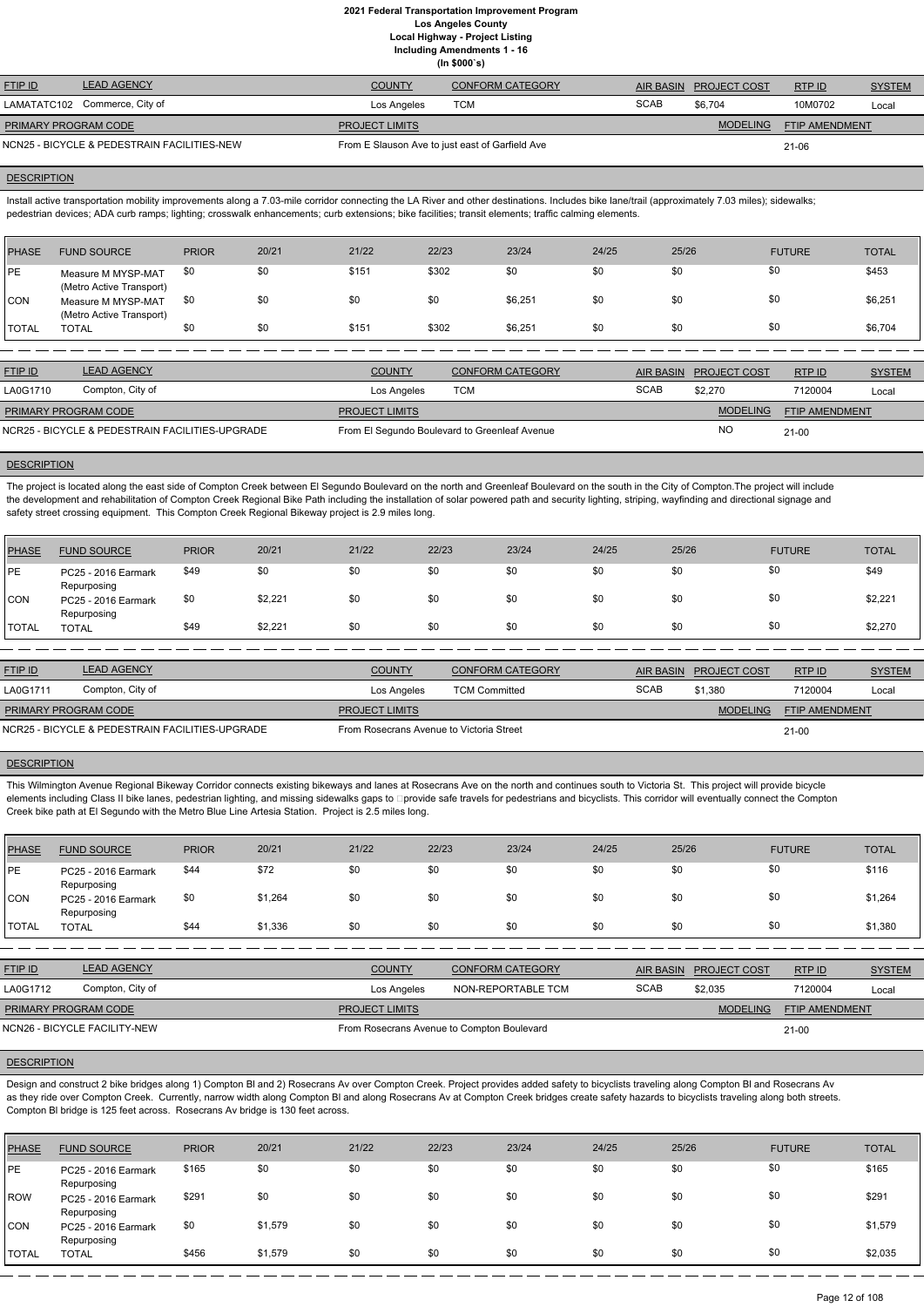**(In \$000`s)**

| <b>FTIP ID</b>              | <b>LEAD AGENCY</b>             | <b>COUNTY</b>         | <b>CONFORM CATEGORY</b> | AIR BASIN   | <b>PROJECT COST</b> | RTPID          | <b>SYSTEM</b> |
|-----------------------------|--------------------------------|-----------------------|-------------------------|-------------|---------------------|----------------|---------------|
| LA0G1713                    | Compton, City of               | Los Angeles           | <b>TCM Committed</b>    | <b>SCAB</b> | \$559               | <b>1ITS04</b>  | Local         |
| <b>PRIMARY PROGRAM CODE</b> |                                | <b>PROJECT LIMITS</b> |                         |             | <b>MODELING</b>     | FTIP AMENDMENT |               |
|                             | ITS02 - SIGNAL SYNCHRONIZATION |                       |                         |             | YES                 | $21 - 00$      |               |

#### **DESCRIPTION**

This project aims to develop and upgrade the existing and obsolete citywide traffic signal system to a state of the art intelligent transportation system that synchronizes traffic signal along Rosecrans Av from city limits to city limits. There are 20 signal intersections planned for synchronization.

| PHASE        | <b>FUND SOURCE</b>                 | <b>PRIOR</b> | 20/21 | 21/22 | 22/23 | 23/24 | 24/25 | 25/26 | <b>FUTURE</b> | <b>TOTAL</b> |
|--------------|------------------------------------|--------------|-------|-------|-------|-------|-------|-------|---------------|--------------|
| PE           | PC25 - 2016 Earmark<br>Repurposing | \$78         | \$0   | \$0   | \$0   | \$0   | \$0   | \$0   | \$0           | \$78         |
| CON          | PC25 - 2016 Earmark<br>Repurposing | \$0          | \$481 | \$0   | \$0   | \$0   | \$0   | \$0   | \$0           | \$481        |
| <b>TOTAL</b> | TOTAL                              | \$78         | \$481 | \$0   | \$0   | \$0   | \$0   | \$0   | \$0           | \$559        |

| <b>FTIP ID</b>              | <b>LEAD AGENCY</b>                    | <b>COUNTY</b>                     | <b>CONFORM CATEGORY</b> |             | AIR BASIN PROJECT COST | RTPID                 | <b>SYSTEM</b> |
|-----------------------------|---------------------------------------|-----------------------------------|-------------------------|-------------|------------------------|-----------------------|---------------|
| LAE1321                     | Compton, City of                      | Los Angeles                       | EXEMPT - 93.126         | <b>SCAB</b> | \$3,840                | LAE1321               | Local         |
| <b>PRIMARY PROGRAM CODE</b> |                                       | <b>PROJECT LIMITS</b>             |                         |             | <b>MODELING</b>        | <b>FTIP AMENDMENT</b> |               |
|                             | NCR91 - UPGRADED FACILITI (NO LN ADD) | From North & South to East & west |                         |             | <b>NO</b>              | $21 - 00$             |               |

## **DESCRIPTION**

COMPTON ARTERIAL RECONSTRUCTION AND IMPROVEMENT PROGRAM (NON-CAPACITY).

CALIFORNIA'S EARMARK REPURPOSING EFFORT 2016-DEMO ID: CA446, \$1,822,868

| <b>PHASE</b> | <b>FUND SOURCE</b>                | <b>PRIOR</b> | 20/21   | 21/22 | 22/23 | 23/24 | 24/25 | 25/26 | <b>FUTURE</b> | <b>TOTAL</b> |
|--------------|-----------------------------------|--------------|---------|-------|-------|-------|-------|-------|---------------|--------------|
| PE           | CITY - City Funds                 | \$20         | \$0     | \$0   | \$0   | \$0   | \$0   | \$0   | \$0           | \$20         |
| <b>CON</b>   | CITY - City Funds                 | \$492        | \$128   | \$0   | \$0   | \$0   | \$0   | \$0   | \$0           | \$620        |
| <b>CON</b>   | LTF - 2016 Earmark<br>Repurposing | \$1,823      | \$1,377 | \$0   | \$0   | \$0   | \$0   | \$0   | \$0           | \$3,200      |
| TOTAL        | <b>TOTAL</b>                      | \$2,335      | \$1,505 | \$0   | \$0   | \$0   | \$0   | \$0   | \$0           | \$3,840      |

| <b>FTIP ID</b>              | <b>LEAD AGENCY</b>                              | <b>COUNTY</b>                   | CONFORM CATEGORY     |             | AIR BASIN PROJECT COST | RTPID                 | <b>SYSTEM</b> |
|-----------------------------|-------------------------------------------------|---------------------------------|----------------------|-------------|------------------------|-----------------------|---------------|
| LA0G1729                    | Covina, City of                                 | Los Angeles                     | <b>TCM Committed</b> | <b>SCAB</b> | \$1,891                | 7120004               | Local         |
| <b>PRIMARY PROGRAM CODE</b> |                                                 | <b>PROJECT LIMITS</b>           |                      |             | <b>MODELING</b>        | <b>FTIP AMENDMENT</b> |               |
|                             | NCR25 - BICYCLE & PEDESTRAIN FACILITIES-UPGRADE | From Workman Ave to Covina Blyd |                      |             |                        | $21 - 01$             |               |

#### **DESCRIPTION**

Citrus Ave includes 80-100 feet of public R-O-W, two new bicycle travel lanes for N/B and S/B traffic (5,950 linear ft. of bike lanes to be added), repairing sidewalks and curb ramps. Foothill Transit serves the Citrus Ave corridor and provides additional multimodal transportation connectivity. Proposed improvements will enhance first/last mile connectivity, road/concrete infrastructure, pedestrian/bicycle safety, and add tree canopy and drought tolerant streetscaping amenities.

| <b>PHASE</b> | <b>FUND SOURCE</b>                               | <b>PRIOR</b> | 20/21   | 21/22 | 22/23 | 23/24 | 24/25 | 25/26 | <b>FUTURE</b> | <b>TOTAL</b> |
|--------------|--------------------------------------------------|--------------|---------|-------|-------|-------|-------|-------|---------------|--------------|
| PE           | MEASURE M MYSP<br>(Multi Year Subregional        | \$149        | \$0     | \$0   | \$0   | \$0   | \$0   | \$0   | \$0           | \$149        |
| <b>CON</b>   | CITY - City Funds                                | \$0          | \$150   | \$0   | \$0   | \$0   | \$0   | \$0   | \$0           | \$150        |
| <b>CON</b>   | <b>MEASURE M MYSP</b><br>(Multi Year Subregional | \$0          | \$1,592 | \$0   | \$0   | \$0   | \$0   | \$0   | \$0           | \$1,592      |
| <b>TOTAL</b> | TOTAL                                            | \$149        | \$1,742 | \$0   | \$0   | \$0   | \$0   | \$0   | \$0           | \$1,891      |

| <b>FTIP ID</b>              | <b>LEAD AGENCY</b>                          | <b>COUNTY</b>                         | <b>CONFORM CATEGORY</b> |             | AIR BASIN PROJECT COST | RTP ID                | <b>SYSTEM</b> |
|-----------------------------|---------------------------------------------|---------------------------------------|-------------------------|-------------|------------------------|-----------------------|---------------|
| LAF9605                     | Cudahy, City of                             | Los Angeles                           | <b>TCM Committed</b>    | <b>SCAB</b> | \$3.284                | 101008                | Local         |
| <b>PRIMARY PROGRAM CODE</b> |                                             | <b>PROJECT LIMITS</b>                 |                         |             | <b>MODELING</b>        | <b>FTIP AMENDMENT</b> |               |
|                             | NCN25 - BICYCLE & PEDESTRAIN FACILITIES-NEW | From Florence Avenue to Patata Street |                         |             | <b>NO</b>              | $21 - 00$             |               |

#### **DESCRIPTION**

The Cudahy City Wide Complete Streets Improvement Project focuses on the Atlantic Avenue Corridor and City Wide multimodal transportation improvements for the first/last mile. Project is approximately 1.1 miles long.

| <b>PHASE</b> | <b>FUND SOURCE</b>                              | <b>PRIOR</b> | 20/21   | 21/22 | 22/23 | 23/24 | 24/25 | 25/26 | <b>FUTURE</b> | <b>TOTAL</b> |
|--------------|-------------------------------------------------|--------------|---------|-------|-------|-------|-------|-------|---------------|--------------|
| <b>CON</b>   | CITY - City Funds                               | \$88         | \$1,061 | \$0   | \$0   | \$0   | \$0   | \$0   | \$0           | \$1,149      |
| CON          | PC25 - Los Angeles<br><b>County Proposition</b> | \$164        | \$1,971 | \$0   | \$0   | \$0   | \$0   |       | \$0           | \$2,135      |
| <b>TOTAL</b> | TOTAL                                           | \$252        | \$3,032 | \$0   | \$0   | \$0   | \$0   |       | \$0           | \$3,284      |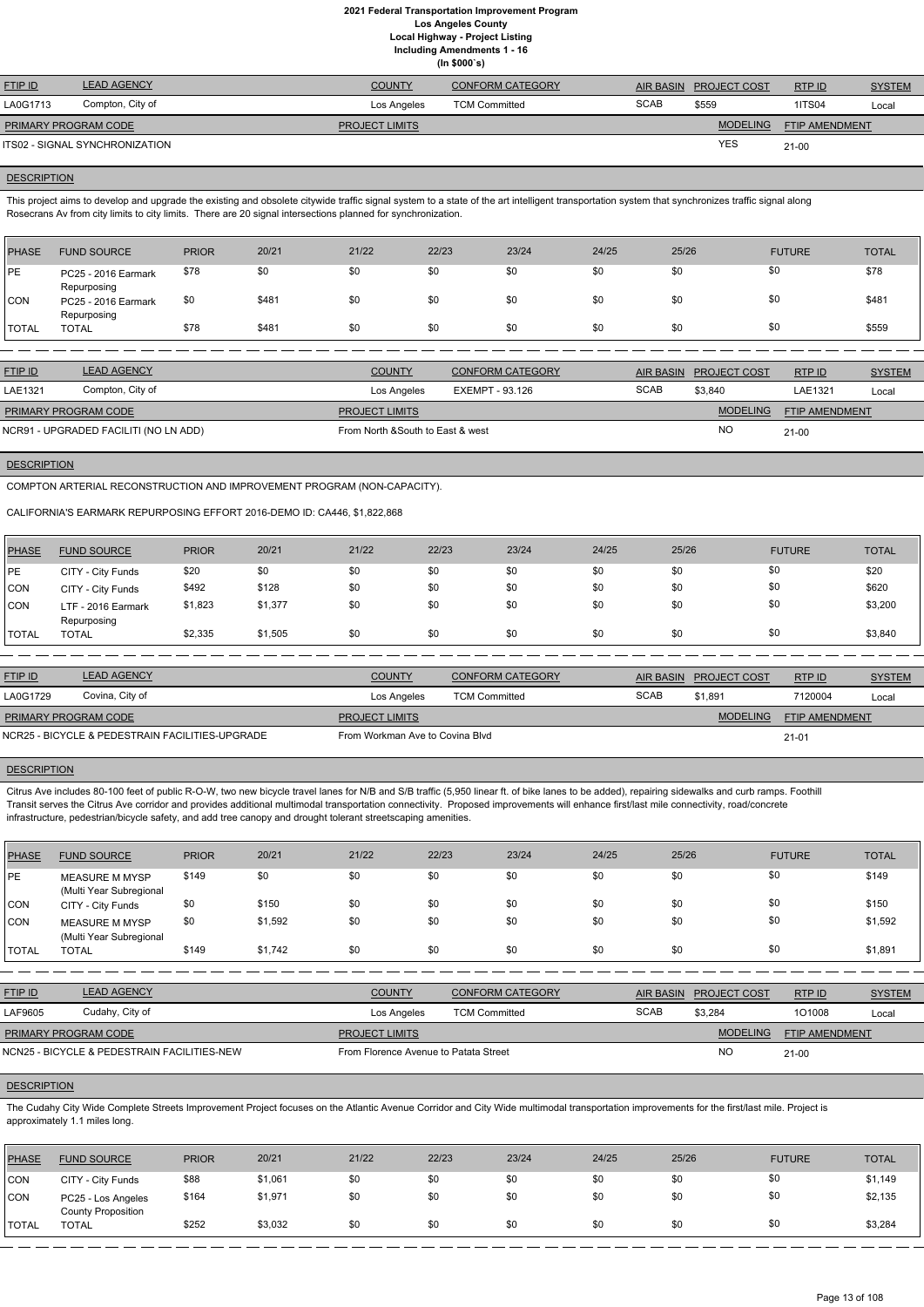|                                                               |                      |                                     | (ln \$000's)            |             |                        |                       |               |
|---------------------------------------------------------------|----------------------|-------------------------------------|-------------------------|-------------|------------------------|-----------------------|---------------|
| <b>FTIP ID</b>                                                | <b>LEAD AGENCY</b>   | <b>COUNTY</b>                       | <b>CONFORM CATEGORY</b> |             | AIR BASIN PROJECT COST | RTP ID                | <b>SYSTEM</b> |
| LA0G451                                                       | Culver City, City of | Los Angeles                         | NON-EXEMPT              | <b>SCAB</b> | \$10.326               | LA0G451               | Local         |
| <b>PRIMARY PROGRAM CODE</b>                                   |                      | <b>PROJECT LIMITS</b>               |                         |             | <b>MODELING</b>        | <b>FTIP AMENDMENT</b> |               |
| CAX60 - BRIDGE RESTORATION & REPLACEMENT- LN<br>ADDITIONS: RS |                      | From EASTHAM DR. to JEFFERSON BLVD. |                         |             | <b>YES</b>             | $21 - 16$             |               |

### **DESCRIPTION**

BRIDGE NO. 53C0876, HIGUERA ST, OVER BALLONA CR. BETWEEN EASTHAM DRIVE AND JEFFERSON BLVD. REPLACE 3 LANE BRIDGE WITH A NEW 4 LANE BRIDGE....

| <b>PHASE</b> | <b>FUND SOURCE</b>     | <b>PRIOR</b> | 20/21 | 21/22   | 22/23 | 23/24 | 24/25 | 25/26 | <b>FUTURE</b> | <b>TOTAL</b> |
|--------------|------------------------|--------------|-------|---------|-------|-------|-------|-------|---------------|--------------|
| PE           | CITY - City Funds      | \$151        | \$0   | \$0     | \$0   | \$0   | \$0   | \$0   | \$0           | \$151        |
| PE           | HBRR-L - Bridge- Local | \$1,166      | \$0   | \$0     | \$0   | \$0   | \$0   | \$0   | \$0           | \$1,166      |
| <b>ROW</b>   | CITY - City Funds      | \$41         | \$0   | \$0     | \$0   | \$0   | \$0   | \$0   | \$0           | \$41         |
| <b>ROW</b>   | HBRR-L - Bridge- Local | \$310        | \$0   | \$0     | \$0   | \$0   | \$0   | \$0   | \$0           | \$310        |
| CON          | CITY - City Funds      | \$834        | \$0   | \$159   | \$0   | \$0   | \$0   | \$0   | \$0           | \$993        |
| CON          | HBRR-L - Bridge- Local | \$6,439      | \$0   | \$1,226 | \$0   | \$0   | \$0   | \$0   | \$0           | \$7,665      |
| <b>TOTAL</b> | <b>TOTAL</b>           | \$8,941      | \$0   | \$1,385 | \$0   | \$0   | \$0   | \$0   | \$0           | \$10,326     |

| <b>FTIP ID</b>              | <b>LEAD AGENCY</b>                              | <b>COUNTY</b>                               | <b>CONFORM CATEGORY</b> |             | AIR BASIN PROJECT COST | RTP ID                | <b>SYSTEM</b> |
|-----------------------------|-------------------------------------------------|---------------------------------------------|-------------------------|-------------|------------------------|-----------------------|---------------|
| LA0G1708                    | Diamond Bar, City of                            | Los Angeles                                 | <b>TCM Committed</b>    | <b>SCAB</b> | \$3.285                | 7120004               | Local         |
| <b>PRIMARY PROGRAM CODE</b> |                                                 | <b>PROJECT LIMITS</b>                       |                         |             | <b>MODELING</b>        | <b>FTIP AMENDMENT</b> |               |
|                             | NCR25 - BICYCLE & PEDESTRAIN FACILITIES-UPGRADE | From Golden Springs Drive to Palomino Drive |                         |             |                        | $21 - 01$             |               |

#### **DESCRIPTION**

ETIP ID LEAD AGENCY DE SYSTEM COUNTY CONFORM CATEGORY AIR BASIN PROJECT COST RTP ID SYSTEM STREM AND TRUP OF SA MODELING FTIP AMENDMENT RTP ID LA0G1515 Downey, City of Los Angeles EXEMPT - 93.127 SCAB \$4,925 1AL04 Local 21-00 **PROJECT LIMITS** NCRH1 - INTERSECTION IMPROVEMENTS/CHANNELIZATION From Florence Ave. to Florence Ave. PRIMARY PROGRAM CODE

# **DESCRIPTION**

Lakewood Blvd. at Florence Avenue Intersection Improvements. Double left-turn lanes in the southbound and northbound directions along Lakewood Boulevard. Exclusive westbound right-turn lane on Florence Avenue. Right of Way acquisition as necessary. Relocation of overhead utilities. Reconstruction of the intersection with a concrete intersection, modification of traffic signal and incidental striping, signage and pavement markings.

Diamond Bar Blvd from Golden Springs Drive to Palomino Drive. Reconstruct asphalt and construct enhanced crosswalks, pedestrian walkways, green bicycle lanes, ADA ramps, and bioswales. Upgraded green bicycle lanes and pedestrian pathways span the entire length of the project in each direction. The total length of green bicycle lanes and pedestrian pathways are approximately 2,500 feet each.

Lakewood Blvd at Firestone Boulevard Intersection Improvements. Double left-turn lanes in the southbound and northbound directions along Lakewood Boulevard. Reconstruction of the intersection and approaches, modification of traffic signal, incidental striping, signage and pavement markings.

| <b>PHASE</b> | <b>FUND SOURCE</b>                               | <b>PRIOR</b> | 20/21 | 21/22   | 22/23 | 23/24 | 24/25 | 25/26 | <b>FUTURE</b> | <b>TOTAL</b> |
|--------------|--------------------------------------------------|--------------|-------|---------|-------|-------|-------|-------|---------------|--------------|
| <b>PE</b>    | MM16 -Measure M<br>Local Return 16%              | \$200        | \$0   | \$0     | \$0   | \$0   | \$0   | \$0   | \$0           | \$200        |
| PE           | MR15 - Measure R 15%<br>Local Return             | \$50         | \$0   | \$0     | \$0   | \$0   | \$0   | \$0   | \$0           | \$50         |
| <b>PE</b>    | PVT - Private                                    | \$50         | \$0   | \$0     | \$0   | \$0   | \$0   | \$0   | \$0           | \$50         |
| CON          | <b>MEASURE M MYSP</b><br>(Multi Year Subregional | \$0          | \$0   | \$2,985 | \$0   | \$0   | \$0   | \$0   | \$0           | \$2,985      |
| <b>TOTAL</b> | <b>TOTAL</b>                                     | \$300        | \$0   | \$2,985 | \$0   | \$0   | \$0   | \$0   | \$0           | \$3,285      |

| PHASE      | <b>FUND SOURCE</b>               | <b>PRIOR</b> | 20/21 | 21/22 | 22/23 | 23/24 | 24/25 | 25/26 | <b>FUTURE</b> | <b>TOTAL</b> |
|------------|----------------------------------|--------------|-------|-------|-------|-------|-------|-------|---------------|--------------|
| <b>IPE</b> | MR20H - Measure R<br>20% Highway | \$274        |       | \$0   | \$0   | \$0   | \$0   | \$0   | S٥            | \$274        |
| ROW        | MR20H - Measure R                | \$2,006      | \$25  | \$0   | \$0   | \$0   | \$0   | \$0   | \$0           | \$2,031      |

| <b>CON</b>   | 20% Highway<br>MR20H - Measure R<br>20% Highway  | \$1     | \$2,388 | \$231                                   | \$0 | \$0                     | \$0 | \$0              | \$0                 |                       | \$2,620       |
|--------------|--------------------------------------------------|---------|---------|-----------------------------------------|-----|-------------------------|-----|------------------|---------------------|-----------------------|---------------|
| <b>TOTAL</b> | TOTAL                                            | \$2,281 | \$2,413 | \$231                                   | \$0 | \$0                     | \$0 | \$0              | \$0                 |                       | \$4,925       |
|              |                                                  |         |         |                                         |     |                         |     |                  |                     |                       |               |
| FTIP ID      | <b>LEAD AGENCY</b>                               |         |         | <b>COUNTY</b>                           |     | <b>CONFORM CATEGORY</b> |     | <b>AIR BASIN</b> | <b>PROJECT COST</b> | RTPID                 | <b>SYSTEM</b> |
| LA0G1516     | Downey, City of                                  |         |         | Los Angeles                             |     | EXEMPT - 93.127         |     | <b>SCAB</b>      | \$1,300             | 1AL04                 | Local         |
|              | PRIMARY PROGRAM CODE                             |         |         | <b>PROJECT LIMITS</b>                   |     |                         |     |                  | <b>MODELING</b>     | <b>FTIP AMENDMENT</b> |               |
|              | NCRH1 - INTERSECTION IMPROVEMENTS/CHANNELIZATION |         |         | From Firestone Blvd, to Firestone Blvd. |     |                         |     |                  | <b>NO</b>           | $21-00$               |               |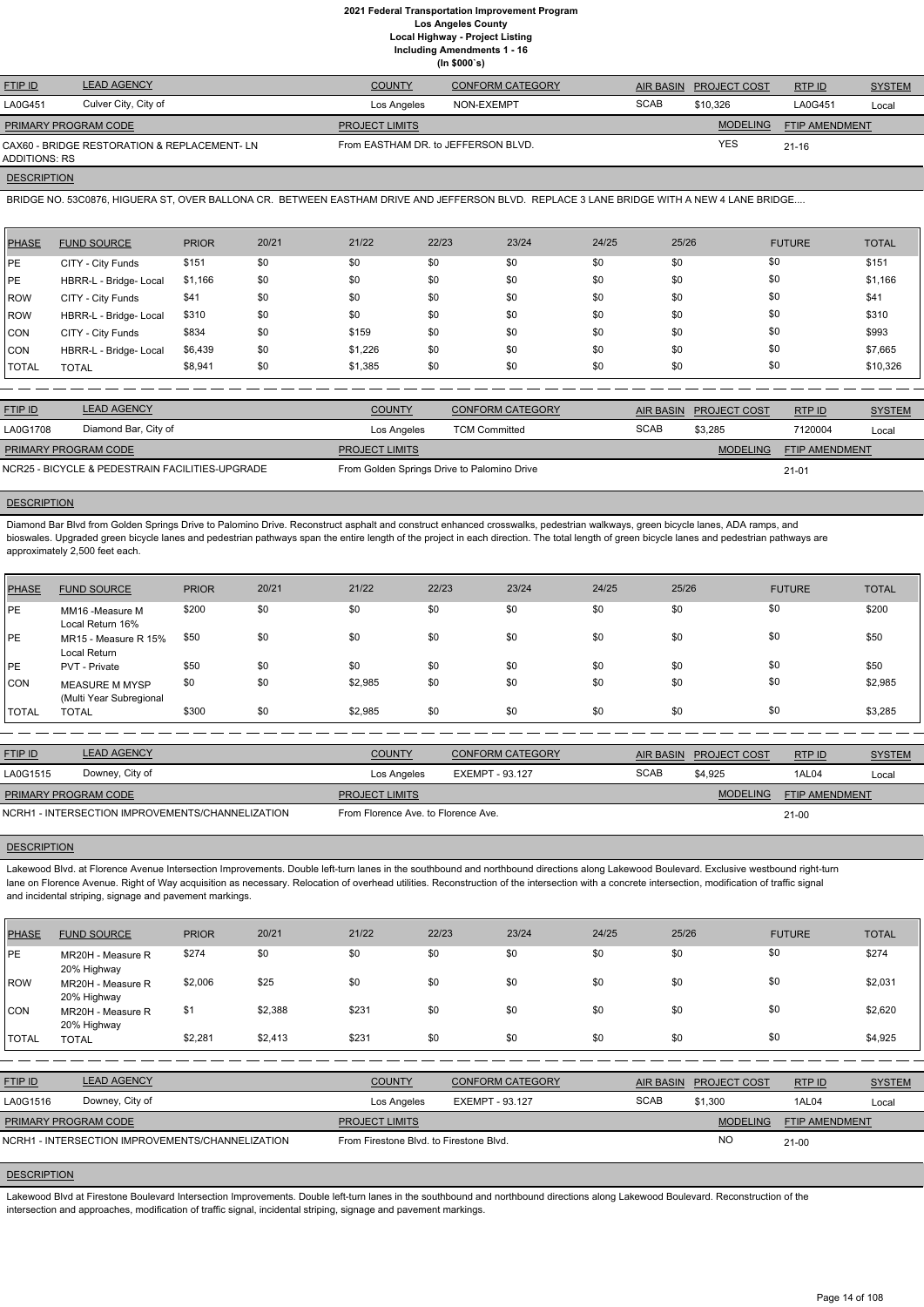**Including Amendments 1 - 16**

**(In \$000`s)** PHASE FUND SOURCE PRIOR 20/21 21/22 22/23 23/24 24/25 25/26 FUTURE TOTAL PE MR20H - Measure R 20% Highway \$275 \$0 \$0 \$0 \$0 \$0 \$0 \$0 \$275 ROW MR20H - Measure R 20% Highway \$15 \$0 \$0 \$0 \$0 \$0 \$0 \$0 \$0 \$0 \$0 \$0 \$0 \$15 CON MR20H - Measure R 20% Highway \$0 \$1,010 \$0 \$0 \$0 \$0 \$0 \$0 \$0 \$0 \$0 \$0 \$1,010 TOTAL TOTAL \$290 \$1,010 \$0 \$0 \$0 \$0 \$0 \$0 \$1,300

Lakewood Blvd at Imperial Highway Intersection Improvements. Double left-turn lanes in the eastbound and westbound directions along Imperial Highway. Exclusive northbound right-turn lane on Lakewood Boulevard. Right-of-way acquisition as necessary. Reconstruction of the intersection approaches, modification of traffic signal and incidental striping, signage and pavement markings.

| <b>FTIP ID</b>                                   | <b>LEAD AGENCY</b> | <b>COUNTY</b>                       | <b>CONFORM CATEGORY</b> |             | AIR BASIN PROJECT COST | RTPID                 | <b>SYSTEM</b> |
|--------------------------------------------------|--------------------|-------------------------------------|-------------------------|-------------|------------------------|-----------------------|---------------|
| LA0G1517                                         | Downey, City of    | Los Angeles                         | EXEMPT - 93.127         | <b>SCAB</b> | \$4,060                | 1AL04                 | Local         |
| <b>PRIMARY PROGRAM CODE</b>                      |                    | <b>PROJECT LIMITS</b>               |                         |             | <b>MODELING</b>        | <b>FTIP AMENDMENT</b> |               |
| NCRH1 - INTERSECTION IMPROVEMENTS/CHANNELIZATION |                    | From Imperial Hwy. to Imperial Hwy. |                         | $21 - 00$   |                        |                       |               |

#### **DESCRIPTION**

Paramount Blvd at Imperial Hwy. Intersection Improvements. Double left-turn lanes in the southbound and westbound directions along Imperial Highway. Widening of the southerly leg (southbound direction) of the intersection in order to provide sufficient width for U-turns. Right-of-way acquisition as necessary. Reconstruction of the intersection approaches, modification of traffic signal, incidental striping, signage and pavement markings.

| PHASE        | <b>FUND SOURCE</b>               | <b>PRIOR</b> | 20/21   | 21/22 | 22/23 | 23/24 | 24/25 | 25/26 | <b>FUTURE</b> | <b>TOTAL</b> |
|--------------|----------------------------------|--------------|---------|-------|-------|-------|-------|-------|---------------|--------------|
| <b>PE</b>    | MR20H - Measure R<br>20% Highway | \$325        | \$0     | \$0   | \$0   | \$0   | \$0   | \$0   | \$0           | \$325        |
| ROW          | MR20H - Measure R<br>20% Highway | \$198        | \$577   | \$0   | \$0   | \$0   | \$0   | \$0   | \$0           | \$775        |
| <b>CON</b>   | MR20H - Measure R<br>20% Highway | \$0          | \$2,345 | \$615 | \$0   | \$0   | \$0   | \$0   | \$0           | \$2,960      |
| <b>TOTAL</b> | <b>TOTAL</b>                     | \$523        | \$2,922 | \$615 | \$0   | \$0   | \$0   | \$0   | \$0           | \$4,060      |

| <b>FTIP ID</b>                                   | <b>LEAD AGENCY</b> | <b>COUNTY</b>                       | <b>CONFORM CATEGORY</b> | AIR BASIN   | <b>PROJECT COST</b> | RTP ID                | <b>SYSTEM</b> |
|--------------------------------------------------|--------------------|-------------------------------------|-------------------------|-------------|---------------------|-----------------------|---------------|
| LA0G1518                                         | Downey, City of    | Los Angeles                         | EXEMPT - 93.127         | <b>SCAB</b> | \$3,185             | 1AL04                 | Local         |
| PRIMARY PROGRAM CODE                             |                    | <b>PROJECT LIMITS</b>               |                         |             | <b>MODELING</b>     | <b>FTIP AMENDMENT</b> |               |
| NCRH1 - INTERSECTION IMPROVEMENTS/CHANNELIZATION |                    | From Imperial Hwy. to Imperial Hwy. |                         |             | NO                  | $21 - 00$             |               |

#### **DESCRIPTION**

| PHASE        | <b>FUND SOURCE</b>               | <b>PRIOR</b> | 20/21 | 21/22   | 22/23 | 23/24 | 24/25 | 25/26 | <b>FUTURE</b> | <b>TOTAL</b> |
|--------------|----------------------------------|--------------|-------|---------|-------|-------|-------|-------|---------------|--------------|
| PE           | MR20H - Measure R<br>20% Highway | \$241        | \$9   | \$0     | \$0   | \$0   | \$0   | \$0   | \$0           | \$250        |
| ROW          | MR20H - Measure R<br>20% Highway | \$66         | \$684 | \$0     | \$0   | \$0   | \$0   | \$0   | \$0           | \$750        |
| <b>CON</b>   | MR20H - Measure R<br>20% Highway | \$0          | \$246 | \$1,939 | \$0   | \$0   | \$0   | \$0   | \$0           | \$2,185      |
| <b>TOTAL</b> | <b>TOTAL</b>                     | \$307        | \$939 | \$1,939 | \$0   | \$0   | \$0   | \$0   | \$0           | \$3,185      |

| <b>FTIP ID</b>              | <b>LEAD AGENCY</b>                                   | <b>COUNTY</b>         | CONFORM CATEGORY                                     | <b>AIR BASIN</b> | <b>PROJECT COST</b> | RTPID                 | <b>SYSTEM</b> |
|-----------------------------|------------------------------------------------------|-----------------------|------------------------------------------------------|------------------|---------------------|-----------------------|---------------|
| <b>LAF7118</b>              | Downey, City of                                      | Los Angeles           | NON-EXEMPT                                           | <b>SCAB</b>      | \$16.474            | 1AL04                 | Local         |
| <b>PRIMARY PROGRAM CODE</b> |                                                      | <b>PROJECT LIMITS</b> |                                                      |                  | <b>MODELING</b>     | <b>FTIP AMENDMENT</b> |               |
| <b>NRS</b>                  | CAR60 - BRIDGE RESTORTN & REPLACMT-LANE ADDITION(S): |                       | From Lesterford Ave. to I-5 off ramp/Little Lake Rd. |                  | <b>YES</b>          | $21-00$               |               |

FLORENCE AVENUE BRIDGE OVER SAN GABRIEL RIVER : (1) Rehabilitate existing undivided 4-lane bridge on Florence Av between Lesterford Av and Little Lake Rd at the San Gabriel River Crossing and widen to a dual 45-ft-wide, 3-lane bridge (6 lanes total, 14 ft separation). (2) Improves 200-ft approaches on each side of the bridge with widened/ADA-compliant sidewalks and 2 ft wider shoulder to improve cyclist safety. Sidewalks are new. No Bike facilities.

| <b>PHASE</b>   | <b>FUND SOURCE</b>                                 | <b>PRIOR</b> | 20/21    | 21/22                   | 22/23       | 23/24                   | 24/25 | 25/26            |                     | <b>FUTURE</b>  | <b>TOTAL</b>  |
|----------------|----------------------------------------------------|--------------|----------|-------------------------|-------------|-------------------------|-------|------------------|---------------------|----------------|---------------|
| <b>IPE</b>     | CITY - City Funds                                  | \$34         | \$0      | \$0                     | \$0         | \$0                     | \$0   | \$0              | \$0                 |                | \$34          |
| CON            | CITY - City Funds                                  | \$109        | \$14,414 | \$0                     | \$0         | \$0                     | \$0   | \$0              | \$0                 |                | \$14,523      |
| CON            | CMAQ - Congestion<br><b>Mitigation Air Quality</b> | \$944        | \$973    | \$0                     | \$0         | \$0                     | \$0   | \$0              | \$0                 |                | \$1,917       |
| TOTAL          | <b>TOTAL</b>                                       | \$1,087      | \$15,387 | \$0                     | \$0         | \$0                     | \$0   | \$0              | \$0                 |                | \$16,474      |
|                |                                                    |              |          |                         |             |                         |       |                  |                     |                |               |
| <b>FTIP ID</b> | <b>LEAD AGENCY</b>                                 |              |          | <b>COUNTY</b>           |             | <b>CONFORM CATEGORY</b> |       | <b>AIR BASIN</b> | <b>PROJECT COST</b> | RTP ID         | <b>SYSTEM</b> |
| LAF7311        | Downey, City of                                    |              |          |                         | Los Angeles | <b>TCM Committed</b>    |       | <b>SCAB</b>      | \$1,807             | <b>1ITS04</b>  | Local         |
|                | PRIMARY PROGRAM CODE                               |              |          | <b>PROJECT LIMITS</b>   |             |                         |       |                  | <b>MODELING</b>     | FTIP AMENDMENT |               |
|                | ITS02 - SIGNAL SYNCHRONIZATION                     |              |          | From various to various |             |                         |       |                  | <b>YES</b>          | $21 - 00$      |               |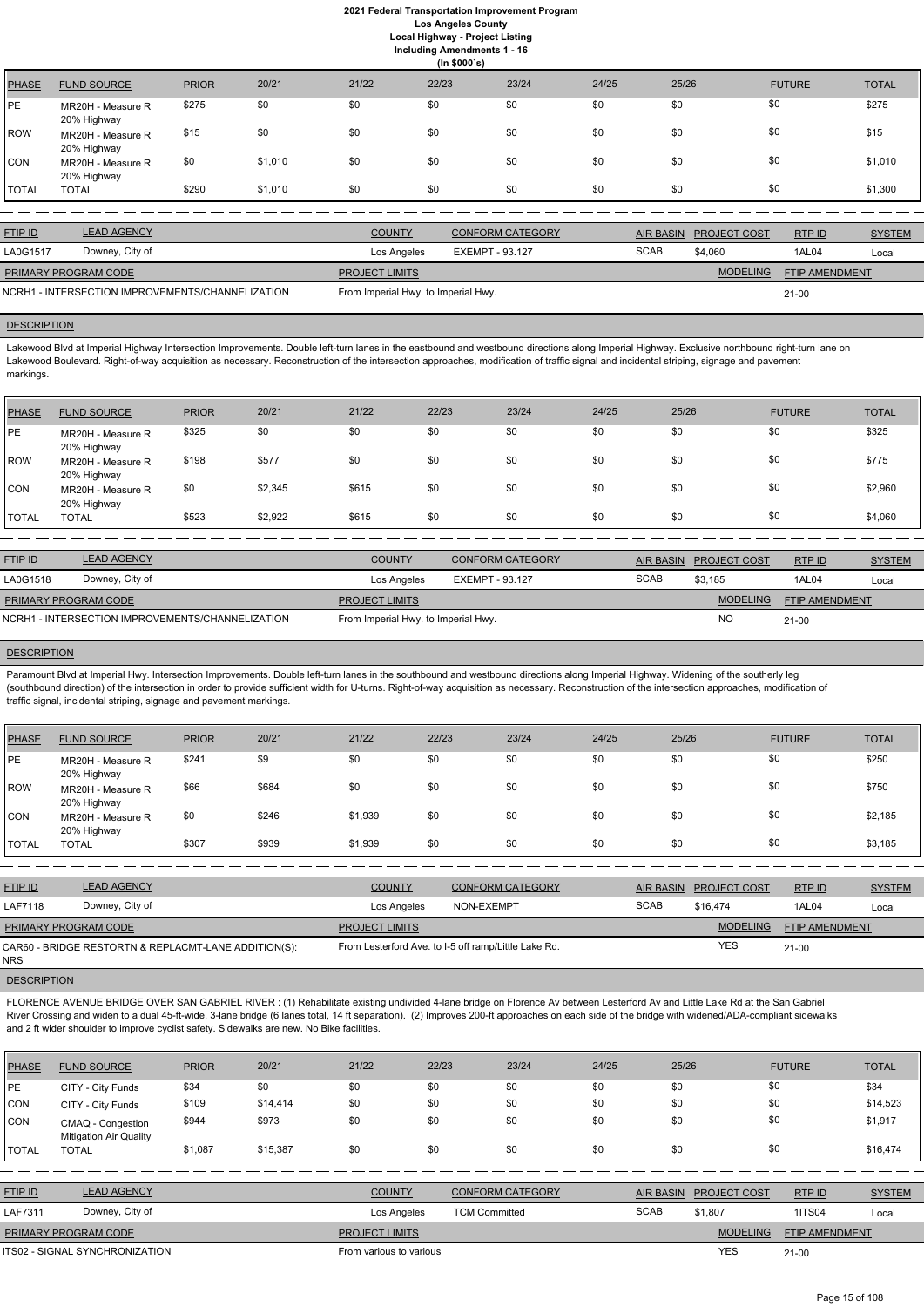# **DESCRIPTION**

DOWNEY CITYWIDE TRANSIT PRIORITY SYSTEM PROGRAM : (1) Synchronizes traffic signals along existing transit routes. (2) Installs new fiber optic communication along 5.5 miles of arterial streets to connect signals to the central traffic management center. (3) Installs and integrates transit priority system with the traffic signal system.

| PHASE        | <b>FUND SOURCE</b>                              | <b>PRIOR</b> | 20/21   | 21/22 | 22/23 | 23/24 | 24/25 | 25/26 | <b>FUTURE</b> | <b>TOTAL</b> |
|--------------|-------------------------------------------------|--------------|---------|-------|-------|-------|-------|-------|---------------|--------------|
| CON          | CITY - City Funds                               | \$0          | \$515   | \$0   | \$0   | \$0   | \$0   | \$0   | \$0           | \$515        |
| <b>CON</b>   | PC25 - Los Angeles<br><b>County Proposition</b> | \$0          | \$1,292 | \$0   |       | \$0   | \$0   | \$0   | \$0           | \$1,292      |
| <b>TOTAL</b> | <b>TOTAL</b>                                    |              | \$1,807 | \$0   | \$0   | \$0   | \$0   | \$0   | \$0           | \$1,807      |

This project implements 17 miles of Class II bike lanes on eight roadways (seven of them with Road Diets) providing enhanced access to activity centers and multi-modal assets such as the Green Line and bike paths.

| <b>FTIP ID</b>                              | <b>LEAD AGENCY</b> | <b>COUNTY</b>                     | <b>CONFORM CATEGORY</b> |             | AIR BASIN PROJECT COST | RTP ID                | <b>SYSTEM</b> |
|---------------------------------------------|--------------------|-----------------------------------|-------------------------|-------------|------------------------|-----------------------|---------------|
| LAF9525                                     | Downey, City of    | Los Angeles                       | <b>TCM Committed</b>    | <b>SCAB</b> | \$2.847                | 101007                | Local         |
| <b>PRIMARY PROGRAM CODE</b>                 |                    | <b>PROJECT LIMITS</b>             |                         |             | <b>MODELING</b>        | <b>FTIP AMENDMENT</b> |               |
| NCN25 - BICYCLE & PEDESTRAIN FACILITIES-NEW |                    | From Florence Ave to Imperial Hwy |                         | <b>YES</b>  | $21 - 05$              |                       |               |

### **DESCRIPTION**

Bicycle and pedestrian gap closure improvements that will link the Duarte Town Center Specific Plan area, Duarte civic center area, and schools and parks on the north side of I-210 with neighborhoods, City of Hope, and the Metro Gold Line. Class II bicycle Central Avenue from Bradbury Avenue to Highland Avenue (0.9 mi), Evergreen Street from Buena Vista Street to Highland Avenue (0.7mi), 3 pedestrian underpass improvements at I-210 freeway underpasses at Highland, Duncannon, Buena Vista St

| PHASE          | <b>FUND SOURCE</b>                              | <b>PRIOR</b> | 20/21   | 21/22 | 22/23 | 23/24 | 24/25 | 25/26 | <b>FUTURE</b> | <b>TOTAL</b> |
|----------------|-------------------------------------------------|--------------|---------|-------|-------|-------|-------|-------|---------------|--------------|
| CON            | CITY - City Funds                               | \$226        | \$343   | \$0   | \$0   | \$0   | \$0   | \$0   | \$0           | \$569        |
| <b>CON</b>     | PC25 - Los Angeles<br><b>County Proposition</b> | \$905        | \$1,373 | \$0   | \$0   | \$0   | \$0   | \$0   | \$0           | \$2,278      |
| <b>I</b> TOTAL | <b>TOTAL</b>                                    | \$1,131      | \$1,716 | \$0   | \$0   | \$0   | \$0   | \$0   | \$0           | \$2,847      |

A 0.5 mile Class III bike route with sharrows, a 0.7 mile Class II green-painted bike lane, and a 2 mile a Class II bike lane with buffer pavement stenciling. Improvements includes roadway resurfacing, highlighting, crosswalk improvements, camera installation at intersections, and wayfinding signage. The project runs 3.2 miles along Santa Anita from ELLIOT AVENUE (South) to WEST HONDO PARKWAY (North).

| <b>FTIP ID</b>       | <b>LEAD AGENCY</b>                          | <b>COUNTY</b>         | <b>CONFORM CATEGORY</b> |             | AIR BASIN PROJECT COST | <b>RTPID</b>          | <b>SYSTEM</b> |
|----------------------|---------------------------------------------|-----------------------|-------------------------|-------------|------------------------|-----------------------|---------------|
| LATP19S001           | Duarte, City of                             | Los Angeles           | TCM                     | <b>SCAB</b> | \$2,270                | 101008                | Local         |
| PRIMARY PROGRAM CODE |                                             | <b>PROJECT LIMITS</b> |                         |             | <b>MODELING</b>        | <b>FTIP AMENDMENT</b> |               |
|                      | NCN25 - BICYCLE & PEDESTRAIN FACILITIES-NEW |                       |                         |             |                        | $21 - 00$             |               |

#### **DESCRIPTION**

Improvements include 1.9 miles of new enhanced Class III bike lanes on Fern St and Elliot Ave from Sastre Ave to Mountain View Rd and from Mountain View Rd to North Brookside, and 1 mile of new Class II bike lanes on Durfee Ave from Elliot Ave to Valley Blvd and Valley Blvd from Durfee Ave to San Gabriel River Trail. Other improvements include pavement maintenance, repair, reconstruction on Fern St/Elliot Ave, from Sastre Ave to Mountain View Rd.

| <b>PHASE</b> | <b>FUND SOURCE</b>                            | <b>PRIOR</b> | 20/21 | 21/22 | 22/23   | 23/24 | 24/25 | 25/26 | <b>FUTURE</b> | <b>TOTAL</b> |
|--------------|-----------------------------------------------|--------------|-------|-------|---------|-------|-------|-------|---------------|--------------|
| PE           | ATP - Active<br><b>Transportation Program</b> | \$97         | \$150 | \$0   | \$0     | \$0   | \$0   | \$0   | \$0           | \$247        |
| <b>CON</b>   | ATP - Active<br><b>Transportation Program</b> | \$0          | \$0   | \$0   | \$2,023 | \$0   | \$0   | \$0   | \$0           | \$2,023      |
| <b>TOTAL</b> | <b>TOTAL</b>                                  | \$97         | \$150 | \$0   | \$2,023 | \$0   | \$0   | \$0   | \$0           | \$2,270      |

| <b>FTIP ID</b>       | <b>LEAD AGENCY</b>           | <b>COUNTY</b>                 | <b>CONFORM CATEGORY</b> | <b>AIR BASIN</b> | <b>PROJECT COST</b> | RTP ID                | <b>SYSTEM</b> |
|----------------------|------------------------------|-------------------------------|-------------------------|------------------|---------------------|-----------------------|---------------|
| LA0G1180             | El Monte, City of            | Los Angeles                   | <b>TCM Committed</b>    | <b>SCAB</b>      | \$1.113             | 7120004               | Local         |
| PRIMARY PROGRAM CODE |                              | <b>PROJECT LIMITS</b>         |                         |                  | <b>MODELING</b>     | <b>FTIP AMENDMENT</b> |               |
|                      | NCN26 - BICYCLE FACILITY-NEW | From City limit to City limit |                         |                  | N <sub>O</sub>      | $21 - 00$             |               |

#### **DESCRIPTION**

| <b>PHASE</b>   | <b>FUND SOURCE</b>            | <b>PRIOR</b> | 20/21   | 21/22                           | 22/23                | 23/24                   | 24/25       | 25/26            |                     | <b>FUTURE</b>         | <b>TOTAL</b>  |
|----------------|-------------------------------|--------------|---------|---------------------------------|----------------------|-------------------------|-------------|------------------|---------------------|-----------------------|---------------|
| PE             | CITY - City Funds             | \$82         | \$0     | \$0                             | \$0                  | \$0                     | \$0         | \$0              | \$0                 |                       | \$82          |
| CON            | CITY - City Funds             | \$0          | \$397   | \$0                             | \$0                  | \$0                     | \$0         | \$0              | \$0                 |                       | \$397         |
| CON            | LTF - Local<br>Transportation | \$0          | \$634   | \$0                             | \$0                  | \$0                     | \$0         | \$0              | \$0                 |                       | \$634         |
| <b>I</b> TOTAL | <b>TOTAL</b>                  | \$82         | \$1,031 | \$0                             | \$0                  | \$0                     | \$0         | \$0              | \$0                 |                       | \$1,113       |
|                |                               |              |         |                                 |                      |                         |             |                  |                     |                       |               |
| <b>FTIP ID</b> | <b>LEAD AGENCY</b>            |              |         | <b>COUNTY</b>                   |                      | <b>CONFORM CATEGORY</b> |             | <b>AIR BASIN</b> | <b>PROJECT COST</b> | RTP ID                | <b>SYSTEM</b> |
| LA9918839      | El Monte, City of             |              |         | Los Angeles                     | <b>TCM Committed</b> |                         | <b>SCAB</b> |                  | \$1,381             | 1AL04                 | Local         |
|                | PRIMARY PROGRAM CODE          |              |         | <b>PROJECT LIMITS</b>           |                      |                         |             |                  | <b>MODELING</b>     | <b>FTIP AMENDMENT</b> |               |
|                | NCN26 - BICYCLE FACILITY-NEW  |              |         | From Sastre Ave to N. Brookside |                      |                         |             |                  |                     | $21 - 06$             |               |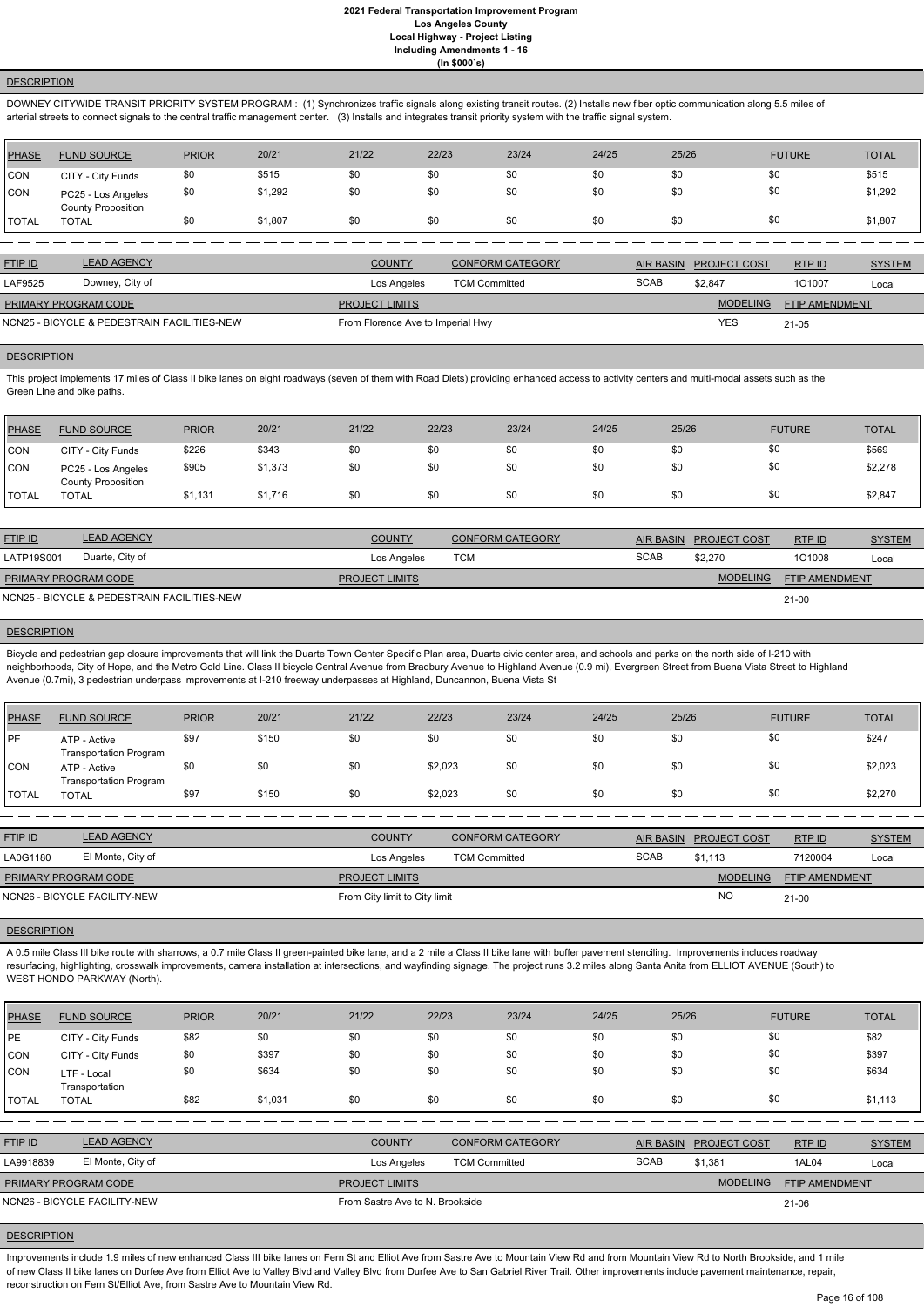| <b>PHASE</b> | <b>FUND SOURCE</b>                               | <b>PRIOR</b> | 20/21   | 21/22 | 22/23 | 23/24 | 24/25 | 25/26 | <b>FUTURE</b> | <b>TOTAL</b> |
|--------------|--------------------------------------------------|--------------|---------|-------|-------|-------|-------|-------|---------------|--------------|
| PE           | MR15 - Measure R 15%<br>Local Return             | \$157        | \$0     | \$0   | \$0   | \$0   | \$0   | \$0   | \$0           | \$157        |
| <b>CON</b>   | <b>MEASURE M MYSP</b><br>(Multi Year Subregional | \$57         | \$470   | \$55  | \$0   | \$0   | \$0   | \$0   | \$0           | \$582        |
| <b>CON</b>   | MR15 - Measure R 15%<br>Local Return             | \$0          | \$642   | \$0   | \$0   | \$0   | \$0   | \$0   | \$0           | \$642        |
| <b>TOTAL</b> | <b>TOTAL</b>                                     | \$214        | \$1,112 | \$55  | \$0   | \$0   | \$0   | \$0   | \$0           | \$1,381      |

| <b>FTIP ID</b>              | <b>LEAD AGENCY</b>                          | <b>COUNTY</b>              | <b>CONFORM CATEGORY</b>           | AIR BASIN PROJECT COST | RTPID          | <b>SYSTEM</b> |
|-----------------------------|---------------------------------------------|----------------------------|-----------------------------------|------------------------|----------------|---------------|
| <b>LAF7520</b>              | El Monte, City of                           | Los Angeles                | NON-REPORTABLE TCM COMMITTED SCAB | \$1,416                | 101007         | Local         |
| <b>PRIMARY PROGRAM CODE</b> |                                             | <b>PROJECT LIMITS</b>      |                                   | <b>MODELING</b>        | FTIP AMENDMENT |               |
|                             | NCN25 - BICYCLE & PEDESTRAIN FACILITIES-NEW | From Ramona BI to I-10 FWY |                                   | <b>NC</b>              | $21 - 00$      |               |

#### **DESCRIPTION**

EL MONTE REGIONAL BICYCLE COMMUTER ACCESS IMPROVEMENTS 1 Installs a 200foot bicycle/pedestrian bridge across the Rio Hondo River approximately 300 feet southwest of the San Bernardino I10 Freeway 2 Installs 0.74 mile Class 2 bike lanes on Tyler Av, and Merced Av. 3 Installs 1.46 mile Class 3 bike routes on Ramona BI, Valley BI, Towneway Dr, and Brockway St.3 Implements wayfinding/signage, bridge lighting, bridge access points, and the Rio Hondo bike path under I10.

| <b>PHASE</b> | <b>FUND SOURCE</b>                    | <b>PRIOR</b> | 20/21   | 21/22 | 22/23 | 23/24 | 24/25 | 25/26 | <b>FUTURE</b> | <b>TOTAL</b> |
|--------------|---------------------------------------|--------------|---------|-------|-------|-------|-------|-------|---------------|--------------|
| <b>IPE</b>   | 13CFP - LTF - Local<br>Transportation | \$94         | \$0     | \$0   | \$0   | \$0   | \$0   | \$0   | \$0           | \$94         |
| <b>PE</b>    | CITY - City Funds                     | \$41         | \$0     | \$0   | \$0   | \$0   | \$0   | \$0   | \$0           | \$41         |
| <b>CON</b>   | 13CFP - LTF - Local<br>Transportation | \$0          | \$893   | \$0   | \$0   | \$0   | \$0   | \$0   | \$0           | \$893        |
| <b>CON</b>   | CITY - City Funds                     | \$0          | \$388   | \$0   | \$0   | \$0   | \$0   | \$0   | \$0           | \$388        |
| <b>TOTAL</b> | <b>TOTAL</b>                          | \$135        | \$1,281 | \$0   | \$0   | \$0   | \$0   | \$0   | \$0           | \$1,416      |

Park Place Extension and Rail Road Grade Separation project. (Grade separation is non-capacity). Completion of Park Place Extension & connection between Alaska Avenue and Sepulveda Boulevard in the City of El Segundo. Park Place four lane roadway extension between Nash and Allied Way.

| <b>FTIP ID</b>              | <b>LEAD AGENCY</b>                          | <b>COUNTY</b>                       | <b>CONFORM CATEGORY</b> | AIR BASIN   | <b>PROJECT COST</b> | RTP ID                | <b>SYSTEM</b> |
|-----------------------------|---------------------------------------------|-------------------------------------|-------------------------|-------------|---------------------|-----------------------|---------------|
|                             | LATP21MPO101 El Monte, City of              | Los Angeles                         | <b>TCM Committed</b>    | <b>SCAB</b> | \$5.400             | 10M0702               | Local         |
| <b>PRIMARY PROGRAM CODE</b> |                                             | <b>PROJECT LIMITS</b>               |                         |             | <b>MODELING</b>     | <b>FTIP AMENDMENT</b> |               |
|                             | NCN25 - BICYCLE & PEDESTRAIN FACILITIES-NEW | From Durfee Ave to south city limit |                         |             |                     | 21-09                 |               |

# **DESCRIPTION**

Construct 1.1 mile Class IV two-way cycle track with landscape buffer; remove existing speed humps; install median curb extensions, high-visibility continental crosswalks, ADA improvements, & signage; roadway narrowing & street trees to calm traffic.

| <b>PHASE</b> | <b>FUND SOURCE</b>                              | <b>PRIOR</b> | 20/21 | 21/22   | 22/23   | 23/24 | 24/25 | 25/26 | <b>FUTURE</b> | <b>TOTAL</b> |
|--------------|-------------------------------------------------|--------------|-------|---------|---------|-------|-------|-------|---------------|--------------|
| I PE         | PC20 - Los Angeles<br><b>County Proposition</b> | \$0          | \$216 | \$0     | \$0     | \$0   | \$0   | \$0   | \$0           | \$216        |
| ROW          | PC20 - Los Angeles<br><b>County Proposition</b> | \$0          | \$0   | \$183   | \$0     | \$0   | \$0   | \$0   | \$0           | \$183        |
| <b>CON</b>   | ATP - MPO ST Cash                               | \$0          | \$0   | \$401   | \$0     | \$0   | \$0   | \$0   | \$0           | \$401        |
| <b>CON</b>   | MM16 -Measure M<br>Local Return 16%             | \$0          | \$0   | \$1,375 | \$1,376 | \$0   | \$0   | \$0   | \$0           | \$2,751      |
| <b>CON</b>   | PC20 - Los Angeles<br><b>County Proposition</b> | \$0          | \$0   | \$90    | \$575   | \$0   | \$0   | \$0   | \$0           | \$665        |
| <b>TOTAL</b> | <b>TOTAL</b>                                    | \$0          | \$216 | \$2,049 | \$1,951 | \$0   | \$0   | \$0   | \$0           | \$4,216      |
|              |                                                 |              |       |         |         |       |       |       |               |              |

| <u>FTIP ID</u>              | <b>LEAD AGENCY</b>  | <b>COUNTY</b>         | <b>CONFORM CATEGORY</b> |      | AIR BASIN PROJECT COST | RTPID                 | <b>SYSTEM</b> |
|-----------------------------|---------------------|-----------------------|-------------------------|------|------------------------|-----------------------|---------------|
| LA0G321                     | El Segundo, City of | Los Angeles           | EXEMPT/ MODELED         | SCAB | \$6,235                | 1AL04                 | Loca          |
| <b>PRIMARY PROGRAM CODE</b> |                     | <b>PROJECT LIMITS</b> |                         |      | <b>MODELING</b>        | <b>FTIP AMENDMENT</b> |               |

| <b>PHASE</b> | <b>FUND SOURCE</b>                      | <b>PRIOR</b> | 20/21 | 21/22   | 22/23   | 23/24 | 24/25 | 25/26 | <b>FUTURE</b> | <b>TOTAL</b> |
|--------------|-----------------------------------------|--------------|-------|---------|---------|-------|-------|-------|---------------|--------------|
| <b>IPE</b>   | <b>AGENCY - Agency</b>                  | \$150        | \$0   | \$0     | \$0     | \$0   | \$0   | \$0   | \$0           | \$150        |
| <b>PE</b>    | Federal Disc - Section<br>125 - Surface | \$735        | \$0   | \$0     | \$0     | \$0   | \$0   | \$0   | \$0           | \$735        |
| <b>IPE</b>   | MR20H - Measure R<br>20% Highway        | \$0          | \$600 | \$3,200 | \$1,200 | \$0   | \$0   | \$0   | \$0           | \$5,000      |
| PE           | Measure R                               | \$350        | \$0   | \$0     | \$0     | \$0   | \$0   | \$0   | \$0           | \$350        |
| <b>TOTAL</b> | <b>TOTAL</b>                            | \$1,235      | \$600 | \$3,200 | \$1,200 | \$0   | \$0   | \$0   | \$0           | \$6,235      |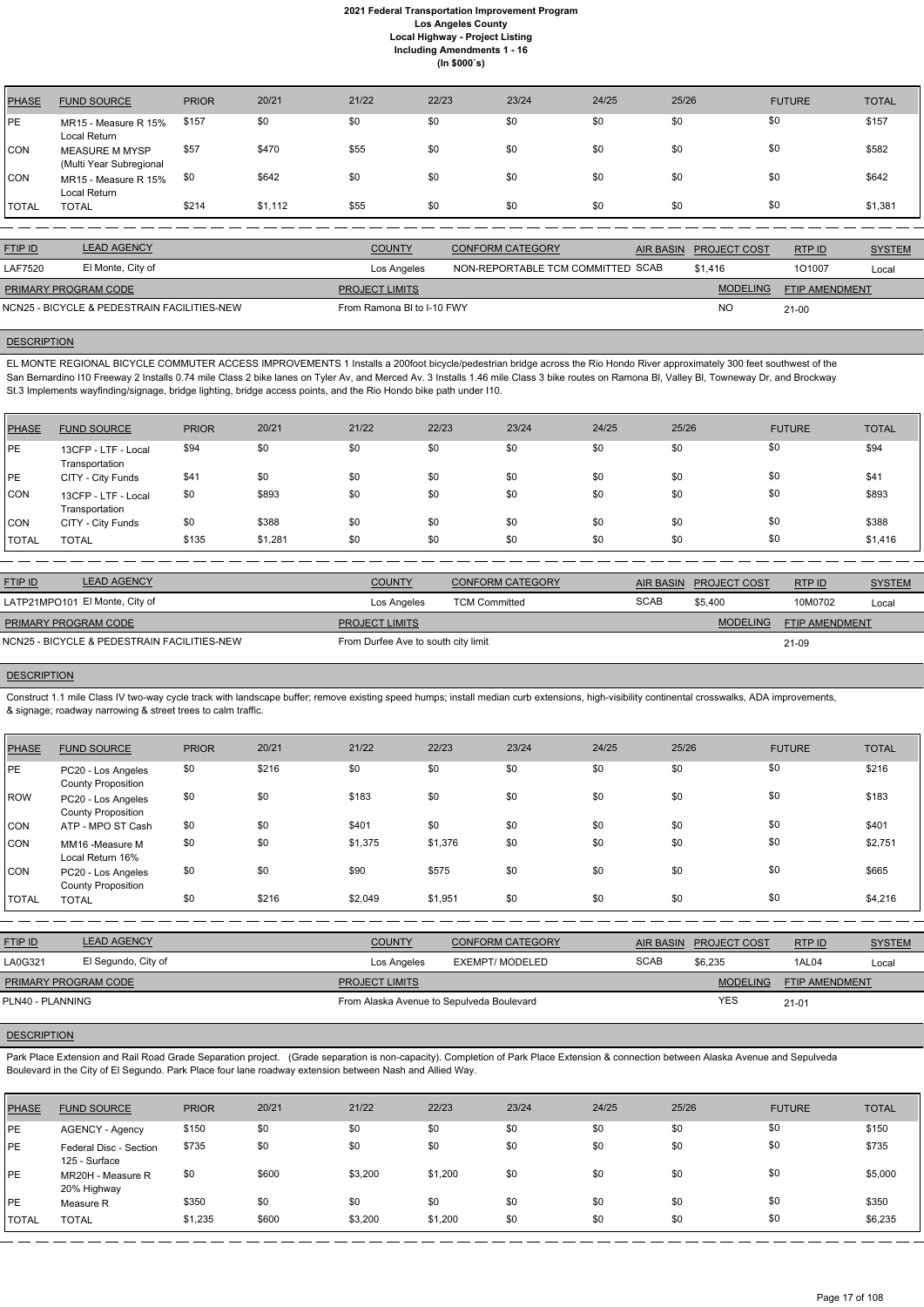**(In \$000`s)**

| <b>FTIP ID</b>              | <b>LEAD AGENCY</b>                              | <b>COUNTY</b>                       | <b>CONFORM CATEGORY</b> | AIR BASIN   | <b>PROJECT COST</b> | RTPID                 | <b>SYSTEM</b> |
|-----------------------------|-------------------------------------------------|-------------------------------------|-------------------------|-------------|---------------------|-----------------------|---------------|
| LA9918809                   | El Segundo, City of                             | Los Angeles                         | <b>TCM Committed</b>    | <b>SCAB</b> | \$4.050             | 1AL04                 | Local         |
| <b>PRIMARY PROGRAM CODE</b> |                                                 | <b>PROJECT LIMITS</b>               |                         |             | <b>MODELING</b>     | <b>FTIP AMENDMENT</b> |               |
|                             | NCR25 - BICYCLE & PEDESTRAIN FACILITIES-UPGRADE | From Isis Avenue to Illinois Street |                         |             |                     | $21 - 00$             |               |

#### **DESCRIPTION**

Existing pavement shows widespread signs of deterioration throughout the corridor which constitutes a need for rehabilitation. Existing conditions on El Segundo Boulevard are missing ADA compliant curb ramps, larger traffic signal poles, dedicated bicycle facilities including bicycle detection, and adequate pedestrian crossings which will be addressed at specific locations as part of the project. 12,000 linear feet of bike lanes (Class II and Class III) will be installed.

Implement transit signal priority for 8.4 miles from the Harbor Gateway Transit Station to 120th Street in the city of Gardena. Also implementing real time arrival information through variety of media including smart phones, SMS texts, call centers, and website. Computer aided dispatching (CAD) system and automated vehicle location (AVL) system will also be implemented.

| PHASE        | <b>FUND SOURCE</b>                               | <b>PRIOR</b> | 20/21 | 21/22   | 22/23 | 23/24 | 24/25 | 25/26 | <b>FUTURE</b> | <b>TOTAL</b> |
|--------------|--------------------------------------------------|--------------|-------|---------|-------|-------|-------|-------|---------------|--------------|
| PE           | <b>MEASURE M MYSP</b><br>(Multi Year Subregional | \$0          | \$465 | \$0     | \$0   | \$0   | \$0   | \$0   | \$0           | \$465        |
| CON          | <b>MEASURE M MYSP</b><br>(Multi Year Subregional | \$0          | \$0   | \$3,585 | \$0   | \$0   | \$0   | \$0   | \$0           | \$3,585      |
| <b>TOTAL</b> | <b>TOTAL</b>                                     | \$0          | \$465 | \$3,585 | \$0   | \$0   | \$0   | \$0   | \$0           | \$4,050      |

| <b>FTIP ID</b>              | <b>LEAD AGENCY</b>             | <b>COUNTY</b>                    | <b>CONFORM CATEGORY</b> |             | AIR BASIN PROJECT COST | RTPID                 | <b>SYSTEM</b> |
|-----------------------------|--------------------------------|----------------------------------|-------------------------|-------------|------------------------|-----------------------|---------------|
| <b>LATR02020</b>            | Gardena Municipal Bus Lines    | Los Angeles                      | <b>TCM Committed</b>    | <b>SCAB</b> | \$2,800                | 1ITS04                | Local         |
| <b>PRIMARY PROGRAM CODE</b> |                                | <b>PROJECT LIMITS</b>            |                         |             | <b>MODELING</b>        | <b>FTIP AMENDMENT</b> |               |
|                             | ITS02 - SIGNAL SYNCHRONIZATION | From El Segundo Blvd to 182nd St |                         |             | YES                    | $21 - 05$             |               |

### **DESCRIPTION**

The project proposes to include traffic signal upgrades, addition of turn pockets of 100 ft. WB Artesia going south on Normandie and 75 ft. EB Artesia going north on Denker, where feasible, pavement upgrade and minor concrete work traffic calming. The intersections subject to a study for proposed traffic signal upgrades are along Artesia Blvd. intersection with Shopping Center, Gateway, Normandie Ave., Dalton Ave. and Gardena Market Place.

| <b>PHASE</b> | <b>FUND SOURCE</b> | <b>PRIOR</b> | 20/21   | 21/22 | 22/23 | 23/24 | 24/25 | 25/26 | <b>FUTURE</b> | <b>TOTAL</b> |
|--------------|--------------------|--------------|---------|-------|-------|-------|-------|-------|---------------|--------------|
| <b>CON</b>   | CITY - City Funds  | \$0          | \$800   | \$0   | \$0   | \$0   | \$0   |       | \$0           | \$800        |
| <b>CON</b>   | FEE - Fees         | \$0          | \$2,000 | \$0   | \$0   | \$0   | \$0   |       | \$0           | \$2,000      |
| <b>TOTAL</b> | <b>TOTAL</b>       | \$0          | \$2,800 | \$0   | \$0   | \$0   | \$0   |       | \$0           | \$2,800      |

| <b>FTIP ID</b>                        | <b>LEAD AGENCY</b> | <b>COUNTY</b>                             | <b>CONFORM CATEGORY</b> | AIR BASIN   | <b>PROJECT COST</b> | RTP ID                | <b>SYSTEM</b> |
|---------------------------------------|--------------------|-------------------------------------------|-------------------------|-------------|---------------------|-----------------------|---------------|
| LA0G1415                              | Gardena, City of   | Los Angeles                               | EXEMPT - 93.127         | <b>SCAB</b> | \$1.500             | 2016A319              | Local         |
| <b>PRIMARY PROGRAM CODE</b>           |                    | <b>PROJECT LIMITS</b>                     |                         |             | <b>MODELING</b>     | <b>FTIP AMENDMENT</b> |               |
| NCR91 - UPGRADED FACILITI (NO LN ADD) |                    | From Redondo Beach Blvd to Rosecrans Ave. |                         | NO          | $21 - 00$           |                       |               |
|                                       |                    |                                           |                         |             |                     |                       |               |

## **DESCRIPTION**

Traffic Signal Improvements on Rosecrans Ave at Vermont Ave. and Redondo Beach Blvd at Vermont Ave.

| PHASE        | <b>FUND SOURCE</b> | <b>PRIOR</b> | 20/21 | 21/22 | 22/23 | 23/24 | 24/25 | 25/26 | <b>FUTURE</b> | <b>TOTAL</b> |
|--------------|--------------------|--------------|-------|-------|-------|-------|-------|-------|---------------|--------------|
| <b>IPE</b>   | Measure R          | \$134        |       | \$0   | \$0   | \$0   | \$0   | \$0   | \$0           | \$134        |
| CON          | Measure R          | \$650        | \$716 | \$0   | \$0   | \$0   | \$0   | \$0   | \$0           | \$1,366      |
| <b>TOTAL</b> | <b>TOTAL</b>       | \$784        | \$716 | \$0   | \$0   | \$0   | \$0   | \$0   | \$0           | \$1,500      |

| <b>LEAD AGENCY</b>                     | <b>COUNTY</b>         | <b>CONFORM CATEGORY</b> |                                   |                 | RTP ID                 | <b>SYSTEM</b> |
|----------------------------------------|-----------------------|-------------------------|-----------------------------------|-----------------|------------------------|---------------|
| Gardena, City of                       | Los Angeles           | EXEMPT - 93.127         | <b>SCAB</b>                       | \$2,523         | 2016A319               | Local         |
| PRIMARY PROGRAM CODE                   | <b>PROJECT LIMITS</b> |                         |                                   | <b>MODELING</b> | FTIP AMENDMENT         |               |
| NCR31 - ROAD REPLC & REHAB (NO LN ADD) |                       |                         |                                   | $21 - 13$       |                        |               |
|                                        |                       |                         | From Western Ave. to Vermont Ave. |                 | AIR BASIN PROJECT COST |               |

| <b>PHASE</b>   | <b>FUND SOURCE</b>               | <b>PRIOR</b> | 20/21 | 21/22         | 22/23   | 23/24                   | 24/25            | 25/26               | <b>FUTURE</b> | <b>TOTAL</b>  |
|----------------|----------------------------------|--------------|-------|---------------|---------|-------------------------|------------------|---------------------|---------------|---------------|
| <b>PE</b>      | MR20H - Measure R<br>20% Highway | \$140        | \$30  | \$80          | \$20    | \$0                     | \$0              | \$0                 | \$0           | \$270         |
| <b>CON</b>     | MR20H - Measure R<br>20% Highway | \$0          | \$0   | \$150         | \$2,103 | \$0                     | \$0              | \$0                 | \$0           | \$2,253       |
| <b>TOTAL</b>   | <b>TOTAL</b>                     | \$140        | \$30  | \$230         | \$2,123 | \$0                     | \$0              | \$0                 | \$0           | \$2,523       |
|                |                                  |              |       |               |         |                         |                  |                     |               |               |
| <b>FTIP ID</b> | <b>LEAD AGENCY</b>               |              |       | <b>COUNTY</b> |         | <b>CONFORM CATEGORY</b> | <b>AIR BASIN</b> | <b>PROJECT COST</b> | RTP ID        | <b>SYSTEM</b> |

| LA0G1753                    | Gardena, City of                                      | Los Angeles                        | NON-REPORTABLE TCM | <b>SCAB</b> | \$144           | 7120001               | Local |  |
|-----------------------------|-------------------------------------------------------|------------------------------------|--------------------|-------------|-----------------|-----------------------|-------|--|
| <b>PRIMARY PROGRAM CODE</b> |                                                       | <b>PROJECT LIMITS</b>              |                    |             | <b>MODELING</b> | <b>FTIP AMENDMENT</b> |       |  |
|                             | NCNH2 - SIGNAL(S)-AT INTERSECTIONS (NON SIGNAL SYNCH) | From Magnolia Ave to Magnolia Ave. |                    |             |                 | 21-00                 |       |  |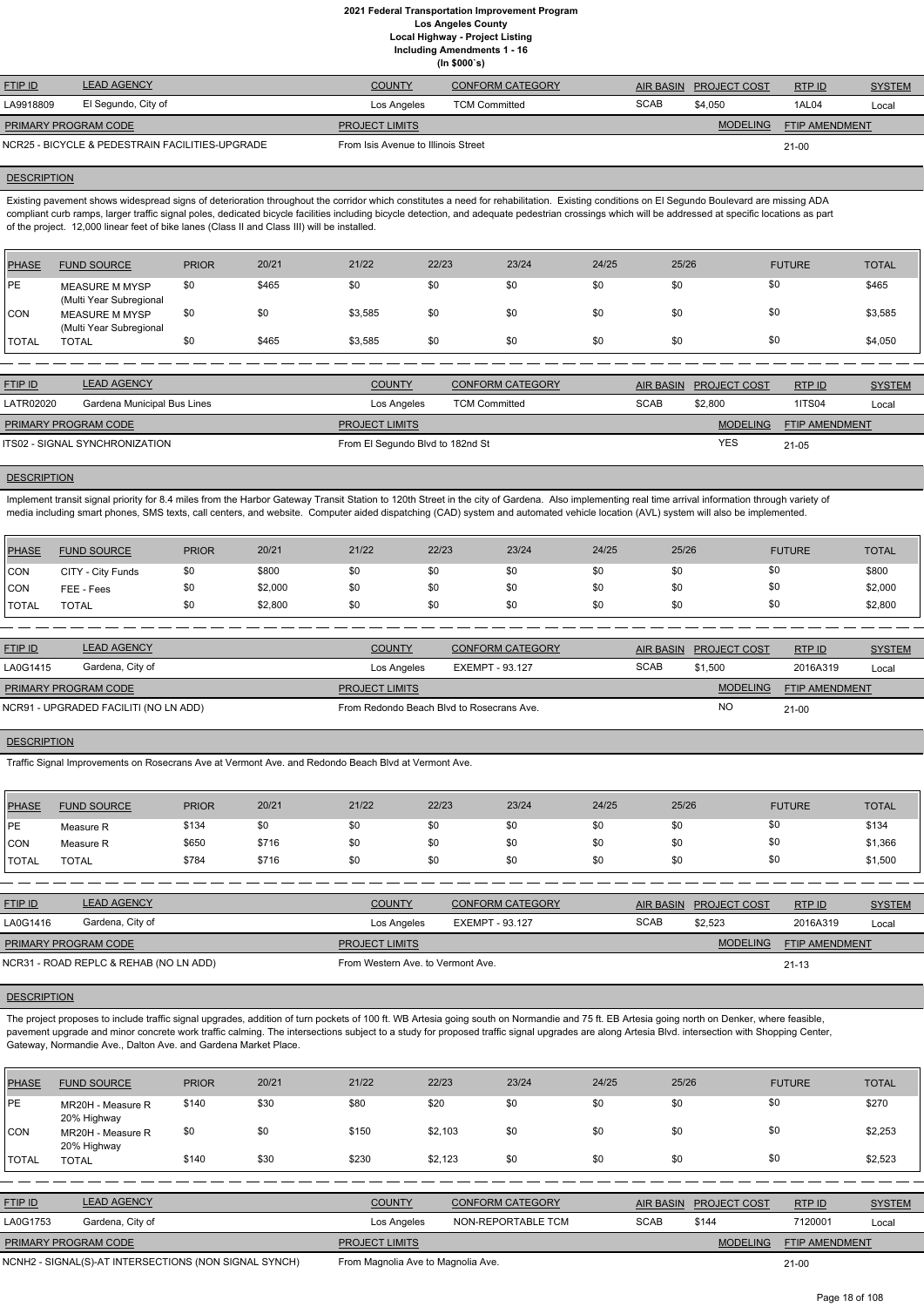# **DESCRIPTION**

Installation of One (1) Traffic Signal System at Vermont Ave. and Magnolia Ave.

| PHASE         | <b>FUND SOURCE</b>               | <b>PRIOR</b> | 20/21 | 21/22 | 22/23 | 23/24 | 24/25 | 25/26 | <b>FUTURE</b> | <b>TOTAL</b> |
|---------------|----------------------------------|--------------|-------|-------|-------|-------|-------|-------|---------------|--------------|
| PE            | MR20H - Measure R<br>20% Highway | \$19         | \$100 | \$25  | \$0   | \$0   | \$0   | \$0   | \$0           | \$144        |
| <b>ITOTAL</b> | <b>TOTAL</b>                     | \$19         | \$100 | \$25  | \$0   | \$0   | \$0   | \$0   | \$0           | \$144        |

| <b>FTIP ID</b>       | <b>LEAD AGENCY</b>                     | <b>COUNTY</b>                       | <b>CONFORM CATEGORY</b> | <b>AIR BASIN</b> | <b>PROJECT COST</b> | RTPID                 | <b>SYSTEM</b> |
|----------------------|----------------------------------------|-------------------------------------|-------------------------|------------------|---------------------|-----------------------|---------------|
| LA9918971            | Gardena, City of                       | Los Angeles                         | EXEMPT - 93.126         | <b>SCAB</b>      | \$600               | 1AL04                 | Local         |
| PRIMARY PROGRAM CODE |                                        | <b>PROJECT LIMITS</b>               |                         |                  | <b>MODELING</b>     | <b>FTIP AMENDMENT</b> |               |
|                      | NCR31 - ROAD REPLC & REHAB (NO LN ADD) | From Normandie Ave. to Vermont Ave. |                         |                  |                     | $21 - 03$             |               |

# **DESCRIPTION**

Cold Mill and AC Overlay, concrete curb, gutter, sidewalk and curb ramp. Utilizing Toll Credits to match STPL

| <b>PHASE</b> | <b>FUND SOURCE</b> | <b>PRIOR</b> | 20/21 | 21/22 | 22/23 | 23/24 | 24/25 | 25/26 | <b>FUTURE</b> | <b>TOTAL</b> |
|--------------|--------------------|--------------|-------|-------|-------|-------|-------|-------|---------------|--------------|
| <b>CON</b>   | STPL - STP Local   | \$0          | \$0   | \$600 |       | \$0   | \$0   | \$0   | ა∪            | \$600        |
| <b>TOTAL</b> | <b>TOTAL</b>       | \$0          | \$0   | \$600 |       | \$0   | \$0   | \$0   | งบ            | \$600        |

| <b>FTIP ID</b>                                 | <b>LEAD AGENCY</b> | <b>COUNTY</b>              | <b>CONFORM CATEGORY</b> | AIR BASIN   | <b>PROJECT COST</b> | RTPID                 | <b>SYSTEM</b> |
|------------------------------------------------|--------------------|----------------------------|-------------------------|-------------|---------------------|-----------------------|---------------|
| LA0G1011                                       | Glendale, City of  | Los Angeles                | EXEMPT - 93.128         | <b>SCAB</b> | \$600               | 1AL04                 | Local         |
| <b>PRIMARY PROGRAM CODE</b>                    |                    | <b>PROJECT LIMITS</b>      |                         |             | <b>MODELING</b>     | <b>FTIP AMENDMENT</b> |               |
| ITS14 - VAR TRAFIC OP SYS ELE (ITS05 TO ITS13) |                    | From Holly Dr to SR-2 Ramp |                         |             | <b>NC</b>           | $21 - 00$             |               |

# **DESCRIPTION**

SR-2/Holly Drive Interchange Signalization.

| <b>PHASE</b> | <b>FUND SOURCE</b>               | <b>PRIOR</b> | 20/21 | 21/22 | 22/23 | 23/24 | 24/25 | 25/26 | <b>FUTURE</b> | <b>TOTAL</b> |
|--------------|----------------------------------|--------------|-------|-------|-------|-------|-------|-------|---------------|--------------|
| PE           | MR20H - Measure R<br>20% Highway | \$0          | \$0   | \$50  | \$0   | \$0   | \$0   | \$0   | \$0           | \$50         |
| <b>CON</b>   | MR20H - Measure R<br>20% Highway | \$0          | \$0   | \$50  | \$500 | \$0   | \$0   | \$0   | \$0           | \$550        |
| TOTAL        | <b>TOTAL</b>                     | \$0          | \$0   | \$100 | \$500 | \$0   | \$0   | \$0   | \$0           | \$600        |

| <b>FTIP ID</b>            | <b>LEAD AGENCY</b> | <b>COUNTY</b>                  | <b>CONFORM CATEGORY</b> |             | AIR BASIN PROJECT COST | RTP ID                | <b>SYSTEM</b> |
|---------------------------|--------------------|--------------------------------|-------------------------|-------------|------------------------|-----------------------|---------------|
| LA0G1411                  | Glendale, City of  | Los Angeles                    | <b>TCM Committed</b>    | <b>SCAB</b> | \$3,800                | <b>1ITS04</b>         | Local         |
| PRIMARY PROGRAM CODE      |                    | <b>PROJECT LIMITS</b>          |                         |             | <b>MODELING</b>        | <b>FTIP AMENDMENT</b> |               |
| ITS10 - SIGNAL PREEMPTION |                    | From Boston Av to Ramsdell Ave |                         |             | <b>YES</b>             | $21 - 10$             |               |
|                           |                    |                                |                         |             |                        |                       |               |

# **DESCRIPTION**

Honolulu Ave and Montrose Ave at Pennsylvania Ave Traffic Signal Modification (Route I-210 Fwy Connectivity)

| PHASE          | <b>FUND SOURCE</b>                                    | <b>PRIOR</b> | 20/21   | 21/22                             | 22/23                  | 23/24                   | 24/25            | 25/26               | <b>FUTURE</b>  | <b>TOTAL</b>  |
|----------------|-------------------------------------------------------|--------------|---------|-----------------------------------|------------------------|-------------------------|------------------|---------------------|----------------|---------------|
| <b>PE</b>      | MR20H - Measure R<br>20% Highway                      | \$210        | \$0     | \$50                              | \$0                    | \$0                     | \$0              | \$0                 | \$0            | \$260         |
| CON            | MR20H - Measure R<br>20% Highway                      | \$1,440      | \$1,350 | \$750                             | \$0                    | \$0                     | \$0              | \$0                 | \$0            | \$3,540       |
| <b>TOTAL</b>   | <b>TOTAL</b>                                          | \$1,650      | \$1,350 | \$800                             | \$0                    | \$0                     | \$0              | \$0                 | \$0            | \$3,800       |
|                |                                                       |              |         |                                   |                        |                         |                  |                     |                |               |
| <b>FTIP ID</b> | <b>LEAD AGENCY</b>                                    |              |         | <b>COUNTY</b>                     |                        | <b>CONFORM CATEGORY</b> | <b>AIR BASIN</b> | <b>PROJECT COST</b> | RTP ID         | <b>SYSTEM</b> |
| LA0G1724       | Glendale, City of                                     |              |         | Los Angeles                       | <b>EXEMPT - 93.127</b> |                         | <b>SCAB</b>      | \$1,650             | 7120001        | Local         |
|                | PRIMARY PROGRAM CODE                                  |              |         | <b>PROJECT LIMITS</b>             |                        |                         |                  | <b>MODELING</b>     | FTIP AMENDMENT |               |
|                | NCNH2 - SIGNAL(S)-AT INTERSECTIONS (NON SIGNAL SYNCH) |              |         | From Intersection to Intersection |                        |                         |                  |                     | $21 - 01$      |               |

# **DESCRIPTION**

Traffic Signal Modifications on La Crescenta Ave at Roselawn Ave and Shirlyjean St and San Fernando Rd at Highland Ave. (Not a signal synch project)

| <b>PHASE</b> | <b>FUND SOURCE</b>               | <b>PRIOR</b> | 20/21   | 21/22 | 22/23 | 23/24 | 24/25 | 25/26 | <b>FUTURE</b> | <b>TOTAL</b> |
|--------------|----------------------------------|--------------|---------|-------|-------|-------|-------|-------|---------------|--------------|
| <b>IPE</b>   | MR20H - Measure R<br>20% Highway | \$0          | \$100   | \$0   | \$0   | \$0   | \$0   | \$0   | \$0           | \$100        |
| <b>CON</b>   | MR20H - Measure R<br>20% Highway | \$0          | \$1,550 | \$0   | \$0   | \$0   | \$0   | \$0   | \$0           | \$1,550      |
| <b>TOTAL</b> | TOTAL                            | \$0          | \$1,650 | \$0   | \$0   | \$0   | \$0   | \$0   | \$0           | \$1,650      |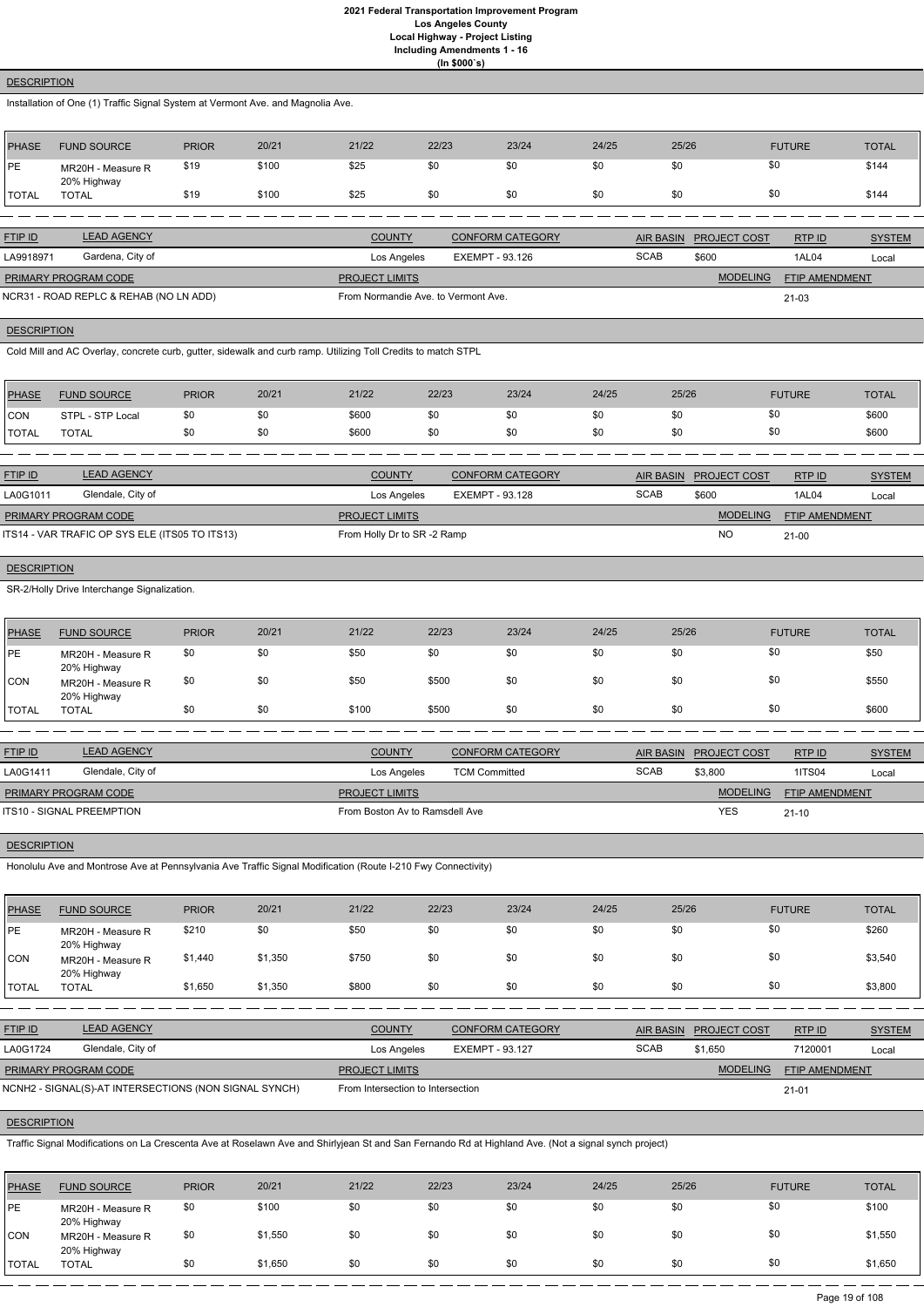**Including Amendments 1 - 16**

| (ln \$000's) |  |
|--------------|--|

| <b>FTIP ID</b>                 | <b>LEAD AGENCY</b> | <b>COUNTY</b>         | <b>CONFORM CATEGORY</b>                               | AIR BASIN   | <b>PROJECT COST</b> | RTPID                 | <b>SYSTEM</b> |
|--------------------------------|--------------------|-----------------------|-------------------------------------------------------|-------------|---------------------|-----------------------|---------------|
| LA9918846                      | Glendale, City of  | Los Angeles           | <b>TCM Committed</b>                                  | <b>SCAB</b> | \$1.100             | 1OM0702               | Local         |
| <b>PRIMARY PROGRAM CODE</b>    |                    | <b>PROJECT LIMITS</b> |                                                       |             | <b>MODELING</b>     | <b>FTIP AMENDMENT</b> |               |
| ITS02 - SIGNAL SYNCHRONIZATION |                    |                       | From Canada Blvd (N. Split) to Canada Blvd (S. Split) |             | YES                 | 21-05                 |               |

#### **DESCRIPTION**

North Verdugo Road Traffic Signal Modifications at Glorietta Ave, Fern Ln, Wabasso Way, Cresmont Ct, and Verdugo Loma Dr.

These Traffic Signal Modifications are part of North Verdugo Road Safety Improvements between Canada Blvd (N. Split) and Canada Blvd (S. Split) project. The project will have 5 signal synchronization locations.Road Safety portion of the project will be funded by HSIP Funds, FTIP#SCAG015

| <b>PHASE</b> | <b>FUND SOURCE</b>               | <b>PRIOR</b> | 20/21   | 21/22 | 22/23 | 23/24 | 24/25 | 25/26 | <b>FUTURE</b> | <b>TOTAL</b> |
|--------------|----------------------------------|--------------|---------|-------|-------|-------|-------|-------|---------------|--------------|
| CON          | MR20H - Measure R<br>20% Highway | \$0          | \$1,100 | \$0   |       | \$0   | \$0   | \$0   | \$0           | \$1,100      |
| <b>TOTAL</b> | <b>TOTAL</b>                     | \$0          | \$1,100 | \$0   |       | \$0   | \$0   | \$0   | \$0           | \$1,100      |

| <b>FTIP ID</b>                 | <b>LEAD AGENCY</b> | <b>COUNTY</b>                         | <b>CONFORM CATEGORY</b> | AIR BASIN   | <b>PROJECT COST</b> | RTP ID         | <b>SYSTEM</b> |
|--------------------------------|--------------------|---------------------------------------|-------------------------|-------------|---------------------|----------------|---------------|
| LA9918934                      | Glendale, City of  | Los Angeles                           | <b>TCM Committed</b>    | <b>SCAB</b> | \$3,658             | <b>1ITS04</b>  | Local         |
| <b>PRIMARY PROGRAM CODE</b>    |                    | <b>PROJECT LIMITS</b>                 |                         |             | <b>MODELING</b>     | FTIP AMENDMENT |               |
| ITS02 - SIGNAL SYNCHRONIZATION |                    | From California Ave to Jackson Street |                         |             | <b>YES</b>          | $21 - 05$      |               |

# **DESCRIPTION**

Broadway Traffic Signal Modifications Project includes modifications to the existing signal system at Central Ave., Columbus Ave. and Galleria Way. The project will have 3 signal synchronization locations.

| PHASE        | <b>FUND SOURCE</b>               | <b>PRIOR</b> | 20/21 | 21/22   | 22/23 | 23/24 | 24/25 | 25/26 | <b>FUTURE</b> | <b>TOTAL</b> |
|--------------|----------------------------------|--------------|-------|---------|-------|-------|-------|-------|---------------|--------------|
| <b>PE</b>    | CITY - City Funds                | \$0          | \$90  | \$20    | \$0   | \$0   | \$0   | \$0   | \$0           | \$110        |
| PE           | MR20H - Measure R<br>20% Highway | \$0          | \$70  | \$20    | \$0   | \$0   | \$0   | \$0   | \$0           | \$90         |
| CON          | CITY - City Funds                | \$0          | \$0   | \$1,898 | \$0   | \$0   | \$0   | \$0   | \$0           | \$1,898      |
| CON          | MR20H - Measure R<br>20% Highway | \$0          | \$555 | \$1,005 | \$0   | \$0   | \$0   | \$0   | \$0           | \$1,560      |
| <b>TOTAL</b> | <b>TOTAL</b>                     | \$0          | \$715 | \$2,943 | \$0   | \$0   | \$0   | \$0   | \$0           | \$3,658      |

Project will complete a regional gap in the off-street Class I bike path network between Chandler Bikeway & the LA River via the Burbank Western Channel & Victory Blvd focusing on the section within Glendale city limits. The project will improve transit, bicyclist, and pedestrian connectivity in the corridor. The project includes roadway, curb, gutter, sidewalk, traffic signal, signing, & striping improvements. Class IV protected Bikeway length is 3 miles. Sidewalk improvements span 1.5 miles.

| <b>FTIP ID</b>                 | <b>LEAD AGENCY</b> | <b>COUNTY</b>                               | <b>CONFORM CATEGORY</b> |             | AIR BASIN PROJECT COST | <b>RTPID</b>          | <b>SYSTEM</b> |
|--------------------------------|--------------------|---------------------------------------------|-------------------------|-------------|------------------------|-----------------------|---------------|
| LA9918935                      | Glendale, City of  | Los Angeles                                 | тсм                     | <b>SCAB</b> | \$2,500                | 1TDL04                | Local         |
| PRIMARY PROGRAM CODE           |                    | <b>PROJECT LIMITS</b>                       |                         |             | <b>MODELING</b>        | <b>FTIP AMENDMENT</b> |               |
| ITS02 - SIGNAL SYNCHRONIZATION |                    | From Various Locations to Various Locations |                         |             | <b>YES</b>             | $21 - 01$             |               |

#### **DESCRIPTION**

Downtown Glendale Signal Synchronization Project includes signal synchronization along 14 roadways at 93 intersections in Downtown Glendale corridors, stretching from Colorado St. to the south, Glenoaks Blvd. to the north, Pacific Ave to the west, and Glendale Ave. to the east.

| PHASE        | <b>FUND SOURCE</b>               | <b>PRIOR</b> | 20/21 | 21/22   | 22/23 | 23/24 | 24/25 | 25/26 | <b>FUTURE</b> | <b>TOTAL</b> |
|--------------|----------------------------------|--------------|-------|---------|-------|-------|-------|-------|---------------|--------------|
| PE           | MR20H - Measure R<br>20% Highway | \$0          | \$110 | \$90    | \$0   | \$0   | \$0   | \$0   | \$0           | \$200        |
| <b>CON</b>   | MR20H - Measure R<br>20% Highway | \$0          | \$690 | \$1,610 | \$0   | \$0   | \$0   | \$0   | \$0           | \$2,300      |
| <b>TOTAL</b> | <b>TOTAL</b>                     | \$0          | \$800 | \$1,700 | \$0   | \$0   | \$0   | \$0   | \$0           | \$2,500      |

| <b>FTIP ID</b> | <b>LEAD AGENCY</b> | <b>COUNTY</b> | <b>CONFORM CATEGORY</b> | <b>AIR BASIN</b> | <b>PROJECT COST</b> | RTP ID | <u>SYSTEM</u> |
|----------------|--------------------|---------------|-------------------------|------------------|---------------------|--------|---------------|
| LA9919084      | Glendale, City of  | Los Angeles   | <b>TCM</b>              | <b>SCAB</b>      | \$5,952             | 1O1007 | Loca          |

| PRIMARY PROGRAM CODE                            | <b>PROJECT LIMITS</b>                                                              | <b>MODELING</b> | <b>FTIP AMENDMENT</b> |
|-------------------------------------------------|------------------------------------------------------------------------------------|-----------------|-----------------------|
| NCR25 - BICYCLE & PEDESTRAIN FACILITIES-UPGRADE | From Burbank City Limits to River walk Bikeway Entrance in the City of<br>Glendale |                 | $21 - 12$             |
| <b>DESCRIPTION</b>                              |                                                                                    |                 |                       |

| <b>PHASE</b>  | <b>FUND SOURCE</b>                               | <b>PRIOR</b> | 20/21 | 21/22 | 22/23   | 23/24 | 24/25 | 25/26 | <b>FUTURE</b> | <b>TOTAL</b> |
|---------------|--------------------------------------------------|--------------|-------|-------|---------|-------|-------|-------|---------------|--------------|
| <b>PE</b>     | <b>MEASURE M MYSP</b><br>(Multi Year Subregional | \$0          | \$250 | \$150 | \$0     | \$0   | \$0   | \$0   | \$0           | \$400        |
| CON           | MEASURE M MYSP<br>(Multi Year Subregional        | \$0          | \$0   | \$0   | \$5,552 | \$0   | \$0   |       | \$0           | \$5,552      |
| <b>ITOTAL</b> | <b>TOTAL</b>                                     | \$0          | \$250 | \$150 | \$5,552 | \$0   | \$0   | \$0   | \$0           | \$5,952      |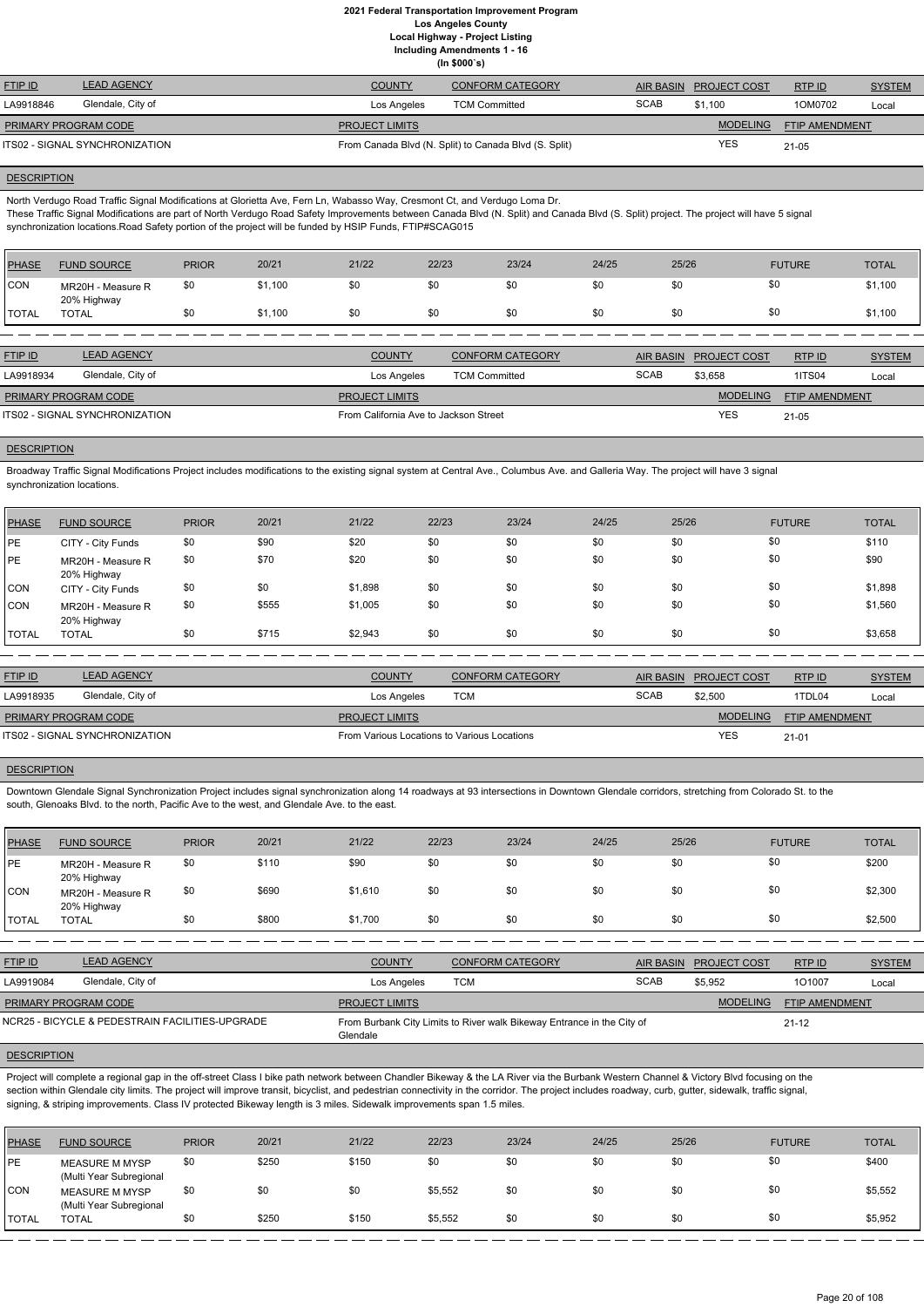|                                                |                    |                           | (ln \$000's)     |             |                     |                       |               |
|------------------------------------------------|--------------------|---------------------------|------------------|-------------|---------------------|-----------------------|---------------|
| <b>FTIP ID</b>                                 | <b>LEAD AGENCY</b> | <b>COUNTY</b>             | CONFORM CATEGORY | AIR BASIN   | <b>PROJECT COST</b> | RTPID                 | <b>SYSTEM</b> |
| LAF7321                                        | Glendale, City of  | Los Angeles               | EXEMPT - 93.126  | <b>SCAB</b> | \$673               | <b>1ITS04</b>         | Local         |
| <b>PRIMARY PROGRAM CODE</b>                    |                    | <b>PROJECT LIMITS</b>     |                  |             | <b>MODELING</b>     | <b>FTIP AMENDMENT</b> |               |
| ITS14 - VAR TRAFIC OP SYS ELE (ITS05 TO ITS13) |                    | From Citywide to Citywide |                  |             | <b>NO</b>           | $21 - 00$             |               |

ITS14 - VAR TRAFIC OP SYS ELE (ITS05 TO ITS13) From Citywide to Citywide

#### **DESCRIPTION**

GLENDALE REGIONAL ARTERIAL TRAFFIC PERFORMANCE MEASUREMENT SYSTEM : Implements arterial performance measurement system in the Glendale Traffic Management Center (GTMC) to extract info from real-time Intelligent Transportation Systems (ITS). System will provide real-time corridor conditions and performance measures to Los Angeles County Information Exchange Network (IEN).

| PHASE        | <b>FUND SOURCE</b>                              | <b>PRIOR</b> | 20/21 | 21/22 | 22/23 | 23/24 | 24/25 | 25/26 | <b>FUTURE</b> | <b>TOTAL</b> |
|--------------|-------------------------------------------------|--------------|-------|-------|-------|-------|-------|-------|---------------|--------------|
| PE           | CITY - City Funds                               | \$10         | \$0   | \$0   | \$0   | \$0   | \$0   | \$0   | \$0           | \$10         |
| PE           | MR20H - Measure R<br>20% Highway                | \$32         | \$0   | \$0   | \$0   | \$0   | \$0   | \$0   | \$0           | \$32         |
| <b>PE</b>    | PC25 - Los Angeles<br><b>County Proposition</b> | \$14         | \$0   | \$0   | \$0   | \$0   | \$0   | \$0   | \$0           | \$14         |
| CON          | CITY - City Funds                               | \$0          | \$32  | \$0   | \$0   | \$0   | \$0   | \$0   | \$0           | \$32         |
| CON          | MR20H - Measure R<br>20% Highway                | \$68         | \$0   | \$0   | \$0   | \$0   | \$0   | \$0   | \$0           | \$68         |
| <b>CON</b>   | PC25 - Los Angeles<br><b>County Proposition</b> | \$396        | \$121 | \$0   | \$0   | \$0   | \$0   | \$0   | \$0           | \$517        |
| <b>TOTAL</b> | <b>TOTAL</b>                                    | \$520        | \$153 | \$0   | \$0   | \$0   | \$0   | \$0   | \$0           | \$673        |

| <b>FTIP ID</b>       | <b>LEAD AGENCY</b>                          | <b>COUNTY</b>                                                                               | CONFORM CATEGORY   |             | AIR BASIN PROJECT COST | RTPID          | <b>SYSTEM</b> |
|----------------------|---------------------------------------------|---------------------------------------------------------------------------------------------|--------------------|-------------|------------------------|----------------|---------------|
| LAF9534              | Glendale, City of                           | Los Angeles                                                                                 | NON-REPORTABLE TCM | <b>SCAB</b> | \$4.605                | 101007         | Local         |
| PRIMARY PROGRAM CODE |                                             | <b>PROJECT LIMITS</b>                                                                       |                    |             | <b>MODELING</b>        | FTIP AMENDMENT |               |
|                      | NCN25 - BICYCLE & PEDESTRAIN FACILITIES-NEW | From Los Angeles River Bike Path (LA) to Glendale Narrows Riverwalk bike<br>path (Glendale) |                    | NO.         | $21 - 01$              |                |               |

#### **DESCRIPTION**

The Glendale-LA Riverwalk Bridge is a Class I Active Transportation Facility (320 ft) crossing the LA River, connecting the LA River Bike Path (L.A.) & the Riverwalk Bike Path (Glendale)

| <b>PHASE</b> | <b>FUND SOURCE</b>                              | <b>PRIOR</b> | 20/21   | 21/22 | 22/23 | 23/24 | 24/25 | 25/26 | <b>FUTURE</b> | <b>TOTAL</b> |
|--------------|-------------------------------------------------|--------------|---------|-------|-------|-------|-------|-------|---------------|--------------|
| PE           | PC25 - Los Angeles<br><b>County Proposition</b> | \$0          | \$3,070 | \$0   | \$0   | \$0   | \$0   | \$0   | \$0           | \$3,070      |
| PE           | Parks and Water Bond<br>Act 2018                | \$0          | \$1,535 | \$0   | \$0   | \$0   | \$0   | \$0   | \$0           | \$1,535      |
| <b>TOTAL</b> | <b>TOTAL</b>                                    | \$0          | \$4,605 | \$0   | \$0   | \$0   | \$0   | \$0   | \$0           | \$4,605      |

| <b>FTIP ID</b>              | <b>LEAD AGENCY</b>                              | <b>COUNTY</b>                    | <b>CONFORM CATEGORY</b> |             | AIR BASIN PROJECT COST | RTPID          | <b>SYSTEM</b> |
|-----------------------------|-------------------------------------------------|----------------------------------|-------------------------|-------------|------------------------|----------------|---------------|
| LAF9624                     | Glendale, City of                               | Los Angeles                      | NON-REPORTABLE TCM      | <b>SCAB</b> | \$2.267                | 101008         | Local         |
| <b>PRIMARY PROGRAM CODE</b> |                                                 | <b>PROJECT LIMITS</b>            |                         |             | <b>MODELING</b>        | FTIP AMENDMENT |               |
|                             | NCR25 - BICYCLE & PEDESTRAIN FACILITIES-UPGRADE | From Los Fleiz to S. Brand Blvd. |                         |             | <b>NO</b>              | $21 - 01$      |               |
|                             |                                                 |                                  |                         |             |                        |                |               |

#### **DESCRIPTION**

First/Last Mile Complete Streets improvements connecting Tropico and Atwater Village to regional connections through the Glendale's Amtrak/Metrolink station and Metro Rapid buses

| <b>PHASE</b>         | <b>FUND SOURCE</b>                              | <b>PRIOR</b> | 20/21   | 21/22                                       | 22/23                | 23/24                   | 24/25   | 25/26            |                     | <b>FUTURE</b>  | <b>TOTAL</b>  |
|----------------------|-------------------------------------------------|--------------|---------|---------------------------------------------|----------------------|-------------------------|---------|------------------|---------------------|----------------|---------------|
| PE                   | CITY - City Funds                               | \$27         | \$63    | \$0                                         | \$0                  | \$0                     | \$0     | \$0              | \$0                 |                | \$90          |
| <b>PE</b>            | PC25 - Los Angeles<br><b>County Proposition</b> | \$33         | \$162   | \$0                                         | \$0                  | \$0                     | \$0     | \$0              | \$0                 |                | \$195         |
| CON                  | CITY - City Funds                               | \$0          | \$621   | \$0                                         | \$0                  | \$0                     | \$0     | \$0              | \$0                 |                | \$621         |
| CON                  | PC25 - Los Angeles<br><b>County Proposition</b> | \$0          | \$1,361 | \$0                                         | \$0                  | \$0                     | \$0     | \$0              | \$0                 |                | \$1,361       |
| <b>TOTAL</b>         | <b>TOTAL</b>                                    | \$60         | \$2,207 | \$0                                         | \$0                  | \$0                     | \$0     | \$0              | \$0                 |                | \$2,267       |
|                      |                                                 |              |         |                                             |                      |                         |         |                  |                     |                |               |
| FTIP ID              | <b>LEAD AGENCY</b>                              |              |         | <b>COUNTY</b>                               |                      | <b>CONFORM CATEGORY</b> |         | <b>AIR BASIN</b> | <b>PROJECT COST</b> | RTP ID         | <b>SYSTEM</b> |
| LA9919050            | Hawaiian Gardens, City of                       |              |         | Los Angeles                                 | <b>TCM Committed</b> |                         | Various |                  | \$42                | 10M0702        | Local         |
| PRIMARY PROGRAM CODE |                                                 |              |         | <b>PROJECT LIMITS</b>                       |                      |                         |         |                  | <b>MODELING</b>     | FTIP AMENDMENT |               |
|                      | ITS04 - TRAFFIC MANAGEMENT/OPERATIONS CENTERS   |              |         | From Pioneer Boulevard to Bloomfield Avenue |                      |                         |         |                  |                     | 21-09          |               |

## **DESCRIPTION**

Traffic signal improvements for upgrading signal hardware and synchronizing eight intersections along Carson Street from Pioneer Boulevard to Bloomfield Avenue. The City of Hawaiian Gardens will coordinate the project's scope and timeline with Lakewood and Long Beach for the shared intersections. The synchronization of signals will be completed in a same time and along with the City's HSIP project.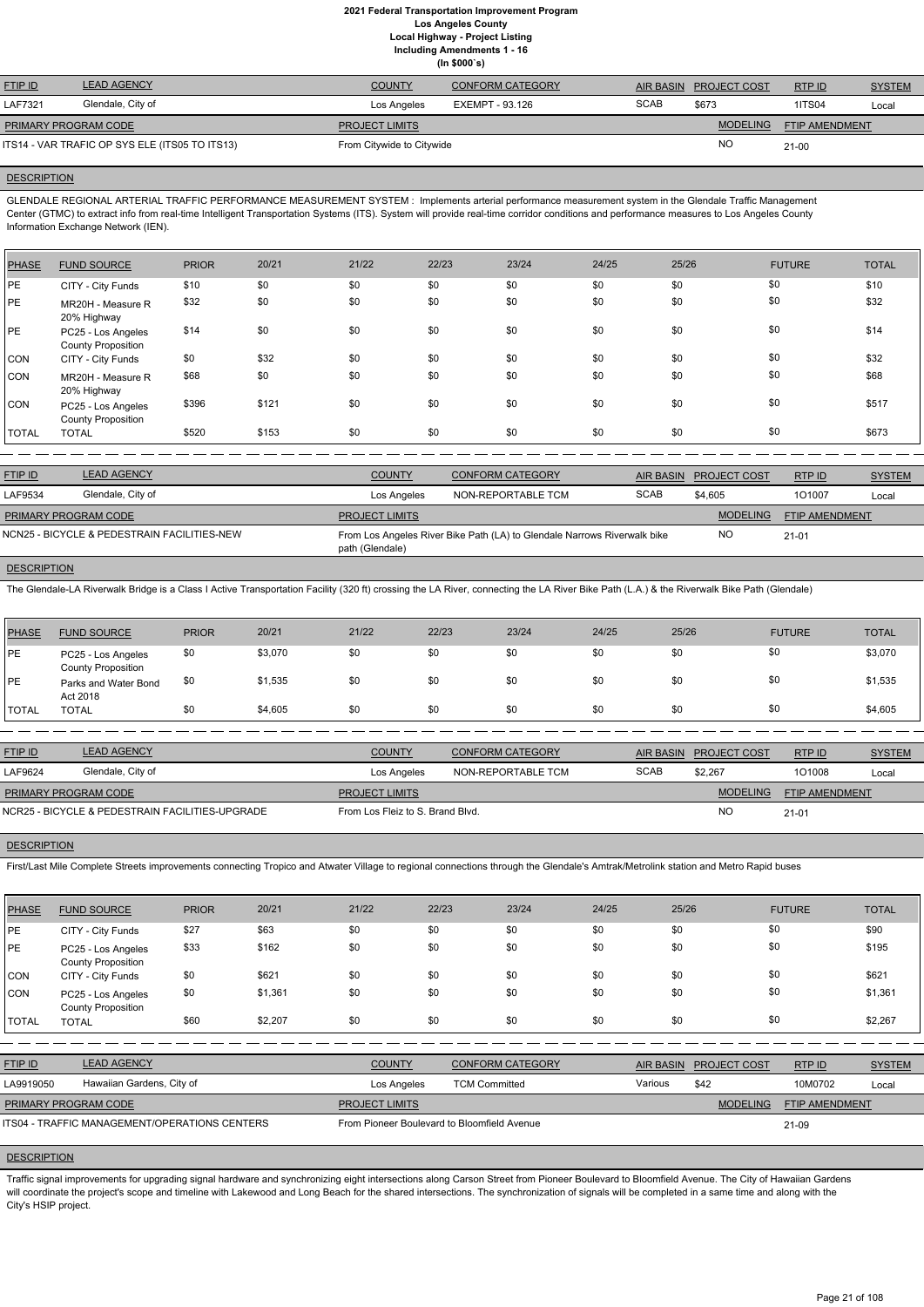| <b>Including Amendments 1 - 16</b> |  |
|------------------------------------|--|
|                                    |  |

|              | (ln \$000's)                |              |       |       |       |       |       |       |               |              |  |  |
|--------------|-----------------------------|--------------|-------|-------|-------|-------|-------|-------|---------------|--------------|--|--|
| <b>PHASE</b> | <b>FUND SOURCE</b>          | <b>PRIOR</b> | 20/21 | 21/22 | 22/23 | 23/24 | 24/25 | 25/26 | <b>FUTURE</b> | <b>TOTAL</b> |  |  |
| PE           | 2016 Earmark<br>Repurposing | \$0          | \$0   | \$10  | \$0   | \$0   | \$0   | \$0   | \$0           | \$10         |  |  |
| CON          | 2016 Earmark<br>Repurposing | \$0          | \$0   | \$32  | \$0   | \$0   | \$0   | \$0   | \$0           | \$32         |  |  |
| TOTAL        | <b>TOTAL</b>                | \$0          | \$0   | \$42  | \$0   | \$0   | \$0   | \$0   | \$0           | \$42         |  |  |

Imperial Hwy Signal Improvements and Intersection. PA/ED, PS&E, ROW, Construction. Modify and upgrade 5 traffic signal, traffic striping, utilities, excavation, removal of existing pavement, concrete, asphalt and construction of curb, gutter, sidewalks and driveways.

| <b>FTIP ID</b>              | <b>LEAD AGENCY</b>             | <b>COUNTY</b>                     | <b>CONFORM CATEGORY</b> |             | AIR BASIN PROJECT COST | RTP ID                | <b>SYSTEM</b> |
|-----------------------------|--------------------------------|-----------------------------------|-------------------------|-------------|------------------------|-----------------------|---------------|
| LA0G1546                    | Hawthorne, City of             | Los Angeles                       | <b>TCM Committed</b>    | <b>SCAB</b> | \$1,995                | <b>1ITS04</b>         | Local         |
| <b>PRIMARY PROGRAM CODE</b> |                                | <b>PROJECT LIMITS</b>             |                         |             | <b>MODELING</b>        | <b>FTIP AMENDMENT</b> |               |
|                             | ITS02 - SIGNAL SYNCHRONIZATION | From Prairie Ave to Inglewood Ave |                         | <b>YES</b>  | $21 - 00$              |                       |               |

# **DESCRIPTION**

Signal Synchronization at:

Imperial Highway at Prairie Avenue

Imperial Highway at Freeman Avenue

Imperial Highway at Hawthorne Boulevard

Imperial Highway at Ramona Avenue

Imperial Highway at Inglewood Avenue

| PHASE        | <b>FUND SOURCE</b> | <b>PRIOR</b> | 20/21 | 21/22 | 22/23 | 23/24 | 24/25 | 25/26 | <b>FUTURE</b> | <b>TOTAL</b> |
|--------------|--------------------|--------------|-------|-------|-------|-------|-------|-------|---------------|--------------|
| <b>IPE</b>   | Measure R          | \$180        | \$50  | \$20  | \$0   | \$0   | \$0   | \$0   | \$0           | \$250        |
| ROW          | Measure R          | \$100        | \$10  | \$0   | \$0   | \$0   | \$0   | \$0   | \$0           | \$110        |
| <b>CON</b>   | Measure R          | \$620        | \$540 | \$475 | \$0   | \$0   | \$0   | \$0   | \$0           | \$1,635      |
| <b>TOTAL</b> | TOTAL              | \$900        | \$600 | \$495 | \$0   | \$0   | \$0   | \$0   | \$0           | \$1,995      |

| <b>FTIP ID</b>                 | <b>LEAD AGENCY</b> | <b>COUNTY</b>                        | <b>CONFORM CATEGORY</b> | AIR BASIN   | <b>PROJECT COST</b> | RTPID                 | <b>SYSTEM</b> |
|--------------------------------|--------------------|--------------------------------------|-------------------------|-------------|---------------------|-----------------------|---------------|
| LA0G1547                       | Hawthorne, City of | Los Angeles                          | <b>TCM Committed</b>    | <b>SCAB</b> | \$4,000             | 1AL04                 | Local         |
| PRIMARY PROGRAM CODE           |                    | <b>PROJECT LIMITS</b>                |                         |             | <b>MODELING</b>     | <b>FTIP AMENDMENT</b> |               |
| ITS02 - SIGNAL SYNCHRONIZATION |                    | From Hawthorne Blvd to Aviation Blvd |                         |             | <b>YES</b>          | $21 - 00$             |               |

#### **DESCRIPTION**

Widen intersections, upgrade 6 traffic signal (including ADA ramps where signal upgrade impacts adjacent ramp), turn lane, striping, utilities, concrete, asphalt, curb, gutter, sidewalks,

driveways, retaining walls, and raised medians.

Rosecrans Avenue at Hawthorne Boulevard

Rosecrans Avenue at Inglewood Avenue Rosecrans Avenue at Ocean Gate Avenue

Rosecrans Avenue at Hindry Avenue

Rosecrans Avenue at Isis Avenue

Rosecrans Avenue at Aviation Boulevard

| <b>PHASE</b> | <b>FUND SOURCE</b> | <b>PRIOR</b> | 20/21   | 21/22   | 22/23 | 23/24 | 24/25 | 25/26 | <b>FUTURE</b> | <b>TOTAL</b> |
|--------------|--------------------|--------------|---------|---------|-------|-------|-------|-------|---------------|--------------|
| <b>PE</b>    | CITY - City Funds  | \$90         | \$0     | \$0     | \$0   | \$0   | \$0   | \$0   | \$0           | \$90         |
| <b>PE</b>    | Measure R          | \$350        | \$0     | \$0     | \$0   | \$0   | \$0   | \$0   | \$0           | \$350        |
| <b>ROW</b>   | Measure R          | \$60         | \$0     | \$0     | \$0   | \$0   | \$0   | \$0   | \$0           | \$60         |
| CON          | CITY - City Funds  | \$200        | \$240   | \$270   | \$0   | \$0   | \$0   | \$0   | \$0           | \$710        |
| <b>CON</b>   | Measure R          | \$800        | \$960   | \$1,030 | \$0   | \$0   | \$0   | \$0   | \$0           | \$2,790      |
| <b>TOTAL</b> | <b>TOTAL</b>       | \$1,500      | \$1,200 | \$1,300 | \$0   | \$0   | \$0   | \$0   | \$0           | \$4,000      |

| <b>FTIP ID</b>     | <b>LEAD AGENCY</b>                                                                                                                                                                                                                                                                                                                                                                                                               |              |       | <b>COUNTY</b>                      |       | <b>CONFORM CATEGORY</b> |       | <b>AIR BASIN</b> | PROJECT COST    | RTP ID         | <b>SYSTEM</b> |
|--------------------|----------------------------------------------------------------------------------------------------------------------------------------------------------------------------------------------------------------------------------------------------------------------------------------------------------------------------------------------------------------------------------------------------------------------------------|--------------|-------|------------------------------------|-------|-------------------------|-------|------------------|-----------------|----------------|---------------|
| LA0G1548           | Hawthorne, City of                                                                                                                                                                                                                                                                                                                                                                                                               |              |       | Los Angeles                        |       | <b>TCM Committed</b>    |       | <b>SCAB</b>      | \$2,000         | 1AL04          | Local         |
|                    | PRIMARY PROGRAM CODE                                                                                                                                                                                                                                                                                                                                                                                                             |              |       | <b>PROJECT LIMITS</b>              |       |                         |       |                  | <b>MODELING</b> | FTIP AMENDMENT |               |
|                    | ITS02 - SIGNAL SYNCHRONIZATION                                                                                                                                                                                                                                                                                                                                                                                                   |              |       | From Van Ness Ave to Aviation Blyd |       |                         |       |                  | <b>YES</b>      | $21-00$        |               |
| <b>DESCRIPTION</b> |                                                                                                                                                                                                                                                                                                                                                                                                                                  |              |       |                                    |       |                         |       |                  |                 |                |               |
|                    | Widen intersections modify and upgrade four traffic signal system, traffic striping, adjustment of utilities, excavation and removal of existing pavement, concrete, asphalt and construction of<br>curb, gutter, sidewalks, driveways and ADA ramps.<br>Signal Synchronization at:<br>El Segundo Blvd at Ramona Ave.<br>El Segundo Blvd. at Aviation Ave.<br>El Segundo Blvd. at Isis Ave.<br>El Segundo Blvd. at Van Ness Ave. |              |       |                                    |       |                         |       |                  |                 |                |               |
| <b>PHASE</b>       | <b>FUND SOURCE</b>                                                                                                                                                                                                                                                                                                                                                                                                               | <b>PRIOR</b> | 20/21 | 21/22                              | 22/23 | 23/24                   | 24/25 | 25/26            |                 | <b>FUTURE</b>  | <b>TOTAL</b>  |
| PE                 | Measure R                                                                                                                                                                                                                                                                                                                                                                                                                        | \$360        | \$70  | \$30                               | \$0   | \$0                     | \$0   | \$0              | \$0             |                | \$460         |
| ROW                | Measure R                                                                                                                                                                                                                                                                                                                                                                                                                        | \$40         | \$10  | \$0                                | \$0   | \$0                     | \$0   | \$0              | \$0             |                | \$50          |

CON Measure R \$400 \$420 \$670 \$0 \$0 \$0 \$0 \$0 \$1,490 TOTAL TOTAL \$800 \$500 \$700 \$0 \$0 \$0 \$0 \$0 \$2,000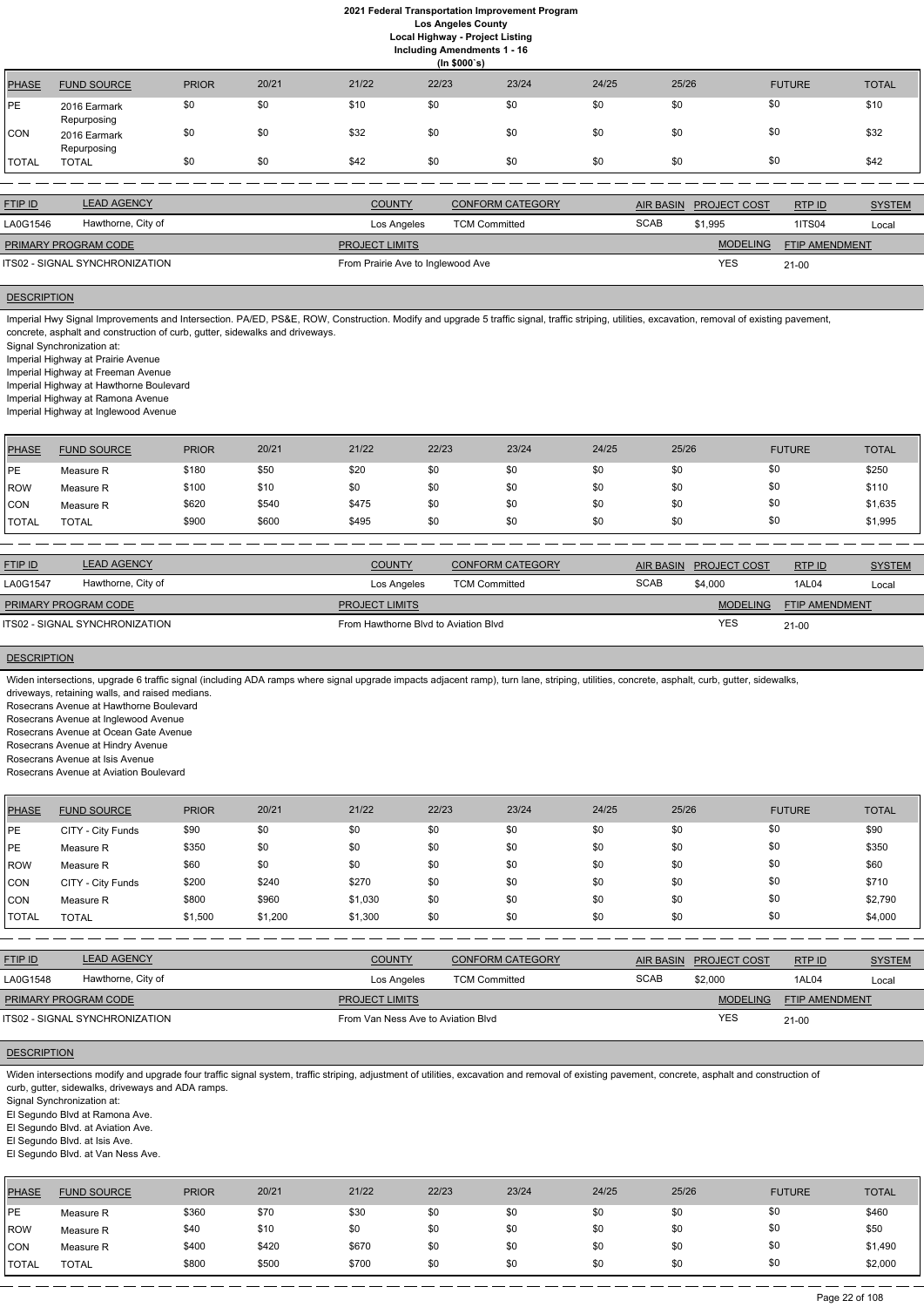**(In \$000`s)**

| <b>FTIP ID</b>                                   | <b>LEAD AGENCY</b> | <b>COUNTY</b>              | <b>CONFORM CATEGORY</b> | <b>AIR BASIN</b> | <b>PROJECT COST</b> | RTP ID                | <b>SYSTEM</b> |
|--------------------------------------------------|--------------------|----------------------------|-------------------------|------------------|---------------------|-----------------------|---------------|
| LA0G1549                                         | Hawthorne, City of | Los Angeles                | EXEMPT - 93.127         | <b>SCAB</b>      | \$600               | 1AL04                 | Local         |
| <b>PRIMARY PROGRAM CODE</b>                      |                    | <b>PROJECT LIMITS</b>      |                         |                  | <b>MODELING</b>     | <b>FTIP AMENDMENT</b> |               |
| NCRH1 - INTERSECTION IMPROVEMENTS/CHANNELIZATION |                    | From 405 Fwy to La Cienega |                         |                  | NO                  | $21 - 00$             |               |

#### **DESCRIPTION**

The scope in this phase involves PA/ED and PS&E only. The Project aims to minimize conflicts of turning traffic with the through traffic on El Segundo Blvd., between the 405 freeway ramps, by modifying and upgrading the intersection layout and related systems. The project will upgrade the Two traffic signal system on El Segundo Blvd. at the 405 freeway ramps, enhancing traffic circulation and access to the I-405.

| <b>PHASE</b> | <b>FUND SOURCE</b> | <b>PRIOR</b> | 20/21 | 21/22 | 22/23 | 23/24 | 24/25 | 25/26 | <b>FUTURE</b> | <b>TOTAL</b> |
|--------------|--------------------|--------------|-------|-------|-------|-------|-------|-------|---------------|--------------|
| <b>PE</b>    | Measure R          | \$400        | \$200 | \$0   | \$0   | \$0   | \$0   | \$0   | \$0           | \$600        |
| <b>TOTAL</b> | <b>TOTAL</b>       | \$400        | \$200 | \$0   | \$0   | \$0   | \$0   | \$0   | \$0           | \$600        |
|              |                    |              |       |       |       |       |       |       |               |              |

| <b>FTIP ID</b>              | <b>LEAD AGENCY</b> | <b>COUNTY</b>                    | <b>CONFORM CATEGORY</b> | <b>AIR BASIN</b> | <b>PROJECT COST</b> | RTP ID                | <b>SYSTEM</b> |
|-----------------------------|--------------------|----------------------------------|-------------------------|------------------|---------------------|-----------------------|---------------|
| LA9918845                   | Hawthorne, City of | Los Angeles                      | EXEMPT - 93.126         | <b>SCAB</b>      | \$870               | 1AL04                 | Local         |
| <b>PRIMARY PROGRAM CODE</b> |                    | <b>PROJECT LIMITS</b>            |                         |                  | <b>MODELING</b>     | <b>FTIP AMENDMENT</b> |               |
| PLN40 - PLANNING            |                    | From Crenshaw Blyd to Felton Ave |                         |                  | <b>NO</b>           | $21 - 01$             |               |

#### **DESCRIPTION**

The purpose of this project is Engineering and Design Prepare civil roadway plans for the required improvements, Site Plan, General Construction Notes, Horizontal Control, Typical Sections and Details, Plan and Profile, Drainage/BMP Structure(s) Details, Traffic Striping/Signage/Signal Plans, Street Lighting/Electrical, Bike Lane Plans, and Median/Landscaping Plans.

| PHASE        | <b>FUND SOURCE</b>               | <b>PRIOR</b> | 20/21 | 21/22 | 22/23 | 23/24 | 24/25 | 25/26 | <b>FUTURE</b> | <b>TOTAL</b> |
|--------------|----------------------------------|--------------|-------|-------|-------|-------|-------|-------|---------------|--------------|
| <b>IPE</b>   | CITY - City Funds                | \$0          | \$70  | \$200 | \$0   | \$0   | \$0   | \$0   | \$0           | \$270        |
| <b>PE</b>    | MR20H - Measure R<br>20% Highway | \$0          | \$225 | \$375 | \$0   | \$0   | \$0   | \$0   | \$0           | \$600        |
| <b>TOTAL</b> | <b>TOTAL</b>                     | \$0          | \$295 | \$575 | \$0   | \$0   | \$0   | \$0   | \$0           | \$870        |

| <b>FTIP ID</b>                 | <b>LEAD AGENCY</b> | <b>COUNTY</b>                         | <b>CONFORM CATEGORY</b> | <b>AIR BASIN</b> | <b>PROJECT COST</b> | RTPID                 | <b>SYSTEM</b> |
|--------------------------------|--------------------|---------------------------------------|-------------------------|------------------|---------------------|-----------------------|---------------|
| LAF9102                        | Hawthorne, City of | Los Angeles                           | <b>TCM Committed</b>    | <b>SCAB</b>      | \$4.562             | 101007                | Local         |
| <b>PRIMARY PROGRAM CODE</b>    |                    | <b>PROJECT LIMITS</b>                 |                         |                  | <b>MODELING</b>     | <b>FTIP AMENDMENT</b> |               |
| ITS02 - SIGNAL SYNCHRONIZATION |                    | From Imperial Blvd to El Segundo Blvd |                         |                  | YES                 | $21 - 00$             |               |

# **DESCRIPTION**

5 intersection locations; Signal improvement include Upgrade traffic signal controller and cabinet enabling, Rewiring of the signalized intersection to ensure communication between signal equipment; Upgrade pedestrian signals to count down type and push buttons, Install battery backup system to minimize disruption of traffic during power outage new vehicle detection including bicycle loops/sensors; new bike lane will be one mile (each way).

| <b>PHASE</b> | <b>FUND SOURCE</b>                              | <b>PRIOR</b> | 20/21   | 21/22 | 22/23 | 23/24 | 24/25 | 25/26 | <b>FUTURE</b> | <b>TOTAL</b> |
|--------------|-------------------------------------------------|--------------|---------|-------|-------|-------|-------|-------|---------------|--------------|
| <b>CON</b>   | CITY - City Funds                               | \$153        | \$1,982 | \$0   | \$0   | \$0   | \$0   | \$0   | \$0           | \$2,135      |
| <b>CON</b>   | PC25 - Los Angeles<br><b>County Proposition</b> | \$174        | \$2,253 | \$0   | \$0   | \$0   | \$0   | \$0   | \$0           | \$2,427      |
| <b>TOTAL</b> | <b>TOTAL</b>                                    | \$327        | \$4,235 | \$0   | \$0   | \$0   | \$0   | \$0   | \$0           | \$4,562      |

| <b>FTIP ID</b>                                   | <b>LEAD AGENCY</b>    | <b>COUNTY</b>         | <b>CONFORM CATEGORY</b>                        |             | AIR BASIN PROJECT COST | RTPID                 | <b>SYSTEM</b> |
|--------------------------------------------------|-----------------------|-----------------------|------------------------------------------------|-------------|------------------------|-----------------------|---------------|
| LA0G1257                                         | Hidden Hills, City of | Los Angeles           | EXEMPT - 93.127                                | <b>SCAB</b> | \$6.915                | 1AL04                 | Local         |
| <b>PRIMARY PROGRAM CODE</b>                      |                       | <b>PROJECT LIMITS</b> |                                                |             | <b>MODELING</b>        | <b>FTIP AMENDMENT</b> |               |
| NCRH1 - INTERSECTION IMPROVEMENTS/CHANNELIZATION |                       |                       | From Valley Circle Boulevard to SR 101 on-ramp |             | <b>NO</b>              | $21-03$               |               |

#### **DESCRIPTION**

Construction of a right turnout lane on Long Valley Road at the stop sign controlled NB U.S.101 on ramp, modifications to the City's security gate entry (including required acquisition of ROW and parking modifications on private property), purchase and construction of a parking lot and staging area for vehicles waiting to enter Hidden Hills, and the construction of sidewalk and retaining walls on Long Valley Road and Valley Circle Boulevard.

| <b>TOTAL</b> | 20% Highway<br><b>TOTAL</b>                      | \$3,102      | \$1,942 | \$1,871 | \$0   | \$0   | \$0   | \$0   | \$0           | \$6,915      |
|--------------|--------------------------------------------------|--------------|---------|---------|-------|-------|-------|-------|---------------|--------------|
| <b>CON</b>   | MR20H - Measure R                                | \$0          | \$1,160 | \$1,156 | \$0   | \$0   | \$0   | \$0   | \$0           | \$2,316      |
| <b>CON</b>   | <b>MEASURE M MYSP</b><br>(Multi Year Subregional | \$711        | \$249   | \$255   | \$0   | \$0   | \$0   | \$0   | \$0           | \$1,215      |
| ROW          | MR20H - Measure R<br>20% Highway                 | \$2,072      | \$348   | \$380   | \$0   | \$0   | \$0   | \$0   | \$0           | \$2,800      |
| <b>PE</b>    | MR20H - Measure R<br>20% Highway                 | \$319        | \$185   | \$80    | \$0   | \$0   | \$0   | \$0   | \$0           | \$584        |
| <b>PHASE</b> | <b>FUND SOURCE</b>                               | <b>PRIOR</b> | 20/21   | 21/22   | 22/23 | 23/24 | 24/25 | 25/26 | <b>FUTURE</b> | <b>TOTAL</b> |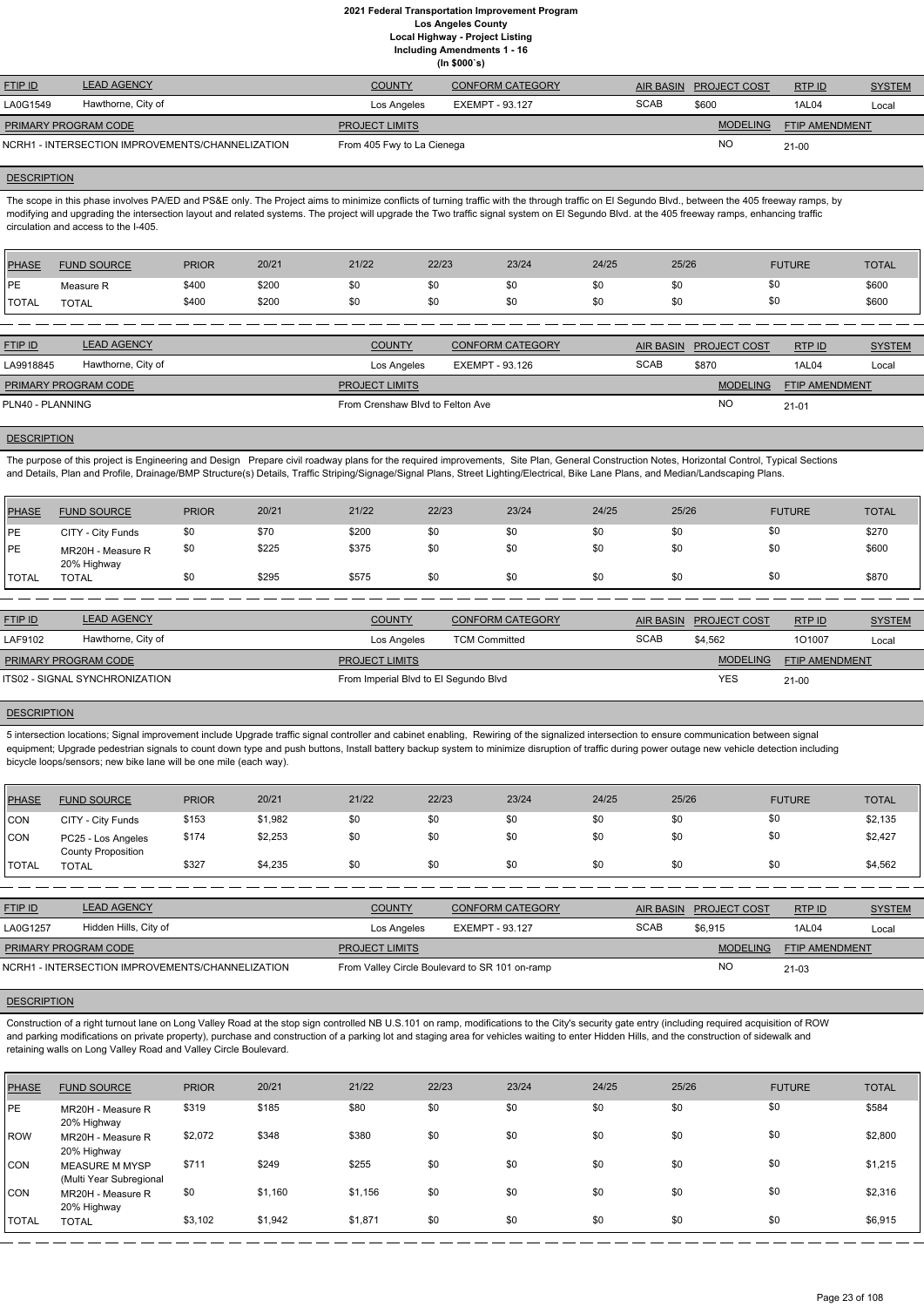**Including Amendments 1 - 16**

| (ln \$000's) |  |  |
|--------------|--|--|
|--------------|--|--|

| <b>FTIP ID</b>              | <b>LEAD AGENCY</b>                                     | <b>COUNTY</b>         | <b>CONFORM CATEGORY</b> |             | AIR BASIN PROJECT COST | RTPID          | <b>SYSTEM</b> |
|-----------------------------|--------------------------------------------------------|-----------------------|-------------------------|-------------|------------------------|----------------|---------------|
| LA0G1669                    | Huntington Park, City of                               | Los Angeles           | <b>TCM Committed</b>    | <b>SCAB</b> | \$5,179                | 7120001        | Local         |
| <b>PRIMARY PROGRAM CODE</b> |                                                        | <b>PROJECT LIMITS</b> |                         |             | <b>MODELING</b>        | FTIP AMENDMENT |               |
| SYS                         | ITS13 - VEH DETECT (VDS) & AUTOMATIC VEH CLASSIF (AVC) |                       |                         |             |                        | $21 - 15$      |               |

# **DESCRIPTION**

This project will include new signal poles, conduit, wiring, controller cabinets and video detection. The locations include Slauson Ave at Alameda St, Slauson Ave at Santa Fe Ave, Slauson Ave at Miles Ave/Soto St, Slauson Ave at Boyle Ave/State St, Slauson Ave at Downey Rd/Malburg Way.

This project is phase 2 to complete pedestrian safety enhancements at the remaining uncontrolled crosswalk location in the City. The project will install Rectangular Rapid Flashing Beacons (RRFB) with LED lights, updated signing and pavement marking at uncontrolled and will eliminate hazardous condition while improving pedestrian safety. Utilizing Toll Credits to match ATP.

| <b>PHASE</b> | <b>FUND SOURCE</b>                   | <b>PRIOR</b> | 20/21 | 21/22 | 22/23   | 23/24 | 24/25 | 25/26 | <b>FUTURE</b> | <b>TOTAL</b> |
|--------------|--------------------------------------|--------------|-------|-------|---------|-------|-------|-------|---------------|--------------|
| PE           | MR15 - Measure R 15%<br>Local Return | \$40         | \$350 | \$310 | \$0     | \$0   | \$0   | \$0   | \$0           | \$700        |
| ICON.        | CITY - CRRSAA HIP<br>STPL Exchange   | \$0          | \$0   | \$279 | \$0     | \$0   | \$0   | \$0   | \$0           | \$279        |
| CON          | MR15 - Measure R 15%<br>Local Return | \$0          | \$20  | \$0   | \$4,180 | \$0   | \$0   | \$0   | \$0           | \$4,200      |
| <b>TOTAL</b> | <b>TOTAL</b>                         | \$40         | \$370 | \$589 | \$4,180 | \$0   | \$0   | \$0   | \$0           | \$5,179      |

| <b>FTIP ID</b>              | <b>LEAD AGENCY</b>       | <b>COUNTY</b>                         | <b>CONFORM CATEGORY</b> |             | AIR BASIN PROJECT COST | RTP ID         | <b>SYSTEM</b> |
|-----------------------------|--------------------------|---------------------------------------|-------------------------|-------------|------------------------|----------------|---------------|
| LATP17S007                  | Huntington Park, City of | Los Angeles                           | EXEMPT - 93.126         | <b>SCAB</b> | \$1.167                | 100704         | Local         |
| PRIMARY PROGRAM CODE        |                          | <b>PROJECT LIMITS</b>                 |                         |             | <b>MODELING</b>        | FTIP AMENDMENT |               |
| NCR30 - SAFETY IMPROVEMENTS |                          | From Alameda Street to Maywood Avenue |                         |             | <b>NO</b>              | 21-08          |               |

# **DESCRIPTION**

The project will create a network of four complete streets boulevards with pedestrian safety & 6.3 miles of new Class III bicycle improvements, as well as a downtown pedestrian focus area. The boulevards are located along the length of Gage, Saturn, Florence and Miles Avenues. The pedestrian focus area is on Pacific, Santa Fe, and Florence Avenues in Huntington Park.

| <b>PHASE</b> | <b>FUND SOURCE</b>                            | <b>PRIOR</b> | 20/21   | 21/22 | 22/23 | 23/24 | 24/25 | 25/26 | <b>FUTURE</b> | <b>TOTAL</b> |
|--------------|-----------------------------------------------|--------------|---------|-------|-------|-------|-------|-------|---------------|--------------|
| <b>PE</b>    | ATP - Active<br><b>Transportation Program</b> | \$87         | \$0     | \$0   | \$0   | \$0   | \$0   | \$0   | \$0           | \$87         |
| <b>PE</b>    | CITY - City Funds                             | \$12         | \$0     | \$0   | \$0   | \$0   | \$0   | \$0   | \$0           | \$12         |
| <b>ICON</b>  | ATP - Active<br><b>Transportation Program</b> | \$0          | \$945   | \$0   | \$0   | \$0   | \$0   | \$0   | \$0           | \$945        |
| <b>CON</b>   | CITY - City Funds                             | \$0          | \$123   | \$0   | \$0   | \$0   | \$0   | \$0   | \$0           | \$123        |
| <b>TOTAL</b> | <b>TOTAL</b>                                  | \$99         | \$1,068 | \$0   | \$0   | \$0   | \$0   | \$0   | \$0           | \$1,167      |

| <b>FTIP ID</b>              | <b>LEAD AGENCY</b>           | <b>COUNTY</b>         | <b>CONFORM CATEGORY</b> | AIR BASIN   | <b>PROJECT COST</b> | RTPID                 | <b>SYSTEM</b> |
|-----------------------------|------------------------------|-----------------------|-------------------------|-------------|---------------------|-----------------------|---------------|
| LATP19M012                  | Huntington Park, City of     | Los Angeles           | тсм                     | <b>SCAB</b> | \$4.706             | 7120004               | Local         |
| <b>PRIMARY PROGRAM CODE</b> |                              | <b>PROJECT LIMITS</b> |                         |             | <b>MODELING</b>     | <b>FTIP AMENDMENT</b> |               |
|                             | NCN26 - BICYCLE FACILITY-NEW |                       |                         |             |                     | $21 - 00$             |               |

## **DESCRIPTION**

| <b>PHASE</b>                                                       | <b>FUND SOURCE</b>                            | <b>PRIOR</b> | 20/21 | 21/22                 | 22/23   | 23/24                   | 24/25   | 25/26            | <b>FUTURE</b>                            | <b>TOTAL</b>  |
|--------------------------------------------------------------------|-----------------------------------------------|--------------|-------|-----------------------|---------|-------------------------|---------|------------------|------------------------------------------|---------------|
| IPE                                                                | ATP - Active<br><b>Transportation Program</b> | \$58         | \$0   | \$288                 | \$0     | \$0                     | \$0     | \$0              | \$0                                      | \$346         |
| <b>IPE</b>                                                         | PC25 - 2016 Earmark<br>Repurposing            | \$7          | \$38  | \$0                   | \$0     | \$0                     | \$0     | \$0              | \$0                                      | \$45          |
| CON                                                                | ATP - Active<br><b>Transportation Program</b> | \$0          | \$0   | \$0                   | \$3,771 | \$0                     | \$0     | \$0              | \$0                                      | \$3,771       |
| <b>CON</b>                                                         | PC25 - 2016 Earmark<br>Repurposing            | \$0          | \$0   | \$544                 | \$0     | \$0                     | \$0     | \$0              | \$0                                      | \$544         |
| <b>TOTAL</b>                                                       | <b>TOTAL</b>                                  | \$65         | \$38  | \$832                 | \$3,771 | \$0                     | \$0     | \$0              | \$0                                      | \$4,706       |
|                                                                    |                                               |              |       |                       |         |                         |         |                  |                                          |               |
| FTIP ID                                                            | <b>LEAD AGENCY</b>                            |              |       | <b>COUNTY</b>         |         | <b>CONFORM CATEGORY</b> |         | <b>AIR BASIN</b> | <b>PROJECT COST</b><br>RTP ID            | <b>SYSTEM</b> |
| LATP21MPO102 Huntington Park, City of<br><b>TCM</b><br>Los Angeles |                                               |              |       |                       |         | <b>SCAB</b>             | \$3,757 | 7120004          | Local                                    |               |
|                                                                    | PRIMARY PROGRAM CODE                          |              |       | <b>PROJECT LIMITS</b> |         |                         |         |                  | <b>MODELING</b><br><b>FTIP AMENDMENT</b> |               |
|                                                                    | NCR27 - PEDESTRIAN FACILITIES-UPGRADE         |              |       |                       |         |                         |         |                  | 21-09                                    |               |

## **DESCRIPTION**

Sidewalk, crosswalks, pedestrian hybrid signals, ADA Ramps improvements. Sidewalk improvements are spot repairs at a few intersections and mid-block locations, less than 1 mile in length.

| PHASE         | <b>FUND SOURCE</b> | <b>PRIOR</b> | 20/21 | 21/22 | 22/23   | 23/24 | 24/25 | 25/26 | <b>FUTURE</b> | <b>TOTAL</b> |
|---------------|--------------------|--------------|-------|-------|---------|-------|-------|-------|---------------|--------------|
| <b>IPE</b>    | ATP - ST Cash      | \$0          | \$0   | \$325 | \$0     | \$0   | \$0   | \$0   |               | \$325        |
| <b>CON</b>    | ATP - MPO ST Cash  | \$0          | \$0   | \$0   | \$3,432 | \$0   | \$0   | \$0   |               | \$3,432      |
| <b>ITOTAL</b> | <b>TOTAL</b>       | \$0          | \$0   | \$325 | \$3,432 | \$0   | \$0   | \$0   |               | \$3,757      |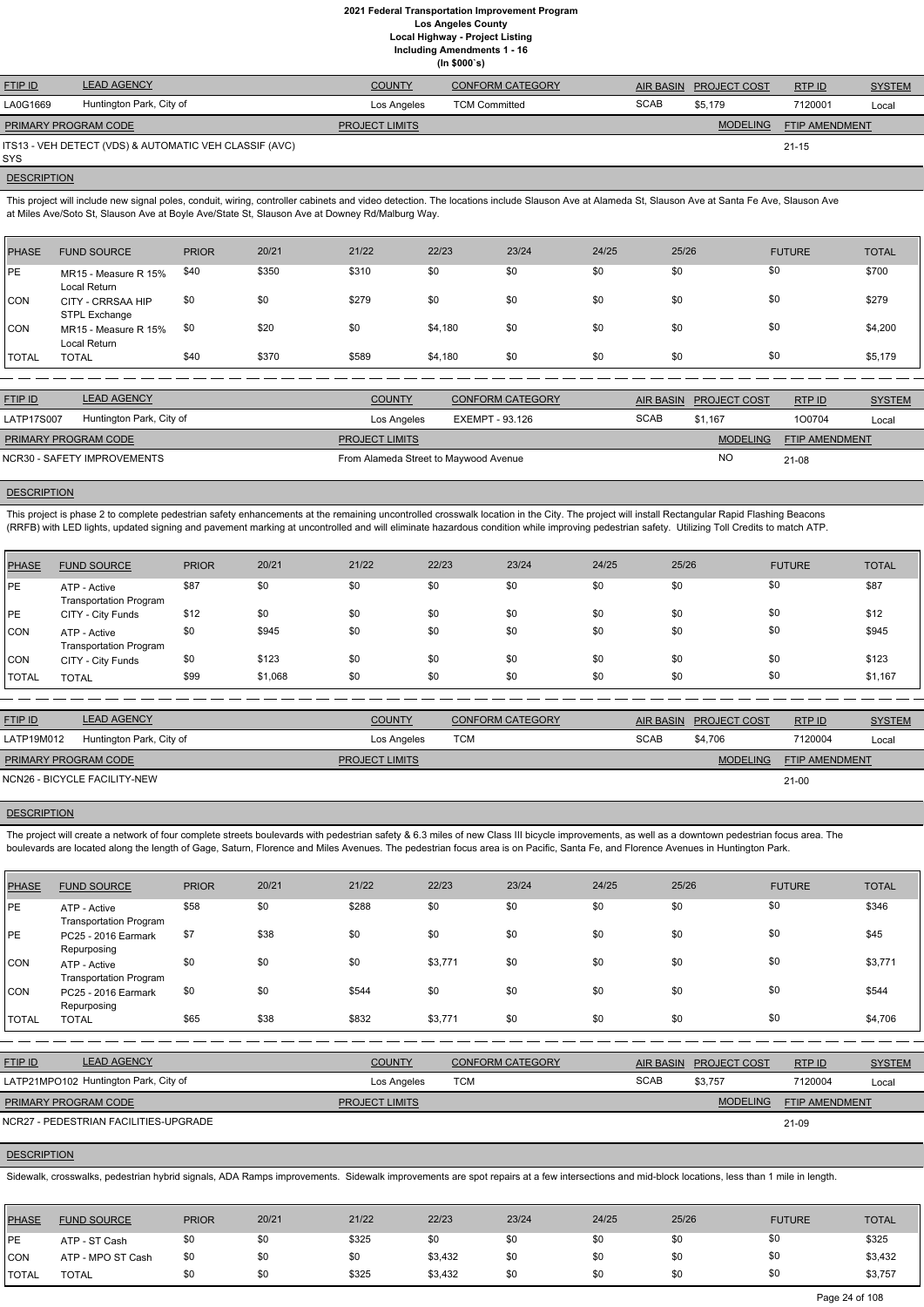| <b>FTIP ID</b>              | <b>LEAD AGENCY</b>                                    | <b>COUNTY</b>             | <b>CONFORM CATEGORY</b> | <b>AIR BASIN</b> | <b>PROJECT COST</b> | RTP ID                | <b>SYSTEM</b> |
|-----------------------------|-------------------------------------------------------|---------------------------|-------------------------|------------------|---------------------|-----------------------|---------------|
| LAF5100                     | Industry, City of                                     | Los Angeles               | NON-EXEMPT              | <b>SCAB</b>      | \$17.807            | LAF5100               | Local         |
| <b>PRIMARY PROGRAM CODE</b> |                                                       | <b>PROJECT LIMITS</b>     |                         |                  | <b>MODELING</b>     | <b>FTIP AMENDMENT</b> |               |
| RS.                         | CAX63 - HIGHWAY/ROAD IMP - LANE ADD'S (NO HOV LANES): | From SR 60 to Lavender Dr |                         |                  | <b>YES</b>          | 21-05                 |               |

# **DESCRIPTION**

SR57/60 Confluence, Improve Grand Avenue intersection at Golden Springs Drive: Widen Grand Ave, from SR-60 Freeway to Lavender Drive, a distance of 0.2 miles. Project will add 1 thru SB lane and 2 thru NB lane. Widen Golden Springs Drive between Copley Dr and Racquet Club Drive. Add WB left-turn lane and a dedicated right-turn lane, Widen sidewalks and add pedestrian countdown signals, and landscaping.

The proposed project will improve traffic conditions and safety along Manchester Boulevard and La Cienega Boulevard at three intersection in the City of Inglewood. They include, Manchester/Ash/I-405, Manchester/La Cienega and La Cienega/Florence. Improvements include raised medians, increase of curb radii, traffic signal operations/modifications and restriping.

| <b>PHASE</b> | <b>FUND SOURCE</b>                              | <b>PRIOR</b> | 20/21 | 21/22   | 22/23 | 23/24 | 24/25 | 25/26 | <b>FUTURE</b> | <b>TOTAL</b> |
|--------------|-------------------------------------------------|--------------|-------|---------|-------|-------|-------|-------|---------------|--------------|
| CON          | <b>AGENCY - Agency</b>                          | \$7,894      | \$0   | \$3,185 | \$0   | \$0   | \$0   | \$0   | \$0           | \$11,079     |
| <b>CON</b>   | PC25 - Los Angeles<br><b>County Proposition</b> | \$4,824      | \$0   | \$1,904 | \$0   | \$0   | \$0   | \$0   | \$0           | \$6,728      |
| <b>TOTAL</b> | <b>TOTAL</b>                                    | \$12,718     | \$0   | \$5,089 | \$0   | \$0   | \$0   | \$0   | \$0           | \$17,807     |

| <b>FTIP ID</b>              | <b>LEAD AGENCY</b>                               | <b>COUNTY</b>          | <b>CONFORM CATEGORY</b> |             | AIR BASIN PROJECT COST | RTPID                 | <b>SYSTEM</b> |
|-----------------------------|--------------------------------------------------|------------------------|-------------------------|-------------|------------------------|-----------------------|---------------|
| LAF9202                     | Inglewood, City of                               | Los Angeles            | EXEMPT - 93.127         | <b>SCAB</b> | \$1.542                | 1AL04                 | Local         |
| <b>PRIMARY PROGRAM CODE</b> |                                                  | <b>PROJECT LIMITS</b>  |                         |             | <b>MODELING</b>        | <b>FTIP AMENDMENT</b> |               |
|                             | NCRH1 - INTERSECTION IMPROVEMENTS/CHANNELIZATION | From La Cienega to Ash |                         |             | NC.                    | $21 - 00$             |               |

#### **DESCRIPTION**

Project improvements include pavement rehabilitation, slurry seal, striping, replacement of damaged curb, gutter and sidewalk, and upgrade of handicap access ramps to current code. Toll credits will be used for construction phase in FY20/21 for the local match (\$56.5K).

| PHASE        | <b>FUND SOURCE</b>                              | <b>PRIOR</b> | 20/21 | 21/22 | 22/23 | 23/24 | 24/25 | 25/26 | <b>FUTURE</b> | <b>TOTAL</b> |
|--------------|-------------------------------------------------|--------------|-------|-------|-------|-------|-------|-------|---------------|--------------|
| PE           | LTF - 2016 Earmark<br>Repurposing               | \$44         | \$0   | \$0   | \$0   | \$0   | \$0   | \$0   | \$0           | \$44         |
| PE           | PC25 - Los Angeles<br><b>County Proposition</b> | \$143        | \$0   | \$0   | \$0   | \$0   | \$0   | \$0   | \$0           | \$143        |
| ROW          | LTF - 2016 Earmark<br>Repurposing               | \$207        | \$0   | \$0   | \$0   | \$0   | \$0   | \$0   | \$0           | \$207        |
| ROW          | PC25 - Los Angeles<br><b>County Proposition</b> | \$682        | \$0   | \$0   | \$0   | \$0   | \$0   | \$0   | \$0           | \$682        |
| CON          | LTF - 2016 Earmark<br>Repurposing               | \$0          | \$107 | \$0   | \$0   | \$0   | \$0   | \$0   | \$0           | \$107        |
| <b>CON</b>   | PC25 - Los Angeles                              | \$0          | \$359 | \$0   | \$0   | \$0   | \$0   | \$0   | \$0           | \$359        |
| <b>TOTAL</b> | <b>County Proposition</b><br><b>TOTAL</b>       | \$1,076      | \$466 | \$0   | \$0   | \$0   | \$0   | \$0   | \$0           | \$1,542      |

| <b>FTIP ID</b>                         | <b>LEAD AGENCY</b> | <b>COUNTY</b>                     | <b>CONFORM CATEGORY</b> |             | AIR BASIN PROJECT COST | RTP ID                | <b>SYSTEM</b> |
|----------------------------------------|--------------------|-----------------------------------|-------------------------|-------------|------------------------|-----------------------|---------------|
| LA0G1707                               | La Mirada, City of | Los Angeles                       | EXEMPT - 93.126         | <b>SCAB</b> | \$557                  | 1AL04                 | Local         |
| <b>PRIMARY PROGRAM CODE</b>            |                    | <b>PROJECT LIMITS</b>             |                         |             | <b>MODELING</b>        | <b>FTIP AMENDMENT</b> |               |
| NCR31 - ROAD REPLC & REHAB (NO LN ADD) |                    | From Valley View Ave to Wicker Dr |                         |             |                        | $21 - 00$             |               |

#### **DESCRIPTION**

| <b>PHASE</b> | <b>FUND SOURCE</b> | <b>PRIOR</b>  | 20/21                | 21/22         | 22/23         | 23/24         | 24/25         | 25/26         | <b>FUTURE</b> | <b>TOTAL</b>         |
|--------------|--------------------|---------------|----------------------|---------------|---------------|---------------|---------------|---------------|---------------|----------------------|
| <b>CON</b>   | STPL - STP Local   | \$0           | \$493                | \$0           | \$0           |               |               | \$0           |               | \$493                |
|              | _____              | $\sim$ $\sim$ | $\sim$ $\sim$ $\sim$ | $\sim$ $\sim$ | $\sim$ $\sim$ | $\sim$ $\sim$ | $\sim$ $\sim$ | $\sim$ $\sim$ |               | $\sim$ $\sim$ $\sim$ |

| <b>TOTAL</b>   | <b>TOTAL</b>                                | \$0 | \$493 | \$0                                        | \$0 | \$0                     | \$0 | \$0         | \$0                 |                | \$493         |
|----------------|---------------------------------------------|-----|-------|--------------------------------------------|-----|-------------------------|-----|-------------|---------------------|----------------|---------------|
|                |                                             |     |       |                                            |     |                         |     |             |                     |                |               |
| <b>FTIP ID</b> | <b>LEAD AGENCY</b>                          |     |       | <b>COUNTY</b>                              |     | <b>CONFORM CATEGORY</b> |     | AIR BASIN   | <b>PROJECT COST</b> | RTPID          | <b>SYSTEM</b> |
| LA0G1262       | Lakewood, City of                           |     |       | Los Angeles                                |     | <b>TCM Committed</b>    |     | <b>SCAB</b> | \$3,900             | 1NL04          | Local         |
|                | <b>PRIMARY PROGRAM CODE</b>                 |     |       | <b>PROJECT LIMITS</b>                      |     |                         |     |             | <b>MODELING</b>     | FTIP AMENDMENT |               |
|                | NCN25 - BICYCLE & PEDESTRAIN FACILITIES-NEW |     |       | From Del Amo Boulevard to north City limit |     |                         |     |             |                     | $21 - 06$      |               |

# **DESCRIPTION**

Lakewood Bl Regional Corridor Capacity Enhancement project (Del Amo Bl to north City limit) - Class II bike lanes (1.9 mile) in each direction, new sidewalk, street resurfacing, ADA & stormwater compliance, traffic signal modifications, drought resistant landscaping & irrigation, signing & striping, and utility undergrounding within the existing City right of way.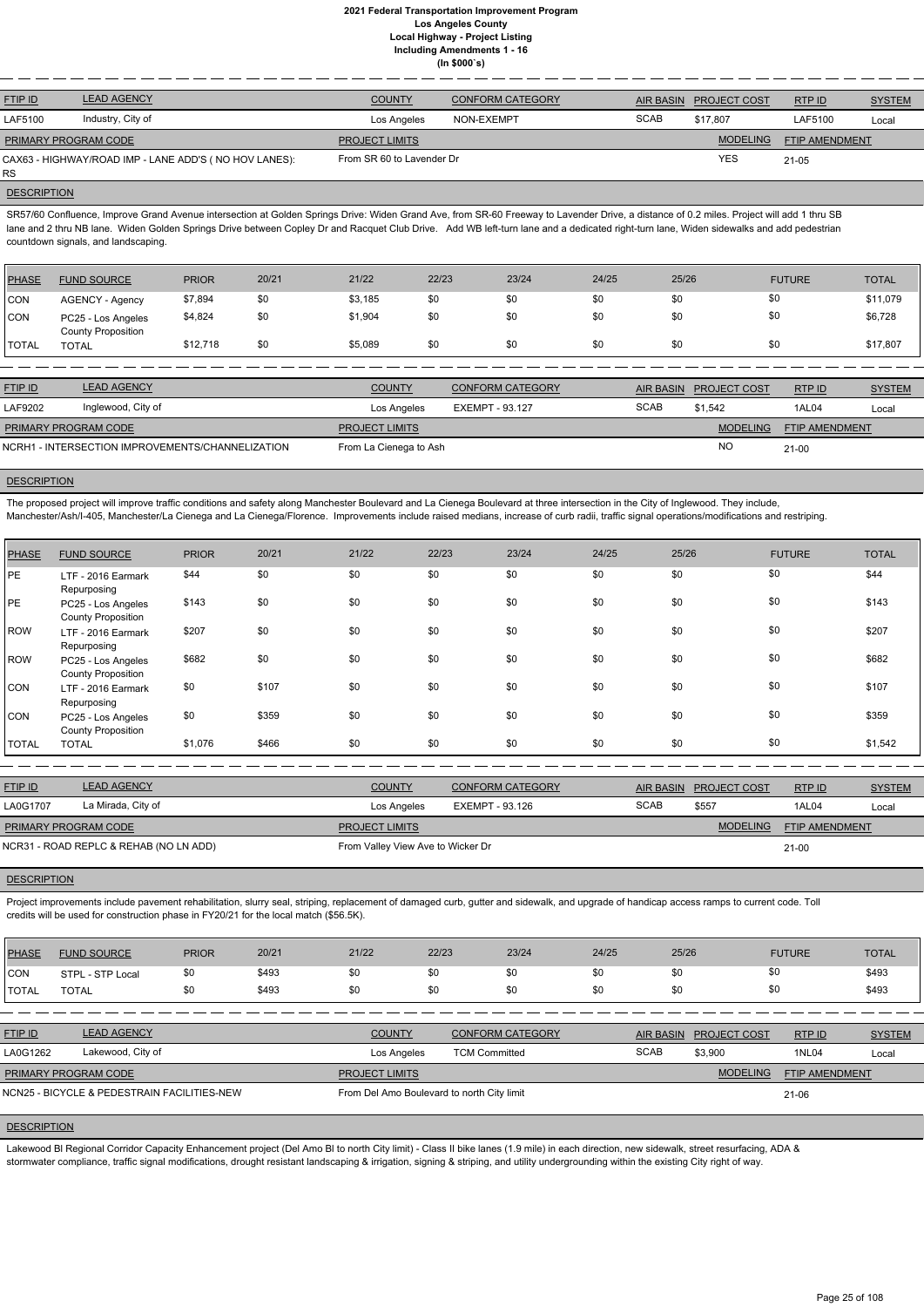**Including Amendments 1 - 16**

|              | (ln \$000's)                     |              |       |       |       |       |       |       |               |              |  |  |
|--------------|----------------------------------|--------------|-------|-------|-------|-------|-------|-------|---------------|--------------|--|--|
| <b>PHASE</b> | <b>FUND SOURCE</b>               | <b>PRIOR</b> | 20/21 | 21/22 | 22/23 | 23/24 | 24/25 | 25/26 | <b>FUTURE</b> | <b>TOTAL</b> |  |  |
| PE           | MR20H - Measure R<br>20% Highway | \$0          | \$16  | \$0   | \$0   | \$0   | \$0   | \$0   | \$0           | \$16         |  |  |
| PE           | Measure R                        | \$3,600      | \$0   | \$0   | \$0   | \$0   | \$0   | \$0   | \$0           | \$3,600      |  |  |
| CON          | MR20H - Measure R<br>20% Highway | \$0          | \$284 | \$0   | \$0   | \$0   | \$0   | \$0   | \$0           | \$284        |  |  |
| <b>TOTAL</b> | <b>TOTAL</b>                     | \$3,600      | \$300 | \$0   | \$0   | \$0   | \$0   | \$0   | \$0           | \$3,900      |  |  |

| <b>FTIP ID</b>              | <b>LEAD AGENCY</b>                                    | <b>COUNTY</b>                          | <b>CONFORM CATEGORY</b> |             | AIR BASIN PROJECT COST | RTP ID         | <b>SYSTEM</b> |
|-----------------------------|-------------------------------------------------------|----------------------------------------|-------------------------|-------------|------------------------|----------------|---------------|
| LA0G937                     | Lakewood, City of                                     | Los Angeles                            | NON-EXEMPT              | <b>SCAB</b> | \$6,004                | 1AL04          | Local         |
| <b>PRIMARY PROGRAM CODE</b> |                                                       | <b>PROJECT LIMITS</b>                  |                         |             | <b>MODELING</b>        | FTIP AMENDMENT |               |
| <b>RS</b>                   | CAX63 - HIGHWAY/ROAD IMP - LANE ADD'S (NO HOV LANES): | From Oliva Avenue to Blackthorn Avenue |                         |             | <b>YES</b>             | $21 - 05$      |               |

**DESCRIPTION** 

Del Amo Boulevard at Lakewood Boulevard Intersection Improvements - add a second left turn lane in all directions, modify existing traffic signals, widen box culvert south of Del Amo Boulevard, remove or modify raised medians on Lakewood Boulevard, widen southside of Del Amo Boulevard (no new thru lanes), and widen Lakewood Boulevard to accomodate a third thru lane southbound through the intersection within the existing right of way in the Cities of Lakewood and Long Beach.

| PHASE        | <b>FUND SOURCE</b>                   | <b>PRIOR</b> | 20/21 | 21/22 | 22/23 | 23/24 | 24/25 | 25/26 | <b>FUTURE</b> | <b>TOTAL</b> |
|--------------|--------------------------------------|--------------|-------|-------|-------|-------|-------|-------|---------------|--------------|
| <b>IPE</b>   | Measure R                            | \$483        | \$0   | \$0   | \$0   | \$0   | \$0   | \$0   | \$0           | \$483        |
| <b>CON</b>   | MR15 - Measure R 15%<br>Local Return | \$0          | \$500 | \$0   | \$0   | \$0   | \$0   | \$0   | \$0           | \$500        |
| <b>CON</b>   | Measure R                            | \$5,021      | \$0   | \$0   | \$0   | \$0   | \$0   | \$0   | \$0           | \$5,021      |
| <b>TOTAL</b> | <b>TOTAL</b>                         | \$5,504      | \$500 | \$0   | \$0   | \$0   | \$0   | \$0   | \$0           | \$6,004      |

SR-138 (SR-14) Avenue J Interchange. Project will include new northbound off-ramp and southbound on-ramp, mainline improvements to accommodate ramp modifications, improvements to Avenue J between 15th Street West and 25th Street West and traffic signal improvements. Project will reduce through lanes on Avenue J from 3 lanes to 2 lanes in each direction between 25th Street West and 15th Street West to provide bike lanes and wider sidewalks.

| <b>FTIP ID</b>              | <b>LEAD AGENCY</b>                                 | <b>COUNTY</b>             | <b>CONFORM CATEGORY</b> |      | AIR BASIN PROJECT COST | RTPID                 | <b>SYSTEM</b> |
|-----------------------------|----------------------------------------------------|---------------------------|-------------------------|------|------------------------|-----------------------|---------------|
| LA0G166                     | Lancaster, City of                                 | Los Angeles               | NON-EXEMPT              | MDAB | \$1.140                | <b>1NL04</b>          | Local         |
| <b>PRIMARY PROGRAM CODE</b> |                                                    | <b>PROJECT LIMITS</b>     |                         |      | <b>MODELING</b>        | <b>FTIP AMENDMENT</b> |               |
|                             | CAXT2 - HIGHWAY/ROAD IMP - LANE ADD'S - w/TCM : RS | From AVENUE M to AVENUE L |                         |      | YES                    | $21 - 00$             |               |

# **DESCRIPTION**

Widening of 30th St West from Avenue M to Avenue L (approx. 1 mile) from 2 vehicular travel lanes to 4 lanes. 8 foot Class II bike lanes will be stripped on both sides of the street.

SR-138 (SR-14) Avenue K Interchange Improvements. Project will include widening and geometric changes to the SR-138 (SR-14) ramps, improvements to Avenue K between 20th Street W and 10th Street W, and pedestrian and bicycle improvements. Project will add a third lane in the westbound direction on Avenue K between 10th ST West to 12th ST West as a gap closure.

| <b>PHASE</b> | <b>FUND SOURCE</b>            | <b>PRIOR</b> | 20/21 | 21/22 | 22/23 | 23/24 | 24/25 | 25/26 | <b>FUTURE</b> | <b>TOTAL</b> |
|--------------|-------------------------------|--------------|-------|-------|-------|-------|-------|-------|---------------|--------------|
| <b>IPE</b>   | LTF - Local<br>Transportation | \$205        | \$0   | \$0   | \$0   | \$0   | \$0   | \$0   | \$0           | \$205        |
| CON          | LTF - Local<br>Transportation | \$0          | \$935 | \$0   | \$0   | \$0   | \$0   | \$0   | \$0           | \$935        |
| <b>TOTAL</b> | <b>TOTAL</b>                  | \$205        | \$935 | \$0   | \$0   | \$0   | \$0   | \$0   | \$0           | \$1,140      |

| <b>FTIP ID</b>                     | <b>LEAD AGENCY</b> | <b>COUNTY</b>                             | <b>CONFORM CATEGORY</b> | AIR BASIN   | <b>PROJECT COST</b> | <b>RTPID</b>          | <b>SYSTEM</b> |
|------------------------------------|--------------------|-------------------------------------------|-------------------------|-------------|---------------------|-----------------------|---------------|
| LA0G928                            | Lancaster, City of | Los Angeles                               | NON-EXEMPT              | <b>MDAB</b> | \$30.044            | 1AL04                 | Local         |
| <b>PRIMARY PROGRAM CODE</b>        |                    | <b>PROJECT LIMITS</b>                     |                         |             | <b>MODELING</b>     | <b>FTIP AMENDMENT</b> |               |
| CAXT7 - NEW INTERCHANGE W/ TCM: RS |                    | From 15th Street West to 30th Street West |                         |             | YES                 | $21 - 05$             |               |

# **DESCRIPTION**

| PHASE | <b>FUND SOURCE</b> | <b>PRIOR</b> | 20/21 | 21/22 | 22/23 | 23/24 | 24/25 | 25/26 | <b>FUTURE</b> | <b>TOTAL</b> |
|-------|--------------------|--------------|-------|-------|-------|-------|-------|-------|---------------|--------------|

| PE           | MR20H - Measure R<br>20% Highway               | \$1,700  | \$0      | \$0                   | \$0                         | \$0                     | \$0 | \$0              | \$0                 |                | \$1,700       |
|--------------|------------------------------------------------|----------|----------|-----------------------|-----------------------------|-------------------------|-----|------------------|---------------------|----------------|---------------|
| ROW          | MR20H - Measure R<br>20% Highway               | \$1,600  | \$0      | \$0                   | \$0                         | \$0                     | \$0 | \$0              | \$0                 |                | \$1,600       |
| CON          | MR20H - Measure R<br>20% Highway               | \$6,700  | \$20,044 | \$0                   | \$0                         | \$0                     | \$0 | \$0              | \$0                 |                | \$26,744      |
| <b>TOTAL</b> | <b>TOTAL</b>                                   | \$10,000 | \$20,044 | \$0                   | \$0                         | \$0                     | \$0 | \$0              | \$0                 |                | \$30,044      |
|              |                                                |          |          |                       |                             |                         |     |                  |                     |                |               |
| FTIP ID      | <b>LEAD AGENCY</b>                             |          |          | <b>COUNTY</b>         |                             | <b>CONFORM CATEGORY</b> |     | <b>AIR BASIN</b> | <b>PROJECT COST</b> | RTP ID         | <b>SYSTEM</b> |
| LA0G929      | Lancaster, City of                             |          |          |                       | Los Angeles                 | NON-EXEMPT              |     | <b>MDAB</b>      | \$29,638            | <b>1AL04</b>   | Local         |
|              | PRIMARY PROGRAM CODE                           |          |          | <b>PROJECT LIMITS</b> |                             |                         |     |                  | <b>MODELING</b>     | FTIP AMENDMENT |               |
|              | CAX76 - ADDING A LANE THROUGH A BOTTLENECK: RS |          |          |                       | From 10th St W to 12th St W |                         |     |                  | <b>YES</b>          | $21 - 05$      |               |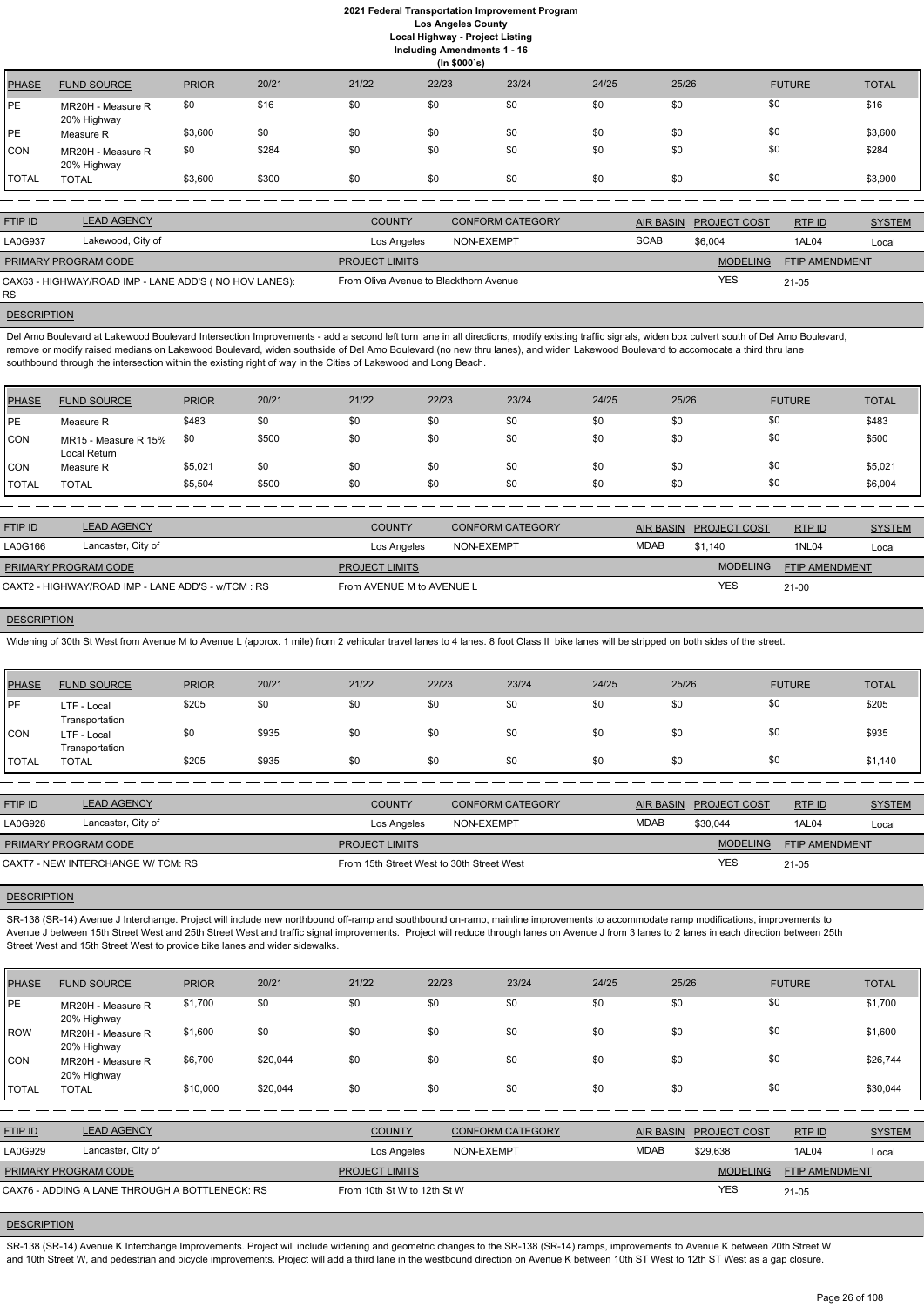| <b>PHASE</b> | <b>FUND SOURCE</b>               | <b>PRIOR</b> | 20/21   | 21/22   | 22/23 | 23/24 | 24/25 | 25/26 | <b>FUTURE</b> | <b>TOTAL</b> |
|--------------|----------------------------------|--------------|---------|---------|-------|-------|-------|-------|---------------|--------------|
| PE           | MR20H - Measure R<br>20% Highway | \$2,550      | \$0     | \$0     | \$0   | \$0   | \$0   | \$0   | \$0           | \$2,550      |
| <b>ROW</b>   | MR20H - Measure R<br>20% Highway | \$2,450      | \$0     | \$0     | \$0   | \$0   | \$0   | \$0   | \$0           | \$2,450      |
| <b>CON</b>   | MR20H - Measure R<br>20% Highway | \$14,000     | \$6,298 | \$4,340 | \$0   | \$0   | \$0   | \$0   | \$0           | \$24,638     |
| TOTAL        | <b>TOTAL</b>                     | \$19,000     | \$6,298 | \$4,340 | \$0   | \$0   | \$0   | \$0   | \$0           | \$29,638     |

Project will reduce through lanes from 4 to 3 lanes in the westbound direction on Ave L between 15th St. W and the SR-138 (SR-14) ramps, and reduce through lanes from 3 to 2 lanes in the eastbound direction on Ave L between the SR-138 (SR-14) ramps and 10th St. West to provide bike lanes and sidewalks. Geometric changes to the SR-138 (SR-14) ramps and traffic signal improv. between 15th St. W and 10th St. W Redistribute lanes improve vehicle, pedestrian, and bicycle operation and safety.

| <b>FTIP ID</b>                               | <b>LEAD AGENCY</b> | <b>COUNTY</b>                   | <b>CONFORM CATEGORY</b> |      | AIR BASIN PROJECT COST | RTPID                 | <b>SYSTEM</b> |
|----------------------------------------------|--------------------|---------------------------------|-------------------------|------|------------------------|-----------------------|---------------|
| LA0G930                                      | Lancaster, City of | Los Angeles                     | EXEMPT - 93.126         | MDAB | \$5,000                | 7120005               | Local         |
| <b>PRIMARY PROGRAM CODE</b>                  |                    | <b>PROJECT LIMITS</b>           |                         |      | <b>MODELING</b>        | <b>FTIP AMENDMENT</b> |               |
| CAX77 - ROAD DIET - ELIMINATING TRAVEL LANES |                    | From Avenue L IC to Avenue L IC |                         |      | <b>NO</b>              | $21 - 00$             |               |

#### **DESCRIPTION**

| PHASE        | <b>FUND SOURCE</b>               | <b>PRIOR</b> | 20/21   | 21/22 | 22/23 | 23/24 | 24/25 | 25/26 | <b>FUTURE</b> | <b>TOTAL</b> |
|--------------|----------------------------------|--------------|---------|-------|-------|-------|-------|-------|---------------|--------------|
| <b>IPE</b>   | MR20H - Measure R<br>20% Highway | \$850        | \$0     | \$0   | \$0   | \$0   | \$0   | \$0   | \$0           | \$850        |
| ROW          | MR20H - Measure R<br>20% Highway | \$350        | \$0     | \$0   | \$0   | \$0   | \$0   | \$0   | \$0           | \$350        |
| <b>CON</b>   | MR20H - Measure R<br>20% Highway | \$0          | \$3,800 | \$0   | \$0   | \$0   | \$0   | \$0   | \$0           | \$3,800      |
| <b>TOTAL</b> | <b>TOTAL</b>                     | \$1,200      | \$3,800 | \$0   | \$0   | \$0   | \$0   | \$0   | \$0           | \$5,000      |

| <b>FTIP ID</b>                                        | <b>LEAD AGENCY</b> | <b>COUNTY</b>                     | <b>CONFORM CATEGORY</b> |             | AIR BASIN PROJECT COST | RTPID                 | <b>SYSTEM</b> |
|-------------------------------------------------------|--------------------|-----------------------------------|-------------------------|-------------|------------------------|-----------------------|---------------|
| LA0G931                                               | Lancaster, City of | Los Angeles                       | NON-EXEMPT              | <b>MDAB</b> | \$23.677               | 1AL04                 | Local         |
| <b>PRIMARY PROGRAM CODE</b>                           |                    | <b>PROJECT LIMITS</b>             |                         |             | <b>MODELING</b>        | <b>FTIP AMENDMENT</b> |               |
| CART3 - IC-MODIFY/REPLC/RECONFIG.-LN ADD'S w/TCM: NRS |                    | From Avenue M to 10th Street West |                         |             | <b>YES</b>             | 21-06                 |               |

### **DESCRIPTION**

SR-138 (SR-14) Avenue M Interchange. Project will widen Avenue M from 10th Street to 20th Street West to provide a center turn-lane, bike lanes and sidewalks. The project includes geometric changes to the SR-138 (SR-14) ramps, intersection controls, and bike and pedestrian improvements from west of 20th Street West to 10th Street West.

| <b>PHASE</b> | <b>FUND SOURCE</b>               | <b>PRIOR</b> | 20/21   | 21/22 | 22/23 | 23/24 | 24/25 | 25/26 | <b>FUTURE</b> | <b>TOTAL</b> |
|--------------|----------------------------------|--------------|---------|-------|-------|-------|-------|-------|---------------|--------------|
| PE           | MR20H - Measure R<br>20% Highway | \$3,300      | \$0     | \$0   | \$0   | \$0   | \$0   | \$0   | \$0           | \$3,300      |
| <b>ROW</b>   | MR20H - Measure R<br>20% Highway | \$1,100      | \$0     | \$0   | \$0   | \$0   | \$0   | \$0   | \$0           | \$1,100      |
| CON          | MR20H - Measure R<br>20% Highway | \$15,600     | \$3,677 | \$0   | \$0   | \$0   | \$0   | \$0   | \$0           | \$19,277     |
| <b>TOTAL</b> | <b>TOTAL</b>                     | \$20,000     | \$3,677 | \$0   | \$0   | \$0   | \$0   | \$0   | \$0           | \$23,677     |

| <b>FTIP ID</b>              | <b>LEAD AGENCY</b>              | <b>COUNTY</b>         | <b>CONFORM CATEGORY</b>                                             |             | AIR BASIN PROJECT COST | RTPID                 | <b>SYSTEM</b> |
|-----------------------------|---------------------------------|-----------------------|---------------------------------------------------------------------|-------------|------------------------|-----------------------|---------------|
| LA9918789                   | Lancaster, City of              | Los Angeles           | EXEMPT - 93.126                                                     | <b>MDAB</b> | \$459                  | 7120004               | Local         |
| <b>PRIMARY PROGRAM CODE</b> |                                 | <b>PROJECT LIMITS</b> |                                                                     |             | <b>MODELING</b>        | <b>FTIP AMENDMENT</b> |               |
|                             | NCN29 - SIDEWALKS/CURB CUTS-NEW |                       | From Lancaster Blvd to Avenue J to from 10th West to Challenger Way |             |                        | $21 - 01$             |               |

Construct of sidewalk, curb and gutter, curb ramps, install of new striping to accommodate new bike lanes, on site parking. Construct midblock crossings and median refuge islands. Utilizing Toll Credit in FY20/21 in construction for \$53 in FY 2021. The length of the sidewalk is approximately 2,850 LF. The length of the bikes lanes are approximately 24,000 LF.

| <b>PHASE</b>   | <b>FUND SOURCE</b>                     | <b>PRIOR</b> | 20/21 | 21/22                                     | 22/23      | 23/24                   | 24/25 | 25/26            |                     | <b>FUTURE</b>         | <b>TOTAL</b>  |
|----------------|----------------------------------------|--------------|-------|-------------------------------------------|------------|-------------------------|-------|------------------|---------------------|-----------------------|---------------|
| ICON           | STPL - STP Local                       | \$0          | \$459 | \$0                                       | \$0        | \$0                     | \$0   | \$0              | \$0                 |                       | \$459         |
| <b>TOTAL</b>   | <b>TOTAL</b>                           | \$0          | \$459 | \$0                                       | \$0        | \$0                     | \$0   | \$0              | \$0                 |                       | \$459         |
|                |                                        |              |       |                                           |            |                         |       |                  |                     |                       |               |
| <b>FTIP ID</b> | <b>LEAD AGENCY</b>                     |              |       | <b>COUNTY</b>                             |            | <b>CONFORM CATEGORY</b> |       | <b>AIR BASIN</b> | <b>PROJECT COST</b> | RTP ID                | <b>SYSTEM</b> |
| LAF9131        | Lancaster, City of                     |              |       | Los Angeles                               | NON-EXEMPT |                         |       | <b>MDAB</b>      | \$12,931            | <b>1AL04</b>          | Local         |
|                | PRIMARY PROGRAM CODE                   |              |       | <b>PROJECT LIMITS</b>                     |            |                         |       |                  | <b>MODELING</b>     | <b>FTIP AMENDMENT</b> |               |
|                | CAN66 - NEW CONNECT/CROSS TRA IMP: NRS |              |       | From 20th Street West to 13th Street West |            |                         |       |                  | <b>YES</b>          | 21-00                 |               |

# **DESCRIPTION**

Construct 2 miles of new complete streets to alleviate burden to existing arterial network, whilst providing necessary access to existing and proposed medical facilities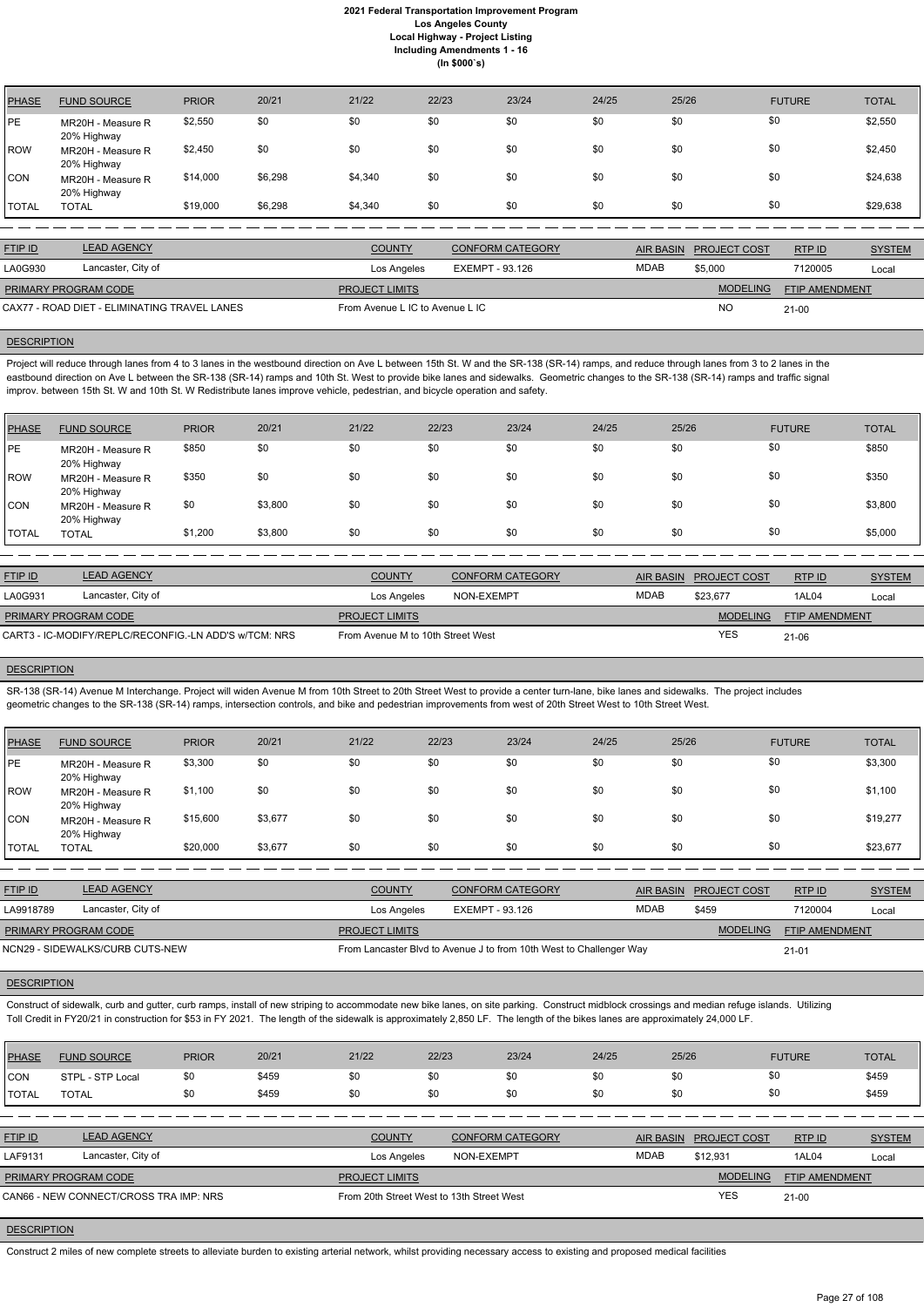| <b>PHASE</b> | <b>FUND SOURCE</b>                              | <b>PRIOR</b> | 20/21    | 21/22 | 22/23 | 23/24 | 24/25 | 25/26 | <b>FUTURE</b> | <b>TOTAL</b> |
|--------------|-------------------------------------------------|--------------|----------|-------|-------|-------|-------|-------|---------------|--------------|
| PE           | CITY - City Funds                               | \$414        | \$0      | \$0   | \$0   | \$0   | \$0   | \$0   | \$0           | \$414        |
| <b>PE</b>    | PC25 - Los Angeles<br><b>County Proposition</b> | \$414        | \$0      | \$0   | \$0   | \$0   | \$0   | \$0   | \$0           | \$414        |
| <b>ROW</b>   | CITY - City Funds                               | \$0          | \$1,076  | \$0   | \$0   | \$0   | \$0   | \$0   | \$0           | \$1,076      |
| <b>ROW</b>   | PC25 - Los Angeles<br><b>County Proposition</b> | \$0          | \$609    | \$0   | \$0   | \$0   | \$0   | \$0   | \$0           | \$609        |
| <b>CON</b>   | CITY - City Funds                               | \$0          | \$6,178  | \$0   | \$0   | \$0   | \$0   | \$0   | \$0           | \$6,178      |
| <b>CON</b>   | PC25 - Los Angeles<br><b>County Proposition</b> | \$0          | \$4,240  | \$0   | \$0   | \$0   | \$0   | \$0   | \$0           | \$4,240      |
| <b>TOTAL</b> | <b>TOTAL</b>                                    | \$828        | \$12,103 | \$0   | \$0   | \$0   | \$0   | \$0   | \$0           | \$12,931     |

| <b>FTIP ID</b>              | <b>LEAD AGENCY</b>                            | <b>COUNTY</b>         | CONFORM CATEGORY                                      | AIR BASIN   | <b>PROJECT COST</b> | RTPID                 | <b>SYSTEM</b> |
|-----------------------------|-----------------------------------------------|-----------------------|-------------------------------------------------------|-------------|---------------------|-----------------------|---------------|
| LAF9310                     | Lancaster, City of                            | Los Angeles           | EXEMPT - 93.126                                       | <b>MDAB</b> | \$820               | 1AL04                 | Local         |
| <b>PRIMARY PROGRAM CODE</b> |                                               | <b>PROJECT LIMITS</b> |                                                       |             | <b>MODELING</b>     | <b>FTIP AMENDMENT</b> |               |
|                             | ITS04 - TRAFFIC MANAGEMENT/OPERATIONS CENTERS |                       | From CCTV various locations to CCTV various locations |             | <b>NC</b>           | $21 - 01$             |               |

#### **DESCRIPTION**

Pedestrian Gap Closure Improvements. Construction of curb, gutter, and sidewalk improvements to close the gap between existing improvements in order to increase pedestrian safety and mobility.

Install TMC in Development Services building; Install TMC interface and video wall in City Emergency Operations Center. Install CCTV at various locations.

| PHASE         | <b>FUND SOURCE</b>                              | <b>PRIOR</b> | 20/21 | 21/22 | 22/23 | 23/24 | 24/25 | 25/26 | <b>FUTURE</b> | <b>TOTAL</b> |
|---------------|-------------------------------------------------|--------------|-------|-------|-------|-------|-------|-------|---------------|--------------|
| <b>CON</b>    | CITY - City Funds                               | \$0          | \$242 | \$0   | \$0   | \$0   | \$0   | \$0   | \$0           | \$242        |
| <b>CON</b>    | PC25 - Los Angeles<br><b>County Proposition</b> | \$0          | \$578 | \$0   | \$0   | \$0   | \$0   | \$0   | \$0           | \$578        |
| <b>ITOTAL</b> | TOTAL                                           | \$0          | \$820 | \$0   | \$0   | \$0   | \$0   | \$0   | \$0           | \$820        |

| <b>FTIP ID</b>              | <b>LEAD AGENCY</b>              | <b>COUNTY</b>                               | <b>CONFORM CATEGORY</b> | AIR BASIN   | <b>PROJECT COST</b> | RTP ID         | <b>SYSTEM</b> |
|-----------------------------|---------------------------------|---------------------------------------------|-------------------------|-------------|---------------------|----------------|---------------|
| LATP16S002                  | Lancaster, City of              | Los Angeles                                 | EXEMPT - 93.126         | <b>MDAB</b> | \$8,096             | 1AL04          | Local         |
| <b>PRIMARY PROGRAM CODE</b> |                                 | <b>PROJECT LIMITS</b>                       |                         |             | <b>MODELING</b>     | FTIP AMENDMENT |               |
|                             | NCN29 - SIDEWALKS/CURB CUTS-NEW | From Various Locations to Various Locations |                         |             | <b>NC</b>           | 21-08          |               |

# **DESCRIPTION**

| <b>PHASE</b> | <b>FUND SOURCE</b>                               | <b>PRIOR</b> | 20/21   | 21/22 | 22/23 | 23/24 | 24/25 | 25/26 | <b>FUTURE</b> | <b>TOTAL</b> |
|--------------|--------------------------------------------------|--------------|---------|-------|-------|-------|-------|-------|---------------|--------------|
| PE           | ATP - Active<br><b>Transportation Program</b>    | \$320        | \$0     | \$0   | \$0   | \$0   | \$0   | \$0   | \$0           | \$320        |
| PE           | CITY - City Funds                                | \$80         | \$0     | \$0   | \$0   | \$0   | \$0   | \$0   | \$0           | \$80         |
| <b>ROW</b>   | ATP - Active<br><b>Transportation Program</b>    | \$873        | \$0     | \$0   | \$0   | \$0   | \$0   | \$0   | \$0           | \$873        |
| <b>ROW</b>   | CITY - City Funds                                | \$218        | \$0     | \$0   | \$0   | \$0   | \$0   | \$0   | \$0           | \$218        |
| <b>CON</b>   | ATP - Active<br><b>Transportation Program</b>    | \$0          | \$5,066 | \$0   | \$0   | \$0   | \$0   | \$0   | \$0           | \$5,066      |
| CON          | CITY - City Funds                                | \$0          | \$299   | \$0   | \$0   | \$0   | \$0   | \$0   | \$0           | \$299        |
| <b>CON</b>   | <b>MEASURE M MYSP</b><br>(Multi Year Subregional | \$0          | \$1,240 | \$0   | \$0   | \$0   | \$0   | \$0   | \$0           | \$1,240      |
| <b>TOTAL</b> | <b>TOTAL</b>                                     | \$1,491      | \$6,605 | \$0   | \$0   | \$0   | \$0   | \$0   | \$0           | \$8,096      |

| <u>FTIP ID</u> | <b>LEAD AGENCY</b> | <b>COUNTY</b> | <b>CONFORM CATEGORY</b> |      | AIR BASIN PROJECT COST | <b>RTP ID</b> | <u>SYSTEM</u> |
|----------------|--------------------|---------------|-------------------------|------|------------------------|---------------|---------------|
| LA9919063      | Lawndale, City of  | Los Angeles   | EXEMPT - 93.126         | SCAB | \$154                  | 10M0702       | Loca          |

21-06

The project will improve the pavement approximately 180,00 square feet, miscellaneous concrete repairs, and reinstate striping.

| <b>PHASE</b>   | <b>FUND SOURCE</b>                   | <b>PRIOR</b> | 20/21 | 21/22                 | 22/23                | 23/24                   | 24/25 | 25/26            |                     | <b>FUTURE</b>         | <b>TOTAL</b>  |
|----------------|--------------------------------------|--------------|-------|-----------------------|----------------------|-------------------------|-------|------------------|---------------------|-----------------------|---------------|
| <b>CON</b>     | Coronavirus Response &<br>Relief Sup | \$0          | \$0   | \$154                 | \$0                  | \$0                     | \$0   | \$0              | \$0                 |                       | \$154         |
| <b>I</b> TOTAL | <b>TOTAL</b>                         | \$0          | \$0   | \$154                 | \$0                  | \$0                     | \$0   | \$0              | \$0                 |                       | \$154         |
|                |                                      |              |       |                       |                      |                         |       |                  |                     |                       |               |
| <b>FTIP ID</b> | <b>LEAD AGENCY</b>                   |              |       | <b>COUNTY</b>         |                      | <b>CONFORM CATEGORY</b> |       | <b>AIR BASIN</b> | <b>PROJECT COST</b> | RTP ID                | <b>SYSTEM</b> |
| <b>LAF7500</b> | Lawndale, City of                    |              |       | Los Angeles           | <b>TCM Committed</b> |                         |       | <b>SCAB</b>      | \$234               | 101007                | Local         |
|                | PRIMARY PROGRAM CODE                 |              |       | <b>PROJECT LIMITS</b> |                      |                         |       |                  | <b>MODELING</b>     | <b>FTIP AMENDMENT</b> |               |

NCN26 - BICYCLE FACILITY-NEW **From Rosecrans to Manhattan Beach Blvd** 

NO

21-01

# **DESCRIPTION**

Page 28 of 108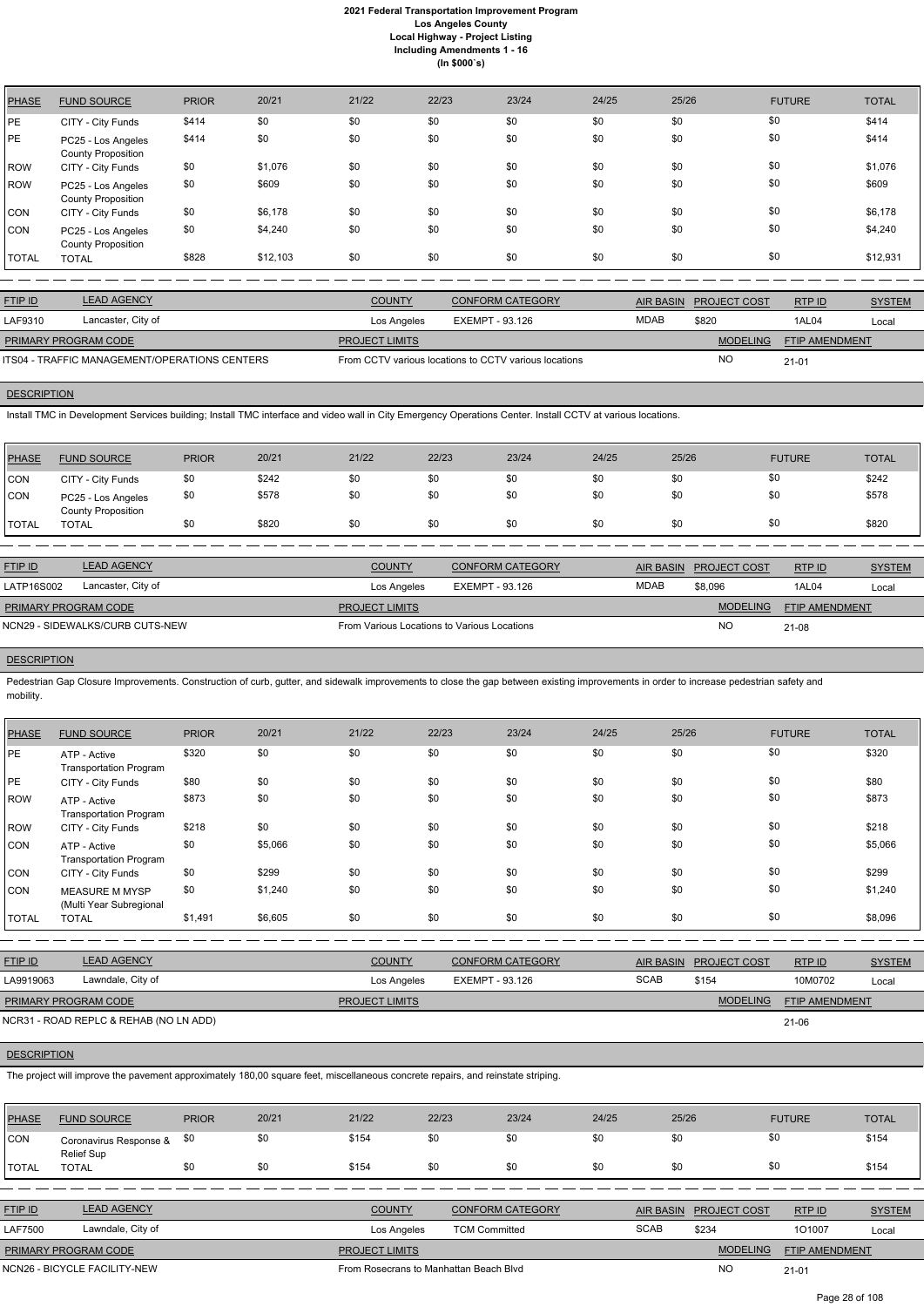## **DESCRIPTION**

HAWTHORNE BOULEVARD CLASS II BICYCLE LANES: (1) Installs 1.0 mile of Class 2 bike lanes on Hawthorne Blvd for both directions. (2) Provides bicycle parking.

| PHASE        | <b>FUND SOURCE</b>                    | <b>PRIOR</b> | 20/21 | 21/22 | 22/23 | 23/24 | 24/25 | 25/26 | <b>FUTURE</b> | <b>TOTAL</b> |
|--------------|---------------------------------------|--------------|-------|-------|-------|-------|-------|-------|---------------|--------------|
| <b>CON</b>   | 13CFP - LTF - Local<br>Transportation | \$16         | \$171 | \$0   | \$0   | \$0   | \$0   | \$0   | \$0           | \$187        |
| <b>CON</b>   | CITY - City Funds                     | \$47         | \$0   | \$0   | \$0   | \$0   | \$0   | \$0   | \$0           | \$47         |
| <b>TOTAL</b> | <b>TOTAL</b>                          | \$63         | \$171 | \$0   | \$0   | \$0   | \$0   | \$0   | \$0           | \$234        |

Project includes design features to accommodate the future widening of I-405 off-ramps (pending details when Caltrans will perform this), re-striping, traffic signal upgrades at five locations, turn pockets where geometrically possible, 0.7 Miles of class II bike lanes, concrete bus pads, pavement upgrade, addition of landscaped median islands, and concrete repairs for ADA compliance. Minimal right-of-way will be required for installing additional turn pockets.

| <b>FTIP ID</b>              | <b>LEAD AGENCY</b>             | <b>COUNTY</b>                           | CONFORM CATEGORY   | <b>AIR BASIN</b> | <b>PROJECT COST</b> | RTPID                 | <b>SYSTEM</b> |
|-----------------------------|--------------------------------|-----------------------------------------|--------------------|------------------|---------------------|-----------------------|---------------|
| LAF9101                     | Lawndale, City of              | Los Angeles                             | NON-REPORTABLE TCM | <b>SCAB</b>      | \$5.197             | 1AL04                 | Local         |
| <b>PRIMARY PROGRAM CODE</b> |                                | <b>PROJECT LIMITS</b>                   |                    |                  | <b>MODELING</b>     | <b>FTIP AMENDMENT</b> |               |
|                             | ITS02 - SIGNAL SYNCHRONIZATION | From Praire Avenue to Artesia Boulevard |                    |                  | <b>YES</b>          | $21 - 00$             |               |

## **DESCRIPTION**

| PHASE        | <b>FUND SOURCE</b>                              | <b>PRIOR</b> | 20/21   | 21/22 | 22/23 | 23/24 | 24/25 | 25/26 | <b>FUTURE</b> | <b>TOTAL</b> |
|--------------|-------------------------------------------------|--------------|---------|-------|-------|-------|-------|-------|---------------|--------------|
| CON          | AGENCY - Agency                                 | \$0          | \$1,834 | \$0   | \$0   | \$0   | \$0   | \$0   | \$0           | \$1,834      |
| <b>CON</b>   | PC25 - Los Angeles<br><b>County Proposition</b> | \$0          | \$3,363 | \$0   | \$0   | \$0   | \$0   | \$0   | \$0           | \$3,363      |
| <b>TOTAL</b> | <b>TOTAL</b>                                    | \$0          | \$5,197 | \$0   | \$0   | \$0   | \$0   | \$0   | \$0           | \$5,197      |

| <b>FTIP ID</b>              | <b>LEAD AGENCY</b>           | <b>COUNTY</b>                    | <b>CONFORM CATEGORY</b> |             | AIR BASIN PROJECT COST | RTPID                 | <b>SYSTEM</b> |
|-----------------------------|------------------------------|----------------------------------|-------------------------|-------------|------------------------|-----------------------|---------------|
| LA0C8094                    | Long Beach, City of          | Los Angeles                      | EXEMPT - 93.126         | <b>SCAB</b> | \$440,007              | LA0C8094              | Local         |
| <b>PRIMARY PROGRAM CODE</b> |                              | <b>PROJECT LIMITS</b>            |                         |             | <b>MODELING</b>        | <b>FTIP AMENDMENT</b> |               |
|                             | TRN14 - TRACK STRUCTURES-NEW | From 9th Street to Pier B St. S. |                         |             | <b>NO</b>              | $21-00$               |               |

#### **DESCRIPTION**

PIER B INTERMODAL RAILYARD EXPANSION. PROJECT WILL EXPAND PIER B INTERMODAL RAILYARD TO FACILITATE ADDITIONAL RAIL SHIPMENTS.

| <b>PHASE</b>   | <b>FUND SOURCE</b>       | <b>PRIOR</b> | 20/21   | 21/22    | 22/23    | 23/24    | 24/25     | 25/26    | <b>FUTURE</b> | <b>TOTAL</b> |
|----------------|--------------------------|--------------|---------|----------|----------|----------|-----------|----------|---------------|--------------|
| <b>IPE</b>     | <b>PORT - Port Funds</b> | \$29,859     | \$3,684 | \$8,054  | \$14,975 | \$8,219  | \$685     | \$0      | \$0           | \$65,476     |
| <b>IROW</b>    | <b>PORT - Port Funds</b> | \$0          | \$4,606 | \$10,077 | \$18,718 | \$10,274 | \$856     | \$0      | \$0           | \$44,531     |
| <b>CON</b>     | <b>PORT - Port Funds</b> | \$480        | \$0     | \$0      | \$6,473  | \$77,671 | \$123,681 | \$63,138 | \$58,557      | \$330,000    |
| <b>I</b> TOTAL | TOTAL                    | \$30,339     | \$8,290 | \$18,131 | \$40,166 | \$96,164 | \$125,222 | \$63,138 | \$58,557      | \$440,007    |

| <b>FTIP ID</b>                                              | <b>LEAD AGENCY</b>  | <b>COUNTY</b>                 | <b>CONFORM CATEGORY</b> | AIR BASIN   | <b>PROJECT COST</b> | RTPID                 | <b>SYSTEM</b> |
|-------------------------------------------------------------|---------------------|-------------------------------|-------------------------|-------------|---------------------|-----------------------|---------------|
| <b>LA0G088</b>                                              | Long Beach, City of | Los Angeles                   | EXEMPT - 93.126         | <b>SCAB</b> | \$110.580           | 1AL04                 | Local         |
| PRIMARY PROGRAM CODE                                        |                     | <b>PROJECT LIMITS</b>         |                         |             | <b>MODELING</b>     | <b>FTIP AMENDMENT</b> |               |
| NCN31 - GRADE SEPARATION; RAIL/HWY CROSSING-NON<br>CAPACITY |                     | From Navy Way to Navy Mole Rd |                         |             | NO                  | $21 - 00$             |               |
| $- - - - - - - - - - - - - -$                               |                     |                               |                         |             |                     |                       |               |

#### **DESCRIPTION**

Grade Separation For Reeves Crossing at Terminal Island would eliminate traffic conflicts and allow efficient movement of trains in Terminal Island without concern for impacts to vehicular traffic.

| PHASE | <b>FUND SOURCE</b> | <b>PRIOR</b> | 20/21 | 21/22 | 22/23 | 23/24 | 24/25 | 25/26 | <b>FUTURE</b> | <b>TOTAL</b> |
|-------|--------------------|--------------|-------|-------|-------|-------|-------|-------|---------------|--------------|

| <b>IPE</b>     | <b>PORT - Port Funds</b>                 | \$14,120 | \$0      | \$0                               | \$0 | \$0                     | \$0 | \$0              | \$0                 |                       | \$14,120      |
|----------------|------------------------------------------|----------|----------|-----------------------------------|-----|-------------------------|-----|------------------|---------------------|-----------------------|---------------|
| <b>CON</b>     | <b>PORT - Port Funds</b>                 | \$5,000  | \$80,000 | \$11,460                          | \$0 | \$0                     | \$0 | \$0              | \$0                 |                       | \$96,460      |
| TOTAL          | <b>TOTAL</b>                             | \$19,120 | \$80,000 | \$11,460                          | \$0 | \$0                     | \$0 | \$0              | \$0                 |                       | \$110,580     |
|                |                                          |          |          |                                   |     |                         |     |                  |                     |                       |               |
| FTIP ID        | <b>LEAD AGENCY</b>                       |          |          | <b>COUNTY</b>                     |     | <b>CONFORM CATEGORY</b> |     | <b>AIR BASIN</b> | <b>PROJECT COST</b> | RTPID                 | <b>SYSTEM</b> |
| <b>LA0G172</b> | Long Beach, City of                      |          |          | Los Angeles                       |     | EXEMPT - 93.126         |     | <b>SCAB</b>      | \$40,000            | <b>1AL04</b>          | Local         |
|                | <b>PRIMARY PROGRAM CODE</b>              |          |          | <b>PROJECT LIMITS</b>             |     |                         |     |                  | <b>MODELING</b>     | <b>FTIP AMENDMENT</b> |               |
|                | TRR15 - TRACK REPLACEMENT/REHABILITATION |          |          | From Pier T Ave. Ramps to TI Fwy. |     |                         |     |                  | <b>NO</b>           | $21-00$               |               |
|                |                                          |          |          |                                   |     |                         |     |                  |                     |                       |               |

# **DESCRIPTION**

TI Wye Track Realignment: This project will provide for double tracking the south leg of the wye to accommodate simultaneous train switching moves from these various activities on Terminal Island.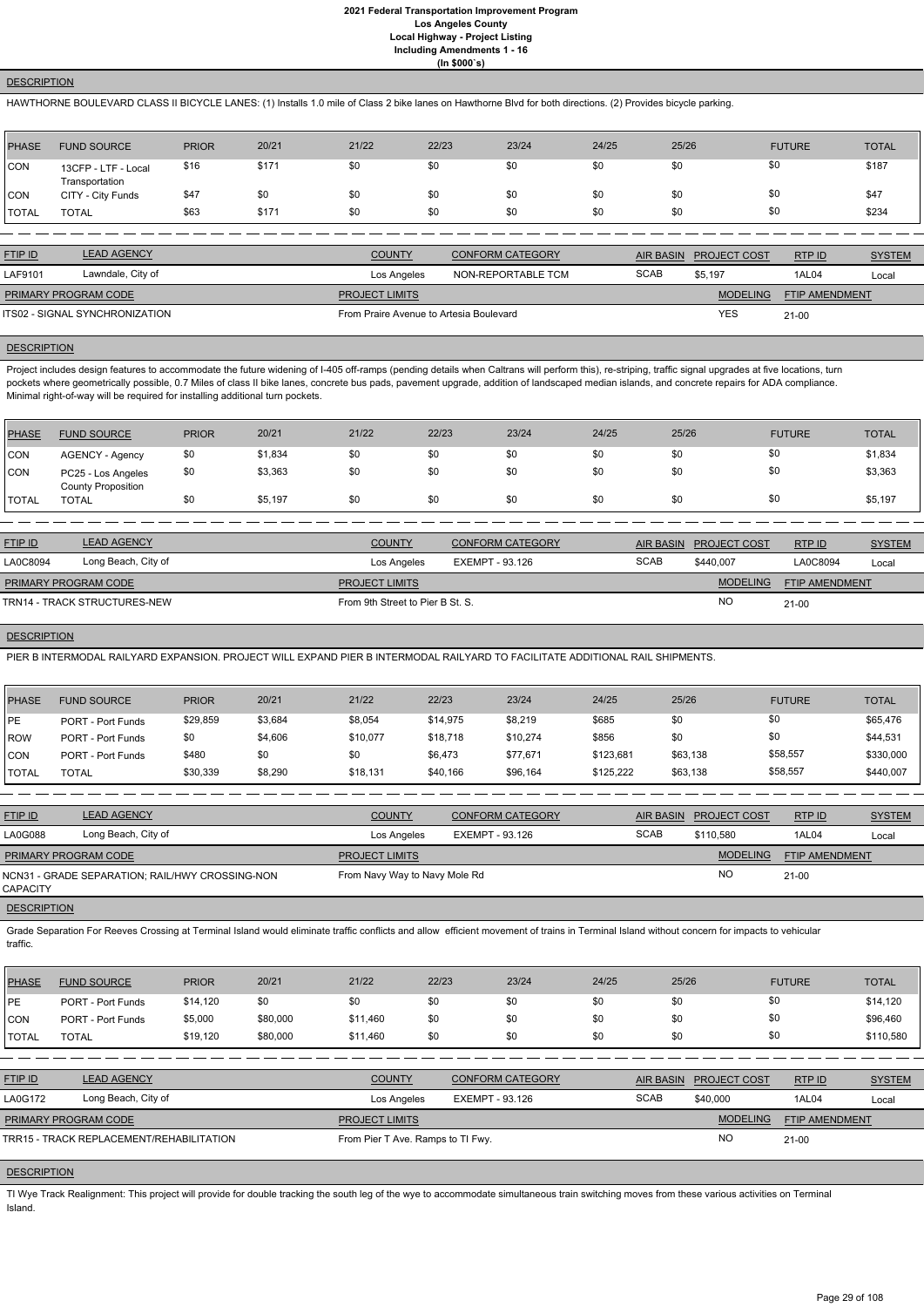|         | (ln \$000's)                               |              |          |       |       |       |       |       |               |              |  |  |
|---------|--------------------------------------------|--------------|----------|-------|-------|-------|-------|-------|---------------|--------------|--|--|
| PHASE   | <b>FUND SOURCE</b>                         | <b>PRIOR</b> | 20/21    | 21/22 | 22/23 | 23/24 | 24/25 | 25/26 | <b>FUTURE</b> | <b>TOTAL</b> |  |  |
| PE      | <b>PORT - Port Funds</b>                   | \$6,500      | \$0      | \$0   | \$0   | \$0   | \$0   | \$0   | \$0           | \$6,500      |  |  |
| ROW     | <b>PORT - Port Funds</b>                   | \$500        | \$1,000  | \$0   | \$0   | \$0   | \$0   | \$0   | \$0           | \$1,500      |  |  |
| CON     | <b>PORT - Port Funds</b>                   | \$0          | \$17,500 | \$0   | \$0   | \$0   | \$0   | \$0   | \$0           | \$17,500     |  |  |
| ICON    | Port Infrastructure<br>Development Program | \$0          | \$14,500 | \$0   | \$0   | \$0   | \$0   | \$0   | \$0           | \$14,500     |  |  |
| I TOTAL | <b>TOTAL</b>                               | \$7,000      | \$33,000 | \$0   | \$0   | \$0   | \$0   | \$0   | \$0           | \$40,000     |  |  |

| <b>FTIP ID</b>                                     | <b>LEAD AGENCY</b>  | <b>COUNTY</b>                      | <b>CONFORM CATEGORY</b> |             | AIR BASIN PROJECT COST | RTP ID                | <b>SYSTEM</b> |
|----------------------------------------------------|---------------------|------------------------------------|-------------------------|-------------|------------------------|-----------------------|---------------|
| LA0G173                                            | Long Beach, City of | Los Angeles                        | EXEMPT - 93.126         | <b>SCAB</b> | \$27.610               | <b>1ITS04</b>         | Local         |
| <b>PRIMARY PROGRAM CODE</b>                        |                     | <b>PROJECT LIMITS</b>              |                         |             | <b>MODELING</b>        | <b>FTIP AMENDMENT</b> |               |
| RAN07 - RAIL SERVICE EQUIPMENT/OPERATING EQUIPMENT |                     | From Pier S Avenue to Ferry Street |                         |             | <b>NC</b>              | $21 - 00$             |               |

# **DESCRIPTION**

Reconfiguration of Control Point (CP) Mole - The new control point at the Mole will enable increased train speeds and reduced train delays caused by manual switch operations.

SR-710 Improvements/Shoemaker Bridge Replacement: Replace the existing Shoemaker bridge with a new bridge. The new bridge will be reduced to have two mixed-flow lanes in the NB and in the SB directions to tie the flow into SR-710. The new bridge will also include pedestrian and bicycle access. Additionally, bicycle, pedestrian, and street enhancements will be provided on adjacent thoroughfares.

| <b>PHASE</b>  | <b>FUND SOURCE</b>       | <b>PRIOR</b> | 20/21    | 21/22 | 22/23 | 23/24 | 24/25 | 25/26 | <b>FUTURE</b> | <b>TOTAL</b> |
|---------------|--------------------------|--------------|----------|-------|-------|-------|-------|-------|---------------|--------------|
| <b>IPE</b>    | <b>PORT - Port Funds</b> | \$4,610      | \$0      | \$0   | \$0   | \$0   | \$0   | \$0   |               | \$4,610      |
| <b>CON</b>    | PORT - Port Funds        | \$3,800      | \$19,200 | \$0   | \$0   | \$0   | \$0   | \$0   |               | \$23,000     |
| <b>'TOTAL</b> | <b>TOTAL</b>             | \$8,410      | \$19,200 | \$0   | \$0   | \$0   | \$0   | \$0   |               | \$27,610     |

| <b>FTIP ID</b>                               | <b>LEAD AGENCY</b>  | <b>COUNTY</b>         | <b>CONFORM CATEGORY</b> | AIR BASIN   | <b>PROJECT COST</b> | RTP ID                | <b>SYSTEM</b> |
|----------------------------------------------|---------------------|-----------------------|-------------------------|-------------|---------------------|-----------------------|---------------|
| LA0G830                                      | Long Beach, City of | Los Angeles           | NON-EXEMPT              | <b>SCAB</b> | \$473,000           | LA0G830               | Local         |
| <b>PRIMARY PROGRAM CODE</b>                  |                     | <b>PROJECT LIMITS</b> |                         |             | <b>MODELING</b>     | <b>FTIP AMENDMENT</b> |               |
| CAX77 - ROAD DIET - ELIMINATING TRAVEL LANES |                     | From N/A to N/A       |                         |             | <b>YES</b>          | $21 - 12$             |               |

#### **DESCRIPTION**

| PHASE        | <b>FUND SOURCE</b>               | <b>PRIOR</b> | 20/21 | 21/22   | 22/23 | 23/24 | 24/25 | 25/26 | <b>FUTURE</b> | <b>TOTAL</b> |
|--------------|----------------------------------|--------------|-------|---------|-------|-------|-------|-------|---------------|--------------|
| <b>IPE</b>   | CITY - City Funds                | \$2,664      | \$0   | \$0     | \$0   | \$0   | \$0   | \$0   | \$0           | \$2,664      |
| <b>IPE</b>   | MR20H - Measure R<br>20% Highway | \$26,700     | \$0   | \$1,900 | \$0   | \$0   | \$0   | \$0   | \$0           | \$28,600     |
| <b>IPE</b>   | STIP AC                          | \$14,000     | \$0   | \$0     | \$0   | \$0   | \$0   | \$0   | \$0           | \$14,000     |
| <b>TOTAL</b> | <b>TOTAL</b>                     | \$43,364     | \$0   | \$1,900 | \$0   | \$0   | \$0   | \$0   | \$0           | \$45,264     |

| <b>FTIP ID</b>                         | <b>LEAD AGENCY</b>  | <b>COUNTY</b>                           | <b>CONFORM CATEGORY</b> |             | AIR BASIN PROJECT COST | RTP ID         | <b>SYSTEM</b> |
|----------------------------------------|---------------------|-----------------------------------------|-------------------------|-------------|------------------------|----------------|---------------|
| LA9918802                              | Long Beach, City of | Los Angeles                             | EXEMPT - 93.126         | <b>SCAB</b> | \$7.838                | 1OM0702        | Local         |
| <b>PRIMARY PROGRAM CODE</b>            |                     | <b>PROJECT LIMITS</b>                   |                         |             | <b>MODELING</b>        | FTIP AMENDMENT |               |
| NCR31 - ROAD REPLC & REHAB (NO LN ADD) |                     | From Los Angeles River to Cherry Avenue |                         |             | <b>NO</b>              | $21 - 03$      |               |

#### **DESCRIPTION**

Market Street; pavement Rehabilitation and complete street improvement. Utilizing Toll Credits in construction in FY21/22 for \$574

| PHASE | <b>FUND SOURCE</b>              | <b>PRIOR</b> | 20/21 | 21/22   | 22/23 | 23/24 | 24/25 | 25/26 | <b>FUTURE</b> | <b>TOTAL</b> |
|-------|---------------------------------|--------------|-------|---------|-------|-------|-------|-------|---------------|--------------|
| CON   | SB1 LOCAL<br><b>PARTNERSHIP</b> |              | \$0   | \$2.838 | \$0   | \$0   |       | ፍበ    | \$0           | \$2,838      |

| <b>CON</b>     | STPL - STP Local                      | \$0 | \$0 | \$5,000                  | \$0 | \$0                     | \$0 | \$0         | \$0                    |                       | \$5,000       |
|----------------|---------------------------------------|-----|-----|--------------------------|-----|-------------------------|-----|-------------|------------------------|-----------------------|---------------|
| <b>I</b> TOTAL | <b>TOTAL</b>                          | \$0 | \$0 | \$7,838                  | \$0 | \$0                     | \$0 | \$0         | \$0                    |                       | \$7,838       |
|                |                                       |     |     |                          |     |                         |     |             |                        |                       |               |
| <b>FTIP ID</b> | <b>LEAD AGENCY</b>                    |     |     | <b>COUNTY</b>            |     | <b>CONFORM CATEGORY</b> |     |             | AIR BASIN PROJECT COST | RTPID                 | <b>SYSTEM</b> |
| LA9918954      | Long Beach, City of                   |     |     | Los Angeles              |     | NON-EXEMPT              |     | <b>SCAB</b> | \$17,500               | 100702                | Local         |
|                | <b>PRIMARY PROGRAM CODE</b>           |     |     | <b>PROJECT LIMITS</b>    |     |                         |     |             | <b>MODELING</b>        | <b>FTIP AMENDMENT</b> |               |
|                | <b>ITS02 - SIGNAL SYNCHRONIZATION</b> |     |     | From 2nd St to Carson St |     |                         |     |             | <b>YES</b>             | $21 - 05$             |               |

# **DESCRIPTION**

Studebaker Rd between Carson St and 2nd St and Loynes Dr between Studebaker Rd and Bellflower Blvd in the City of Long Beach. The project funds signal improvements, including fiber-optic interconnect and pole upgrades, 2.5 mi of resurfacing, and pedestrian improvements, including bulb-outs, high visibility crosswalks, and transit boarding islands. The project replaces local vehicle trips with 6 mi of new class IV bikeways.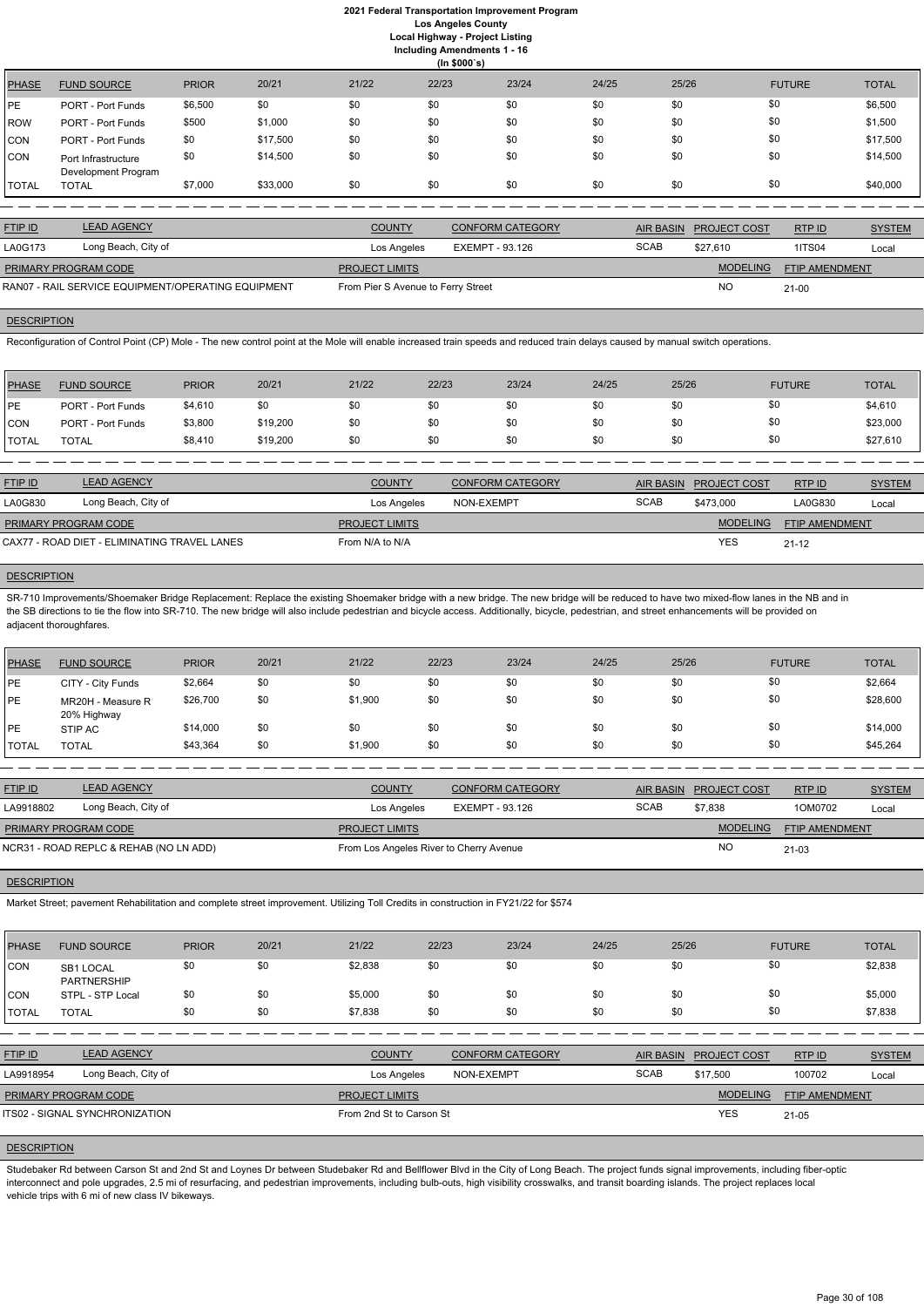**Including Amendments 1 - 16**

| 22/23<br>23/24<br>20/21<br>21/22<br>24/25<br>25/26<br><b>TOTAL</b><br><b>PRIOR</b><br><b>FUTURE</b><br><b>PHASE</b><br><b>FUND SOURCE</b><br>\$0<br>\$534<br>\$0<br>\$0<br>\$0<br>\$0<br>\$550<br>\$0<br>\$16<br>РE<br>CITY - City Funds<br>\$0<br>\$1,620<br>\$6<br>\$0<br>\$0<br>\$0<br>\$0<br>\$1,614<br>\$0<br>PE<br><b>MEASURE M MYSP</b><br>(Multi Year Subregional<br>\$0<br>\$0<br>\$0<br>\$0<br>\$0<br>\$8,200<br>\$0<br>\$0<br>\$8,200<br>CON<br>CITY - City Funds<br>\$0<br>\$0<br>\$0<br>\$0<br>\$7,130<br>\$0<br>\$0<br>\$7,130<br>\$0<br>CON<br><b>MEASURE M MYSP</b><br>(Multi Year Subregional<br>\$0<br>\$0<br>\$22<br>\$0<br>\$2,148<br>\$0<br>\$17,500<br>\$0<br>\$15,330<br>TOTAL<br><b>TOTAL</b> | (ln \$000's) |  |  |  |  |  |  |  |  |  |  |
|-----------------------------------------------------------------------------------------------------------------------------------------------------------------------------------------------------------------------------------------------------------------------------------------------------------------------------------------------------------------------------------------------------------------------------------------------------------------------------------------------------------------------------------------------------------------------------------------------------------------------------------------------------------------------------------------------------------------------|--------------|--|--|--|--|--|--|--|--|--|--|
|                                                                                                                                                                                                                                                                                                                                                                                                                                                                                                                                                                                                                                                                                                                       |              |  |  |  |  |  |  |  |  |  |  |
|                                                                                                                                                                                                                                                                                                                                                                                                                                                                                                                                                                                                                                                                                                                       |              |  |  |  |  |  |  |  |  |  |  |
|                                                                                                                                                                                                                                                                                                                                                                                                                                                                                                                                                                                                                                                                                                                       |              |  |  |  |  |  |  |  |  |  |  |
|                                                                                                                                                                                                                                                                                                                                                                                                                                                                                                                                                                                                                                                                                                                       |              |  |  |  |  |  |  |  |  |  |  |
|                                                                                                                                                                                                                                                                                                                                                                                                                                                                                                                                                                                                                                                                                                                       |              |  |  |  |  |  |  |  |  |  |  |
|                                                                                                                                                                                                                                                                                                                                                                                                                                                                                                                                                                                                                                                                                                                       |              |  |  |  |  |  |  |  |  |  |  |

| <b>FTIP ID</b>                                | <b>LEAD AGENCY</b>  | <b>COUNTY</b>         | <b>CONFORM CATEGORY</b>                         |             | AIR BASIN PROJECT COST | RTP ID                | <b>SYSTEM</b> |
|-----------------------------------------------|---------------------|-----------------------|-------------------------------------------------|-------------|------------------------|-----------------------|---------------|
| LA9919070                                     | Long Beach, City of | Los Angeles           | EXEMPT - 93.127                                 | <b>SCAB</b> | \$5.535                | 7120001               | Local         |
| <b>PRIMARY PROGRAM CODE</b>                   |                     | <b>PROJECT LIMITS</b> |                                                 |             | <b>MODELING</b>        | <b>FTIP AMENDMENT</b> |               |
| ITS04 - TRAFFIC MANAGEMENT/OPERATIONS CENTERS |                     |                       | From Los Angeles River to Pacific Coast Highway |             |                        | 21-09                 |               |

# **DESCRIPTION**

Install controlled-access medians, signal upgrades, and pedestrian refuges

| PHASE       | <b>FUND SOURCE</b>                   | <b>PRIOR</b> | 20/21 | 21/22   | 22/23 | 23/24 | 24/25 | 25/26 | <b>FUTURE</b> | <b>TOTAL</b> |
|-------------|--------------------------------------|--------------|-------|---------|-------|-------|-------|-------|---------------|--------------|
| CON         | AGENCY - Agency                      | \$0          | \$0   | \$3,326 | \$0   | \$0   | \$0   | \$0   | \$0           | \$3,326      |
| <b>ICON</b> | Coronavirus Response &<br>Relief Sup | \$0          | \$0   | \$2,209 | \$0   | \$0   | \$0   | \$0   | \$0           | \$2,209      |
| 'TOTAL      | <b>TOTAL</b>                         | \$0          | \$0   | \$5,535 | \$0   | \$0   | \$0   | \$0   | \$0           | \$5,535      |
|             |                                      |              |       |         |       |       |       |       |               |              |

| <b>FTIP ID</b>       | <b>LEAD AGENCY</b>                | <b>COUNTY</b>                   | <b>CONFORM CATEGORY</b> | <b>AIR BASIN</b> | <b>PROJECT COST</b> | RTP ID                | <b>SYSTEM</b> |
|----------------------|-----------------------------------|---------------------------------|-------------------------|------------------|---------------------|-----------------------|---------------|
| LAF3615              | Long Beach, City of               | Los Angeles                     | EXEMPT - 93.126         | <b>SCAB</b>      | \$2,521             | 1NL04                 | Local         |
| PRIMARY PROGRAM CODE |                                   | <b>PROJECT LIMITS</b>           |                         |                  | <b>MODELING</b>     | <b>FTIP AMENDMENT</b> |               |
|                      | NCN27 - PEDESTRIAN FACILITIES-NEW | From Willow Ave. to 405 Freeway |                         |                  | NO                  | $21 - 00$             |               |

#### **DESCRIPTION**

Long Beach Blvd. Pedestrian Improvement Project. Project provides pedestrian-oriented improvements to Long Beach Boulevard including pedestrian lighting, street trees, and crosswalk treatments.

| <b>PHASE</b> | <b>FUND SOURCE</b>             | <b>PRIOR</b> | 20/21   | 21/22 | 22/23 | 23/24 | 24/25 | 25/26 | <b>FUTURE</b> | <b>TOTAL</b> |
|--------------|--------------------------------|--------------|---------|-------|-------|-------|-------|-------|---------------|--------------|
| IPE.         | CITY - City Funds              | \$0          | \$200   | \$0   | \$0   | \$0   | \$0   | \$0   | \$0           | \$200        |
| <b>CON</b>   | CITY - City Funds              | \$0          | \$599   | \$0   | \$0   | \$0   | \$0   | \$0   | \$0           | \$599        |
| <b>CON</b>   | STPL-R - STP Local<br>Regional | \$0          | \$1,722 | \$0   | \$0   | \$0   | \$0   | \$0   | \$0           | \$1,722      |
| <b>TOTAL</b> | <b>TOTAL</b>                   | \$0          | \$2,521 | \$0   | \$0   | \$0   | \$0   | \$0   | \$0           | \$2,521      |

Delta Avenue Bicycle Boulevard. This north-south bicycle boulevard on Delta Ave (approximately 3 miles) in West Long Beach will consist of Class II lane segments and sharrow markings, traffic circles, traffic signal, and wayfinding signage to nearby Metro Blue Line stations and LA River Bike Path.

| <b>FTIP ID</b>              | <b>LEAD AGENCY</b>             | <b>COUNTY</b>                     | <b>CONFORM CATEGORY</b> |             | AIR BASIN PROJECT COST | RTPID          | <b>SYSTEM</b> |
|-----------------------------|--------------------------------|-----------------------------------|-------------------------|-------------|------------------------|----------------|---------------|
| LAF7316                     | Long Beach, City of            | Los Angeles                       | <b>TCM Committed</b>    | <b>SCAB</b> | \$3.045                | <b>1ITS04</b>  | Local         |
| <b>PRIMARY PROGRAM CODE</b> |                                | <b>PROJECT LIMITS</b>             |                         |             | <b>MODELING</b>        | FTIP AMENDMENT |               |
|                             | ITS02 - SIGNAL SYNCHRONIZATION | From Gale Avenue to Downey Avenue |                         |             | YES                    | 21-05          |               |

# **DESCRIPTION**

ARTESIA CORRIDOR ATCS ENHANCEMENT PROJECT : (1) Upgrades traffic signals along Artesia Bl between Long Beach Bl and Downey Av to connect with Adaptive Traffic Control System (ATCS). (2) Installs CCTV and CMS on Artesia Bl. (3) Installs fiber optic cable and devices to connect signals to each other and traffic management center (TMC). (4) Two new traffic signals in Compton (5) Installs Class II bike lane in both directions from Atlantic Av to Susana Rd. (6) Pedestrian improvements.

| <b>PHASE</b>                                | <b>FUND SOURCE</b>                              | <b>PRIOR</b> | 20/21   | 21/22                            | 22/23                | 23/24                   | 24/25            | 25/26           | <b>FUTURE</b>         | <b>TOTAL</b>  |
|---------------------------------------------|-------------------------------------------------|--------------|---------|----------------------------------|----------------------|-------------------------|------------------|-----------------|-----------------------|---------------|
| PE                                          | CITY - City Funds                               | \$0          | \$84    | \$0                              | \$0                  | \$0                     | \$0              | \$0             | \$0                   | \$84          |
| <b>PE</b>                                   | PC25 - Los Angeles<br><b>County Proposition</b> | \$0          | \$127   | \$0                              | \$0                  | \$0                     | \$0              | \$0             | \$0                   | \$127         |
| CON                                         | CITY - City Funds                               | \$0          | \$1,134 | \$0                              | \$0                  | \$0                     | \$0              | \$0             | \$0                   | \$1,134       |
| CON                                         | PC25 - Los Angeles<br><b>County Proposition</b> | \$0          | \$1,700 | \$0                              | \$0                  | \$0                     | \$0              | \$0             | \$0                   | \$1,700       |
| <b>TOTAL</b>                                | <b>TOTAL</b>                                    | \$0          | \$3,045 | \$0                              | \$0                  | \$0                     | \$0              | \$0             | \$0                   | \$3,045       |
|                                             |                                                 |              |         |                                  |                      |                         |                  |                 |                       |               |
| FTIP ID                                     | <b>LEAD AGENCY</b>                              |              |         | <b>COUNTY</b>                    |                      | <b>CONFORM CATEGORY</b> | <b>AIR BASIN</b> | PROJECT COST    | RTP ID                | <b>SYSTEM</b> |
| <b>LAF7522</b>                              | Long Beach, City of                             |              |         | Los Angeles                      | <b>TCM Committed</b> |                         | <b>SCAB</b>      | \$2,100         | 101007                | Local         |
|                                             | PRIMARY PROGRAM CODE                            |              |         | <b>PROJECT LIMITS</b>            |                      |                         |                  | <b>MODELING</b> | <b>FTIP AMENDMENT</b> |               |
| NCN25 - BICYCLE & PEDESTRAIN FACILITIES-NEW |                                                 |              |         | From 10th Street to Wardlow Road |                      |                         |                  | <b>NO</b>       | $21-00$               |               |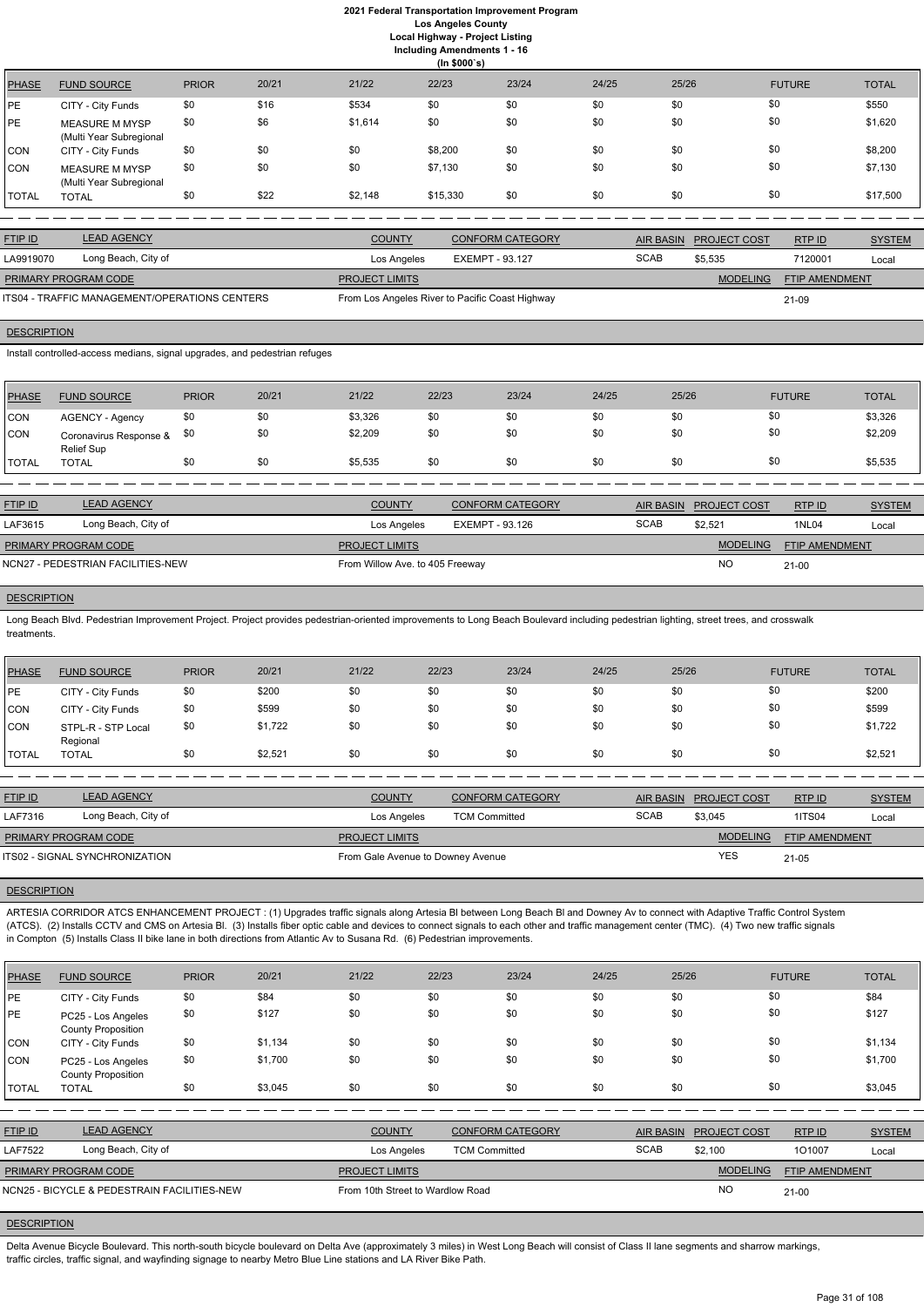| <b>PHASE</b> | <b>FUND SOURCE</b>                            | <b>PRIOR</b> | 20/21   | 21/22 | 22/23 | 23/24 | 24/25 | 25/26 | <b>FUTURE</b> | <b>TOTAL</b> |
|--------------|-----------------------------------------------|--------------|---------|-------|-------|-------|-------|-------|---------------|--------------|
| PE           | CITY - City Funds                             | \$0          | \$121   | \$0   | \$0   | \$0   | \$0   | \$0   | \$0           | \$121        |
| CON          | ATP - Active<br><b>Transportation Program</b> | \$0          | \$1,075 | \$0   | \$0   | \$0   | \$0   | \$0   | \$0           | \$1,075      |
| <b>CON</b>   | CITY - City Funds                             | \$0          | \$140   | \$0   | \$0   | \$0   | \$0   | \$0   | \$0           | \$140        |
| <b>TOTAL</b> | <b>TOTAL</b>                                  | \$0          | \$1,336 | \$0   | \$0   | \$0   | \$0   | \$0   | \$0           | \$1,336      |

| <b>FTIP ID</b>              | <b>LEAD AGENCY</b>                          | <b>COUNTY</b>                        | CONFORM CATEGORY                  | AIR BASIN PROJECT COST | RTP ID                | <b>SYSTEM</b> |
|-----------------------------|---------------------------------------------|--------------------------------------|-----------------------------------|------------------------|-----------------------|---------------|
| LAF7615                     | Long Beach, City of                         | Los Angeles                          | NON-REPORTABLE TCM COMMITTED SCAB | \$4.620                | 101008                | Local         |
| <b>PRIMARY PROGRAM CODE</b> |                                             | <b>PROJECT LIMITS</b>                |                                   | <b>MODELING</b>        | <b>FTIP AMENDMENT</b> |               |
|                             | NCN25 - BICYCLE & PEDESTRAIN FACILITIES-NEW | From Cherry Ave to Los Angeles River |                                   | NO                     | $21 - 00$             |               |

# **DESCRIPTION**

Market Street Pedestrian & Streetscape Enhancements: Complete street improvements including Class II/IV bike lanes, bulbouts, wayfinding signage, crosswalk and transit stop enhancements, construction of at least four curb ramps, pedestrian lighting, traffic signal installation/upgrades, flashing beacons, landscaping and street trees, relocating obstructions and utilities along approximately 1.9 miles of the Market St. corridor from the LA River to Cherry Ave.

| <b>PHASE</b> | <b>FUND SOURCE</b>                                 | <b>PRIOR</b> | 20/21 | 21/22   | 22/23 | 23/24 | 24/25 | 25/26 | <b>FUTURE</b> | <b>TOTAL</b> |
|--------------|----------------------------------------------------|--------------|-------|---------|-------|-------|-------|-------|---------------|--------------|
| <b>IPE</b>   | CITY - City Funds                                  | \$420        | \$0   | \$0     | \$0   | \$0   | \$0   | \$0   | \$0           | \$420        |
| <b>CON</b>   | CITY - City Funds                                  | \$0          | \$0   | \$966   | \$0   | \$0   | \$0   | \$0   | \$0           | \$966        |
| <b>CON</b>   | CMAQ - Congestion<br><b>Mitigation Air Quality</b> | \$0          | \$0   | \$3,234 | \$0   | \$0   | \$0   | \$0   | \$0           | \$3,234      |
| <b>TOTAL</b> | <b>TOTAL</b>                                       | \$420        | \$0   | \$4,200 | \$0   | \$0   | \$0   | \$0   | \$0           | \$4,620      |

| <b>FTIP ID</b>              | <b>LEAD AGENCY</b>                          | <b>COUNTY</b>                     | <b>CONFORM CATEGORY</b> | <b>AIR BASIN</b> | <b>PROJECT COST</b> | RTP ID                | <b>SYSTEM</b> |
|-----------------------------|---------------------------------------------|-----------------------------------|-------------------------|------------------|---------------------|-----------------------|---------------|
| LAF9130                     | Long Beach, City of                         | Los Angeles                       | <b>TCM Committed</b>    | <b>SCAB</b>      | \$9.413             | 101007                | Local         |
| <b>PRIMARY PROGRAM CODE</b> |                                             | <b>PROJECT LIMITS</b>             |                         |                  | <b>MODELING</b>     | <b>FTIP AMENDMENT</b> |               |
|                             | NCN25 - BICYCLE & PEDESTRAIN FACILITIES-NEW | From Gale Avenue to Downey Avenue |                         |                  | <b>NO</b>           | $21 - 13$             |               |

# **DESCRIPTION**

Establishing a Great Street (Or Multimodal Corridor) in Long Beach - implementing the City's street prioritization framework. Improvement includes round-about, bus shelter upgrade, bulb-out, enhanced crossing, and Class II bike lane (3 miles)

| <b>PHASE</b> | <b>FUND SOURCE</b>                              | <b>PRIOR</b> | 20/21   | 21/22 | 22/23 | 23/24 | 24/25 | 25/26 | <b>FUTURE</b> | <b>TOTAL</b> |
|--------------|-------------------------------------------------|--------------|---------|-------|-------|-------|-------|-------|---------------|--------------|
| PE           | CITY - City Funds                               | \$0          | \$210   | \$0   | \$0   | \$0   | \$0   | \$0   | \$0           | \$210        |
| PE           | MR20H - Measure R<br>20% Highway                | \$1,450      | \$0     | \$765 | \$0   | \$0   | \$0   | \$0   | \$0           | \$2,215      |
| PE           | PC25 - Los Angeles<br><b>County Proposition</b> | \$0          | \$396   | \$0   | \$0   | \$0   | \$0   | \$0   | \$0           | \$396        |
| <b>CON</b>   | CITY - City Funds                               | \$0          | \$2,288 | \$0   | \$0   | \$0   | \$0   | \$0   | \$0           | \$2,288      |
| <b>CON</b>   | PC25 - Los Angeles<br><b>County Proposition</b> | \$0          | \$4,304 | \$0   | \$0   | \$0   | \$0   | \$0   | \$0           | \$4,304      |
| <b>TOTAL</b> | <b>TOTAL</b>                                    | \$1,450      | \$7,198 | \$765 | \$0   | \$0   | \$0   | \$0   | \$0           | \$9,413      |

| <b>FTIP ID</b>              | <b>LEAD AGENCY</b>                             | <b>COUNTY</b>                 | <b>CONFORM CATEGORY</b> |             | AIR BASIN PROJECT COST | RTPID                 | <b>SYSTEM</b> |
|-----------------------------|------------------------------------------------|-------------------------------|-------------------------|-------------|------------------------|-----------------------|---------------|
| LAF9314                     | Long Beach, City of                            | Los Angeles                   | <b>TCM Committed</b>    | <b>SCAB</b> | \$3.258                | <b>1ITS04</b>         | Local         |
| <b>PRIMARY PROGRAM CODE</b> |                                                | <b>PROJECT LIMITS</b>         |                         |             | <b>MODELING</b>        | <b>FTIP AMENDMENT</b> |               |
|                             | ITS14 - VAR TRAFIC OP SYS ELE (ITS05 TO ITS13) | From Shoreline Dr to Park Ave |                         |             | <b>YES</b>             | $21 - 00$             |               |

The project consists of signal enhancements that will include synchronization and communications. Also are included are bicycle and pedestrian improvements and inclusion of the corridor into an Adaptive Traffic Control System

| <b>PHASE</b>   | <b>FUND SOURCE</b>                              | <b>PRIOR</b> | 20/21 | 21/22                              | 22/23           | 23/24                   | 24/25 | 25/26            |                 | <b>FUTURE</b>         | <b>TOTAL</b>  |
|----------------|-------------------------------------------------|--------------|-------|------------------------------------|-----------------|-------------------------|-------|------------------|-----------------|-----------------------|---------------|
| PE             | CITY - City Funds                               | \$64         | \$0   | \$0                                | \$0             | \$0                     | \$0   | \$0              |                 | \$0                   | \$64          |
| PE             | PC25 - Los Angeles<br><b>County Proposition</b> | \$4          | \$0   | \$0                                | \$0             | \$0                     | \$0   | \$0              |                 | \$0                   | \$4           |
| CON            | CITY - City Funds                               | \$0          | \$0   | \$588                              | \$0             | \$0                     | \$0   | \$0              |                 | \$0                   | \$588         |
| CON            | PC25 - Los Angeles<br><b>County Proposition</b> | \$216        | \$0   | \$2,386                            | \$0             | \$0                     | \$0   | \$0              |                 | \$0                   | \$2,602       |
| TOTAL          | <b>TOTAL</b>                                    | \$284        | \$0   | \$2,974                            | \$0             | \$0                     | \$0   | \$0              |                 | \$0                   | \$3,258       |
|                |                                                 |              |       |                                    |                 |                         |       |                  |                 |                       |               |
| <b>FTIP ID</b> | <b>LEAD AGENCY</b>                              |              |       | <b>COUNTY</b>                      |                 | <b>CONFORM CATEGORY</b> |       | <b>AIR BASIN</b> | PROJECT COST    | RTP ID                | <b>SYSTEM</b> |
| LAF9628        | Long Beach, City of                             |              |       | Los Angeles                        | EXEMPT - 93.126 |                         |       | <b>SCAB</b>      | \$3,623         | 1O1008                | Local         |
|                | PRIMARY PROGRAM CODE                            |              |       | <b>PROJECT LIMITS</b>              |                 |                         |       |                  | <b>MODELING</b> | <b>FTIP AMENDMENT</b> |               |
|                | NCN46 - PLANTING/LANDSCAPING                    |              |       | From Long Beach Blvd to Ocean Blvd |                 |                         |       |                  | <b>NO</b>       | $21 - 00$             |               |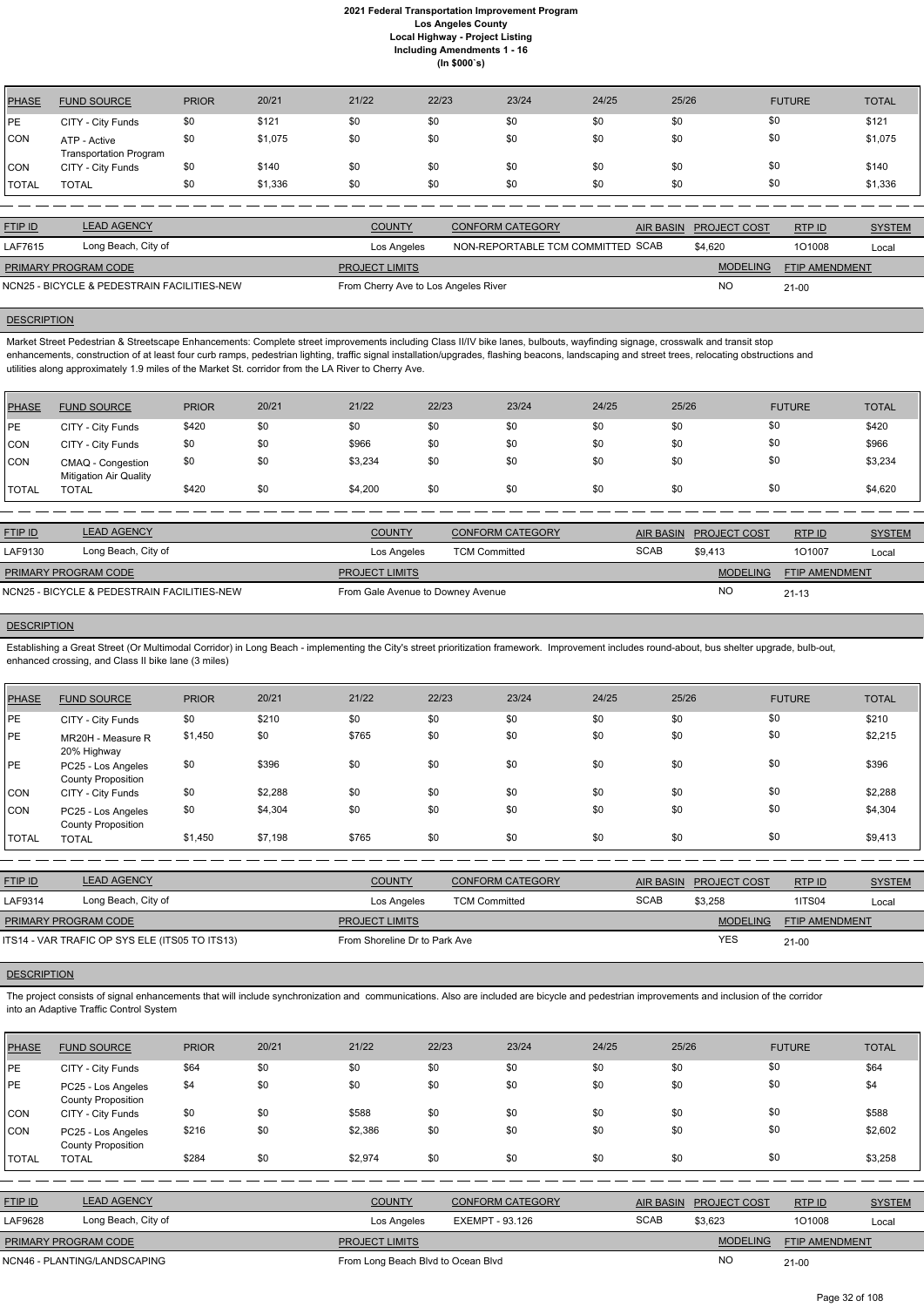# **DESCRIPTION**

Implement shared street concepts on 1st Street to improve the East/West connectivity between the Transit Gallery and the East Village: Construct first ped gallery (30 ft long) to improve east-west ped connections b/w different areas within East Village including benches, plants, movable planters, and gateway arch etc. Will provide room for event space, farmers markets, and vendors.

| PHASE        | <b>FUND SOURCE</b>                              | <b>PRIOR</b> | 20/21 | 21/22   | 22/23 | 23/24 | 24/25 | 25/26 | <b>FUTURE</b> | <b>TOTAL</b> |
|--------------|-------------------------------------------------|--------------|-------|---------|-------|-------|-------|-------|---------------|--------------|
| PE           | CITY - City Funds                               | \$448        | \$0   | \$0     | \$0   | \$0   | \$0   | \$0   | \$0           | \$448        |
| <b>CON</b>   | CITY - City Funds                               | \$0          | \$0   | \$458   | \$0   | \$0   | \$0   | \$0   | \$0           | \$458        |
| CON          | PC25 - Los Angeles<br><b>County Proposition</b> | \$0          | \$0   | \$2,717 | \$0   | \$0   | \$0   | \$0   | \$0           | \$2,717      |
| <b>TOTAL</b> | <b>TOTAL</b>                                    | \$448        | \$0   | \$3,175 | \$0   | \$0   | \$0   | \$0   | \$0           | \$3,623      |

| <b>FTIP ID</b>       | <b>LEAD AGENCY</b>                                 | <b>COUNTY</b>           | <b>CONFORM CATEGORY</b> | <b>AIR BASIN</b> | <b>PROJECT COST</b> | RTP ID                | <b>SYSTEM</b> |
|----------------------|----------------------------------------------------|-------------------------|-------------------------|------------------|---------------------|-----------------------|---------------|
| LAF9808              | Long Beach, City of                                | Los Angeles             | EXEMPT - 93.126         | <b>SCAB</b>      | \$1,063             | 1TR1023               | Local         |
| PRIMARY PROGRAM CODE |                                                    | <b>PROJECT LIMITS</b>   |                         |                  | <b>MODELING</b>     | <b>FTIP AMENDMENT</b> |               |
| RIDE.                | TDM24 - TDM PROGRAMS-NON RIDEMATCHING & NON PARK & | From Various to Various |                         |                  | <b>NO</b>           | $21 - 00$             |               |

#### **DESCRIPTION**

Park or Ride: A mobile application and parking guidance system infrastructure for parking, event, congestion, and multimodal options to encourage alternative transportation choices

| <b>PHASE</b> | <b>FUND SOURCE</b>            | <b>PRIOR</b> | 20/21 | 21/22 | 22/23 | 23/24 | 24/25 | 25/26 | <b>FUTURE</b> | <b>TOTAL</b> |
|--------------|-------------------------------|--------------|-------|-------|-------|-------|-------|-------|---------------|--------------|
| CON          | CITY - City Funds             | \$145        | \$141 | \$194 | \$0   | \$0   | \$0   | \$0   | \$0           | \$480        |
| <b>CON</b>   | LTF - Local<br>Transportation | \$176        | \$171 | \$236 | \$0   | \$0   | \$0   | \$0   | \$0           | \$583        |
| <b>TOTAL</b> | <b>TOTAL</b>                  | \$321        | \$312 | \$430 | \$0   | \$0   | \$0   | \$0   | \$0           | \$1,063      |

Construction of an ped/bike bridge (350ft) across the San Gabriel River with Class I & II bike facilities on Atherton St from Studebaker Rd to San Gabriel River (0.4 mi), bike Blvd on Park Ave from PCH to Atherton St (0.3 mi), Anaheim Rd from PCH to Bellflower Blvd (0.7 mi), new signal and safety improvements at PCH & Park Ave., and wayfinding signages along Bellflower blvd and Margo Ave to connect residents to jobs and shopping, students to university. Utilizing Toll Credits to match ATP.

| <b>FTIP ID</b>                 | <b>LEAD AGENCY</b>              | <b>COUNTY</b>                        | <b>CONFORM CATEGORY</b> | <b>AIR BASIN</b> | <b>PROJECT COST</b> | RTPID                 | <b>SYSTEM</b> |
|--------------------------------|---------------------------------|--------------------------------------|-------------------------|------------------|---------------------|-----------------------|---------------|
|                                | LAMATFLM110 Long Beach, City of | Los Angeles                          | EXEMPT - 93.126         | <b>SCAB</b>      | \$4,510             | 10M0702               | Local         |
| PRIMARY PROGRAM CODE           |                                 | <b>PROJECT LIMITS</b>                |                         |                  | <b>MODELING</b>     | <b>FTIP AMENDMENT</b> |               |
| NCN77 – Road Diet New – Safety |                                 | From Maine Avenue to Atlantic Avenue |                         |                  |                     | 21-06                 |               |

# **DESCRIPTION**

The 6th Street Downtown Bikeway project will transform 6th Street from Maine Avenue to Atlantic Avenue (.9 miles) from a three lane one-way arterial to a calm neighborhood street with a single one-way through lane, two-way protected cycletrack, and a tree-lined median. Pedestrians will also benefit from significantly shorter street crossings, stop controlled intersections, and reduced vehicle speeds and volumes.

| PHASE        | <b>FUND SOURCE</b>                             | <b>PRIOR</b> | 20/21 | 21/22   | 22/23   | 23/24 | 24/25 | 25/26 | <b>FUTURE</b> | <b>TOTAL</b> |
|--------------|------------------------------------------------|--------------|-------|---------|---------|-------|-------|-------|---------------|--------------|
| l PE         | Measure M MYSP-MAT<br>(Metro Active Transport) | \$0          | \$81  | \$1,049 | \$0     | \$0   | \$0   | \$0   | \$0           | \$1,130      |
| CON          | Measure M MYSP-MAT<br>(Metro Active Transport) | \$0          | \$0   | \$45    | \$3,335 | \$0   | \$0   | \$0   | \$0           | \$3,380      |
| <b>TOTAL</b> | <b>TOTAL</b>                                   | \$0          | \$81  | \$1,094 | \$3,335 | \$0   | \$0   | \$0   | \$0           | \$4,510      |

| <b>FTIP ID</b>                              | <b>LEAD AGENCY</b>  | <b>COUNTY</b>                         | CONFORM CATEGORY   |             | AIR BASIN PROJECT COST | RTP ID                | <b>SYSTEM</b> |
|---------------------------------------------|---------------------|---------------------------------------|--------------------|-------------|------------------------|-----------------------|---------------|
| LATP17M017                                  | Long Beach, City of | Los Angeles                           | NON-REPORTABLE TCM | <b>SCAB</b> | \$3,091                | 7120004               | Local         |
| <b>PRIMARY PROGRAM CODE</b>                 |                     | <b>PROJECT LIMITS</b>                 |                    |             | <b>MODELING</b>        | <b>FTIP AMENDMENT</b> |               |
| NCN25 - BICYCLE & PEDESTRAIN FACILITIES-NEW |                     | From Studebaker Rd to San Gabriel Rds |                    |             | <b>NO</b>              | $21 - 00$             |               |

| <b>PHASE</b>   | <b>FUND SOURCE</b>                              | <b>PRIOR</b> | 20/21   | 21/22                                     | 22/23      | 23/24                   | 24/25       | 25/26                                   | <b>FUTURE</b>  | <b>TOTAL</b>  |
|----------------|-------------------------------------------------|--------------|---------|-------------------------------------------|------------|-------------------------|-------------|-----------------------------------------|----------------|---------------|
| PE             | ATP - Active<br><b>Transportation Program</b>   | \$221        | \$0     | \$0                                       | \$0        | \$0                     | \$0         | \$0                                     | \$0            | \$221         |
| PE             | CITY - City Funds                               | \$60         | \$0     | \$0                                       | \$0        | \$0                     | \$0         | \$0                                     | \$0            | \$60          |
| <b>CON</b>     | ATP - Active<br><b>Transportation Program</b>   | \$0          | \$2,810 | \$0                                       | \$0        | \$0                     | \$0         | \$0                                     | \$0            | \$2,810       |
| <b>TOTAL</b>   | <b>TOTAL</b>                                    | \$281        | \$2,810 | \$0                                       | \$0        | \$0                     | \$0         | \$0                                     | \$0            | \$3,091       |
|                |                                                 |              |         |                                           |            |                         |             |                                         |                |               |
| <b>FTIP ID</b> | <b>LEAD AGENCY</b>                              |              |         | <b>COUNTY</b>                             |            | <b>CONFORM CATEGORY</b> |             | <b>AIR BASIN</b><br><b>PROJECT COST</b> | RTP ID         | <b>SYSTEM</b> |
| LATP19S007     | Long Beach, City of                             |              |         | Los Angeles                               | <b>TCM</b> |                         | <b>SCAB</b> | \$15,526                                | 7120004        | Local         |
|                | PRIMARY PROGRAM CODE                            |              |         | <b>PROJECT LIMITS</b>                     |            |                         |             | <b>MODELING</b>                         | FTIP AMENDMENT |               |
|                | NCR25 - BICYCLE & PEDESTRAIN FACILITIES-UPGRADE |              |         | From Jackson / 72nd Street to Ocean Blvd. |            |                         |             |                                         | $21 - 00$      |               |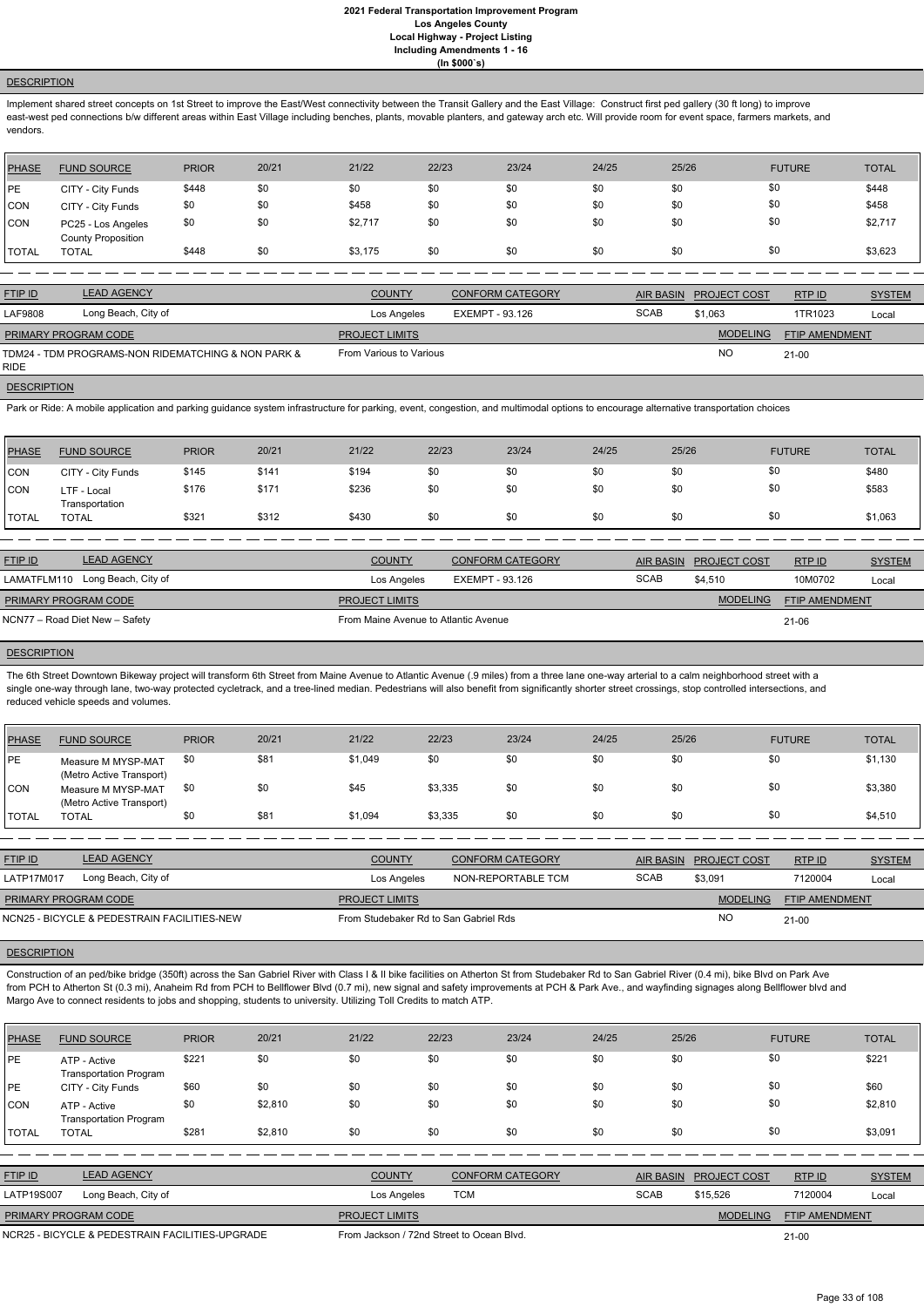# **DESCRIPTION**

Orange Avenue Backbone Bikeway and Complete Streets Improvements. Distance is 8.3 miles.

Project Description - Transform Orange / Alamitos Avenues into a nationally significant ATP best practices corridor adding protected bike lanes / intersections, curb extensions / bus islands & improved lighting.

| <b>PHASE</b> | <b>FUND SOURCE</b>                            | <b>PRIOR</b> | 20/21   | 21/22 | 22/23    | 23/24 | 24/25 | 25/26 | <b>FUTURE</b> | <b>TOTAL</b> |
|--------------|-----------------------------------------------|--------------|---------|-------|----------|-------|-------|-------|---------------|--------------|
| <b>PE</b>    | ATP - ST Cash                                 | \$127        | \$566   | \$0   | \$0      | \$0   | \$0   | \$0   | \$0           | \$693        |
| PE           | CITY - City Funds                             | \$20         | \$500   | \$0   | \$0      | \$0   | \$0   | \$0   | \$0           | \$520        |
| <b>CON</b>   | ATP - Active<br><b>Transportation Program</b> | \$0          | \$0     | \$0   | \$12,670 | \$0   | \$0   | \$0   | \$0           | \$12,670     |
| <b>CON</b>   | CITY - City Funds                             | \$0          | \$0     | \$0   | \$1,643  | \$0   | \$0   | \$0   | \$0           | \$1,643      |
| <b>TOTAL</b> | <b>TOTAL</b>                                  | \$147        | \$1,066 | \$0   | \$14,313 | \$0   | \$0   | \$0   | \$0           | \$15,526     |

| <b>FTIP ID</b>                    | <b>LEAD AGENCY</b>  | <b>COUNTY</b>         | <b>CONFORM CATEGORY</b>                                   | AIR BASIN   | <b>PROJECT COST</b> | <b>RTPID</b>          | <b>SYSTEM</b> |
|-----------------------------------|---------------------|-----------------------|-----------------------------------------------------------|-------------|---------------------|-----------------------|---------------|
| LATP21F102                        | Long Beach, City of | Los Angeles           | EXEMPT - 93.126                                           | <b>SCAB</b> | \$8,771             | 10M0702               | Local         |
| <b>PRIMARY PROGRAM CODE</b>       |                     | <b>PROJECT LIMITS</b> |                                                           |             | <b>MODELING</b>     | <b>FTIP AMENDMENT</b> |               |
| NCN27 - PEDESTRIAN FACILITIES-NEW |                     |                       | From Ocean Blvd to 7th St to Magnolia Ave to Alamitos Ave |             |                     | $21 - 06$             |               |

# **DESCRIPTION**

Construction of 190 pedestrian refuge islands and bulb outs throughout Downtown Long Beach. Limits: Magnolia to Alamitos, 10th to Ocean. Non-infrastructure elements include pedestrian safety education, targeted messaging, and interactive activities that model desired safety behaviors.

| <b>PHASE</b> | <b>FUND SOURCE</b>                            | <b>PRIOR</b> | 20/21 | 21/22 | 22/23 | 23/24 | 24/25   | 25/26 | <b>FUTURE</b> | <b>TOTAL</b> |
|--------------|-----------------------------------------------|--------------|-------|-------|-------|-------|---------|-------|---------------|--------------|
| PE           | ATP - Active<br><b>Transportation Program</b> | \$0          | \$0   | \$225 | \$450 | \$0   | \$0     | \$0   | \$0           | \$675        |
| <b>IPE</b>   | CITY - City Funds                             | \$0          | \$0   | \$25  | \$50  | \$0   | \$0     | \$0   | \$0           | \$75         |
| <b>CON</b>   | ATP - Active<br><b>Transportation Program</b> | \$0          | \$0   | \$543 | \$0   | \$0   | \$6,675 | \$0   | \$0           | \$7,218      |
| <b>CON</b>   | CITY - City Funds                             | \$0          | \$0   | \$25  | \$0   | \$0   | \$778   | \$0   | \$0           | \$803        |
| <b>TOTAL</b> | <b>TOTAL</b>                                  | \$0          | \$0   | \$818 | \$500 | \$0   | \$7,453 | \$0   | \$0           | \$8,771      |

Pine Ave Bicycle Boulevard will construct traffic calming improvements, signage, wayfinding, and sharrows on Pine Avenue from 8th Street to 25th Street; 25th Street from Pine Avenue to Earl Avenue; Earl Avenue from 25th Street to Willow Street.

| <b>FTIP ID</b>                              | <b>LEAD AGENCY</b>  | <b>COUNTY</b>                            | <b>CONFORM CATEGORY</b> |             | AIR BASIN PROJECT COST | RTPID                 | <b>SYSTEM</b> |
|---------------------------------------------|---------------------|------------------------------------------|-------------------------|-------------|------------------------|-----------------------|---------------|
| LATP21F103                                  | Long Beach, City of | Los Angeles                              | TCM                     | <b>SCAB</b> | \$8.332                | 10M0702               | Local         |
| <b>PRIMARY PROGRAM CODE</b>                 |                     | <b>PROJECT LIMITS</b>                    |                         |             | <b>MODELING</b>        | <b>FTIP AMENDMENT</b> |               |
| NCN25 - BICYCLE & PEDESTRAIN FACILITIES-NEW |                     | From Ocean Blvd to Pacific Coast Highway |                         |             |                        | 21-06                 |               |

#### **DESCRIPTION**

Transform Pacific Avenue from Ocean Blvd to PCH into a complete streets best practices corridor by upgrading 1.6 miles of Class III route to Class IV curb-protected bike lanes, protected intersections, and curb extensions. Non-infrastructure elements include pedestrian safety education, targeted messaging, and interactive activities that model desired safety behaviors.

| <b>PHASE</b> | <b>FUND SOURCE</b>                            | <b>PRIOR</b> | 20/21 | 21/22 | 22/23   | 23/24 | 24/25   | 25/26 | <b>FUTURE</b> | <b>TOTAL</b> |
|--------------|-----------------------------------------------|--------------|-------|-------|---------|-------|---------|-------|---------------|--------------|
| PE           | ATP - Active<br><b>Transportation Program</b> | \$0          | \$0   | \$225 | \$675   | \$0   | \$0     | \$0   | \$0           | \$900        |
| <b>PE</b>    | CITY - City Funds                             | \$0          | \$0   | \$25  | \$75    | \$0   | \$0     | \$0   | \$0           | \$100        |
| <b>CON</b>   | ATP - Active<br><b>Transportation Program</b> | \$0          | \$0   | \$0   | \$858   | \$0   | \$5,740 | \$0   | \$0           | \$6,598      |
| <b>CON</b>   | CITY - City Funds                             | \$0          | \$0   | \$0   | \$43    | \$0   | \$691   | \$0   | \$0           | \$734        |
| <b>TOTAL</b> | <b>TOTAL</b>                                  | \$0          | \$0   | \$250 | \$1,651 | \$0   | \$6,431 | \$0   | \$0           | \$8,332      |

| <b>FTIP ID</b> | <b>LEAD AGENCY</b>               | <b>COUNTY</b> | <b>CONFORM CATEGORY</b> |      | AIR BASIN PROJECT COST | <b>RTP ID</b> | <b>SYSTEM</b> |
|----------------|----------------------------------|---------------|-------------------------|------|------------------------|---------------|---------------|
|                | LATP21MPO103 Long Beach, City of | Los Angeles   | NON-REPORTABLE TCM      | SCAB | \$4,087                | 7120004       | Local         |

21-09

# **DESCRIPTION**

NCN25 - BICYCLE & PEDESTRAIN FACILITIES-NEW FROM From 8th Street to Willow Street

| <b>PHASE</b> | <b>FUND SOURCE</b> | <b>PRIOR</b> | 20/21 | 21/22 | 22/23 | 23/24 | 24/25   | 25/26 | <b>FUTURE</b> | <b>TOTAL</b> |
|--------------|--------------------|--------------|-------|-------|-------|-------|---------|-------|---------------|--------------|
| PE           | ATP - MPO ST Cash  | \$0          | \$0   | \$90  | \$475 | \$0   | \$0     | \$0   | \$0           | \$565        |
| <b>IPE</b>   | CITY - City Funds  | \$0          | \$0   | \$10  | \$50  | \$0   | \$0     | \$0   | \$0           | \$60         |
| <b>CON</b>   | ATP - MPO ST Cash  | \$0          | \$0   | \$0   | \$0   | \$514 | \$2,599 | \$0   | \$0           | \$3,113      |
| CON          | CITY - City Funds  | \$0          | \$0   | \$0   | \$0   | \$26  | \$323   | \$0   | \$0           | \$349        |
| <b>TOTAL</b> | <b>TOTAL</b>       | \$0          | \$0   | \$100 | \$525 | \$540 | \$2,922 | \$0   | \$0           | \$4,087      |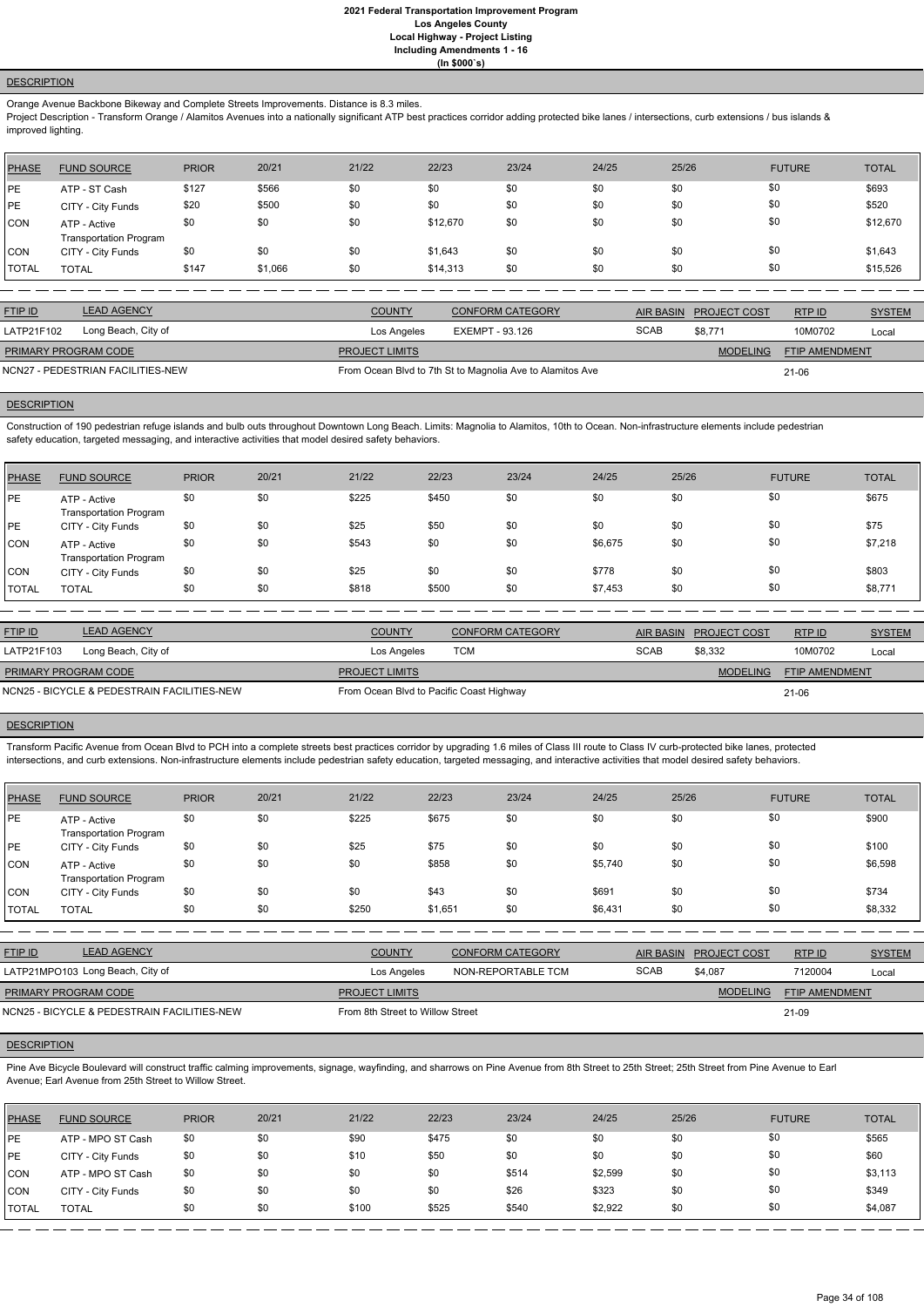**(In \$000`s)**

| <b>FTIP ID</b>       | <b>LEAD AGENCY</b>                                    | <b>COUNTY</b>                     | <b>CONFORM CATEGORY</b> |             | AIR BASIN PROJECT COST | RTPID          | <b>SYSTEM</b> |
|----------------------|-------------------------------------------------------|-----------------------------------|-------------------------|-------------|------------------------|----------------|---------------|
| LA0C8046             | Los Angeles A, City of                                | Los Angeles                       | NON-EXEMPT              | <b>SCAB</b> | \$15.416               | LA0C8046       | Local         |
| PRIMARY PROGRAM CODE |                                                       | <b>PROJECT LIMITS</b>             |                         |             | <b>MODELING</b>        | FTIP AMENDMENT |               |
| RS.                  | CAX63 - HIGHWAY/ROAD IMP - LANE ADD'S (NO HOV LANES): | From Lankershim Blvd to Cleon Ave |                         |             | <b>YES</b>             | $21-02$        |               |

# **DESCRIPTION**

BURBANK BLVD WIDENING-LANKERSHIM BLVD TO CLEON AVE. FROM VARYING ROADWAY WIDTH TO MODIFIED MAJOR HIGHWAY STANDARDS. FROM 1 LN TO 2 LNS IN EACH DIRECTION. PPNO 3097.

| <b>PHASE</b> | <b>FUND SOURCE</b>                              | <b>PRIOR</b> | 20/21 | 21/22   | 22/23   | 23/24 | 24/25 | 25/26 | <b>FUTURE</b> | <b>TOTAL</b> |
|--------------|-------------------------------------------------|--------------|-------|---------|---------|-------|-------|-------|---------------|--------------|
| PE           | CITY - City Funds                               | \$671        | \$70  | \$0     | \$0     | \$0   | \$0   | \$0   | \$0           | \$741        |
| PE           | PC25 - Los Angeles<br><b>County Proposition</b> | \$1,515      | \$200 | \$0     | \$0     | \$0   | \$0   | \$0   | \$0           | \$1,715      |
| ROW          | CITY - City Funds                               | \$477        | \$0   | \$0     | \$0     | \$0   | \$0   | \$0   | \$0           | \$477        |
| ROW          | PC25 - Los Angeles<br><b>County Proposition</b> | \$1,005      | \$0   | \$0     | \$0     | \$0   | \$0   | \$0   | \$0           | \$1,005      |
| CON          | CITY - City Funds                               | \$0          | \$0   | \$1,567 | \$2,611 | \$0   | \$0   | \$0   | \$0           | \$4,178      |
| ICON.        | PC25 - Los Angeles<br><b>County Proposition</b> | \$0          | \$0   | \$2,258 | \$0     | \$0   | \$0   | \$0   | \$0           | \$2,258      |
| ICON.        | STPL-R - STP Local<br>Regional                  | \$0          | \$0   | \$2,200 | \$2,842 | \$0   | \$0   | \$0   | \$0           | \$5,042      |
| TOTAL        | <b>TOTAL</b>                                    | \$3,668      | \$270 | \$6,025 | \$5,453 | \$0   | \$0   | \$0   | \$0           | \$15,416     |

| <b>FTIP ID</b>                                   | <b>LEAD AGENCY</b>     | <b>COUNTY</b>                | CONFORM CATEGORY | <b>AIR BASIN</b> | <b>PROJECT COST</b> | RTP ID                | <b>SYSTEM</b> |
|--------------------------------------------------|------------------------|------------------------------|------------------|------------------|---------------------|-----------------------|---------------|
| LA0C8075                                         | Los Angeles A, City of | Los Angeles                  | EXEMPT - 93.127  | <b>SCAB</b>      | \$20.433            | LA0C8075              | Local         |
| <b>PRIMARY PROGRAM CODE</b>                      |                        | <b>PROJECT LIMITS</b>        |                  |                  | <b>MODELING</b>     | <b>FTIP AMENDMENT</b> |               |
| NCRH1 - INTERSECTION IMPROVEMENTS/CHANNELIZATION |                        | From Lorena St to Indiana St |                  |                  | NO                  | $21 - 15$             |               |
|                                                  |                        |                              |                  |                  |                     |                       |               |

# **DESCRIPTION**

CESAR CHAVEZ AVE/ LORENA ST / INDIANA ST INTERSECTION IMPROVEMENTS. Reconstruction of a five-legged signalized intersection into a modern roundabout. The construction of the roundabout will reduce the complexity of the intersection and will improve traffic flow and safety. CFP No. 8075/F1209. Use Toll Credits in FY21 ROW \$207, FY22 CON \$518, and FY23 CON \$311

| <b>PHASE</b> | <b>FUND SOURCE</b>                              | <b>PRIOR</b> | 20/21   | 21/22   | 22/23   | 23/24 | 24/25 | 25/26 | <b>FUTURE</b> | <b>TOTAL</b> |
|--------------|-------------------------------------------------|--------------|---------|---------|---------|-------|-------|-------|---------------|--------------|
| PE           | LTF - Local<br>Transportation                   | \$235        | \$0     | \$0     | \$0     | \$0   | \$0   | \$0   | \$0           | \$235        |
| PE           | PC25 - Los Angeles<br><b>County Proposition</b> | \$565        | \$0     | \$0     | \$0     | \$0   | \$0   | \$0   | \$0           | \$565        |
| ROW          | LTF - Local<br>Transportation                   | \$1,921      | \$0     | \$0     | \$0     | \$0   | \$0   | \$0   | \$0           | \$1,921      |
| ROW          | PC25 - Los Angeles<br><b>County Proposition</b> | \$3,401      | \$0     | \$0     | \$0     | \$0   | \$0   | \$0   | \$0           | \$3,401      |
| ROW          | STPL-R - STP Local<br>Regional                  | \$0          | \$1,600 | \$0     | \$0     | \$0   | \$0   | \$0   | \$0           | \$1,600      |
| <b>CON</b>   | CMAQ - Congestion<br>Mitigation Air Quality     | \$0          | \$0     | \$0     | \$2,400 | \$0   | \$0   | \$0   | \$0           | \$2,400      |
| CON          | Coronavirus<br>Response-Relief Supp             | \$0          | \$0     | \$1,500 | \$0     | \$0   | \$0   | \$0   | \$0           | \$1,500      |
| CON          | LTF - Local<br>Transportation                   | \$1,670      | \$0     | \$0     | \$0     | \$0   | \$0   | \$0   | \$0           | \$1,670      |
| CON          | PC25 - Los Angeles<br><b>County Proposition</b> | \$3,141      | \$0     | \$0     | \$0     | \$0   | \$0   | \$0   | \$0           | \$3,141      |
| <b>CON</b>   | STPL-R - STP Local<br>Regional                  | \$0          | \$0     | \$4,000 | \$0     | \$0   | \$0   | \$0   | \$0           | \$4,000      |
| <b>TOTAL</b> | <b>TOTAL</b>                                    | \$10,933     | \$1,600 | \$5,500 | \$2,400 | \$0   | \$0   | \$0   | \$0           | \$20,433     |

| <b>FTIP ID</b>       | <b>LEAD AGENCY</b>                             | <b>COUNTY</b>                   | <b>CONFORM CATEGORY</b> | AIR BASIN   | <b>PROJECT COST</b> | RTPID          | <b>SYSTEM</b> |
|----------------------|------------------------------------------------|---------------------------------|-------------------------|-------------|---------------------|----------------|---------------|
| LA0F007              | Los Angeles A, City of                         | Los Angeles                     | EXEMPT - 93.126         | <b>SCAB</b> | \$82.669            | LA0F007        | Local         |
| PRIMARY PROGRAM CODE |                                                | <b>PROJECT LIMITS</b>           |                         |             | <b>MODELING</b>     | FTIP AMENDMENT |               |
|                      | NCR36 - BRIDGE RESTORATION & REPLC (NO LN ADD) | From Ettric St to Glenhurst Ave |                         |             | <b>NO</b>           | $21 - 01$      |               |

# **DESCRIPTION**

GLENDALE BLVD.-HYPERION AVE. COMPLEX OF BRIDGES OVER LA RIVER, I-5 AND RIVERSIDE DR, REHABILITATION/SEISMIC RETROFIT; UPGRADE BRIDGE RAILING; INCLUDES BRIDGES 53C-1881, 53C-1882, 53C-1883, 53C-1884, 53C-1179 AND 53-1069. NO ADDITIONAL LANES. REALIGN I-5 NORTH BOUND OFF RAMP. CONSTRUCT A PEDESTRIAN BRIDGE OVER LA RIVER (approx. 426 feet).(FED PROJECT ID: BHLS-5006(181)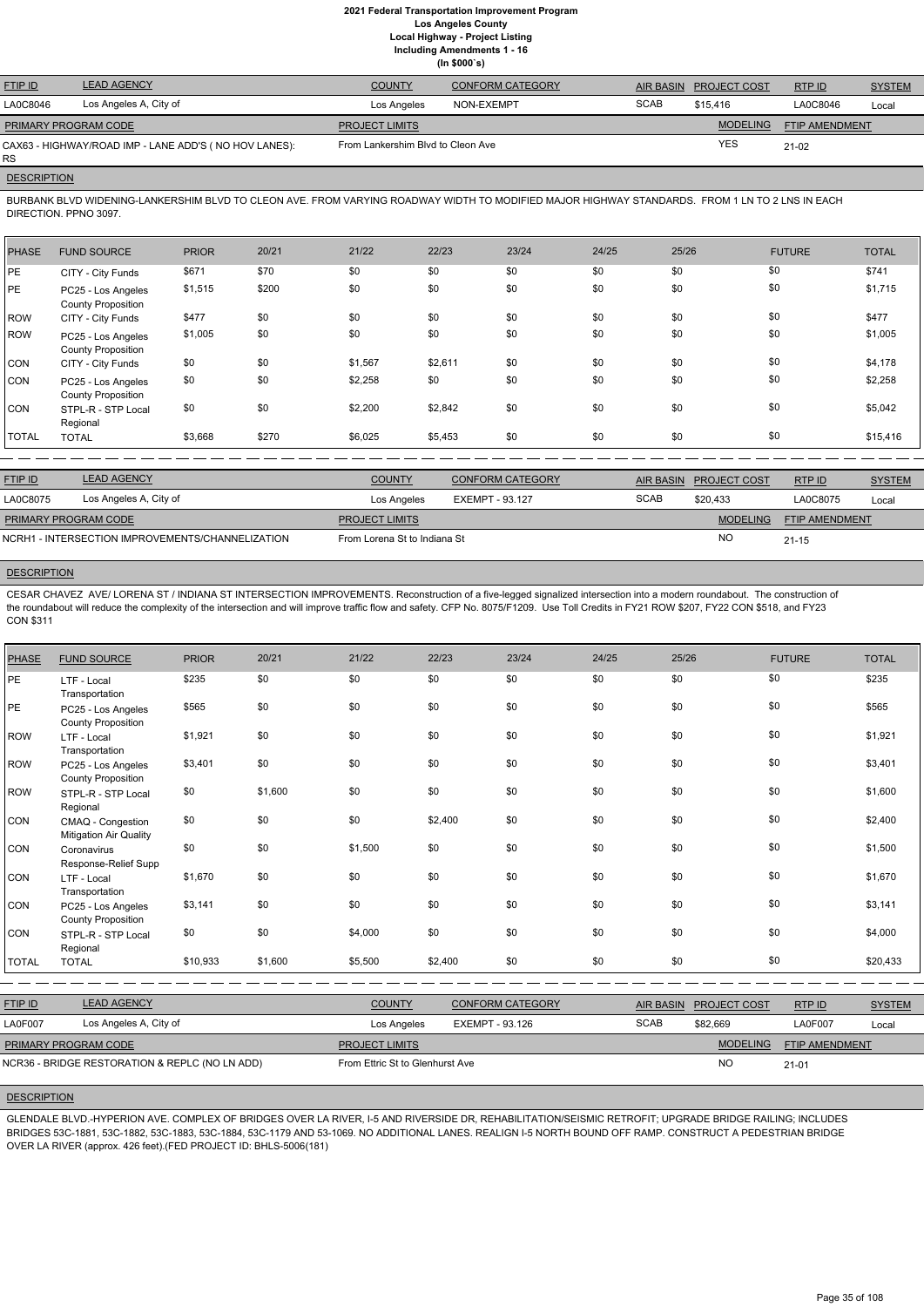|              | (ln \$000's)                                    |              |       |          |       |       |            |       |               |              |  |
|--------------|-------------------------------------------------|--------------|-------|----------|-------|-------|------------|-------|---------------|--------------|--|
| <b>PHASE</b> | <b>FUND SOURCE</b>                              | <b>PRIOR</b> | 20/21 | 21/22    | 22/23 | 23/24 | 24/25      | 25/26 | <b>FUTURE</b> | <b>TOTAL</b> |  |
| PE.          | CITY - City Funds                               | \$1,953      | \$91  | \$0      | \$0   | \$0   | \$0        | \$0   | \$0           | \$2,044      |  |
| PE.          | HBRR-L - Bridge- Local                          | \$7,808      | \$365 | \$0      | \$0   | \$0   | \$0        | \$0   | \$0           | \$8,173      |  |
| ROW          | CITY - City Funds                               | \$114        | \$46  | \$0      | \$0   | \$0   | \$0        | \$0   | \$0           | \$160        |  |
| ROW          | HBRR-L - Bridge- Local                          | \$886        | \$355 | \$0      | \$0   | \$0   | \$0        | \$0   | \$0           | \$1,241      |  |
| CON          | CITY - City Funds                               | \$0          | \$0   | \$8,150  | \$0   | \$0   | $$-1,220$  | \$0   | \$0           | \$6,930      |  |
| CON          | CITY - City Funds AC<br>(Advanced Construction) | \$0          | \$0   | \$62,901 | \$0   | \$0   | $$-62,901$ | \$0   | \$0           | \$0          |  |
| CON          | HBRR-L - Bridge- Local                          | \$0          | \$0   | \$0      | \$0   | \$0   | \$62,901   | \$0   | \$0           | \$62,901     |  |
| CON          | Local Bridge Seismic<br><b>Retrofit Account</b> | \$0          | \$0   | \$0      | \$0   | \$0   | \$1,220    | \$0   | \$0           | \$1,220      |  |
| TOTAL        | <b>TOTAL</b>                                    | \$10,761     | \$857 | \$71,051 | \$0   | \$0   | \$0        | \$0   | \$0           | \$82,669     |  |

| <b>FTIP ID</b>                                 | <b>LEAD AGENCY</b>     | <b>COUNTY</b>            | CONFORM CATEGORY |             | AIR BASIN PROJECT COST | RTP ID         | <b>SYSTEM</b> |
|------------------------------------------------|------------------------|--------------------------|------------------|-------------|------------------------|----------------|---------------|
| LA0G104                                        | Los Angeles A, City of | Los Angeles              | EXEMPT - 93.126  | <b>SCAB</b> | \$437.017              | <b>REG0701</b> | Local         |
| <b>PRIMARY PROGRAM CODE</b>                    |                        | <b>PROJECT LIMITS</b>    |                  |             | <b>MODELING</b>        | FTIP AMENDMENT |               |
| NCR36 - BRIDGE RESTORATION & REPLC (NO LN ADD) |                        | From Mateo St. to US 101 |                  |             | <b>NC</b>              | $21 - 16$      |               |
|                                                |                        |                          |                  |             |                        |                |               |

## **DESCRIPTION**

Bridge No. 53C1880,530595, SIXTH STREET, OVER LA RIVER, E SANTA ANA FREEWAY. REPLACE SEISMICALLY/STRUCTURALLY DEFICIENT SIXTH STREET VIADUCT WITH NEW VIADUCT. INSTALL BIKEWAY AND PEDESTRIAN CONNECTION FROM THE NEW SIXTH STREET VIADUCT BIKE RAMP NEAR MISSION ROAD AND SIXTH STREET TO MYER STREET AND 7TH STREET. NO LANES BEING ADDED. Utilizing Toll Credits to match ATP funds.

| <b>PHASE</b> | <b>FUND SOURCE</b>                              | <b>PRIOR</b> | 20/21       | 21/22       | 22/23       | 23/24      | 24/25     | 25/26      | <b>FUTURE</b> | <b>TOTAL</b> |
|--------------|-------------------------------------------------|--------------|-------------|-------------|-------------|------------|-----------|------------|---------------|--------------|
| PE           | ATP - Active<br><b>Transportation Program</b>   | \$500        | \$0         | \$0         | \$0         | \$0        | \$0       | \$0        | \$0           | \$500        |
| <b>PE</b>    | CITY - City Funds                               | \$6,299      | \$0         | \$0         | \$0         | \$0        | \$0       | \$0        | \$0           | \$6,299      |
| PE           | HBRR-L - Bridge- Local                          | \$35,866     | \$0         | \$0         | \$0         | \$0        | \$0       | \$0        | \$0           | \$35,866     |
| ROW          | CITY - City Funds AC<br>(Advanced Construction) | \$21,999     | \$0         | \$0         | \$0         | \$0        | \$0       | $$-21,999$ | \$0           | \$0          |
| ROW          | HBRR-L - Bridge- Local                          | \$92,605     | \$0         | \$0         | \$0         | \$0        | \$0       | \$21,999   | \$0           | \$114,604    |
| CON          | ATP - Active<br><b>Transportation Program</b>   | \$2,052      | \$0         | \$0         | \$0         | \$0        | \$0       | \$0        | \$0           | \$2,052      |
| CON          | CITY - City Funds                               | \$11,422     | $$-2,591$   | $$-2,591$   | $$-2,679$   | $$-2,850$  | $$-710$   | \$0        | \$0           | \$1          |
| <b>CON</b>   | CITY - City Funds AC<br>(Advanced Construction) | \$122,447    | $$ -20,000$ | $$ -20,000$ | $$ -20,681$ | $$-21,999$ | $$-5,484$ | \$0        | \$0           | \$34,283     |
| CON          | HBRR-L - Bridge- Local                          | \$109,940    | \$20,000    | \$21,400    | \$21,400    | \$21,999   | \$16,821  | \$0        | \$0           | \$211,560    |
| <b>CON</b>   | Local Bridge Seismic<br><b>Retrofit Account</b> | \$12,939     | \$2,591     | \$2,773     | \$2,773     | \$2,850    | \$2,179   | \$0        | \$0           | \$26,105     |
| <b>CON</b>   | TDA3 - TDA Article 3                            | \$5,747      | \$0         | \$0         | \$0         | \$0        | \$0       | \$0        | \$0           | \$5,747      |
| <b>TOTAL</b> | <b>TOTAL</b>                                    | \$421,816    | \$0         | \$1,582     | \$813       | \$0        | \$12,806  | \$0        | \$0           | \$437,017    |

Widening San Fernando Rd at Balboa Rd. Install a right-turn lane on west side of San Fernando Rd at Balboa Rd to provide add'l capacity; will require ROW acquisition, retaining walls and re-striping

| <b>FTIP ID</b>              | <b>LEAD AGENCY</b>                               | <b>COUNTY</b>             | CONFORM CATEGORY |             | AIR BASIN PROJECT COST | RTP ID         | <b>SYSTEM</b> |
|-----------------------------|--------------------------------------------------|---------------------------|------------------|-------------|------------------------|----------------|---------------|
| LA0G1491                    | Los Angeles A, City of                           | Los Angeles               | EXEMPT - 93.127  | <b>SCAB</b> | \$5,828                | 1NL04          | Local         |
| <b>PRIMARY PROGRAM CODE</b> |                                                  | <b>PROJECT LIMITS</b>     |                  |             | <b>MODELING</b>        | FTIP AMENDMENT |               |
|                             | NCRH1 - INTERSECTION IMPROVEMENTS/CHANNELIZATION | From Citywide to Citywide |                  |             |                        | 21-08          |               |

#### **DESCRIPTION**

Intersection and corridor improvements that may include new traffic signals, left turn phasing, pedestrian warning devices, sidewalk enhancements, curb extension and other similar treatments. The limits are between I-405/Sepulveda to the West, City of Los Angeles city boundary to the North and East, and Tuxford/La Tuna Canyon to Roscoe/I-405 to the South.

| PHASE | <b>FUND SOURCE</b> | <b>PRIOR</b> | 20/21   | 21/22 | 22/23 | 23/24 | 24/25 | 25/26 | FUTURE | <b>TOTAL</b> |
|-------|--------------------|--------------|---------|-------|-------|-------|-------|-------|--------|--------------|
| PE    | 2017 Earmark       | \$0          | \$1,165 |       |       |       |       | աս    |        | \$1,165      |

| \$292                   |
|-------------------------|
|                         |
| \$3,497                 |
|                         |
| \$874                   |
|                         |
| \$5,828                 |
|                         |
|                         |
| <b>SYSTEM</b><br>RTP ID |
| <b>1AL04</b><br>Local   |
| FTIP AMENDMENT          |
| $21 - 03$               |
|                         |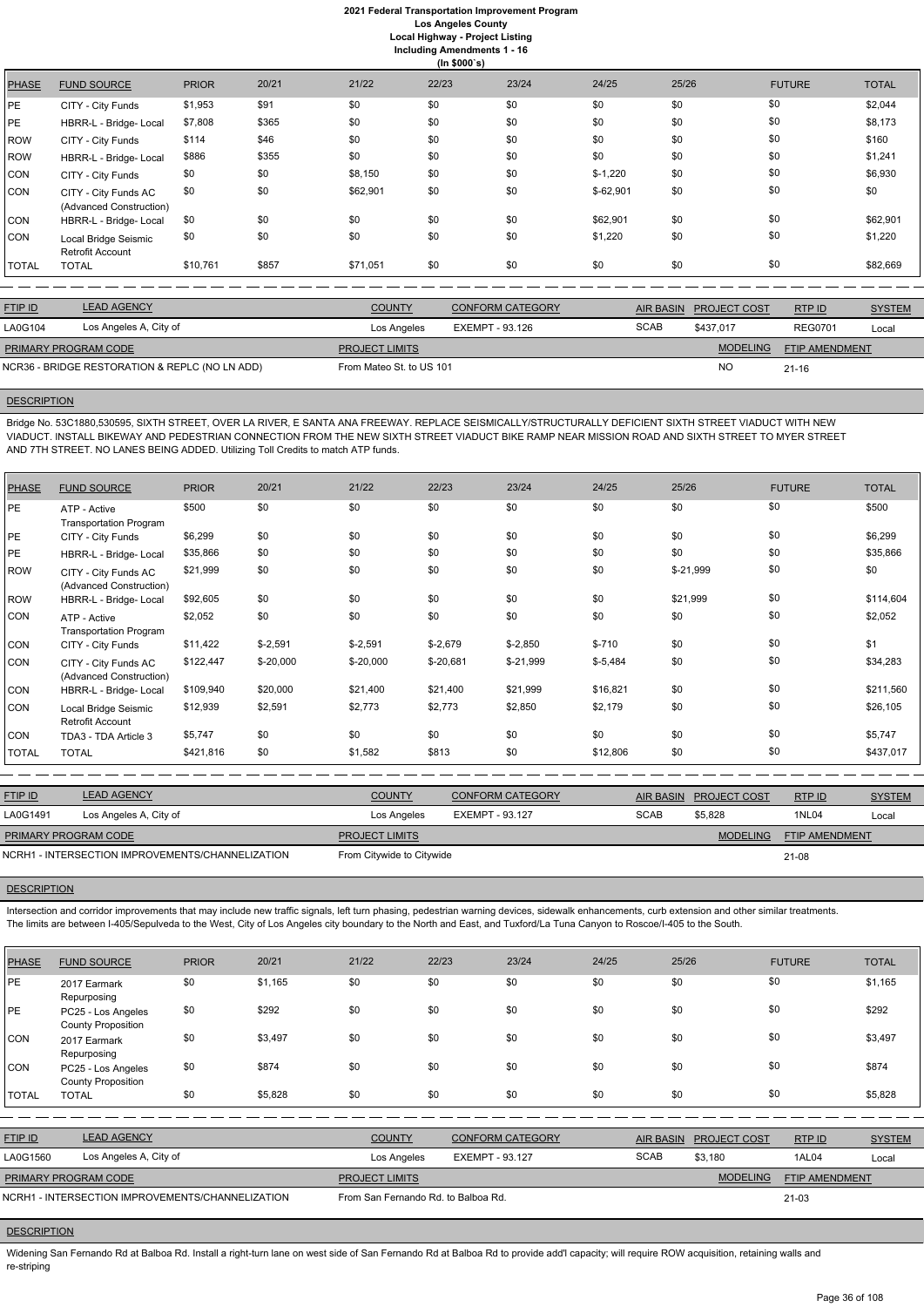| <b>PHASE</b> | <b>FUND SOURCE</b>                                 | <b>PRIOR</b> | 20/21   | 21/22                 | 22/23                  | 23/24                   | 24/25       | 25/26            |                     | <b>FUTURE</b>         | <b>TOTAL</b>  |
|--------------|----------------------------------------------------|--------------|---------|-----------------------|------------------------|-------------------------|-------------|------------------|---------------------|-----------------------|---------------|
| PE           | CMAQ - Congestion<br><b>Mitigation Air Quality</b> | \$172        | \$0     | \$0                   | \$0                    | \$0                     | \$0         | \$0              | \$0                 |                       | \$172         |
| PE           | LTF - Local<br>Transportation                      | \$93         | \$0     | \$0                   | \$0                    | \$0                     | \$0         | \$0              | \$0                 |                       | \$93          |
| ROW          | CMAQ - Congestion<br><b>Mitigation Air Quality</b> | \$40         | \$0     | \$0                   | \$0                    | \$0                     | \$0         | \$0              | \$0                 |                       | \$40          |
| ROW          | LTF - Local<br>Transportation                      | \$20         | \$0     | \$0                   | \$0                    | \$0                     | \$0         | \$0              | \$0                 |                       | \$20          |
| <b>CON</b>   | CMAQ - Congestion<br>Mitigation Air Quality        | \$0          | \$849   | \$0                   | \$0                    | \$0                     | \$0         | \$0              | \$0                 |                       | \$849         |
| CON          | LTF - Local<br>Transportation                      | \$0          | \$458   | \$548                 | \$0                    | \$0                     | \$0         | \$0              | \$0                 |                       | \$1,006       |
| <b>CON</b>   | PC25 - Los Angeles<br><b>County Proposition</b>    | \$0          | \$0     | \$1,000               | \$0                    | \$0                     | \$0         | \$0              | \$0                 |                       | \$1,000       |
| <b>TOTAL</b> | <b>TOTAL</b>                                       | \$325        | \$1,307 | \$1,548               | \$0                    | \$0                     | \$0         | \$0              | \$0                 |                       | \$3,180       |
|              |                                                    |              |         |                       |                        |                         |             |                  |                     |                       |               |
| FTIP ID      | <b>LEAD AGENCY</b>                                 |              |         | <b>COUNTY</b>         |                        | <b>CONFORM CATEGORY</b> |             | <b>AIR BASIN</b> | <b>PROJECT COST</b> | RTP ID                | <b>SYSTEM</b> |
| LA9918800    | Los Angeles A, City of                             |              |         | Los Angeles           | <b>EXEMPT - 93.126</b> |                         | <b>SCAB</b> | \$3,500          |                     | 1AL04                 | Local         |
|              | PRIMARY PROGRAM CODE                               |              |         | <b>PROJECT LIMITS</b> |                        |                         |             |                  | <b>MODELING</b>     | <b>FTIP AMENDMENT</b> |               |

NCR35 - STREET LIGHTS FROM LAKE STREET LIGHTS

### **DESCRIPTION**

21-00

Olympic Bl - Lake St to Western AVe - Replace exsting high voltage Lighting system w/ low voltage. Includes removal of exsting equipment and installation of conduit, wires, foundations, pullboxes, luminiares; upgrade of exsting low volt luminares and conversion of lights on the same high volt circuit on connecting system, if any. Will use \$401K Toll Credits in construction phase to match STPL in FY22/23.

| <b>PHASE</b> | <b>FUND SOURCE</b> | <b>PRIOR</b> | 20/21 | 21/22 | 22/23   | 23/24 | 24/25 | 25/26 | <b>FUTURE</b> | <b>TOTAL</b> |
|--------------|--------------------|--------------|-------|-------|---------|-------|-------|-------|---------------|--------------|
| <b>CON</b>   | STPL - STP Local   | \$0          |       | \$0   | \$3,500 | \$0   | \$0   |       | \$0           | \$3,500      |
| TOTAL        | TOTAL              | \$0          |       | \$0   | \$3,500 | \$0   | \$0   | \$0   | \$0           | \$3,500      |

| <b>FTIP ID</b>       | <b>LEAD AGENCY</b>                  | <b>COUNTY</b>         | <b>CONFORM CATEGORY</b> |             | AIR BASIN PROJECT COST | RTPID                 | <b>SYSTEM</b> |
|----------------------|-------------------------------------|-----------------------|-------------------------|-------------|------------------------|-----------------------|---------------|
| LAE0518              | Los Angeles A, City of              | Los Angeles           | EXEMPT - 93.126         | <b>SCAB</b> | \$3,492                | LAE0518               | Local         |
| PRIMARY PROGRAM CODE |                                     | <b>PROJECT LIMITS</b> |                         |             | <b>MODELING</b>        | <b>FTIP AMENDMENT</b> |               |
|                      | NCR29 - SIDEWALKS/CURB CUTS-UPGRADE | From 1st to 12th      |                         |             | <sub>NO</sub>          | $21 - 13$             |               |

### **DESCRIPTION**

BROADWAY PEDESTRIAN ENHANCEMENTS - IN THE CITY OF LOS ANGELES, ON BROADWAY FROM 1ST ST TO 12TH ST. THE SCOPE OF WORK INCLUDES CURB EXTENSIONS, SIDEWALK REPAIRS, CURB RAMP UPGRADES, TRAFFIC SIGNALS AND STRIPING, ENHANCED CROSSWALKS, PEDESTRIAN LIGHTING, STREET AMENITIES AND LANDSCAPING.

### CALIFORNIA'S EARMARK REPURPOSING EFFORT 2016-DEMO ID: CA367, \$1,799,800.00

| PHASE        | <b>FUND SOURCE</b>                              | <b>PRIOR</b> | 20/21 | 21/22   | 22/23   | 23/24 | 24/25 | 25/26 | <b>FUTURE</b> | TOTAL   |
|--------------|-------------------------------------------------|--------------|-------|---------|---------|-------|-------|-------|---------------|---------|
| <b>IPE</b>   | PC25 - Los Angeles<br><b>County Proposition</b> | \$0          | \$0   | \$1,746 | \$0     | \$0   | \$0   | \$0   | \$0           | \$1,746 |
| CON          | CITY - City Funds                               | \$0          | \$0   | \$0     | \$1,746 | \$0   | \$0   | \$0   | \$0           | \$1,746 |
| <b>TOTAL</b> | <b>TOTAL</b>                                    |              | \$0   | \$1,746 | \$1,746 | \$0   | \$0   | \$0   | \$0           | \$3,492 |

| <b>FTIP ID</b>       | <b>LEAD AGENCY</b>                    | <b>COUNTY</b>               | <b>CONFORM CATEGORY</b> |             | AIR BASIN PROJECT COST | RTPID                 | <b>SYSTEM</b> |
|----------------------|---------------------------------------|-----------------------------|-------------------------|-------------|------------------------|-----------------------|---------------|
| LAE1440              | Los Angeles A, City of                | Los Angeles                 | EXEMPT - 93.126         | <b>SCAB</b> | \$5,805                | LAE1440               | Local         |
| PRIMARY PROGRAM CODE |                                       | <b>PROJECT LIMITS</b>       |                         |             | <b>MODELING</b>        | <b>FTIP AMENDMENT</b> |               |
|                      | NCR91 - UPGRADED FACILITI (NO LN ADD) | From Fletcher Dr to I-5 Fwy |                         |             | <b>NO</b>              | $21-00$               |               |

## **DESCRIPTION**

RECONFIGURE SAN FERNANDO RD. FROM FLETCHER DR. TO I-5 FWY.Install left-turn channelization, improve pedestrian amenities, install wider sidewalks, median islands and landscaping where feasible between Cazador Street to just south of Alice Street.

| <b>PHASE</b> | <b>FUND SOURCE</b>                 | <b>PRIOR</b> | 20/21 | 21/22 | 22/23   | 23/24 | 24/25 | 25/26 | <b>FUTURE</b> | <b>TOTAL</b> |
|--------------|------------------------------------|--------------|-------|-------|---------|-------|-------|-------|---------------|--------------|
| PE           | DEMOSTL -<br>Demonstration -       | \$828        | \$0   | \$0   | \$0     | \$0   | \$0   | \$0   | \$0           | \$828        |
| PE           | LTF - Local<br>Transportation      | \$207        | \$0   | \$0   | \$0     | \$0   | \$0   | \$0   | \$0           | \$207        |
| <b>ROW</b>   | <b>DEMOSTL-</b><br>Demonstration - | \$0          | \$276 | \$0   | \$0     | \$0   | \$0   | \$0   | \$0           | \$276        |
| <b>ROW</b>   | LTF - Local<br>Transportation      | \$0          | \$69  | \$0   | \$0     | \$0   | \$0   | \$0   | \$0           | \$69         |
| <b>CON</b>   | DEMOSTL -<br>Demonstration -       | \$0          | \$0   | \$0   | \$3,540 | \$0   | \$0   | \$0   | \$0           | \$3,540      |
| <b>CON</b>   | LTF - Local<br>Transportation      | \$0          | \$0   | \$0   | \$885   | \$0   | \$0   | \$0   | \$0           | \$885        |
| <b>TOTAL</b> | <b>TOTAL</b>                       | \$1,035      | \$345 | \$0   | \$4,425 | \$0   | \$0   | \$0   | \$0           | \$5,805      |

Page 37 of 108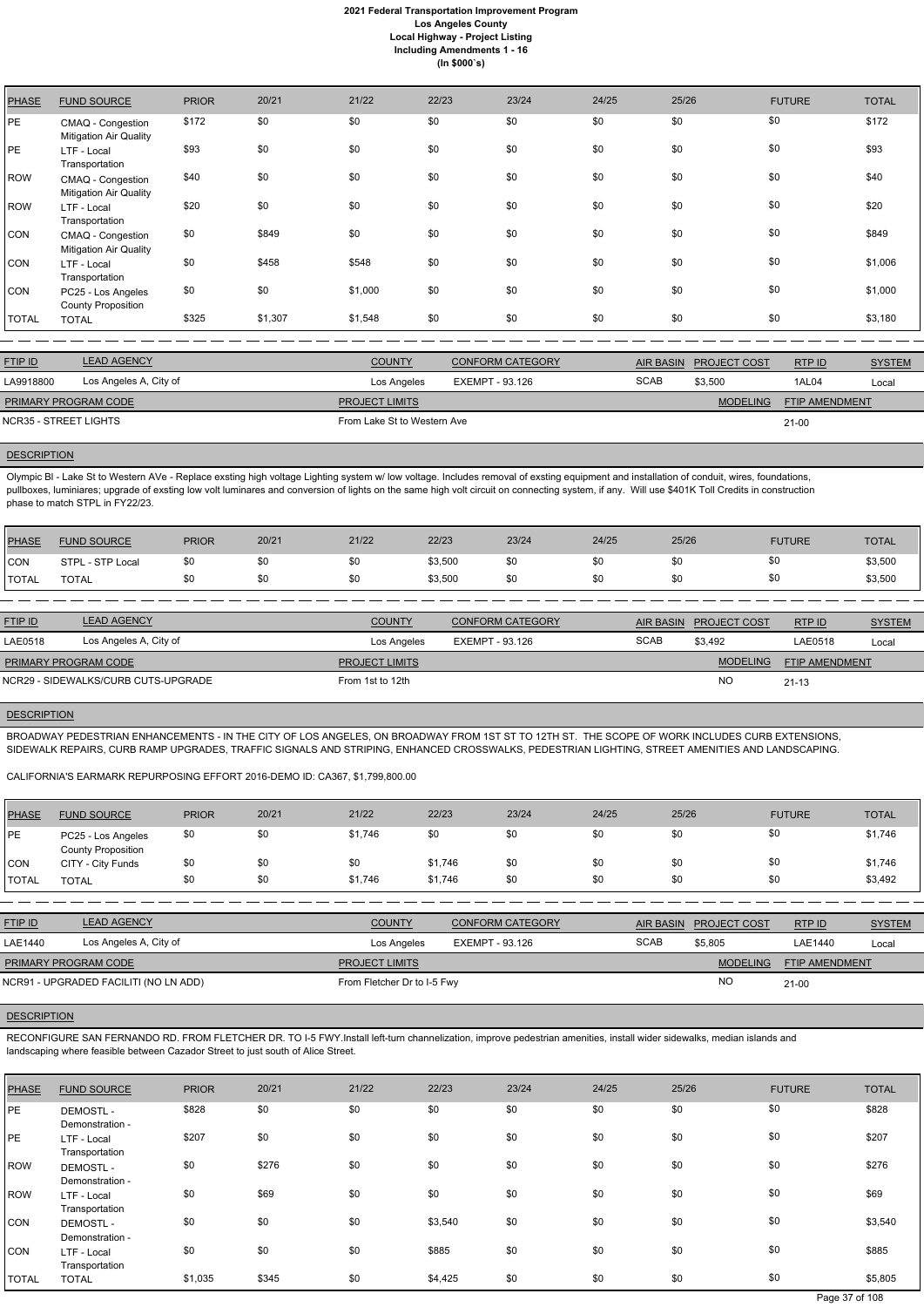| <b>LEAD AGENCY</b>           | <b>COUNTY</b>         | <b>CONFORM CATEGORY</b> |             | <b>PROJECT COST</b> | RTP ID                | <b>SYSTEM</b> |
|------------------------------|-----------------------|-------------------------|-------------|---------------------|-----------------------|---------------|
| Los Angeles A, City of       | Los Angeles           | EXEMPT - 93.126         | <b>SCAB</b> | \$450               | LAE1933               | Local         |
| <b>PRIMARY PROGRAM CODE</b>  | <b>PROJECT LIMITS</b> |                         |             | <b>MODELING</b>     | <b>FTIP AMENDMENT</b> |               |
| NCN46 - PLANTING/LANDSCAPING | From Hoover to N/A    |                         |             | NO                  | $21 - 01$             |               |
|                              |                       |                         |             |                     | AIR BASIN             |               |

# **DESCRIPTION**

ENHANCE BYZANTINE LATINO QUARTER TRANSIT PLAZAS AT NORMANDIE AND PICO, AND HOOVER AND PICO, LOS ANGELES BY IMPROVING STREETSCAPES, INCLUDING EXPANDING CONCRETE AND PAVING

Pedestrian improvements along Central Ave from Washington Blvd to Vernon Ave. Upgrading and/or installing new curb access ramps; installing pedestrian lighting and bus benches; modifying striping including continental crosswalks; installing speed feedback signs.

| <b>PHASE</b> | <b>FUND SOURCE</b>                 | <b>PRIOR</b> | 20/21 | 21/22 | 22/23 | 23/24 | 24/25 | 25/26 | <b>FUTURE</b> | <b>TOTAL</b> |
|--------------|------------------------------------|--------------|-------|-------|-------|-------|-------|-------|---------------|--------------|
| <b>IPE</b>   | CITY - City Funds                  | \$20         | \$0   | \$0   | \$0   | \$0   | \$0   | \$0   | \$0           | \$20         |
| <b>PE</b>    | <b>DEMOSTL-</b><br>Demonstration - | \$80         | \$0   | \$0   | \$0   | \$0   | \$0   | \$0   | \$0           | \$80         |
| <b>CON</b>   | CITY - City Funds                  | \$0          | \$70  | \$0   | \$0   | \$0   | \$0   | \$0   | \$0           | \$70         |
| <b>CON</b>   | <b>DEMOSTL-</b><br>Demonstration - | \$0          | \$280 | \$0   | \$0   | \$0   | \$0   | \$0   | \$0           | \$280        |
| <b>TOTAL</b> | <b>TOTAL</b>                       | \$100        | \$350 | \$0   | \$0   | \$0   | \$0   | \$0   | \$0           | \$450        |

| <b>FTIP ID</b>       | <b>LEAD AGENCY</b>                  | <b>COUNTY</b>                      | <b>CONFORM CATEGORY</b> |             | AIR BASIN PROJECT COST | RTP ID                | <b>SYSTEM</b> |
|----------------------|-------------------------------------|------------------------------------|-------------------------|-------------|------------------------|-----------------------|---------------|
| LAE2279              | Los Angeles A, City of              | Los Angeles                        | EXEMPT - 93.126         | <b>SCAB</b> | \$4,000                | LAE2279               | Local         |
| PRIMARY PROGRAM CODE |                                     | <b>PROJECT LIMITS</b>              |                         |             | <b>MODELING</b>        | <b>FTIP AMENDMENT</b> |               |
|                      | NCR29 - SIDEWALKS/CURB CUTS-UPGRADE | From WASHINGTON BLVD to VERNON AVE |                         |             | <b>NO</b>              | $21 - 00$             |               |

# **DESCRIPTION**

Imperial Highway Bike Lanes. This project involves the modification of the median island and the widening of Imperial Highway along 1000 ft east of Pershing Drive to accommodate bike lanes. Bike lane length of 0.25.

| PHASE        | <b>FUND SOURCE</b>                 | <b>PRIOR</b> | 20/21 | 21/22   | 22/23 | 23/24 | 24/25 | 25/26 | <b>FUTURE</b> | <b>TOTAL</b> |
|--------------|------------------------------------|--------------|-------|---------|-------|-------|-------|-------|---------------|--------------|
| PE           | AGENCY - Agency                    | \$83         | \$0   | \$0     | \$0   | \$0   | \$0   | \$0   | \$0           | \$83         |
| PE           | <b>DEMOSTL-</b><br>Demonstration - | \$300        | \$0   | \$0     | \$0   | \$0   | \$0   | \$0   | \$0           | \$300        |
| CON          | AGENCY - Agency                    | \$0          | \$0   | \$2,261 | \$0   | \$0   | \$0   | \$0   | \$0           | \$2,261      |
| <b>CON</b>   | <b>DEMOSTL-</b><br>Demonstration - | \$0          | \$0   | \$1,356 | \$0   | \$0   | \$0   | \$0   | \$0           | \$1,356      |
| <b>TOTAL</b> | <b>TOTAL</b>                       | \$383        | \$0   | \$3,617 | \$0   | \$0   | \$0   | \$0   | \$0           | \$4,000      |

| <b>FTIP ID</b>              | <b>LEAD AGENCY</b>             | <b>COUNTY</b>                    | <b>CONFORM CATEGORY</b> |             | <b>AIR BASIN PROJECT COST</b> | RTP ID                | <b>SYSTEM</b> |
|-----------------------------|--------------------------------|----------------------------------|-------------------------|-------------|-------------------------------|-----------------------|---------------|
| LAE3764                     | Los Angeles A, City of         | Los Angeles                      | <b>TCM Committed</b>    | <b>SCAB</b> | \$2,911                       | LAE3764               | Local         |
| <b>PRIMARY PROGRAM CODE</b> |                                | <b>PROJECT LIMITS</b>            |                         |             | MODELING                      | <b>FTIP AMENDMENT</b> |               |
|                             | ITS02 - SIGNAL SYNCHRONIZATION | From Imperial Hwy to 77th Street |                         |             | <b>NC</b>                     | $21 - 00$             |               |

# **DESCRIPTION**

Sepulveda Boulevard Closed-Circuit Television Traffic Signal Improvement

## Signal Sync

| <b>PHASE</b> | <b>FUND SOURCE</b>            | <b>PRIOR</b> | 20/21 | 21/22   | 22/23 | 23/24 | 24/25 | 25/26 | <b>FUTURE</b> | <b>TOTAL</b> |
|--------------|-------------------------------|--------------|-------|---------|-------|-------|-------|-------|---------------|--------------|
| <b>PE</b>    | LTF - Local<br>Transportation | \$122        | \$122 | \$0     | \$0   | \$0   | \$0   | \$0   | \$0           | \$244        |
| <b>CON</b>   | LTF - Local<br>Transportation | \$0          | \$141 | \$1,374 | \$0   | \$0   | \$0   | \$0   | \$0           | \$1,515      |

| <b>CON</b>     | PC25 - 2016 Earmark<br>Repurposing | \$0   | \$115 | \$1,037               | \$0 | \$0                                         | \$0 | \$0       | \$0                 |                       | \$1,152       |
|----------------|------------------------------------|-------|-------|-----------------------|-----|---------------------------------------------|-----|-----------|---------------------|-----------------------|---------------|
| <b>TOTAL</b>   | <b>TOTAL</b>                       | \$122 | \$378 | \$2.411               | \$0 | \$0                                         | \$0 | \$0       | \$0                 |                       | \$2,911       |
|                |                                    |       |       |                       |     |                                             |     |           |                     |                       |               |
| <b>FTIP ID</b> | <b>LEAD AGENCY</b>                 |       |       | <b>COUNTY</b>         |     | <b>CONFORM CATEGORY</b>                     |     | AIR BASIN | <b>PROJECT COST</b> | RTP ID                | <b>SYSTEM</b> |
| LAF1520        | Los Angeles A, City of             |       |       | Los Angeles           |     | NON-REPORTABLE TCM COMMITTED SCAB           |     |           | \$2,322             | 1NL04                 | Local         |
|                | <b>PRIMARY PROGRAM CODE</b>        |       |       | <b>PROJECT LIMITS</b> |     |                                             |     |           | <b>MODELING</b>     | <b>FTIP AMENDMENT</b> |               |
|                | NCN26 - BICYCLE FACILITY-NEW       |       |       |                       |     | From 1000' E/O Pershing Dr. to Pershing Dr. |     |           | NO                  | 21-00                 |               |
|                |                                    |       |       |                       |     |                                             |     |           |                     |                       |               |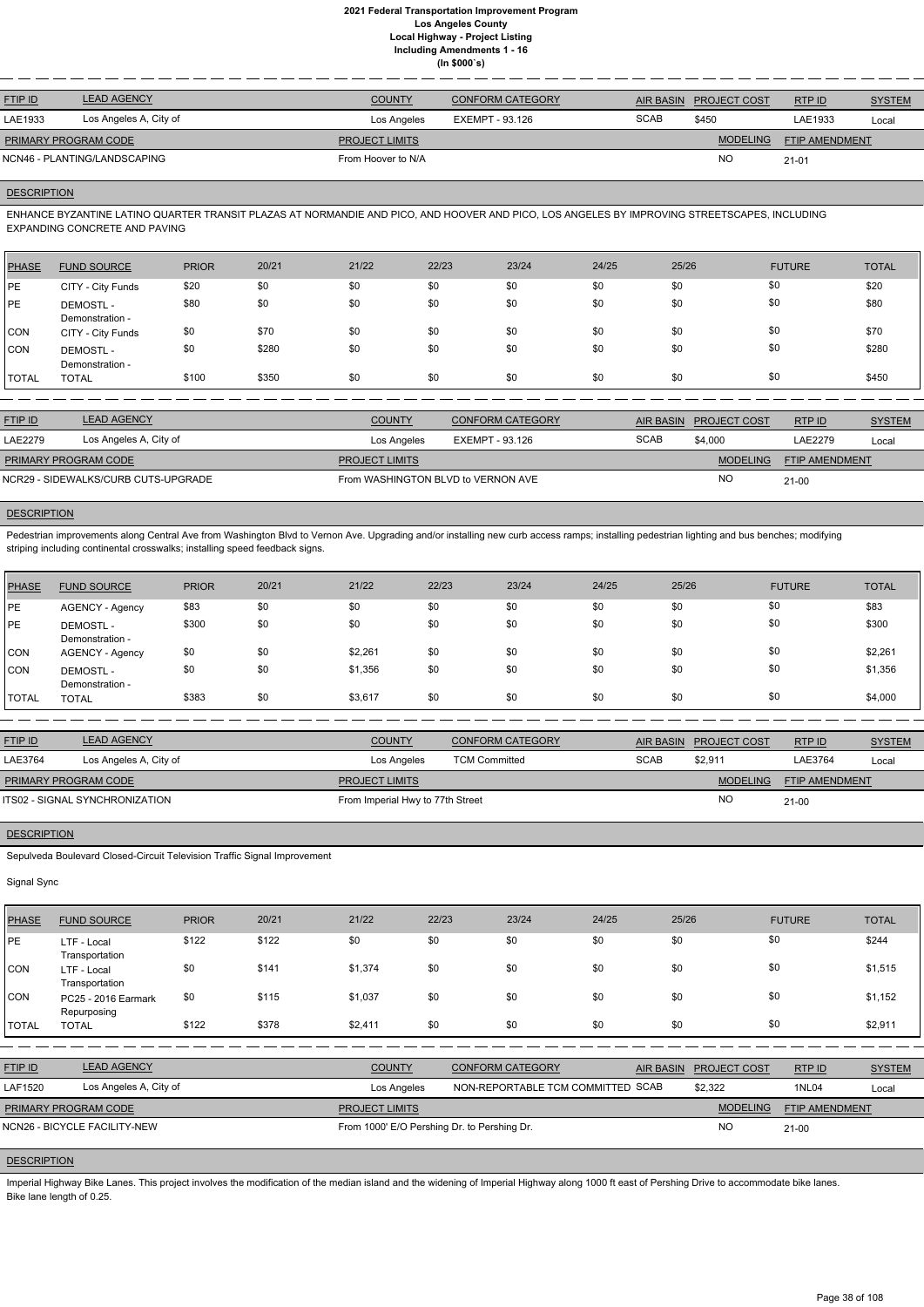**Including Amendments 1 - 16**

|              | (ln \$000's)                                       |              |       |         |       |       |       |       |               |              |
|--------------|----------------------------------------------------|--------------|-------|---------|-------|-------|-------|-------|---------------|--------------|
| <b>PHASE</b> | <b>FUND SOURCE</b>                                 | <b>PRIOR</b> | 20/21 | 21/22   | 22/23 | 23/24 | 24/25 | 25/26 | <b>FUTURE</b> | <b>TOTAL</b> |
| PE           | LTF - Local<br>Transportation                      | \$87         | \$0   | \$0     | \$0   | \$0   | \$0   | \$0   | \$0           | \$87         |
| PE           | STPE-R - STP<br>Enhancement-RIP                    | \$352        | \$0   | \$0     | \$0   | \$0   | \$0   | \$0   | \$0           | \$352        |
| CON          | CMAQ - Congestion<br><b>Mitigation Air Quality</b> | \$0          | \$0   | \$1,506 | \$0   | \$0   | \$0   | \$0   | \$0           | \$1,506      |
| <b>CON</b>   | LTF - Local<br>Transportation                      | \$0          | \$0   | \$377   | \$0   | \$0   | \$0   | \$0   | \$0           | \$377        |
| <b>TOTAL</b> | <b>TOTAL</b>                                       | \$439        | \$0   | \$1,883 | \$0   | \$0   | \$0   | \$0   | \$0           | \$2,322      |

| <b>FTIP ID</b>                                  | <b>LEAD AGENCY</b>     | <b>COUNTY</b>         | <b>CONFORM CATEGORY</b> |             | AIR BASIN PROJECT COST | RTPID          | <b>SYSTEM</b> |
|-------------------------------------------------|------------------------|-----------------------|-------------------------|-------------|------------------------|----------------|---------------|
| LAF1535                                         | Los Angeles A, City of | Los Angeles           | EXEMPT - 93.126         | <b>SCAB</b> | \$504                  | 1NL04          | Local         |
| PRIMARY PROGRAM CODE                            |                        | <b>PROJECT LIMITS</b> |                         |             | <b>MODELING</b>        | FTIP AMENDMENT |               |
| NCR25 - BICYCLE & PEDESTRAIN FACILITIES-UPGRADE |                        | From N/A to N/A       |                         |             | <b>NO</b>              | $21 - 00$      |               |

# **DESCRIPTION**

Bicycle Wayfinding Signage Program. Wayfinding signs to direct bicyclists, and educate motorists, to the locations of dedicated bike paths, lanes and routes, destinations, and transit hubs throughout Los Angeles.

Main Street Bus Stop and Pedestrian Improvements including sidewalk and transit stop improvements. Design and construct bus stop and pedestrian improvements that will increase the usage and capacity of pedestrian facilities along a 0.4 mile stretch of Main Street; sidewalk enhancements, curb extension, access ramps, street furniture along Main between 2nd and 4th (0.25 miles)

| PHASE        | <b>FUND SOURCE</b>                                 | <b>PRIOR</b> | 20/21 | 21/22 | 22/23 | 23/24 | 24/25 | 25/26 | <b>FUTURE</b> | <b>TOTAL</b> |
|--------------|----------------------------------------------------|--------------|-------|-------|-------|-------|-------|-------|---------------|--------------|
| PE           | CITY - City Funds                                  | \$30         | \$0   | \$0   | \$0   | \$0   | \$0   | \$0   | \$0           | \$30         |
| <b>IPE</b>   | CMAQ - Congestion<br><b>Mitigation Air Quality</b> | \$120        | \$0   | \$0   | \$0   | \$0   | \$0   | \$0   | \$0           | \$120        |
| CON          | CITY - City Funds                                  | \$0          | \$71  | \$0   | \$0   | \$0   | \$0   | \$0   | \$0           | \$71         |
| ICON.        | CMAQ - Congestion<br><b>Mitigation Air Quality</b> | \$0          | \$283 | \$0   | \$0   | \$0   | \$0   | \$0   | \$0           | \$283        |
| <b>TOTAL</b> | <b>TOTAL</b>                                       | \$150        | \$354 | \$0   | \$0   | \$0   | \$0   | \$0   | \$0           | \$504        |

| <b>FTIP ID</b>                                              | <b>LEAD AGENCY</b>     | <b>COUNTY</b>                 | <b>CONFORM CATEGORY</b> | <b>AIR BASIN</b> | <b>PROJECT COST</b> | RTP ID                | <b>SYSTEM</b> |
|-------------------------------------------------------------|------------------------|-------------------------------|-------------------------|------------------|---------------------|-----------------------|---------------|
| LAF1609                                                     | Los Angeles A, City of | Los Angeles                   | EXEMPT - 93.127         | <b>SCAB</b>      | \$1.856             | 101008                | Local         |
| <b>PRIMARY PROGRAM CODE</b>                                 |                        | <b>PROJECT LIMITS</b>         |                         |                  | <b>MODELING</b>     | <b>FTIP AMENDMENT</b> |               |
| TRRH6 - PASSENGER<br>STATIONS/FACILITIES-REHAB/IMPROVEMENTS |                        | From 2nd Street to 4th Street |                         |                  | <b>NO</b>           | 21-06                 |               |

# **DESCRIPTION**

| <b>PHASE</b> | <b>FUND SOURCE</b>                                 | <b>PRIOR</b> | 20/21 | 21/22   | 22/23 | 23/24 | 24/25 | 25/26 | <b>FUTURE</b> | <b>TOTAL</b> |
|--------------|----------------------------------------------------|--------------|-------|---------|-------|-------|-------|-------|---------------|--------------|
| PE           | CITY - City Funds                                  | \$74         | \$0   | \$0     | \$0   | \$0   | \$0   | \$0   | \$0           | \$74         |
| PE           | CMAQ - Congestion<br><b>Mitigation Air Quality</b> | \$295        | \$0   | \$0     | \$0   | \$0   | \$0   | \$0   | \$0           | \$295        |
| CON          | CITY - City Funds                                  | \$0          | \$0   | \$297   | \$0   | \$0   | \$0   | \$0   | \$0           | \$297        |
| <b>CON</b>   | CMAQ - Congestion<br><b>Mitigation Air Quality</b> | \$0          | \$0   | \$1,190 | \$0   | \$0   | \$0   | \$0   | \$0           | \$1,190      |
| TOTAL        | <b>TOTAL</b>                                       | \$369        | \$0   | \$1,487 | \$0   | \$0   | \$0   | \$0   | \$0           | \$1,856      |

| <b>FTIP ID</b>       | <b>LEAD AGENCY</b>           | <b>COUNTY</b>                                   | <b>CONFORM CATEGORY</b>           | AIR BASIN PROJECT COST | <u>RTP ID</u>         | <b>SYSTEM</b> |
|----------------------|------------------------------|-------------------------------------------------|-----------------------------------|------------------------|-----------------------|---------------|
| LAF3514              | Los Angeles A, City of       | Los Angeles                                     | NON-REPORTABLE TCM COMMITTED SCAB | \$10,814               | 1NL04                 | Local         |
| PRIMARY PROGRAM CODE |                              | <b>PROJECT LIMITS</b>                           |                                   | <b>MODELING</b>        | <b>FTIP AMENDMENT</b> |               |
|                      | NCN26 - BICYCLE FACILITY-NEW | From Motor Ave. to 500 feet east of Dunleer Dr. |                                   | NC                     | $21 - 12$             |               |

# **DESCRIPTION**

Design and construct 0.28 miles Class I bike facility north of I-10 from Motor Ave. to 500 feet east of Dunleer Dr. (Continuous bikeway from Exposition Park to Santa Monica Beach).

| PHASE        | <b>FUND SOURCE</b>                                 | <b>PRIOR</b> | 20/21   | 21/22 | 22/23   | 23/24 | 24/25 | 25/26 | <b>FUTURE</b> | <b>TOTAL</b> |
|--------------|----------------------------------------------------|--------------|---------|-------|---------|-------|-------|-------|---------------|--------------|
| <b>PE</b>    | CMAQ - Congestion<br><b>Mitigation Air Quality</b> | \$1,732      | \$0     | \$0   | \$0     | \$0   | \$0   | \$0   | \$0           | \$1,732      |
| <b>PE</b>    | LTF - Local<br>Transportation                      | \$433        | \$0     | \$0   | \$0     | \$0   | \$0   | \$0   | \$0           | \$433        |
| CON          | CMAQ - Congestion<br><b>Mitigation Air Quality</b> | \$0          | \$2,684 | \$0   | \$0     | \$0   | \$0   | \$0   | \$0           | \$2,684      |
| <b>CON</b>   | Coronavirus<br>Response-Relief Supp                | \$0          | \$0     | \$0   | \$5,293 | \$0   | \$0   | \$0   | \$0           | \$5,293      |
| CON          | LTF - Local<br>Transportation                      | \$0          | \$672   | \$0   | \$0     | \$0   | \$0   | \$0   | \$0           | \$672        |
| <b>TOTAL</b> | <b>TOTAL</b>                                       | \$2,165      | \$3,356 | \$0   | \$5,293 | \$0   | \$0   | \$0   | \$0           | \$10,814     |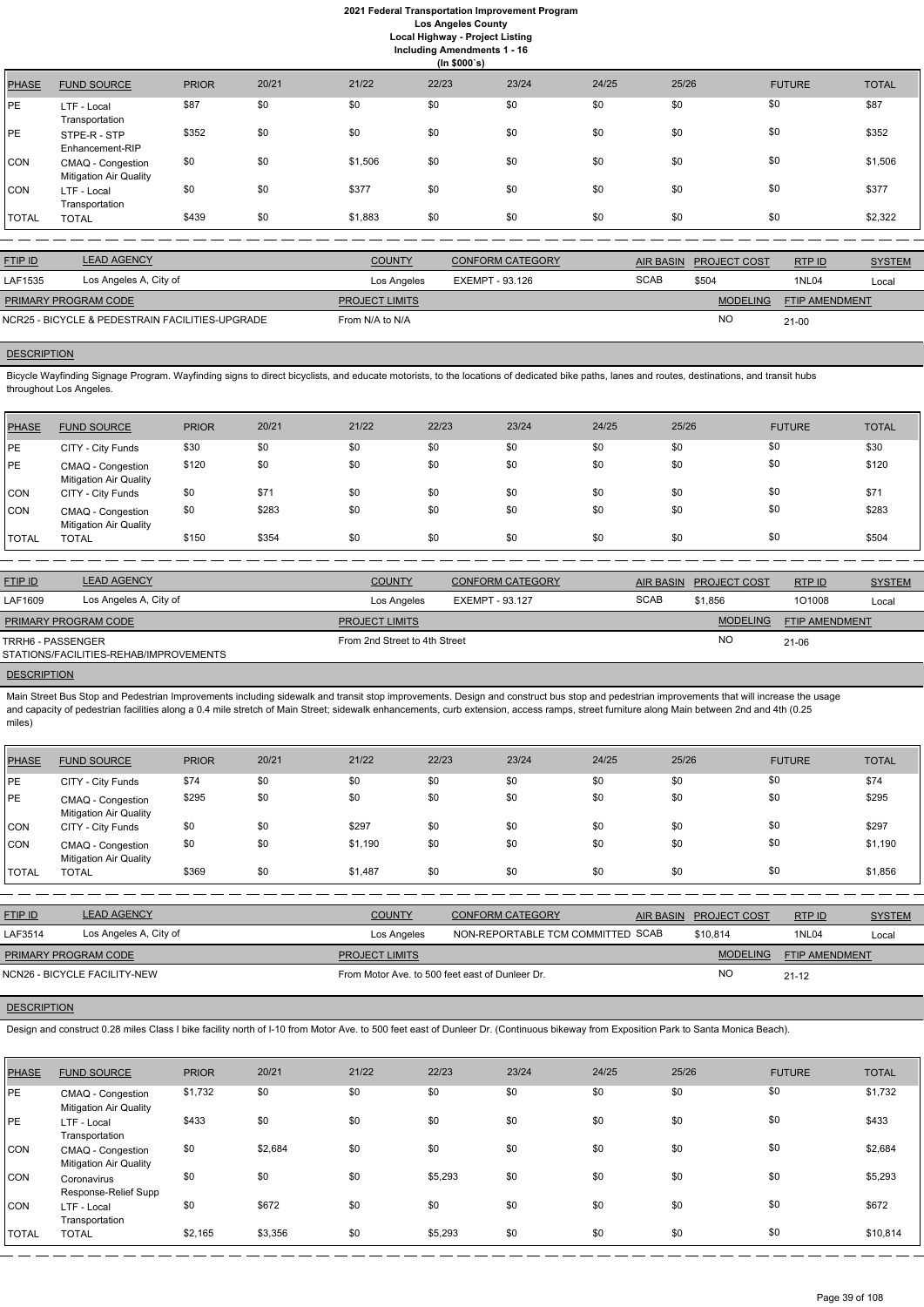**Including Amendments 1 - 16**

|  | (ln \$000's) |  |
|--|--------------|--|

| <b>FTIP ID</b>       | <b>LEAD AGENCY</b>           | <b>COUNTY</b>                         | <b>CONFORM CATEGORY</b>           | AIR BASIN PROJECT COST | RTPID          | <b>SYSTEM</b> |
|----------------------|------------------------------|---------------------------------------|-----------------------------------|------------------------|----------------|---------------|
| LAF3516              | Los Angeles A, City of       | Los Angeles                           | NON-REPORTABLE TCM COMMITTED SCAB | \$7,244                | 1AL04          | Local         |
| PRIMARY PROGRAM CODE |                              | <b>PROJECT LIMITS</b>                 |                                   | <b>MODELING</b>        | FTIP AMENDMENT |               |
|                      | NCN26 - BICYCLE FACILITY-NEW | From Riverside Dr. to Forest Lawn Dr. |                                   | <b>NC</b>              | $21 - 12$      |               |

# **DESCRIPTION**

Los Angeles River Bike Path Phase IV - Construction. Construct Class I bikeway on the south bank of the Los Angeles River Flood Control Channel from Riverside Drive to Forest Lawn Drive on/off ramps, a distance of under one mile.

Westlake MacArthur Park Pedestrian Improvement Project. Install 2.5 miles of pedestrian improvements including pedestrian lighting, street furniture & trees, enhanced crosswalks, & bus stop amenities.

| PHASE        | <b>FUND SOURCE</b>                                 | <b>PRIOR</b> | 20/21 | 21/22   | 22/23 | 23/24 | 24/25   | 25/26 | <b>FUTURE</b> | <b>TOTAL</b> |
|--------------|----------------------------------------------------|--------------|-------|---------|-------|-------|---------|-------|---------------|--------------|
| CON          | CITY - City Funds                                  | \$0          | \$0   | \$457   | \$0   | \$0   | \$0     | \$0   | \$0           | \$457        |
| ICON.        | CMAQ - Congestion<br><b>Mitigation Air Quality</b> | \$0          | \$0   | \$1,827 | \$0   | \$0   | \$0     | \$0   | \$0           | \$1,827      |
| ICON.        | Coronavirus<br>Response-Relief Supp                | \$0          | \$0   | \$0     | \$0   | \$0   | \$4,960 | \$0   | \$0           | \$4,960      |
| <b>TOTAL</b> | <b>TOTAL</b>                                       | \$0          | \$0   | \$2,284 | \$0   | \$0   | \$4,960 | \$0   | \$0           | \$7,244      |

| <b>FTIP ID</b>              | <b>LEAD AGENCY</b>                | <b>COUNTY</b>         | <b>CONFORM CATEGORY</b> |             | AIR BASIN PROJECT COST | RTPID                 | <b>SYSTEM</b> |
|-----------------------------|-----------------------------------|-----------------------|-------------------------|-------------|------------------------|-----------------------|---------------|
| LAF3631                     | Los Angeles A, City of            | Los Angeles           | <b>TCM Committed</b>    | <b>SCAB</b> | \$1.479                | <b>1NL04</b>          | Local         |
| <b>PRIMARY PROGRAM CODE</b> |                                   | <b>PROJECT LIMITS</b> |                         |             | <b>MODELING</b>        | <b>FTIP AMENDMENT</b> |               |
|                             | NCN27 - PEDESTRIAN FACILITIES-NEW | From Union to Hoover  |                         |             | <b>NO</b>              | $21 - 01$             |               |

## **DESCRIPTION**

Menlo Ave/MLK Vermont Expo Station Pedestrian Improvements. Improve pedestrian access to the new Expo station on Vermont Ave by installing sidewalks, landscaping, and lighting along Menlo Ave. and MLK Jr. Blvd. plus a median on MLK Blvd.

| <b>PHASE</b> | <b>FUND SOURCE</b>                                 | <b>PRIOR</b> | 20/21   | 21/22 | 22/23 | 23/24 | 24/25 | 25/26 | <b>FUTURE</b> | <b>TOTAL</b> |
|--------------|----------------------------------------------------|--------------|---------|-------|-------|-------|-------|-------|---------------|--------------|
| PE           | CITY - City Funds                                  | \$56         | \$0     | \$0   | \$0   | \$0   | \$0   | \$0   | \$0           | \$56         |
| PE           | CMAQ - Congestion<br><b>Mitigation Air Quality</b> | \$268        | \$0     | \$0   | \$0   | \$0   | \$0   | \$0   | \$0           | \$268        |
| CON          | CITY - City Funds                                  | \$0          | \$240   | \$0   | \$0   | \$0   | \$0   | \$0   | \$0           | \$240        |
| CON          | CMAQ - Congestion<br><b>Mitigation Air Quality</b> | \$0          | \$915   | \$0   | \$0   | \$0   | \$0   | \$0   | \$0           | \$915        |
| <b>TOTAL</b> | <b>TOTAL</b>                                       | \$324        | \$1,155 | \$0   | \$0   | \$0   | \$0   | \$0   | \$0           | \$1,479      |

| <b>FTIP ID</b>       | LEAD AGENCY                           | <b>COUNTY</b>                     | <b>CONFORM CATEGORY</b>           | AIR BASIN PROJECT COST | RTPID                 | <b>SYSTEM</b> |
|----------------------|---------------------------------------|-----------------------------------|-----------------------------------|------------------------|-----------------------|---------------|
| LAF3643              | Los Angeles A, City of                | Los Angeles                       | NON-REPORTABLE TCM COMMITTED SCAB | \$5,227                | 1AL04                 | Local         |
| PRIMARY PROGRAM CODE |                                       | <b>PROJECT LIMITS</b>             |                                   | <b>MODELING</b>        | <b>FTIP AMENDMENT</b> |               |
|                      | NCR27 - PEDESTRIAN FACILITIES-UPGRADE | From Warren St. to Evergreen Ave. |                                   | NC.                    | $21-02$               |               |

## **DESCRIPTION**

Boyle Heights Chavez Ave Streetscape/Pedestrian Improvements. Enhance use of public transit, provide new ped. amenities & safe access to Metro Gold Line stations on 1st Street.

| <b>PHASE</b>                          | <b>FUND SOURCE</b>                                 | <b>PRIOR</b> | 20/21   | 21/22                                   | 22/23                | 23/24                   | 24/25       | 25/26                            | <b>FUTURE</b>  | <b>TOTAL</b>  |
|---------------------------------------|----------------------------------------------------|--------------|---------|-----------------------------------------|----------------------|-------------------------|-------------|----------------------------------|----------------|---------------|
| PE                                    | CITY - City Funds                                  | \$18         | \$0     | \$0                                     | \$0                  | \$0                     | \$0         | \$0                              | \$0            | \$18          |
| PE                                    | CMAQ - Congestion<br><b>Mitigation Air Quality</b> | \$140        | \$0     | \$0                                     | \$0                  | \$0                     | \$0         | \$0                              | \$0            | \$140         |
| <b>CON</b>                            | <b>AGENCY - Agency</b>                             | \$0          | \$2,079 | \$0                                     | \$0                  | \$0                     | \$0         | \$0                              | \$0            | \$2,079       |
| <b>CON</b>                            | CITY - City Funds                                  | \$0          | \$343   | \$0                                     | \$0                  | \$0                     | \$0         | \$0                              | \$0            | \$343         |
| <b>CON</b>                            | CMAQ - Congestion<br><b>Mitigation Air Quality</b> | \$0          | \$2,647 | \$0                                     | \$0                  | \$0                     | \$0         | \$0                              | \$0            | \$2,647       |
| <b>TOTAL</b>                          | <b>TOTAL</b>                                       | \$158        | \$5,069 | \$0                                     | \$0                  | \$0                     | \$0         | \$0                              | \$0            | \$5,227       |
|                                       |                                                    |              |         |                                         |                      |                         |             |                                  |                |               |
| FTIP ID                               | <b>LEAD AGENCY</b>                                 |              |         | <b>COUNTY</b>                           |                      | <b>CONFORM CATEGORY</b> |             | <b>AIR BASIN</b><br>PROJECT COST | RTP ID         | <b>SYSTEM</b> |
| LAF3647                               | Los Angeles A, City of                             |              |         | Los Angeles                             | <b>TCM Committed</b> |                         | <b>SCAB</b> | \$3,302                          | 1NL04          | Local         |
|                                       | PRIMARY PROGRAM CODE                               |              |         | <b>PROJECT LIMITS</b>                   |                      |                         |             | <b>MODELING</b>                  | FTIP AMENDMENT |               |
| NCR27 - PEDESTRIAN FACILITIES-UPGRADE |                                                    |              |         | From S. Figueroa St. to S. Vermont Ave. |                      |                         |             | <b>NO</b>                        | 21-09          |               |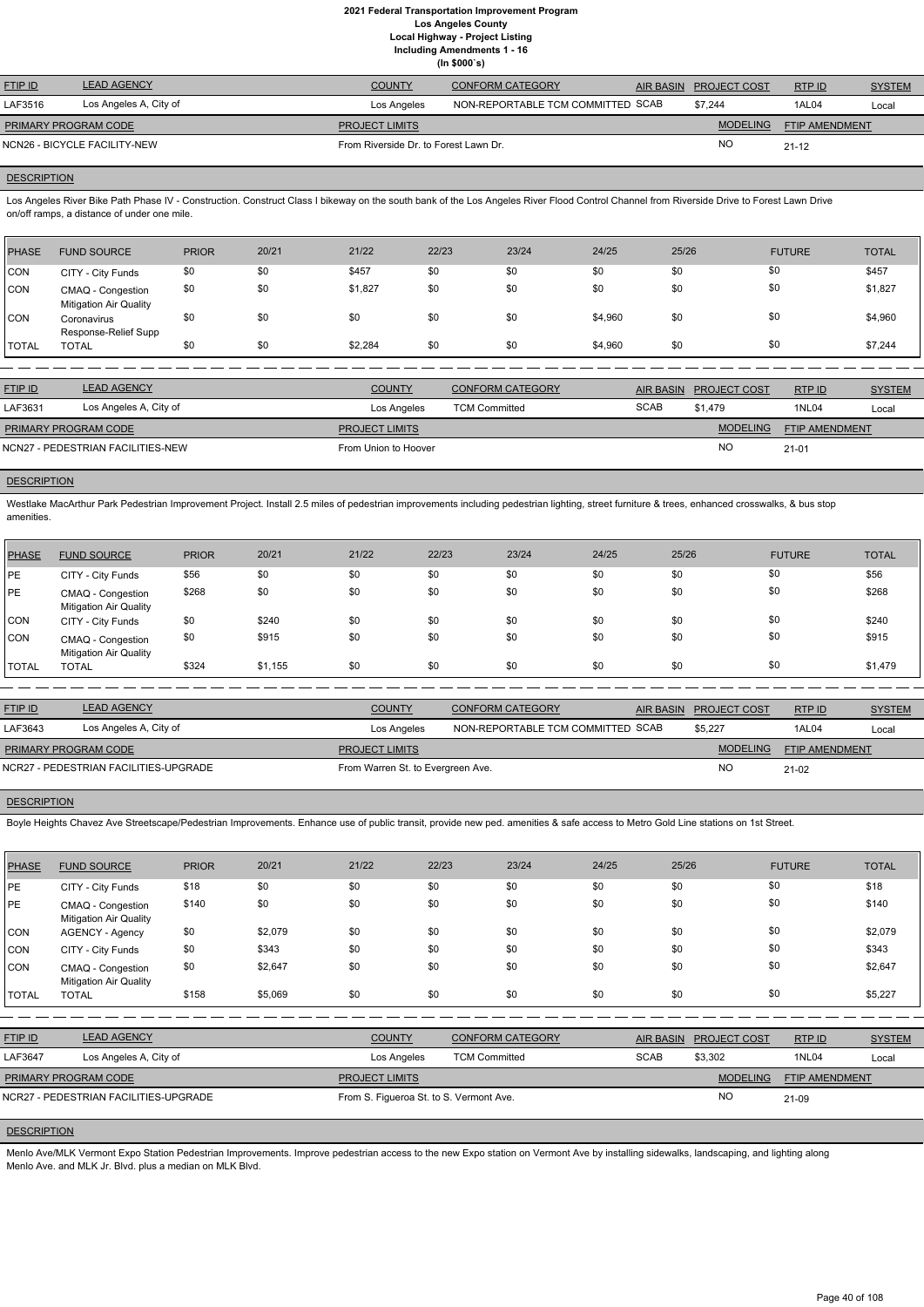**Including Amendments 1 - 16**

| 22/23<br>21/22<br>20/21<br>23/24<br>24/25<br>25/26<br><b>TOTAL</b><br><b>PRIOR</b><br><b>FUTURE</b><br><b>PHASE</b><br><b>FUND SOURCE</b><br>\$0<br>\$0<br>\$0<br>\$0<br>\$1,440<br>\$0<br>\$0<br>\$0<br>\$1,440<br>PЕ<br>CITY - City Funds<br>\$0<br>\$337<br>\$0<br>\$337<br>\$0<br>\$0<br>\$0<br>\$0<br>\$0<br>PE<br>CMAQ - Congestion<br><b>Mitigation Air Quality</b><br>\$0<br>\$0<br>\$175<br>\$0<br>\$0<br>\$0<br>\$175<br>\$0<br>\$0<br>CON<br>CITY - City Funds<br>\$0<br>\$1,350<br>\$0<br>\$0<br>\$1,350<br>\$0<br>\$0<br>\$0<br>\$0<br>CON<br>CMAQ - Congestion<br><b>Mitigation Air Quality</b><br>\$0<br>\$0<br>\$1,777<br>\$0<br>\$0<br>\$3,302<br>\$0<br>\$0<br>\$1,525<br>TOTAL<br><b>TOTAL</b> |  |  | (ln \$000's) |  |  |  |
|-------------------------------------------------------------------------------------------------------------------------------------------------------------------------------------------------------------------------------------------------------------------------------------------------------------------------------------------------------------------------------------------------------------------------------------------------------------------------------------------------------------------------------------------------------------------------------------------------------------------------------------------------------------------------------------------------------------------|--|--|--------------|--|--|--|
|                                                                                                                                                                                                                                                                                                                                                                                                                                                                                                                                                                                                                                                                                                                   |  |  |              |  |  |  |
|                                                                                                                                                                                                                                                                                                                                                                                                                                                                                                                                                                                                                                                                                                                   |  |  |              |  |  |  |
|                                                                                                                                                                                                                                                                                                                                                                                                                                                                                                                                                                                                                                                                                                                   |  |  |              |  |  |  |
|                                                                                                                                                                                                                                                                                                                                                                                                                                                                                                                                                                                                                                                                                                                   |  |  |              |  |  |  |
|                                                                                                                                                                                                                                                                                                                                                                                                                                                                                                                                                                                                                                                                                                                   |  |  |              |  |  |  |
|                                                                                                                                                                                                                                                                                                                                                                                                                                                                                                                                                                                                                                                                                                                   |  |  |              |  |  |  |

First and Last Mile Transit Connectivity Options. Implement a pilot shared fleet vehicle program that includes, bikes, alternative green vehicles for first & last miles from Union Station to and other Downtown locations.

| <b>FTIP ID</b>              | <b>LEAD AGENCY</b>                                 | <b>COUNTY</b>         | <b>CONFORM CATEGORY</b> | <b>AIR BASIN</b> | <b>PROJECT COST</b> | RTP ID                | <b>SYSTEM</b> |
|-----------------------------|----------------------------------------------------|-----------------------|-------------------------|------------------|---------------------|-----------------------|---------------|
| LAF3726                     | Los Angeles A, City of                             | Los Angeles           | EXEMPT - 93.126         | <b>SCAB</b>      | \$1.641             | 1TDL04                | Local         |
| <b>PRIMARY PROGRAM CODE</b> |                                                    | <b>PROJECT LIMITS</b> |                         |                  | <b>MODELING</b>     | <b>FTIP AMENDMENT</b> |               |
| <b>RIDE</b>                 | TDM24 - TDM PROGRAMS-NON RIDEMATCHING & NON PARK & | From Chavez to 1st    |                         |                  | <b>NO</b>           | $21 - 00$             |               |

# **DESCRIPTION**

Balboa Bl Widening at Devonshire St. This project will improve the intersection of Balboa Bl and Devonshire St by widening Balboa Bl by three feet from Devonshire St. to 0.1 mile south of Devonshire St. This widening will enable the intersection of Balboa Bl and Devonshire St to be restriped and reconfigured to accommodate dual left-turn lanes in the northbound and southbound directions of Balboa Bl. The project includes curb and gutter work and modifications to the existing sidewalk.

| PHASE        | <b>FUND SOURCE</b>                                 | <b>PRIOR</b> | 20/21   | 21/22 | 22/23 | 23/24 | 24/25 | 25/26 | <b>FUTURE</b> | <b>TOTAL</b> |
|--------------|----------------------------------------------------|--------------|---------|-------|-------|-------|-------|-------|---------------|--------------|
| <b>IPE</b>   | CITY - City Funds                                  | \$26         | \$0     | \$0   | \$0   | \$0   | \$0   | \$0   | \$0           | \$26         |
| <b>PE</b>    | CMAQ - Congestion<br><b>Mitigation Air Quality</b> | \$105        | \$0     | \$0   | \$0   | \$0   | \$0   | \$0   | \$0           | \$105        |
| <b>CON</b>   | CITY - City Funds                                  | \$0          | \$302   | \$0   | \$0   | \$0   | \$0   | \$0   | \$0           | \$302        |
| <b>CON</b>   | CMAQ - Congestion<br><b>Mitigation Air Quality</b> | \$0          | \$1,208 | \$0   | \$0   | \$0   | \$0   | \$0   | \$0           | \$1,208      |
| <b>TOTAL</b> | <b>TOTAL</b>                                       | \$131        | \$1,510 | \$0   | \$0   | \$0   | \$0   | \$0   | \$0           | \$1,641      |

| <b>LEAD AGENCY</b>                               | <b>COUNTY</b>         | <b>CONFORM CATEGORY</b> |                               |                 | RTPID                  | <b>SYSTEM</b>  |
|--------------------------------------------------|-----------------------|-------------------------|-------------------------------|-----------------|------------------------|----------------|
| Los Angeles A, City of                           | Los Angeles           | NON-REPORTABLE TCM      | <b>SCAB</b>                   | \$1,858         | 1AL04                  | Local          |
| <b>PRIMARY PROGRAM CODE</b>                      | <b>PROJECT LIMITS</b> |                         |                               | <b>MODELING</b> |                        |                |
| NCRH1 - INTERSECTION IMPROVEMENTS/CHANNELIZATION |                       |                         |                               | <b>NC</b>       | $21 - 00$              |                |
|                                                  |                       |                         | From Devonshire to Devonshire |                 | AIR BASIN PROJECT COST | FTIP AMENDMENT |

## **DESCRIPTION**

Alameda Street Downtown LA: Goods Movement, Phase I. This project will provide congestion relief, improve mobility/reduce conflicts, and improve safety for both autos and trucks by providing intersection improvements. Project will also remove abandoned rail lines, repair pavement, add new street lighting, and construct pedestrian improvements.

| <b>PHASE</b> | <b>FUND SOURCE</b>             | <b>PRIOR</b> | 20/21   | 21/22 | 22/23 | 23/24 | 24/25 | 25/26 | <b>FUTURE</b> | <b>TOTAL</b> |
|--------------|--------------------------------|--------------|---------|-------|-------|-------|-------|-------|---------------|--------------|
| PE           | CITY - City Funds              | \$111        | \$0     | \$0   | \$0   | \$0   | \$0   | \$0   | \$0           | \$111        |
| IPE.         | STPL-R - STP Local<br>Regional | \$207        | \$0     | \$0   | \$0   | \$0   | \$0   | \$0   | \$0           | \$207        |
| <b>CON</b>   | CITY - City Funds              | \$0          | \$539   | \$0   | \$0   | \$0   | \$0   | \$0   | \$0           | \$539        |
| <b>CON</b>   | STPL-R - STP Local<br>Regional | \$0          | \$1,001 | \$0   | \$0   | \$0   | \$0   | \$0   | \$0           | \$1,001      |
| <b>TOTAL</b> | <b>TOTAL</b>                   | \$318        | \$1,540 | \$0   | \$0   | \$0   | \$0   | \$0   | \$0           | \$1,858      |

| <b>FTIP ID</b>              | <b>LEAD AGENCY</b>                               | <b>COUNTY</b>            | <b>CONFORM CATEGORY</b> |             | AIR BASIN PROJECT COST | RTP ID                | <b>SYSTEM</b> |
|-----------------------------|--------------------------------------------------|--------------------------|-------------------------|-------------|------------------------|-----------------------|---------------|
| <b>LAF5207</b>              | Los Angeles A, City of                           | Los Angeles              | EXEMPT - 93.127         | <b>SCAB</b> | \$7.132                | 1AL04                 | Local         |
| <b>PRIMARY PROGRAM CODE</b> |                                                  | <b>PROJECT LIMITS</b>    |                         |             | <b>MODELING</b>        | <b>FTIP AMENDMENT</b> |               |
|                             | NCRH1 - INTERSECTION IMPROVEMENTS/CHANNELIZATION | From I-10 fwy to 7th St. |                         |             | ΝC                     | $21-00$               |               |



| <b>PHASE</b> | <b>FUND SOURCE</b>             | <b>PRIOR</b> | 20/21 | 21/22 | 22/23   | 23/24 | 24/25 | 25/26 | <b>FUTURE</b> | <b>TOTAL</b> |
|--------------|--------------------------------|--------------|-------|-------|---------|-------|-------|-------|---------------|--------------|
| <b>IPE</b>   | CITY - City Funds              | \$0          | \$0   | \$131 | \$200   | \$0   | \$0   | \$0   | \$0           | \$331        |
| <b>PE</b>    | STPL-R - STP Local<br>Regional | \$0          | \$0   | \$400 | \$367   | \$0   | \$0   | \$0   | \$0           | \$767        |
| <b>CON</b>   | CITY - City Funds              | \$0          | \$0   | \$0   | \$3,034 | \$0   | \$0   | \$0   | \$0           | \$3,034      |
| CON          | STPL-R - STP Local<br>Regional | \$0          | \$0   | \$0   | \$3,000 | \$0   | \$0   | \$0   | \$0           | \$3,000      |
| <b>TOTAL</b> | <b>TOTAL</b>                   | \$0          | \$0   | \$531 | \$6,601 | \$0   | \$0   | \$0   | \$0           | \$7,132      |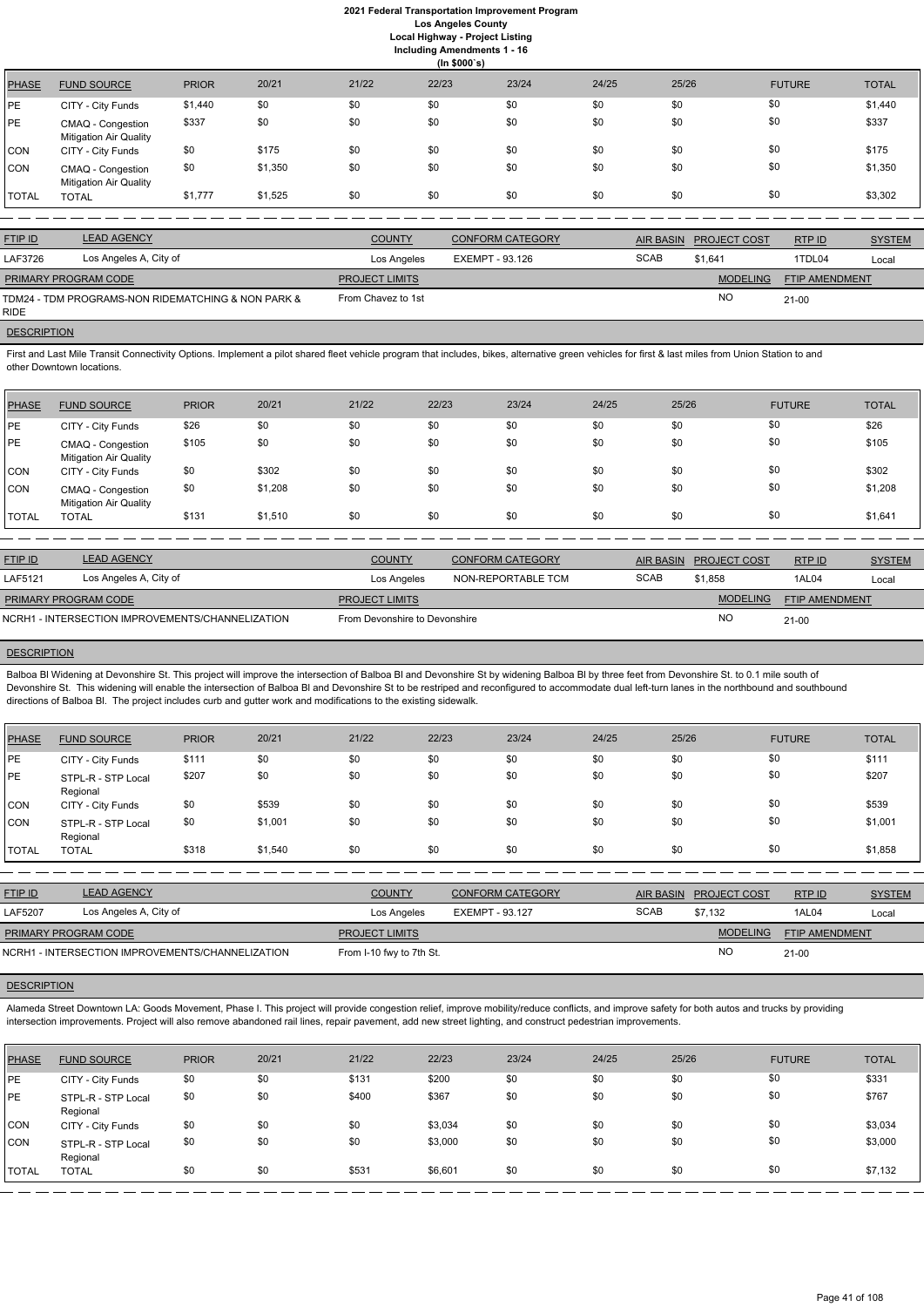|                      |                                             |                           | 1114                    |             |                        |                |               |
|----------------------|---------------------------------------------|---------------------------|-------------------------|-------------|------------------------|----------------|---------------|
| <b>FTIP ID</b>       | <b>LEAD AGENCY</b>                          | <b>COUNTY</b>             | <b>CONFORM CATEGORY</b> |             | AIR BASIN PROJECT COST | RTPID          | <b>SYSTEM</b> |
| LAF5519              | Los Angeles A, City of                      | Los Angeles               | EXEMPT - 93.126         | <b>SCAB</b> | \$732                  | 101007         | Local         |
| PRIMARY PROGRAM CODE |                                             | <b>PROJECT LIMITS</b>     |                         |             | <b>MODELING</b>        | FTIP AMENDMENT |               |
|                      | NCN25 - BICYCLE & PEDESTRAIN FACILITIES-NEW | From Citywide to Citywide |                         |             | <b>NO</b>              | $21 - 10$      |               |

### **DESCRIPTION**

This project is located in the City of Los Angeles. Construction of Bicycle Friendly Street treatments: at least 100 directional signs, at least 500 shared lane markings, and bicycle detectors and markings provided to at least 15 signalized intersections. The addition of traffic calming devices such as diverters, chicanes and roundabouts will be included where feasible.

| PHASE        | <b>FUND SOURCE</b>                                 | <b>PRIOR</b> | 20/21 | 21/22 | 22/23 | 23/24 | 24/25 | 25/26 | <b>FUTURE</b> | <b>TOTAL</b> |
|--------------|----------------------------------------------------|--------------|-------|-------|-------|-------|-------|-------|---------------|--------------|
| PE           | CITY - City Funds                                  | \$28         | \$0   | \$0   | \$0   | \$0   | \$0   | \$0   | \$0           | \$28         |
| <b>PE</b>    | CMAQ - Congestion<br><b>Mitigation Air Quality</b> | \$110        | \$0   | \$0   | \$0   | \$0   | \$0   | \$0   | \$0           | \$110        |
| CON          | CITY - City Funds                                  | \$0          | \$0   | \$118 | \$0   | \$0   | \$0   | \$0   | \$0           | \$118        |
| <b>CON</b>   | CMAQ - Congestion<br><b>Mitigation Air Quality</b> | \$0          | \$0   | \$476 | \$0   | \$0   | \$0   | \$0   | \$0           | \$476        |
| <b>TOTAL</b> | <b>TOTAL</b>                                       | \$138        | \$0   | \$594 | \$0   | \$0   | \$0   | \$0   | \$0           | \$732        |

| <b>FTIP ID</b>                              | <b>LEAD AGENCY</b>     | <b>COUNTY</b>             | CONFORM CATEGORY     | <b>AIR BASIN</b> | <b>PROJECT COST</b> | RTP ID                | <b>SYSTEM</b> |
|---------------------------------------------|------------------------|---------------------------|----------------------|------------------|---------------------|-----------------------|---------------|
| LAF5525                                     | Los Angeles A, City of | Los Angeles               | <b>TCM Committed</b> | <b>SCAB</b>      | \$1.215             | 101007                | Local         |
| <b>PRIMARY PROGRAM CODE</b>                 |                        | <b>PROJECT LIMITS</b>     |                      |                  | <b>MODELING</b>     | <b>FTIP AMENDMENT</b> |               |
| NCN25 - BICYCLE & PEDESTRAIN FACILITIES-NEW |                        | From Citywide to Citywide |                      |                  | NO                  | $21 - 03$             |               |

# **DESCRIPTION**

To design and construct curb-side bicycle parking (bicycle corral) that will serve each Council District. The project requires surface modifications to curbside parking areas for installing at least 150 bike racks.

| PHASE        | <b>FUND SOURCE</b>                                 | <b>PRIOR</b> | 20/21   | 21/22 | 22/23 | 23/24 | 24/25 | 25/26 | <b>FUTURE</b> | <b>TOTAL</b> |
|--------------|----------------------------------------------------|--------------|---------|-------|-------|-------|-------|-------|---------------|--------------|
| PE           | CITY - City Funds                                  | \$0          | \$47    | \$0   | \$0   | \$0   | \$0   | \$0   | \$0           | \$47         |
| PE           | CMAQ - Congestion<br><b>Mitigation Air Quality</b> | \$0          | \$190   | \$0   | \$0   | \$0   | \$0   | \$0   | \$0           | \$190        |
| CON          | CITY - City Funds                                  | \$0          | \$196   | \$0   | \$0   | \$0   | \$0   | \$0   | \$0           | \$196        |
| ICON.        | CMAQ - Congestion<br><b>Mitigation Air Quality</b> | \$0          | \$782   | \$0   | \$0   | \$0   | \$0   | \$0   | \$0           | \$782        |
| <b>TOTAL</b> | <b>TOTAL</b>                                       | \$0          | \$1,215 | \$0   | \$0   | \$0   | \$0   | \$0   | \$0           | \$1,215      |

| <b>LEAD AGENCY</b>                | <b>COUNTY</b><br><b>CONFORM CATEGORY</b> |                       | AIR BASIN                       |                 | RTP ID                | <b>SYSTEM</b> |
|-----------------------------------|------------------------------------------|-----------------------|---------------------------------|-----------------|-----------------------|---------------|
| Los Angeles A, City of            | Los Angeles                              | NON-REPORTABLE TCM    | <b>SCAB</b>                     | \$2.296         | 101008                | Local         |
| <b>PRIMARY PROGRAM CODE</b>       |                                          |                       |                                 | <b>MODELING</b> | <b>FTIP AMENDMENT</b> |               |
| NCN27 - PEDESTRIAN FACILITIES-NEW |                                          |                       |                                 | <b>NO</b>       | $21 - 13$             |               |
|                                   |                                          | <b>PROJECT LIMITS</b> | From Hooper Ave. to Alameda St. |                 | <b>PROJECT COST</b>   |               |

### **DESCRIPTION**

Washington Blvd Pedestrian Transit Access(Hooper/Alameda) II, located on Washington Bl between Hooper Av and Alameda St and on Long Beach Av between Washington Bl and 20th St. Pedestrian improvements, pedestrian lighting, crosswalk enhancements, curb extensions, 21,000 SF of sidewalk improvements, street furniture, street trees, and wayfinding. Distance 0.59 miles.

| <b>PHASE</b>                               | <b>FUND SOURCE</b>                                 | <b>PRIOR</b> | 20/21   | 21/22             | 22/23                  | 23/24                   | 24/25            | 25/26 |                     | <b>FUTURE</b>  | <b>TOTAL</b>  |
|--------------------------------------------|----------------------------------------------------|--------------|---------|-------------------|------------------------|-------------------------|------------------|-------|---------------------|----------------|---------------|
| PE                                         | CITY - City Funds                                  | \$96         | \$0     | \$0               | \$0                    | \$0                     | \$0              | \$0   | \$0                 |                | \$96          |
| <b>PE</b>                                  | CMAQ - Congestion<br><b>Mitigation Air Quality</b> | \$178        | \$0     | \$0               | \$0                    | \$0                     | \$0              | \$0   | \$0                 |                | \$178         |
| CON                                        | CITY - City Funds                                  | \$0          | \$708   | \$0               | \$0                    | \$0                     | \$0              | \$0   | \$0                 |                | \$708         |
| CON                                        | CMAQ - Congestion<br><b>Mitigation Air Quality</b> | \$0          | \$1,314 | \$0               | \$0                    | \$0                     | \$0              | \$0   | \$0                 |                | \$1,314       |
| <b>TOTAL</b>                               | <b>TOTAL</b>                                       | \$274        | \$2,022 | \$0               | \$0                    | \$0                     | \$0              | \$0   | \$0                 |                | \$2,296       |
|                                            |                                                    |              |         |                   |                        |                         |                  |       |                     |                |               |
| <b>FTIP ID</b>                             | <b>LEAD AGENCY</b>                                 |              |         | <b>COUNTY</b>     |                        | <b>CONFORM CATEGORY</b> | <b>AIR BASIN</b> |       | <b>PROJECT COST</b> | RTP ID         | <b>SYSTEM</b> |
| LAF5821                                    | Los Angeles A, City of                             |              |         | Los Angeles       | <b>EXEMPT - 93.126</b> |                         | <b>SCAB</b>      | \$851 |                     | 101009         | Local         |
|                                            | PRIMARY PROGRAM CODE                               |              |         |                   |                        |                         |                  |       | <b>MODELING</b>     | FTIP AMENDMENT |               |
| NCR10 - PASSENGER BENCHES & SMALL SHELTERS |                                                    |              |         | From 8th to Union |                        |                         |                  |       | <b>NO</b>           | $21 - 00$      |               |

# **DESCRIPTION**

Valencia Triangle Landscape Beautification Plaza. Will install streetscape improvements including a landscaped island enhancement, benches, enhanced sidewalks, bus stop pedestrian lighting, and a crosswalk enhancement. Funds are requested for design, construction and installation costs.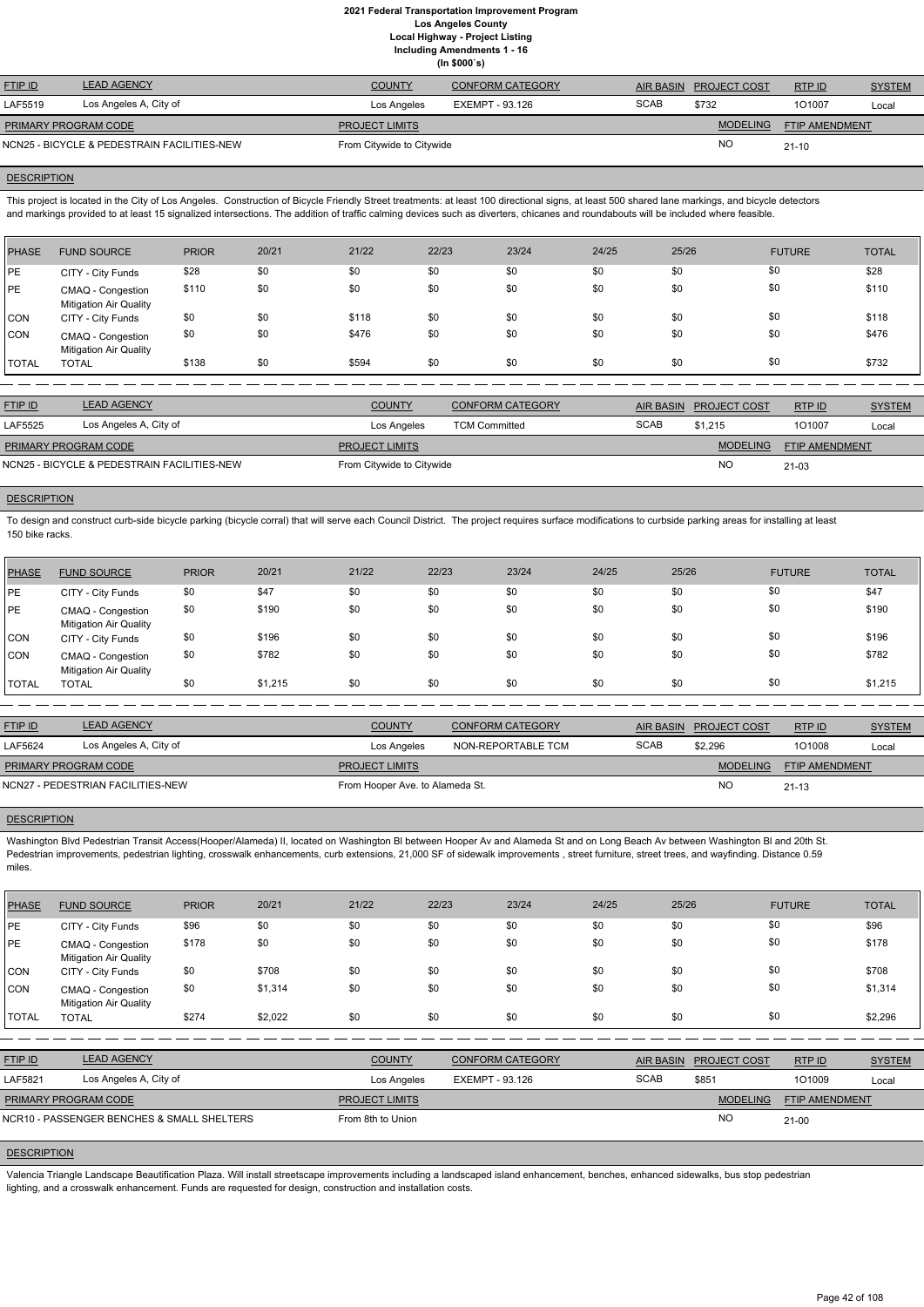**Including Amendments 1 - 16**

**(In \$000`s)** PHASE FUND SOURCE PRIOR 20/21 21/22 22/23 23/24 24/25 25/26 FUTURE TOTAL PE CITY - City Funds \$0 \$60 \$0 \$0 \$0 \$0 \$0 \$0 \$0 \$0 \$0 \$0 \$1 \$1 \$60 PE STPL-R - STP Local Regional \$0 \$111 \$0 \$0 \$0 \$0 \$0 \$0 \$111 CON CITY - City Funds \$0 \$0 \$238 \$0 \$0 \$0 \$0 \$0 \$238 CON STPL-R - STP Local Regional \$0 \$0 \$1442 \$0 \$0 \$0 \$0 \$0 \$0 \$0 \$0 \$0 \$142 TOTAL TOTAL \$0 \$171 \$680 \$0 \$0 \$0 \$0 \$0 \$851

SOTO ST WIDENING FROM MULTNOMAH STREET TO MISSION ROAD : (1) Widens Soto St between Multnomah St and North Mission Rd (0.6 mile) from a bi-directional 1-lane roadway to 2-lane roadway in each direction. (2) Widens existing sidewalks from 4 ft to 8 ft for wheelchair accessibility. (3) Constructs Class II bike lane in both directions, pedestrian lighting, a new striped median, and shoulders on both sides of the street. Using Toll Credit of \$520K in FFY 20/21 to match \$4M STPL-R funds for CON.

| <b>FTIP ID</b>                                     | <b>LEAD AGENCY</b>     | <b>COUNTY</b>                            | <b>CONFORM CATEGORY</b> | AIR BASIN   | <b>PROJECT COST</b> | RTP ID                | <b>SYSTEM</b> |
|----------------------------------------------------|------------------------|------------------------------------------|-------------------------|-------------|---------------------|-----------------------|---------------|
| LAF7109                                            | Los Angeles A, City of | Los Angeles                              | <b>TCM Committed</b>    | <b>SCAB</b> | \$35,660            | 1AL04                 | Local         |
| PRIMARY PROGRAM CODE                               |                        | <b>PROJECT LIMITS</b>                    |                         |             | <b>MODELING</b>     | <b>FTIP AMENDMENT</b> |               |
| CAXT2 - HIGHWAY/ROAD IMP - LANE ADD'S - w/TCM : RS |                        | From Multnomah Street to N. Mission Road |                         |             | <b>YES</b>          | 21-09                 |               |

## **DESCRIPTION**

| <b>PHASE</b> | <b>FUND SOURCE</b>                              | <b>PRIOR</b> | 20/21   | 21/22 | 22/23 | 23/24 | 24/25    | 25/26 | <b>FUTURE</b> | <b>TOTAL</b> |
|--------------|-------------------------------------------------|--------------|---------|-------|-------|-------|----------|-------|---------------|--------------|
| PE           | CITY - City Funds                               | \$264        | \$0     | \$0   | \$0   | \$0   | \$0      | \$0   | \$0           | \$264        |
| PE           | PC25 - Los Angeles<br><b>County Proposition</b> | \$487        | \$0     | \$0   | \$0   | \$0   | \$0      | \$0   | \$0           | \$487        |
| ROW          | CITY - City Funds                               | \$115        | \$0     | \$0   | \$0   | \$0   | \$0      | \$0   | \$0           | \$115        |
| ROW          | PC25 - Los Angeles<br><b>County Proposition</b> | \$214        | \$0     | \$0   | \$0   | \$0   | \$0      | \$0   | \$0           | \$214        |
| CON          | CITY - City Funds                               | \$2,896      | \$0     | \$0   | \$0   | \$0   | \$0      | \$0   | \$0           | \$2,896      |
| <b>CON</b>   | PC25 - Los Angeles<br><b>County Proposition</b> | \$1,354      | \$0     | \$0   | \$0   | \$0   | \$0      | \$0   | \$0           | \$1,354      |
| CON          | STCASHR - State - RIP                           | \$0          | \$0     | \$0   | \$0   | \$0   | \$26,330 | \$0   | \$0           | \$26,330     |
| <b>CON</b>   | STPL-R - STP Local<br>Regional                  | \$0          | \$4,000 | \$0   | \$0   | \$0   | \$0      | \$0   | \$0           | \$4,000      |
| <b>TOTAL</b> | <b>TOTAL</b>                                    | \$5,330      | \$4,000 | \$0   | \$0   | \$0   | \$26,330 | \$0   | \$0           | \$35,660     |

| <b>LEAD AGENCY</b><br><b>FTIP ID</b><br><b>COUNTY</b><br><b>CONFORM CATEGORY</b><br>AIR BASIN PROJECT COST<br>RTP ID |               |
|----------------------------------------------------------------------------------------------------------------------|---------------|
|                                                                                                                      | <b>SYSTEM</b> |
| <b>SCAB</b><br>Los Angeles A, City of<br><b>LAF7123</b><br>\$8.402<br>1AL04<br><b>TCM Committed</b><br>Los Angeles   | Local         |
| <b>MODELING</b><br><b>PRIMARY PROGRAM CODE</b><br><b>FTIP AMENDMENT</b><br><b>PROJECT LIMITS</b>                     |               |
| <b>NO</b><br>NCR30 - SAFETY IMPROVEMENTS<br>From Cahuenga Boulevard to Vineland Avenue<br>$21 - 05$                  |               |

### **DESCRIPTION**

MAGNOLIA BOULEVARD WIDENING (NORTH SIDE) - CAHUENGA BOULEVARD TO VINELAND : Instead of widening, it rescoped to include pedestrian and safety-related improvements such as curb extensions where appropriate, enhanced left turn protection at select locations, trees, additional safer crossings with the introduction of pedestrian hybrid beacons, sidewalk repairs, ADA-compliant access ramps, speed tables, storm drain extension, and additional catch basins.

| <b>PHASE</b> | <b>FUND SOURCE</b>             | <b>PRIOR</b> | 20/21 | 21/22   | 22/23 | 23/24 | 24/25 | 25/26 | <b>FUTURE</b> | <b>TOTAL</b> |
|--------------|--------------------------------|--------------|-------|---------|-------|-------|-------|-------|---------------|--------------|
| PE           | CITY - City Funds              | \$204        | \$0   | \$525   | \$0   | \$0   | \$0   | \$0   | \$0           | \$729        |
| <b>IPE</b>   | STPL-R - STP Local<br>Regional | \$975        | \$0   | \$0     | \$0   | \$0   | \$0   | \$0   | \$0           | \$975        |
| <b>CON</b>   | CITY - City Funds              | \$0          | \$0   | \$2,212 | \$0   | \$0   | \$0   | \$0   | \$0           | \$2,212      |
| <b>CON</b>   | STPL-R - STP Local<br>Regional | \$0          | \$0   | \$4,486 | \$0   | \$0   | \$0   | \$0   | \$0           | \$4,486      |
| TOTAL        | <b>TOTAL</b>                   | \$1,179      | \$0   | \$7,223 | \$0   | \$0   | \$0   | \$0   | \$0           | \$8,402      |

| <b>FTIP ID</b>              | <b>LEAD AGENCY</b>                                    | <b>COUNTY</b>                       | <b>CONFORM CATEGORY</b> | AIR BASIN   | <b>PROJECT COST</b> | RTPID          | <b>SYSTEM</b> |
|-----------------------------|-------------------------------------------------------|-------------------------------------|-------------------------|-------------|---------------------|----------------|---------------|
| <b>LAF7205</b>              | Los Angeles A, City of                                | Los Angeles                         | NON-EXEMPT              | <b>SCAB</b> | \$14,572            | 1AL04          | Local         |
| <b>PRIMARY PROGRAM CODE</b> |                                                       | <b>PROJECT LIMITS</b>               |                         |             | <b>MODELING</b>     | FTIP AMENDMENT |               |
| <b>GM</b>                   | CAY63 - HIGHWAY/ROAD IMP - LANE ADD'S (NO HOV LANES): | From ANAHEIM ST. to MAURETANIA AVE. |                         |             | <b>YES</b>          | $21 - 05$      |               |
| <b>DESCRIPTION</b>          |                                                       |                                     |                         |             |                     |                |               |

ALAMEDA STREET WIDENING FROM ANAHEIM STREET TO 300 FT. SOUTH OF PCH : (1) Widens Alameda St between Anaheim St and 300 ft south of Pacific Coast Highway from 2 to 3 lanes in each direction for congestion relief and improve goods movement mobility. The segment will be fully upgraded to a Major Hwy Class II with min. of 86' of roadway and 104' of ROW. For this effect Alameda St. will be widened in both sides of the arterial.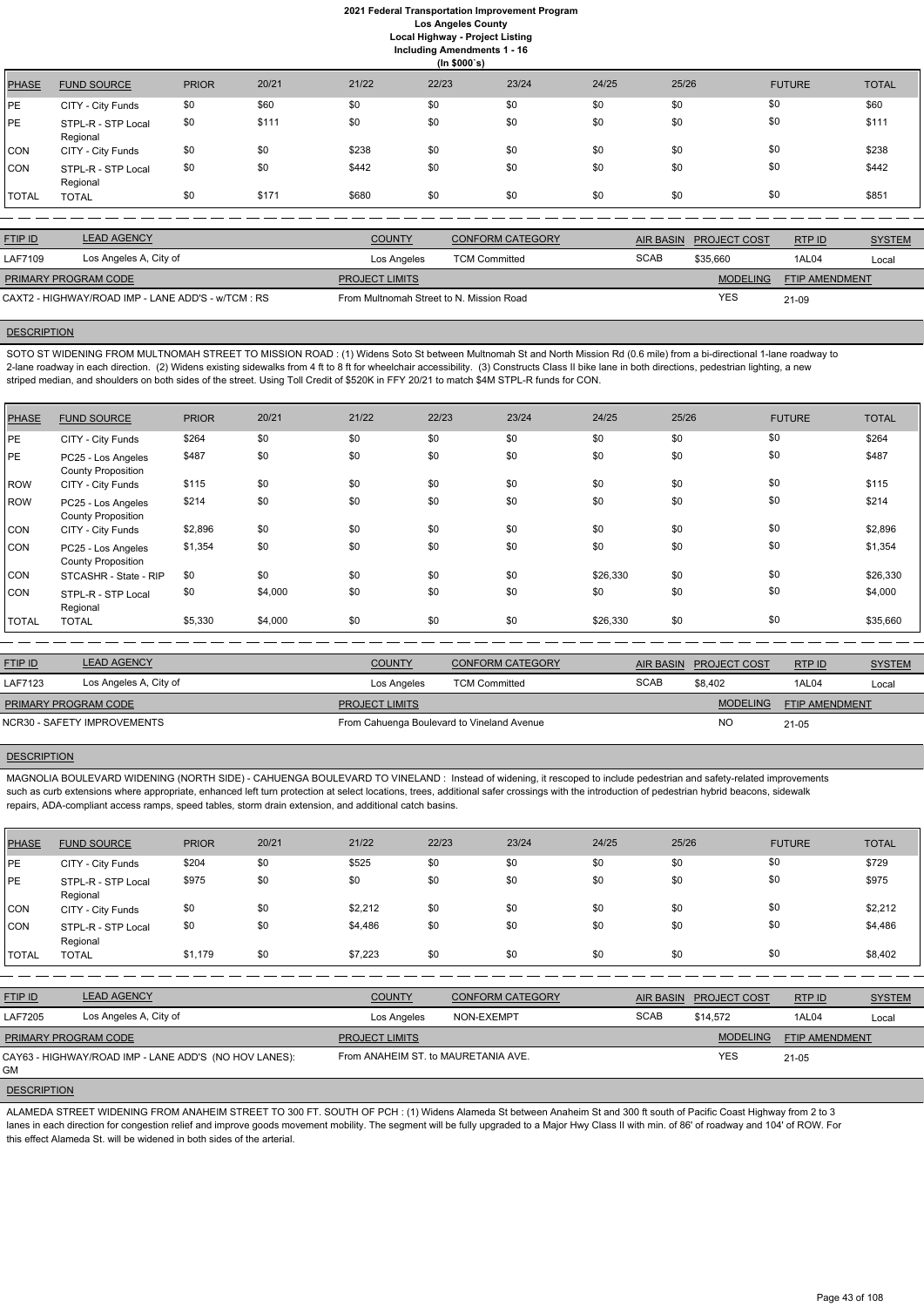**Including Amendments 1 - 16 (In \$000`s)** PHASE FUND SOURCE PRIOR 20/21 21/22 22/23 23/24 24/25 25/26 FUTURE TOTAL PE CITY - City Funds \$990 \$0 \$0 \$0 \$0 \$0 \$0 \$0 \$0 \$0 \$0 \$0 \$0 \$990 PE STPL-R - STP Local Regional \$1,284 \$0 \$0 \$0 \$0 \$0 \$0 \$0 \$0 \$0 \$0 \$0 \$0 \$1,284 ROW CITY - City Funds \$2,845 \$0 \$0 \$0 \$0 \$0 \$0 \$0 \$2,845 ROW STPL-R - STP Local Regional \$4,589 \$0 \$0 \$0 \$0 \$0 \$0 \$0 \$0 \$0 \$0 \$0 \$4,589 CON CITY - City Funds \$0 \$1,284 \$0 \$0 \$0 \$0 \$0 \$0 \$1,284 CON MR15 - Measure R 15% Local Return \$0 \$3,580 \$0 \$0 \$0 \$0 \$0 \$0 \$0 \$0 \$0 \$0 \$3,580 \$3,580 TOTAL TOTAL \$9,708 \$4,864 \$0 \$0 \$0 \$0 \$0 \$0 \$14,572

| <b>FTIP ID</b>       | <b>LEAD AGENCY</b>                                    | <b>COUNTY</b>                             | <b>CONFORM CATEGORY</b> | <b>AIR BASIN</b> | <b>PROJECT COST</b> | RTP ID                | <b>SYSTEM</b> |
|----------------------|-------------------------------------------------------|-------------------------------------------|-------------------------|------------------|---------------------|-----------------------|---------------|
| <b>LAF7207</b>       | Los Angeles A, City of                                | Los Angeles                               | NON-EXEMPT              | <b>SCAB</b>      | \$6.566             | 1AL04                 | Local         |
| PRIMARY PROGRAM CODE |                                                       | <b>PROJECT LIMITS</b>                     |                         |                  | <b>MODELING</b>     | <b>FTIP AMENDMENT</b> |               |
| GM                   | CAY63 - HIGHWAY/ROAD IMP - LANE ADD'S (NO HOV LANES): | From Farragut Avenue to Dominguez Channel |                         |                  | YES                 | $21 - 05$             |               |

## **DESCRIPTION**

ANAHEIM STREET WIDENING - FARRAGUT AVENUE TO DOMINGUEZ CHANNEL : Widen Anaheim St between Farragut Av and Dominguez Channel from 2 to 3 lanes in each direction for congestion relief and improve goods movement mobility. This upgrades the arterial to Major Highway standards.

| <b>PHASE</b> | <b>FUND SOURCE</b>             | <b>PRIOR</b> | 20/21   | 21/22 | 22/23   | 23/24   | 24/25 | 25/26 | <b>FUTURE</b> | <b>TOTAL</b> |
|--------------|--------------------------------|--------------|---------|-------|---------|---------|-------|-------|---------------|--------------|
| PE           | CITY - City Funds              | \$0          | \$624   | \$0   | \$0     | \$0     | \$0   | \$0   | \$0           | \$624        |
| PE           | STPL-R - STP Local<br>Regional | \$0          | \$642   | \$0   | \$0     | \$0     | \$0   | \$0   | \$0           | \$642        |
| <b>CON</b>   | CITY - City Funds              | \$0          | \$1,800 | \$0   | \$500   | \$500   | \$0   | \$0   | \$0           | \$2,800      |
| CON          | STPL-R - STP Local<br>Regional | \$0          | \$1,500 | \$0   | \$500   | \$500   | \$0   | \$0   | \$0           | \$2,500      |
| <b>TOTAL</b> | <b>TOTAL</b>                   | \$0          | \$4,566 | \$0   | \$1,000 | \$1,000 | \$0   | \$0   | \$0           | \$6,566      |

| <b>FTIP ID</b>                        | <b>LEAD AGENCY</b>     | <b>COUNTY</b>         | <b>CONFORM CATEGORY</b> | <b>AIR BASIN</b> | <b>PROJECT COST</b> | RTPID                 | <b>SYSTEM</b> |
|---------------------------------------|------------------------|-----------------------|-------------------------|------------------|---------------------|-----------------------|---------------|
| <b>LAF7622</b>                        | Los Angeles A, City of | Los Angeles           | EXEMPT - 93.126         | <b>SCAB</b>      | \$1,325             | 101008                | Local         |
| PRIMARY PROGRAM CODE                  |                        | <b>PROJECT LIMITS</b> |                         |                  | <b>MODELING</b>     | <b>FTIP AMENDMENT</b> |               |
| NCR27 - PEDESTRIAN FACILITIES-UPGRADE |                        | From West to Florence |                         |                  | <b>NC</b>           | $21 - 00$             |               |
|                                       |                        |                       |                         |                  |                     |                       |               |

### **DESCRIPTION**

LANI-WEST BOULEVARD COMMUNITY LINKAGES PROJECT: Pedestrian improvements on W 67th St, Crenshaw Bl, Florence Av, and West Bl which include Installing 8 bus shelters, 32 pedestrian lights, 130 street trees, benches, wayfinding signage, bike sharrows, and new and enhanced crosswalks.

| <b>PHASE</b> | <b>FUND SOURCE</b>                                 | <b>PRIOR</b> | 20/21 | 21/22 | 22/23   | 23/24 | 24/25 | 25/26 | <b>FUTURE</b> | <b>TOTAL</b> |
|--------------|----------------------------------------------------|--------------|-------|-------|---------|-------|-------|-------|---------------|--------------|
| PE           | CITY - City Funds                                  | \$53         | \$0   | \$0   | \$0     | \$0   | \$0   | \$0   | \$0           | \$53         |
| PE           | CMAQ - Congestion<br><b>Mitigation Air Quality</b> | \$212        | \$0   | \$0   | \$0     | \$0   | \$0   | \$0   | \$0           | \$212        |
| <b>CON</b>   | CITY - City Funds                                  | \$0          | \$0   | \$0   | \$212   | \$0   | \$0   | \$0   | \$0           | \$212        |
| <b>CON</b>   | CMAQ - Congestion<br><b>Mitigation Air Quality</b> | \$0          | \$0   | \$0   | \$848   | \$0   | \$0   | \$0   | \$0           | \$848        |
| TOTAL        | <b>TOTAL</b>                                       | \$265        | \$0   | \$0   | \$1,060 | \$0   | \$0   | \$0   | \$0           | \$1,325      |
|              |                                                    |              |       |       |         |       |       |       |               |              |

| <b>FTIP ID</b>              | <b>LEAD AGENCY</b>                    | <b>COUNTY</b>             | <b>CONFORM CATEGORY</b>           | AIR BASIN | <b>PROJECT COST</b> | RTP ID                | <b>SYSTEM</b> |
|-----------------------------|---------------------------------------|---------------------------|-----------------------------------|-----------|---------------------|-----------------------|---------------|
| LAF7624                     | Los Angeles A, City of                | Los Angeles               | NON-REPORTABLE TCM COMMITTED SCAB |           | \$2,301             | 101008                | Local         |
| <b>PRIMARY PROGRAM CODE</b> |                                       | <b>PROJECT LIMITS</b>     |                                   |           | <b>MODELING</b>     | <b>FTIP AMENDMENT</b> |               |
|                             | NCR27 - PEDESTRIAN FACILITIES-UPGRADE | From Patricia Ave to I405 |                                   |           | NO                  | $21 - 11$             |               |

# **DESCRIPTION**

WALK PICO! A CATALYST FOR COMMUNITY VITALITY & CONNECTIVITY: Installs new sidewalk, access ramps, median island, curb extensions, continental crosswalks, bike signal, landscaping, street trees, pedestrian/bike wayfinding signage, pedestrian lighting, and street furniture

| <b>PHASE</b>   | <b>FUND SOURCE</b>                                 | <b>PRIOR</b> | 20/21 | 21/22   | 22/23 | 23/24 | 24/25 | 25/26 | <b>FUTURE</b> | <b>TOTAL</b> |
|----------------|----------------------------------------------------|--------------|-------|---------|-------|-------|-------|-------|---------------|--------------|
| PE             | CITY - City Funds                                  | \$29         | \$0   | \$0     | \$0   | \$0   | \$0   | \$0   | \$0           | \$29         |
| <b>PE</b>      | CMAQ - Congestion<br><b>Mitigation Air Quality</b> | \$222        | \$0   | \$0     | \$0   | \$0   | \$0   | \$0   | \$0           | \$222        |
| CON            | CITY - City Funds                                  | \$0          | \$0   | \$431   | \$0   | \$0   | \$0   | \$0   | \$0           | \$431        |
| CON            | CMAQ - Congestion<br><b>Mitigation Air Quality</b> | \$0          | \$0   | \$1,619 | \$0   | \$0   | \$0   | \$0   | \$0           | \$1,619      |
| <b>I</b> TOTAL | <b>TOTAL</b>                                       | \$251        | \$0   | \$2,050 | \$0   | \$0   | \$0   | \$0   | \$0           | \$2,301      |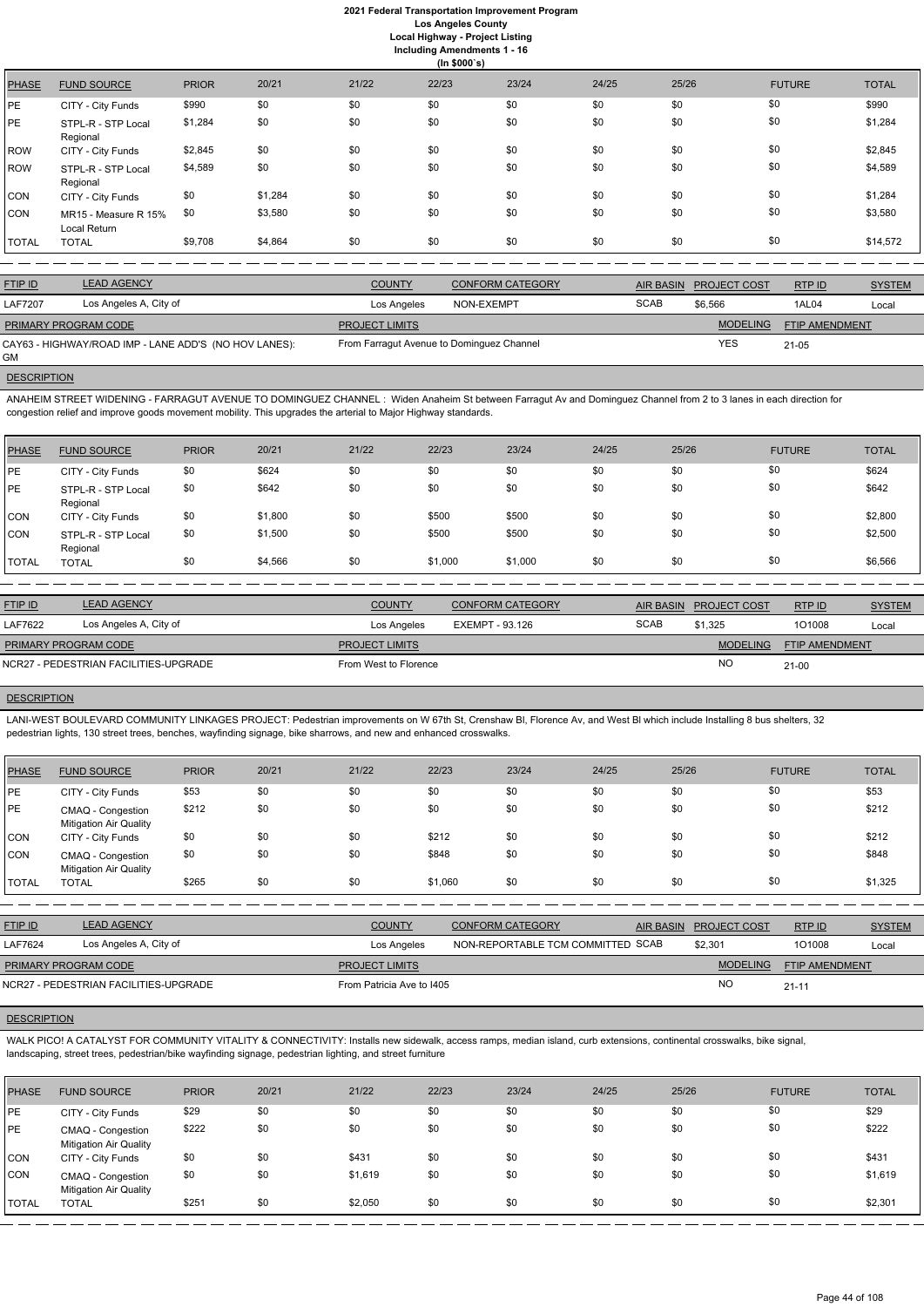| <b>FTIP ID</b>              | <b>LEAD AGENCY</b>                    | <b>COUNTY</b>         | <b>CONFORM CATEGORY</b> |             | AIR BASIN PROJECT COST | RTPID          | <b>SYSTEM</b> |
|-----------------------------|---------------------------------------|-----------------------|-------------------------|-------------|------------------------|----------------|---------------|
| LAF7636                     | Los Angeles A, City of                | Los Angeles           | EXEMPT - 93.126         | <b>SCAB</b> | \$2.981                | 101008         | Local         |
| <b>PRIMARY PROGRAM CODE</b> |                                       | <b>PROJECT LIMITS</b> |                         |             | <b>MODELING</b>        | FTIP AMENDMENT |               |
|                             | NCR27 - PEDESTRIAN FACILITIES-UPGRADE | From 8th St to 9th St |                         |             | <b>NC</b>              | 21-09          |               |

### **DESCRIPTION**

BROADWAY STREETSCAPE IMPLEMENTATION 8TH 9TH Implements curb extensions, widened sidewalks, ped lighting, street furniture, street trees and biofiltration planters, crosswalk enhancements, and decorative edge band paving.

| PHASE        | <b>FUND SOURCE</b>                                 | <b>PRIOR</b> | 20/21 | 21/22 | 22/23   | 23/24 | 24/25 | 25/26 | <b>FUTURE</b> | <b>TOTAL</b> |
|--------------|----------------------------------------------------|--------------|-------|-------|---------|-------|-------|-------|---------------|--------------|
| <b>IPE</b>   | CITY - City Funds                                  | \$56         | \$0   | \$0   | \$0     | \$0   | \$0   | \$0   | \$0           | \$56         |
| PE           | CMAQ - Congestion<br><b>Mitigation Air Quality</b> | \$426        | \$0   | \$0   | \$0     | \$0   | \$0   | \$0   | \$0           | \$426        |
| CON          | CITY - City Funds                                  | \$0          | \$0   | \$0   | \$541   | \$0   | \$0   | \$0   | \$0           | \$541        |
| <b>CON</b>   | CMAQ - Congestion<br><b>Mitigation Air Quality</b> | \$0          | \$0   | \$0   | \$1,958 | \$0   | \$0   | \$0   | \$0           | \$1,958      |
| <b>TOTAL</b> | <b>TOTAL</b>                                       | \$482        | \$0   | \$0   | \$2,499 | \$0   | \$0   | \$0   | \$0           | \$2,981      |

| <b>FTIP ID</b>              | <b>LEAD AGENCY</b>                    | <b>COUNTY</b>                 | <b>CONFORM CATEGORY</b> |             | AIR BASIN PROJECT COST | RTPID                 | <b>SYSTEM</b> |
|-----------------------------|---------------------------------------|-------------------------------|-------------------------|-------------|------------------------|-----------------------|---------------|
| LAF9123                     | Los Angeles A, City of                | Los Angeles                   | EXEMPT - 93.126         | <b>SCAB</b> | \$2,193                | 1AL04                 | Local         |
| <b>PRIMARY PROGRAM CODE</b> |                                       | <b>PROJECT LIMITS</b>         |                         |             | <b>MODELING</b>        | <b>FTIP AMENDMENT</b> |               |
|                             | NCR91 - UPGRADED FACILITI (NO LN ADD) | From Route 2 to Genevieve Ave |                         |             | NC                     | $21-00$               |               |

# **DESCRIPTION**

Slauson Avenue - Western Avenue to Crenshaw Boulevard: Improve a 0.80 miles of improvements, between Western and 5th Avenue. The revised scope will include the reconstruction of curbs and gutters, sidewalks, driveways, grind and overlay portions of the pavement, and ADA compliant curb ramps

Implement "Complete Streets" elements on Colorado Boulevard by installing new signals (two non consecutive intersections), turn lanes, median islands, bump-outs, and pedestrian lighting.

| <b>PHASE</b> | <b>FUND SOURCE</b>                              | <b>PRIOR</b> | 20/21   | 21/22 | 22/23 | 23/24 | 24/25 | 25/26 | <b>FUTURE</b> | <b>TOTAL</b> |
|--------------|-------------------------------------------------|--------------|---------|-------|-------|-------|-------|-------|---------------|--------------|
| <b>IPE</b>   | CITY - City Funds                               | \$87         | \$0     | \$0   | \$0   | \$0   | \$0   | \$0   | \$0           | \$87         |
| <b>IPE</b>   | PC25 - Los Angeles<br><b>County Proposition</b> | \$347        | \$0     | \$0   | \$0   | \$0   | \$0   | \$0   | \$0           | \$347        |
| <b>CON</b>   | CITY - City Funds                               | \$0          | \$352   | \$0   | \$0   | \$0   | \$0   | \$0   | \$0           | \$352        |
| <b>CON</b>   | PC25 - Los Angeles<br><b>County Proposition</b> | \$0          | \$1,407 | \$0   | \$0   | \$0   | \$0   | \$0   | \$0           | \$1,407      |
| <b>TOTAL</b> | <b>TOTAL</b>                                    | \$434        | \$1,759 | \$0   | \$0   | \$0   | \$0   | \$0   | \$0           | \$2,193      |

| <b>FTIP ID</b>                                   | <b>LEAD AGENCY</b>     | <b>COUNTY</b>                        | CONFORM CATEGORY | <b>AIR BASIN</b> | <b>PROJECT COST</b> | RTPID                 | <b>SYSTEM</b> |
|--------------------------------------------------|------------------------|--------------------------------------|------------------|------------------|---------------------|-----------------------|---------------|
| LAF9204                                          | Los Angeles A, City of | Los Angeles                          | EXEMPT - 93.127  | <b>SCAB</b>      | \$2.412             | 1AL04                 | Local         |
| <b>PRIMARY PROGRAM CODE</b>                      |                        | <b>PROJECT LIMITS</b>                |                  |                  | <b>MODELING</b>     | <b>FTIP AMENDMENT</b> |               |
| NCRH1 - INTERSECTION IMPROVEMENTS/CHANNELIZATION |                        | From Vermont Avenue to Crenshaw Blyd |                  |                  |                     | $21 - 12$             |               |

## **DESCRIPTION**

| <b>PHASE</b>       | <b>FUND SOURCE</b>                                 | <b>PRIOR</b> | 20/21 | 21/22          | 22/23                  | 23/24                                                          | 24/25 | 25/26            |                 | <b>FUTURE</b>  | <b>TOTAL</b>  |
|--------------------|----------------------------------------------------|--------------|-------|----------------|------------------------|----------------------------------------------------------------|-------|------------------|-----------------|----------------|---------------|
| PE                 | CITY - City Funds                                  | \$0          | \$0   | \$0            | \$0                    | \$182                                                          | \$0   | \$0              |                 | \$0            | \$182         |
| PE                 | CMAQ - Congestion<br><b>Mitigation Air Quality</b> | \$0          | \$0   | \$0            | \$0                    | \$730                                                          | \$0   | \$0              |                 | \$0            | \$730         |
| <b>CON</b>         | CITY - City Funds                                  | \$0          | \$0   | \$0            | \$0                    | \$300                                                          | \$0   | \$0              |                 | \$0            | \$300         |
| <b>CON</b>         | CMAQ - Congestion<br><b>Mitigation Air Quality</b> | \$0          | \$0   | \$0            | \$0                    | \$1,200                                                        | \$0   | \$0              |                 | \$0            | \$1,200       |
| <b>TOTAL</b>       | <b>TOTAL</b>                                       | \$0          | \$0   | \$0            | \$0                    | \$2,412                                                        | \$0   | \$0              |                 | \$0            | \$2,412       |
|                    |                                                    |              |       |                |                        |                                                                |       |                  |                 |                |               |
| FTIP ID            | <b>LEAD AGENCY</b>                                 |              |       | <b>COUNTY</b>  |                        | <b>CONFORM CATEGORY</b>                                        |       | <b>AIR BASIN</b> | PROJECT COST    | RTP ID         | <b>SYSTEM</b> |
| LAF9206            | Los Angeles A, City of                             |              |       | Los Angeles    | <b>EXEMPT - 93.126</b> |                                                                |       | <b>SCAB</b>      | \$8,733         | 1AL04          | Local         |
|                    | PRIMARY PROGRAM CODE                               |              |       | PROJECT LIMITS |                        |                                                                |       |                  | <b>MODELING</b> | FTIP AMENDMENT |               |
|                    | NCR91 - UPGRADED FACILITI (NO LN ADD)              |              |       |                |                        | From Riverside Dr Rowena Ave to Glenfeliz Blyd & Glenhurst Ave |       |                  | <b>NO</b>       | $21 - 00$      |               |
| <b>DESCRIPTION</b> |                                                    |              |       |                |                        |                                                                |       |                  |                 |                |               |

Improvements at three intersections and installation of bike facilities on Hyperion Ave and Glendale Blvd corridors, to enhance goods movement and implement multi-modal elements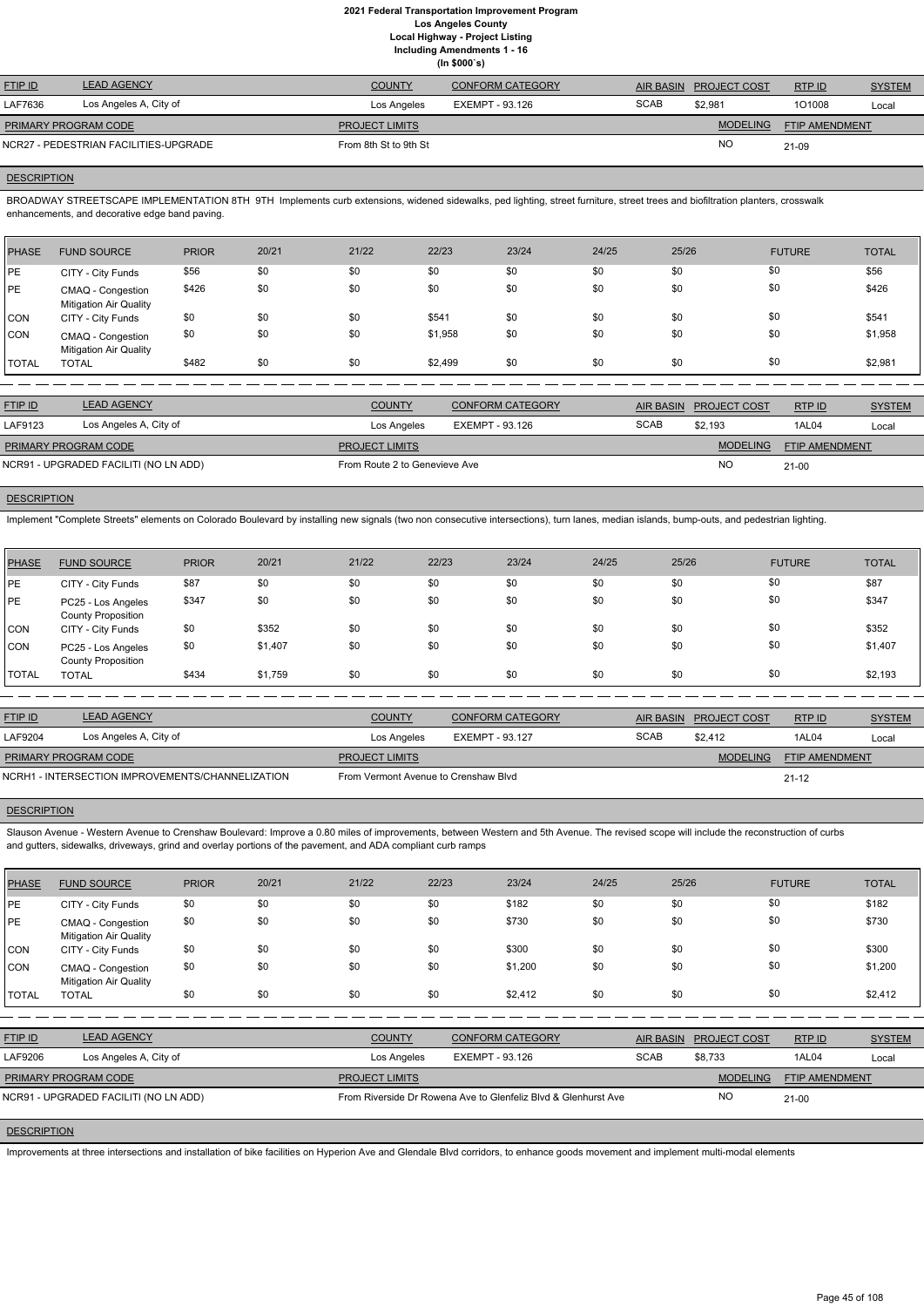**Including Amendments 1 - 16**

|              | (ln \$000's)                                    |              |         |       |       |       |       |       |               |              |  |  |
|--------------|-------------------------------------------------|--------------|---------|-------|-------|-------|-------|-------|---------------|--------------|--|--|
| <b>PHASE</b> | <b>FUND SOURCE</b>                              | <b>PRIOR</b> | 20/21   | 21/22 | 22/23 | 23/24 | 24/25 | 25/26 | <b>FUTURE</b> | <b>TOTAL</b> |  |  |
| PE           | CITY - City Funds                               | \$209        | \$0     | \$0   | \$0   | \$0   | \$0   | \$0   | \$0           | \$209        |  |  |
| PE.          | PC25 - Los Angeles<br><b>County Proposition</b> | \$834        | \$0     | \$0   | \$0   | \$0   | \$0   | \$0   | \$0           | \$834        |  |  |
| <b>ROW</b>   | CITY - City Funds                               | \$213        | \$0     | \$0   | \$0   | \$0   | \$0   | \$0   | \$0           | \$213        |  |  |
| <b>ROW</b>   | PC25 - Los Angeles<br><b>County Proposition</b> | \$853        | \$0     | \$0   | \$0   | \$0   | \$0   | \$0   | \$0           | \$853        |  |  |
| CON          | CITY - City Funds                               | \$0          | \$1,325 | \$0   | \$0   | \$0   | \$0   | \$0   | \$0           | \$1,325      |  |  |
| CON          | PC25 - Los Angeles<br><b>County Proposition</b> | \$0          | \$5,299 | \$0   | \$0   | \$0   | \$0   | \$0   | \$0           | \$5,299      |  |  |
| <b>TOTAL</b> | <b>TOTAL</b>                                    | \$2,109      | \$6,624 | \$0   | \$0   | \$0   | \$0   | \$0   | \$0           | \$8,733      |  |  |
|              |                                                 |              |         |       |       |       |       |       |               |              |  |  |

| <b>FTIP ID</b>                                   | <b>LEAD AGENCY</b>     | <b>COUNTY</b>                     | <b>CONFORM CATEGORY</b> |             | AIR BASIN PROJECT COST | RTPID                 | <b>SYSTEM</b> |
|--------------------------------------------------|------------------------|-----------------------------------|-------------------------|-------------|------------------------|-----------------------|---------------|
| LAF9207                                          | Los Angeles A, City of | Los Angeles                       | EXEMPT - 93.127         | <b>SCAB</b> | \$12.027               | 1AL04                 | Local         |
| <b>PRIMARY PROGRAM CODE</b>                      |                        | <b>PROJECT LIMITS</b>             |                         |             | <b>MODELING</b>        | <b>FTIP AMENDMENT</b> |               |
| NCRH1 - INTERSECTION IMPROVEMENTS/CHANNELIZATION |                        | From Olympic Blvd to I-10 Freeway |                         |             | <b>NO</b>              | $21 - 00$             |               |

# **DESCRIPTION**

Enhance goods movement by increasing turning radii, upgrading signals, adding lighting & signage, removing old railroad tracks, improving storm drains, & eliminating hazards

| <b>PHASE</b> | <b>FUND SOURCE</b>                                 | <b>PRIOR</b> | 20/21 | 21/22 | 22/23 | 23/24    | 24/25 | 25/26 | <b>FUTURE</b> | <b>TOTAL</b> |
|--------------|----------------------------------------------------|--------------|-------|-------|-------|----------|-------|-------|---------------|--------------|
| <b>PE</b>    | CITY - City Funds                                  | \$0          | \$128 | \$119 | \$0   | \$0      | \$0   | \$0   | \$0           | \$247        |
| IPE          | CMAQ - Congestion<br><b>Mitigation Air Quality</b> | \$0          | \$483 | \$500 | \$0   | \$0      | \$0   | \$0   | \$0           | \$983        |
| ROW          | CITY - City Funds                                  | \$0          | \$0   | \$43  | \$0   | \$0      | \$0   | \$0   | \$0           | \$43         |
| ROW          | CMAQ - Congestion<br><b>Mitigation Air Quality</b> | \$0          | \$0   | \$171 | \$0   | \$0      | \$0   | \$0   | \$0           | \$171        |
| <b>CON</b>   | CITY - City Funds                                  | \$0          | \$0   | \$0   | \$117 | \$2,000  | \$0   | \$0   | \$0           | \$2,117      |
| <b>CON</b>   | CMAQ - Congestion<br><b>Mitigation Air Quality</b> | \$0          | \$0   | \$0   | \$466 | \$8,000  | \$0   | \$0   | \$0           | \$8,466      |
| <b>TOTAL</b> | <b>TOTAL</b>                                       | \$0          | \$611 | \$833 | \$583 | \$10,000 | \$0   | \$0   | \$0           | \$12,027     |

| <b>FTIP ID</b>              | <b>LEAD AGENCY</b>                                    | <b>COUNTY</b>             | CONFORM CATEGORY |             | AIR BASIN PROJECT COST | RTPID                 | <b>SYSTEM</b> |
|-----------------------------|-------------------------------------------------------|---------------------------|------------------|-------------|------------------------|-----------------------|---------------|
| LAF9309                     | Los Angeles A, City of                                | Los Angeles               | EXEMPT - 93.127  | <b>SCAB</b> | \$5.224                | 1AL04                 | Local         |
| <b>PRIMARY PROGRAM CODE</b> |                                                       | <b>PROJECT LIMITS</b>     |                  |             | <b>MODELING</b>        | <b>FTIP AMENDMENT</b> |               |
|                             | NCNH2 - SIGNAL(S)-AT INTERSECTIONS (NON SIGNAL SYNCH) | From Citywide to Citywide |                  |             | <b>NO</b>              | $21 - 00$             |               |

# **DESCRIPTION**

The project will provide upgrades to traffic signals and railroad crossing equipment at highway-rail grade crossings where both systems are interconnected and preemption exists

| PHASE        | <b>FUND SOURCE</b>                              | <b>PRIOR</b> | 20/21   | 21/22 | 22/23 | 23/24 | 24/25 | 25/26 | <b>FUTURE</b> | <b>TOTAL</b> |
|--------------|-------------------------------------------------|--------------|---------|-------|-------|-------|-------|-------|---------------|--------------|
| PE           | CITY - City Funds                               | \$157        | \$0     | \$0   | \$0   | \$0   | \$0   | \$0   | \$0           | \$157        |
| PE           | PC25 - Los Angeles<br><b>County Proposition</b> | \$627        | \$0     | \$0   | \$0   | \$0   | \$0   | \$0   | \$0           | \$627        |
| CON          | CITY - City Funds                               | \$687        | \$201   | \$0   | \$0   | \$0   | \$0   | \$0   | \$0           | \$888        |
| ICON         | PC25 - Los Angeles<br><b>County Proposition</b> | \$2,748      | \$804   | \$0   | \$0   | \$0   | \$0   | \$0   | \$0           | \$3,552      |
| <b>TOTAL</b> | <b>TOTAL</b>                                    | \$4,219      | \$1,005 | \$0   | \$0   | \$0   | \$0   | \$0   | \$0           | \$5,224      |

| <b>FTIP ID</b> | <b>LEAD AGENCY</b>     | <b>COUNTY</b> | <b>CONFORM CATEGORY</b> | <b>AIR BASIN</b> | <b>PROJECT COST</b> | RTP ID | <b>SYSTEM</b> |
|----------------|------------------------|---------------|-------------------------|------------------|---------------------|--------|---------------|
| LAF9520        | Los Angeles A, City of | Los Angeles   | EXEMPT - 93.126         | SCAB             | \$2,290             | 101007 | Loca          |

|                    | PRIMARY PROGRAM CODE                                                                                                                                                                                                                     |              |       |         | <b>PROJECT LIMITS</b>             |       |       |       |               | FTIP AMENDMENT |  |  |
|--------------------|------------------------------------------------------------------------------------------------------------------------------------------------------------------------------------------------------------------------------------------|--------------|-------|---------|-----------------------------------|-------|-------|-------|---------------|----------------|--|--|
|                    | NCR26 - BICYCLE FACILITY-UPGRADE                                                                                                                                                                                                         |              |       |         | From La Cienega BI to La Brea Ave |       |       | NO.   | $21 - 00$     |                |  |  |
| <b>DESCRIPTION</b> |                                                                                                                                                                                                                                          |              |       |         |                                   |       |       |       |               |                |  |  |
|                    | Mid-City Low Stress Bicycle Enhancement Corridors: The Project is a compilation of bicycle wayfinding and traffic calming treatments along two neighborhood corridors in Mid-City area to<br>support regional low-stress bicycle network |              |       |         |                                   |       |       |       |               |                |  |  |
| <b>PHASE</b>       | <b>FUND SOURCE</b>                                                                                                                                                                                                                       | <b>PRIOR</b> | 20/21 | 21/22   | 22/23                             | 23/24 | 24/25 | 25/26 | <b>FUTURE</b> | <b>TOTAL</b>   |  |  |
| PE                 | CITY - City Funds                                                                                                                                                                                                                        | \$83         | \$0   | \$0     | \$0                               | \$0   | \$0   | \$0   | \$0           | \$83           |  |  |
| PE                 | <b>CMAQ - Congestion</b><br><b>Mitigation Air Quality</b>                                                                                                                                                                                | \$312        | \$0   | \$0     | \$0                               | \$0   | \$0   | \$0   | \$0           | \$312          |  |  |
| <b>CON</b>         | CITY - City Funds                                                                                                                                                                                                                        | \$0          | \$0   | \$400   | \$0                               | \$0   | \$0   | \$0   | \$0           | \$400          |  |  |
| <b>CON</b>         | CMAQ - Congestion<br><b>Mitigation Air Quality</b>                                                                                                                                                                                       | \$0          | \$0   | \$1,495 | \$0                               | \$0   | \$0   | \$0   | \$0           | \$1,495        |  |  |

TOTAL TOTAL \$395 \$0 \$1,895 \$0 \$0 \$0 \$0 \$0 \$2,290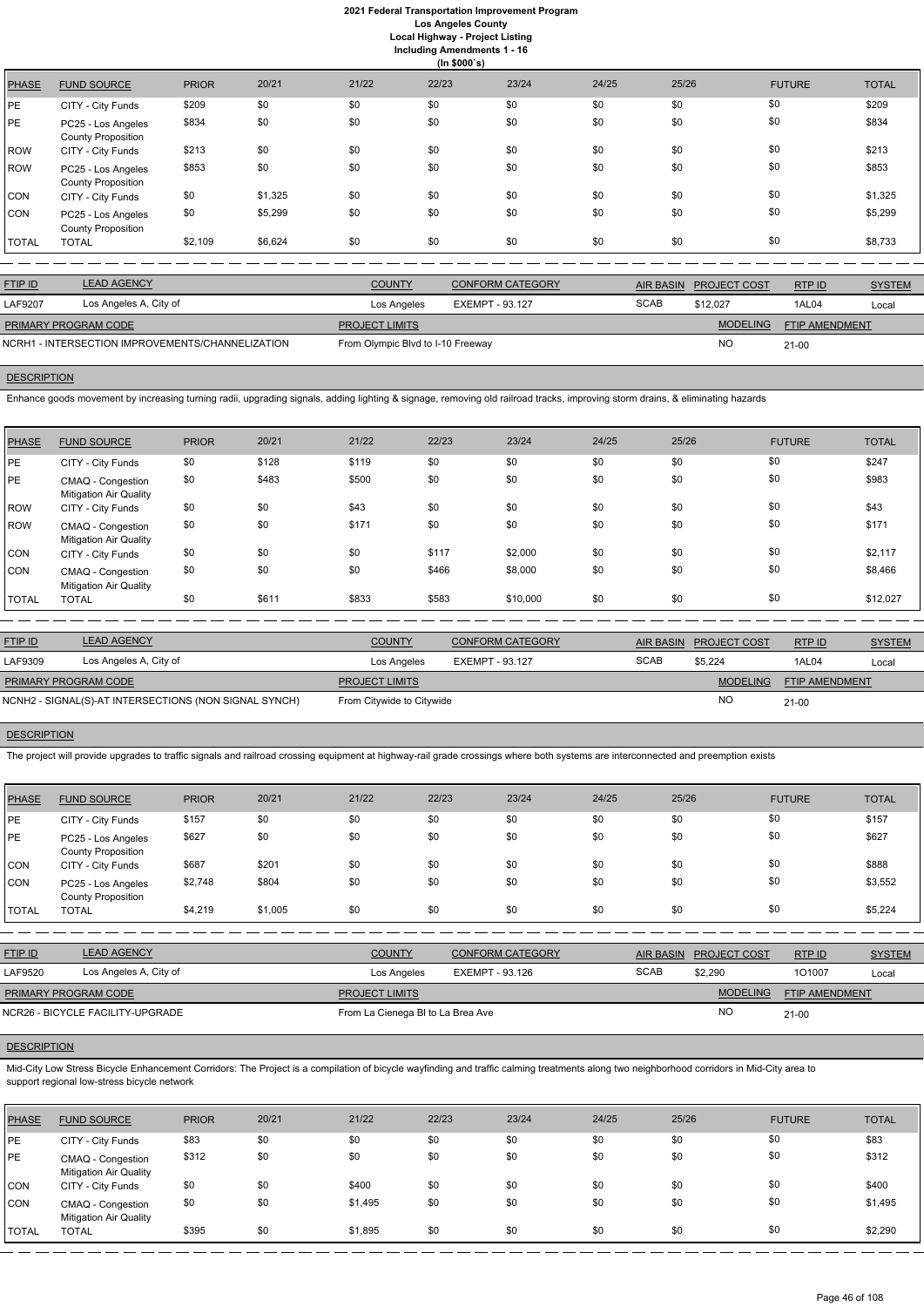**(In \$000`s)**

| <b>FTIP ID</b>       | <b>LEAD AGENCY</b>           | <b>COUNTY</b>                    | <b>CONFORM CATEGORY</b> |             | AIR BASIN PROJECT COST | RTPID          | <b>SYSTEM</b> |
|----------------------|------------------------------|----------------------------------|-------------------------|-------------|------------------------|----------------|---------------|
| LAF9527              | Los Angeles A, City of       | Los Angeles                      | <b>TCM Committed</b>    | <b>SCAB</b> | \$3,972                | 101007         | Local         |
| PRIMARY PROGRAM CODE |                              | <b>PROJECT LIMITS</b>            |                         |             | <b>MODELING</b>        | FTIP AMENDMENT |               |
|                      | NCN26 - BICYCLE FACILITY-NEW | From Vineland Ave to Leghorn Ave |                         |             | <b>NO</b>              | $21 - 16$      |               |

## **DESCRIPTION**

Project will construct a 3.1 mile cycletrack along Chandler Boulevard, connectin the Chandler and Orange Line Bike Paths and bridging a gap in the low-stress bicycle network

| <b>PHASE</b> | <b>FUND SOURCE</b>                                 | <b>PRIOR</b> | 20/21 | 21/22 | 22/23   | 23/24 | 24/25 | 25/26 | <b>FUTURE</b> | <b>TOTAL</b> |
|--------------|----------------------------------------------------|--------------|-------|-------|---------|-------|-------|-------|---------------|--------------|
| <b>IPE</b>   | CITY - City Funds                                  | \$0          | \$115 | \$0   | \$0     | \$0   | \$0   | \$0   | \$0           | \$115        |
| PE           | CMAQ - Congestion<br><b>Mitigation Air Quality</b> | \$0          | \$459 | \$0   | \$0     | \$0   | \$0   | \$0   | \$0           | \$459        |
| <b>CON</b>   | CITY - City Funds                                  | \$0          | \$0   | \$0   | \$680   | \$0   | \$0   | \$0   | \$0           | \$680        |
| <b>CON</b>   | CMAQ - Congestion<br><b>Mitigation Air Quality</b> | \$0          | \$0   | \$0   | \$2,718 | \$0   | \$0   | \$0   | \$0           | \$2,718      |
| <b>TOTAL</b> | <b>TOTAL</b>                                       | \$0          | \$574 | \$0   | \$3,398 | \$0   | \$0   | \$0   | \$0           | \$3,972      |

| <b>FTIP ID</b>              | <b>LEAD AGENCY</b>          | <b>COUNTY</b>             | <b>CONFORM CATEGORY</b> | <b>AIR BASIN</b> | <b>PROJECT COST</b> | RTPID                 | <b>SYSTEM</b> |
|-----------------------------|-----------------------------|---------------------------|-------------------------|------------------|---------------------|-----------------------|---------------|
| LAF9619                     | Los Angeles A, City of      | Los Angeles               | EXEMPT - 93.126         | <b>SCAB</b>      | \$1.434             | 101008                | Local         |
| <b>PRIMARY PROGRAM CODE</b> |                             | <b>PROJECT LIMITS</b>     |                         |                  | <b>MODELING</b>     | <b>FTIP AMENDMENT</b> |               |
|                             | NCR30 - SAFETY IMPROVEMENTS | From 101 Fwy to Hoover St |                         |                  | <b>NO</b>           | 21-00                 |               |

### **DESCRIPTION**

Strengthen first/last mile connectivity on Melrose Avenue through pedestrian/bike-friendly improvements to restore the avenue's reputation as a retail and entertainment destination. Improvements include high visibility crosswalks, trees, bulb-outs, lighting, and bus stop benches and shades.

This project will implement a series of streetscape improvements on Santa Monica Boulevard designed to increase pedestrian safety, support multiple modes and promote transit use.

| PHASE          | <b>FUND SOURCE</b>                              | <b>PRIOR</b> | 20/21   | 21/22 | 22/23 | 23/24 | 24/25 | 25/26 | <b>FUTURE</b> | <b>TOTAL</b> |
|----------------|-------------------------------------------------|--------------|---------|-------|-------|-------|-------|-------|---------------|--------------|
| CON            | CITY - City Funds                               | \$24         | \$263   | \$0   | \$0   | \$0   | \$0   | \$0   | \$0           | \$287        |
| <b>CON</b>     | PC25 - Los Angeles<br><b>County Proposition</b> | \$94         | \$1,053 | \$0   |       | \$0   | \$0   | \$0   | \$0           | \$1,147      |
| <b>I</b> TOTAL | TOTAL                                           | \$118        | \$1,316 | \$0   | \$0   | \$0   | \$0   | \$0   | \$0           | \$1,434      |

Design and construction of pedestrian improvements/streetscape enhancements to provide linkages to major transit along Beverly Boulevard, Temple Street, Virgil Avenue and Silver Lake Boulevard

| <b>FTIP ID</b>                           | <b>LEAD AGENCY</b>     | <b>COUNTY</b>                    | CONFORM CATEGORY | AIR BASIN   | <b>PROJECT COST</b> | RTPID                 | <b>SYSTEM</b> |
|------------------------------------------|------------------------|----------------------------------|------------------|-------------|---------------------|-----------------------|---------------|
| LAF9621                                  | Los Angeles A, City of | Los Angeles                      | EXEMPT - 93.126  | <b>SCAB</b> | \$3,906             | 101008                | Local         |
| PRIMARY PROGRAM CODE                     |                        | <b>PROJECT LIMITS</b>            |                  |             | <b>MODELING</b>     | <b>FTIP AMENDMENT</b> |               |
| NCR46 - PLANTING/LANDSCAPING RESTORATION |                        | From Fairfax Ave to Highland Ave |                  |             | NO                  | $21 - 00$             |               |
|                                          |                        |                                  |                  |             |                     |                       |               |

### **DESCRIPTION**

| PHASE        | <b>FUND SOURCE</b>                              | <b>PRIOR</b> | 20/21   | 21/22 | 22/23 | 23/24 | 24/25 | 25/26 | <b>FUTURE</b> | <b>TOTAL</b> |
|--------------|-------------------------------------------------|--------------|---------|-------|-------|-------|-------|-------|---------------|--------------|
| <b>PE</b>    | CITY - City Funds                               | \$133        | \$0     | \$0   | \$0   | \$0   | \$0   | \$0   | \$0           | \$133        |
| <b>IPE</b>   | PC25 - Los Angeles<br><b>County Proposition</b> | \$416        | \$0     | \$0   | \$0   | \$0   | \$0   | \$0   | \$0           | \$416        |
| <b>CON</b>   | CITY - City Funds                               | \$0          | \$812   | \$0   | \$0   | \$0   | \$0   | \$0   | \$0           | \$812        |
| <b>CON</b>   | PC25 - Los Angeles<br><b>County Proposition</b> | \$0          | \$2,545 | \$0   | \$0   | \$0   | \$0   | \$0   | \$0           | \$2,545      |
| <b>TOTAL</b> | <b>TOTAL</b>                                    | \$549        | \$3,357 | \$0   | \$0   | \$0   | \$0   | \$0   | \$0           | \$3,906      |

RTP ID

| LAF9623                     | Los Angeles A, City of                | Los Angeles                          | EXEMPT - 93.126 | <b>SCAB</b> | \$3,465         | 101008                | Local |
|-----------------------------|---------------------------------------|--------------------------------------|-----------------|-------------|-----------------|-----------------------|-------|
| <b>PRIMARY PROGRAM CODE</b> |                                       | <b>PROJECT LIMITS</b>                |                 |             | <b>MODELING</b> | <b>FTIP AMENDMENT</b> |       |
|                             | NCR27 - PEDESTRIAN FACILITIES-UPGRADE | From Vermont Ave to Commonwealth Ave |                 |             | <b>NC</b>       | $21 - 00$             |       |

| <b>PHASE</b> | <b>FUND SOURCE</b>                    | <b>PRIOR</b> | 20/21   | 21/22 | 22/23 | 23/24 | 24/25 | 25/26 | <b>FUTURE</b> | <b>TOTAL</b> |
|--------------|---------------------------------------|--------------|---------|-------|-------|-------|-------|-------|---------------|--------------|
| PE           | 15CFP - LTF - Local<br>Transportation | \$310        | \$0     | \$0   | \$0   | \$0   | \$0   | \$0   | \$0           | \$310        |
| PE           | CITY - City Funds                     | \$78         | \$0     | \$0   | \$0   | \$0   | \$0   | \$0   | \$0           | \$78         |
| CON          | 15CFP - LTF - Local<br>Transportation | \$0          | \$2,462 | \$0   | \$0   | \$0   | \$0   | \$0   | \$0           | \$2,462      |
| CON          | CITY - City Funds                     | \$0          | \$615   | \$0   | \$0   | \$0   | \$0   | \$0   | \$0           | \$615        |
| <b>TOTAL</b> | <b>TOTAL</b>                          | \$388        | \$3,077 | \$0   | \$0   | \$0   | \$0   | \$0   | \$0           | \$3,465      |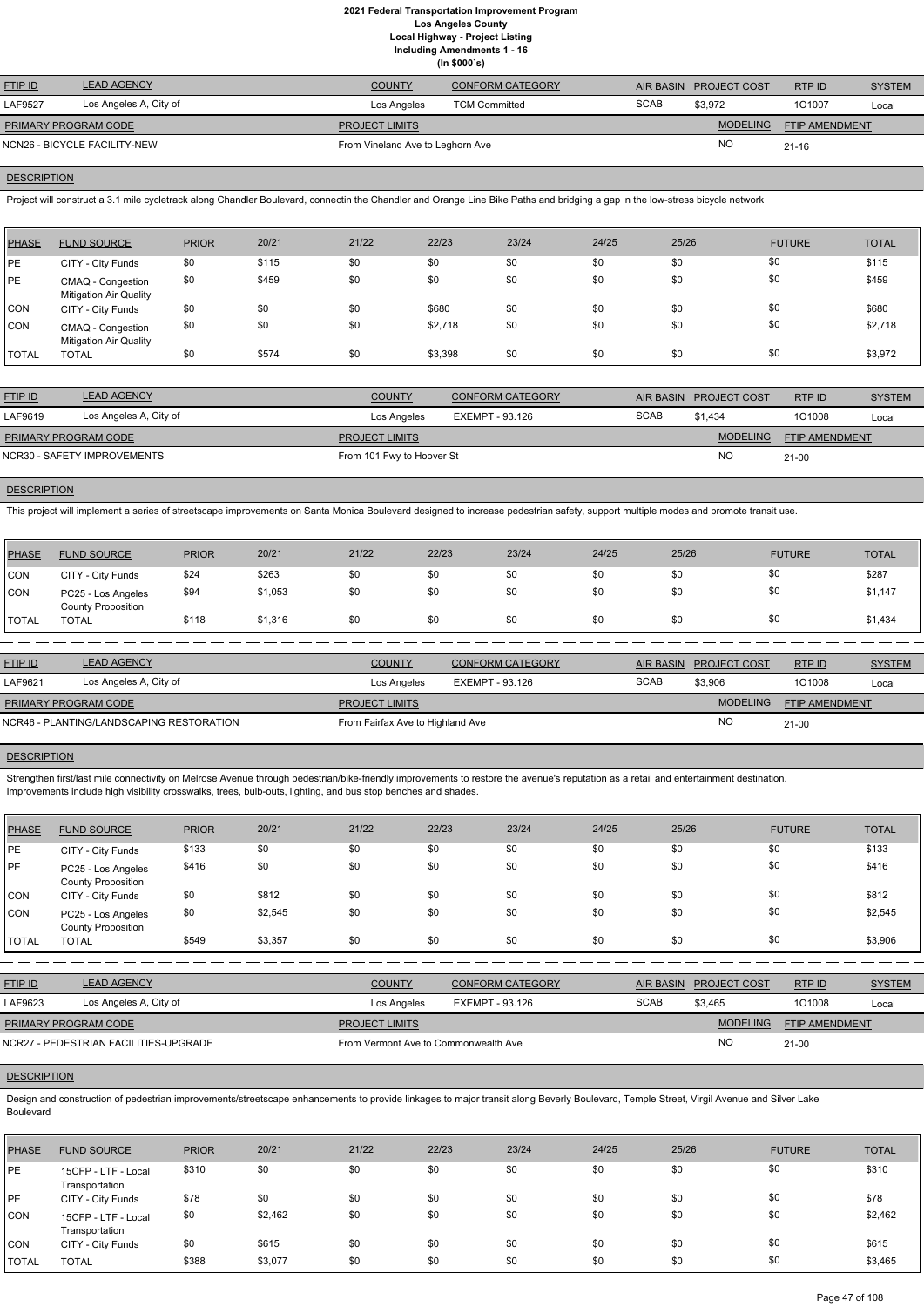**Including Amendments 1 - 16**

|  | (ln \$000's) |  |
|--|--------------|--|

| <b>FTIP ID</b>              | <b>LEAD AGENCY</b>                                 | <b>COUNTY</b>         | <b>CONFORM CATEGORY</b>                                       |             | AIR BASIN PROJECT COST | RTP ID                | <b>SYSTEM</b> |
|-----------------------------|----------------------------------------------------|-----------------------|---------------------------------------------------------------|-------------|------------------------|-----------------------|---------------|
| LAF9805                     | Los Angeles A, City of                             | Los Angeles           | EXEMPT - 93.126                                               | <b>SCAB</b> | \$1.091                | 1TR1023               | Local         |
| <b>PRIMARY PROGRAM CODE</b> |                                                    | <b>PROJECT LIMITS</b> |                                                               |             | <b>MODELING</b>        | <b>FTIP AMENDMENT</b> |               |
| <b>RIDE</b>                 | TDM24 - TDM PROGRAMS-NON RIDEMATCHING & NON PARK & |                       | From Abbot Kinney Blvd, Main St to Washington Blvd, Marine St |             | NO                     | $21-00$               |               |

## **DESCRIPTION**

Expansion of LA Express Park into Venice with demand based parking pricing, and parking guidance integrated with dynamic message signs and web/mobile applications

| PHASE        | <b>FUND SOURCE</b>                              | <b>PRIOR</b> | 20/21 | 21/22 | 22/23 | 23/24 | 24/25 | 25/26 | <b>FUTURE</b> | <b>TOTAL</b> |
|--------------|-------------------------------------------------|--------------|-------|-------|-------|-------|-------|-------|---------------|--------------|
| CON          | CITY - City Funds                               | \$185        | \$33  | \$0   | \$0   | \$0   | \$0   | \$0   | \$0           | \$218        |
| <b>CON</b>   | PC25 - Los Angeles<br><b>County Proposition</b> | \$741        | \$132 | \$0   | \$0   | \$0   | \$0   | \$0   | \$0           | \$873        |
| <b>TOTAL</b> | <b>TOTAL</b>                                    | \$926        | \$165 | \$0   | \$0   | \$0   | \$0   | \$0   | \$0           | \$1,091      |

| <b>FTIP ID</b>              | <b>LEAD AGENCY</b>                                 | <b>COUNTY</b>         | <b>CONFORM CATEGORY</b>                                               |             | AIR BASIN PROJECT COST | RTP ID                | <b>SYSTEM</b> |
|-----------------------------|----------------------------------------------------|-----------------------|-----------------------------------------------------------------------|-------------|------------------------|-----------------------|---------------|
| LAF9806                     | Los Angeles A, City of                             | Los Angeles           | EXEMPT - 93.126                                                       | <b>SCAB</b> | \$1.145                | 1TR1023               | Local         |
| <b>PRIMARY PROGRAM CODE</b> |                                                    | <b>PROJECT LIMITS</b> |                                                                       |             | <b>MODELING</b>        | <b>FTIP AMENDMENT</b> |               |
| RIDE.                       | TDM24 - TDM PROGRAMS-NON RIDEMATCHING & NON PARK & | (north, south)        | From Vermont Ave, Flower St (west, east) to MLK, Jr. Blvd, Adams Blvd |             | <b>NO</b>              | $21-00$               |               |
| <b>DESCRIPTION</b>          |                                                    |                       |                                                                       |             |                        |                       |               |

Soto St over Valley Blvd/UPRR, 0.6 MI north of I-10, between Multnomah St & Alcazar St, Add a sidewalk to east approaches, resurface street, install decorative and street lights, landscape, and architectural treatment on the retaining walls. HBP funds (not listed here) were programmed in prior years under Fed ID No. BHLS-5006(193), as part of FTIP Project ID LA000800 (Grouped project in LA County funded by HBP).

Expansion of LA Express Park into Exposition Park with demand based parking pricing, and parking guidance integrated with dynamic message signs and web/mobile applications

| PHASE        | <b>FUND SOURCE</b>                              | <b>PRIOR</b> | 20/21 | 21/22 | 22/23 | 23/24 | 24/25 | 25/26 | <b>FUTURE</b> | <b>TOTAL</b> |
|--------------|-------------------------------------------------|--------------|-------|-------|-------|-------|-------|-------|---------------|--------------|
| CON          | CITY - City Funds                               | \$196        | \$33  | \$0   | \$0   | \$0   | \$0   | \$0   | \$0           | \$229        |
| <b>CON</b>   | PC25 - Los Angeles<br><b>County Proposition</b> | \$784        | \$132 | \$0   | \$0   | \$0   | \$0   | \$0   | \$0           | \$916        |
| <b>TOTAL</b> | TOTAL                                           | \$980        | \$165 | \$0   | \$0   | \$0   | \$0   | \$0   | \$0           | \$1,145      |

Mobility & access improvements to reduce vehicle & ped conflicts on Eagle Rock Blvd & Fair Park Ave. Protected bike lanes, landscaped medians, ped refuge islands, curb extensions, traffic signals, crosswalks, access ramps, street trees, ped lighting, wayfinding, & bike racks/repair stations. Using toll credits in FY 19/20 PE for \$130, FY 20/21 PE for \$130, FY 21/22 PE for \$129, FY 22/23 in CON for \$389, FY 23/24 CON for \$518, and FY 24/25 CON for \$824 as match to RSTP. Not capacity enhancing

| <b>LEAD AGENCY</b>                             | <b>COUNTY</b>               | <b>CONFORM CATEGORY</b> |                                 |                 | RTP ID                        | <b>SYSTEM</b>         |
|------------------------------------------------|-----------------------------|-------------------------|---------------------------------|-----------------|-------------------------------|-----------------------|
| Los Angeles A, City of                         | Los Angeles                 | EXEMPT - 93.126         | <b>SCAB</b>                     | \$4,000         | LA000800                      | Local                 |
|                                                | <b>PROJECT LIMITS</b>       |                         |                                 | <b>MODELING</b> |                               |                       |
| NCR36 - BRIDGE RESTORATION & REPLC (NO LN ADD) |                             |                         |                                 | <b>NC</b>       | $21 - 01$                     |                       |
|                                                | <b>PRIMARY PROGRAM CODE</b> |                         | From Alcazar St to Multnomah St |                 | <b>AIR BASIN PROJECT COST</b> | <b>FTIP AMENDMENT</b> |

| PHASE      | <b>FUND SOURCE</b>                              | <b>PRIOR</b> | 20/21   | 21/22 | 22/23 | 23/24 | 24/25 | 25/26 | <b>FUTURE</b> | <b>TOTAL</b> |
|------------|-------------------------------------------------|--------------|---------|-------|-------|-------|-------|-------|---------------|--------------|
| <b>CON</b> | PC25 - Los Angeles<br><b>County Proposition</b> | \$0          | \$4,000 | \$0   | \$0   | \$0   | \$0   | งเ    | \$0           | \$4,000      |
| 'TOTAL     | <b>TOTAL</b>                                    | \$0          | \$4,000 | \$0   | \$0   | \$0   | \$0   |       | \$0           | \$4,000      |

| <b>FTIP ID</b>                              | <b>LEAD AGENCY</b>     | <b>COUNTY</b>                   | <b>CONFORM CATEGORY</b> | AIR BASIN   | <b>PROJECT COST</b> | RTPID                 | <b>SYSTEM</b> |
|---------------------------------------------|------------------------|---------------------------------|-------------------------|-------------|---------------------|-----------------------|---------------|
| LAMIP101                                    | Los Angeles A, City of | Los Angeles                     | TCM                     | <b>SCAB</b> | \$16,362            | 1M0101                | Local         |
| <b>PRIMARY PROGRAM CODE</b>                 |                        | <b>PROJECT LIMITS</b>           |                         |             | <b>MODELING</b>     | <b>FTIP AMENDMENT</b> |               |
| NCN25 - BICYCLE & PEDESTRAIN FACILITIES-NEW |                        | From Colorado Blyd to York Blyd |                         |             |                     | $21 - 01$             |               |

| <b>PHASE</b>   | <b>FUND SOURCE</b>                     | <b>PRIOR</b> | 20/21   | 21/22                 | 22/23                                     | 23/24                   | 24/25   | 25/26            |                     | <b>FUTURE</b>         | <b>TOTAL</b>  |
|----------------|----------------------------------------|--------------|---------|-----------------------|-------------------------------------------|-------------------------|---------|------------------|---------------------|-----------------------|---------------|
| <b>IPE</b>     | STPL-R - STP Local<br>Regional         | \$1,000      | \$1,000 | \$1,000               | \$0                                       | \$0                     | \$0     | \$0              | \$0                 |                       | \$3,000       |
| <b>ICON</b>    | STPL-R - STP Local<br>Regional         | \$0          | \$0     | \$0                   | \$3,000                                   | \$4,000                 | \$6,362 | \$0              | \$0                 |                       | \$13,362      |
| I TOTAL        | <b>TOTAL</b>                           | \$1,000      | \$1,000 | \$1,000               | \$3,000                                   | \$4,000                 | \$6,362 | \$0              | \$0                 |                       | \$16,362      |
|                |                                        |              |         |                       |                                           |                         |         |                  |                     |                       |               |
| <b>FTIP ID</b> | <b>LEAD AGENCY</b>                     |              |         | <b>COUNTY</b>         |                                           | <b>CONFORM CATEGORY</b> |         | <b>AIR BASIN</b> | <b>PROJECT COST</b> | RTP ID                | <b>SYSTEM</b> |
| LAMIP102       | Los Angeles A, City of                 |              |         | Los Angeles           | <b>TCM</b>                                |                         |         | <b>SCAB</b>      | \$16,388            | 1M0101                | Local         |
|                | PRIMARY PROGRAM CODE                   |              |         | <b>PROJECT LIMITS</b> |                                           |                         |         |                  | <b>MODELING</b>     | <b>FTIP AMENDMENT</b> |               |
|                | NCR31 - ROAD REPLC & REHAB (NO LN ADD) |              |         |                       | From Huntington Drive to Valley Boulevard |                         |         |                  |                     | $21 - 01$             |               |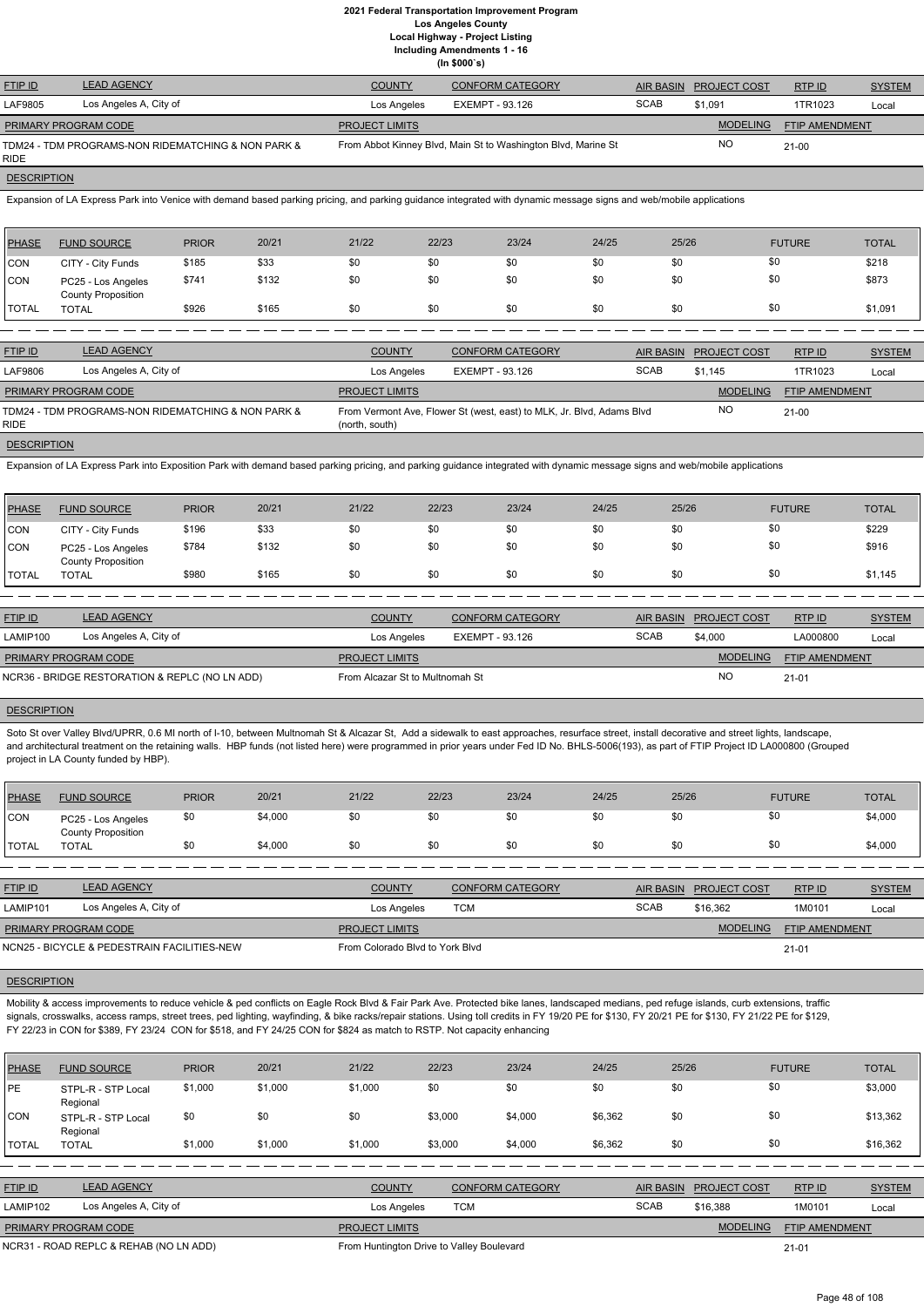### **DESCRIPTION**

On Eastern Avenue, between Huntington Drive and Valley Boulevard, implement mobility and access improvements; pedestrian access enhancements and transit infrastructure improvements to improve mobility and access. Adding TDC in FY19/20 in PE \$130;FY20/21 in PE \$130; FY21/22 in PE for \$130; FY22/23 in PE \$130, RW for \$65, CON for \$194; FY23/24 in CON \$518; FY 24/25 in CON \$828. (Not capacity enhancing)

| PHASE        | <b>FUND SOURCE</b>             | <b>PRIOR</b> | 20/21   | 21/22   | 22/23   | 23/24   | 24/25   | 25/26 | <b>FUTURE</b> | <b>TOTAL</b> |
|--------------|--------------------------------|--------------|---------|---------|---------|---------|---------|-------|---------------|--------------|
| <b>IPE</b>   | STPL-R - STP Local<br>Regional | \$1,000      | \$1,000 | \$1,000 | \$1,000 | \$0     | \$0     | \$0   | \$0           | \$4,000      |
| ROW          | STPL-R - STP Local<br>Regional | \$0          | \$0     | \$0     | \$500   | \$0     | \$0     | \$0   | \$0           | \$500        |
| <b>CON</b>   | STPL-R - STP Local<br>Regional | \$0          | \$0     | \$0     | \$1,500 | \$4,000 | \$6,388 | \$0   | \$0           | \$11,888     |
| <b>TOTAL</b> | <b>TOTAL</b>                   | \$1,000      | \$1,000 | \$1,000 | \$3,000 | \$4,000 | \$6,388 | \$0   | \$0           | \$16,388     |

| <b>FTIP ID</b>                         | <b>LEAD AGENCY</b>     | <b>COUNTY</b>                   | <b>CONFORM CATEGORY</b> |             | AIR BASIN PROJECT COST | RTPID                 | <b>SYSTEM</b> |
|----------------------------------------|------------------------|---------------------------------|-------------------------|-------------|------------------------|-----------------------|---------------|
| LAMIP103                               | Los Angeles A, City of | Los Angeles                     | TCM                     | <b>SCAB</b> | \$34,100               | 1M0101                | Local         |
| <b>PRIMARY PROGRAM CODE</b>            |                        | <b>PROJECT LIMITS</b>           |                         |             | <b>MODELING</b>        | <b>FTIP AMENDMENT</b> |               |
| NCR31 - ROAD REPLC & REHAB (NO LN ADD) |                        | From Soto Street to 710 Freeway |                         |             |                        | $21 - 01$             |               |

## **DESCRIPTION**

On Valley Boulevard, between Soto Street and the 710 Fwy ramp, implement multi-modal mobility and access improvements; ped enhancements; bike lanes; transit infrastructure improvements including a dedicated Bus Rapid Transit route to improve mobility/safety in corridor. Adding TDC in FY 19/20 in PE \$130; FY 20/21 in PE \$130; FY 21/22 in PE \$259; FY 22/23 in PE \$259; FY 23/24 in PE \$259, FY 24/25 in PE \$259, RW \$259; FY 25/26 in RW \$259, CON \$777; FY 26/27 in CON \$1,827.(Not capacity enhancing)

| PHASE        | <b>FUND SOURCE</b>             | <b>PRIOR</b> | 20/21   | 21/22   | 22/23   | 23/24   | 24/25   | 25/26   | <b>FUTURE</b> | <b>TOTAL</b> |
|--------------|--------------------------------|--------------|---------|---------|---------|---------|---------|---------|---------------|--------------|
| <b>IPE</b>   | STPL-R - STP Local<br>Regional | \$1,000      | \$1,000 | \$2,000 | \$2,000 | \$2,000 | \$2,000 | \$0     | \$0           | \$10,000     |
| ROW          | STPL-R - STP Local<br>Regional | \$0          | \$0     | \$0     | \$0     | \$0     | \$2,000 | \$2,000 | \$0           | \$4,000      |
| <b>CON</b>   | STPL-R - STP Local<br>Regional | \$0          | \$0     | \$0     | \$0     | \$0     | \$0     | \$6,000 | \$14,100      | \$20,100     |
| <b>TOTAL</b> | <b>TOTAL</b>                   | \$1,000      | \$1,000 | \$2,000 | \$2,000 | \$2,000 | \$4,000 | \$8,000 | \$14,100      | \$34,100     |

| <b>FTIP ID</b>                         | <b>LEAD AGENCY</b>     | <b>COUNTY</b>                  | <b>CONFORM CATEGORY</b> | AIR BASIN   | <b>PROJECT COST</b> | RTP ID                | <b>SYSTEM</b> |
|----------------------------------------|------------------------|--------------------------------|-------------------------|-------------|---------------------|-----------------------|---------------|
| LAMIP104                               | Los Angeles A, City of | Los Angeles                    | TCM                     | <b>SCAB</b> | \$17,000            | 1M0101                | Local         |
| <b>PRIMARY PROGRAM CODE</b>            |                        | <b>PROJECT LIMITS</b>          |                         |             | <b>MODELING</b>     | <b>FTIP AMENDMENT</b> |               |
| NCR31 - ROAD REPLC & REHAB (NO LN ADD) |                        | From Mission Rd to Kendall Ave |                         |             |                     | $21 - 01$             |               |

# **DESCRIPTION**

On Huntington Drive, between Mission Road and Kendall Avenue in Los Angeles, implement mobility and access improvements; ped access enhancements; transit infrastructure improvements and a dedicated Bus Rapid Transit route. Adding TDC in FY 20/21 in PE \$97; FY 21/22 in PE \$130; FY 22/23 in PE \$130; FY 23/24 in PE for \$65, RW for \$65; FY 24/25 in CON \$583; FY 25/26 in CON \$1,036.(Not capacity enhancing)

| PHASE        | <b>FUND SOURCE</b>             | <b>PRIOR</b> | 20/21 | 21/22   | 22/23   | 23/24   | 24/25   | 25/26   | <b>FUTURE</b> | <b>TOTAL</b> |
|--------------|--------------------------------|--------------|-------|---------|---------|---------|---------|---------|---------------|--------------|
| PE           | STPL-R - STP Local<br>Regional | \$750        | \$750 | \$1,000 | \$1,000 | \$500   | \$0     | \$0     | \$0           | \$4,000      |
| ROW          | STPL-R - STP Local<br>Regional | \$0          | \$0   | \$0     | \$0     | \$500   | \$0     | \$0     | \$0           | \$500        |
| CON          | STPL-R - STP Local<br>Regional | \$0          | \$0   | \$0     | \$0     | \$0     | \$4,500 | \$8,000 | \$0           | \$12,500     |
| <b>TOTAL</b> | <b>TOTAL</b>                   | \$750        | \$750 | \$1,000 | \$1,000 | \$1,000 | \$4,500 | \$8,000 | \$0           | \$17,000     |

| <b>FTIP ID</b>                        | <b>LEAD AGENCY</b>     | <b>COUNTY</b>                  | <b>CONFORM CATEGORY</b> | AIR BASIN   | <b>PROJECT COST</b> | <b>RTPID</b>          | <b>SYSTEM</b> |
|---------------------------------------|------------------------|--------------------------------|-------------------------|-------------|---------------------|-----------------------|---------------|
| LAMIP105                              | Los Angeles A, City of | Los Angeles                    | тсм                     | <b>SCAB</b> | \$6,000             | 101008                | Local         |
| <b>PRIMARY PROGRAM CODE</b>           |                        | <b>PROJECT LIMITS</b>          |                         |             | <b>MODELING</b>     | <b>FTIP AMENDMENT</b> |               |
| NCR27 - PEDESTRIAN FACILITIES-UPGRADE |                        | From Valley Blvd to Mission Rd |                         |             |                     | $21 - 01$             |               |

### **DESCRIPTION**

Mobility, pedestrian access, and transit infrastructure improvements to increase transit connectivity, ridership, and access to and from hillside communities in El Sereno. Includes corridors along Alhambra Ave, Marianna Ave, Huntington Dr, and Beatie Pl. Using toll credits in FY 20/21 in PE for \$78, FY 21/22 in PE for \$58, FY 23/24 in CON for \$434, and FY 24/25 in CON for \$168 as match to RSTP.

| <b>PHASE</b> | <b>FUND SOURCE</b>             | <b>PRIOR</b> | 20/21 | 21/22 | 22/23 | 23/24   | 24/25   | 25/26 | <b>FUTURE</b> | <b>TOTAL</b> |
|--------------|--------------------------------|--------------|-------|-------|-------|---------|---------|-------|---------------|--------------|
| <b>IPE</b>   | STPL-R - STP Local<br>Regional | \$300        | \$600 | \$450 | \$0   | \$0     | \$0     | \$0   | \$0           | \$1,350      |
| CON          | STPL-R - STP Local<br>Regional | \$0          | \$0   | \$0   | \$0   | \$3,350 | \$1,300 | \$0   | \$0           | \$4,650      |
| <b>TOTAL</b> | <b>TOTAL</b>                   | \$300        | \$600 | \$450 | \$0   | \$3,350 | \$1,300 | \$0   | \$0           | \$6,000      |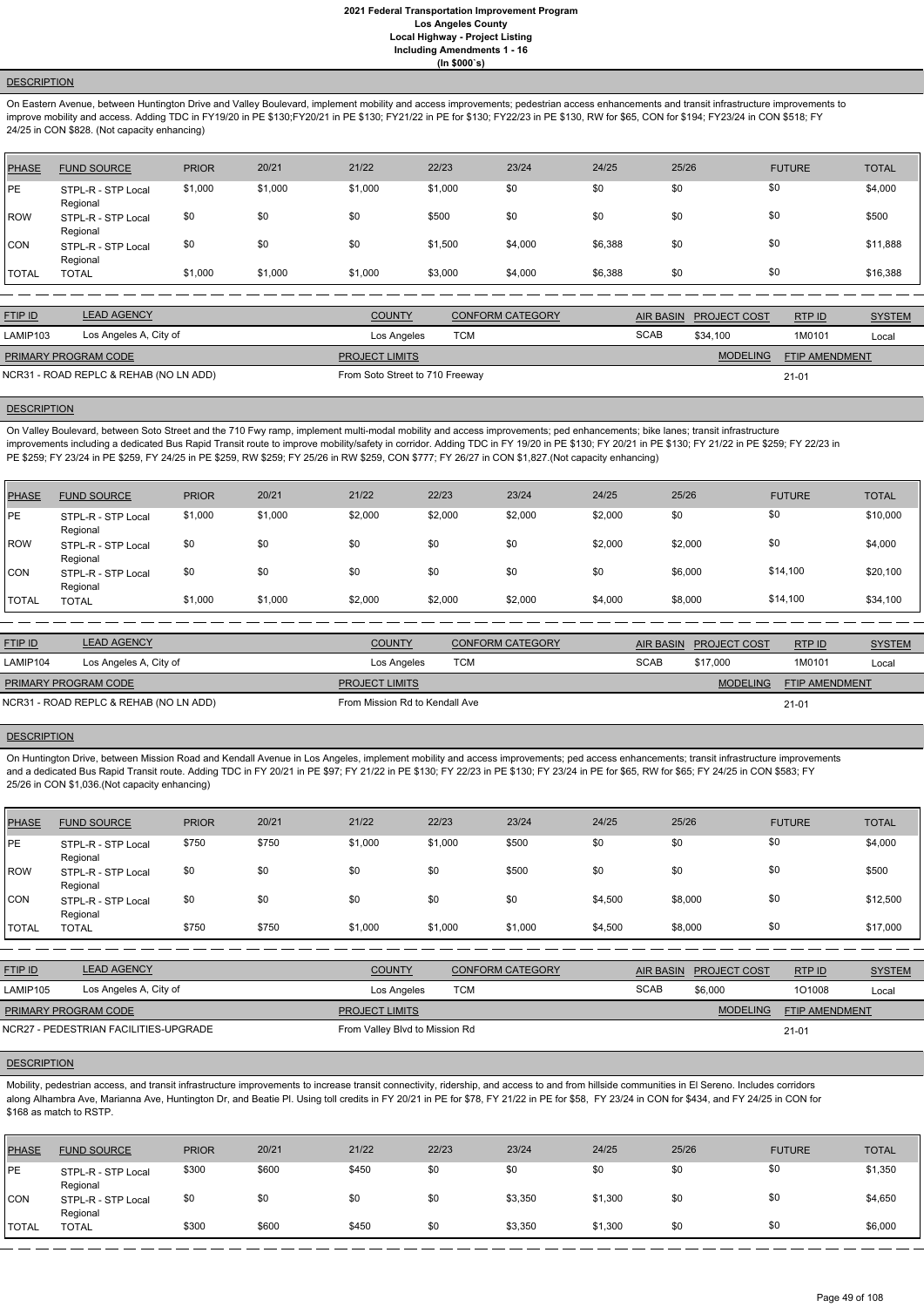**(In \$000`s)**

| <b>FTIP ID</b>       | <b>LEAD AGENCY</b>                    | <b>COUNTY</b>                         | <b>CONFORM CATEGORY</b> |             | AIR BASIN PROJECT COST | RTPID                 | <b>SYSTEM</b> |
|----------------------|---------------------------------------|---------------------------------------|-------------------------|-------------|------------------------|-----------------------|---------------|
| LAMIP106             | Los Angeles A, City of                | Los Angeles                           | тсм                     | <b>SCAB</b> | \$5,000                | 101008                | Local         |
| PRIMARY PROGRAM CODE |                                       | <b>PROJECT LIMITS</b>                 |                         |             | <b>MODELING</b>        | <b>FTIP AMENDMENT</b> |               |
|                      | NCR27 - PEDESTRIAN FACILITIES-UPGRADE | From Eagle Rock BI to San Pascual Ave |                         |             |                        | $21 - 01$             |               |

### **DESCRIPTION**

Mobility and access improvements to increase transit connectivity, ridership, and access to key destinations along northeast Los Angeles. Enhancements will be on corridors along Marengo St, N Figueroa St, York Blvd, Yosemite Dr, and Arroyo Seco Bike Path. Using toll credits in FY 20/21 in PE for \$65, FY 21/22 in PE for \$49, FY 23/24 in CON for \$340, and FY 24/25 in CON for \$162 as match to RSTP.

| PHASE        | <b>FUND SOURCE</b>             | <b>PRIOR</b> | 20/21 | 21/22 | 22/23 | 23/24   | 24/25   | 25/26 | <b>FUTURE</b> | <b>TOTAL</b> |
|--------------|--------------------------------|--------------|-------|-------|-------|---------|---------|-------|---------------|--------------|
| <b>PE</b>    | STPL-R - STP Local<br>Regional | \$250        | \$500 | \$375 | \$0   | \$0     | \$0     | \$0   | \$0           | \$1,125      |
| <b>CON</b>   | STPL-R - STP Local<br>Regional | \$0          | \$0   | \$0   | \$0   | \$2,625 | \$1,250 | \$0   | \$0           | \$3,875      |
| <b>TOTAL</b> | <b>TOTAL</b>                   | \$250        | \$500 | \$375 | \$0   | \$2,625 | \$1,250 | \$0   | \$0           | \$5,000      |

| <b>FTIP ID</b>              | <b>LEAD AGENCY</b>                | <b>COUNTY</b>                          | <b>CONFORM CATEGORY</b> | <b>AIR BASIN</b> | <b>PROJECT COST</b> | RTP ID                | <b>SYSTEM</b> |  |
|-----------------------------|-----------------------------------|----------------------------------------|-------------------------|------------------|---------------------|-----------------------|---------------|--|
| <b>LARE1701C</b>            | Los Angeles A, City of            | Los Angeles                            | TCM                     | <b>SCAB</b>      | \$500               | 101008                | Local         |  |
| <b>PRIMARY PROGRAM CODE</b> |                                   | <b>PROJECT LIMITS</b>                  |                         |                  | <b>MODELING</b>     | <b>FTIP AMENDMENT</b> |               |  |
|                             | NCN27 - PEDESTRIAN FACILITIES-NEW | From S Westlake Ay to S. Carondolet St |                         |                  |                     | $21 - 00$             |               |  |

### **DESCRIPTION**

This project will enhance the pedestrian areas adjacent to existing transit stops as well as the surrounding environment in a transit-dependent neighborhood. The improvement may include, but are not limited to enhancement of bus stop improvements including bus benches, bus shelters, bus stop security lighting, street trees and community identifiers.

This project will improve the safety of pedestrian by installing Leading Pedestrian Interval (LPI), Pedestrian Actuated Warning Devices (AWDs), one scramble crosswalk, one new signal, and safety improvement along Sunset Boulevard between Micheltorena Street & Edgecliff Drive. Project limits will be Citywide. Transit lines that will benefits from this project are: Metro bus 12, 4, 65, 169, 239, 243, 302 Santa Monica Blue Bus 18, and Culver City 2. See attached list of project locations.

Pedestrian and Bicycle Neighborhood Intersection Enhancements. This project designs and constructs pedestrian & bicycle neighborhood intersection enhancements at 4 locations identified in the City's Mobility Plan 2035 as part of the Neighborhood Enhanced Network, with accompanying outreach and education.

| PHASE        | <b>FUND SOURCE</b>                 | <b>PRIOR</b> | 20/21 | 21/22 | 22/23 | 23/24 | 24/25 | 25/26 | <b>FUTURE</b> | <b>TOTAL</b> |
|--------------|------------------------------------|--------------|-------|-------|-------|-------|-------|-------|---------------|--------------|
| PE           | <b>DEMOSTL-</b><br>Demonstration - | \$0          | \$100 | \$0   | \$0   | \$0   | \$0   | \$0   | \$0           | \$100        |
| CON          | <b>DEMOSTL-</b><br>Demonstration - | \$0          | \$0   | \$400 | \$0   | \$0   | \$0   | \$0   | \$0           | \$400        |
| <b>TOTAL</b> | TOTAL                              | \$0          | \$100 | \$400 | \$0   | \$0   | \$0   | \$0   | \$0           | \$500        |

| <b>FTIP ID</b>       | <b>LEAD AGENCY</b>          | <b>COUNTY</b>             | <b>CONFORM CATEGORY</b> |             | AIR BASIN PROJECT COST | RTPID          | <b>SYSTEM</b> |
|----------------------|-----------------------------|---------------------------|-------------------------|-------------|------------------------|----------------|---------------|
| <b>LARE1701D</b>     | Los Angeles A, City of      | Los Angeles               | EXEMPT - 93.126         | <b>SCAB</b> | \$2,013                | 101008         | Local         |
| PRIMARY PROGRAM CODE |                             | <b>PROJECT LIMITS</b>     |                         |             | <b>MODELING</b>        | FTIP AMENDMENT |               |
|                      | NCR30 - SAFETY IMPROVEMENTS | From Citywide to Citywide |                         |             | <b>NO</b>              | $21 - 00$      |               |

### **DESCRIPTION**

| <b>PHASE</b> | <b>FUND SOURCE</b>                 | <b>PRIOR</b> | 20/21   | 21/22 | 22/23 | 23/24 | 24/25 | 25/26 | <b>FUTURE</b> | <b>TOTAL</b> |
|--------------|------------------------------------|--------------|---------|-------|-------|-------|-------|-------|---------------|--------------|
| PE           | PC25 - 2016 Earmark<br>Repurposing | \$363        | \$0     | \$0   | \$0   | \$0   | \$0   | \$0   | \$0           | \$363        |
| <b>IROW</b>  | PC25 - 2016 Earmark<br>Repurposing | \$141        | \$0     | \$0   | \$0   | \$0   | \$0   | \$0   | \$0           | \$141        |
| <b>CON</b>   | PC25 - 2016 Earmark<br>Repurposing | \$0          | \$1,509 | \$0   | \$0   | \$0   | \$0   | \$0   | \$0           | \$1,509      |
| <b>TOTAL</b> | <b>TOTAL</b>                       | \$504        | \$1,509 | \$0   | \$0   | \$0   | \$0   | \$0   | \$0           | \$2,013      |

| <b>FTIP ID</b>       | <b>LEAD AGENCY</b>          | <b>COUNTY</b>                   | CONFORM CATEGORY |             | AIR BASIN PROJECT COST | RTP ID                | <b>SYSTEM</b> |
|----------------------|-----------------------------|---------------------------------|------------------|-------------|------------------------|-----------------------|---------------|
| LATP16S005           | Los Angeles A, City of      | Los Angeles                     | EXEMPT - 93.126  | <b>SCAB</b> | \$1.745                | 101007                | Local         |
| PRIMARY PROGRAM CODE |                             | <b>PROJECT LIMITS</b>           |                  |             | <b>MODELING</b>        | <b>FTIP AMENDMENT</b> |               |
|                      | NCR30 - SAFETY IMPROVEMENTS | From Montague St to Montague St |                  |             | <b>NO</b>              | $21 - 00$             |               |

| PHASE      | <b>FUND SOURCE</b>                            | <b>PRIOR</b> | 20/21   | 21/22 | 22/23 | 23/24 | 24/25 | 25/26 | <b>FUTURE</b> | <b>TOTAL</b> |
|------------|-----------------------------------------------|--------------|---------|-------|-------|-------|-------|-------|---------------|--------------|
| PE         | ATP - Active<br><b>Transportation Program</b> | \$370        | \$0     | \$0   | \$0   | \$0   | \$0   | \$0   | \$0           | \$370        |
| <b>IPE</b> | CITY - City Funds                             | \$92         | \$0     | \$0   | \$0   | \$0   | \$0   | \$0   | \$0           | \$92         |
| CON        | ATP - Active<br><b>Transportation Program</b> | \$0          | \$1,026 | \$0   | \$0   | \$0   | \$0   | \$0   | \$0           | \$1,026      |
| CON        | CITY - City Funds                             | \$0          | \$257   | \$0   | \$0   | \$0   | \$0   | \$0   | \$0           | \$257        |
| I TOTAL    | <b>TOTAL</b>                                  | \$462        | \$1,283 | \$0   | \$0   | \$0   | \$0   | \$0   | \$0           | \$1,745      |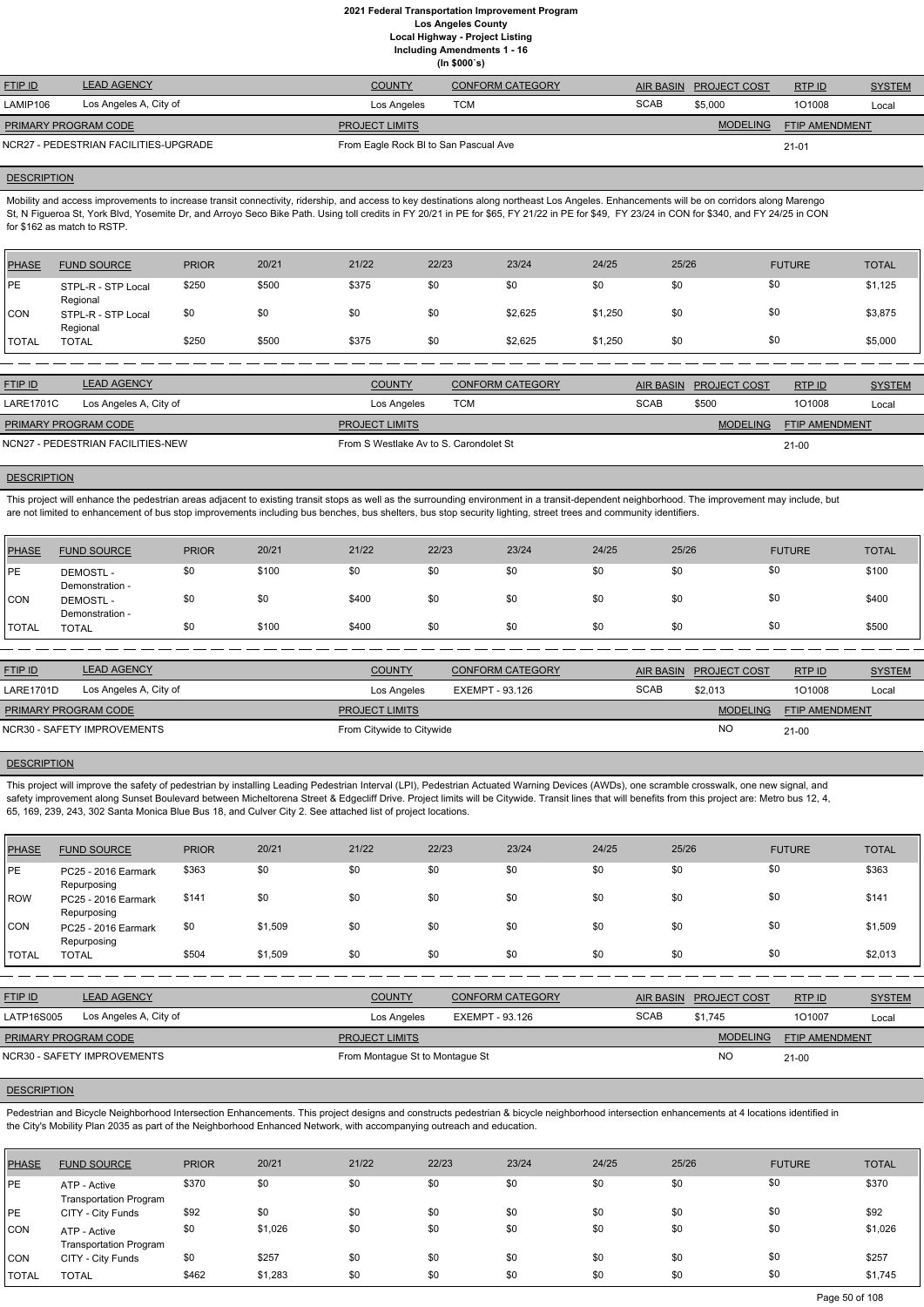| <b>LEAD AGENCY</b><br><b>FTIP ID</b> | <b>COUNTY</b>                     | <b>CONFORM CATEGORY</b> | <b>AIR BASIN</b> | <b>PROJECT COST</b> | RTP ID                | <b>SYSTEM</b> |
|--------------------------------------|-----------------------------------|-------------------------|------------------|---------------------|-----------------------|---------------|
| Los Angeles A, City of<br>LATP17M014 | Los Angeles                       | <b>TCM Committed</b>    | <b>SCAB</b>      | \$15,000            | <b>1AL04</b>          | Local         |
| PRIMARY PROGRAM CODE                 | <b>PROJECT LIMITS</b>             |                         |                  | <b>MODELING</b>     | <b>FTIP AMENDMENT</b> |               |
| NCR30 - SAFETY IMPROVEMENTS          | From Art district to Art district |                         |                  | <b>NO</b>           | $21 - 11$             |               |
|                                      |                                   |                         |                  |                     |                       |               |

### **DESCRIPTION**

Arts District Pedestrian & Cyclist Safety Project. The project will establish critical pedestrian and cyclist connections to and within the Arts District in Downtown Los Angeles which is a historic industrial neighborhood with a complex street system that challenges the mobility of all users whether they are on foot, on a bike or in a vehicle. Utilizing Toll Credits to match ATP funds.

| <b>PHASE</b> | <b>FUND SOURCE</b>                            | <b>PRIOR</b> | 20/21 | 21/22    | 22/23 | 23/24 | 24/25 | 25/26 | <b>FUTURE</b> | <b>TOTAL</b> |
|--------------|-----------------------------------------------|--------------|-------|----------|-------|-------|-------|-------|---------------|--------------|
| <b>IPE</b>   | ATP - Active<br><b>Transportation Program</b> | \$2,550      | \$0   | \$0      | \$0   | \$0   | \$0   | \$0   | \$0           | \$2,550      |
| <b>IPE</b>   | CITY - City Funds                             | \$150        | \$0   | \$0      | \$0   | \$0   | \$0   | \$0   | \$0           | \$150        |
| <b>CON</b>   | ATP - Active<br><b>Transportation Program</b> | \$0          | \$0   | \$12,300 | \$0   | \$0   | \$0   | \$0   | \$0           | \$12,300     |
| <b>TOTAL</b> | <b>TOTAL</b>                                  | \$2,700      | \$0   | \$12,300 | \$0   | \$0   | \$0   | \$0   | \$0           | \$15,000     |

| <b>FTIP ID</b>                               | <b>LEAD AGENCY</b>     | <b>COUNTY</b>                         | <b>CONFORM CATEGORY</b> |             | AIR BASIN PROJECT COST | RTP ID                | <b>SYSTEM</b> |
|----------------------------------------------|------------------------|---------------------------------------|-------------------------|-------------|------------------------|-----------------------|---------------|
| LATP17S005                                   | Los Angeles A, City of | Los Angeles                           | <b>TCM Committed</b>    | <b>SCAB</b> | \$6.336                | 1AL04                 | Local         |
| <b>PRIMARY PROGRAM CODE</b>                  |                        | <b>PROJECT LIMITS</b>                 |                         |             | <b>MODELING</b>        | <b>FTIP AMENDMENT</b> |               |
| CAX77 - ROAD DIET - ELIMINATING TRAVEL LANES |                        | From Vermont Avenue to Western Avenue |                         |             | YES                    | $21 - 04$             |               |

### **DESCRIPTION**

The City of Los Angeles will be implementing complete street treatments to improve Jefferson Boulevard between Vermont Avenue and Western Avenue, which includes buffered Class II (0.35 mi) and Class IV (0.65 mi) bicycle facilities, curb extensions, pedestrian refuge areas, path improvements, pedestrian lighting, and additional shade trees with Road Diet from 4 to 2 lanes (1 mile).

Safety and mobility improvements along 2.8 mile stretch of Broadway (Manchester Ave to Imperial Hwy) and Manchester Ave (Vermont Ave to Broadway). Includes a separated 4-mile Class IV cycle track), sidewalk and crossing improvements, signal upgrades, center median refuge island mods, and other improvements to slow speeding vehicles & increase pedestrian/bicyclist safety, plus pedestrian lighting, street trees, & pedestrian/bicyclist amenities, such as benches, bike racks, and trash receptacles.

| PHASE      | <b>FUND SOURCE</b> | <b>PRIOR</b> | 20/21 | 21/22   | 22/23 | 23/24 | 24/25 | 25/26 | <b>FUTURE</b> | <b>TOTAL</b> |
|------------|--------------------|--------------|-------|---------|-------|-------|-------|-------|---------------|--------------|
| PE         | ATP - ST Cash      | \$0          | \$925 | \$0     | \$0   | \$0   | \$0   | \$0   | \$0           | \$925        |
| <b>CON</b> | ATP - ST Cash      | \$0          | \$0   | \$5,061 | \$0   | \$0   | \$0   | \$0   | \$0           | \$5,061      |
| CON        | CITY - City Funds  | \$0          | \$0   | \$350   | \$0   | \$0   | \$0   | \$0   | \$0           | \$350        |
| TOTAL      | <b>TOTAL</b>       | \$0          | \$925 | \$5,411 | \$0   | \$0   | \$0   | \$0   | \$0           | \$6,336      |

| <b>FTIP ID</b>              | <b>LEAD AGENCY</b>                              | <b>COUNTY</b>           | <b>CONFORM CATEGORY</b> |      | AIR BASIN PROJECT COST | RTPID                 | <b>SYSTEM</b> |
|-----------------------------|-------------------------------------------------|-------------------------|-------------------------|------|------------------------|-----------------------|---------------|
| LATP19M013                  | Los Angeles A, City of                          | Los Angeles             | тсм                     | SCAB | \$18.793               | 7120004               | Local         |
| <b>PRIMARY PROGRAM CODE</b> |                                                 | <b>PROJECT LIMITS</b>   |                         |      | <b>MODELING</b>        | <b>FTIP AMENDMENT</b> |               |
|                             | NCR25 - BICYCLE & PEDESTRAIN FACILITIES-UPGRADE | From Vanalden to Balboa |                         |      |                        | $21 - 00$             |               |

## **DESCRIPTION**

Design and construction of 2.93 miles of greenway gap closure along the banks of the LA River, and adjacent on-street network of bicycle and pedestrian improvements

| PHASE        | <b>FUND SOURCE</b>                            | <b>PRIOR</b> | 20/21 | 21/22    | 22/23 | 23/24 | 24/25 | 25/26 | <b>FUTURE</b> | <b>TOTAL</b> |
|--------------|-----------------------------------------------|--------------|-------|----------|-------|-------|-------|-------|---------------|--------------|
| PE           | ATP - Active<br><b>Transportation Program</b> | \$200        | \$0   | \$0      | \$0   | \$0   | \$0   | \$0   | \$0           | \$200        |
| <b>CON</b>   | ATP - Active<br><b>Transportation Program</b> | \$0          | \$0   | \$18,593 | \$0   | \$0   | \$0   | \$0   | \$0           | \$18,593     |
| <b>TOTAL</b> | <b>TOTAL</b>                                  | \$200        | \$0   | \$18,593 | \$0   | \$0   | \$0   | \$0   | \$0           | \$18,793     |

RTP ID

| Los Angeles A, City of<br>LATP19M014        | Los Angeles                 | <b>TCM Committed</b> | <b>SCAB</b> | \$46,600        | 7120004               | Local |
|---------------------------------------------|-----------------------------|----------------------|-------------|-----------------|-----------------------|-------|
| PRIMARY PROGRAM CODE                        | <b>PROJECT LIMITS</b>       |                      |             | <b>MODELING</b> | <b>FTIP AMENDMENT</b> |       |
| NCN25 - BICYCLE & PEDESTRAIN FACILITIES-NEW | From Manchester to Imperial |                      |             |                 | $21 - 06$             |       |

| PHASE        | <b>FUND SOURCE</b>                            | <b>PRIOR</b> | 20/21 | 21/22   | 22/23    | 23/24 | 24/25 | 25/26 | <b>FUTURE</b> | <b>TOTAL</b> |
|--------------|-----------------------------------------------|--------------|-------|---------|----------|-------|-------|-------|---------------|--------------|
| PE           | ATP - Active<br><b>Transportation Program</b> | \$4,000      | \$0   | \$1,200 | \$0      | \$0   | \$0   | \$0   | \$0           | \$5,200      |
| <b>IPE</b>   | CITY - City Funds                             | \$500        | \$0   | \$200   | \$0      | \$0   | \$0   | \$0   | \$0           | \$700        |
| ICON.        | ATP - Active<br><b>Transportation Program</b> | \$0          | \$0   | \$0     | \$19,621 | \$0   | \$0   | \$0   | \$0           | \$19,621     |
| CON          | CITY - City Funds                             | \$0          | \$0   | \$0     | \$21,079 | \$0   | \$0   | \$0   | \$0           | \$21,079     |
| <b>TOTAL</b> | <b>TOTAL</b>                                  | \$4,500      | \$0   | \$1,400 | \$40,700 | \$0   | \$0   | \$0   | \$0           | \$46,600     |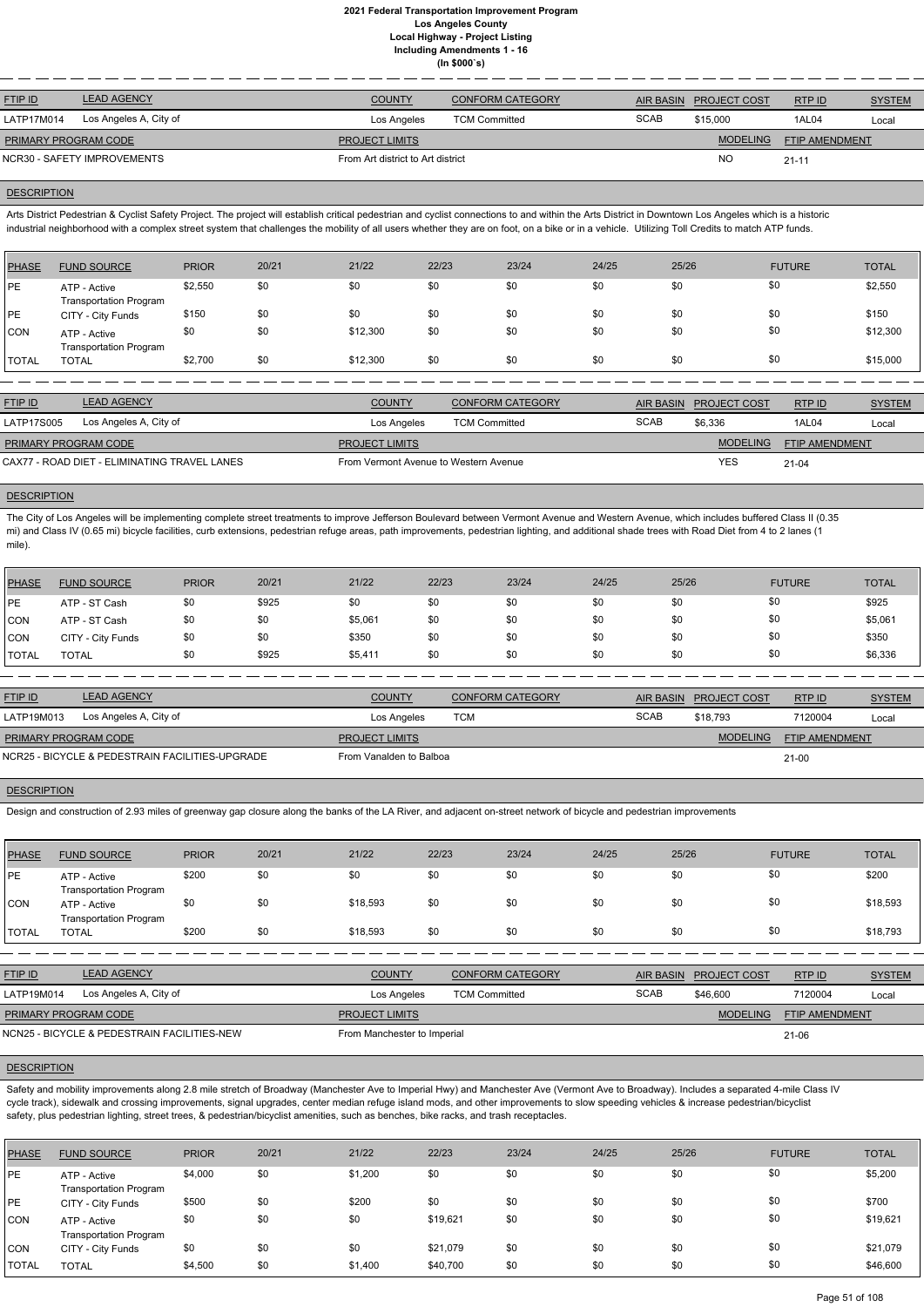| <b>FTIP ID</b>              | <b>LEAD AGENCY</b>     | <b>COUNTY</b>         | <b>CONFORM CATEGORY</b> | AIR BASIN   | <b>PROJECT COST</b> | RTP ID                | <b>SYSTEM</b> |
|-----------------------------|------------------------|-----------------------|-------------------------|-------------|---------------------|-----------------------|---------------|
| LATP19S003                  | Los Angeles A, City of | Los Angeles           | EXEMPT - 93.126         | <b>SCAB</b> | \$1.750             | 7120004               | Local         |
| <b>PRIMARY PROGRAM CODE</b> |                        | <b>PROJECT LIMITS</b> |                         |             | <b>MODELING</b>     | <b>FTIP AMENDMENT</b> |               |
| PLN40 - PLANNING            |                        |                       |                         |             |                     | 21-00                 |               |

### **DESCRIPTION**

Create 5 neighborhood plans that address the need for active transportation connections with transit, parks, and improve quality of life for aging adults in Los Angeles.

| <b>PHASE</b>   | <b>FUND SOURCE</b>                            | <b>PRIOR</b> | 20/21   | 21/22                 | 22/23 | 23/24                   | 24/25 | 25/26            |                     | <b>FUTURE</b>         | <b>TOTAL</b>  |
|----------------|-----------------------------------------------|--------------|---------|-----------------------|-------|-------------------------|-------|------------------|---------------------|-----------------------|---------------|
| <b>CON</b>     | ATP - Active                                  | \$0          | \$1,750 | \$0                   | \$0   | \$0                     | \$0   | \$0              | \$0                 |                       | \$1,750       |
| <b>TOTAL</b>   | <b>Transportation Program</b><br><b>TOTAL</b> | \$0          | \$1,750 | \$0                   | \$0   | \$0                     | \$0   | \$0              | \$0                 |                       | \$1,750       |
|                |                                               |              |         |                       |       |                         |       |                  |                     |                       |               |
| <b>FTIP ID</b> | <b>LEAD AGENCY</b>                            |              |         | <b>COUNTY</b>         |       | <b>CONFORM CATEGORY</b> |       | <b>AIR BASIN</b> | <b>PROJECT COST</b> | RTP ID                | <b>SYSTEM</b> |
| LATP19S004     | Los Angeles A, City of                        |              |         | Los Angeles           |       | NON-REPORTABLE TCM      |       | <b>SCAB</b>      | \$29,000            | 7120004               | Local         |
|                | PRIMARY PROGRAM CODE                          |              |         | <b>PROJECT LIMITS</b> |       |                         |       |                  | <b>MODELING</b>     | <b>FTIP AMENDMENT</b> |               |
|                | <b>NCR30 - SAFETY IMPROVEMENTS</b>            |              |         |                       |       |                         |       |                  |                     | $21 - 00$             |               |

# **DESCRIPTION**

Transform 5 of the City's most traffic stressed schools through safety improvements, bicycle infrastructure, and speed reduction measures, 0.25 mi within 10th St ES, Esperanza ES, Gratts LAYS, Gratts EEC, and Liechty MS in central LA.

112th Street and Flournoy Elementary Schools Safety Improvements Project - new crosswalks, curb ramps, curb extensions, speed humps, speed feedback signs, pedestrian-activated flashing beacons, and a new traffic signal with vehicle diverters in 0.25-mile vicinity of 112th Street and Flournoy Elementary Schools in the Watts neighborhood

| PHASE        | <b>FUND SOURCE</b>                            | <b>PRIOR</b> | 20/21   | 21/22   | 22/23    | 23/24 | 24/25 | 25/26 | <b>FUTURE</b> | <b>TOTAL</b> |
|--------------|-----------------------------------------------|--------------|---------|---------|----------|-------|-------|-------|---------------|--------------|
| PE           | ATP - Active<br><b>Transportation Program</b> | \$2,959      | \$986   | \$0     | \$0      | \$0   | \$0   | \$0   | \$0           | \$3,945      |
| PE           | CITY - City Funds                             | \$741        | \$247   | \$0     | \$0      | \$0   | \$0   | \$0   | \$0           | \$988        |
| ROW          | ATP - Active<br><b>Transportation Program</b> | \$0          | \$0     | \$1,096 | \$0      | \$0   | \$0   | \$0   | \$0           | \$1,096      |
| ROW          | CITY - City Funds                             | \$0          | \$0     | \$275   | \$0      | \$0   | \$0   | \$0   | \$0           | \$275        |
| Icon         | ATP - Active<br><b>Transportation Program</b> | \$0          | \$0     | \$0     | \$18,157 | \$0   | \$0   | \$0   | \$0           | \$18,157     |
| <b>CON</b>   | CITY - City Funds                             | \$0          | \$0     | \$0     | \$4,539  | \$0   | \$0   | \$0   | \$0           | \$4,539      |
| <b>TOTAL</b> | <b>TOTAL</b>                                  | \$3,700      | \$1,233 | \$1,371 | \$22,696 | \$0   | \$0   | \$0   | \$0           | \$29,000     |

| <b>FTIP ID</b>              | <b>LEAD AGENCY</b>          | <b>COUNTY</b>         | <b>CONFORM CATEGORY</b> |             | AIR BASIN PROJECT COST | RTP ID                | <b>SYSTEM</b> |
|-----------------------------|-----------------------------|-----------------------|-------------------------|-------------|------------------------|-----------------------|---------------|
| LATP19S005                  | Los Angeles A, City of      | Los Angeles           | EXEMPT - 93.126         | <b>SCAB</b> | \$6.999                | 7120004               | Local         |
| <b>PRIMARY PROGRAM CODE</b> |                             | <b>PROJECT LIMITS</b> |                         |             | <b>MODELING</b>        | <b>FTIP AMENDMENT</b> |               |
|                             | NCR30 - SAFETY IMPROVEMENTS |                       |                         |             |                        | $21 - 00$             |               |

## **DESCRIPTION**

| <b>PHASE</b> | <b>FUND SOURCE</b>                            | <b>PRIOR</b> | 20/21 | 21/22          | 22/23           | 23/24                   | 24/25       | 25/26            |                 | <b>FUTURE</b>  | <b>TOTAL</b>  |
|--------------|-----------------------------------------------|--------------|-------|----------------|-----------------|-------------------------|-------------|------------------|-----------------|----------------|---------------|
| PE           | ATP - Active<br><b>Transportation Program</b> | \$725        | \$242 | \$0            | \$0             | \$0                     | \$0         | \$0              |                 | \$0            | \$967         |
| PE           | CITY - City Funds                             | \$181        | \$60  | \$0            | \$0             | \$0                     | \$0         | \$0              |                 | \$0            | \$241         |
| ROW          | ATP - Active<br><b>Transportation Program</b> | \$0          | \$0   | \$185          | \$0             | \$0                     | \$0         | \$0              |                 | \$0            | \$185         |
| ROW          | CITY - City Funds                             | \$0          | \$0   | \$46           | \$0             | \$0                     | \$0         | \$0              |                 | \$0            | \$46          |
| <b>CON</b>   | ATP - Active<br><b>Transportation Program</b> | \$0          | \$0   | \$0            | \$4,448         | \$0                     | \$0         | \$0              |                 | \$0            | \$4,448       |
| <b>CON</b>   | CITY - City Funds                             | \$0          | \$0   | \$0            | \$1,112         | \$0                     | \$0         | \$0              |                 | \$0            | \$1,112       |
| <b>TOTAL</b> | <b>TOTAL</b>                                  | \$906        | \$302 | \$231          | \$5,560         | \$0                     | \$0         | \$0              |                 | \$0            | \$6,999       |
|              |                                               |              |       |                |                 |                         |             |                  |                 |                |               |
| FTIP ID      | <b>LEAD AGENCY</b>                            |              |       | <b>COUNTY</b>  |                 | <b>CONFORM CATEGORY</b> |             | <b>AIR BASIN</b> | PROJECT COST    | RTP ID         | <b>SYSTEM</b> |
| LATP19S006   | Los Angeles A, City of                        |              |       | Los Angeles    | EXEMPT - 93.126 |                         | <b>SCAB</b> |                  | \$5,600         | 7120004        | Local         |
|              | PRIMARY PROGRAM CODE                          |              |       | PROJECT LIMITS |                 |                         |             |                  | <b>MODELING</b> | FTIP AMENDMENT |               |
|              | NCR30 - SAFETY IMPROVEMENTS                   |              |       |                |                 |                         |             |                  |                 | $21-00$        |               |

# **DESCRIPTION**

Transform one of the City's most traffic-stressed schools through the implementation of safety improvements, bicycle infrastructure, and speed-reduction measures. bicycle left-turn pocket, pedestrian-scale lighting, LPI, pedestrian-activated flashing beacons, curb extensions. Bike Box in New Left-Turn Pocket, 0.25-mile vicinity of Alexandria Avenue Elementary School in the East Hollywood neighborhood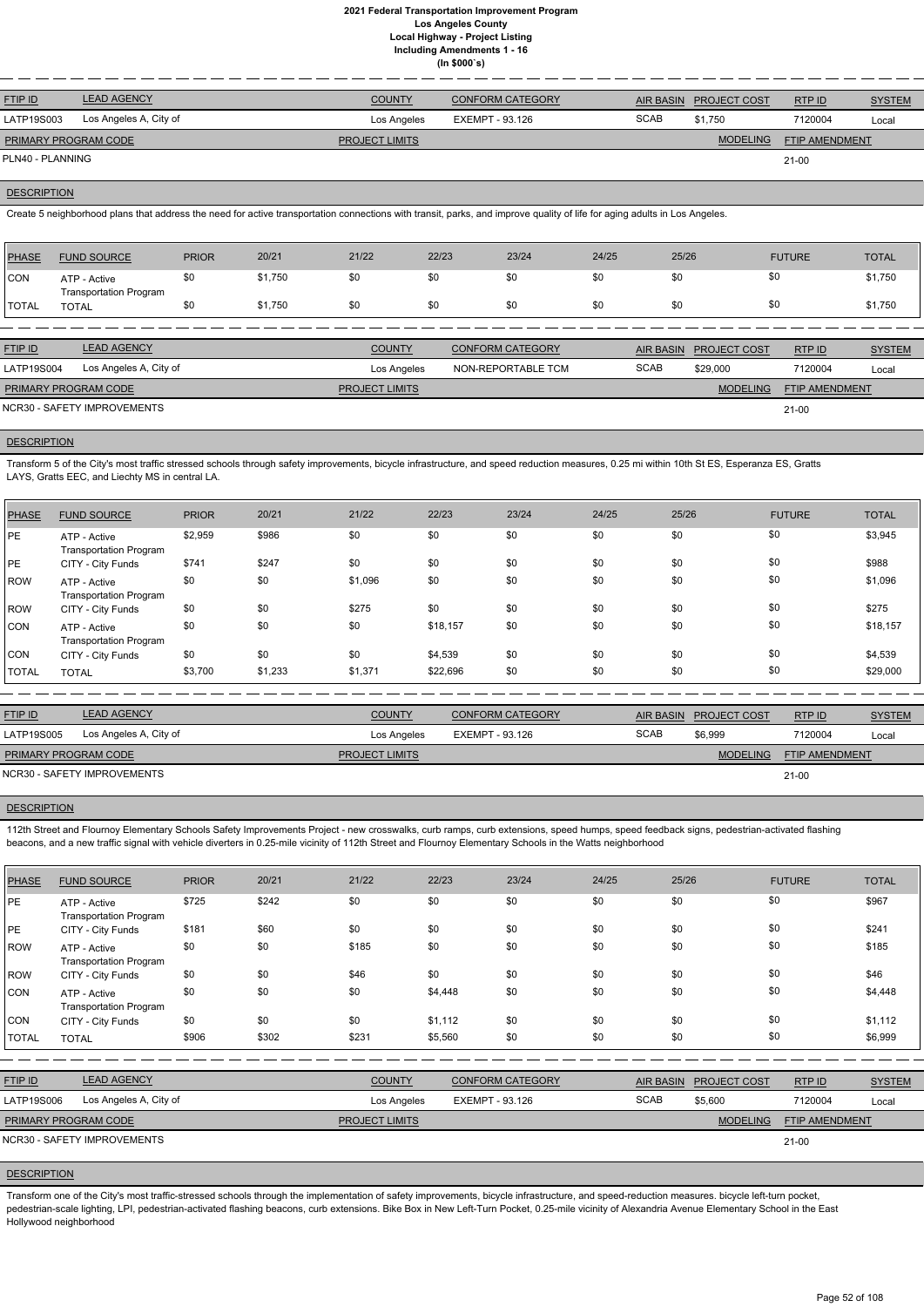**Including Amendments 1 - 16**

| ng Amenuments  |  |
|----------------|--|
| $(ln $000 \s)$ |  |

|              |                                               |              |       |       | $\cdots$ + - - - - $\prime$ |       |       |       |               |              |
|--------------|-----------------------------------------------|--------------|-------|-------|-----------------------------|-------|-------|-------|---------------|--------------|
| <b>PHASE</b> | <b>FUND SOURCE</b>                            | <b>PRIOR</b> | 20/21 | 21/22 | 22/23                       | 23/24 | 24/25 | 25/26 | <b>FUTURE</b> | <b>TOTAL</b> |
| PE           | ATP - Active<br><b>Transportation Program</b> | \$549        | \$183 | \$0   | \$0                         | \$0   | \$0   | \$0   | \$0           | \$732        |
| PE           | CITY - City Funds                             | \$137        | \$46  | \$0   | \$0                         | \$0   | \$0   | \$0   | \$0           | \$183        |
| <b>ROW</b>   | ATP - Active<br><b>Transportation Program</b> | \$0          | \$0   | \$382 | \$0                         | \$0   | \$0   | \$0   | \$0           | \$382        |
| <b>ROW</b>   | CITY - City Funds                             | \$0          | \$0   | \$95  | \$0                         | \$0   | \$0   | \$0   | \$0           | \$95         |
| CON          | ATP - Active<br><b>Transportation Program</b> | \$0          | \$0   | \$0   | \$3,366                     | \$0   | \$0   | \$0   | \$0           | \$3,366      |
| CON          | CITY - City Funds                             | \$0          | \$0   | \$0   | \$842                       | \$0   | \$0   | \$0   | \$0           | \$842        |
| <b>TOTAL</b> | <b>TOTAL</b>                                  | \$686        | \$229 | \$477 | \$4,208                     | \$0   | \$0   | \$0   | \$0           | \$5,600      |

| <b>FTIP ID</b>              | <b>LEAD AGENCY</b>                          | <b>COUNTY</b>         | <b>CONFORM CATEGORY</b> |             | AIR BASIN PROJECT COST | RTP ID         | <b>SYSTEM</b> |
|-----------------------------|---------------------------------------------|-----------------------|-------------------------|-------------|------------------------|----------------|---------------|
| LATP21F104                  | Los Angeles A, City of                      | Los Angeles           | TCM                     | <b>SCAB</b> | \$38,655               | 10M0702        | Local         |
| <b>PRIMARY PROGRAM CODE</b> |                                             | <b>PROJECT LIMITS</b> |                         |             | <b>MODELING</b>        | FTIP AMENDMENT |               |
|                             | NCN25 - BICYCLE & PEDESTRAIN FACILITIES-NEW |                       |                         |             |                        | $21 - 06$      |               |

## **DESCRIPTION**

7 miles of pedestrian and cyclist improvements within the heart of the Canoga Park community connecting DAC residents with local destinations & the regional transit & trail system. This includes approximately 12,000 feet of class IV bike lanes, 10,000 feet of class II and III bike lanes, and 11,000 square feet of sidewalk improvements.

| PHASE        | <b>FUND SOURCE</b>                            | <b>PRIOR</b> | 20/21 | 21/22   | 22/23 | 23/24   | 24/25    | 25/26   | <b>FUTURE</b> | <b>TOTAL</b> |
|--------------|-----------------------------------------------|--------------|-------|---------|-------|---------|----------|---------|---------------|--------------|
| PE           | ATP - Active<br><b>Transportation Program</b> | \$0          | \$0   | \$3,567 | \$0   | \$1,921 | \$0      | \$0     | \$0           | \$5,488      |
| PE           | CITY - City Funds                             | \$0          | \$0   | \$920   | \$0   | \$495   | \$0      | \$0     | \$0           | \$1,415      |
| <b>CON</b>   | ATP - Active<br><b>Transportation Program</b> | \$0          | \$0   | \$0     | \$0   | \$0     | \$25,243 | \$0     | \$0           | \$25,243     |
| <b>CON</b>   | CITY - City Funds                             | \$0          | \$0   | \$0     | \$0   | \$0     | \$0      | \$6,509 | \$0           | \$6,509      |
| <b>TOTAL</b> | <b>TOTAL</b>                                  | \$0          | \$0   | \$4,487 | \$0   | \$2,416 | \$25,243 | \$6,509 | \$0           | \$38,655     |

SRTS. Berendo Middle and its 3 feeder elementary schools sit in one of the most densely-populated and severely disadvantaged areas of Los Angeles. To address high-speeds traffic, the SRTS Plan project scope includes pedestrian and cyclist improvements including curb extensions, traffic circles, pedestrian spaces, a raised crosswalk, pedestrian-activated flashing beacons, accessible pedestrian signals, ramps, speed humps, and new bicycle facilities. New bike lanes: Class III for 5,280 ft.

| <b>FTIP ID</b>              | <b>LEAD AGENCY</b>                              | <b>COUNTY</b>         | <b>CONFORM CATEGORY</b> | AIR BASIN   | <b>PROJECT COST</b> | RTP ID                | <b>SYSTEM</b> |
|-----------------------------|-------------------------------------------------|-----------------------|-------------------------|-------------|---------------------|-----------------------|---------------|
| LATP21F105                  | Los Angeles A, City of                          | Los Angeles           | EXEMPT - 93.126         | <b>SCAB</b> | \$6.700             | 10M0702               | Local         |
| <b>PRIMARY PROGRAM CODE</b> |                                                 | <b>PROJECT LIMITS</b> |                         |             | <b>MODELING</b>     | <b>FTIP AMENDMENT</b> |               |
|                             | NCR25 - BICYCLE & PEDESTRAIN FACILITIES-UPGRADE |                       |                         |             |                     | 21-06                 |               |

## **DESCRIPTION**

The SRTS Plan project scope includes improvements to enhance walking and cycling experiences for students and the school community. Specific treatments include accessible pedestrian push buttons, curb extensions, raised crosswalks, striped crosswalks, ramps, speed feedback signs, stop signs, sign relocations, turn radius reductions, and pedestrian flashing beacons.

| <b>PHASE</b> | <b>FUND SOURCE</b>                            | <b>PRIOR</b> | 20/21 | 21/22 | 22/23 | 23/24 | 24/25   | 25/26 | <b>FUTURE</b> | <b>TOTAL</b> |
|--------------|-----------------------------------------------|--------------|-------|-------|-------|-------|---------|-------|---------------|--------------|
| PE           | ATP - Active<br><b>Transportation Program</b> | \$0          | \$0   | \$801 | \$0   | \$290 | \$0     | \$0   | \$0           | \$1,091      |
| PE           | CITY - City Funds                             | \$0          | \$0   | \$89  | \$0   | \$32  | \$0     | \$0   | \$0           | \$121        |
| <b>CON</b>   | ATP - Active<br><b>Transportation Program</b> | \$0          | \$0   | \$0   | \$0   | \$0   | \$4,939 | \$0   | \$0           | \$4,939      |
| <b>CON</b>   | CITY - City Funds                             | \$0          | \$0   | \$0   | \$0   | \$0   | \$549   | \$0   | \$0           | \$549        |
| <b>TOTAL</b> | <b>TOTAL</b>                                  | \$0          | \$0   | \$890 | \$0   | \$322 | \$5,488 | \$0   | \$0           | \$6,700      |

| <b>FTIP ID</b>                              | <b>LEAD AGENCY</b>     | <b>COUNTY</b>         | CONFORM CATEGORY |             | AIR BASIN PROJECT COST | RTPID                 | <b>SYSTEM</b> |
|---------------------------------------------|------------------------|-----------------------|------------------|-------------|------------------------|-----------------------|---------------|
| LATP21F106                                  | Los Angeles A, City of | Los Angeles           | EXEMPT - 93.126  | <b>SCAB</b> | \$11.057               | 10M0702               | Local         |
| PRIMARY PROGRAM CODE                        |                        | <b>PROJECT LIMITS</b> |                  |             | <b>MODELING</b>        | <b>FTIP AMENDMENT</b> |               |
| NCN25 - BICYCLE & PEDESTRAIN FACILITIES-NEW |                        |                       |                  |             |                        | $21 - 06$             |               |

| <b>PHASE</b> | <b>FUND SOURCE</b>                            | <b>PRIOR</b> | 20/21 | 21/22 | 22/23 | 23/24   | 24/25   | 25/26 | <b>FUTURE</b> | <b>TOTAL</b> |
|--------------|-----------------------------------------------|--------------|-------|-------|-------|---------|---------|-------|---------------|--------------|
| IPE          | ATP - Active<br><b>Transportation Program</b> | \$0          | \$0   | \$188 | \$0   | \$1,588 | \$0     | \$0   | \$0           | \$1,776      |
| PE           | CITY - City Funds                             | \$0          | \$0   | \$21  | \$0   | \$177   | \$0     | \$0   | \$0           | \$198        |
| ICON.        | ATP - Active<br><b>Transportation Program</b> | \$0          | \$0   | \$0   | \$0   | \$0     | \$8,175 | \$0   | \$0           | \$8,175      |
| <b>CON</b>   | CITY - City Funds                             | \$0          | \$0   | \$0   | \$0   | \$0     | \$908   | \$0   | \$0           | \$908        |
| TOTAL        | <b>TOTAL</b>                                  | \$0          | \$0   | \$209 | \$0   | \$1,765 | \$9,083 | \$0   | \$0           | \$11,057     |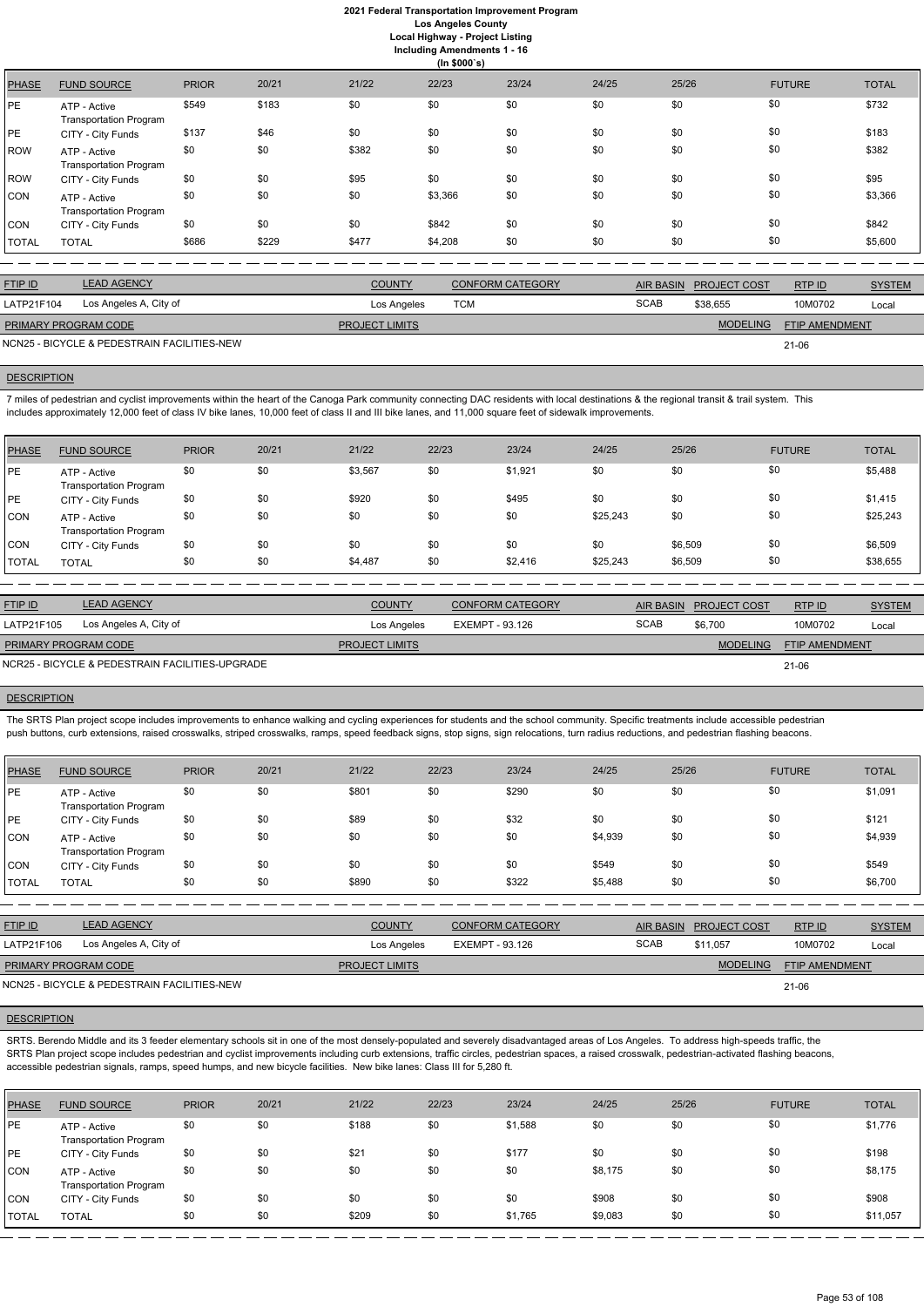**(In \$000`s)**

| <b>FTIP ID</b>              | <b>LEAD AGENCY</b>                              | <b>COUNTY</b>         | <b>CONFORM CATEGORY</b> | <b>AIR BASIN</b> | <b>PROJECT COST</b> | RTP ID                | <b>SYSTEM</b> |
|-----------------------------|-------------------------------------------------|-----------------------|-------------------------|------------------|---------------------|-----------------------|---------------|
| LATP21F107                  | Los Angeles A, City of                          | Los Angeles           | EXEMPT - 93.126         | <b>SCAB</b>      | \$6.832             | 10M0702               | Local         |
| <b>PRIMARY PROGRAM CODE</b> |                                                 | <b>PROJECT LIMITS</b> |                         |                  | <b>MODELING</b>     | <b>FTIP AMENDMENT</b> |               |
|                             | NCR25 - BICYCLE & PEDESTRAIN FACILITIES-UPGRADE |                       |                         |                  |                     | 21-06                 |               |

### **DESCRIPTION**

The SRTS Plan project scope includes improvements to enhance walking experience for students including accessible pedestrian signals, bike loop detectors, bus bulbs, curb extensions, signal timing adjustments, pedestrian scale lighting, bike boxes, bike paths, pedestrian-activated flashing beacons, pedestrian spaces, ramps, traffic control signage, sidewalks, street bollard removal, and traffic circles. New bike lanes: Class I for 854 ft., Class II for 3,700 ft., Class III for 12,172 ft.

Implementation of Class I and Class IV bike facilities, pedestrian improvements, transit connections and traffic calming measures that improve safety for non-motorized road users. This includes approximately 13,000 feet of class I bike lanes and 7,000 feet of class IV bike lanes.

| PHASE        | <b>FUND SOURCE</b>                            | <b>PRIOR</b> | 20/21 | 21/22 | 22/23 | 23/24 | 24/25   | 25/26 | <b>FUTURE</b> | <b>TOTAL</b> |
|--------------|-----------------------------------------------|--------------|-------|-------|-------|-------|---------|-------|---------------|--------------|
| <b>IPE</b>   | ATP - Active<br><b>Transportation Program</b> | \$0          | \$0   | \$756 | \$0   | \$329 | \$0     | \$0   | \$0           | \$1,085      |
| <b>IPE</b>   | CITY - City Funds                             | \$0          | \$0   | \$84  | \$0   | \$37  | \$0     | \$0   | \$0           | \$121        |
| <b>CON</b>   | ATP - Active<br><b>Transportation Program</b> | \$0          | \$0   | \$0   | \$0   | \$0   | \$5,064 | \$0   | \$0           | \$5,064      |
| CON          | CITY - City Funds                             | \$0          | \$0   | \$0   | \$0   | \$0   | \$562   | \$0   | \$0           | \$562        |
| <b>TOTAL</b> | <b>TOTAL</b>                                  | \$0          | \$0   | \$840 | \$0   | \$366 | \$5,626 | \$0   | \$0           | \$6,832      |

| FTIP ID              | <b>LEAD AGENCY</b>                          | <b>COUNTY</b>         | <b>CONFORM CATEGORY</b> |             | AIR BASIN PROJECT COST | RTP ID                | <b>SYSTEM</b> |
|----------------------|---------------------------------------------|-----------------------|-------------------------|-------------|------------------------|-----------------------|---------------|
|                      | LATP21MPO104 Los Angeles A, City of         | Los Angeles           | TCM                     | <b>SCAB</b> | \$49,900               | 7120004               | Local         |
| PRIMARY PROGRAM CODE |                                             | <b>PROJECT LIMITS</b> |                         |             | <b>MODELING</b>        | <b>FTIP AMENDMENT</b> |               |
|                      | NCN25 - BICYCLE & PEDESTRAIN FACILITIES-NEW |                       |                         |             |                        | 21-09                 |               |

# **DESCRIPTION**

| PHASE        | <b>FUND SOURCE</b>                            | <b>PRIOR</b> | 20/21 | 21/22   | 22/23 | 23/24   | 24/25    | 25/26 | <b>FUTURE</b> | <b>TOTAL</b> |
|--------------|-----------------------------------------------|--------------|-------|---------|-------|---------|----------|-------|---------------|--------------|
| PE           | ATP - MPO ST Cash                             | \$0          | \$0   | \$4,958 | \$0   | \$2,125 | \$0      | \$0   | \$0           | \$7,083      |
| PE           | CITY - City Funds                             | \$0          | \$0   | \$1,279 | \$0   | \$548   | \$0      | \$0   | \$0           | \$1,827      |
| CON          | ATP - Active<br><b>Transportation Program</b> | \$0          | \$0   | \$0     | \$0   | \$0     | \$32,587 | \$0   | \$0           | \$32,587     |
| CON          | CITY - City Funds                             | \$0          | \$0   | \$0     | \$0   | \$0     | \$8,403  | \$0   | \$0           | \$8,403      |
| <b>TOTAL</b> | <b>TOTAL</b>                                  | \$0          | \$0   | \$6,237 | \$0   | \$2,673 | \$40,990 | \$0   | \$0           | \$49,900     |

| <b>FTIP ID</b>              | <b>LEAD AGENCY</b>                                | <b>COUNTY</b>                         | <b>CONFORM CATEGORY</b> |             | AIR BASIN PROJECT COST | <b>RTP ID</b>  | <b>SYSTEM</b> |
|-----------------------------|---------------------------------------------------|---------------------------------------|-------------------------|-------------|------------------------|----------------|---------------|
| LA0D461                     | Los Angeles County                                | Los Angeles                           | <b>TCM Committed</b>    | <b>SCAB</b> | \$24.743               | LA0D461        | Local         |
| <b>PRIMARY PROGRAM CODE</b> |                                                   | <b>PROJECT LIMITS</b>                 |                         |             | <b>MODELING</b>        | FTIP AMENDMENT |               |
|                             | CAYT2 - HIGHWAY/ROAD IMP- LANE ADD'S - w/ TCM: GM | From HILLCREST PKWY to LAKE HUGHES RD |                         |             | YES                    | $21 - 00$      |               |

# **DESCRIPTION**

RECONSTRUCT- THE OLD ROAD FROM HILLCREST PARKWAY TO LAKE HUGHES RD & WIDEN FROM 40' TO 68', 2 VEH. LANES and a 5' CLASS II BIKELANE IN EA DIR & STRIPPED MEDIAN (FROM 2 TO 4 LNS 2 EA DIR) for 2.1 miles.

| <b>PHASE</b> | <b>FUND SOURCE</b>                                                                                                                                                                               | <b>PRIOR</b> | 20/21   | 21/22                      | 22/23      | 23/24                   | 24/25            | 25/26               | <b>FUTURE</b>         | <b>TOTAL</b>  |
|--------------|--------------------------------------------------------------------------------------------------------------------------------------------------------------------------------------------------|--------------|---------|----------------------------|------------|-------------------------|------------------|---------------------|-----------------------|---------------|
| PE           | CO - County                                                                                                                                                                                      | \$500        | \$0     | \$0                        | \$0        | \$0                     | \$0              | \$0                 | \$0                   | \$500         |
| ROW          | CO - County                                                                                                                                                                                      | \$5,000      | \$0     | \$0                        | \$0        | \$0                     | \$0              | \$0                 | \$0                   | \$5,000       |
| <b>CON</b>   | CO - County                                                                                                                                                                                      | \$13,644     | \$0     | \$0                        | \$0        | \$0                     | \$0              | \$0                 | \$0                   | \$13,644      |
| <b>CON</b>   | PC25 - Los Angeles<br><b>County Proposition</b>                                                                                                                                                  | \$2,746      | \$2,853 | \$0                        | \$0        | \$0                     | \$0              | \$0                 | \$0                   | \$5,599       |
| <b>TOTAL</b> | <b>TOTAL</b>                                                                                                                                                                                     | \$21,890     | \$2,853 | \$0                        | \$0        | \$0                     | \$0              | \$0                 | \$0                   | \$24,743      |
|              |                                                                                                                                                                                                  |              |         |                            |            |                         |                  |                     |                       |               |
| FTIP ID      | <b>LEAD AGENCY</b>                                                                                                                                                                               |              |         | <b>COUNTY</b>              |            | <b>CONFORM CATEGORY</b> | <b>AIR BASIN</b> | <b>PROJECT COST</b> | RTPID                 | <b>SYSTEM</b> |
| LA0D465      | Los Angeles County                                                                                                                                                                               |              |         | Los Angeles                | <b>TCM</b> |                         | <b>SCAB</b>      | \$15,699            | LA0D465               | Local         |
|              | PRIMARY PROGRAM CODE                                                                                                                                                                             |              |         | <b>PROJECT LIMITS</b>      |            |                         |                  | <b>MODELING</b>     | <b>FTIP AMENDMENT</b> |               |
| <b>RS</b>    | CAX63 - HIGHWAY/ROAD IMP - LANE ADD'S (NO HOV LANES):                                                                                                                                            |              |         | From Hacienda to Fullerton |            |                         |                  | <b>YES</b>          | $21 - 00$             |               |
|              | <b>DESCRIPTION</b>                                                                                                                                                                               |              |         |                            |            |                         |                  |                     |                       |               |
|              | Colima Road-City of Whittier Limits to Fullerton Road, for a total distance of 4.9 miles. The project will widen Colima Rd by up to six feet at spot locations and restripe to accommodate three |              |         |                            |            |                         |                  |                     |                       |               |

through lanes in each direction. A Class II bikeway from the City of Whittier will be extended to Larkvane Rd, a distance of 1.2 miles, and bus pads will be replaced. Includes median landscaping.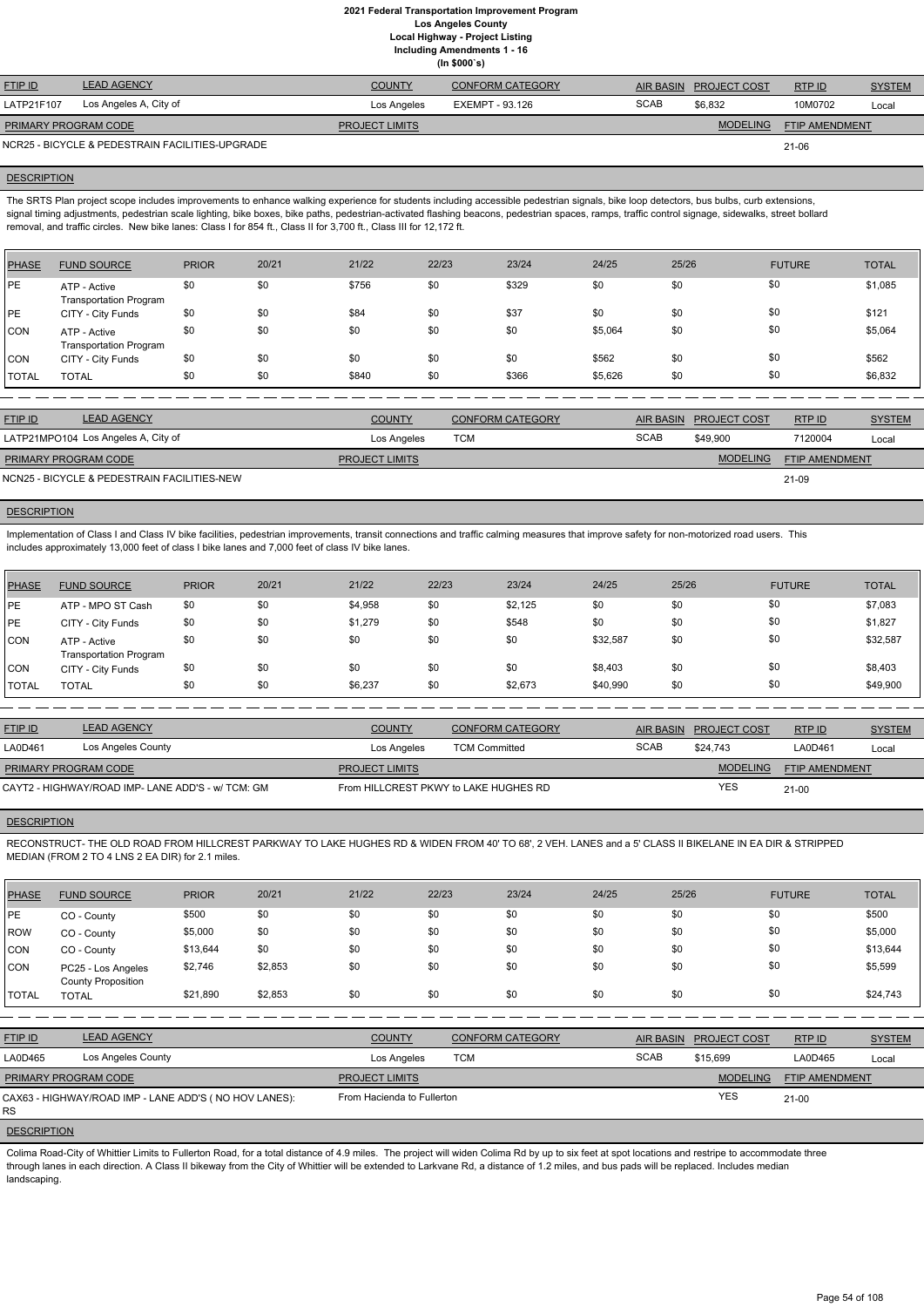**Including Amendments 1 - 16**

| 22/23<br>20/21<br>21/22<br>23/24<br>24/25<br>25/26<br><b>PRIOR</b><br><b>FUTURE</b><br><b>PHASE</b><br><b>FUND SOURCE</b><br>\$0<br>\$0<br>\$0<br>\$0<br>\$0<br>\$0<br>\$100<br>\$0<br>PЕ<br>LTF - Local<br>Transportation | (ln \$000's) |  |  |  |  |  |  |  |  |  |  |
|----------------------------------------------------------------------------------------------------------------------------------------------------------------------------------------------------------------------------|--------------|--|--|--|--|--|--|--|--|--|--|
|                                                                                                                                                                                                                            | <b>TOTAL</b> |  |  |  |  |  |  |  |  |  |  |
|                                                                                                                                                                                                                            | \$100        |  |  |  |  |  |  |  |  |  |  |
| \$0<br>\$0<br>\$0<br>\$0<br>\$0<br>\$0<br>\$0<br>\$1,500<br>PE<br>STPL - STP Local                                                                                                                                         | \$1,500      |  |  |  |  |  |  |  |  |  |  |
| \$0<br>\$0<br>\$0<br>\$0<br>\$6,020<br>\$1,828<br>\$1,828<br>\$0<br>CON<br>CO - County                                                                                                                                     | \$9,676      |  |  |  |  |  |  |  |  |  |  |
| \$0<br>\$0<br>\$0<br>\$0<br>\$0<br>\$2,212<br>\$2,211<br>\$0<br>CON<br>PC25 - Los Angeles<br><b>County Proposition</b>                                                                                                     | \$4,423      |  |  |  |  |  |  |  |  |  |  |
| \$0<br>\$0<br>\$0<br>\$3,812<br>\$8,231<br>\$0<br>\$1,828<br>\$1,828<br>TOTAL<br><b>TOTAL</b>                                                                                                                              | \$15,699     |  |  |  |  |  |  |  |  |  |  |

| <b>FTIP ID</b>       | <b>LEAD AGENCY</b>                               | <b>COUNTY</b>         | <b>CONFORM CATEGORY</b>                                                 |             | AIR BASIN PROJECT COST | RTP ID                | <b>SYSTEM</b> |
|----------------------|--------------------------------------------------|-----------------------|-------------------------------------------------------------------------|-------------|------------------------|-----------------------|---------------|
| LA0G1069             | Los Angeles County                               | Los Angeles           | EXEMPT - 93.127                                                         | <b>SCAB</b> | \$2,930                | 1AL04                 | Local         |
| PRIMARY PROGRAM CODE |                                                  | <b>PROJECT LIMITS</b> |                                                                         |             | <b>MODELING</b>        | <b>FTIP AMENDMENT</b> |               |
|                      | NCRH1 - INTERSECTION IMPROVEMENTS/CHANNELIZATION |                       | From 500' east of whittier boulevard to 500' west of whittier boulevard |             |                        | $21 - 00$             |               |

### **DESCRIPTION**

Various intersection improvements at Norwalk Boulevard and Whittier Boulevard including left turn phasing, right turn phasing, adding right turn lanes, and left turn storage lengthening. A thru lane will be configured through some widening and re-stripping on southboud Norwalk about 350 feet on both sides of the intersection

| PHASE         | <b>FUND SOURCE</b>               | <b>PRIOR</b> | 20/21   | 21/22 | 22/23 | 23/24 | 24/25 | 25/26 | <b>FUTURE</b> | <b>TOTAL</b> |
|---------------|----------------------------------|--------------|---------|-------|-------|-------|-------|-------|---------------|--------------|
| <b>PE</b>     | MR20H - Measure R<br>20% Highway | \$0          | \$1,150 | \$0   | \$0   | \$0   | \$0   | \$0   | \$0           | \$1,150      |
| CON           | MR20H - Measure R<br>20% Highway | \$0          | \$1,780 | \$0   | \$0   | \$0   | \$0   | \$0   | \$0           | \$1,780      |
| <b>ITOTAL</b> | <b>TOTAL</b>                     | \$0          | \$2,930 | \$0   | \$0   | \$0   | \$0   | \$0   | \$0           | \$2,930      |

| <b>FTIP ID</b>              | <b>LEAD AGENCY</b>                               | <b>COUNTY</b>         | <b>CONFORM CATEGORY</b>                               |             | AIR BASIN PROJECT COST | RTPID                 | <b>SYSTEM</b> |
|-----------------------------|--------------------------------------------------|-----------------------|-------------------------------------------------------|-------------|------------------------|-----------------------|---------------|
| LA0G1070                    | Los Angeles County                               | Los Angeles           | EXEMPT - 93.127                                       | <b>SCAB</b> | \$3,200                | 1AL04                 | Local         |
| <b>PRIMARY PROGRAM CODE</b> |                                                  | <b>PROJECT LIMITS</b> |                                                       |             | <b>MODELING</b>        | <b>FTIP AMENDMENT</b> |               |
|                             | NCRH1 - INTERSECTION IMPROVEMENTS/CHANNELIZATION |                       | From 500' east of Telegraph to 500' west of Telegraph |             |                        | $21 - 12$             |               |

#### **DESCRIPTION**

The Project is various intersection improvements at Carmenita Road and Telegraph Rd. The work consists of: PROVIDE ADDITIONAL NB THRU LANE ALONG CARMENITA RD, PROVIDE ADDITIONAL EB LEFT TURN LANE ALONG TELEGRAPH RD, INCREASE WB LEFT TURN STORAGE ALONG TELEGRAPH RD and TELEGRAPH RD TO BE SIGNED AS A CLASS III BIKE ROUTE IN ACCORDANCE WITH THE LA COUNTY BICYCLE MASTER PLAN.

| <b>PHASE</b> | <b>FUND SOURCE</b>                               | <b>PRIOR</b> | 20/21 | 21/22                 | 22/23                  | 23/24                                                    | 24/25       | 25/26            |                     | <b>FUTURE</b>         | <b>TOTAL</b>  |
|--------------|--------------------------------------------------|--------------|-------|-----------------------|------------------------|----------------------------------------------------------|-------------|------------------|---------------------|-----------------------|---------------|
| <b>IPE</b>   | MR20H - Measure R<br>20% Highway                 | \$960        | \$0   | \$0                   | \$0                    | \$0                                                      | \$0         | \$0              | \$0                 |                       | \$960         |
| CON          | MR20H - Measure R<br>20% Highway                 | \$440        | \$0   | \$900                 | \$900                  | \$0                                                      | \$0         | \$0              | \$0                 |                       | \$2,240       |
| <b>TOTAL</b> | <b>TOTAL</b>                                     | \$1,400      | \$0   | \$900                 | \$900                  | \$0                                                      | \$0         | \$0              | \$0                 |                       | \$3,200       |
|              |                                                  |              |       |                       |                        |                                                          |             |                  |                     |                       |               |
| FTIP ID      | <b>LEAD AGENCY</b>                               |              |       | <b>COUNTY</b>         |                        | <b>CONFORM CATEGORY</b>                                  |             | <b>AIR BASIN</b> | <b>PROJECT COST</b> | RTP ID                | <b>SYSTEM</b> |
| LA0G1072     | Los Angeles County                               |              |       | Los Angeles           | <b>EXEMPT - 93.127</b> |                                                          | <b>SCAB</b> |                  | \$1,740             | 1AL04                 | Local         |
|              | PRIMARY PROGRAM CODE                             |              |       | <b>PROJECT LIMITS</b> |                        |                                                          |             |                  | <b>MODELING</b>     | <b>FTIP AMENDMENT</b> |               |
|              | NCRH1 - INTERSECTION IMPROVEMENTS/CHANNELIZATION |              |       |                       |                        | From 500 east of Valley View to 500' west of Valley View |             |                  | <b>NO</b>           | $21 - 00$             |               |

### **DESCRIPTION**

Various intersection improvements at Valley View Avenue and Imperial Highway including:PROVIDE ADDITIONAL WB LEFT TURN LANE ALONG IMPERIAL HIGHWAY, PROVIDE NB RIGHT TURN OVERLAP PHASING,PROVIDE ADDITIONAL EB LEFT TURN LANE ALONG IMPERIAL HIGHWAY, and VALLEY VIEW AVE TO BE SIGNED AS A CLASS III BIKE ROUTE IN ACCORDANCE WITH THE LA COUNTY BICYCLE MASTER PLAN

| <b>PHASE</b>   | <b>FUND SOURCE</b>                               | <b>PRIOR</b> | 20/21   | 21/22                 | 22/23                  | 23/24                                                     | 24/25 | 25/26            |                     | <b>FUTURE</b>  | <b>TOTAL</b>  |
|----------------|--------------------------------------------------|--------------|---------|-----------------------|------------------------|-----------------------------------------------------------|-------|------------------|---------------------|----------------|---------------|
| IPE.           | MR20H - Measure R<br>20% Highway                 | \$0          | \$475   | \$0                   | \$0                    | \$0                                                       | \$0   | \$0              |                     | \$0            | \$475         |
| <b>CON</b>     | CO - County                                      | \$100        | \$0     | \$0                   | \$0                    | \$0                                                       | \$0   | \$0              |                     | \$0            | \$100         |
| CON            | MR20H - Measure R<br>20% Highway                 | \$0          | \$1,165 | \$0                   | \$0                    | \$0                                                       | \$0   | \$0              |                     | \$0            | \$1,165       |
| <b>TOTAL</b>   | <b>TOTAL</b>                                     | \$100        | \$1,640 | \$0                   | \$0                    | \$0                                                       | \$0   | \$0              |                     | \$0            | \$1,740       |
|                |                                                  |              |         |                       |                        |                                                           |       |                  |                     |                |               |
| <b>FTIP ID</b> | <b>LEAD AGENCY</b>                               |              |         | <b>COUNTY</b>         |                        | <b>CONFORM CATEGORY</b>                                   |       | <b>AIR BASIN</b> | <b>PROJECT COST</b> | RTP ID         | <b>SYSTEM</b> |
| LA0G1073       | Los Angeles County                               |              |         | Los Angeles           | <b>EXEMPT - 93.127</b> |                                                           |       | <b>SCAB</b>      | \$4,410             | <b>1AL04</b>   | Local         |
|                | PRIMARY PROGRAM CODE                             |              |         | <b>PROJECT LIMITS</b> |                        |                                                           |       |                  | <b>MODELING</b>     | FTIP AMENDMENT |               |
|                | NCRH1 - INTERSECTION IMPROVEMENTS/CHANNELIZATION |              |         |                       |                        | From 500' west of Painter Ave to 500' East of Painter Ave |       |                  | <b>NO</b>           | $21 - 13$      |               |

## **DESCRIPTION**

Various intersection improvements at Painter Avenue and Mulberry Drive including: PROVIDE ADDITIONAL NB LEFT TURN LANE ALONG PAINTER AVE,PROVIDE EB RIGHT TURN POCKET ALONG MULBERRY DR, INCREASE EB LEFT TURN STORAGE ALONG MULBERRY DR, PROVIDE WB RIGHT TURN POCKET ALONG MULBERRY DR, INCREASE WB LEFT TURN STORAGE ALONG MULBERRY DR, PROVIDE NB RIGHT TURN POCKET ALONG PAINTER AVE, PROVIDE SB RIGHT TURN POCKET ALONG PAINTER AVE.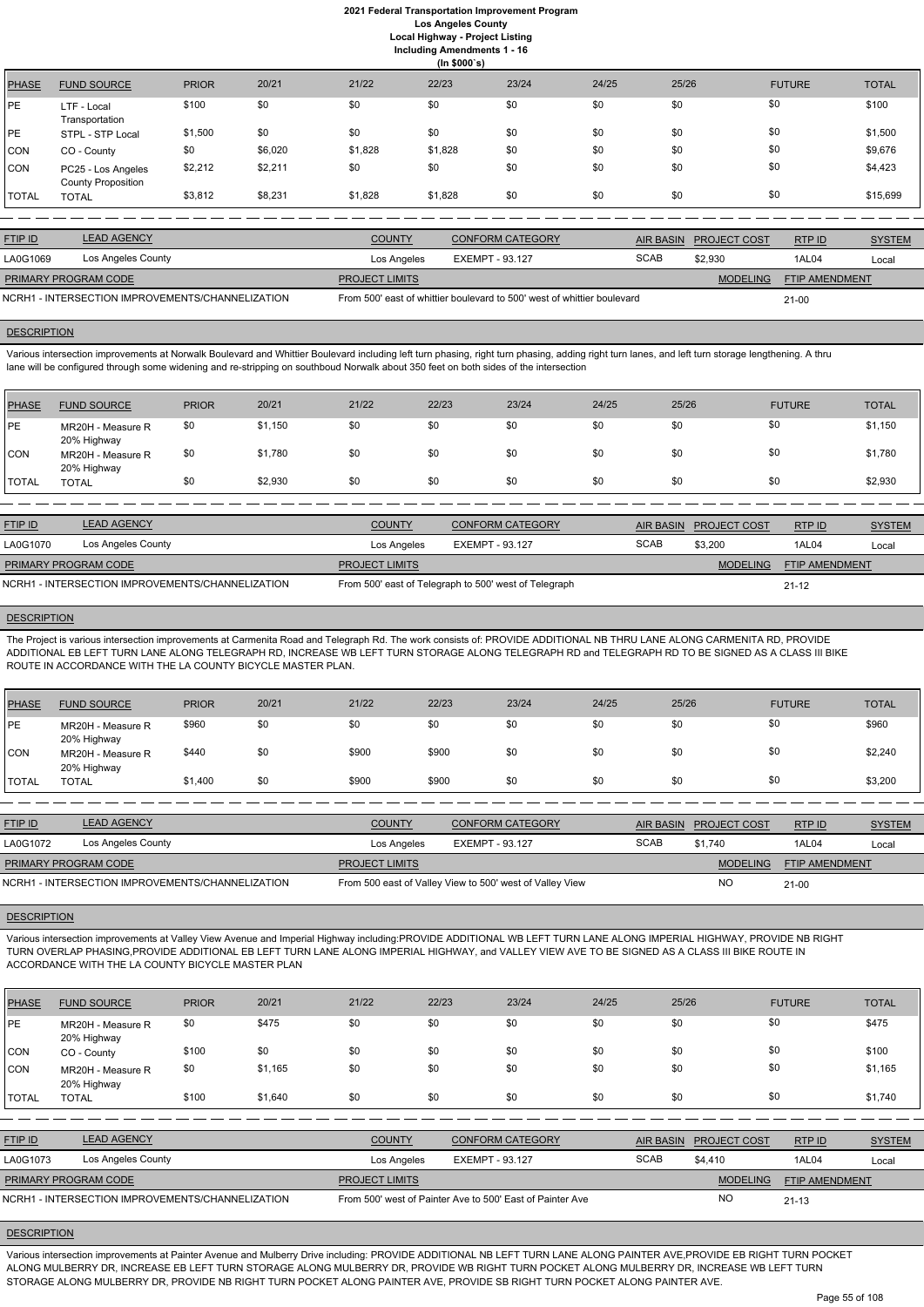| <b>PHASE</b> | <b>FUND SOURCE</b>               | <b>PRIOR</b> | 20/21   | 21/22 | 22/23   | 23/24 | 24/25 | 25/26 | <b>FUTURE</b> | <b>TOTAL</b> |
|--------------|----------------------------------|--------------|---------|-------|---------|-------|-------|-------|---------------|--------------|
| PE           | MR20H - Measure R<br>20% Highway | \$0          | \$1,137 | \$0   | \$0     | \$0   | \$0   | \$0   | \$0           | \$1,137      |
| <b>ROW</b>   | MR20H - Measure R<br>20% Highway | \$0          | \$130   | \$0   | \$0     | \$0   | \$0   | \$0   | \$0           | \$130        |
| CON          | MR20H - Measure R<br>20% Highway | \$0          | \$1,143 | \$800 | \$1,200 | \$0   | \$0   | \$0   | \$0           | \$3,143      |
| <b>TOTAL</b> | <b>TOTAL</b>                     | \$0          | \$2,410 | \$800 | \$1,200 | \$0   | \$0   | \$0   | \$0           | \$4,410      |

| <b>FTIP ID</b>                                 | <b>LEAD AGENCY</b> | <b>COUNTY</b>         | <b>CONFORM CATEGORY</b>                       |             | AIR BASIN PROJECT COST | RTPID                 | <b>SYSTEM</b> |
|------------------------------------------------|--------------------|-----------------------|-----------------------------------------------|-------------|------------------------|-----------------------|---------------|
| LA0G1108                                       | Los Angeles County | Los Angeles           | EXEMPT - 93.126                               | <b>SCAB</b> | \$6.923                | LA000800              | Local         |
| PRIMARY PROGRAM CODE                           |                    | <b>PROJECT LIMITS</b> |                                               |             | <b>MODELING</b>        | <b>FTIP AMENDMENT</b> |               |
| NCR36 - BRIDGE RESTORATION & REPLC (NO LN ADD) |                    |                       | From Los Angeles County to Los Angeles County |             | NO                     | $21 - 10$             |               |

### **DESCRIPTION**

Match to HBP 3471 - Los Angeles County 3471 PM00043, Bridge Preventive Maintenance Program, various locations within the County of Los Angeles. This project is the match to HBP 3471 in group project LA000800. U. Utilizing toll credit \$90k in FY21, \$415k in FY24 in CON.

| PHASE        | <b>FUND SOURCE</b> | <b>PRIOR</b> | 20/21 | 21/22 | 22/23 | 23/24   | 24/25 | 25/26 | <b>FUTURE</b> | <b>TOTAL</b> |
|--------------|--------------------|--------------|-------|-------|-------|---------|-------|-------|---------------|--------------|
| <b>IPE</b>   | STPL - STP Local   | \$115        | \$0   | \$0   | \$0   | \$0     | \$0   | \$0   | \$0           | \$115        |
| <b>CON</b>   | STPL - STP Local   | \$2,418      | \$782 | \$0   | \$0   | \$3,608 | \$0   | \$0   | \$0           | \$6,808      |
| <b>TOTAL</b> | TOTAL              | \$2,533      | \$782 | \$0   | \$0   | \$3,608 | \$0   | \$0   | \$0           | \$6,923      |
|              |                    |              |       |       |       |         |       |       |               |              |

Huntington Dr - San Gabriel BI to 132' w/o Michillinda Ave: Construct approx. 7200ft buffered Class II bike lanes, upgrade curbs & sidewalks to meet standards. Add pedestrian access through the median @S San Gabriel. Add drought tolerant landscaping/hardscape inside median. Install new traffic signal at Huntington Dr & Madre St/Muscatel Av which may require tree removal.

| <b>FTIP ID</b>              | <b>LEAD AGENCY</b>           | <b>COUNTY</b>         | <b>CONFORM CATEGORY</b> | AIR BASIN   | <b>PROJECT COST</b> | RTP ID                | <b>SYSTEM</b> |
|-----------------------------|------------------------------|-----------------------|-------------------------|-------------|---------------------|-----------------------|---------------|
| LA0G1197                    | Los Angeles County           | Los Angeles           | EXEMPT - 93.126         | <b>MDAB</b> | \$898               | 101007                | Local         |
| <b>PRIMARY PROGRAM CODE</b> |                              | <b>PROJECT LIMITS</b> |                         |             | <b>MODELING</b>     | <b>FTIP AMENDMENT</b> |               |
|                             | NCN26 - BICYCLE FACILITY-NEW | From Ave M-4 to M-8   |                         |             |                     | $21 - 00$             |               |

#### **DESCRIPTION**

Install 1.8 mile bike lanes on 170th St E between Avenue M-4 and Avenue M-8 and between East Avenue P and East Palmdale Boulevard. Project is part of Highway Safety Improvement Program.

| <b>PHASE</b>   | <b>FUND SOURCE</b>                          | <b>PRIOR</b> | 20/21 | 21/22                                           | 22/23                | 23/24                   | 24/25 | 25/26            |                     | <b>FUTURE</b>         | <b>TOTAL</b>  |
|----------------|---------------------------------------------|--------------|-------|-------------------------------------------------|----------------------|-------------------------|-------|------------------|---------------------|-----------------------|---------------|
| <b>ICON</b>    | CO - County                                 | \$0          | \$898 | \$0                                             | \$0                  | \$0                     | \$0   | \$0              |                     | \$0                   | \$898         |
| <b>ITOTAL</b>  | <b>TOTAL</b>                                | \$0          | \$898 | \$0                                             | \$0                  | \$0                     | \$0   | \$0              |                     | \$0                   | \$898         |
|                |                                             |              |       |                                                 |                      |                         |       |                  |                     |                       |               |
| <b>FTIP ID</b> | <b>LEAD AGENCY</b>                          |              |       | <b>COUNTY</b>                                   |                      | <b>CONFORM CATEGORY</b> |       | <b>AIR BASIN</b> | <b>PROJECT COST</b> | RTPID                 | <b>SYSTEM</b> |
| LA0G1291       | Los Angeles County                          |              |       | Los Angeles                                     | <b>TCM Committed</b> |                         |       | <b>SCAB</b>      | \$9,250             | 7120004               | Local         |
|                | PRIMARY PROGRAM CODE                        |              |       | <b>PROJECT LIMITS</b>                           |                      |                         |       |                  | <b>MODELING</b>     | <b>FTIP AMENDMENT</b> |               |
|                | NCN25 - BICYCLE & PEDESTRAIN FACILITIES-NEW |              |       | From San Gabriel BI to 132' w/o Michillinda AVe |                      |                         |       |                  | NO                  | $21 - 01$             |               |

## **DESCRIPTION**

| <b>PHASE</b> | <b>FUND SOURCE</b>                               | <b>PRIOR</b> | 20/21 | 21/22 | 22/23 | 23/24 | 24/25 | 25/26 | <b>FUTURE</b> | <b>TOTAL</b> |
|--------------|--------------------------------------------------|--------------|-------|-------|-------|-------|-------|-------|---------------|--------------|
| CON          | CO - County                                      | \$4,847      | \$125 | \$0   | \$0   | \$0   | \$0   | \$0   |               | \$4,972      |
| CON          | <b>MEASURE M MYSP</b><br>(Multi Year Subregional | \$3,831      | \$447 | \$0   | \$0   | \$0   | \$0   | \$0   |               | \$4,278      |

| <b>TOTAL</b>   | TOTAL                                       | \$8,678 | \$572 | \$0                     | \$0 | \$0                     | \$0 | \$0         | \$0                    |                       | \$9,250       |
|----------------|---------------------------------------------|---------|-------|-------------------------|-----|-------------------------|-----|-------------|------------------------|-----------------------|---------------|
|                |                                             |         |       |                         |     |                         |     |             |                        |                       |               |
| <b>FTIP ID</b> | <b>LEAD AGENCY</b>                          |         |       | <b>COUNTY</b>           |     | <b>CONFORM CATEGORY</b> |     |             | AIR BASIN PROJECT COST | RTP ID                | <b>SYSTEM</b> |
| LA0G1486       | Los Angeles County                          |         |       | Los Angeles             |     | <b>TCM Committed</b>    |     | <b>SCAB</b> | \$3,700                | 7120004               | Local         |
|                | PRIMARY PROGRAM CODE                        |         |       | <b>PROJECT LIMITS</b>   |     |                         |     |             | <b>MODELING</b>        | <b>FTIP AMENDMENT</b> |               |
|                | NCN25 - BICYCLE & PEDESTRAIN FACILITIES-NEW |         |       | From various to various |     |                         |     |             |                        | 21-07                 |               |

## **DESCRIPTION**

The Project consists of design and construction of 1.86 miles of Class I bike path along

Puente Creek and 0.37 miles of enhanced Class III bike route along Rimgrove and Witzman Drive adjacent to the Rimgrove County Park. The non-infrastructure portion of the Project includes

bicycle and pedestrian safety education and encouragement training workshops and rodeos to students at 3 elementary, 1 middle, and 1 high school located near the proposed bikeway.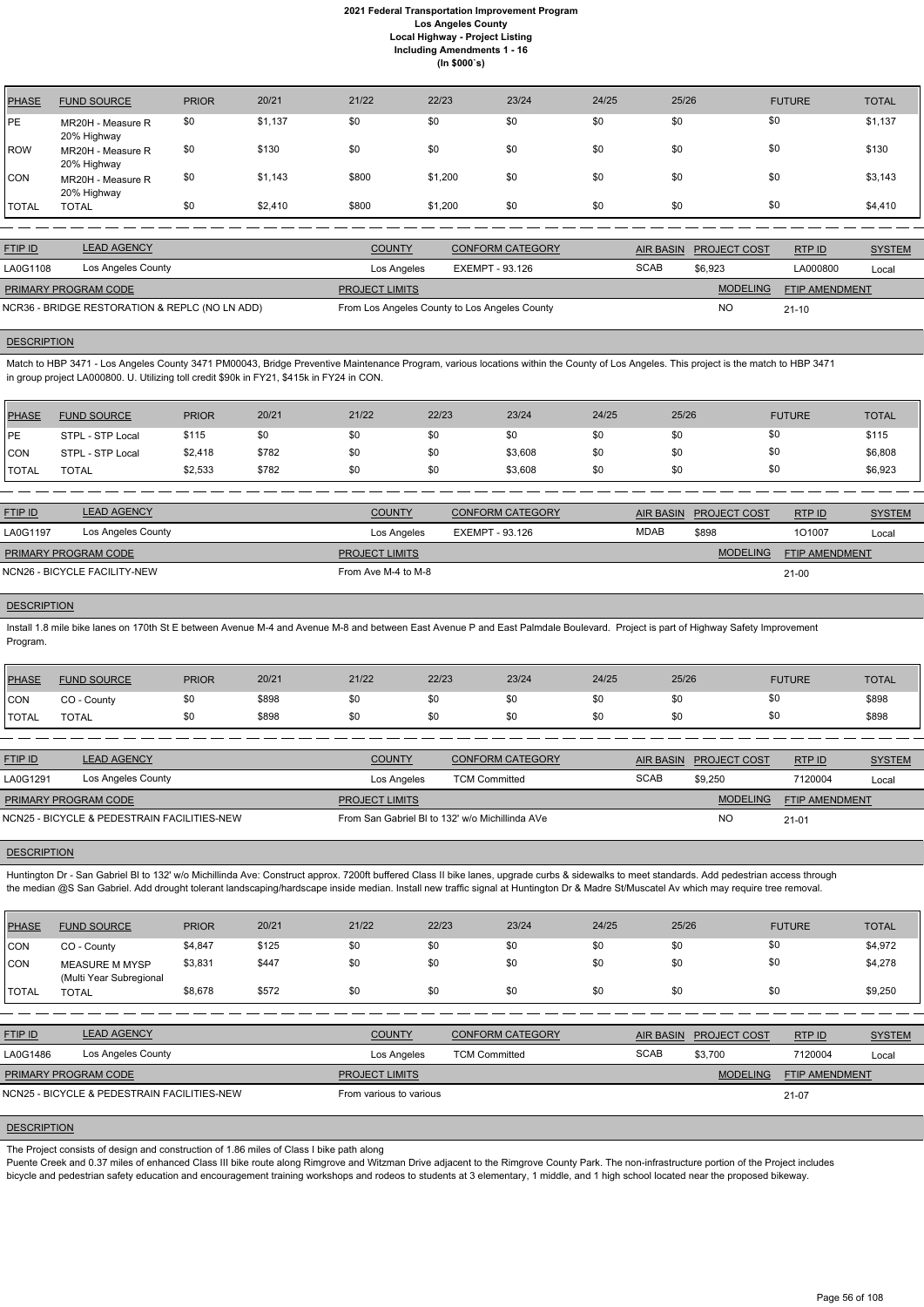**Including Amendments 1 - 16**

| (ln \$000's) |                                               |              |       |       |         |       |       |       |               |              |
|--------------|-----------------------------------------------|--------------|-------|-------|---------|-------|-------|-------|---------------|--------------|
| <b>PHASE</b> | <b>FUND SOURCE</b>                            | <b>PRIOR</b> | 20/21 | 21/22 | 22/23   | 23/24 | 24/25 | 25/26 | <b>FUTURE</b> | <b>TOTAL</b> |
| PЕ           | ATP - Active<br><b>Transportation Program</b> | \$400        | \$0   | \$0   | \$0     | \$0   | \$0   | \$0   | \$0           | \$400        |
| PЕ           | CO - County                                   | \$125        | \$0   | \$0   | \$0     | \$0   | \$0   | \$0   | \$0           | \$125        |
| CON          | ATP - Active<br><b>Transportation Program</b> | \$0          | \$0   | \$0   | \$2,560 | \$0   | \$0   | \$0   | \$0           | \$2,560      |
| CON          | CO - County                                   | \$0          | \$0   | \$0   | \$615   | \$0   | \$0   | \$0   | \$0           | \$615        |
| TOTAL        | <b>TOTAL</b>                                  | \$525        | \$0   | \$0   | \$3,175 | \$0   | \$0   | \$0   | \$0           | \$3,700      |
|              |                                               |              |       |       |         |       |       |       |               |              |

| <b>FTIP ID</b>              | <b>LEAD AGENCY</b>                          | <b>COUNTY</b>         | <b>CONFORM CATEGORY</b> |             | AIR BASIN PROJECT COST | RTP ID                | <b>SYSTEM</b> |
|-----------------------------|---------------------------------------------|-----------------------|-------------------------|-------------|------------------------|-----------------------|---------------|
| LA0G1677                    | Los Angeles County                          | Los Angeles           | NON-REPORTABLE TCM      | <b>SCAB</b> | \$875                  | <b>REG0703</b>        | Local         |
| <b>PRIMARY PROGRAM CODE</b> |                                             | <b>PROJECT LIMITS</b> |                         |             | <b>MODELING</b>        | <b>FTIP AMENDMENT</b> |               |
|                             | NCRT1 - BRIDGE RES & REP (NO LN ADD) w/ TCM |                       |                         |             |                        | $21 - 00$             |               |

#### **DESCRIPTION**

Installation of arterial system detectors at selected locations within the South Bay Cities to support traffic signal operations and network performance measurement. Jurisdictions include El Segundo, Hawthorne, Gardena, Manhattan Beach, Hermosa Beach, Lawndale, Redondo Beach, Torrance, Carson, and unincorporated Los Angeles County. Total signals is 104.

Malibu Canyon Road Bridge Replacement - Replace 2-lane (one each direction) bridge with 3-ft pedestrian walkway over Malibu Creek to comply with AASHTO standards. New bridge will have (2) 12-ft wide travel lanes, 8-ft N.B shoulder, and a 12-ft S.B. shoulder. A 6-ft pedestrian walkway on the east side of the bridge will be protected from vehicles with a concrete barrier.

| PHASE       | <b>FUND SOURCE</b>                        | <b>PRIOR</b> | 20/21 | 21/22 | 22/23 | 23/24 | 24/25 | 25/26 | <b>FUTURE</b> | <b>TOTAL</b> |
|-------------|-------------------------------------------|--------------|-------|-------|-------|-------|-------|-------|---------------|--------------|
| <b>IPE</b>  | MEASURE M MYSP<br>(Multi Year Subregional | \$200        | \$175 | \$0   | \$0   | \$0   | \$0   | \$0   | \$0           | \$375        |
| <b>ICON</b> | MEASURE M MYSP<br>(Multi Year Subregional | \$0          | \$0   | \$500 | \$0   | \$0   | \$0   | \$0   | \$0           | \$500        |
| I TOTAL     | <b>TOTAL</b>                              | \$200        | \$175 | \$500 | \$0   | \$0   | \$0   | \$0   | \$0           | \$875        |

| <b>FTIP ID</b>              | <b>LEAD AGENCY</b>                                    | <b>COUNTY</b>            | <b>CONFORM CATEGORY</b> |             | AIR BASIN PROJECT COST | RTPID                 | <b>SYSTEM</b> |
|-----------------------------|-------------------------------------------------------|--------------------------|-------------------------|-------------|------------------------|-----------------------|---------------|
| LA9918921                   | Los Angeles County                                    | Los Angeles              | EXEMPT - 93.127         | <b>SCAB</b> | \$2,000                | 1M0104                | Local         |
| <b>PRIMARY PROGRAM CODE</b> |                                                       | <b>PROJECT LIMITS</b>    |                         |             | <b>MODELING</b>        | <b>FTIP AMENDMENT</b> |               |
|                             | NCNH2 - SIGNAL(S)-AT INTERSECTIONS (NON SIGNAL SYNCH) | From Various to Location |                         |             |                        | $21 - 01$             |               |

### **DESCRIPTION**

The project is a collaborative effort between the County of Los Angeles and the City of Lancaster, and the scope includes the installation of 6.5 miles of Class IV buffered bikeways between Ave H and Ave N-8, and 1.5 miles of sidewalks between Avenue M and Avenue N-8 along 30th street West. A painted buffer with flexible posts will be used to buffer the bikeway from the roadway.

| <b>PHASE</b>   | <b>FUND SOURCE</b>                    | <b>PRIOR</b> | 20/21 | 21/22                           | 22/23                | 23/24                   | 24/25 | 25/26            |                     | <b>FUTURE</b>         | <b>TOTAL</b>  |
|----------------|---------------------------------------|--------------|-------|---------------------------------|----------------------|-------------------------|-------|------------------|---------------------|-----------------------|---------------|
| <b>CON</b>     | MR20H - Measure R                     | \$0          | \$750 | \$1,250                         | \$0                  | \$0                     | \$0   | \$0              | \$0                 |                       | \$2,000       |
| <b>TOTAL</b>   | 20% Highway<br><b>TOTAL</b>           | \$0          | \$750 | \$1,250                         | \$0                  | \$0                     | \$0   | \$0              | \$0                 |                       | \$2,000       |
|                |                                       |              |       |                                 |                      |                         |       |                  |                     |                       |               |
| <b>FTIP ID</b> | <b>LEAD AGENCY</b>                    |              |       | <b>COUNTY</b>                   |                      | <b>CONFORM CATEGORY</b> |       | <b>AIR BASIN</b> | <b>PROJECT COST</b> | RTPID                 | <b>SYSTEM</b> |
| LA9918952      | Los Angeles County                    |              |       | Los Angeles                     | <b>TCM Committed</b> |                         |       | <b>SCAB</b>      | \$1,530             | <b>1ITS04</b>         | Local         |
|                | PRIMARY PROGRAM CODE                  |              |       | <b>PROJECT LIMITS</b>           |                      |                         |       |                  | <b>MODELING</b>     | <b>FTIP AMENDMENT</b> |               |
|                | <b>ITS02 - SIGNAL SYNCHRONIZATION</b> |              |       | From 126th st to Sepulveda Blvd |                      |                         |       |                  | <b>YES</b>          | $21 - 05$             |               |

#### **DESCRIPTION**

This project involves synchronizing the traffic signals at the 35 intersections on Avalon Boulevard between 126th Street and Sepulveda Boulevard. The attached map is missing the two I-405 freeway ramps, Carson Street, and Watson Center Rd/228th.

| <b>PHASE</b> | <b>FUND SOURCE</b>                               | <b>PRIOR</b> | 20/21 | 21/22 | 22/23 | 23/24 | 24/25 | 25/26 | <b>FUTURE</b> | <b>TOTAL</b> |
|--------------|--------------------------------------------------|--------------|-------|-------|-------|-------|-------|-------|---------------|--------------|
| PE           | <b>MEASURE M MYSP</b><br>(Multi Year Subregional | \$0          |       | \$60  |       |       | \$0   | \$0   | \$0           | \$60         |

| <b>CON</b>     | <b>MEASURE M MYSP</b><br>(Multi Year Subregional | \$0 | \$0 | \$70                        | \$700      | \$700                   | \$0 | \$0              | \$0                 |                | \$1,470       |
|----------------|--------------------------------------------------|-----|-----|-----------------------------|------------|-------------------------|-----|------------------|---------------------|----------------|---------------|
| <b>I</b> TOTAL | <b>TOTAL</b>                                     | \$0 | \$0 | \$130                       | \$700      | \$700                   | \$0 | \$0              | \$0                 |                | \$1,530       |
|                |                                                  |     |     |                             |            |                         |     |                  |                     |                |               |
| <b>FTIP ID</b> | <b>LEAD AGENCY</b>                               |     |     | <b>COUNTY</b>               |            | <b>CONFORM CATEGORY</b> |     | <b>AIR BASIN</b> | <b>PROJECT COST</b> | RTPID          | <b>SYSTEM</b> |
| LA9919069      | Los Angeles County                               |     |     | Los Angeles                 | <b>TCM</b> |                         |     | <b>SCAB</b>      | \$2.210             | 7120004        | Local         |
|                | PRIMARY PROGRAM CODE                             |     |     | <b>PROJECT LIMITS</b>       |            |                         |     |                  | <b>MODELING</b>     | FTIP AMENDMENT |               |
|                | NCN25 - BICYCLE & PEDESTRAIN FACILITIES-NEW      |     |     | From Avenue H to Avenue N-8 |            |                         |     |                  |                     | 21-09          |               |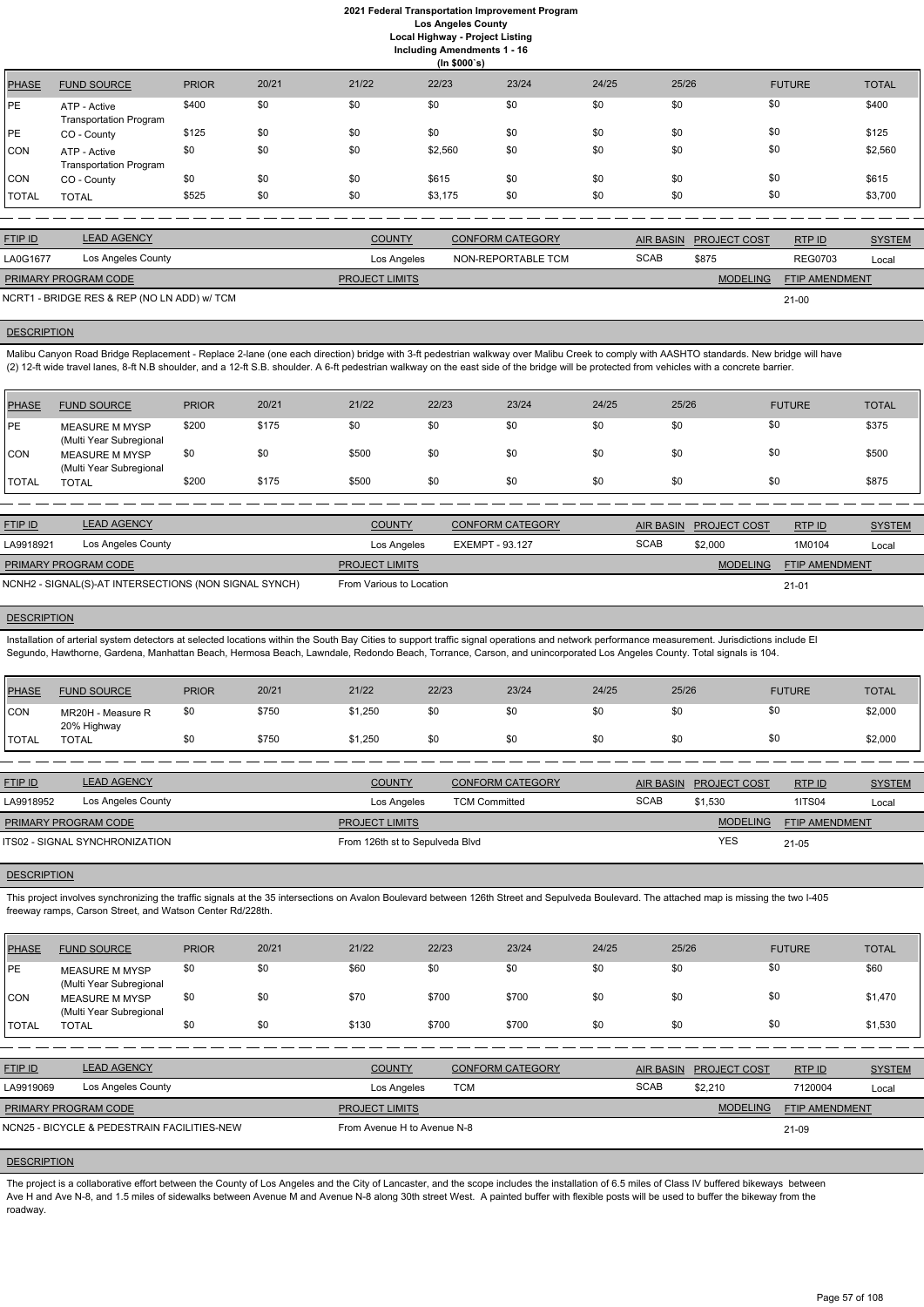**Including Amendments 1 - 16**

| (ln \$000's)   |                                                                                           |              |       |               |       |                         |       |                  |                     |               |               |  |
|----------------|-------------------------------------------------------------------------------------------|--------------|-------|---------------|-------|-------------------------|-------|------------------|---------------------|---------------|---------------|--|
| <b>PHASE</b>   | <b>FUND SOURCE</b>                                                                        | <b>PRIOR</b> | 20/21 | 21/22         | 22/23 | 23/24                   | 24/25 | 25/26            |                     | <b>FUTURE</b> | <b>TOTAL</b>  |  |
| PE             | <b>MEASURE M MYSP</b><br>(Multi Year Subregional                                          | \$0          | \$0   | \$442         | \$800 | \$800                   | \$0   | \$0              | \$0                 |               | \$2,042       |  |
| ROW            | <b>MEASURE M MYSP</b><br>(Multi Year Subregional                                          | \$0          | \$0   | \$0           | \$84  | \$84                    | \$0   | \$0              | \$0                 |               | \$168         |  |
| <b>TOTAL</b>   | <b>TOTAL</b>                                                                              | \$0          | \$0   | \$442         | \$884 | \$884                   | \$0   | \$0              | \$0                 |               | \$2,210       |  |
|                |                                                                                           |              |       |               |       |                         |       |                  |                     |               |               |  |
| <b>FTIP ID</b> | <b>LEAD AGENCY</b>                                                                        |              |       | <b>COUNTY</b> |       | <b>CONFORM CATEGORY</b> |       | <b>AIR BASIN</b> | <b>PROJECT COST</b> | RTP ID        | <b>SYSTEM</b> |  |
| LA9919074      | Los Angeles County                                                                        |              |       | Los Angeles   |       | NON-REPORTABLE TCM      |       | <b>SCAB</b>      | \$3,600             | 7120004       | Local         |  |
|                | <b>MODELING</b><br>PRIMARY PROGRAM CODE<br><b>PROJECT LIMITS</b><br><b>FTIP AMENDMENT</b> |              |       |               |       |                         |       |                  |                     |               |               |  |
|                | NCN25 - BICYCLE & PEDESTRAIN FACILITIES-NEW                                               |              |       |               |       |                         |       |                  |                     | 21-09         |               |  |

Installing 0.3 miles of new parking lane, curb, gutter and sidewalk on north side of Ave Q - 163 street E to 165 Street E, Installing 0.5 miles of Class I bike path on west side of 170th street East from Ave P to Ave P-8, school zone speed feedback signs, street crossing improvements such as ADA compliant curb ramps, pedestrian activated warning systems (PAWS), and enhanced crosswalks with advanced yield lines

## **DESCRIPTION**

| PHASE        | <b>FUND SOURCE</b>                               | <b>PRIOR</b> | 20/21 | 21/22 | 22/23   | 23/24   | 24/25 | 25/26 | <b>FUTURE</b> | <b>TOTAL</b> |
|--------------|--------------------------------------------------|--------------|-------|-------|---------|---------|-------|-------|---------------|--------------|
| PE           | <b>MEASURE M MYSP</b><br>(Multi Year Subregional | \$50         | \$250 | \$300 | \$350   | \$0     | \$0   | \$0   | \$0           | \$950        |
| ROW          | <b>MEASURE M MYSP</b><br>(Multi Year Subregional | \$0          | \$50  | \$100 | \$0     | \$0     | \$0   | \$0   | \$0           | \$150        |
| CON          | <b>MEASURE M MYSP</b><br>(Multi Year Subregional | \$0          | \$0   | \$0   | \$900   | \$1,600 | \$0   | \$0   | \$0           | \$2,500      |
| <b>TOTAL</b> | <b>TOTAL</b>                                     | \$50         | \$300 | \$400 | \$1,250 | \$1,600 | \$0   | \$0   | \$0           | \$3,600      |

| <b>FTIP ID</b>              | <b>LEAD AGENCY</b>              | <b>COUNTY</b>         | CONFORM CATEGORY   |             | AIR BASIN PROJECT COST | RTP ID                | <b>SYSTEM</b> |
|-----------------------------|---------------------------------|-----------------------|--------------------|-------------|------------------------|-----------------------|---------------|
| LA9919080                   | Los Angeles County              | Los Angeles           | NON-REPORTABLE TCM | <b>SCAB</b> | \$6,889                | 7120004               | Local         |
| <b>PRIMARY PROGRAM CODE</b> |                                 | <b>PROJECT LIMITS</b> |                    |             | <b>MODELING</b>        | <b>FTIP AMENDMENT</b> |               |
|                             | NCN29 - SIDEWALKS/CURB CUTS-NEW |                       |                    |             |                        | 21-09                 |               |

### **DESCRIPTION**

This project Improves 2.1 miles of roadway on Washington Blvd, Colima Road, La Mirada Boulevard, and Meyer Road including a landscaped median on Washington Boulevard. In addition, 0.34 mile of new sidewalk is proposed on Westman Avenue from Aeolian Street to Washington Boulevard (0.21 mile) and on Milna Avenue from Benavon Street to Washington Boulevard (0.13 mile).

| PHASE          | <b>FUND SOURCE</b>                             | <b>PRIOR</b> | 20/21 | 21/22                                         | 22/23                  | 23/24                   | 24/25       | 25/26            |                     | <b>FUTURE</b>  | <b>TOTAL</b>  |
|----------------|------------------------------------------------|--------------|-------|-----------------------------------------------|------------------------|-------------------------|-------------|------------------|---------------------|----------------|---------------|
| PE             | CO - County                                    | \$735        | \$0   | \$577                                         | \$137                  | \$0                     | \$0         | \$0              | \$0                 |                | \$1,449       |
| CON            | CO - County                                    | \$0          | \$0   | \$0                                           | \$0                    | \$4,440                 | \$0         | \$0              | \$0                 |                | \$4,440       |
| CON            | Coronavirus Response &<br><b>Relief Sup</b>    | \$0          | \$0   | \$0                                           | \$0                    | \$1,000                 | \$0         | \$0              | \$0                 |                | \$1,000       |
| <b>TOTAL</b>   | <b>TOTAL</b>                                   | \$735        | \$0   | \$577                                         | \$137                  | \$5,440                 | \$0         | \$0              | \$0                 |                | \$6,889       |
|                |                                                |              |       |                                               |                        |                         |             |                  |                     |                |               |
| FTIP ID        | <b>LEAD AGENCY</b>                             |              |       | <b>COUNTY</b>                                 |                        | <b>CONFORM CATEGORY</b> |             | <b>AIR BASIN</b> | <b>PROJECT COST</b> | RTP ID         | <b>SYSTEM</b> |
| <b>LAE1228</b> | Los Angeles County                             |              |       | Los Angeles                                   | <b>EXEMPT - 93.126</b> |                         | <b>SCAB</b> |                  | \$40                | LAE1228        | Local         |
|                | PRIMARY PROGRAM CODE                           |              |       | <b>PROJECT LIMITS</b>                         |                        |                         |             |                  | <b>MODELING</b>     | FTIP AMENDMENT |               |
|                | NCR36 - BRIDGE RESTORATION & REPLC (NO LN ADD) |              |       | From east side SG River to West side SG River |                        |                         |             |                  | <b>NO</b>           | $21 - 13$      |               |

## **DESCRIPTION**

Repair Rosecrans and Alondra Bridges per the County of Los Angeles Triennial Inspection Report. Utilizing Toll Credits for \$40 in construction in FY21/22.

| <b>CON</b>     | DEMOSTL -<br>Demonstration -                       | \$0 | \$0 | \$40                        | \$0         | \$0                     | \$0 | \$0         | \$0                    |                | \$40          |  |
|----------------|----------------------------------------------------|-----|-----|-----------------------------|-------------|-------------------------|-----|-------------|------------------------|----------------|---------------|--|
| <b>ITOTAL</b>  | <b>TOTAL</b>                                       | \$0 | \$0 | \$40                        | \$0         | \$0                     | \$0 | \$0         | \$0                    |                | \$40          |  |
|                |                                                    |     |     |                             |             |                         |     |             |                        |                |               |  |
| <b>FTIP ID</b> | <b>LEAD AGENCY</b>                                 |     |     | <b>COUNTY</b>               |             | <b>CONFORM CATEGORY</b> |     |             | AIR BASIN PROJECT COST | RTP ID         | <b>SYSTEM</b> |  |
| LAES645        | Los Angeles County                                 |     |     |                             | Los Angeles | EXEMPT - 93.126         |     | <b>SCAB</b> | \$7.000                | 1AL04          | Local         |  |
|                | PRIMARY PROGRAM CODE                               |     |     | <b>PROJECT LIMITS</b>       |             |                         |     |             | <b>MODELING</b>        | FTIP AMENDMENT |               |  |
|                | NCRH3 - INTERCHANGE-MODIFY/REPLACE/RECONFIGURATION |     |     | From Rye Canyon Road to I-5 |             |                         |     |             | $21 - 01$              |                |               |  |

# **DESCRIPTION**

Rye Canyon Ramps Relocation-The project will construct new on/off ramps for the southbound Interstate 5 (I-5) Freeway at Rye Canyon

| PHASE        | <b>FUND SOURCE</b>            | <b>PRIOR</b> | 20/21   | 21/22 | 22/23 | 23/24 | 24/25 | 25/26 | <b>FUTURE</b> | <b>TOTAL</b> |
|--------------|-------------------------------|--------------|---------|-------|-------|-------|-------|-------|---------------|--------------|
| <b>CON</b>   | LTF - Local<br>Transportation | \$0          | \$7,000 | \$0   | \$0   | \$0   | \$0   | \$0   | \$0           | \$7,000      |
| <b>TOTAL</b> | TOTAL                         | \$0          | \$7,000 | \$0   | \$0   | \$0   | \$0   | \$0   | \$0           | \$7,000      |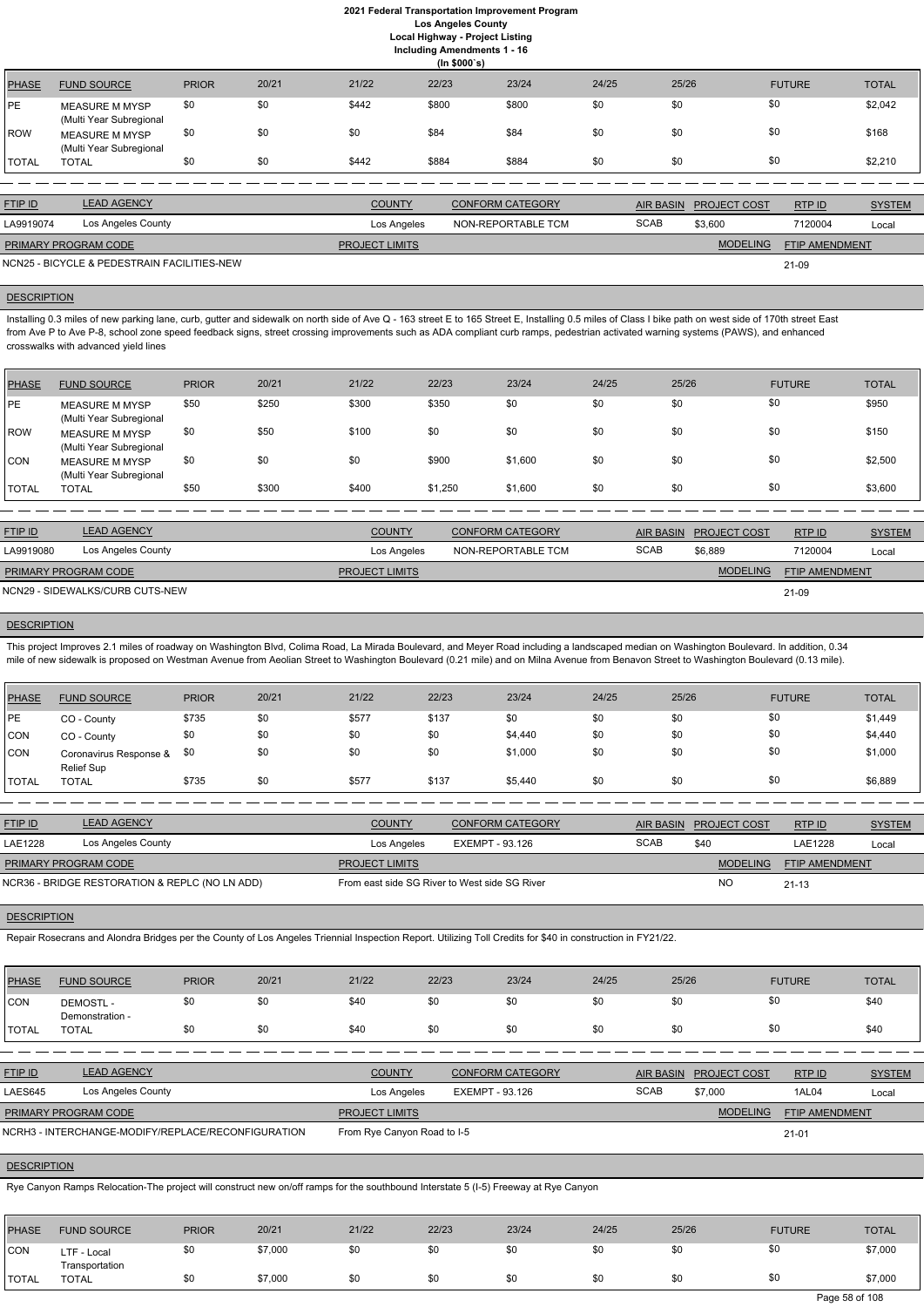| <b>LEAD AGENCY</b>             | <b>COUNTY</b>         | <b>CONFORM CATEGORY</b> | <b>AIR BASIN</b>        |                 | RTP ID              | <b>SYSTEM</b>         |
|--------------------------------|-----------------------|-------------------------|-------------------------|-----------------|---------------------|-----------------------|
| Los Angeles County             | Los Angeles           | <b>TCM Committed</b>    | <b>SCAB</b>             | \$8.731         | 1ITS04              | Local                 |
| <b>PRIMARY PROGRAM CODE</b>    | <b>PROJECT LIMITS</b> |                         |                         | <b>MODELING</b> |                     |                       |
| ITS02 - SIGNAL SYNCHRONIZATION |                       |                         |                         | <b>YES</b>      | 21-05               |                       |
|                                |                       |                         | From Various to Various |                 | <b>PROJECT COST</b> | <b>FTIP AMENDMENT</b> |

## **DESCRIPTION**

South Bay Forum Traffic Signal Corridors Project. Design & construction of multijurisdictional traffic signal synchronization, intersection operational improvements, and intelligent transp. system components on regional arterials. Synchronizes 50 consecutive intersections.

Gateway Cities Forum Traffic Signal Corridors, Phase V. Design and construction of multijurisdictional traffic signal synchronization and intersection operational improvements on regional arterials in the Gateway Cities region. Includes 86 consecutive intersections.

| PHASE        | <b>FUND SOURCE</b>                              | <b>PRIOR</b> | 20/21   | 21/22 | 22/23 | 23/24 | 24/25 | 25/26 | <b>FUTURE</b> | <b>TOTAL</b> |
|--------------|-------------------------------------------------|--------------|---------|-------|-------|-------|-------|-------|---------------|--------------|
| <b>IPE</b>   | CITY - City Funds                               | \$0          | \$497   | \$0   | \$0   | \$0   | \$0   | \$0   | \$0           | \$497        |
| <b>IPE</b>   | PC25 - Los Angeles<br><b>County Proposition</b> | \$0          | \$1,391 | \$0   | \$0   | \$0   | \$0   | \$0   | \$0           | \$1,391      |
| <b>CON</b>   | CITY - City Funds                               | \$0          | \$1,295 | \$0   | \$0   | \$0   | \$0   | \$0   | \$0           | \$1,295      |
| <b>CON</b>   | PC25 - Los Angeles<br><b>County Proposition</b> | \$0          | \$5,548 | \$0   | \$0   | \$0   | \$0   | \$0   | \$0           | \$5,548      |
| <b>TOTAL</b> | <b>TOTAL</b>                                    | \$0          | \$8,731 | \$0   | \$0   | \$0   | \$0   | \$0   | \$0           | \$8,731      |

| <b>FTIP ID</b>                 | <b>LEAD AGENCY</b> | <b>COUNTY</b>           | <b>CONFORM CATEGORY</b> |             | AIR BASIN PROJECT COST | RTP ID                | <b>SYSTEM</b> |
|--------------------------------|--------------------|-------------------------|-------------------------|-------------|------------------------|-----------------------|---------------|
| LAF1312                        | Los Angeles County | Los Angeles             | <b>TCM Committed</b>    | <b>SCAB</b> | \$16,893               | 1ITS04                | Local         |
| <b>PRIMARY PROGRAM CODE</b>    |                    | <b>PROJECT LIMITS</b>   |                         |             | <b>MODELING</b>        | <b>FTIP AMENDMENT</b> |               |
| ITS02 - SIGNAL SYNCHRONIZATION |                    | From Various to Various |                         |             | <b>YES</b>             | $21 - 05$             |               |

## **DESCRIPTION**

San Gabriel Valley Forum Traffic Signal Corridors Project. Design & construction of multijurisdictional traffic signal synchronization, intersection operational improvements, and intelligent transportation system components. Synchronizes 83 consecutive intersections.

| <b>PHASE</b> | <b>FUND SOURCE</b>                              | <b>PRIOR</b> | 20/21   | 21/22 | 22/23 | 23/24 | 24/25 | 25/26 | <b>FUTURE</b> | <b>TOTAL</b> |
|--------------|-------------------------------------------------|--------------|---------|-------|-------|-------|-------|-------|---------------|--------------|
| PE           | CITY - City Funds                               | \$1,307      | \$0     | \$0   | \$0   | \$0   | \$0   | \$0   | \$0           | \$1,307      |
| PE           | PC25 - Los Angeles<br><b>County Proposition</b> | \$2,263      | \$0     | \$0   | \$0   | \$0   | \$0   | \$0   | \$0           | \$2,263      |
| <b>CON</b>   | CITY - City Funds                               | \$2,187      | \$0     | \$0   | \$0   | \$0   | \$0   | \$0   | \$0           | \$2,187      |
| CON          | PC25 - Los Angeles<br><b>County Proposition</b> | \$9,136      | \$2,000 | \$0   | \$0   | \$0   | \$0   | \$0   | \$0           | \$11,136     |
| <b>TOTAL</b> | <b>TOTAL</b>                                    | \$14,893     | \$2,000 | \$0   | \$0   | \$0   | \$0   | \$0   | \$0           | \$16,893     |

| <b>FTIP ID</b>                 | LEAD AGENCY        | <b>COUNTY</b>           | <b>CONFORM CATEGORY</b> |             | AIR BASIN PROJECT COST | RTP ID                | <b>SYSTEM</b> |
|--------------------------------|--------------------|-------------------------|-------------------------|-------------|------------------------|-----------------------|---------------|
| LAF1321                        | Los Angeles County | Los Angeles             | <b>TCM Committed</b>    | <b>SCAB</b> | \$18.786               | <b>1ITS04</b>         | Local         |
| PRIMARY PROGRAM CODE           |                    | <b>PROJECT LIMITS</b>   |                         |             | <b>MODELING</b>        | <b>FTIP AMENDMENT</b> |               |
| ITS02 - SIGNAL SYNCHRONIZATION |                    | From Various to Various |                         |             | <b>YES</b>             | $21 - 05$             |               |
|                                |                    |                         |                         |             |                        |                       |               |

### **DESCRIPTION**

| <b>PHASE</b>   | <b>FUND SOURCE</b>                              | <b>PRIOR</b> | 20/21    | 21/22                                           | 22/23      | 23/24                   | 24/25       | 25/26            |                     | <b>FUTURE</b>         | <b>TOTAL</b>  |
|----------------|-------------------------------------------------|--------------|----------|-------------------------------------------------|------------|-------------------------|-------------|------------------|---------------------|-----------------------|---------------|
| PE             | CITY - City Funds                               | \$0          | \$958    | \$0                                             | \$0        | \$0                     | \$0         | \$0              | \$0                 |                       | \$958         |
| <b>PE</b>      | PC25 - Los Angeles<br><b>County Proposition</b> | \$0          | \$2,680  | \$0                                             | \$0        | \$0                     | \$0         | \$0              | \$0                 |                       | \$2,680       |
| CON            | CITY - City Funds                               | \$0          | \$2,899  | \$0                                             | \$0        | \$0                     | \$0         | \$0              | \$0                 |                       | \$2,899       |
| CON            | PC25 - Los Angeles<br><b>County Proposition</b> | \$0          | \$12,249 | \$0                                             | \$0        | \$0                     | \$0         | \$0              | \$0                 |                       | \$12,249      |
| <b>TOTAL</b>   | <b>TOTAL</b>                                    | \$0          | \$18,786 | \$0                                             | \$0        | \$0                     | \$0         | \$0              | \$0                 |                       | \$18,786      |
|                |                                                 |              |          |                                                 |            |                         |             |                  |                     |                       |               |
| <b>FTIP ID</b> | <b>LEAD AGENCY</b>                              |              |          | <b>COUNTY</b>                                   |            | <b>CONFORM CATEGORY</b> |             | <b>AIR BASIN</b> | <b>PROJECT COST</b> | RTP ID                | <b>SYSTEM</b> |
| LAF3136        | Los Angeles County                              |              |          | Los Angeles                                     | NON-EXEMPT |                         | <b>SCAB</b> |                  | \$87,677            | 1A1005                | Local         |
|                | PRIMARY PROGRAM CODE                            |              |          | PROJECT LIMITS                                  |            |                         |             |                  | <b>MODELING</b>     | <b>FTIP AMENDMENT</b> |               |
|                | CAX76 - ADDING A LANE THROUGH A BOTTLENECK: RS  |              |          | From Magic Mountain Parkway to Henry Mayo Drive |            |                         |             |                  | <b>YES</b>          | $21 - 05$             |               |

# **DESCRIPTION**

Widen The Old Road from N. of Magic Mountain Pkwy to Henry Mayo Dr to 1200 ft west of The Old Road. Project located on The Old Rd.from approx. 700 ft north of Magic Mountain Pkwy to Henry Mayo Dr from The Old Road to the SR126 hook ramps, and Rye Canyon Rd btwn The Old Road & Avenue Stanford. Widening bridge approaches from 4 to 6 lanes, replace bridge #53C0327 & #53C0328, to reduce bottleneck. Toll Credits will be used to match STPL funds for \$4,613 in CON phase in FY25/26.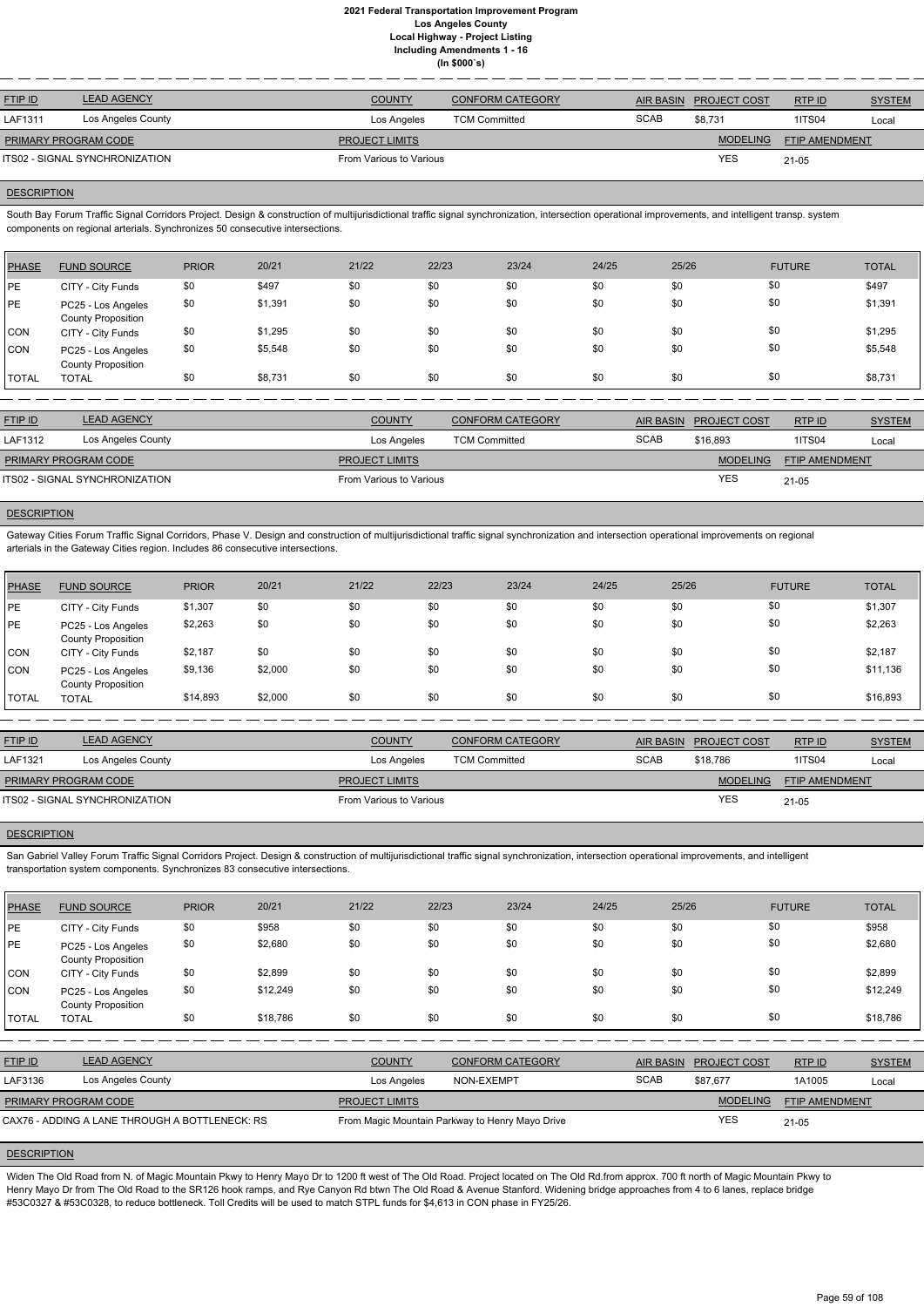|              | (ln \$000's)                     |              |         |         |         |          |          |         |               |              |  |
|--------------|----------------------------------|--------------|---------|---------|---------|----------|----------|---------|---------------|--------------|--|
| <b>PHASE</b> | <b>FUND SOURCE</b>               | <b>PRIOR</b> | 20/21   | 21/22   | 22/23   | 23/24    | 24/25    | 25/26   | <b>FUTURE</b> | <b>TOTAL</b> |  |
| <b>PE</b>    | HBRR-L - Bridge- Local           | \$4,796      | \$0     | \$0     | \$0     | \$0      | \$0      | \$0     | \$0           | \$4,796      |  |
| <b>PE</b>    | STPL - STP Local                 | \$1,500      | \$0     | \$0     | \$0     | \$0      | \$0      | \$0     | \$0           | \$1,500      |  |
| <b>CON</b>   | HBRR-L - Bridge- Local           | \$0          | \$0     | \$0     | \$0     | \$0      | \$33,575 | \$0     | \$0           | \$33,575     |  |
| <b>CON</b>   | MR20H - Measure R<br>20% Highway | \$0          | \$1,000 | \$6,000 | \$7,000 | \$11,000 | \$0      | \$0     | \$0           | \$25,000     |  |
| <b>CON</b>   | STPL - STP Local                 | \$0          | \$0     | \$0     | \$0     | \$0      | \$0      | \$7,805 | \$0           | \$7,805      |  |
| <b>CON</b>   | STPL-R - STP Local<br>Regional   | \$0          | \$0     | \$0     | \$0     | \$0      | \$15,001 | \$0     | \$0           | \$15,001     |  |
| <b>TOTAL</b> | <b>TOTAL</b>                     | \$6,296      | \$1,000 | \$6,000 | \$7,000 | \$11,000 | \$48,576 | \$7,805 | \$0           | \$87,677     |  |

San Gabriel Valley Forum Traffic Signal Corridors Project. Design and construction of multijurisdictional traffic signal synch, intersection operational improvements, and intelligent transportation system components on regional arterials. Aprox. 183 signals total.

| <b>FTIP ID</b>              | <b>LEAD AGENCY</b>             | <b>COUNTY</b>          | <b>CONFORM CATEGORY</b> |             | AIR BASIN PROJECT COST | RTPID          | <b>SYSTEM</b> |
|-----------------------------|--------------------------------|------------------------|-------------------------|-------------|------------------------|----------------|---------------|
| LAF3308                     | Los Angeles County             | Los Angeles            | <b>TCM Committed</b>    | <b>SCAB</b> | \$24.812               | <b>1ITS04</b>  | Local         |
| <b>PRIMARY PROGRAM CODE</b> |                                | <b>PROJECT LIMITS</b>  |                         |             | <b>MODELING</b>        | FTIP AMENDMENT |               |
|                             | ITS02 - SIGNAL SYNCHRONIZATION | From Various to Cities |                         |             | YES                    | 21-05          |               |
|                             |                                |                        |                         |             |                        |                |               |

## **DESCRIPTION**

Gateway Cities Forum Traffic Signal Corridors Proj, Phase VI. Design and construct multijurisdictional traffic signal synchronization, intersection operational improvements & ITS components on regional arterials in Gateway Cites area. (aprox. 126 signals)

| <b>PHASE</b> | <b>FUND SOURCE</b>                              | <b>PRIOR</b> | 20/21    | 21/22 | 22/23 | 23/24 | 24/25 | 25/26 | <b>FUTURE</b> | <b>TOTAL</b> |
|--------------|-------------------------------------------------|--------------|----------|-------|-------|-------|-------|-------|---------------|--------------|
| <b>CON</b>   | CITY - City Funds                               | \$0          | \$4,962  | \$0   | \$0   | \$0   | \$0   | \$0   | \$0           | \$4,962      |
| <b>CON</b>   | PC25 - Los Angeles<br><b>County Proposition</b> | \$0          | \$19,850 | \$0   |       | \$0   | \$0   | \$0   | \$0           | \$19,850     |
| <b>TOTAL</b> | TOTAL                                           | \$0          | \$24,812 | \$0   | \$0   | \$0   | \$0   | \$0   | \$0           | \$24,812     |

South Bay Forum Traffic Signal Corridors Project. Design and construction of multijurisdictional traffic signal synchronization, operational improvements & ITS components on arterials in the South Bay area of LA County. (aprox 40+ signals)

| $\mathsf{F}$ | $\blacksquare$ | 00104 | 04/00 | $0.000$ $0.004$ | 0.4/0F | $\Omega F/ \Omega$ | $\mathbf{r}$ , $\mathbf{r}$ , $\mathbf{r}$ , $\mathbf{r}$ , $\mathbf{r}$ , $\mathbf{r}$ , $\mathbf{r}$ , $\mathbf{r}$ | $-\pi$ |
|--------------|----------------|-------|-------|-----------------|--------|--------------------|-----------------------------------------------------------------------------------------------------------------------|--------|

| <b>FTIP ID</b>              | <b>LEAD AGENCY</b>                    | <b>COUNTY</b>                  | <b>CONFORM CATEGORY</b> |             | AIR BASIN PROJECT COST | RTP ID                | <b>SYSTEM</b> |
|-----------------------------|---------------------------------------|--------------------------------|-------------------------|-------------|------------------------|-----------------------|---------------|
| LAF3309                     | Los Angeles County                    | Los Angeles                    | <b>TCM Committed</b>    | <b>SCAB</b> | \$14.786               | <b>1ITS04</b>         | Local         |
| <b>PRIMARY PROGRAM CODE</b> |                                       | <b>PROJECT LIMITS</b>          |                         |             | <b>MODELING</b>        | <b>FTIP AMENDMENT</b> |               |
|                             | <b>ITS02 - SIGNAL SYNCHRONIZATION</b> | From Various Gateway to Cities |                         |             | <b>YES</b>             | $21 - 05$             |               |

## **DESCRIPTION**

North County Bikeways. Install three Class II and three Class III bikeway segments, including signage, striping, road widening, & road shoulder improvements. (aprox. 3.88 miles of bike lanes and 3.18 miles of bike routes.)

| <b>PHASE</b> | <b>FUND SOURCE</b>                       | <b>PRIOR</b> | 20/21    | 21/22 | 22/23 | 23/24 | 24/25 | 25/26 | <b>FUTURE</b> | <b>TOTAL</b> |
|--------------|------------------------------------------|--------------|----------|-------|-------|-------|-------|-------|---------------|--------------|
| <b>CON</b>   | CITY - City Funds                        | \$0          | \$1,366  | \$0   | \$0   | \$0   | \$0   | \$0   | \$0           | \$1,366      |
| <b>CON</b>   | PC25 - Los Angeles<br>County Proposition | \$0          | \$13,420 | \$0   | \$0   | \$0   | \$0   | \$0   | \$0           | \$13,420     |
| <b>TOTAL</b> | TOTAL                                    | \$0          | \$14,786 | \$0   | \$0   | \$0   | \$0   | \$0   | \$0           | \$14,786     |

| <b>FTIP ID</b>              | <b>LEAD AGENCY</b>             | <b>COUNTY</b>                   | <b>CONFORM CATEGORY</b> |             | AIR BASIN PROJECT COST | RTPID                 | <b>SYSTEM</b> |
|-----------------------------|--------------------------------|---------------------------------|-------------------------|-------------|------------------------|-----------------------|---------------|
| LAF3310                     | Los Angeles County             | Los Angeles                     | <b>TCM Committed</b>    | <b>SCAB</b> | \$12,980               | <b>1ITS04</b>         | Local         |
| <b>PRIMARY PROGRAM CODE</b> |                                | <b>PROJECT LIMITS</b>           |                         |             | <b>MODELING</b>        | <b>FTIP AMENDMENT</b> |               |
|                             | ITS02 - SIGNAL SYNCHRONIZATION | From Various to Southbay Cities |                         |             | YES                    | $21 - 05$             |               |

## **DESCRIPTION**

| <b>PHASE</b>  | <b>FUND SOURCE</b>                              | <b>PRIOR</b> | 20/21    | 21/22 | 22/23 | 23/24 | 24/25 | 25/26 | <b>FUTURE</b> | <b>TOTAL</b> |
|---------------|-------------------------------------------------|--------------|----------|-------|-------|-------|-------|-------|---------------|--------------|
| <b>CON</b>    | CITY - City Funds                               | \$0          | \$2,596  | \$0   | \$0   | \$0   | \$0   |       | \$0           | \$2,596      |
| CON           | PC25 - Los Angeles<br><b>County Proposition</b> | \$0          | \$10,384 | \$0   | \$0   | \$0   | \$0   |       | \$0           | \$10,384     |
| <b>ITOTAL</b> | <b>TOTAL</b>                                    | \$0          | \$12,980 | \$0   | \$0   | \$0   | \$0   | \$0   | \$0           | \$12,980     |

| <b>FTIP ID</b>              | <b>LEAD AGENCY</b>           | <b>COUNTY</b>                             | <b>CONFORM CATEGORY</b> |             | AIR BASIN PROJECT COST | RTP ID                | <b>SYSTEM</b> |
|-----------------------------|------------------------------|-------------------------------------------|-------------------------|-------------|------------------------|-----------------------|---------------|
| LAF3519                     | Los Angeles County           | Los Angeles                               | <b>TCM Committed</b>    | <b>SCAB</b> | \$1.994                | 1NL04                 | Local         |
| <b>PRIMARY PROGRAM CODE</b> |                              | <b>PROJECT LIMITS</b>                     |                         |             | <b>MODELING</b>        | <b>FTIP AMENDMENT</b> |               |
|                             | NCN26 - BICYCLE FACILITY-NEW | From Various Locations to North LA County |                         |             | <b>NC</b>              | 21-09                 |               |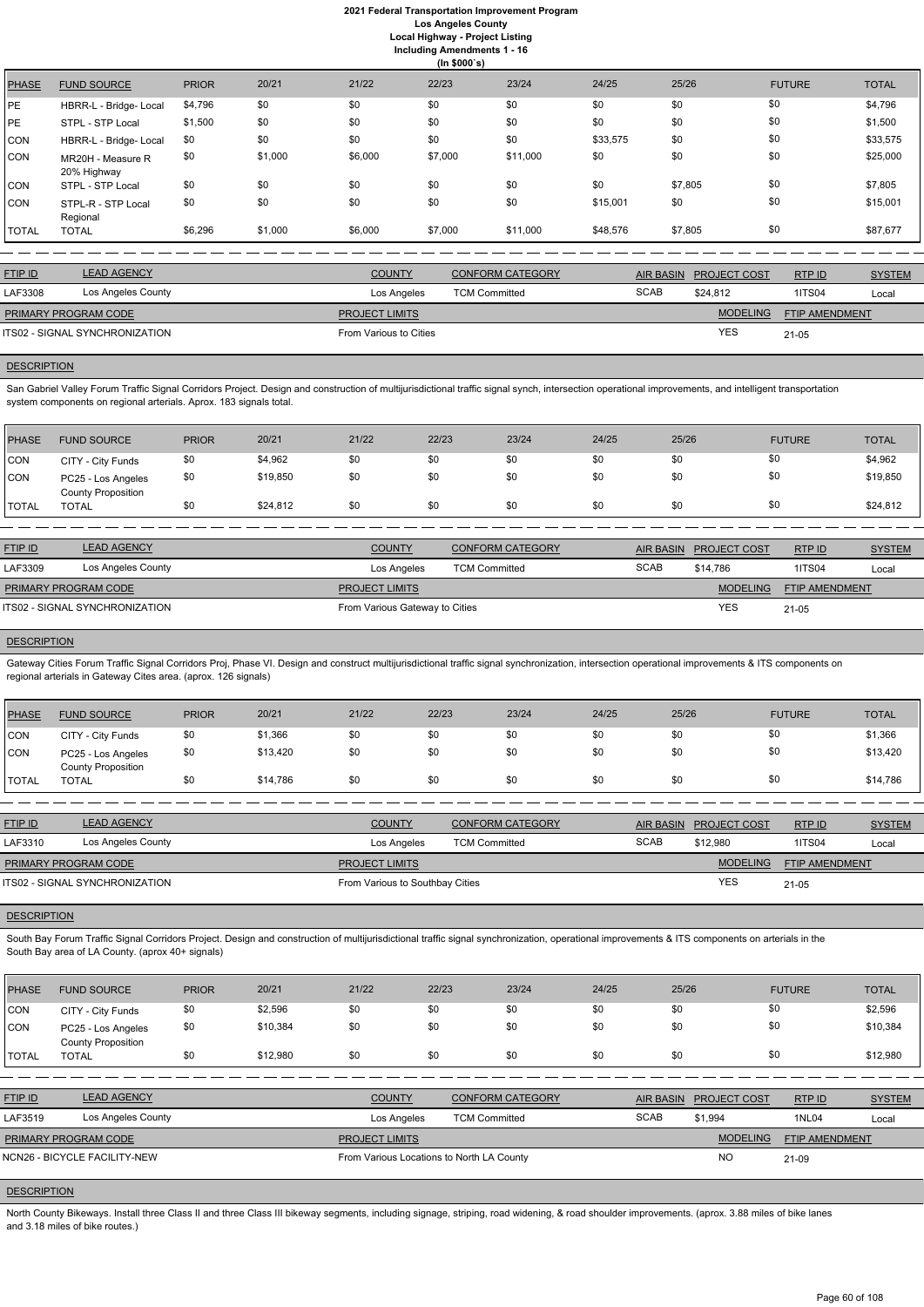**Including Amendments 1 - 16**

**(In \$000`s)** PHASE FUND SOURCE PRIOR 20/21 21/22 22/23 23/24 24/25 25/26 FUTURE TOTAL CON CITY - City Funds \$0 \$0 \$1,174 \$0 \$0 \$0 \$0 \$0 \$0 \$0 \$1,174 CON CMAQ - Congestion Mitigation Air Quality \$0 \$0 \$820 \$0 \$0 \$0 \$0 \$0 \$0 \$0 \$0 \$0 \$0 \$820 TOTAL TOTAL \$0 \$0 \$1,994 \$0 \$0 \$0 \$0 \$0 \$1,994

Avenue L Roadway Widening Project; widen Avenue L from one lane to two lanes in each direction from 40th St West to 57th St (total distance 1.7 mi) include left- and right-turn pockets where Avenue L intersects with 40th, 42nd, 45th, 50th and 55th Streets, curbs and gutter reconstruction, a 12-foot wide Class II bike lane in each direction and 8-foot wide sidewalks on both sides of the street.

| <b>FTIP ID</b>              | <b>LEAD AGENCY</b>                                    | <b>COUNTY</b>                         | <b>CONFORM CATEGORY</b> |             | <b>AIR BASIN PROJECT COST</b> | RTP ID         | <b>SYSTEM</b> |
|-----------------------------|-------------------------------------------------------|---------------------------------------|-------------------------|-------------|-------------------------------|----------------|---------------|
| LAF5115                     | Los Angeles County                                    | Los Angeles                           | NON-EXEMPT              | <b>MDAB</b> | \$11.094                      | 1AL04          | Local         |
| <b>PRIMARY PROGRAM CODE</b> |                                                       | <b>PROJECT LIMITS</b>                 |                         |             | <b>MODELING</b>               | FTIP AMENDMENT |               |
| RS.                         | CAX63 - HIGHWAY/ROAD IMP - LANE ADD'S (NO HOV LANES): | From 40 th Street West to 57th Street |                         |             | <b>YES</b>                    | $21 - 00$      |               |

# **DESCRIPTION**

Ramona Boulevard/Badillo Street/Covina Boulevard TSSP/BSP. Implemention of a Traffic Signal Synchronization Project (TSSP) on Ramona Bl/Badillo St/Covina Bl from Santa Anita Av to the 57 Freeway. A Bus Signal Priority (BSP) project will be implemented on Ramona Bl/Badillo St from Tyler Av to Grand Av to give transit priority for Foothill Transit operations (aprox. 48 signal locations)

| PHASE        | <b>FUND SOURCE</b>             | <b>PRIOR</b> | 20/21 | 21/22   | 22/23 | 23/24 | 24/25 | 25/26 | <b>FUTURE</b> | <b>TOTAL</b> |
|--------------|--------------------------------|--------------|-------|---------|-------|-------|-------|-------|---------------|--------------|
| <b>IPE</b>   | STPL - STP Local               | \$1,500      | \$0   | \$0     | \$0   | \$0   | \$0   | \$0   | \$0           | \$1,500      |
| ROW          | LTF - Local<br>Transportation  | \$0          | \$0   | \$2,000 | \$0   | \$0   | \$0   | \$0   | \$0           | \$2,000      |
| ROW          | STPL-R - STP Local<br>Regional | \$0          | \$0   | \$2,000 | \$0   | \$0   | \$0   | \$0   | \$0           | \$2,000      |
| CON          | LTF - Local<br>Transportation  | \$0          | \$0   | \$2,797 | \$0   | \$0   | \$0   | \$0   | \$0           | \$2,797      |
| <b>CON</b>   | STPL-R - STP Local<br>Regional | \$0          | \$0   | \$2,797 | \$0   | \$0   | \$0   | \$0   | \$0           | \$2,797      |
| <b>TOTAL</b> | <b>TOTAL</b>                   | \$1,500      | \$0   | \$9,594 | \$0   | \$0   | \$0   | \$0   | \$0           | \$11,094     |

| <b>FTIP ID</b>       | <b>LEAD AGENCY</b>             | <b>COUNTY</b>          | <b>CONFORM CATEGORY</b> | AIR BASIN   | <b>PROJECT COST</b> | RTPID                 | <b>SYSTEM</b> |
|----------------------|--------------------------------|------------------------|-------------------------|-------------|---------------------|-----------------------|---------------|
| LAF5310              | Los Angeles County             | Los Angeles            | <b>TCM Committed</b>    | <b>SCAB</b> | \$4,242             | <b>1ITS04</b>         | Local         |
| PRIMARY PROGRAM CODE |                                | <b>PROJECT LIMITS</b>  |                         |             | <b>MODELING</b>     | <b>FTIP AMENDMENT</b> |               |
|                      | ITS02 - SIGNAL SYNCHRONIZATION | From Various to Cities |                         |             | <b>YES</b>          | $21 - 05$             |               |

# **DESCRIPTION**

| <b>PHASE</b> | <b>FUND SOURCE</b>                              | <b>PRIOR</b> | 20/21   | 21/22 | 22/23 | 23/24 | 24/25 | 25/26 | <b>FUTURE</b> | <b>TOTAL</b> |
|--------------|-------------------------------------------------|--------------|---------|-------|-------|-------|-------|-------|---------------|--------------|
| PE           | PC25 - Los Angeles<br><b>County Proposition</b> | \$0          | \$863   | \$0   | \$0   | \$0   | \$0   | \$0   | \$0           | \$863        |
| CON          | CITY - City Funds                               | \$0          | \$1,484 | \$0   | \$0   | \$0   | \$0   | \$0   | \$0           | \$1,484      |
| CON          | PC25 - Los Angeles<br><b>County Proposition</b> | \$0          | \$1,895 | \$0   | \$0   | \$0   | \$0   | \$0   | \$0           | \$1,895      |
| <b>TOTAL</b> | <b>TOTAL</b>                                    | \$0          | \$4,242 | \$0   | \$0   | \$0   | \$0   | \$0   | \$0           | \$4,242      |

| <b>FTIP ID</b>       | <b>LEAD AGENCY</b>             | <b>COUNTY</b>           | <b>CONFORM CATEGORY</b> |             | AIR BASIN PROJECT COST | RTPID                 | <b>SYSTEM</b> |
|----------------------|--------------------------------|-------------------------|-------------------------|-------------|------------------------|-----------------------|---------------|
| LAF5315              | Los Angeles County             | Los Angeles             | <b>TCM Committed</b>    | <b>SCAB</b> | \$1.241                | 1AL04                 | Local         |
| PRIMARY PROGRAM CODE |                                | <b>PROJECT LIMITS</b>   |                         |             | <b>MODELING</b>        | <b>FTIP AMENDMENT</b> |               |
|                      | ITS02 - SIGNAL SYNCHRONIZATION | From Various to Streets |                         |             | <b>YES</b>             | $21 - 05$             |               |
|                      |                                |                         |                         |             |                        |                       |               |

San Gabriel Valley Forum Traffic Signal Corridors Project. This project includes 6 intersections at Myrtle Av/Peck Rd between Huntington Dr and Clark St and provides for system wide coordination, timing and operational improvements and traffic signal synchronization, equipment upgrades and intersection operational improvements. (aprox. 20+ signals)

| <b>PHASE</b>   | <b>FUND SOURCE</b>                              | <b>PRIOR</b> | 20/21   | 21/22                 | 22/23                | 23/24                   | 24/25       | 25/26            |                     | <b>FUTURE</b>         | <b>TOTAL</b>  |
|----------------|-------------------------------------------------|--------------|---------|-----------------------|----------------------|-------------------------|-------------|------------------|---------------------|-----------------------|---------------|
| <b>PE</b>      | PC25 - Los Angeles<br><b>County Proposition</b> | \$0          | \$200   | \$0                   | \$0                  | \$0                     | \$0         | \$0              | \$0                 |                       | \$200         |
| <b>CON</b>     | PC25 - Los Angeles<br><b>County Proposition</b> | \$0          | \$1,041 | \$0                   | \$0                  | \$0                     | \$0         | \$0              | \$0                 |                       | \$1,041       |
| <b>TOTAL</b>   | <b>TOTAL</b>                                    | \$0          | \$1,241 | \$0                   | \$0                  | \$0                     | \$0         | \$0              | \$0                 |                       | \$1,241       |
|                |                                                 |              |         |                       |                      |                         |             |                  |                     |                       |               |
| <b>FTIP ID</b> | <b>LEAD AGENCY</b>                              |              |         | <b>COUNTY</b>         |                      | <b>CONFORM CATEGORY</b> |             | <b>AIR BASIN</b> | <b>PROJECT COST</b> | RTP ID                | <b>SYSTEM</b> |
| LAF5316        | Los Angeles County                              |              |         | Los Angeles           | <b>TCM Committed</b> |                         | <b>SCAB</b> |                  | \$1,880             | <b>1ITS04</b>         | Local         |
|                | PRIMARY PROGRAM CODE                            |              |         | <b>PROJECT LIMITS</b> |                      |                         |             |                  | <b>MODELING</b>     | <b>FTIP AMENDMENT</b> |               |
|                | ITS02 - SIGNAL SYNCHRONIZATION                  |              |         | From Et to Al         |                      |                         |             |                  | <b>YES</b>          | $21 - 05$             |               |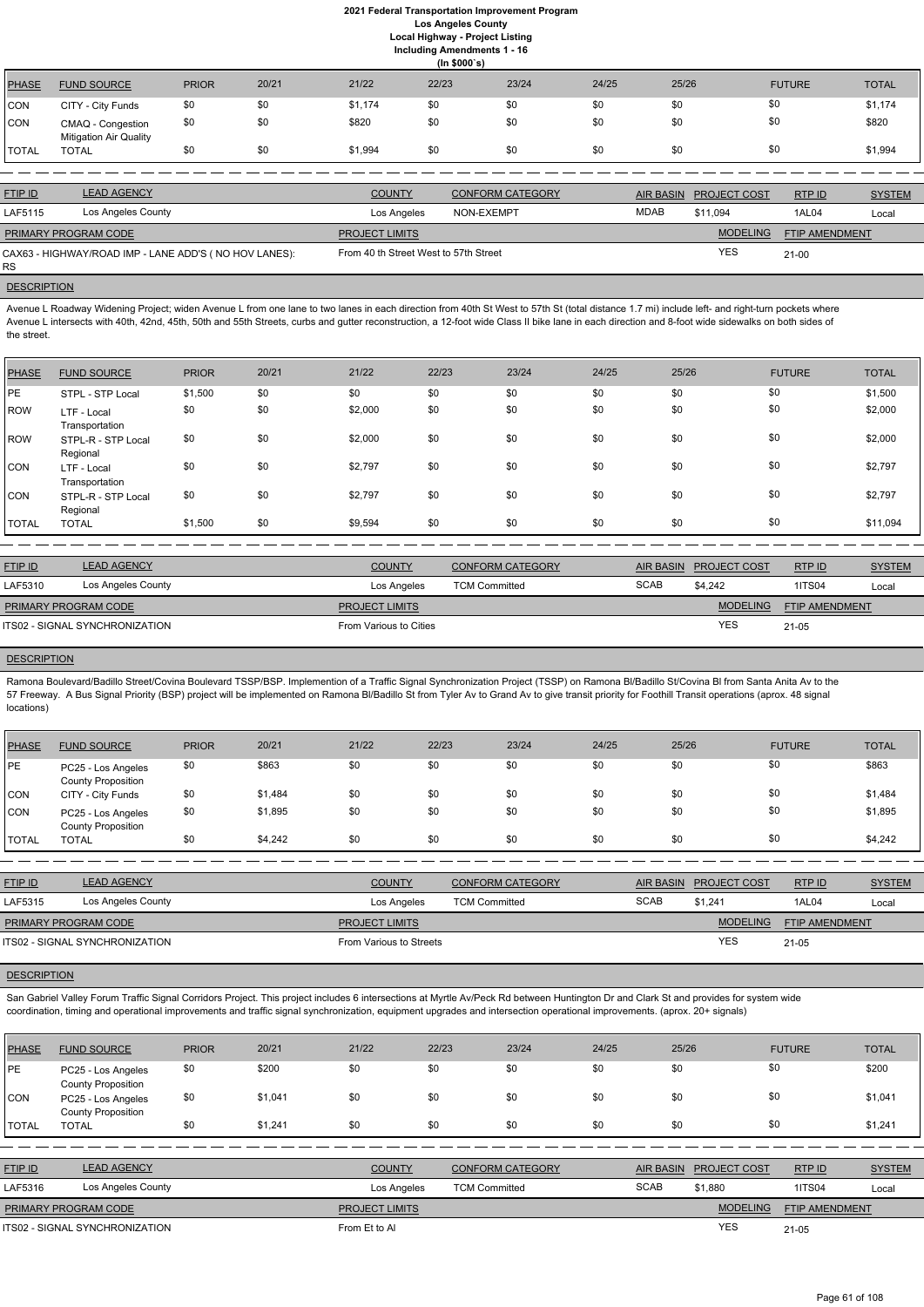# **DESCRIPTION**

South Bay Forum Traffic Signal Corridors Project - systemwide coordination, timing and operational improvements and traffic signal synchronization, equipment upgrades and intersection operational improvements in South Bay region. 25 signals system wide. Additionally, this project will install any warranted and feasible roadway improvements along the routes to improve overall progression.

| PHASE        | <b>FUND SOURCE</b>                              | <b>PRIOR</b> | 20/21   | 21/22 | 22/23 | 23/24 | 24/25 | 25/26 | <b>FUTURE</b> | <b>TOTAL</b> |
|--------------|-------------------------------------------------|--------------|---------|-------|-------|-------|-------|-------|---------------|--------------|
| PE           | PC25 - Los Angeles<br><b>County Proposition</b> | \$0          | \$200   | \$0   | \$0   | \$0   | \$0   | \$0   | \$0           | \$200        |
| <b>CON</b>   | PC25 - Los Angeles<br><b>County Proposition</b> | \$0          | \$1,680 | \$0   | \$0   | \$0   | \$0   | \$0   | \$0           | \$1,680      |
| <b>TOTAL</b> | <b>TOTAL</b>                                    | \$0          | \$1,880 | \$0   | \$0   | \$0   | \$0   | \$0   | \$0           | \$1,880      |

FOOTHILL BOULEVARD TRAFFIC SIGNAL CORRIDOR PROJECT : (1) Traffic signal synchronization, equipment upgrades and intersection operational improvements for 28 intersections along Foothill BI between Lowell Av and Crown Av. (2) Installs two (2) Closed Circuit Television (CCTV) cameras and wireless network communications infrastructure which will provide for expansion of Advanced Transportation Management System (ATMS) along Foothill Bl.

| <b>LEAD AGENCY</b><br><b>FTIP ID</b><br><b>COUNTY</b><br><b>CONFORM CATEGORY</b><br><b>AIR BASIN</b><br>RTP ID<br><b>PROJECT COST</b><br><b>SCAB</b><br>Los Angeles County<br>LAF7306<br>1ITS04<br>\$3,660<br><b>TCM Committed</b><br>Los Angeles<br><b>MODELING</b><br><b>FTIP AMENDMENT</b><br><b>PRIMARY PROGRAM CODE</b><br><b>PROJECT LIMITS</b><br>ITS02 - SIGNAL SYNCHRONIZATION<br>From Lowell Ave to Crown Ave |  |  |            |       |               |
|-------------------------------------------------------------------------------------------------------------------------------------------------------------------------------------------------------------------------------------------------------------------------------------------------------------------------------------------------------------------------------------------------------------------------|--|--|------------|-------|---------------|
|                                                                                                                                                                                                                                                                                                                                                                                                                         |  |  |            |       | <b>SYSTEM</b> |
|                                                                                                                                                                                                                                                                                                                                                                                                                         |  |  |            |       | Local         |
|                                                                                                                                                                                                                                                                                                                                                                                                                         |  |  |            |       |               |
|                                                                                                                                                                                                                                                                                                                                                                                                                         |  |  | <b>YES</b> | 21-05 |               |

### **DESCRIPTION**

| <b>PHASE</b> | <b>FUND SOURCE</b>                              | <b>PRIOR</b> | 20/21   | 21/22 | 22/23 | 23/24 | 24/25 | 25/26 | <b>FUTURE</b> | <b>TOTAL</b> |
|--------------|-------------------------------------------------|--------------|---------|-------|-------|-------|-------|-------|---------------|--------------|
| <b>IPE</b>   | CO - County                                     | \$732        | \$0     | \$0   | \$0   | \$0   | \$0   | \$0   | \$0           | \$732        |
| <b>IPE</b>   | PC25 - Los Angeles<br><b>County Proposition</b> | \$560        | \$0     | \$0   | \$0   | \$0   | \$0   | \$0   | \$0           | \$560        |
| <b>CON</b>   | PC25 - Los Angeles<br><b>County Proposition</b> | \$1,250      | \$1,118 | \$0   | \$0   | \$0   | \$0   | \$0   | \$0           | \$2,368      |
| <b>TOTAL</b> | <b>TOTAL</b>                                    | \$2,542      | \$1,118 | \$0   | \$0   | \$0   | \$0   | \$0   | \$0           | \$3,660      |

| <b>FTIP ID</b>       | <b>LEAD AGENCY</b>             | <b>COUNTY</b>                            | <b>CONFORM CATEGORY</b> |             | AIR BASIN PROJECT COST | <b>RTP ID</b>         | <b>SYSTEM</b> |
|----------------------|--------------------------------|------------------------------------------|-------------------------|-------------|------------------------|-----------------------|---------------|
| LAF7308              | Los Angeles County             | Los Angeles                              | <b>TCM Committed</b>    | <b>SCAB</b> | \$3.510                | <b>1ITS04</b>         | Local         |
| PRIMARY PROGRAM CODE |                                | <b>PROJECT LIMITS</b>                    |                         |             | <b>MODELING</b>        | <b>FTIP AMENDMENT</b> |               |
|                      | ITS02 - SIGNAL SYNCHRONIZATION | From Medford Street to Olympic Boulevard |                         |             | <b>YES</b>             | $21 - 00$             |               |
|                      |                                |                                          |                         |             |                        |                       |               |

### **DESCRIPTION**

EAST LOS ANGELES TRAFFIC SIGNAL CORRIDOR PROJECT : (1) Synchronizes traffic signals and implements upgrades at 13 signalized intersections along 3.5 mile segment of Eastern Av. between Medford St and Olympic Blvd. (2) Installs Fiber Optic Communications along Cesar Chavez Av, Ramona Bl, and Atlantic Bl to connect traffic signals to LADPW Advanced Transportation Management System (ATMS).

| <b>PHASE</b> | <b>FUND SOURCE</b>                              | <b>PRIOR</b> | 20/21   | 21/22 | 22/23 | 23/24 | 24/25 | 25/26 | <b>FUTURE</b> | <b>TOTAL</b> |
|--------------|-------------------------------------------------|--------------|---------|-------|-------|-------|-------|-------|---------------|--------------|
| PE           | CO - County                                     | \$0          | \$89    | \$0   | \$0   | \$0   | \$0   | \$0   | \$0           | \$89         |
| <b>PE</b>    | PC25 - Los Angeles<br><b>County Proposition</b> | \$80         | \$540   | \$0   | \$0   | \$0   | \$0   | \$0   | \$0           | \$620        |
| <b>CON</b>   | CO - County                                     | \$0          | \$597   | \$0   | \$0   | \$0   | \$0   | \$0   | \$0           | \$597        |
| CON          | PC25 - Los Angeles<br><b>County Proposition</b> | \$0          | \$2,204 | \$0   | \$0   | \$0   | \$0   | \$0   | \$0           | \$2,204      |
| <b>TOTAL</b> | <b>TOTAL</b>                                    | \$80         | \$3,430 | \$0   | \$0   | \$0   | \$0   | \$0   | \$0           | \$3,510      |

| <u>FTIP ID</u>              | <b>LEAD AGENCY</b> | <b>COUNTY</b>         | <b>CONFORM CATEGORY</b> | <b>AIR BASIN</b> | <b>PROJECT COST</b> | RTP ID                | <b>SYSTEM</b> |
|-----------------------------|--------------------|-----------------------|-------------------------|------------------|---------------------|-----------------------|---------------|
| LAF7310                     | Los Angeles County | Los Angeles           | <b>TCM Committed</b>    | <b>SCAB</b>      | \$7.550             | 1ITS04                | Loca          |
| <b>PRIMARY PROGRAM CODE</b> |                    | <b>PROJECT LIMITS</b> |                         |                  | <b>MODELING</b>     | <b>FTIP AMENDMENT</b> |               |

YES

### **DESCRIPTION**

SOUTH BAY FORUM TRAFFIC SIGNAL CORRIDORS PROJECT : Project area is Normandie Av between 92nd St and El Segundo Bl, Manhattan Beach Bl between Manhattan Av and Van Ness Av, and Hawthorne Bl between Imperial Highway and Manhattan Beach Bl. Project scope includes (1) Synchronization and retiming traffic signals, equipment upgrades, system detection, CCTV cameras, changeable message signs. (2) Upgrade traffic signal operations to be capable of time-based coordination.

| <b>PHASE</b> | <b>FUND SOURCE</b>                              | <b>PRIOR</b> | 20/21   | 21/22 | 22/23 | 23/24 | 24/25 | 25/26 | <b>FUTURE</b> | <b>TOTAL</b> |
|--------------|-------------------------------------------------|--------------|---------|-------|-------|-------|-------|-------|---------------|--------------|
| <b>IPE</b>   | CO - County                                     | \$1,000      | \$0     | \$0   | \$0   | \$0   | \$0   | \$0   | \$0           | \$1,000      |
| PE           | PC25 - Los Angeles<br><b>County Proposition</b> | \$770        | \$0     | \$0   | \$0   | \$0   | \$0   | \$0   | \$0           | \$770        |
| <b>CON</b>   | CO - County                                     | \$1,041      | \$0     | \$0   | \$0   | \$0   | \$0   | \$0   | \$0           | \$1,041      |
| <b>CON</b>   | PC25 - Los Angeles<br><b>County Proposition</b> | \$2,447      | \$2,292 | \$0   | \$0   | \$0   | \$0   | \$0   | \$0           | \$4,739      |
| <b>TOTAL</b> | <b>TOTAL</b>                                    | \$5,258      | \$2,292 | \$0   | \$0   | \$0   | \$0   | \$0   | \$0           | \$7,550      |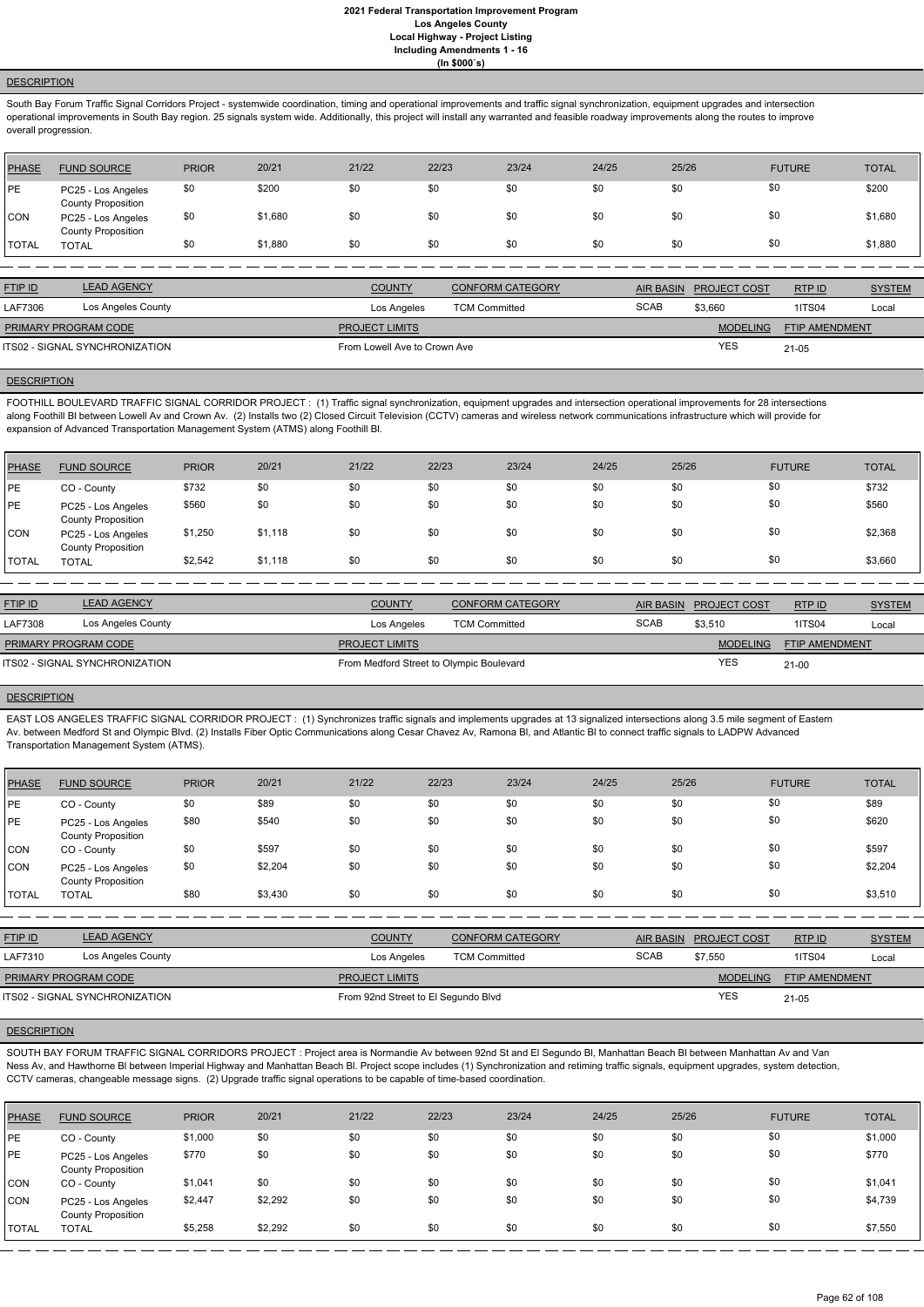**(In \$000`s)**

| <b>LEAD AGENCY</b> | <b>COUNTY</b>                                        | <b>CONFORM CATEGORY</b> |                                      |                 | RTPID                  | <b>SYSTEM</b> |
|--------------------|------------------------------------------------------|-------------------------|--------------------------------------|-----------------|------------------------|---------------|
| Los Angeles County | Los Angeles                                          | <b>TCM Committed</b>    | <b>SCAB</b>                          | \$4.399         | 101007                 | Local         |
|                    | <b>PROJECT LIMITS</b>                                |                         |                                      | <b>MODELING</b> | <b>FTIP AMENDMENT</b>  |               |
|                    |                                                      |                         |                                      | <b>NO</b>       | 21-06                  |               |
|                    | PRIMARY PROGRAM CODE<br>NCN26 - BICYCLE FACILITY-NEW |                         | From Irwindale Ave to Badillo Street |                 | AIR BASIN PROJECT COST |               |

### **DESCRIPTION**

Vincent Community Bikeways. Install 2 miles of bike paths along the Big Dalton Wash between Irwindale Ave and Lark Ellen Ave and between Arrow Hwy and Citrus Ave, and 1.3 miles of bike lanes and 1.4 miles of bike routes to connect to the existing and proposed bikeways in the surrounding areas.

| PHASE        | <b>FUND SOURCE</b>                            | <b>PRIOR</b> | 20/21 | 21/22   | 22/23 | 23/24 | 24/25 | 25/26 | <b>FUTURE</b> | <b>TOTAL</b> |
|--------------|-----------------------------------------------|--------------|-------|---------|-------|-------|-------|-------|---------------|--------------|
| <b>IPE</b>   | <b>AGENCY - Agency</b>                        | \$150        | \$0   | \$0     | \$0   | \$0   | \$0   | \$0   | \$0           | \$150        |
| PE           | ATP - Active<br><b>Transportation Program</b> | \$600        | \$0   | \$0     | \$0   | \$0   | \$0   | \$0   | \$0           | \$600        |
| <b>CON</b>   | <b>AGENCY - Agency</b>                        | \$0          | \$0   | \$730   | \$0   | \$0   | \$0   | \$0   | \$0           | \$730        |
| CON          | ATP - Active<br><b>Transportation Program</b> | \$0          | \$0   | \$2,919 | \$0   | \$0   | \$0   | \$0   | \$0           | \$2,919      |
| <b>TOTAL</b> | <b>TOTAL</b>                                  | \$750        | \$0   | \$3,649 | \$0   | \$0   | \$0   | \$0   | \$0           | \$4,399      |

| <b>FTIP ID</b>              | <b>LEAD AGENCY</b>           | <b>COUNTY</b>                    | CONFORM CATEGORY                  | AIR BASIN | <b>PROJECT COST</b> | RTP ID                | <b>SYSTEM</b> |
|-----------------------------|------------------------------|----------------------------------|-----------------------------------|-----------|---------------------|-----------------------|---------------|
| LAF7512                     | Los Angeles County           | Los Angeles                      | NON-REPORTABLE TCM COMMITTED SCAB |           | \$806               | 101007                | Local         |
| <b>PRIMARY PROGRAM CODE</b> |                              | <b>PROJECT LIMITS</b>            |                                   |           | <b>MODELING</b>     | <b>FTIP AMENDMENT</b> |               |
|                             | NCN26 - BICYCLE FACILITY-NEW | From Western Ave, to Vermont Ave |                                   |           | NO                  | $21 - 00$             |               |

# **DESCRIPTION**

West Athens 110th Bicycle Blvd Gap Closure. Bicycle boulevard on Lohengrin Avenue/110th Street between Imperial Hwy and Denker Ave (0.80 miles) and on 110th Street between Budlong Ave and Vermont Ave (0.25 miles).

Aviation /LAX Green Line Station Community Linkages. The project includes improvements on corridors near the Metro Aviation/LAX Station including pedestrian and bicycle facilities, wayfinding signs, landscaping and traffic calming. An approximate total of 2 miles of bikeway and 2.5 miles of upgraded pedestrian facilities will be implemented.

| <b>PHASE</b> | <b>FUND SOURCE</b>                    | <b>PRIOR</b> | 20/21 | 21/22 | 22/23 | 23/24 | 24/25 | 25/26 | <b>FUTURE</b> | <b>TOTAL</b> |
|--------------|---------------------------------------|--------------|-------|-------|-------|-------|-------|-------|---------------|--------------|
| <b>IPE</b>   | 13CFP - LTF - Local<br>Transportation | \$113        | \$0   | \$0   | \$0   | \$0   | \$0   | \$0   | \$0           | \$113        |
| PE           | AGENCY - Agency                       | \$28         | \$0   | \$0   | \$0   | \$0   | \$0   | \$0   | \$0           | \$28         |
| CON          | 13CFP - LTF - Local<br>Transportation | \$0          | \$532 | \$0   | \$0   | \$0   | \$0   | \$0   | \$0           | \$532        |
| <b>CON</b>   | <b>AGENCY - Agency</b>                | \$0          | \$133 | \$0   | \$0   | \$0   | \$0   | \$0   | \$0           | \$133        |
| <b>TOTAL</b> | <b>TOTAL</b>                          | \$141        | \$665 | \$0   | \$0   | \$0   | \$0   | \$0   | \$0           | \$806        |

| <b>FTIP ID</b>                                  | <b>LEAD AGENCY</b> | <b>COUNTY</b>         | <b>CONFORM CATEGORY</b> |             | AIR BASIN PROJECT COST | RTP ID                | <b>SYSTEM</b> |
|-------------------------------------------------|--------------------|-----------------------|-------------------------|-------------|------------------------|-----------------------|---------------|
| LAF7609                                         | Los Angeles County | Los Angeles           | EXEMPT - 93.126         | <b>SCAB</b> | \$3,008                | 101007                | Local         |
| <b>PRIMARY PROGRAM CODE</b>                     |                    | <b>PROJECT LIMITS</b> |                         |             | <b>MODELING</b>        | <b>FTIP AMENDMENT</b> |               |
| NCR25 - BICYCLE & PEDESTRAIN FACILITIES-UPGRADE |                    | From Lennox to Lennox |                         |             | <b>NC</b>              | $21-00$               |               |

### **DESCRIPTION**

Hawthorne/Lennox Green Line Station Community Linkages. The project includes pedestrian and bicycle facility improvements, wayfinding, and landscaping on major corridors near the Hawthorne/Lennox Station Metro Green Line Station.

| PHASE        | <b>FUND SOURCE</b>                            | <b>PRIOR</b> | 20/21   | 21/22 | 22/23 | 23/24 | 24/25 | 25/26 | <b>FUTURE</b> | <b>TOTAL</b> |
|--------------|-----------------------------------------------|--------------|---------|-------|-------|-------|-------|-------|---------------|--------------|
| <b>IPE</b>   | <b>AGENCY - Agency</b>                        | \$95         | \$0     | \$0   | \$0   | \$0   | \$0   | \$0   | \$0           | \$95         |
| <b>IPE</b>   | ATP - Active<br><b>Transportation Program</b> | \$380        | \$0     | \$0   | \$0   | \$0   | \$0   | \$0   | \$0           | \$380        |
| <b>CON</b>   | AGENCY - Agency                               | \$0          | \$507   | \$0   | \$0   | \$0   | \$0   | \$0   | \$0           | \$507        |
| CON          | ATP - Active<br><b>Transportation Program</b> | \$0          | \$2,026 | \$0   | \$0   | \$0   | \$0   | \$0   | \$0           | \$2,026      |
| <b>TOTAL</b> | <b>TOTAL</b>                                  | \$475        | \$2,533 | \$0   | \$0   | \$0   | \$0   | \$0   | \$0           | \$3,008      |

| <b>FTIP ID</b>                              | <b>LEAD AGENCY</b> | <b>COUNTY</b>             | <b>CONFORM CATEGORY</b> | AIR BASIN   | <b>PROJECT COST</b> | RTPID                 | <b>SYSTEM</b> |
|---------------------------------------------|--------------------|---------------------------|-------------------------|-------------|---------------------|-----------------------|---------------|
| LAF7610                                     | Los Angeles County | Los Angeles               | <b>TCM Committed</b>    | <b>SCAB</b> | \$2,506             | 7120004               | Local         |
| <b>PRIMARY PROGRAM CODE</b>                 |                    | <b>PROJECT LIMITS</b>     |                         |             | <b>MODELING</b>     | <b>FTIP AMENDMENT</b> |               |
| NCN25 - BICYCLE & PEDESTRAIN FACILITIES-NEW |                    | From Del Aire to Del Aire |                         |             | <b>NO</b>           | $21 - 00$             |               |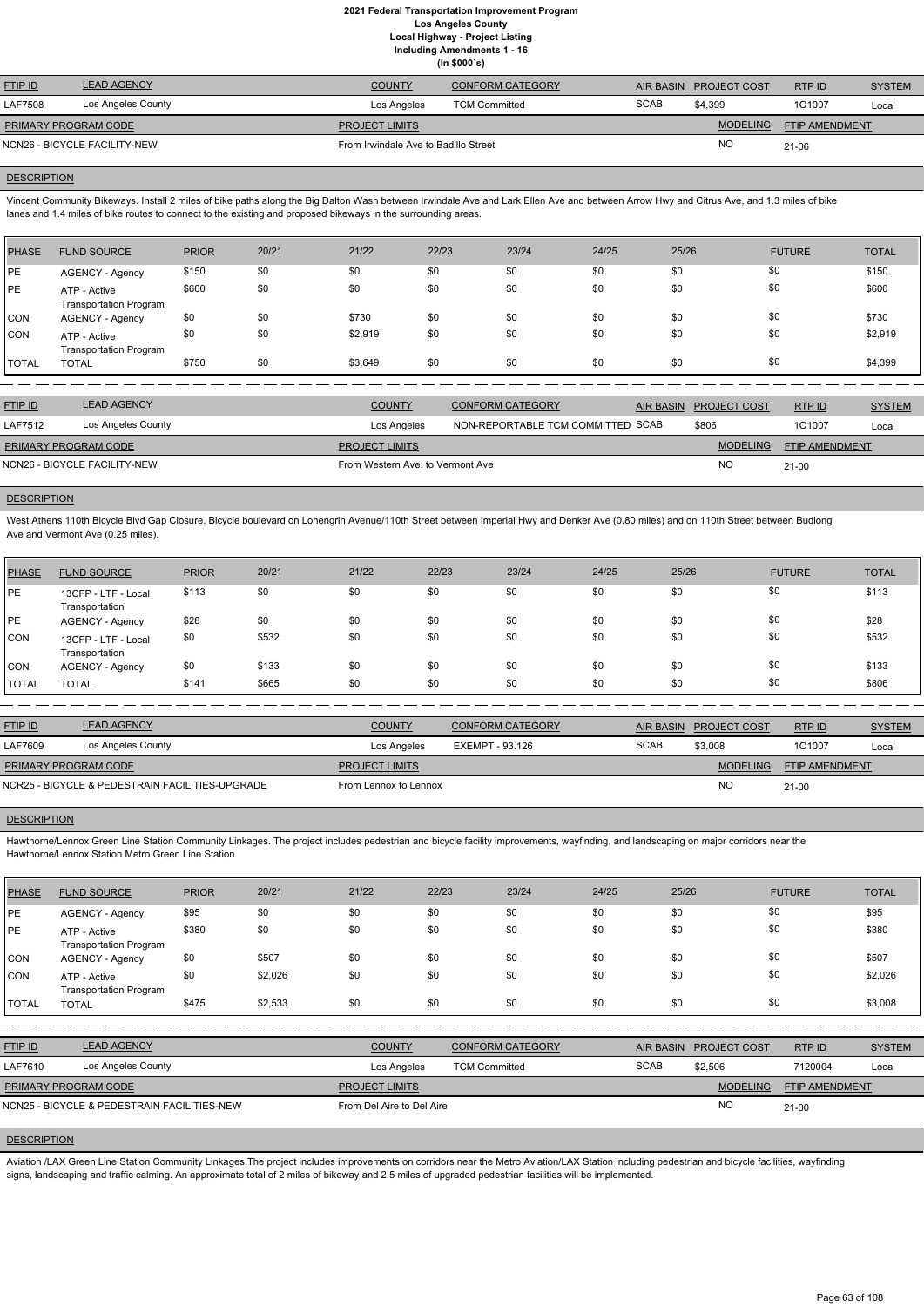**Including Amendments 1 - 16**

|  | ng Amenuments T                        |  |
|--|----------------------------------------|--|
|  | $\mathbf{u}$ $\mathbf{v}$ $\mathbf{v}$ |  |

|              |                                               |              |         |       | (ln \$000's) |       |       |       |               |              |
|--------------|-----------------------------------------------|--------------|---------|-------|--------------|-------|-------|-------|---------------|--------------|
| <b>PHASE</b> | <b>FUND SOURCE</b>                            | <b>PRIOR</b> | 20/21   | 21/22 | 22/23        | 23/24 | 24/25 | 25/26 | <b>FUTURE</b> | <b>TOTAL</b> |
| PE           | AGENCY - Agency                               | \$80         | \$0     | \$0   | \$0          | \$0   | \$0   | \$0   | \$0           | \$80         |
| PE           | ATP - Active<br><b>Transportation Program</b> | \$320        | \$0     | \$0   | \$0          | \$0   | \$0   | \$0   | \$0           | \$320        |
| <b>CON</b>   | AGENCY - Agency                               | \$80         | \$405   | \$0   | \$0          | \$0   | \$0   | \$0   | \$0           | \$485        |
| <b>CON</b>   | ATP - Active<br><b>Transportation Program</b> | \$0          | \$1,621 | \$0   | \$0          | \$0   | \$0   | \$0   | \$0           | \$1,621      |
| <b>TOTAL</b> | <b>TOTAL</b>                                  | \$480        | \$2,026 | \$0   | \$0          | \$0   | \$0   | \$0   | \$0           | \$2,506      |

VERMONT AVENUE STREETSCAPE IMPROVEMENT PROJECT: (1) Installs streetscape improvements that include landscaping and planting of drought tolerant trees, permeable concrete pavers, non-permeable interlocking concrete pavers at bus stops, and decorative crosswalks. (2) Landscaping will have automated irrigation system and flow-through filtration planters.

| <b>SYSTEM</b><br>RTPID |
|------------------------|
|                        |
| 101008<br>Local        |
| FTIP AMENDMENT         |
|                        |
|                        |

## **DESCRIPTION**

Widen Fullerton Road from SR-60 EB ramp to Camino Bello south of Colima Road (0.45 mile) to add one lane in each direction and install 2.2 miles of enhanced Class III bike facilities along Batson Avenue, parallel to Fullerton

| <b>PHASE</b> | <b>FUND SOURCE</b>                    | <b>PRIOR</b> | 20/21 | 21/22 | 22/23 | 23/24 | 24/25 | 25/26 | <b>FUTURE</b> | <b>TOTAL</b> |
|--------------|---------------------------------------|--------------|-------|-------|-------|-------|-------|-------|---------------|--------------|
| <b>PE</b>    | CO - County                           | \$117        | \$0   | \$0   | \$0   | \$0   | \$0   | \$0   | \$0           | \$117        |
| <b>CON</b>   | 13CFP - LTF - Local<br>Transportation | \$0          | \$765 | \$0   | \$0   | \$0   | \$0   | \$0   | \$0           | \$765        |
| <b>CON</b>   | CO - County                           | \$0          | \$74  | \$0   | \$0   | \$0   | \$0   | \$0   | \$0           | \$74         |
| <b>TOTAL</b> | <b>TOTAL</b>                          | \$117        | \$839 | \$0   | \$0   | \$0   | \$0   | \$0   | \$0           | \$956        |

| <b>FTIP ID</b>                                      | <b>LEAD AGENCY</b> | <b>COUNTY</b>                   | <b>CONFORM CATEGORY</b> | AIR BASIN   | <b>PROJECT COST</b> | RTPID                 | <b>SYSTEM</b> |
|-----------------------------------------------------|--------------------|---------------------------------|-------------------------|-------------|---------------------|-----------------------|---------------|
| LAF9114                                             | Los Angeles County | Los Angeles                     | NON-EXEMPT              | <b>SCAB</b> | \$8.759             | 1AL04                 | Local         |
| <b>PRIMARY PROGRAM CODE</b>                         |                    | <b>PROJECT LIMITS</b>           |                         |             | <b>MODELING</b>     | <b>FTIP AMENDMENT</b> |               |
| CART2 - HIGHWAY/ROAD IMP - LANE ADD'S - w/TCM : NRS |                    | From Camino Bello to SR-60 ramp |                         |             | <b>YES</b>          | $21 - 00$             |               |

## **DESCRIPTION**

| PHASE        | <b>FUND SOURCE</b>                              | <b>PRIOR</b> | 20/21 | 21/22   | 22/23 | 23/24 | 24/25 | 25/26 | <b>FUTURE</b> | <b>TOTAL</b> |
|--------------|-------------------------------------------------|--------------|-------|---------|-------|-------|-------|-------|---------------|--------------|
| PE           | <b>AGENCY - Agency</b>                          | \$0          | \$0   | \$855   | \$0   | \$0   | \$0   | \$0   | \$0           | \$855        |
| PE           | PC25 - Los Angeles<br><b>County Proposition</b> | \$0          | \$0   | \$1,233 | \$0   | \$0   | \$0   | \$0   | \$0           | \$1,233      |
| <b>CON</b>   | AGENCY - Agency                                 | \$0          | \$0   | \$2,731 | \$0   | \$0   | \$0   | \$0   | \$0           | \$2,731      |
| CON          | PC25 - Los Angeles<br><b>County Proposition</b> | \$0          | \$0   | \$3,940 | \$0   | \$0   | \$0   | \$0   | \$0           | \$3,940      |
| <b>TOTAL</b> | <b>TOTAL</b>                                    | \$0          | \$0   | \$8,759 | \$0   | \$0   | \$0   | \$0   | \$0           | \$8,759      |

| <b>FTIP ID</b>                                   | <b>LEAD AGENCY</b> | <b>COUNTY</b>                   | <b>CONFORM CATEGORY</b> | AIR BASIN   | <b>PROJECT COST</b> | RTPID                 | <b>SYSTEM</b> |
|--------------------------------------------------|--------------------|---------------------------------|-------------------------|-------------|---------------------|-----------------------|---------------|
| LAF9116                                          | Los Angeles County | Los Angeles                     | EXEMPT - 93.127         | <b>SCAB</b> | \$1.134             | 1AL04                 | Local         |
| <b>PRIMARY PROGRAM CODE</b>                      |                    | <b>PROJECT LIMITS</b>           |                         |             | <b>MODELING</b>     | <b>FTIP AMENDMENT</b> |               |
| NCRH1 - INTERSECTION IMPROVEMENTS/CHANNELIZATION |                    | From Foothill BI to Colorado BI |                         |             | NC                  | 21-00                 |               |

### **DESCRIPTION**

Michillinda Avenue Intersections Improvement Project: The proposed project includes various roadway, intersection, signal, and pedestrian improvements on Michillinda Avenue between Foothill Boulevard and Colorado Boulevard

| <b>PHASE</b>   | <b>FUND SOURCE</b>                              | <b>PRIOR</b> | 20/21 | 21/22                               | 22/23                | 23/24                   | 24/25       | 25/26            |                     | <b>FUTURE</b>  | <b>TOTAL</b>  |
|----------------|-------------------------------------------------|--------------|-------|-------------------------------------|----------------------|-------------------------|-------------|------------------|---------------------|----------------|---------------|
| PE             | <b>AGENCY - Agency</b>                          | \$48         | \$0   | \$0                                 | \$0                  | \$0                     | \$0         | \$0              | \$0                 |                | \$48          |
| <b>PE</b>      | PC25 - Los Angeles<br><b>County Proposition</b> | \$192        | \$0   | \$0                                 | \$0                  | \$0                     | \$0         | \$0              | \$0                 |                | \$192         |
| <b>CON</b>     | <b>AGENCY - Agency</b>                          | \$0          | \$179 | \$0                                 | \$0                  | \$0                     | \$0         | \$0              | \$0                 |                | \$179         |
| <b>CON</b>     | PC25 - Los Angeles<br><b>County Proposition</b> | \$0          | \$715 | \$0                                 | \$0                  | \$0                     | \$0         | \$0              | \$0                 |                | \$715         |
| <b>TOTAL</b>   | <b>TOTAL</b>                                    | \$240        | \$894 | \$0                                 | \$0                  | \$0                     | \$0         | \$0              | \$0                 |                | \$1,134       |
|                |                                                 |              |       |                                     |                      |                         |             |                  |                     |                |               |
| <b>FTIP ID</b> | <b>LEAD AGENCY</b>                              |              |       | <b>COUNTY</b>                       |                      | <b>CONFORM CATEGORY</b> |             | <b>AIR BASIN</b> | <b>PROJECT COST</b> | RTP ID         | <b>SYSTEM</b> |
| LAF9302        | Los Angeles County                              |              |       | Los Angeles                         | <b>TCM Committed</b> |                         | <b>SCAB</b> |                  | \$9,134             | <b>1ITS04</b>  | Local         |
|                | PRIMARY PROGRAM CODE                            |              |       | PROJECT LIMITS                      |                      |                         |             |                  | <b>MODELING</b>     | FTIP AMENDMENT |               |
|                | <b>ITS02 - SIGNAL SYNCHRONIZATION</b>           |              |       | From Duarte Avenue to Durfee Avenue |                      |                         |             |                  | <b>YES</b>          | $21 - 00$      |               |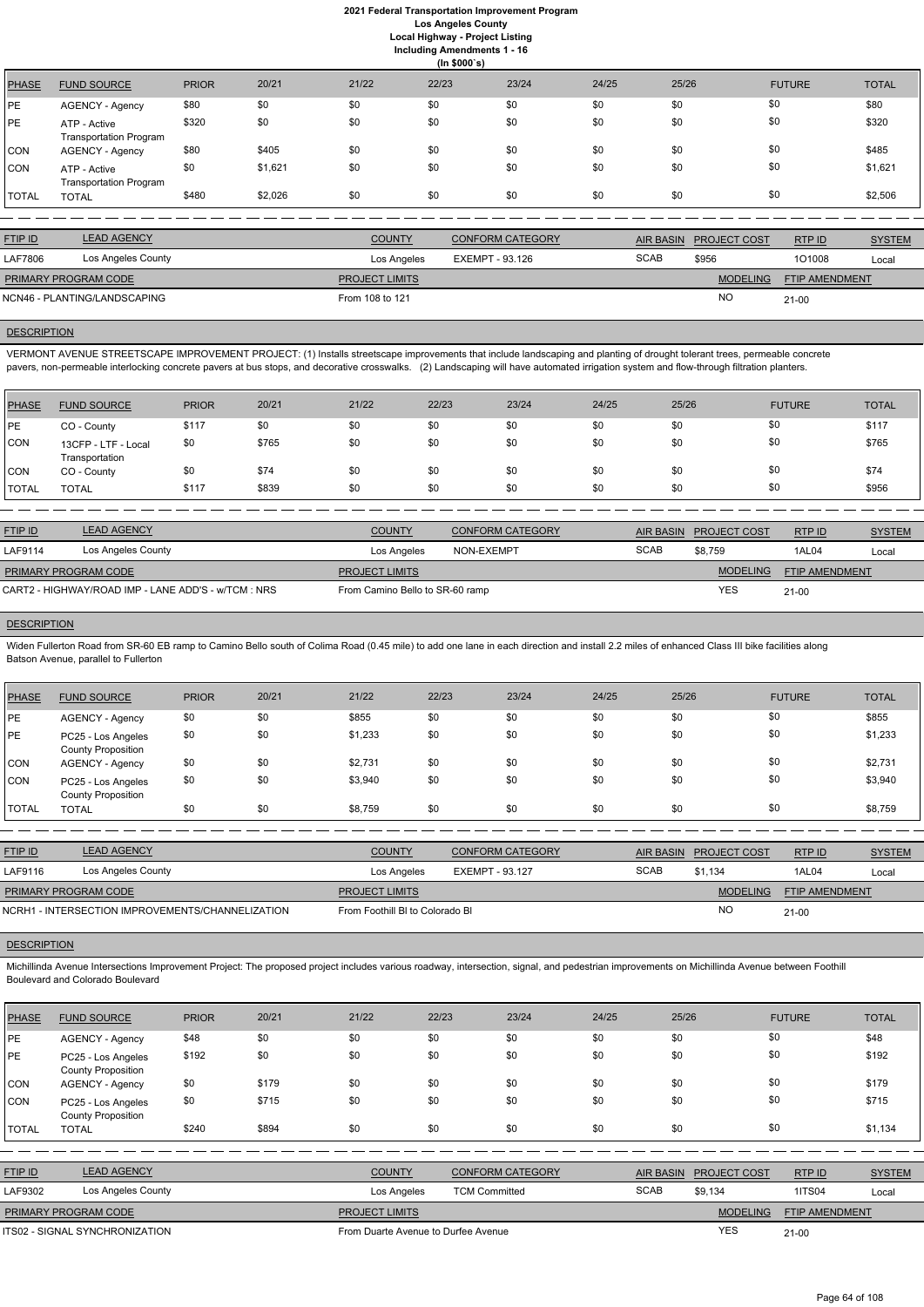# **DESCRIPTION**

The design and construction of traffic signal synchronization and intelligent transportation system improvements and installation of performance measurement devices in the San Gabriel Valley area.

| <b>PHASE</b> | <b>FUND SOURCE</b>                              | <b>PRIOR</b> | 20/21   | 21/22 | 22/23 | 23/24 | 24/25 | 25/26 | <b>FUTURE</b> | <b>TOTAL</b> |
|--------------|-------------------------------------------------|--------------|---------|-------|-------|-------|-------|-------|---------------|--------------|
| PE           | AGENCY - Agency                                 | \$443        | \$0     | \$0   | \$0   | \$0   | \$0   | \$0   | \$0           | \$443        |
| PE           | PC25 - Los Angeles<br><b>County Proposition</b> | \$1,770      | \$0     | \$0   | \$0   | \$0   | \$0   | \$0   | \$0           | \$1,770      |
| CON          | AGENCY - Agency                                 | \$0          | \$1,384 | \$0   | \$0   | \$0   | \$0   | \$0   | \$0           | \$1,384      |
| <b>CON</b>   | PC25 - Los Angeles<br><b>County Proposition</b> | \$0          | \$5,537 | \$0   | \$0   | \$0   | \$0   | \$0   | \$0           | \$5,537      |
| <b>TOTAL</b> | <b>TOTAL</b>                                    | \$2,213      | \$6,921 | \$0   | \$0   | \$0   | \$0   | \$0   | \$0           | \$9,134      |

| <b>LEAD AGENCY</b><br><b>FTIP ID</b><br><b>COUNTY</b><br><b>CONFORM CATEGORY</b><br>AIR BASIN<br>RTPID<br><b>PROJECT COST</b><br><b>SCAB</b><br>Los Angeles County<br>LAF9303<br>\$5,073<br>1ITS04<br>Los Angeles<br><b>TCM Committed</b><br><b>MODELING</b><br><b>FTIP AMENDMENT</b><br><b>PRIMARY PROGRAM CODE</b><br><b>PROJECT LIMITS</b><br><b>YES</b><br>ITS02 - SIGNAL SYNCHRONIZATION<br>From 120th St to Rosecrans Ave<br>$21 - 10$ |  |  |  |               |
|----------------------------------------------------------------------------------------------------------------------------------------------------------------------------------------------------------------------------------------------------------------------------------------------------------------------------------------------------------------------------------------------------------------------------------------------|--|--|--|---------------|
|                                                                                                                                                                                                                                                                                                                                                                                                                                              |  |  |  | <b>SYSTEM</b> |
|                                                                                                                                                                                                                                                                                                                                                                                                                                              |  |  |  | Local         |
|                                                                                                                                                                                                                                                                                                                                                                                                                                              |  |  |  |               |
|                                                                                                                                                                                                                                                                                                                                                                                                                                              |  |  |  |               |

### **DESCRIPTION**

SOUTH BAY FORUM TRAFFIC SIGNAL CORRIDOR PROJECT. This project includes traffic signal synchronization on Crenshaw Boulevard between 120th Street and Rosecrans Avenue and Del Amo Boulevard between Avalon Boulevard and Susana Road (approx. 15+ signals) and also includes systemwide coordination timing, operational improvements and ITS.

| <b>PHASE</b> | <b>FUND SOURCE</b>                              | <b>PRIOR</b> | 20/21   | 21/22 | 22/23 | 23/24 | 24/25 | 25/26 | <b>FUTURE</b> | <b>TOTAL</b> |
|--------------|-------------------------------------------------|--------------|---------|-------|-------|-------|-------|-------|---------------|--------------|
| PE           | AGENCY - Agency                                 | \$75         | \$0     | \$0   | \$0   | \$0   | \$0   | \$0   | \$0           | \$75         |
| PE           | PC25 - Los Angeles<br><b>County Proposition</b> | \$302        | \$0     | \$0   | \$0   | \$0   | \$0   | \$0   | \$0           | \$302        |
| <b>CON</b>   | <b>AGENCY - Agency</b>                          | \$0          | \$939   | \$0   | \$0   | \$0   | \$0   | \$0   | \$0           | \$939        |
| <b>CON</b>   | PC25 - Los Angeles<br><b>County Proposition</b> | \$0          | \$3,757 | \$0   | \$0   | \$0   | \$0   | \$0   | \$0           | \$3,757      |
| TOTAL        | <b>TOTAL</b>                                    | \$377        | \$4,696 | \$0   | \$0   | \$0   | \$0   | \$0   | \$0           | \$5,073      |

| <b>LEAD AGENCY</b>                    | <b>COUNTY</b>         | <b>CONFORM CATEGORY</b>                    | <b>AIR BASIN</b> |                 | RTP ID                     | <b>SYSTEM</b>         |
|---------------------------------------|-----------------------|--------------------------------------------|------------------|-----------------|----------------------------|-----------------------|
| Los Angeles County                    | Los Angeles           | <b>TCM Committed</b>                       | <b>SCAB</b>      | \$9,603         | <b>1ITS04</b>              | Local                 |
| <b>PRIMARY PROGRAM CODE</b>           | <b>PROJECT LIMITS</b> |                                            |                  | <b>MODELING</b> |                            |                       |
| <b>ITS02 - SIGNAL SYNCHRONIZATION</b> |                       | From Indiana Street to Paramount Boulevard |                  |                 | $21 - 00$                  |                       |
|                                       |                       |                                            |                  |                 | <b>PROJECT COST</b><br>YES | <b>FTIP AMENDMENT</b> |

### **DESCRIPTION**

The design and construction of traffic signal synchronization and intelligent transportation system improvements and installation of performance measurement devices in the Gateway Cities area. There are 39 intersections in the TSSP route.

| <b>PHASE</b> | <b>FUND SOURCE</b>                              | <b>PRIOR</b> | 20/21   | 21/22   | 22/23   | 23/24 | 24/25 | 25/26 | <b>FUTURE</b> | <b>TOTAL</b> |
|--------------|-------------------------------------------------|--------------|---------|---------|---------|-------|-------|-------|---------------|--------------|
| PE           | AGENCY - Agency                                 | \$0          | \$408   | \$45    | \$45    | \$0   | \$0   | \$0   | \$0           | \$498        |
| PE           | MR20H - Measure R<br>20% Highway                | \$0          | \$277   | \$31    | \$30    | \$0   | \$0   | \$0   | \$0           | \$338        |
| PE           | PC25 - Los Angeles<br><b>County Proposition</b> | \$0          | \$1,213 | \$135   | \$135   | \$0   | \$0   | \$0   | \$0           | \$1,483      |
| <b>CON</b>   | AGENCY - Agency                                 | \$0          | \$0     | \$579   | \$988   | \$0   | \$0   | \$0   | \$0           | \$1,567      |
| <b>CON</b>   | MR20H - Measure R<br>20% Highway                | \$0          | \$0     | \$474   | \$588   | \$0   | \$0   | \$0   | \$0           | \$1,062      |
| <b>CON</b>   | PC25 - Los Angeles<br><b>County Proposition</b> | \$0          | \$0     | \$1,874 | \$2,781 | \$0   | \$0   | \$0   | \$0           | \$4,655      |
| <b>TOTAL</b> | <b>TOTAL</b>                                    | \$0          | \$1,898 | \$3,138 | \$4,567 | \$0   | \$0   | \$0   | \$0           | \$9,603      |

| <b>FTIP ID</b>              | <b>LEAD AGENCY</b>                    | <b>COUNTY</b>                     | <b>CONFORM CATEGORY</b> | <b>AIR BASIN</b> | <b>PROJECT COST</b> | RTPID          | <b>SYSTEM</b> |
|-----------------------------|---------------------------------------|-----------------------------------|-------------------------|------------------|---------------------|----------------|---------------|
| LAF9305                     | Los Angeles County                    | Los Angeles                       | NON-EXEMPT              | <b>MDAB</b>      | \$2,758             | <b>1ITS04</b>  | Local         |
| <b>PRIMARY PROGRAM CODE</b> |                                       | <b>PROJECT LIMITS</b>             |                         |                  | <b>MODELING</b>     | FTIP AMENDMENT |               |
|                             | <b>ITS02 - SIGNAL SYNCHRONIZATION</b> | From West Avenue L to Peonza Lane |                         |                  | <b>YES</b>          | $21 - 05$      |               |

### **DESCRIPTION**

ANTELOPE VALLEY TRAFFIC SIGNAL CORRIDOR PROJECT. This project includes traffic signal synchronization on 50th Street West/Rancho Vista Boulevard between Avenue L and Peonza Lane (approx. 10+ signals) and also includes systemwide coordination timing, operational improvements and ITS.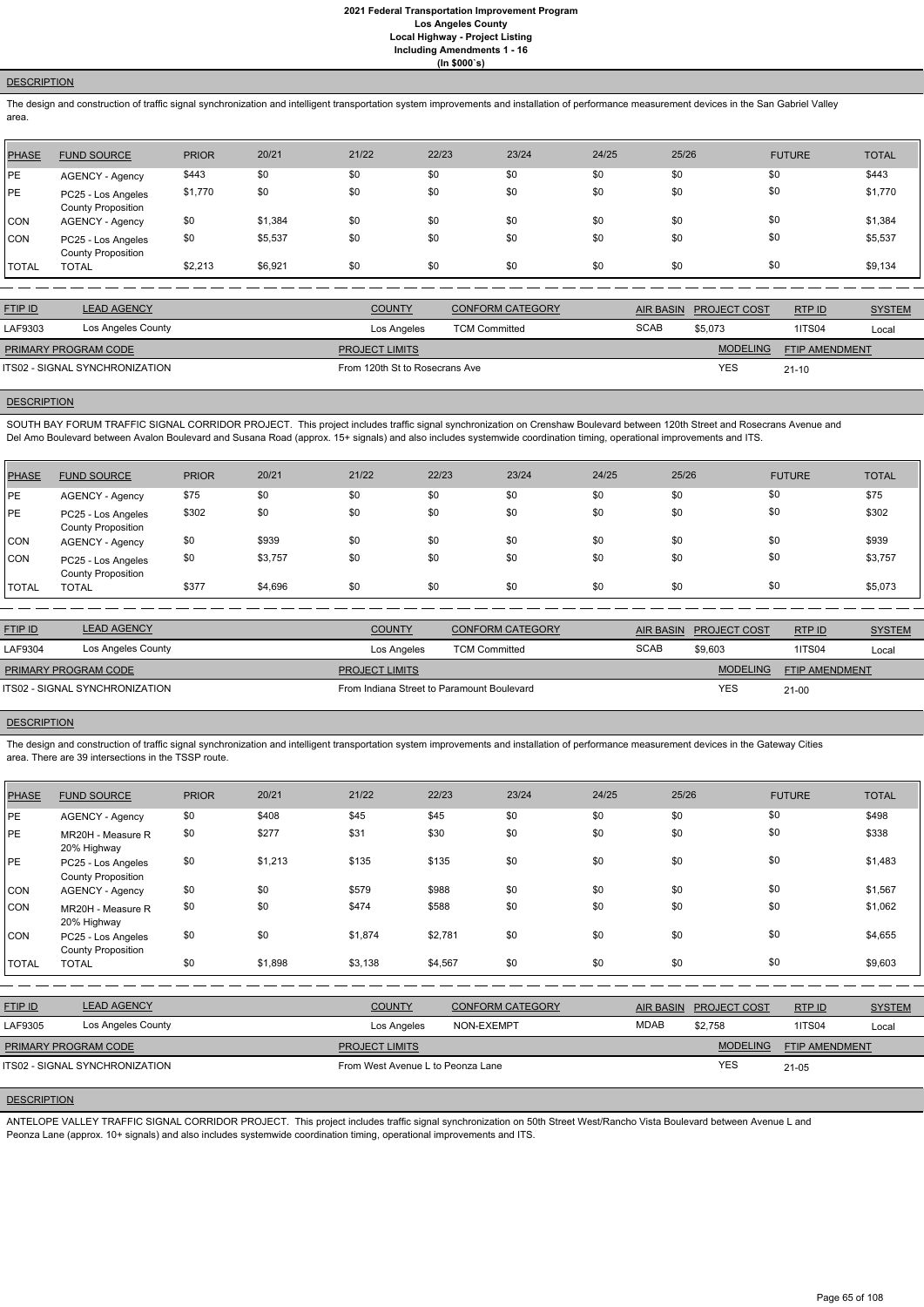**Including Amendments 1 - 16**

**(In \$000`s)** PHASE FUND SOURCE PRIOR 20/21 21/22 22/23 23/24 24/25 25/26 FUTURE TOTAL PE AGENCY - Agency \$24 \$0 \$0 \$0 \$0 \$0 \$0 \$0 \$0 \$0 \$0 \$24 PE PC25 - Los Angeles County Proposition \$96 \$0 \$0 \$0 \$0 \$0 \$0 \$0 \$96 CON AGENCY - Agency \$0 \$528 \$0 \$0 \$0 \$0 \$0 \$0 \$0 \$0 \$0 \$0 \$0 \$528 CON PC25 - Los Angeles County Proposition \$0 \$2,110 \$0 \$0 \$0 \$0 \$0 \$0 \$2,110 TOTAL TOTAL \$120 \$2,638 \$0 \$0 \$0 \$0 \$0 \$0 \$2,758

| <b>FTIP ID</b>       | <b>LEAD AGENCY</b>           | <b>COUNTY</b>                      | CONFORM CATEGORY     | AIR BASIN   | <b>PROJECT COST</b> | RTPID                 | <b>SYSTEM</b> |
|----------------------|------------------------------|------------------------------------|----------------------|-------------|---------------------|-----------------------|---------------|
| LAF9504              | Los Angeles County           | Los Angeles                        | <b>TCM Committed</b> | <b>SCAB</b> | \$2.252             | 101007                | Local         |
| PRIMARY PROGRAM CODE |                              | <b>PROJECT LIMITS</b>              |                      |             | <b>MODELING</b>     | <b>FTIP AMENDMENT</b> |               |
|                      | NCN26 - BICYCLE FACILITY-NEW | From E. Pasadena to E. San Gabriel |                      |             | <b>NO</b>           | $21 - 00$             |               |

## **DESCRIPTION**

E. Pasadena & E. San Gabriel Bikeway Access Improvements: Install approximately 4.8 miles of bike lanes and enhanced bike routes in the East Pasadena and East San Gabriel comunities

South Whittier Community Bikeway Access Improvements: Construction of Class II & Class III bike facilities in the unincorporated County area of South Whittier along with various pedestrian intersection improvements

| <b>PHASE</b> | <b>FUND SOURCE</b>                                 | <b>PRIOR</b> | 20/21 | 21/22   | 22/23 | 23/24 | 24/25 | 25/26 | <b>FUTURE</b> | <b>TOTAL</b> |
|--------------|----------------------------------------------------|--------------|-------|---------|-------|-------|-------|-------|---------------|--------------|
| <b>IPE</b>   | AGENCY - Agency                                    | \$102        | \$0   | \$0     | \$0   | \$0   | \$0   | \$0   | \$0           | \$102        |
| <b>IPE</b>   | CMAQ - Congestion<br><b>Mitigation Air Quality</b> | \$408        | \$0   | \$0     | \$0   | \$0   | \$0   | \$0   | \$0           | \$408        |
| <b>CON</b>   | AGENCY - Agency                                    | \$0          | \$0   | \$348   | \$0   | \$0   | \$0   | \$0   | \$0           | \$348        |
| <b>CON</b>   | CMAQ - Congestion<br><b>Mitigation Air Quality</b> | \$0          | \$0   | \$1,394 | \$0   | \$0   | \$0   | \$0   | \$0           | \$1,394      |
| <b>TOTAL</b> | <b>TOTAL</b>                                       | \$510        | \$0   | \$1,742 | \$0   | \$0   | \$0   | \$0   | \$0           | \$2,252      |

| <b>FTIP ID</b>              | <b>LEAD AGENCY</b>           | <b>COUNTY</b>                             | <b>CONFORM CATEGORY</b> |             | AIR BASIN PROJECT COST | RTP ID                | <b>SYSTEM</b> |
|-----------------------------|------------------------------|-------------------------------------------|-------------------------|-------------|------------------------|-----------------------|---------------|
| LAF9511                     | Los Angeles County           | Los Angeles                               | <b>TCM Committed</b>    | <b>SCAB</b> | \$13.181               | 101007                | Local         |
| <b>PRIMARY PROGRAM CODE</b> |                              | <b>PROJECT LIMITS</b>                     |                         |             | <b>MODELING</b>        | <b>FTIP AMENDMENT</b> |               |
|                             | NCN26 - BICYCLE FACILITY-NEW | From Various Roadways to Various Roadways |                         |             | <b>NO</b>              | 21-09                 |               |

# **DESCRIPTION**

| <b>PHASE</b> | <b>FUND SOURCE</b>                                 | <b>PRIOR</b> | 20/21 | 21/22    | 22/23 | 23/24 | 24/25 | 25/26 | <b>FUTURE</b> | <b>TOTAL</b> |
|--------------|----------------------------------------------------|--------------|-------|----------|-------|-------|-------|-------|---------------|--------------|
| PE           | CMAQ - Congestion<br><b>Mitigation Air Quality</b> | \$617        | \$0   | \$0      | \$0   | \$0   | \$0   | \$0   | \$0           | \$617        |
| PE           | CO - County                                        | \$336        | \$0   | \$1,062  | \$0   | \$0   | \$0   | \$0   | \$0           | \$1,398      |
| PE           | MR20H - Measure R<br>20% Highway                   | \$155        | \$0   | \$0      | \$0   | \$0   | \$0   | \$0   | \$0           | \$155        |
| <b>CON</b>   | CMAQ - Congestion<br><b>Mitigation Air Quality</b> | \$0          | \$0   | \$2,574  | \$0   | \$0   | \$0   | \$0   | \$0           | \$2,574      |
| <b>CON</b>   | CO - County                                        | \$0          | \$0   | \$3,933  | \$0   | \$0   | \$0   | \$0   | \$0           | \$3,933      |
| <b>CON</b>   | Coronavirus Response &<br>Relief Sup               | \$0          | \$0   | \$3,859  | \$0   | \$0   | \$0   | \$0   | \$0           | \$3,859      |
| <b>CON</b>   | MR20H - Measure R<br>20% Highway                   | \$0          | \$0   | \$645    | \$0   | \$0   | \$0   | \$0   | \$0           | \$645        |
| <b>TOTAL</b> | <b>TOTAL</b>                                       | \$1,108      | \$0   | \$12,073 | \$0   | \$0   | \$0   | \$0   | \$0           | \$13,181     |

| <u>FTIP ID</u> | <b>LEAD AGENCY</b> | <b>COUNTY</b> | <b>CONFORM CATEGORY</b>   | AIR BASIN | <b>PROJECT COST</b> | <b>RTPID</b> | <b>SYSTEM</b> |
|----------------|--------------------|---------------|---------------------------|-----------|---------------------|--------------|---------------|
| LAF9800        | ∟os Angeles County | Los Angeles   | - 93.126<br><b>EXEMPT</b> | SCAB      | \$4,866             | 10100        | Loca          |

## **DESCRIPTION**

Install bike path amenities coupled with bike path access way improvements and new access way installations to encourage and enable broader use of County bike paths

| <b>PHASE</b> | <b>FUND SOURCE</b>                              | <b>PRIOR</b> | 20/21 | 21/22 | 22/23   | 23/24 | 24/25 | 25/26 | <b>FUTURE</b> | <b>TOTAL</b> |
|--------------|-------------------------------------------------|--------------|-------|-------|---------|-------|-------|-------|---------------|--------------|
| <b>IPE</b>   | <b>AGENCY - Agency</b>                          | \$0          | \$275 | \$0   | \$0     | \$0   | \$0   | \$0   | \$0           | \$275        |
| <b>IPE</b>   | PC25 - Los Angeles<br><b>County Proposition</b> | \$0          | \$425 | \$0   | \$0     | \$0   | \$0   | \$0   | \$0           | \$425        |
| <b>CON</b>   | <b>AGENCY - Agency</b>                          | \$0          | \$0   | \$0   | \$1,633 | \$0   | \$0   | \$0   | \$0           | \$1,633      |
| <b>CON</b>   | PC25 - Los Angeles<br><b>County Proposition</b> | \$0          | \$0   | \$0   | \$2,533 | \$0   | \$0   | \$0   | \$0           | \$2,533      |
| <b>TOTAL</b> | <b>TOTAL</b>                                    | \$0          | \$700 | \$0   | \$4,166 | \$0   | \$0   | \$0   | \$0           | \$4,866      |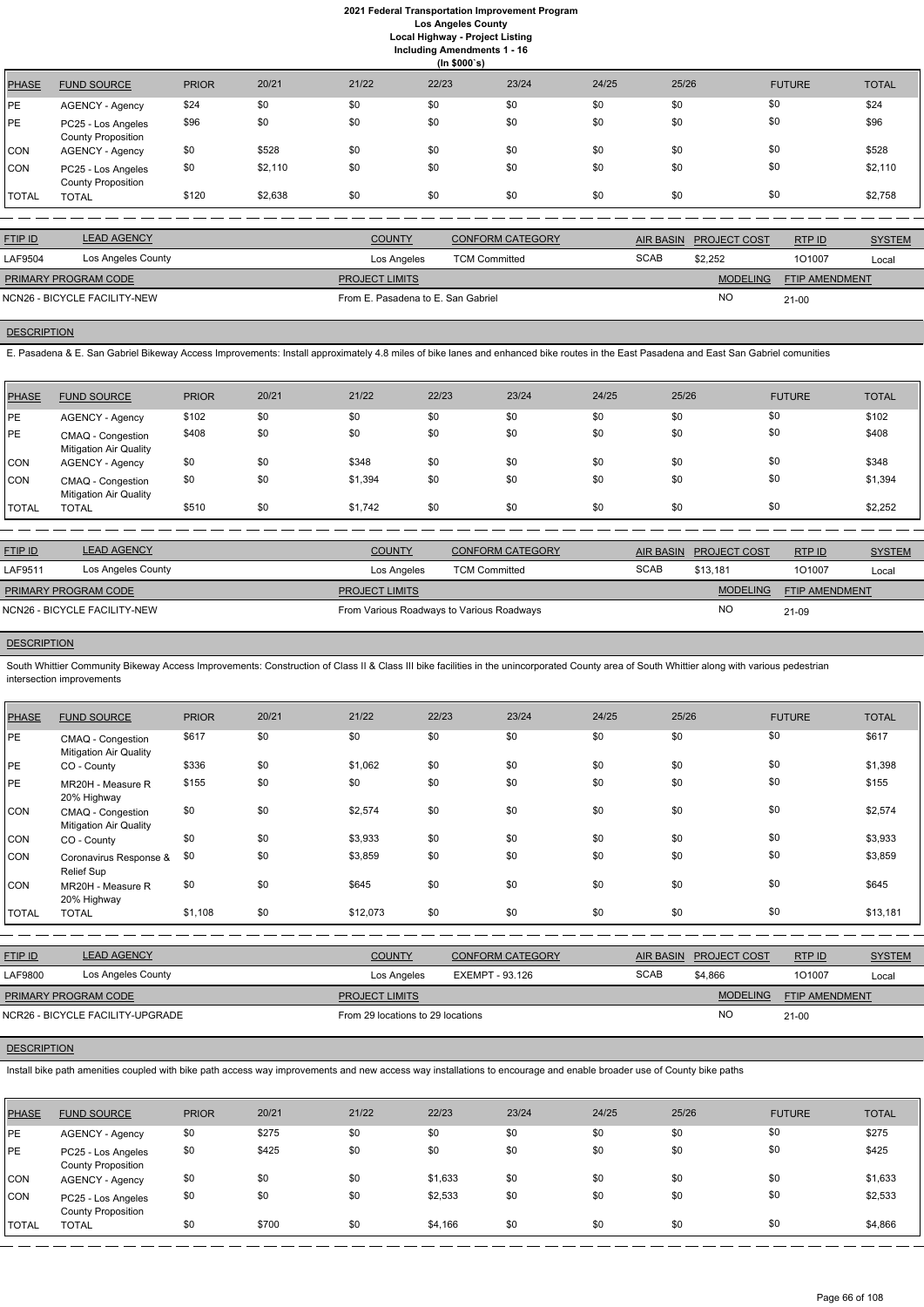|                      |                                |                          | $\cdots$ , we set $\sim$ , |                  |                     |                       |               |
|----------------------|--------------------------------|--------------------------|----------------------------|------------------|---------------------|-----------------------|---------------|
| <b>FTIP ID</b>       | <b>LEAD AGENCY</b>             | <b>COUNTY</b>            | <b>CONFORM CATEGORY</b>    | <b>AIR BASIN</b> | <b>PROJECT COST</b> | RTP ID                | <b>SYSTEM</b> |
| LAMIP109             | Los Angeles County             | Los Angeles              | <b>TCM</b>                 | <b>SCAB</b>      | \$4.775             | <b>1ITS04</b>         | Local         |
| PRIMARY PROGRAM CODE |                                | <b>PROJECT LIMITS</b>    |                            |                  | <b>MODELING</b>     | <b>FTIP AMENDMENT</b> |               |
|                      | ITS02 - SIGNAL SYNCHRONIZATION | From various to location |                            |                  |                     | 21-09                 |               |

### **DESCRIPTION**

Installing new communication infrastructure and/or upgrade traffic signal infrastructure and synchronize traffic signals for 21 intersections (13 intersections are being synchronized) on Fremont Avenue/Monterey Pass Road between Valley Boulevard and 1st Street and Mednik Avenue/Arizona Avenue between Civic Center Way and Telegraph Road. Using Toll Credits as follows: \$3 in FY22 in PE, \$13 in FY 22/23 PE, \$71 in FY 23/24 PE, \$114 in FY24/25 PE, \$417 in FY24/25 CON.

| PHASE        | <b>FUND SOURCE</b>                                 | <b>PRIOR</b> | 20/21 | 21/22 | 22/23 | 23/24 | 24/25   | 25/26 | <b>FUTURE</b> | <b>TOTAL</b> |
|--------------|----------------------------------------------------|--------------|-------|-------|-------|-------|---------|-------|---------------|--------------|
| PE           | CMAQ - Congestion<br><b>Mitigation Air Quality</b> | \$0          | \$0   | \$0   | \$100 | \$550 | \$881   | \$0   | \$0           | \$1,531      |
| PE           | STPL-R - STP Local<br>Regional                     | \$0          | \$0   | \$25  | \$0   | \$0   | \$0     | \$0   | \$0           | \$25         |
| ICON.        | CMAQ - Congestion<br><b>Mitigation Air Quality</b> | \$0          | \$0   | \$0   | \$0   | \$0   | \$3,219 | \$0   | \$0           | \$3,219      |
| <b>TOTAL</b> | <b>TOTAL</b>                                       | \$0          | \$0   | \$25  | \$100 | \$550 | \$4,100 | \$0   | \$0           | \$4,775      |

| <b>FTIP ID</b>                     | <b>LEAD AGENCY</b> | <b>COUNTY</b>         | <b>CONFORM CATEGORY</b> |             | AIR BASIN PROJECT COST | RTPID                 | <b>SYSTEM</b> |
|------------------------------------|--------------------|-----------------------|-------------------------|-------------|------------------------|-----------------------|---------------|
| LAMIP112                           | Los Angeles County | Los Angeles           | EXEMPT - 93.126         | <b>SCAB</b> | \$30                   | 7120001               | Local         |
| PRIMARY PROGRAM CODE               |                    | <b>PROJECT LIMITS</b> |                         |             | <b>MODELING</b>        | <b>FTIP AMENDMENT</b> |               |
| ITS08 - FIBER OPTIC COMMUNICATIONS |                    |                       |                         |             |                        | 21-09                 |               |

# **DESCRIPTION**

This project will install traffic signal controller upgrades and appurtenant work at 3 intersections: (1) Hazard Avenue at Fairmount Street, (2) State University Drive at Campus, and (3) Medford Street at Herbert Avenue. Using Toll Credits as follows: \$4 in FY 21/22 in CON to match CMAQ.

| <b>PHASE</b> | <b>FUND SOURCE</b>                                 | <b>PRIOR</b> | 20/21 | 21/22 | 22/23 | 23/24 | 24/25 | 25/26 | <b>FUTURE</b> | <b>TOTAL</b> |
|--------------|----------------------------------------------------|--------------|-------|-------|-------|-------|-------|-------|---------------|--------------|
| CON          | CMAQ - Congestion<br><b>Mitigation Air Quality</b> | \$0          |       | \$30  | \$0   | \$0   | \$0   | \$0   | \$0           | \$30         |
| <b>TOTAL</b> | <b>TOTAL</b>                                       |              | \$0   | \$30  | \$0   | \$0   | \$0   | \$0   | \$0           | \$30         |

| <b>FTIP ID</b>                 | <b>LEAD AGENCY</b> | <b>COUNTY</b>                          | CONFORM CATEGORY |             | AIR BASIN PROJECT COST | RTPID                 | <b>SYSTEM</b> |
|--------------------------------|--------------------|----------------------------------------|------------------|-------------|------------------------|-----------------------|---------------|
| LAMIP113                       | Los Angeles County | Los Angeles                            | тсм              | <b>SCAB</b> | \$1.363                | <b>1ITS04</b>         | Local         |
| <b>PRIMARY PROGRAM CODE</b>    |                    | <b>PROJECT LIMITS</b>                  |                  |             | <b>MODELING</b>        | <b>FTIP AMENDMENT</b> |               |
| ITS02 - SIGNAL SYNCHRONIZATION |                    | From Floral Drive to Olympic Boulevard |                  |             |                        | 21-09                 |               |

#### **DESCRIPTION**

Install new communication infrastructure and/or upgrade traffic signal infrastructure and synchronize traffic signals for 7 intersections on Ford Boulevard between Floral Dr and Olympic Blvd.

Intersections: Floral Drive, Cesar Chavez Ave, I-710 Ramp/New York Ave, 1st St, 3rd Street, Whittier blvd, Olympic blvd

Using toll credit to match CMAQ as follows: \$2 in FY 21/22 PE, \$6 in FY 22/23 PE, \$39 in FY 23/24 PE, \$19 in FY 24/25 PE, \$110 in FY 24/25 CON.

| <b>PHASE</b>  | <b>FUND SOURCE</b>                                 | <b>PRIOR</b> | 20/21 | 21/22 | 22/23 | 23/24 | 24/25   | 25/26 | <b>FUTURE</b> | <b>TOTAL</b> |
|---------------|----------------------------------------------------|--------------|-------|-------|-------|-------|---------|-------|---------------|--------------|
| <b>PE</b>     | CMAQ - Congestion<br><b>Mitigation Air Quality</b> | \$0          | \$0   | \$13  | \$50  | \$300 | \$148   | \$0   | \$0           | \$511        |
| <b>CON</b>    | CMAQ - Congestion<br><b>Mitigation Air Quality</b> | \$0          | \$0   | \$0   | \$0   | \$0   | \$852   | \$0   | \$0           | \$852        |
| <b>ITOTAL</b> | TOTAL                                              | \$0          | \$0   | \$13  | \$50  | \$300 | \$1,000 | \$0   | \$0           | \$1,363      |

| <b>FTIP ID</b>  | <b>LEAD AGENCY</b>                                                                                                                                                                                                                                                                                                                                                                   | <b>COUNTY</b> | <b>CONFORM CATEGORY</b> | <b>AIR BASIN</b> | <b>PROJECT COST</b> | RTP ID  | <b>SYSTEM</b> |
|-----------------|--------------------------------------------------------------------------------------------------------------------------------------------------------------------------------------------------------------------------------------------------------------------------------------------------------------------------------------------------------------------------------------|---------------|-------------------------|------------------|---------------------|---------|---------------|
| $I$ ANJIDJJ $I$ | $\overline{a}$ $\overline{b}$ $\overline{a}$ $\overline{a}$ $\overline{a}$ $\overline{b}$ $\overline{a}$ $\overline{b}$ $\overline{b}$ $\overline{a}$ $\overline{b}$ $\overline{a}$ $\overline{b}$ $\overline{a}$ $\overline{b}$ $\overline{a}$ $\overline{b}$ $\overline{a}$ $\overline{b}$ $\overline{a}$ $\overline{b}$ $\overline{a}$ $\overline{b}$ $\overline{a}$ $\overline{$ | .             | <b>CVEMOT</b><br>02.420 | 00000            | 0.000               | 7100001 |               |

| Los Angeles County<br>LAMIP115            | Los Angeles                         | EXEMPT - 93.126 | <b>SCAB</b> | \$238           | 7120001               | Local |
|-------------------------------------------|-------------------------------------|-----------------|-------------|-----------------|-----------------------|-------|
| <b>PRIMARY PROGRAM CODE</b>               | <b>PROJECT LIMITS</b>               |                 |             | <b>MODELING</b> | <b>FTIP AMENDMENT</b> |       |
| <b>ITS08 - FIBER OPTIC COMMUNICATIONS</b> | From Hicks Avenue to Eastern Avenue |                 |             |                 | 21-09                 |       |

## **DESCRIPTION**

This project will install new communication infrastructure and/or upgrade traffic signal infrastructure for 9 intersections on City Terrrace Dr between Hicks Ave and Eastern Ave. Intersection: Hicks Ave, Pomeroy Ave, Ramboz Dr, Marengo St, Herbert Ave, Hazard Ave, Van Pelt Ave, McGilvrey Ave, Eastern Ave Using toll credit to match CMAQ as follows: \$2 FY 21/22 PE, \$3 FY 22/23 PE, \$13 FY 23/24 PE, \$5 FY 24/25 PE, \$8 FY 24/25 CON.

| PHASE        | <b>FUND SOURCE</b>                                 | <b>PRIOR</b> | 20/21 | 21/22 | 22/23 | 23/24 | 24/25 | 25/26 | <b>FUTURE</b> | <b>TOTAL</b> |
|--------------|----------------------------------------------------|--------------|-------|-------|-------|-------|-------|-------|---------------|--------------|
| <b>PE</b>    | CMAQ - Congestion<br><b>Mitigation Air Quality</b> | \$0          | \$0   | \$13  | \$25  | \$100 | \$40  | \$0   | \$0           | \$178        |
| <b>CON</b>   | CMAQ - Congestion<br><b>Mitigation Air Quality</b> | \$0          | \$0   | \$0   | \$0   | \$0   | \$60  | \$0   | \$0           | \$60         |
| <b>TOTAL</b> | <b>TOTAL</b>                                       | \$0          | \$0   | \$13  | \$25  | \$100 | \$100 | \$0   | \$0           | \$238        |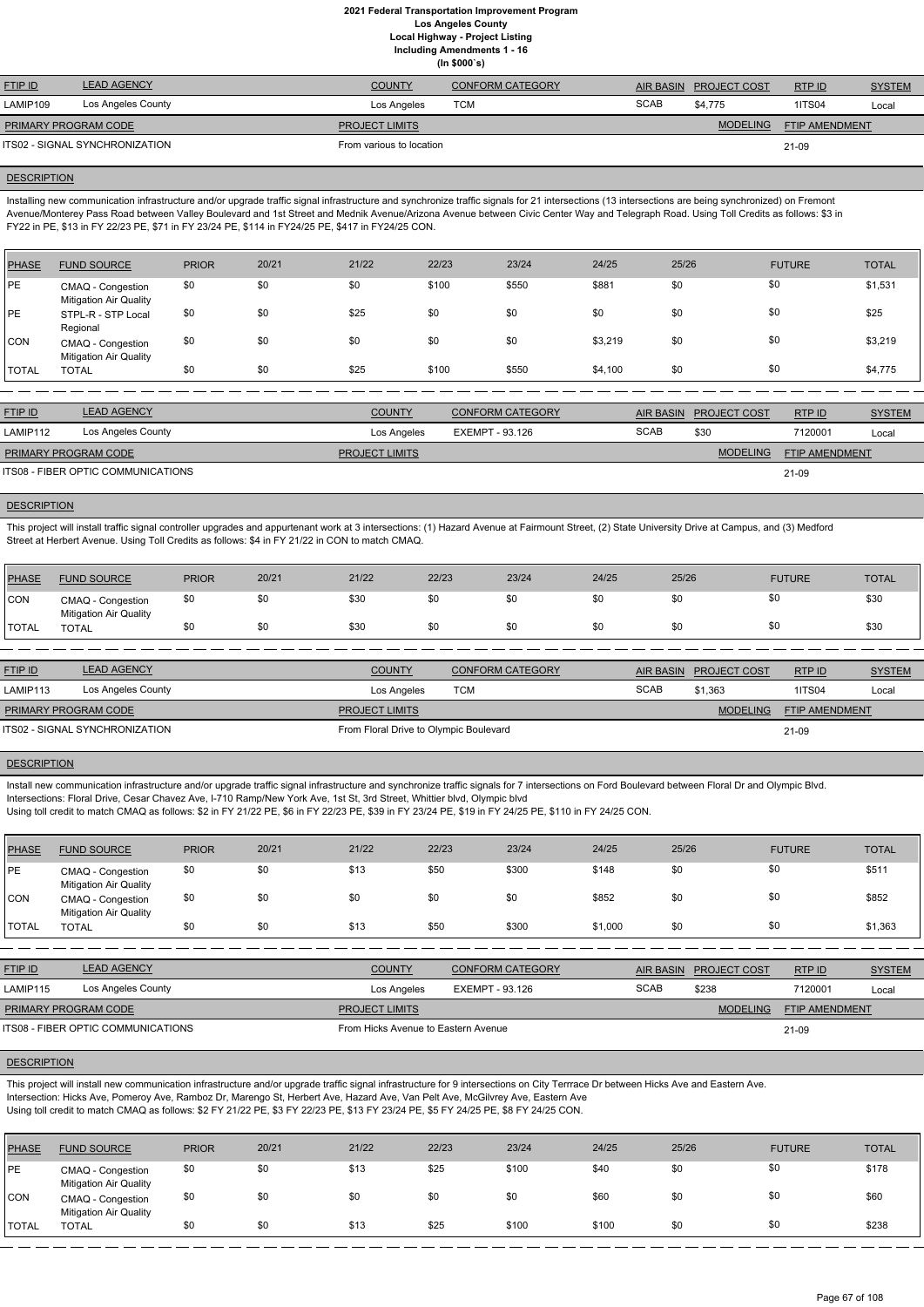**Including Amendments 1 - 16**

|  | (ln \$000's) |  |  |  |
|--|--------------|--|--|--|

| <b>FTIP ID</b>                 | <b>LEAD AGENCY</b> | <b>COUNTY</b>         | <b>CONFORM CATEGORY</b>                                             |             | AIR BASIN PROJECT COST | RTPID          | <b>SYSTEM</b> |
|--------------------------------|--------------------|-----------------------|---------------------------------------------------------------------|-------------|------------------------|----------------|---------------|
| LAMIP117                       | Los Angeles County | Los Angeles           | TCM                                                                 | <b>SCAB</b> | \$2.763                | <b>1ITS04</b>  | Local         |
| <b>PRIMARY PROGRAM CODE</b>    |                    | <b>PROJECT LIMITS</b> |                                                                     |             | <b>MODELING</b>        | FTIP AMENDMENT |               |
| ITS02 - SIGNAL SYNCHRONIZATION |                    |                       | From Indiana Street to Pedestrian Crossing west of Vancouver Avenue |             |                        | 21-09          |               |

### **DESCRIPTION**

Install new communication infrastructure and/or upgrade traffic signal infrastructure and synchronize traffic signals. 14 Intersections: Indiana St, Hicks Ave, Ditman Ave, Townsend Ave, Rowan Ave, Eastman Ave, Gage Ave, Villa Serena Driveway, Sunol Dr, Marianna Dr, Eastern Ave, Ford Blvd, Mednik, Pedestrian Signal west of Vancouver Ave Using toll credit to match CMAQ as follows: \$2 FY21/22 PE, \$6 FY22/23 PE, \$65 FY23/24 PE, \$106 FY24/25 PE, \$179 FY24/25 CON.

This project will install new communication infrastructure and/or upgrade traffic signal infrastructure for 25 intersections on 3rd Street/Pomona Boulevard, Beverly Boulevard, Garfield Avenue, and Union Pacific Avenue

| <b>PHASE</b> | <b>FUND SOURCE</b>                                 | <b>PRIOR</b> | 20/21 | 21/22 | 22/23 | 23/24 | 24/25   | 25/26 | <b>FUTURE</b> | <b>TOTAL</b> |
|--------------|----------------------------------------------------|--------------|-------|-------|-------|-------|---------|-------|---------------|--------------|
| PE           | CMAQ - Congestion<br><b>Mitigation Air Quality</b> | \$0          | \$0   | \$13  | \$50  | \$500 | \$815   | \$0   | \$0           | \$1,378      |
| <b>CON</b>   | CMAQ - Congestion<br><b>Mitigation Air Quality</b> | \$0          | \$0   | \$0   | \$0   | \$0   | \$1,385 | \$0   | \$0           | \$1,385      |
| <b>TOTAL</b> | TOTAL                                              | \$0          | \$0   | \$13  | \$50  | \$500 | \$2,200 | \$0   | \$0           | \$2,763      |

Implement mobility and enhanced pedestrian accessibility such as traffic signal upgrades, high-visibility crosswalks and other pedestrian-related enhancements throughout East Los Angeles to improve access for transit and active transportation. Using toll credit to match CMAQ as follows: \$3 FY21/22 PE; \$42 FY22/23 PE, \$81 FY23/24 PE, \$97 FY24/25 CON.

| <b>FTIP ID</b>              | <b>LEAD AGENCY</b>                 | <b>COUNTY</b>         | CONFORM CATEGORY |             | AIR BASIN PROJECT COST | RTPID                 | <b>SYSTEM</b> |
|-----------------------------|------------------------------------|-----------------------|------------------|-------------|------------------------|-----------------------|---------------|
| LAMIP118                    | Los Angeles County                 | Los Angeles           | EXEMPT - 93.126  | <b>SCAB</b> | \$585                  | 7120001               | Local         |
| <b>PRIMARY PROGRAM CODE</b> |                                    | <b>PROJECT LIMITS</b> |                  |             | <b>MODELING</b>        | <b>FTIP AMENDMENT</b> |               |
|                             | ITS08 - FIBER OPTIC COMMUNICATIONS |                       |                  |             |                        | 21-09                 |               |

### **DESCRIPTION**

Using toll credit to match CMAQ as follows: \$2 FY21/22 PE, \$9 FY22/23 CON, \$26 FY23/24 CON, \$39 FY24/25 CON.

| <b>PHASE</b>  | <b>FUND SOURCE</b>                                 | <b>PRIOR</b> | 20/21 | 21/22 | 22/23 | 23/24 | 24/25 | 25/26 | <b>FUTURE</b> | <b>TOTAL</b> |
|---------------|----------------------------------------------------|--------------|-------|-------|-------|-------|-------|-------|---------------|--------------|
| <b>IPE</b>    | CMAQ - Congestion<br><b>Mitigation Air Quality</b> | \$0          | \$0   | \$15  | \$0   | \$0   | \$0   | \$0   | \$0           | \$15         |
| <b>CON</b>    | CMAQ - Congestion<br><b>Mitigation Air Quality</b> | \$0          | \$0   | \$0   | \$70  | \$200 | \$300 | \$0   | \$0           | \$570        |
| <b>ITOTAL</b> | <b>TOTAL</b>                                       | \$0          | \$0   | \$15  | \$70  | \$200 | \$300 | \$0   | \$0           | \$585        |

| <b>FTIP ID</b>              | <b>LEAD AGENCY</b>                    | <b>COUNTY</b>         | <b>CONFORM CATEGORY</b> |             | AIR BASIN PROJECT COST | RTPID                 | <b>SYSTEM</b> |
|-----------------------------|---------------------------------------|-----------------------|-------------------------|-------------|------------------------|-----------------------|---------------|
| LAMIP128                    | Los Angeles County                    | Los Angeles           | EXEMPT - 93.126         | <b>SCAB</b> | \$1.725                | 7120004               | Local         |
| <b>PRIMARY PROGRAM CODE</b> |                                       | <b>PROJECT LIMITS</b> |                         |             | <b>MODELING</b>        | <b>FTIP AMENDMENT</b> |               |
|                             | NCR27 - PEDESTRIAN FACILITIES-UPGRADE |                       |                         |             |                        | 21-09                 |               |

#### **DESCRIPTION**

| <b>PHASE</b> | <b>FUND SOURCE</b>                                 | <b>PRIOR</b> | 20/21 | 21/22 | 22/23 | 23/24 | 24/25 | 25/26 | <b>FUTURE</b> | <b>TOTAL</b> |
|--------------|----------------------------------------------------|--------------|-------|-------|-------|-------|-------|-------|---------------|--------------|
| <b>IPE</b>   | CMAQ - Congestion<br><b>Mitigation Air Quality</b> | \$0          | \$0   | \$25  | \$325 | \$625 | \$0   | \$0   | \$0           | \$975        |
| <b>CON</b>   | CMAQ - Congestion<br><b>Mitigation Air Quality</b> | \$0          | \$0   | \$0   | \$0   | \$0   | \$750 | \$0   | \$0           | \$750        |
| <b>TOTAL</b> | TOTAL                                              | \$0          | \$0   | \$25  | \$325 | \$625 | \$750 | \$0   | \$0           | \$1,725      |

| <b>FTIP ID</b>        | <b>AGENCY</b><br>$H = H \cup H$ | COUNTY | CONFORM CATEGORY   | <b>AIR BASIN</b> | <b>PROJECT COST</b> | RTP ID  | <b>SYSTEM</b> |
|-----------------------|---------------------------------|--------|--------------------|------------------|---------------------|---------|---------------|
| $\overline{1}$ AMIDIO | $1$ as Angeles County           | .      | NON DEDODTADLE TOM | 0000             | 20.750              | 7100001 |               |

| LAMIP129             | Los Angeles County                | Los Angeles           | NON-REPORTABLE TCM | <b>SCAB</b> | \$6,750         | 7120004               | Local |
|----------------------|-----------------------------------|-----------------------|--------------------|-------------|-----------------|-----------------------|-------|
| PRIMARY PROGRAM CODE |                                   | <b>PROJECT LIMITS</b> |                    |             | <b>MODELING</b> | <b>FTIP AMENDMENT</b> |       |
|                      | NCN27 - PEDESTRIAN FACILITIES-NEW |                       |                    |             |                 | 21-09                 |       |

### **DESCRIPTION**

Traffic signal upgrades; protected left turn signal phasing; high-visibility crosswalks; ped. signal interval timing enhancements to increase accessibility to transit services. Include 1st St, Arizona Ave,Atlantic Blvd,Cesar Chavez Ave,City Terrace Dr,Eastern Ave,Ford Blvd, Indiana Ave,Olympic Blvd, Whiteside St & Whittier Blvd. Using toll credit to match CMAQ as follows: \$32 FY21/22 PE, \$130 FY22/23 PE, \$324 FY23/24 PE, \$130 FY24/25 PE, \$259 FY24/25 CON.

| <b>PHASE</b> | <b>FUND SOURCE</b>                                 | <b>PRIOR</b> | 20/21 | 21/22 | 22/23   | 23/24   | 24/25   | 25/26 | <b>FUTURE</b> | <b>TOTAL</b> |
|--------------|----------------------------------------------------|--------------|-------|-------|---------|---------|---------|-------|---------------|--------------|
| <b>IPE</b>   | CMAQ - Congestion<br><b>Mitigation Air Quality</b> | \$0          | \$0   | \$250 | \$1,000 | \$2,500 | \$1,000 | \$0   | \$0           | \$4,750      |
| CON          | CMAQ - Congestion<br><b>Mitigation Air Quality</b> | \$0          | \$0   | \$0   | \$0     | \$0     | \$2,000 | \$0   | \$0           | \$2,000      |
| 'TOTAL       | <b>TOTAL</b>                                       | \$0          | \$0   | \$250 | \$1,000 | \$2,500 | \$3,000 | \$0   | \$0           | \$6,750      |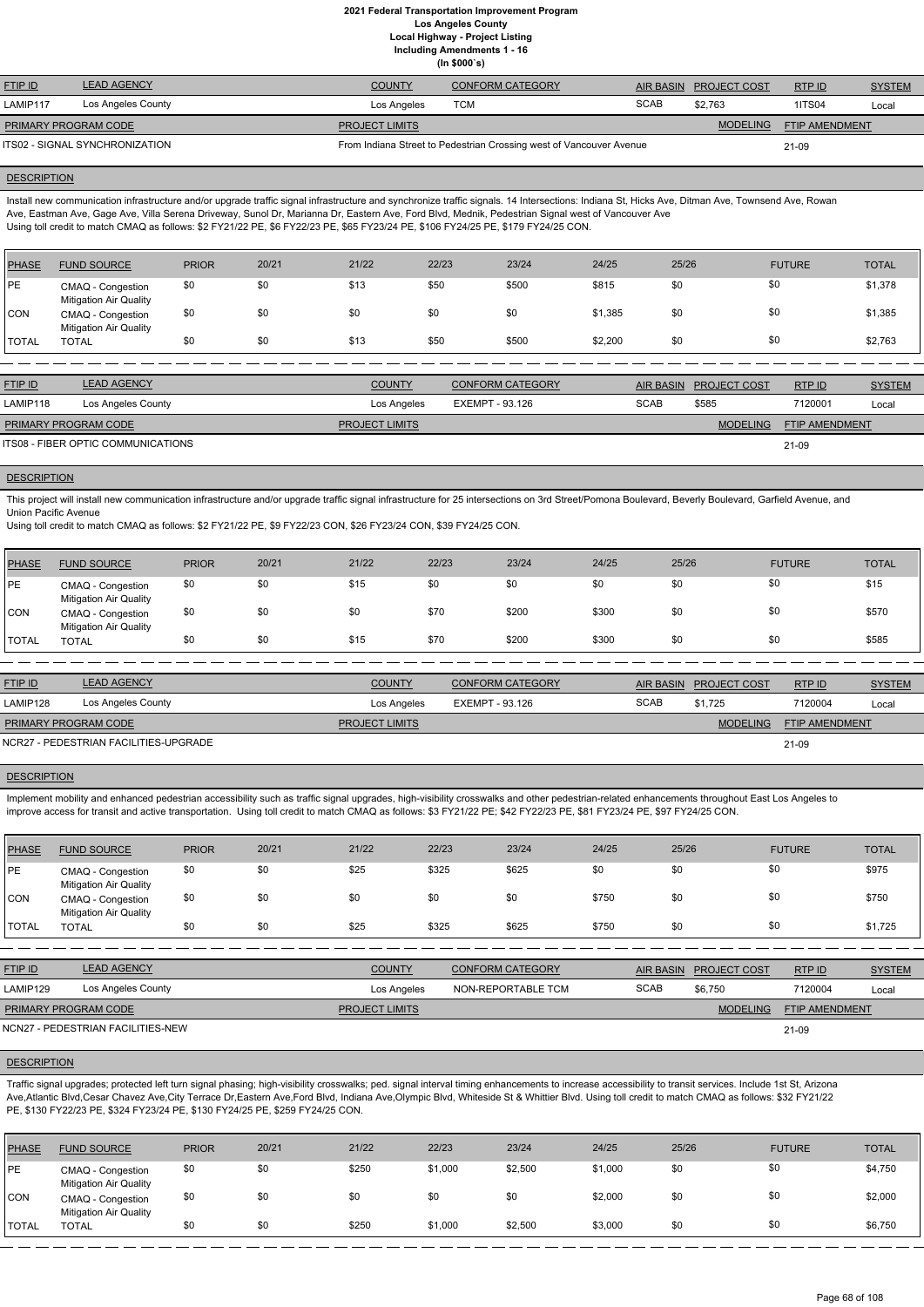**Including Amendments 1 - 16**

**(In \$000`s)**

| <b>FTIP ID</b>              | <b>LEAD AGENCY</b>           | <b>COUNTY</b>                     | <b>CONFORM CATEGORY</b>           | AIR BASIN PROJECT COST | RTP ID                | <b>SYSTEM</b> |
|-----------------------------|------------------------------|-----------------------------------|-----------------------------------|------------------------|-----------------------|---------------|
| LATP16S007                  | Los Angeles County           | Los Angeles                       | NON-REPORTABLE TCM COMMITTED SCAB | \$532                  | 101007                | Local         |
| <b>PRIMARY PROGRAM CODE</b> |                              | <b>PROJECT LIMITS</b>             |                                   | <b>MODELING</b>        | <b>FTIP AMENDMENT</b> |               |
|                             | NCN26 - BICYCLE FACILITY-NEW | From 110th street to 120th street |                                   | <b>NO</b>              | 21-00                 |               |
|                             |                              |                                   |                                   |                        |                       |               |

# **DESCRIPTION**

West Carson Community Bikeways. Design and construct 0.99 miles of Class II bicycle lanes on Lomita Boulevard and Carson Street, as well as 0.65 miles of Class III bicycle route on 220th Street.

| PHASE        | <b>FUND SOURCE</b>                            | <b>PRIOR</b> | 20/21 | 21/22 | 22/23 | 23/24 | 24/25 | 25/26 | <b>FUTURE</b> | <b>TOTAL</b> |
|--------------|-----------------------------------------------|--------------|-------|-------|-------|-------|-------|-------|---------------|--------------|
| <b>IPE</b>   | AGENCY - Agency                               | \$19         | \$0   | \$0   | \$0   | \$0   | \$0   | \$0   | \$0           | \$19         |
| <b>IPE</b>   | ATP - Active<br><b>Transportation Program</b> | \$74         | \$0   | \$0   | \$0   | \$0   | \$0   | \$0   | \$0           | \$74         |
| <b>CON</b>   | AGENCY - Agency                               | \$88         | \$0   | \$0   | \$0   | \$0   | \$0   | \$0   | \$0           | \$88         |
| <b>CON</b>   | ATP - Active<br><b>Transportation Program</b> | \$0          | \$351 | \$0   | \$0   | \$0   | \$0   | \$0   | \$0           | \$351        |
| <b>TOTAL</b> | <b>TOTAL</b>                                  | \$181        | \$351 | \$0   | \$0   | \$0   | \$0   | \$0   | \$0           | \$532        |

| <b>FTIP ID</b>                              | <b>LEAD AGENCY</b> | <b>COUNTY</b>                          | CONFORM CATEGORY     | AIR BASIN   | <b>PROJECT COST</b> | RTP ID                | <b>SYSTEM</b> |
|---------------------------------------------|--------------------|----------------------------------------|----------------------|-------------|---------------------|-----------------------|---------------|
| LATP17M025                                  | Los Angeles County | Los Angeles                            | <b>TCM Committed</b> | <b>SCAB</b> | \$2.936             | 7120004               | Local         |
| <b>PRIMARY PROGRAM CODE</b>                 |                    | <b>PROJECT LIMITS</b>                  |                      |             | <b>MODELING</b>     | <b>FTIP AMENDMENT</b> |               |
| NCN25 - BICYCLE & PEDESTRAIN FACILITIES-NEW |                    | From Pacific Palisades to Santa Monica |                      |             | NO                  | $21 - 00$             |               |

# **DESCRIPTION**

Install a 1.6 mile long and 17-foot wide walkway adjacent to existing Marvin Braude Bike Trail to close the gap between the existing walkways connecting Pacific Palisades and the City of Santa Monica. This will increase safety for cyclists/pedestrians which will increase usage and physical activity opportunities.

Slauson Blue Line Station Intersection Improvements - Install curb extensions, curb ramps, countdown signal heads, enhanced crosswalks, and advanced stop bars. Utilizing toll credit in the amount of \$6,882,000 in PE phase in FFY 19/20 and \$161,154 in CON in FY 21/22.

| <b>PHASE</b> | <b>FUND SOURCE</b>                            | <b>PRIOR</b> | 20/21   | 21/22 | 22/23 | 23/24 | 24/25 | 25/26 | <b>FUTURE</b> | <b>TOTAL</b> |
|--------------|-----------------------------------------------|--------------|---------|-------|-------|-------|-------|-------|---------------|--------------|
| PE           | ATP - Active<br><b>Transportation Program</b> | \$200        | \$900   | \$0   | \$0   | \$0   | \$0   | \$0   | \$0           | \$1,100      |
| <b>CON</b>   | ATP - Active<br><b>Transportation Program</b> | \$0          | \$1,836 | \$0   | \$0   | \$0   | \$0   | \$0   | \$0           | \$1,836      |
| <b>TOTAL</b> | <b>TOTAL</b>                                  | \$200        | \$2,736 | \$0   | \$0   | \$0   | \$0   | \$0   | \$0           | \$2,936      |
|              |                                               |              |         |       |       |       |       |       |               |              |

| <b>LEAD AGENCY</b>                          | <b>COUNTY</b>         | CONFORM CATEGORY     |                       |                 | RTPID                  | <b>SYSTEM</b>         |
|---------------------------------------------|-----------------------|----------------------|-----------------------|-----------------|------------------------|-----------------------|
| Los Angeles County                          | Los Angeles           | <b>TCM Committed</b> | <b>SCAB</b>           | \$1.847         | 7120004                | Local                 |
| <b>PRIMARY PROGRAM CODE</b>                 | <b>PROJECT LIMITS</b> |                      |                       | <b>MODELING</b> |                        |                       |
| NCN25 - BICYCLE & PEDESTRAIN FACILITIES-NEW |                       |                      |                       | <b>NO</b>       | $21-00$                |                       |
|                                             |                       |                      | From Walnut to Pomona |                 | AIR BASIN PROJECT COST | <b>FTIP AMENDMENT</b> |

### **DESCRIPTION**

Install new raised bike lanes and sidewalks on an existing 4-lane, 0.8-mile roadway segment of Temple Avenue, between the cities of Walnut and Pomona. This gap closure project will connect bike and pedestrian facilities, two large colleges and employers in to adjacent cities. Sidewalk and bike lane are both 0.8 miles.

| PHASE        | <b>FUND SOURCE</b>                            | <b>PRIOR</b> | 20/21   | 21/22 | 22/23 | 23/24 | 24/25 | 25/26 | <b>FUTURE</b> | <b>TOTAL</b> |
|--------------|-----------------------------------------------|--------------|---------|-------|-------|-------|-------|-------|---------------|--------------|
| <b>PE</b>    | ATP - Active<br><b>Transportation Program</b> | \$60         | \$270   | \$0   | \$0   | \$0   | \$0   |       | \$0           | \$330        |
| <b>CON</b>   | ATP - Active<br><b>Transportation Program</b> | \$0          | \$1,517 | \$0   | \$0   | \$0   | \$0   | \$0   | \$0           | \$1,517      |
| <b>TOTAL</b> | TOTAL                                         | \$60         | \$1,787 | \$0   | \$0   | \$0   | \$0   | \$0   | \$0           | \$1,847      |

| Los Angeles County<br><b>LATP17S004</b> | Los Angeles           | EXEMPT - 93.126 | <b>SCAB</b> | \$1.465         | 1AL04                 | Local |
|-----------------------------------------|-----------------------|-----------------|-------------|-----------------|-----------------------|-------|
| PRIMARY PROGRAM CODE                    | <b>PROJECT LIMITS</b> |                 |             | <b>MODELING</b> | <b>FTIP AMENDMENT</b> |       |
| NCR30 - SAFETY IMPROVEMENTS             | From N/A to N/A       |                 |             |                 | $21 - 04$             |       |

| <b>PHASE</b> | <b>FUND SOURCE</b>                            | <b>PRIOR</b> | 20/21 | 21/22   | 22/23 | 23/24 | 24/25 | 25/26 | <b>FUTURE</b> | <b>TOTAL</b> |
|--------------|-----------------------------------------------|--------------|-------|---------|-------|-------|-------|-------|---------------|--------------|
| <b>PE</b>    | ATP - Active<br><b>Transportation Program</b> | \$60         | \$0   | \$0     | \$0   | \$0   | \$0   | \$0   | \$0           | \$60         |
| <b>CON</b>   | ATP - Active<br><b>Transportation Program</b> | \$0          | \$0   | \$1,405 | \$0   | \$0   | \$0   | \$0   | \$0           | \$1,405      |
| <b>TOTAL</b> | <b>TOTAL</b>                                  | \$60         | \$0   | \$1,405 | \$0   | \$0   | \$0   | \$0   | \$0           | \$1,465      |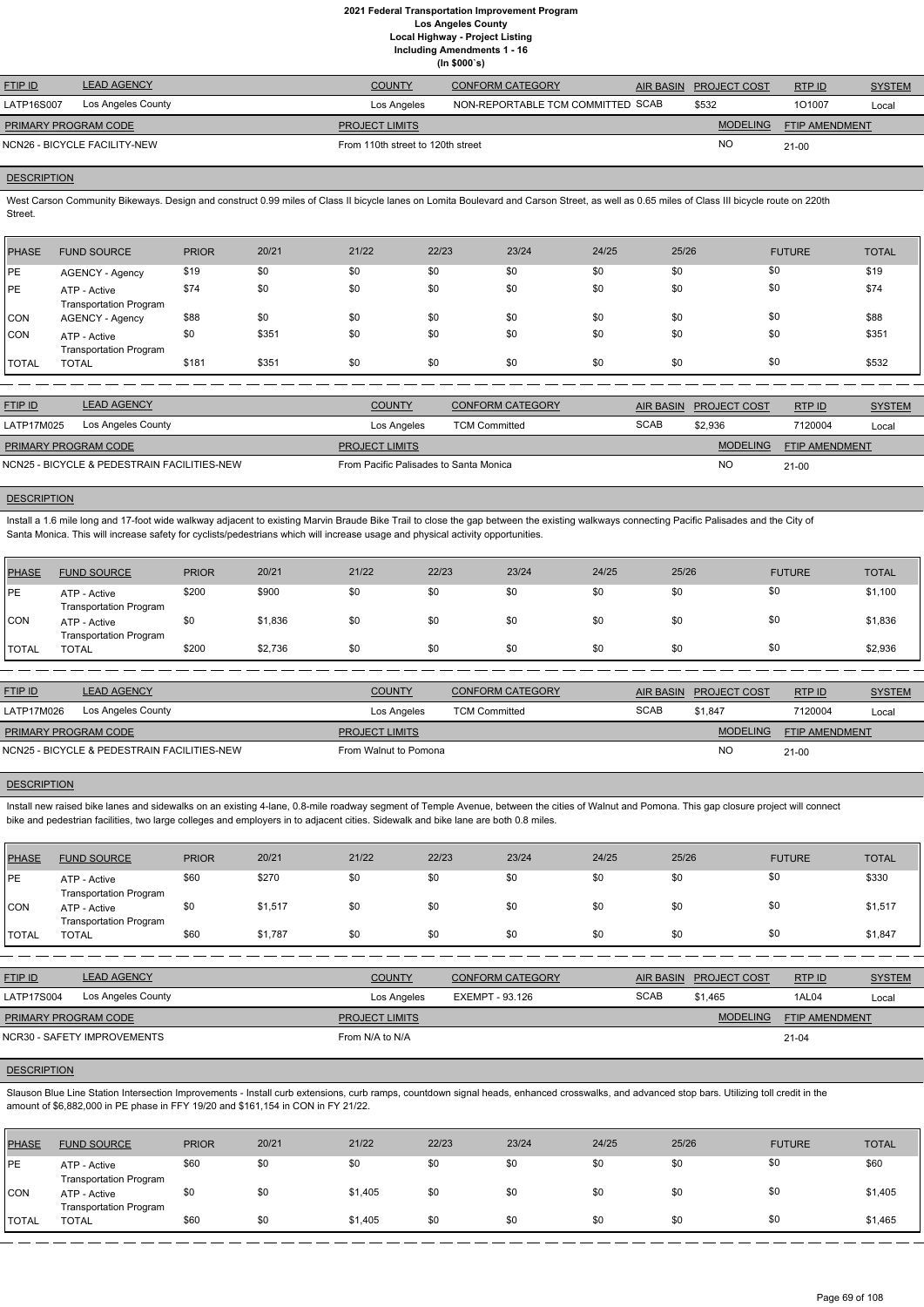| (ln \$000's)                |                             |                       |                         |             |                     |                       |               |  |  |
|-----------------------------|-----------------------------|-----------------------|-------------------------|-------------|---------------------|-----------------------|---------------|--|--|
| <b>FTIP ID</b>              | <b>LEAD AGENCY</b>          | <b>COUNTY</b>         | <b>CONFORM CATEGORY</b> | AIR BASIN   | <b>PROJECT COST</b> | RTP ID                | <b>SYSTEM</b> |  |  |
| LATP17S011                  | Los Angeles County          | Los Angeles           | EXEMPT - 93.126         | <b>SCAB</b> | \$1.552             | 1AL04                 | Local         |  |  |
| <b>PRIMARY PROGRAM CODE</b> |                             | <b>PROJECT LIMITS</b> |                         |             | <b>MODELING</b>     | <b>FTIP AMENDMENT</b> |               |  |  |
|                             | NCR30 - SAFETY IMPROVEMENTS | From N/A to N/A       |                         |             |                     | $21-00$               |               |  |  |

## **DESCRIPTION**

Los Nietos Safe Routes to School Phase II - Intersection enhancements including curb ramp improvements, bulb-outs, a signalized crossing, new sidewalk, pedestrian countdown heads and audible push buttons.

| PHASE        | <b>FUND SOURCE</b>                            | <b>PRIOR</b> | 20/21   | 21/22 | 22/23 | 23/24 | 24/25 | 25/26 | <b>FUTURE</b> | <b>TOTAL</b> |
|--------------|-----------------------------------------------|--------------|---------|-------|-------|-------|-------|-------|---------------|--------------|
| <b>IPE</b>   | AGENCY - Agency                               | \$3          | \$15    | \$0   | \$0   | \$0   | \$0   | \$0   | \$0           | \$18         |
| <b>PE</b>    | ATP - Active<br><b>Transportation Program</b> | \$47         | \$211   | \$0   | \$0   | \$0   | \$0   | \$0   | \$0           | \$258        |
| <b>CON</b>   | <b>AGENCY - Agency</b>                        | \$0          | \$82    | \$0   | \$0   | \$0   | \$0   | \$0   | \$0           | \$82         |
| <b>CON</b>   | ATP - Active<br><b>Transportation Program</b> | \$0          | \$1,194 | \$0   | \$0   | \$0   | \$0   | \$0   | \$0           | \$1,194      |
| <b>TOTAL</b> | <b>TOTAL</b>                                  | \$50         | \$1,502 | \$0   | \$0   | \$0   | \$0   | \$0   | \$0           | \$1,552      |

| <b>FTIP ID</b>              | <b>LEAD AGENCY</b>             | <b>COUNTY</b>                    | <b>CONFORM CATEGORY</b> |             | AIR BASIN PROJECT COST | RTPID                 | <b>SYSTEM</b> |
|-----------------------------|--------------------------------|----------------------------------|-------------------------|-------------|------------------------|-----------------------|---------------|
| LATR02018                   | Los Angeles County             | Los Angeles                      | <b>TCM Committed</b>    | <b>SCAB</b> | \$615                  | <b>1ITS04</b>         | Local         |
| <b>PRIMARY PROGRAM CODE</b> |                                | <b>PROJECT LIMITS</b>            |                         |             | <b>MODELING</b>        | <b>FTIP AMENDMENT</b> |               |
|                             | ITS02 - SIGNAL SYNCHRONIZATION | From Indiana Ave to Saybrook Ave |                         |             | YES                    | $21 - 05$             |               |

# **DESCRIPTION**

Rosecrans/Marquardt Grade Separation: This project includes construction a grade separation at the intersection of Rosecrans/Marquardt in the City of Santa Fe Springs. This will result in enhancing the safety and traffic flow on surface streets throughout the rail corridor as well as enhancing the efficiency of train movement.

The Whittier Boulevard Transit Signal Priority Project (Project) includes the deployment of ITS infrastructure to enhance arterial operations and monitoring in East Los Angeles. Wireless communications and upgraded controller equipment will be deployed along a critical segment of Whitter Blvd. that serves Metro Rapid Line 720 and provides parallel capacity to the 1-10 ExpressLanes.

| PHASE        | <b>FUND SOURCE</b>     | <b>PRIOR</b> | 20/21 | 21/22 | 22/23 | 23/24 | 24/25 | 25/26 | <b>FUTURE</b> | <b>TOTAL</b> |
|--------------|------------------------|--------------|-------|-------|-------|-------|-------|-------|---------------|--------------|
| <b>CON</b>   | <b>AGENCY - Agency</b> | \$0          | \$98  | \$0   | \$0   | \$0   | \$0   | \$0   | \$0           | \$98         |
| <b>CON</b>   | FEE - Fees             | \$0          | \$517 | \$0   | \$0   | \$0   | \$0   | \$0   | \$0           | \$517        |
| <b>TOTAL</b> | <b>TOTAL</b>           | \$0          | \$615 | \$0   | \$0   | \$0   | \$0   | \$0   | \$0           | \$615        |

| <b>FTIP ID</b>              | <b>LEAD AGENCY</b>                              | <b>COUNTY</b>         | <b>CONFORM CATEGORY</b> |             | AIR BASIN PROJECT COST | RTP ID                | <b>SYSTEM</b> |
|-----------------------------|-------------------------------------------------|-----------------------|-------------------------|-------------|------------------------|-----------------------|---------------|
| LA0G1047                    | Los Angeles County MTA                          | Los Angeles           | EXEMPT - 93.126         | <b>SCAB</b> | \$156.437              | 1TL204                | Local         |
| <b>PRIMARY PROGRAM CODE</b> |                                                 | <b>PROJECT LIMITS</b> |                         |             | <b>MODELING</b>        | <b>FTIP AMENDMENT</b> |               |
| CAPACITY                    | NCN31 - GRADE SEPARATION; RAIL/HWY CROSSING-NON | From 157.8 to 157.8   |                         |             | <b>NO</b>              | $21 - 03$             |               |
|                             |                                                 |                       |                         |             |                        |                       |               |

## **DESCRIPTION**

| <b>PHASE</b> | <b>FUND SOURCE</b>                              | <b>PRIOR</b> | 20/21 | 21/22                             | 22/23           | 23/24                   | 24/25       | 25/26            |                     | <b>FUTURE</b>  | <b>TOTAL</b>  |
|--------------|-------------------------------------------------|--------------|-------|-----------------------------------|-----------------|-------------------------|-------------|------------------|---------------------|----------------|---------------|
| PE           | MR20H - Measure R<br>20% Highway                | \$7,000      | \$0   | \$0                               | \$0             | \$0                     | \$0         | \$0              |                     | \$0            | \$7,000       |
| ROW          | MR20H - Measure R<br>20% Highway                | \$13,100     | \$0   | \$0                               | \$0             | \$0                     | \$0         | \$0              |                     | \$0            | \$13,100      |
| ROW          | PROPA - Los Angeles<br>County Proposition "A"   | \$0          | \$0   | \$57,000                          | \$0             | \$0                     | \$0         | \$0              |                     | \$0            | \$57,000      |
| ROW          | SEC 190 - Grade<br>Separation Program           | \$0          | \$0   | \$7,000                           | \$0             | \$0                     | \$0         | \$0              |                     | \$0            | \$7,000       |
| <b>CON</b>   | MR20H - Measure R<br>20% Highway                | \$0          | \$0   | \$6,400                           | \$0             | \$0                     | \$0         | \$0              |                     | \$0            | \$6,400       |
| CON          | PROPA - Los Angeles<br>County Proposition "A"   | \$0          | \$0   | \$9,665                           | \$10,000        | \$0                     | \$0         | \$0              |                     | \$0            | \$19,665      |
| <b>CON</b>   | PVT - Private                                   | \$0          | \$0   | \$0                               | \$0             | \$7,272                 | \$0         | \$0              |                     | \$0            | \$7,272       |
| CON          | <b>SB1 TRADE</b><br><b>CORRIDOR</b>             | \$0          | \$0   | \$4,500                           | \$4,500         | \$0                     | \$0         | \$0              |                     | \$0            | \$9,000       |
| <b>CON</b>   | SEC 190 - Grade<br>Separation Program           | \$0          | \$0   | \$0                               | \$8,000         | \$0                     | \$0         | \$0              |                     | \$0            | \$8,000       |
| <b>CON</b>   | STIP AC IIP                                     | \$0          | \$0   | \$7,000                           | \$0             | \$0                     | \$0         | \$0              |                     | \$0            | \$7,000       |
| CON          | <b>TIGER</b>                                    | \$0          | \$0   | \$15,000                          | \$0             | \$0                     | \$0         | \$0              |                     | \$0            | \$15,000      |
| <b>TOTAL</b> | <b>TOTAL</b>                                    | \$20,100     | \$0   | \$106,565                         | \$22,500        | \$7,272                 | \$0         | \$0              |                     | \$0            | \$156,437     |
|              |                                                 |              |       |                                   |                 |                         |             |                  |                     |                |               |
| FTIP ID      | <b>LEAD AGENCY</b>                              |              |       | <b>COUNTY</b>                     |                 | <b>CONFORM CATEGORY</b> |             | <b>AIR BASIN</b> | <b>PROJECT COST</b> | RTP ID         | <b>SYSTEM</b> |
| LA0G1050     | Los Angeles County MTA                          |              |       | Los Angeles                       | EXEMPT - 93.126 |                         | <b>SCAB</b> |                  | \$159,002           | <b>REG0703</b> | Local         |
|              | PRIMARY PROGRAM CODE                            |              |       | <b>PROJECT LIMITS</b>             |                 |                         |             |                  | <b>MODELING</b>     | FTIP AMENDMENT |               |
|              | NCN31 - GRADE SEPARATION; RAIL/HWY CROSSING-NON |              |       | From Terminus to San Fernando Rd. |                 |                         |             |                  | <b>NO</b>           | $21-00$        |               |

CAPACITY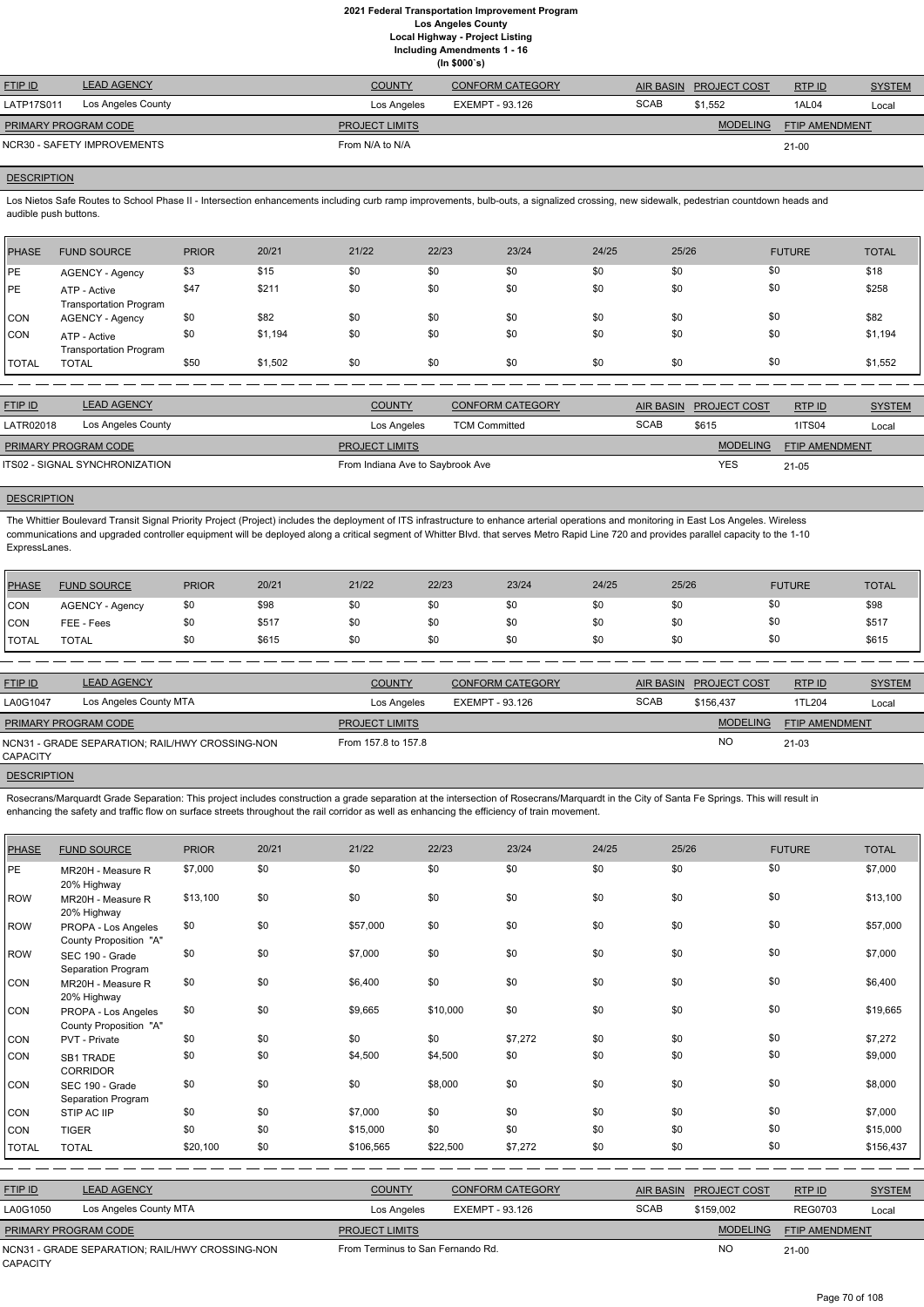## **DESCRIPTION**

Doran Street and Broadway/Brazil safety and access project: Develop grade separation, safety and roadway improvements to close the Doran Street and Broadway/Brazil at-grade crossings on the Metrolink Valley Subdivision

| <b>PHASE</b> | <b>FUND SOURCE</b>                       | <b>PRIOR</b> | 20/21    | 21/22 | 22/23 | 23/24     | 24/25 | 25/26 | <b>FUTURE</b> | <b>TOTAL</b> |
|--------------|------------------------------------------|--------------|----------|-------|-------|-----------|-------|-------|---------------|--------------|
| PE           | LTF - Local<br>Transportation            | \$3,236      | \$0      | \$0   | \$0   | \$0       | \$0   | \$0   | \$0           | \$3,236      |
| PE           | MR03 - Measure R 3%<br>Metrolink Capital | \$8,600      | \$0      | \$0   | \$0   | \$0       | \$0   | \$0   | \$0           | \$8,600      |
| <b>CON</b>   | LTF - Local<br>Transportation            | \$0          | \$14,407 | \$0   | \$0   | \$132,759 | \$0   | \$0   | \$0           | \$147,166    |
| <b>TOTAL</b> | <b>TOTAL</b>                             | \$11,836     | \$14,407 | \$0   | \$0   | \$132,759 | \$0   | \$0   | \$0           | \$159,002    |

| <b>FTIP ID</b>                                    | <b>LEAD AGENCY</b>     | <b>COUNTY</b>         | <b>CONFORM CATEGORY</b> |             | AIR BASIN PROJECT COST | RTPID                 | <b>SYSTEM</b> |
|---------------------------------------------------|------------------------|-----------------------|-------------------------|-------------|------------------------|-----------------------|---------------|
| LA29202N                                          | Los Angeles County MTA | Los Angeles           | EXEMPT - 93.126         | <b>SCAB</b> | \$100.558              | LA29202N              | Local         |
| <b>PRIMARY PROGRAM CODE</b>                       |                        | <b>PROJECT LIMITS</b> |                         |             | <b>MODELING</b>        | <b>FTIP AMENDMENT</b> |               |
| PPM01 - STIP - PLANNING, PROGRAMMING & MONITORING |                        | From NA to NA         |                         |             | <b>NO</b>              | $21 - 12$             |               |

# **DESCRIPTION**

MTA TIP ADMINISTRATION PLANNING, PROGRAMMING AND MONITORING FOR STIP PROJECTS THROUGH OUT LA COUNTY (200 CFP 7116 STATE ONLY 3594,2001 CFP 8401, PPNO 3535, 9001A, 9001)

| PHASE        | <b>FUND SOURCE</b>                              | <b>PRIOR</b> | 20/21   | 21/22   | 22/23   | 23/24   | 24/25   | 25/26 | <b>FUTURE</b> | <b>TOTAL</b> |
|--------------|-------------------------------------------------|--------------|---------|---------|---------|---------|---------|-------|---------------|--------------|
| <b>CON</b>   | PC25 - Los Angeles<br><b>County Proposition</b> | \$3,837      | \$0     | \$0     | \$0     | \$0     | \$0     | \$0   | \$0           | \$3,837      |
| <b>CON</b>   | SC3090 - State Cash<br>(AB3090)                 | \$3,529      | \$0     | \$0     | \$0     | \$0     | \$0     | \$0   | \$0           | \$3,529      |
| <b>CON</b>   | STIP AC RIP                                     | \$76,091     | \$4,002 | \$4,002 | \$2,836 | \$2,836 | \$3,425 | \$0   | \$0           | \$93,192     |
| <b>TOTAL</b> | <b>TOTAL</b>                                    | \$83,457     | \$4,002 | \$4,002 | \$2,836 | \$2,836 | \$3,425 | \$0   | \$0           | \$100,558    |

The Project will reestablish a safe and intuitive connection between Union Station and the surrounding historic and culturally significant communities through the partial closure of Los Angeles Street and the implementation of a new, direct and consolidated crosswalk that will also function as a speed table. Using Toll Credits in FY21/22 \$690k match the ATP funds CON.

| <b>FTIP ID</b>              | <b>LEAD AGENCY</b>                           | <b>COUNTY</b>                | <b>CONFORM CATEGORY</b> |             | AIR BASIN PROJECT COST | RTP ID         | <b>SYSTEM</b> |
|-----------------------------|----------------------------------------------|------------------------------|-------------------------|-------------|------------------------|----------------|---------------|
| LATP16S003                  | Los Angeles County MTA                       | Los Angeles                  | EXEMPT/ MODELED         | <b>SCAB</b> | \$12,340               | 1AL04          | Local         |
| <b>PRIMARY PROGRAM CODE</b> |                                              | <b>PROJECT LIMITS</b>        |                         |             | <b>MODELING</b>        | FTIP AMENDMENT |               |
|                             | CAX77 - ROAD DIET - ELIMINATING TRAVEL LANES | From Arcadia to Cesar Chavez |                         |             | <b>YES</b>             | $21 - 15$      |               |
|                             |                                              |                              |                         |             |                        |                |               |

## **DESCRIPTION**

Union Station Master Plan: Alameda Esplanade.The Union Station Master Plan: Alameda Esplanade will create a multi-modal connection between Union Station and surrounding Downtown Los Angeles communities through a "road-diet" and a pedestrian and bicyclist esplanade. Utilizing Toll Credits in FY21/22 for \$1,322.

| PHASE          | <b>FUND SOURCE</b>                            | <b>PRIOR</b> | 20/21 | 21/22    | 22/23 | 23/24 | 24/25 | 25/26 | <b>FUTURE</b> | <b>TOTAL</b> |
|----------------|-----------------------------------------------|--------------|-------|----------|-------|-------|-------|-------|---------------|--------------|
| <b>PE</b>      | ATP - Active<br><b>Transportation Program</b> | \$2,150      | \$0   | \$0      | \$0   | \$0   | \$0   | \$0   | \$0           | \$2,150      |
| <b>CON</b>     | ATP - Active<br><b>Transportation Program</b> | \$0          | \$0   | \$10.190 | \$0   | \$0   | \$0   | \$0   | \$0           | \$10,190     |
| <b>I</b> TOTAL | TOTAL                                         | \$2,150      | \$0   | \$10.190 | \$0   | \$0   | \$0   | \$0   | \$0           | \$12,340     |

| <b>FTIP ID</b>              | <b>LEAD AGENCY</b>          | <b>COUNTY</b>           | <b>CONFORM CATEGORY</b> |             | AIR BASIN PROJECT COST | RTPID                 | <b>SYSTEM</b> |
|-----------------------------|-----------------------------|-------------------------|-------------------------|-------------|------------------------|-----------------------|---------------|
| LATP17M019                  | Los Angeles County MTA      | Los Angeles             | EXEMPT - 93.126         | <b>SCAB</b> | \$6.276                | 1AL04                 | Local         |
| <b>PRIMARY PROGRAM CODE</b> |                             | <b>PROJECT LIMITS</b>   |                         |             | <b>MODELING</b>        | <b>FTIP AMENDMENT</b> |               |
|                             | NCR30 - SAFETY IMPROVEMENTS | From Various to Various |                         |             | <b>NC</b>              | $21 - 12$             |               |



| <b>PHASE</b>   | <b>FUND SOURCE</b>                            | <b>PRIOR</b> | 20/21 | 21/22                           | 22/23           | 23/24                   | 24/25       | 25/26            |                     | <b>FUTURE</b>         | <b>TOTAL</b>  |
|----------------|-----------------------------------------------|--------------|-------|---------------------------------|-----------------|-------------------------|-------------|------------------|---------------------|-----------------------|---------------|
| <b>IPE</b>     | LTF - Local<br>Transportation                 | \$950        | \$0   | \$0                             | \$0             | \$0                     | \$0         | \$0              | \$0                 |                       | \$950         |
| <b>CON</b>     | ATP - Active<br><b>Transportation Program</b> | \$0          | \$0   | \$5,326                         | \$0             | \$0                     | \$0         | \$0              | \$0                 |                       | \$5,326       |
| <b>I</b> TOTAL | <b>TOTAL</b>                                  | \$950        | \$0   | \$5,326                         | \$0             | \$0                     | \$0         | \$0              | \$0                 |                       | \$6,276       |
|                |                                               |              |       |                                 |                 |                         |             |                  |                     |                       |               |
| <b>FTIP ID</b> | <b>LEAD AGENCY</b>                            |              |       | <b>COUNTY</b>                   |                 | <b>CONFORM CATEGORY</b> |             | <b>AIR BASIN</b> | <b>PROJECT COST</b> | RTP ID                | <b>SYSTEM</b> |
| LA9918913      | Lynwood, City of                              |              |       | Los Angeles                     | EXEMPT - 93.126 |                         | <b>SCAB</b> |                  | \$1,515             | 1AL04                 | Local         |
|                | PRIMARY PROGRAM CODE                          |              |       | <b>PROJECT LIMITS</b>           |                 |                         |             |                  | <b>MODELING</b>     | <b>FTIP AMENDMENT</b> |               |
|                | NCR31 - ROAD REPLC & REHAB (NO LN ADD)        |              |       | From Fernwood Ave to Duncan Ave |                 |                         |             |                  |                     | $21 - 01$             |               |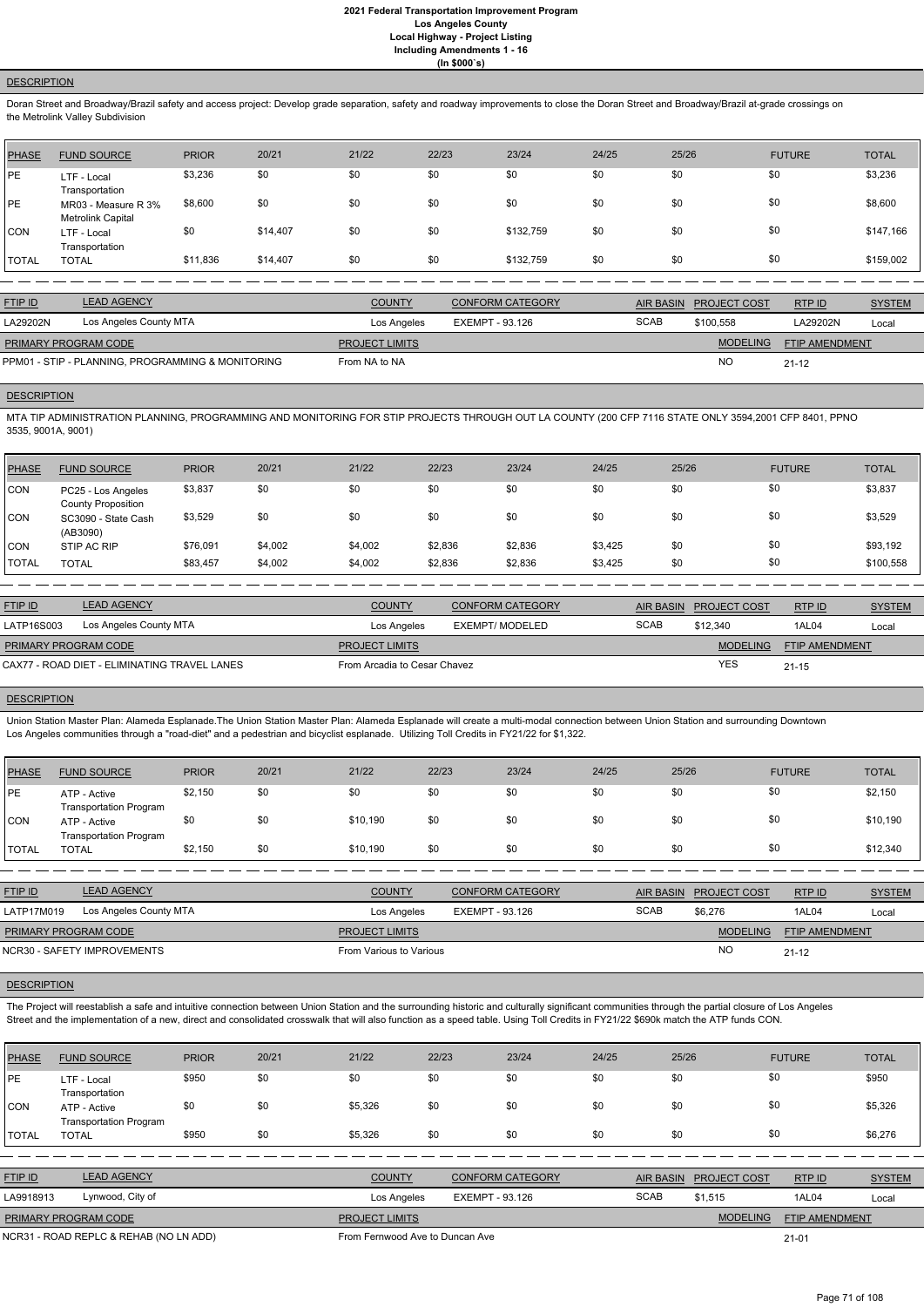## **DESCRIPTION**

Street rehab and resurfacing; partial replacement of concrete sidewalks, curb and gutters, curb ramps, driveways, traffic signal loops, signing and striping, pedestrian crosswalk, tree root barriers; sanitary sewer repairs; upgrade existing fire hydrants and concrete collars for water valves; and appurtenances.

| <b>PHASE</b> | <b>FUND SOURCE</b> | <b>PRIOR</b> | 20/21   | 21/22 | 22/23 | 23/24 | 24/25 | 25/26 | <b>FUTURE</b> | <b>TOTAL</b> |
|--------------|--------------------|--------------|---------|-------|-------|-------|-------|-------|---------------|--------------|
| <b>CON</b>   | CITY - City Funds  | \$0          | \$253   | \$0   |       | \$0   | \$0   | \$0   | \$0           | \$253        |
| <b>CON</b>   | STPL - STP Local   | \$0          | \$1,262 | \$0   |       | \$0   | \$0   | \$0   | \$0           | \$1,262      |
| <b>TOTAL</b> | TOTAL              | \$0          | \$1,515 | \$0   |       | \$0   | \$0   | \$0   | \$0           | \$1,515      |

This project aims to improve safety and traffic flow by providing striping and signage for bicycles, a connecting bike path along the beach, separation of pedestrians and bicycles from the active roadway, connectivity to Pacific Coast Highway, a safe pathway for pedestrians, a sand wall, and driveways for Lifeguard Tower access. The proposed bicycle facility will include 1,200 ft of Class I, 1,800 ft of Class II, and 3,800 ft of Class III bike lanes. The pedestrian path is 1,350 ft.

| <b>FTIP ID</b>              | <b>LEAD AGENCY</b>                          | <b>COUNTY</b>                                 | <b>CONFORM CATEGORY</b> |             | AIR BASIN PROJECT COST | RTP ID         | <b>SYSTEM</b> |
|-----------------------------|---------------------------------------------|-----------------------------------------------|-------------------------|-------------|------------------------|----------------|---------------|
| LA0G1748                    | Malibu, City of                             | Los Angeles                                   | <b>TCM Committed</b>    | <b>SCAB</b> | \$3.650                | 7120004        | Local         |
| <b>PRIMARY PROGRAM CODE</b> |                                             | <b>PROJECT LIMITS</b>                         |                         |             | <b>MODELING</b>        | FTIP AMENDMENT |               |
|                             | NCN25 - BICYCLE & PEDESTRAIN FACILITIES-NEW | From Pacific Coast Highway to Birdview Avenue |                         |             |                        | $21 - 00$      |               |

### **DESCRIPTION**

Aviation BI at Artesia BI SB to WB Right-Turn Lane: This project would widen the west side of Aviation Blvd. north of Artesia Blvd. to provide a SB to WB Right-Turn Lane. New right turn lane is 150 feet, or less than 1/8 mile.

| PHASE        | <b>FUND SOURCE</b>                               | <b>PRIOR</b> | 20/21 | 21/22 | 22/23 | 23/24 | 24/25 | 25/26 | <b>FUTURE</b> | <b>TOTAL</b> |
|--------------|--------------------------------------------------|--------------|-------|-------|-------|-------|-------|-------|---------------|--------------|
| <b>IPE</b>   | CITY - City Funds                                | \$150        | \$0   | \$0   | \$0   | \$0   | \$0   | \$0   | \$0           | \$150        |
| <b>IPE</b>   | <b>MEASURE M MYSP</b><br>(Multi Year Subregional | \$30         | \$0   | \$0   | \$0   | \$0   | \$0   | \$0   | \$0           | \$30         |
| <b>CON</b>   | <b>MEASURE M MYSP</b><br>(Multi Year Subregional | \$2,670      | \$800 | \$0   | \$0   | \$0   | \$0   | \$0   | \$0           | \$3,470      |
| <b>TOTAL</b> | <b>TOTAL</b>                                     | \$2,850      | \$800 | \$0   | \$0   | \$0   | \$0   | \$0   | \$0           | \$3,650      |

Rosecrans Ave between Village Drive and Aviation Blvd asphalt resurfacing and adjacent curb ramp upgrades to comply with ADA requirements. (Rosecrans is a Major Arterial roadway and Principal Arterial functional class per FHWA designation.)

| <b>FTIP ID</b>       | <b>LEAD AGENCY</b>                               | <b>COUNTY</b>                   | <b>CONFORM CATEGORY</b> |             | AIR BASIN PROJECT COST | RTP ID                | <b>SYSTEM</b> |
|----------------------|--------------------------------------------------|---------------------------------|-------------------------|-------------|------------------------|-----------------------|---------------|
| LA0G1043             | Manhattan Beach, City of                         | Los Angeles                     | EXEMPT - 93.127         | <b>SCAB</b> | \$1.500                | 1AL04                 | Local         |
| PRIMARY PROGRAM CODE |                                                  | <b>PROJECT LIMITS</b>           |                         |             | <b>MODELING</b>        | <b>FTIP AMENDMENT</b> |               |
|                      | NCRH1 - INTERSECTION IMPROVEMENTS/CHANNELIZATION | From Redondo Av to Aviation Way |                         |             | NO                     | 21-09                 |               |

### **DESCRIPTION**

| PHASE        | <b>FUND SOURCE</b>               | <b>PRIOR</b> | 20/21 | 21/22   | 22/23 | 23/24 | 24/25 | 25/26 | <b>FUTURE</b> | <b>TOTAL</b> |
|--------------|----------------------------------|--------------|-------|---------|-------|-------|-------|-------|---------------|--------------|
| CON          | MR20H - Measure R<br>20% Highway | \$0          | \$0   | \$1,500 | \$0   | \$0   | \$0   | \$0   | \$0           | \$1,500      |
| <b>TOTAL</b> | <b>TOTAL</b>                     | \$0          | \$0   | \$1,500 | \$0   | \$0   | \$0   | \$0   | \$0           | \$1,500      |
|              |                                  |              |       |         |       |       |       |       |               |              |

| <b>FTIP ID</b>              | <b>LEAD AGENCY</b>       | <b>COUNTY</b>           | <b>CONFORM CATEGORY</b> | <b>AIR BASIN</b> | <b>PROJECT COST</b> | RTPID                 | <b>SYSTEM</b> |
|-----------------------------|--------------------------|-------------------------|-------------------------|------------------|---------------------|-----------------------|---------------|
| LA0G1044                    | Manhattan Beach, City of | Los Angeles             | EXEMPT - 93.126         | <b>SCAB</b>      | \$980               | 1AL04                 | Local         |
| <b>PRIMARY PROGRAM CODE</b> |                          | <b>PROJECT LIMITS</b>   |                         |                  | <b>MODELING</b>     | <b>FTIP AMENDMENT</b> |               |
| NCN95 - LEFT TURN LANE(S)   |                          | From 14th St to 11th St |                         |                  | <b>NO</b>           | 21-09                 |               |

## **DESCRIPTION**

Sepulveda Bl at Manhattan Beach Bl, Dual Left-Turn Lanes, WB to SB, NB to WB & EB to NB.

| <b>PHASE</b> | <b>FUND SOURCE</b> | <b>PRIOR</b> | 20/21 | 21/22 | 22/23 | 23/24 | 24/25 | 25/26 | <b>FUTURE</b> | <b>TOTAL</b> |
|--------------|--------------------|--------------|-------|-------|-------|-------|-------|-------|---------------|--------------|

| ICON                                   | MR20H - Measure R<br>20% Highway | \$0 | \$0 | \$980         | \$0                                 | \$0                     | \$0 | \$0         | \$0                                      |         | \$980         |
|----------------------------------------|----------------------------------|-----|-----|---------------|-------------------------------------|-------------------------|-----|-------------|------------------------------------------|---------|---------------|
| <b>TOTAL</b>                           | <b>TOTAL</b>                     | \$0 | \$0 | \$980         | \$0                                 | \$0                     | \$0 | \$0         | \$0                                      |         | \$980         |
|                                        |                                  |     |     |               |                                     |                         |     |             |                                          |         |               |
| <b>FTIP ID</b>                         | <b>LEAD AGENCY</b>               |     |     | <b>COUNTY</b> |                                     | <b>CONFORM CATEGORY</b> |     | AIR BASIN   | <b>PROJECT COST</b>                      | RTP ID  | <b>SYSTEM</b> |
| LA9918815                              | Manhattan Beach, City of         |     |     | Los Angeles   |                                     | EXEMPT - 93.126         |     | <b>SCAB</b> | \$620                                    | 2020RTP | Local         |
| PRIMARY PROGRAM CODE                   |                                  |     |     |               | <b>PROJECT LIMITS</b>               |                         |     |             | <b>MODELING</b><br><b>FTIP AMENDMENT</b> |         |               |
| NCR31 - ROAD REPLC & REHAB (NO LN ADD) |                                  |     |     |               | From Village Drive to Aviation Blvd |                         |     |             | $21 - 11$                                |         |               |
|                                        |                                  |     |     |               |                                     |                         |     |             |                                          |         |               |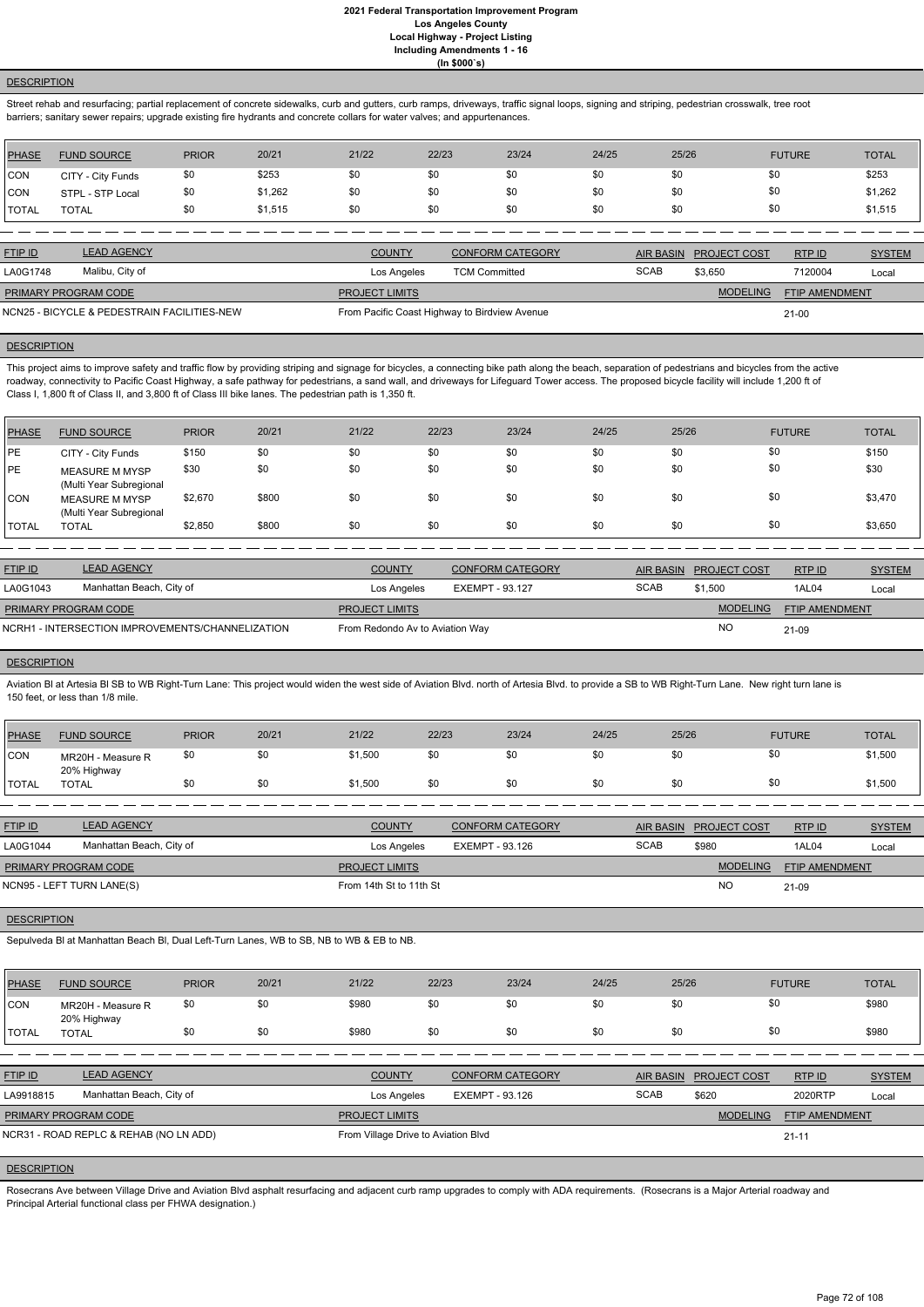|              | (ln \$000's)        |              |       |       |       |       |       |       |               |              |  |
|--------------|---------------------|--------------|-------|-------|-------|-------|-------|-------|---------------|--------------|--|
| PHASE        | <b>FUND SOURCE</b>  | <b>PRIOR</b> | 20/21 | 21/22 | 22/23 | 23/24 | 24/25 | 25/26 | <b>FUTURE</b> | <b>TOTAL</b> |  |
| PE           | CITY - City Funds   | \$0          | \$20  | \$0   | \$0   | \$0   | \$0   | \$0   | \$0           | \$20         |  |
| CON          | CITY - City Funds   | \$0          | \$80  | \$0   | \$0   | \$0   | \$0   | \$0   | \$0           | \$80         |  |
| CON          | CITY- STPL Exchange | \$0          | \$520 | \$0   | \$0   | \$0   | \$0   | \$0   | \$0           | \$520        |  |
| <b>TOTAL</b> | <b>TOTAL</b>        | \$0          | \$620 | \$0   | \$0   | \$0   | \$0   | \$0   | \$0           | \$620        |  |

| <b>FTIP ID</b>       | <b>LEAD AGENCY</b>             | <b>COUNTY</b>                        | <b>CONFORM CATEGORY</b> |             | AIR BASIN PROJECT COST | RTPID                 | <b>SYSTEM</b> |
|----------------------|--------------------------------|--------------------------------------|-------------------------|-------------|------------------------|-----------------------|---------------|
| LA9918792            | Maywood, City of               | Los Angeles                          | <b>TCM</b>              | <b>SCAB</b> | \$445                  | 1AL04                 | Local         |
| PRIMARY PROGRAM CODE |                                | <b>PROJECT LIMITS</b>                |                         |             | <b>MODELING</b>        | <b>FTIP AMENDMENT</b> |               |
|                      | ITS02 - SIGNAL SYNCHRONIZATION | From Atlantic Blvd to Maywood Avenue |                         |             | YES                    | 21-05                 |               |

#### **DESCRIPTION**

To relieve congestion along Slauson Avenue corridor within the City of Maywood, to increase capacity, improve traffic flow and operations by reducing delay from equipment upgrades and traffic signal coordination and synchronization. - PE ONLY

Huntington Drive Phase II from Magnolia to Shamrock - Construction activities will remove/ replace damaged concrete panels,replace curbing in the median island, upgrade handicap access ramps, upgrade pedestrian counters on traffic signals, re-stripe and install pavement markers, replace street signs with new regulatory signs, crack seal and joint repairs and install bus turnouts. (aprox 0.8 mi). Utilizing toll credits for STPL in FY 16-17

| <b>PHASE</b> | <b>FUND SOURCE</b>               | <b>PRIOR</b> | 20/21 | 21/22 | 22/23 | 23/24 | 24/25 | 25/26 | <b>FUTURE</b> | <b>TOTAL</b> |
|--------------|----------------------------------|--------------|-------|-------|-------|-------|-------|-------|---------------|--------------|
| PE           | MR20H - Measure R<br>20% Highway | \$0          | \$445 | \$0   | \$0   |       | \$0   |       |               | \$445        |
| <b>TOTAL</b> | <b>TOTAL</b>                     | \$0          | \$445 | \$0   | \$0   |       | \$0   |       |               | \$445        |

| <b>FTIP ID</b>       | <b>LEAD AGENCY</b>                     | <b>COUNTY</b>             | <b>CONFORM CATEGORY</b> |             | AIR BASIN PROJECT COST | RTPID                 | <b>SYSTEM</b> |
|----------------------|----------------------------------------|---------------------------|-------------------------|-------------|------------------------|-----------------------|---------------|
| LA0G861              | Monrovia, City of                      | Los Angeles               | EXEMPT - 93.126         | <b>SCAB</b> | \$2.209                | 1AL04                 | Local         |
| PRIMARY PROGRAM CODE |                                        | <b>PROJECT LIMITS</b>     |                         |             | <b>MODELING</b>        | <b>FTIP AMENDMENT</b> |               |
|                      | NCR31 - ROAD REPLC & REHAB (NO LN ADD) | From Magnolia to Shamrock |                         |             | <b>NO</b>              | $21 - 00$             |               |

## **DESCRIPTION**

The project consists of dedicated Class II bike lanes, sidewalk construction, ADA-compliant corner ramps, and pedestrian lighting and traffic signal improvements along Montebello Boulevard to connect retail/employment centers with low/moderate income housing to increase active transportation-related activities. 1.4 miles from Lincoln Ave to Paramont Blvd

| <b>PHASE</b> | <b>FUND SOURCE</b>                              | <b>PRIOR</b> | 20/21   | 21/22 | 22/23 | 23/24 | 24/25 | 25/26 | <b>FUTURE</b> | <b>TOTAL</b> |
|--------------|-------------------------------------------------|--------------|---------|-------|-------|-------|-------|-------|---------------|--------------|
| <b>IPE</b>   | STPL - STP Local                                | \$228        | \$0     | \$0   | \$0   | \$0   | \$0   | \$0   | \$0           | \$228        |
| <b>CON</b>   | PC20 - Los Angeles<br><b>County Proposition</b> | \$0          | \$258   | \$0   | \$0   | \$0   | \$0   | \$0   | \$0           | \$258        |
| <b>CON</b>   | <b>SB1 LOCAL STREETS</b><br>& ROADS             | \$0          | \$481   | \$0   | \$0   | \$0   | \$0   | \$0   | \$0           | \$481        |
| <b>CON</b>   | STPL-R - STP Local<br>Regional                  | \$0          | \$1,242 | \$0   | \$0   | \$0   | \$0   | \$0   | \$0           | \$1,242      |
| <b>TOTAL</b> | <b>TOTAL</b>                                    | \$228        | \$1,981 | \$0   | \$0   | \$0   | \$0   | \$0   | \$0           | \$2,209      |

| <b>FTIP ID</b>              | <b>LEAD AGENCY</b>                          | <b>COUNTY</b>                      | CONFORM CATEGORY     | <b>AIR BASIN</b> | <b>PROJECT COST</b> | RTPID                 | <b>SYSTEM</b> |
|-----------------------------|---------------------------------------------|------------------------------------|----------------------|------------------|---------------------|-----------------------|---------------|
| LATP17M028                  | Montebello, City of                         | Los Angeles                        | <b>TCM Committed</b> | <b>SCAB</b>      | \$6,053             | 7120004               | Local         |
| <b>PRIMARY PROGRAM CODE</b> |                                             | <b>PROJECT LIMITS</b>              |                      |                  | <b>MODELING</b>     | <b>FTIP AMENDMENT</b> |               |
|                             | NCN25 - BICYCLE & PEDESTRAIN FACILITIES-NEW | From Lincoln Ave to Paramount Blvd |                      |                  | <b>NO</b>           | 21-06                 |               |

#### **DESCRIPTION**

| <b>PHASE</b>   | <b>FUND SOURCE</b>                            | <b>PRIOR</b> | 20/21 | 21/22                       | 22/23                | 23/24                   | 24/25       | 25/26            |                 | <b>FUTURE</b>  | <b>TOTAL</b>  |
|----------------|-----------------------------------------------|--------------|-------|-----------------------------|----------------------|-------------------------|-------------|------------------|-----------------|----------------|---------------|
| <b>CON</b>     | <b>AGENCY - Agency</b>                        | \$1,568      | \$0   | \$0                         | \$0                  | \$0                     | \$0         | \$0              |                 | \$0            | \$1,568       |
| CON            | ATP - Active<br><b>Transportation Program</b> | \$4,187      | \$0   | \$0                         | \$0                  | \$0                     | \$0         | \$0              |                 | \$0            | \$4,187       |
| CON            | Coronavirus Response &<br>Relief Sup          | \$0          | \$0   | \$298                       | \$0                  | \$0                     | \$0         | \$0              |                 | \$0            | \$298         |
| <b>TOTAL</b>   | <b>TOTAL</b>                                  | \$5,755      | \$0   | \$298                       | \$0                  | \$0                     | \$0         | \$0              |                 | \$0            | \$6,053       |
|                |                                               |              |       |                             |                      |                         |             |                  |                 |                |               |
| <b>FTIP ID</b> | <b>LEAD AGENCY</b>                            |              |       | <b>COUNTY</b>               |                      | <b>CONFORM CATEGORY</b> |             | <b>AIR BASIN</b> | PROJECT COST    | RTP ID         | <b>SYSTEM</b> |
| LAF9502        | Monterey Park, City of                        |              |       | Los Angeles                 | <b>TCM Committed</b> |                         | <b>SCAB</b> |                  | \$3,988         | 101007         | Local         |
|                | PRIMARY PROGRAM CODE                          |              |       | <b>PROJECT LIMITS</b>       |                      |                         |             |                  | <b>MODELING</b> | FTIP AMENDMENT |               |
|                | NCN26 - BICYCLE FACILITY-NEW                  |              |       | From Floral Dr to Garvey Av |                      |                         |             |                  | <b>NO</b>       | $21 - 06$      |               |

# **DESCRIPTION**

Monterey Pass Road Complete Streets Bike Project is a 1.6 mile corridor providing multimodal transportation alternatives increasing ped, bike & transit use for the first last mile.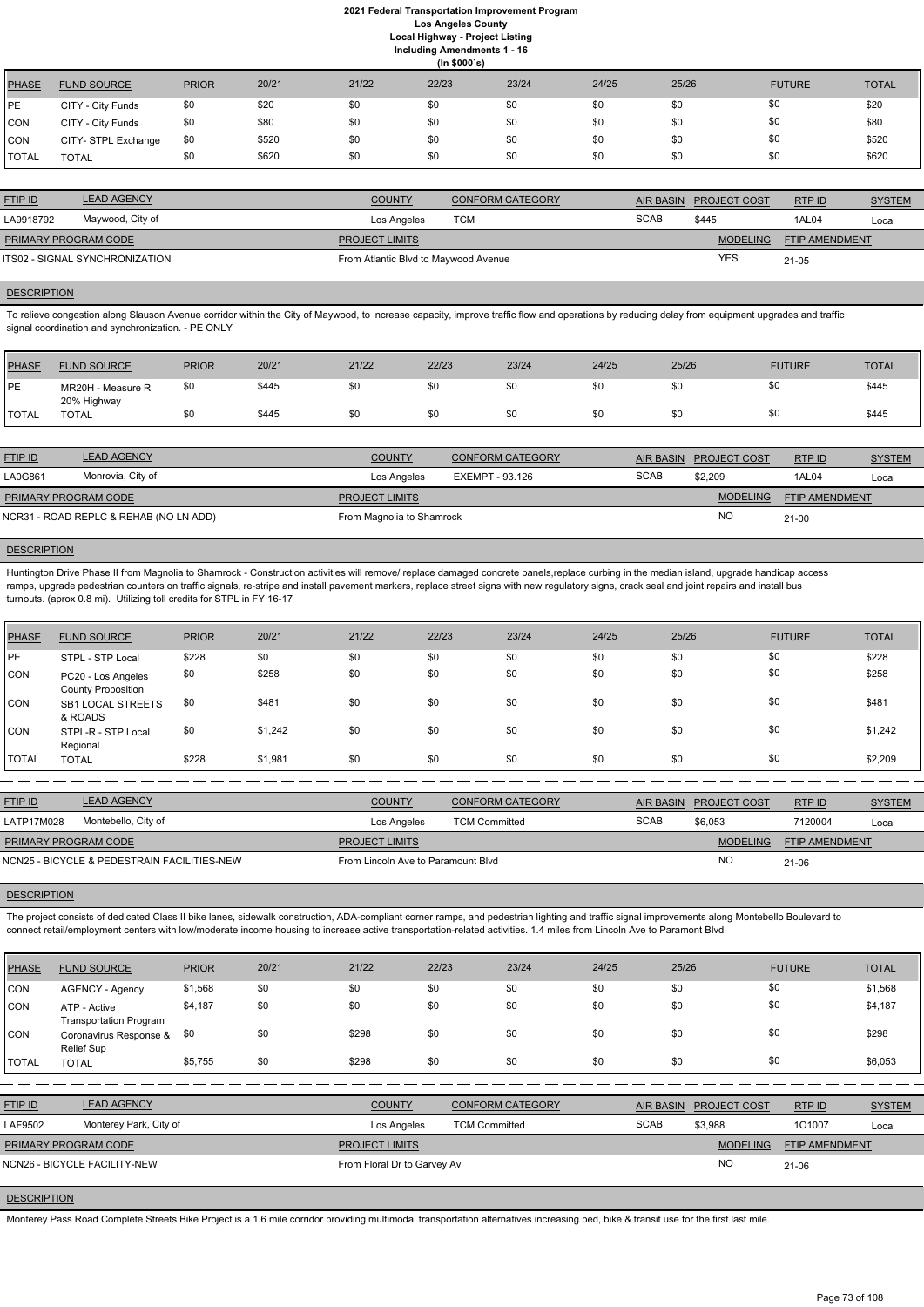**(In \$000`s)** PHASE FUND SOURCE PRIOR 20/21 21/22 22/23 23/24 24/25 25/26 FUTURE TOTAL CON CITY - City Funds \$93 \$0 \$0 \$0 \$1,901 \$0 \$0 \$0 \$0 \$0 \$0 \$1,994 CON PC25 - Los Angeles County Proposition \$93 \$0 \$0 \$1,901 \$0 \$0 \$0 \$0 \$1,994 TOTAL TOTAL \$186 \$0 \$0 \$3,802 \$0 \$0 \$0 \$0 \$3,988

| <b>FTIP ID</b> | <b>LEAD AGENCY</b>                                   | <b>COUNTY</b>                          | CONFORM CATEGORY |             | AIR BASIN PROJECT COST | RTPID                 | <b>SYSTEM</b> |
|----------------|------------------------------------------------------|----------------------------------------|------------------|-------------|------------------------|-----------------------|---------------|
|                | LAMATATC104 Monterey Park, City of                   | Los Angeles                            | TCM              | <b>SCAB</b> | \$6.366                | 10M0702               | Local         |
|                | <b>PRIMARY PROGRAM CODE</b><br><b>PROJECT LIMITS</b> |                                        |                  |             | <b>MODELING</b>        | <b>FTIP AMENDMENT</b> |               |
|                | NCR25 - BICYCLE & PEDESTRAIN FACILITIES-UPGRADE      | From Vancouver Ave to Walnut Grove Ave |                  |             |                        | 21-09                 |               |

# **DESCRIPTION**

Expand existing bike network and enhance pedestrian facilities. Construct missing sidewalk segments (0.5 miles), ADA curb ramps, crosswalk enhancements, Class II (3.1 miles) and Class III (0.72 miles) bike lanes with signage - install bike parking facilities.

Improve Garfield Avenue to provide 3 SB lanes and 2 NB lanes and a 10ft center lane. Existing street is 66ft wide making 6 lanes feasible if on-street parking is removed. Additional lane will increase capacity, improve traffic flow, and reduce congestion along Garfield Ave.

| <b>PHASE</b> | <b>FUND SOURCE</b>                             | <b>PRIOR</b> | 20/21 | 21/22 | 22/23   | 23/24 | 24/25 | 25/26 | <b>FUTURE</b> | <b>TOTAL</b> |
|--------------|------------------------------------------------|--------------|-------|-------|---------|-------|-------|-------|---------------|--------------|
| <b>PE</b>    | Measure M MYSP-MAT<br>(Metro Active Transport) | \$0          | \$0   | \$395 | \$0     | \$0   | \$0   | \$0   | \$0           | \$395        |
| <b>ROW</b>   | Measure M MYSP-MAT<br>(Metro Active Transport) | \$0          | \$0   | \$10  | \$0     | \$0   | \$0   | \$0   | \$0           | \$10         |
| <b>CON</b>   | Measure M MYSP-MAT<br>(Metro Active Transport) | \$0          | \$0   | \$0   | \$5,398 | \$563 | \$0   | \$0   | \$0           | \$5,961      |
| <b>TOTAL</b> | <b>TOTAL</b>                                   | \$0          | \$0   | \$405 | \$5,398 | \$563 | \$0   | \$0   | \$0           | \$6,366      |

Improve Garvey Avenue from west of Atlantic Boulevard to New Avenue to provide 3 lanes in each direction (12ft curb lane, 10ft middle lane, 11ft adjacent lane to median) to increase capacity, improve traffic flow, and reduce congestion.

| <b>FTIP ID</b>       | <b>LEAD AGENCY</b>                                | <b>COUNTY</b>                      | CONFORM CATEGORY |             | AIR BASIN PROJECT COST | RTPID                 | <b>SYSTEM</b> |
|----------------------|---------------------------------------------------|------------------------------------|------------------|-------------|------------------------|-----------------------|---------------|
| LAMIPMR104           | Monterey Park, City of                            | Los Angeles                        | NON-EXEMPT       | <b>SCAB</b> | \$700                  | 1AL04                 | Local         |
| PRIMARY PROGRAM CODE |                                                   | <b>PROJECT LIMITS</b>              |                  |             | <b>MODELING</b>        | <b>FTIP AMENDMENT</b> |               |
|                      | CAR63 - HWY/RD IMP-LANE ADD w/ NO HOV LANE(S):NRS | From Hellman Avenue to Hillard Ave |                  |             | YES                    | 21-05                 |               |

# **DESCRIPTION**

Improve Atlantic Blvd: 1) between south of Hellman Ave and approximately 300ft north of Emerson Ave to have 3 lanes in each direction with a 10ft center lane; and 2) between approximately 300ft north of Emerson to north of Garvey Avenue to have 3 SB lanes, 2 NB lanes, and a 10ft center lane. Feasible if street parking is removed.

| PHASE        | <b>FUND SOURCE</b>               | <b>PRIOR</b> | 20/21 | 21/22 | 22/23 | 23/24 | 24/25 | 25/26 | <b>FUTURE</b> | <b>TOTAL</b> |
|--------------|----------------------------------|--------------|-------|-------|-------|-------|-------|-------|---------------|--------------|
| <b>IPE</b>   | MR20H - Measure R<br>20% Highway | \$0          | \$70  | \$40  | \$0   | \$0   | \$0   | \$0   | \$0           | \$110        |
| <b>CON</b>   | MR20H - Measure R<br>20% Highway | \$0          | \$0   | \$100 | \$490 | \$0   | \$0   | \$0   |               | \$590        |
| <b>TOTAL</b> | TOTAL                            | \$0          | \$70  | \$140 | \$490 | \$0   | \$0   | \$0   | \$0           | \$700        |

| <b>FTIP ID</b>              | <b>LEAD AGENCY</b>                                | <b>COUNTY</b>                         | <b>CONFORM CATEGORY</b> |             | AIR BASIN PROJECT COST | RTPID          | <b>SYSTEM</b> |
|-----------------------------|---------------------------------------------------|---------------------------------------|-------------------------|-------------|------------------------|----------------|---------------|
| LAMIPMR105                  | Monterey Park, City of                            | Los Angeles                           | NON-EXEMPT              | <b>SCAB</b> | \$14,900               | 1AL04          | Local         |
| <b>PRIMARY PROGRAM CODE</b> |                                                   | <b>PROJECT LIMITS</b>                 |                         |             | <b>MODELING</b>        | FTIP AMENDMENT |               |
|                             | CAR63 - HWY/RD IMP-LANE ADD w/ NO HOV LANE(S):NRS | From west of Atlantic Blvd to New Ave |                         |             | <b>YES</b>             | $21 - 05$      |               |

#### **DESCRIPTION**

| PHASE | <b>FUND SOURCE</b> | <b>PRIOR</b> | 20/21   | 21/22 | 22/23 | 23/24 | 24/25 | 25/26 | <b>FUTURE</b> | <b>TOTAL</b> |
|-------|--------------------|--------------|---------|-------|-------|-------|-------|-------|---------------|--------------|
| PE    | MR20H - Measure R  | \$0          | \$1,370 | \$0   |       | \$25  |       | \$0   |               | \$1,395      |

| <b>CON</b>     | 20% Highway<br>MR20H - Measure R<br>20% Highway   | \$0 | \$0     | \$0                   | \$0                            | \$13.505                | \$0 | \$0              | \$0                 |                       | \$13,505      |
|----------------|---------------------------------------------------|-----|---------|-----------------------|--------------------------------|-------------------------|-----|------------------|---------------------|-----------------------|---------------|
| <b>TOTAL</b>   | <b>TOTAL</b>                                      | \$0 | \$1,370 | \$0                   | \$0                            | \$13.530                | \$0 | \$0              | \$0                 |                       | \$14,900      |
|                |                                                   |     |         |                       |                                |                         |     |                  |                     |                       |               |
| <b>FTIP ID</b> | <b>LEAD AGENCY</b>                                |     |         | <b>COUNTY</b>         |                                | <b>CONFORM CATEGORY</b> |     | <b>AIR BASIN</b> | <b>PROJECT COST</b> | RTPID                 | <b>SYSTEM</b> |
| LAMIPMR106     | Monterey Park, City of                            |     |         |                       | Los Angeles                    | NON-EXEMPT              |     | <b>SCAB</b>      | \$1,900             | 1AL04                 | Local         |
|                | PRIMARY PROGRAM CODE                              |     |         | <b>PROJECT LIMITS</b> |                                |                         |     |                  | <b>MODELING</b>     | <b>FTIP AMENDMENT</b> |               |
|                | CAR63 - HWY/RD IMP-LANE ADD w/ NO HOV LANE(S):NRS |     |         |                       | From Hellman Ave to Garvey Ave |                         |     |                  | <b>YES</b>          | 21-05                 |               |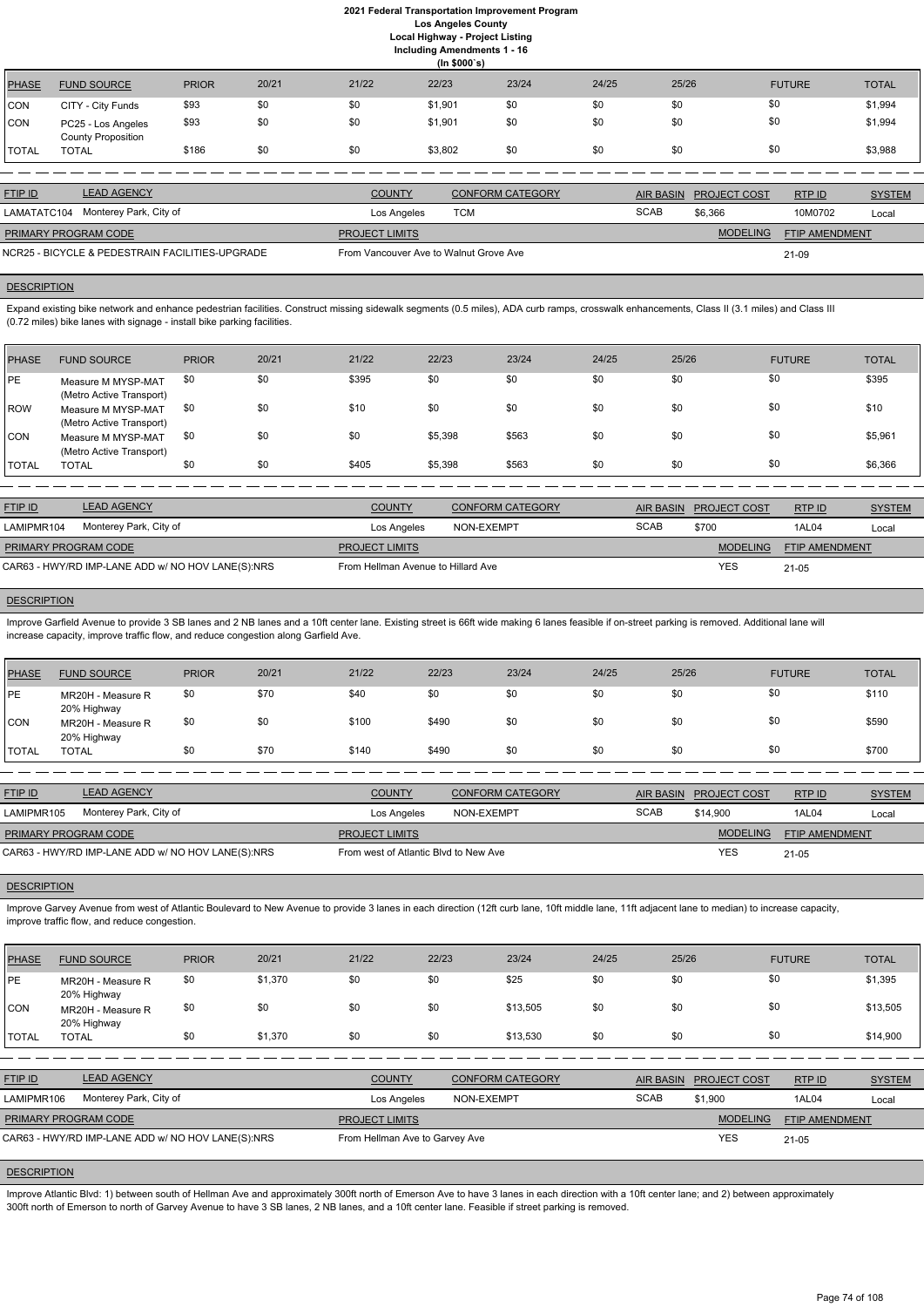**Including Amendments 1 - 16**

|              | (ln \$000's)                     |              |       |       |         |       |       |       |               |              |
|--------------|----------------------------------|--------------|-------|-------|---------|-------|-------|-------|---------------|--------------|
| PHASE        | <b>FUND SOURCE</b>               | <b>PRIOR</b> | 20/21 | 21/22 | 22/23   | 23/24 | 24/25 | 25/26 | <b>FUTURE</b> | <b>TOTAL</b> |
| <b>PE</b>    | MR20H - Measure R<br>20% Highway | \$0          | \$210 | \$0   | \$0     | \$0   | \$0   | \$0   | \$0           | \$210        |
| <b>CON</b>   | MR20H - Measure R<br>20% Highway | \$0          | \$0   | \$0   | \$1,690 | \$0   | \$0   | \$0   | \$0           | \$1,690      |
| <b>TOTAL</b> | <b>TOTAL</b>                     | \$0          | \$210 | \$0   | \$1,690 | \$0   | \$0   | \$0   | \$0           | \$1,900      |
|              |                                  |              |       |       |         |       |       |       |               |              |

Upgrade existing traffic signals & controllers & firmware at 35 signalized intersections; provide fiber optic connectivity to traffic signal intersections along major arterials; install ethernet switches, communication hubs, & vehicle detection; update traffic signal timing and synchronization. May include adaptive traffic control system or traffic responsive features as appropriate or feasible.

| <b>FTIP ID</b>              | <b>LEAD AGENCY</b>             | <b>COUNTY</b>                 | CONFORM CATEGORY |             | AIR BASIN PROJECT COST | RTPID                 | <b>SYSTEM</b> |
|-----------------------------|--------------------------------|-------------------------------|------------------|-------------|------------------------|-----------------------|---------------|
| LAMIPMR115                  | Monterey Park, City of         | Los Angeles                   | TCM              | <b>SCAB</b> | \$9,000                | <b>1ITS04</b>         | Local         |
| <b>PRIMARY PROGRAM CODE</b> |                                | <b>PROJECT LIMITS</b>         |                  |             | <b>MODELING</b>        | <b>FTIP AMENDMENT</b> |               |
|                             | ITS02 - SIGNAL SYNCHRONIZATION | From City limit to City limit |                  |             | <b>YES</b>             | $21 - 05$             |               |
|                             |                                |                               |                  |             |                        |                       |               |

#### **DESCRIPTION**

Pedestrian safety enhancements at various locations throughout the City of Monterey Park for safer crossings with direct links to schools and high pedestrian activity areas;new high visibility crosswalk striping, updated CAMUTCD regulated crossing signage, raised pavement markers (RPM), flashing beacons where feasible, pedestrian scale lighting,

| PHASE        | <b>FUND SOURCE</b>               | <b>PRIOR</b> | 20/21   | 21/22 | 22/23   | 23/24 | 24/25 | 25/26 | <b>FUTURE</b> | <b>TOTAL</b> |
|--------------|----------------------------------|--------------|---------|-------|---------|-------|-------|-------|---------------|--------------|
| <b>IPE</b>   | MR20H - Measure R<br>20% Highway | \$0          | \$1,055 | \$0   | \$0     | \$0   | \$0   | \$0   | \$0           | \$1,055      |
| <b>CON</b>   | MR20H - Measure R<br>20% Highway | \$0          | \$0     | \$0   | \$7,945 | \$0   | \$0   | \$0   | \$0           | \$7,945      |
| <b>TOTAL</b> | TOTAL                            | \$0          | \$1,055 | \$0   | \$7,945 | \$0   | \$0   | \$0   | \$0           | \$9,000      |

| <b>FTIP ID</b>              | <b>LEAD AGENCY</b>          | <b>COUNTY</b>         | <b>CONFORM CATEGORY</b> |             | AIR BASIN PROJECT COST | RTP ID                | <b>SYSTEM</b> |
|-----------------------------|-----------------------------|-----------------------|-------------------------|-------------|------------------------|-----------------------|---------------|
| LATP19S008                  | Monterey Park, City of      | Los Angeles           | NON-REPORTABLE TCM      | <b>SCAB</b> | \$1,367                | 7120004               | Local         |
| <b>PRIMARY PROGRAM CODE</b> |                             | <b>PROJECT LIMITS</b> |                         |             | <b>MODELING</b>        | <b>FTIP AMENDMENT</b> |               |
|                             | NCR30 - SAFETY IMPROVEMENTS |                       |                         |             |                        | $21 - 00$             |               |

## **DESCRIPTION**

Widen 10th St West from 6 lanes to 8 lanes 600 s/o Rancho Vista Blvd (RVB) to Ave O-4; Additional right turn lanes from 10th West unto NB SR138/14 on ramp and AV Mall Entrance; traffic signal upgrades and modifications at the intersections of 10th St West and RVB, AV Mall Entrance, Destination O-8, and SR 138/14 SB off-ramp; Add NB and SB right turn lanes on 10th St West at RVB; modify existing SR 138/14 on and off-ramps at 10th St West; and other required improvements.

| PHASE        | <b>FUND SOURCE</b>                            | <b>PRIOR</b> | 20/21   | 21/22 | 22/23 | 23/24 | 24/25 | 25/26 | <b>FUTURE</b> | <b>TOTAL</b> |
|--------------|-----------------------------------------------|--------------|---------|-------|-------|-------|-------|-------|---------------|--------------|
| IPE.         | ATP - Active<br><b>Transportation Program</b> | \$155        | \$0     | \$0   | \$0   | \$0   | \$0   | \$0   | \$0           | \$155        |
| <b>CON</b>   | ATP - Active<br><b>Transportation Program</b> | \$0          | \$1,212 | \$0   | \$0   | \$0   | \$0   | \$0   | \$0           | \$1,212      |
| <b>TOTAL</b> | TOTAL                                         | \$155        | \$1,212 | \$0   | \$0   | \$0   | \$0   | \$0   | \$0           | \$1,367      |

| <b>FTIP ID</b>              | <b>LEAD AGENCY</b>                          | <b>COUNTY</b>                             | <b>CONFORM CATEGORY</b> |             | AIR BASIN PROJECT COST | RTP ID                | <b>SYSTEM</b> |
|-----------------------------|---------------------------------------------|-------------------------------------------|-------------------------|-------------|------------------------|-----------------------|---------------|
| <b>LATP17S028</b>           | Norwalk, City of                            | Los Angeles                               | <b>TCM Committed</b>    | <b>SCAB</b> | \$1.089                | 7120004               | Local         |
| <b>PRIMARY PROGRAM CODE</b> |                                             | <b>PROJECT LIMITS</b>                     |                         |             | <b>MODELING</b>        | <b>FTIP AMENDMENT</b> |               |
|                             | NCN25 - BICYCLE & PEDESTRAIN FACILITIES-NEW | From Studebaker Road to Pioneer Boulevard |                         |             | NC                     | $21 - 00$             |               |

#### **DESCRIPTION**

Design and construct 12,000 LF of Class 2 bicycle lanes and improve 2,000 LF of sidewalk on Alondra Blvd. This is part of a long-range project identified in the Gateway Cities 2014 Strategic Transportation Plan to create over 14 miles of bike lanes along this corridor.

| <b>PHASE</b> | <b>FUND SOURCE</b>     | <b>PRIOR</b> | 20/21 | 21/22 | 22/23 | 23/24 | 24/25 | 25/26 | <b>FUTURE</b> | <b>TOTAL</b> |
|--------------|------------------------|--------------|-------|-------|-------|-------|-------|-------|---------------|--------------|
| <b>IPE</b>   | <b>AGENCY - Agency</b> | \$20         |       |       | ¢∩    | \$0   |       |       |               | \$20         |

| <b>IPE</b>     | ATP - Active                                            | \$150 | \$0   | \$0                   | \$0                                  | \$0                     | \$0 | \$0              | \$0                 |                       | \$150         |
|----------------|---------------------------------------------------------|-------|-------|-----------------------|--------------------------------------|-------------------------|-----|------------------|---------------------|-----------------------|---------------|
| <b>CON</b>     | <b>Transportation Program</b><br><b>AGENCY - Agency</b> | \$0   | \$106 | \$0                   | \$0                                  | \$0                     | \$0 | \$0              | \$0                 |                       | \$106         |
| ICON           | ATP - Active<br><b>Transportation Program</b>           | \$0   | \$813 | \$0                   | \$0                                  | \$0                     | \$0 | \$0              | \$0                 |                       | \$813         |
| <b>ITOTAL</b>  | <b>TOTAL</b>                                            | \$170 | \$919 | \$0                   | \$0                                  | \$0                     | \$0 | \$0              | \$0                 |                       | \$1,089       |
|                |                                                         |       |       |                       |                                      |                         |     |                  |                     |                       |               |
| <b>FTIP ID</b> | <b>LEAD AGENCY</b>                                      |       |       | <b>COUNTY</b>         |                                      | <b>CONFORM CATEGORY</b> |     | <b>AIR BASIN</b> | <b>PROJECT COST</b> | RTP ID                | <b>SYSTEM</b> |
| <b>LA0G895</b> | Palmdale, City of                                       |       |       |                       | Los Angeles                          | NON-EXEMPT              |     | <b>MDAB</b>      | \$27,600            | 1AL04                 | Local         |
|                | PRIMARY PROGRAM CODE                                    |       |       | <b>PROJECT LIMITS</b> |                                      |                         |     |                  | <b>MODELING</b>     | <b>FTIP AMENDMENT</b> |               |
|                | CARH3 - INTERCHANGE-MOD/REP/REC-LN ADD'S                |       |       |                       | From Rancho Vista Blvd/Ave. F to O-8 |                         |     |                  | <b>YES</b>          | $21 - 01$             |               |
|                |                                                         |       |       |                       |                                      |                         |     |                  |                     |                       |               |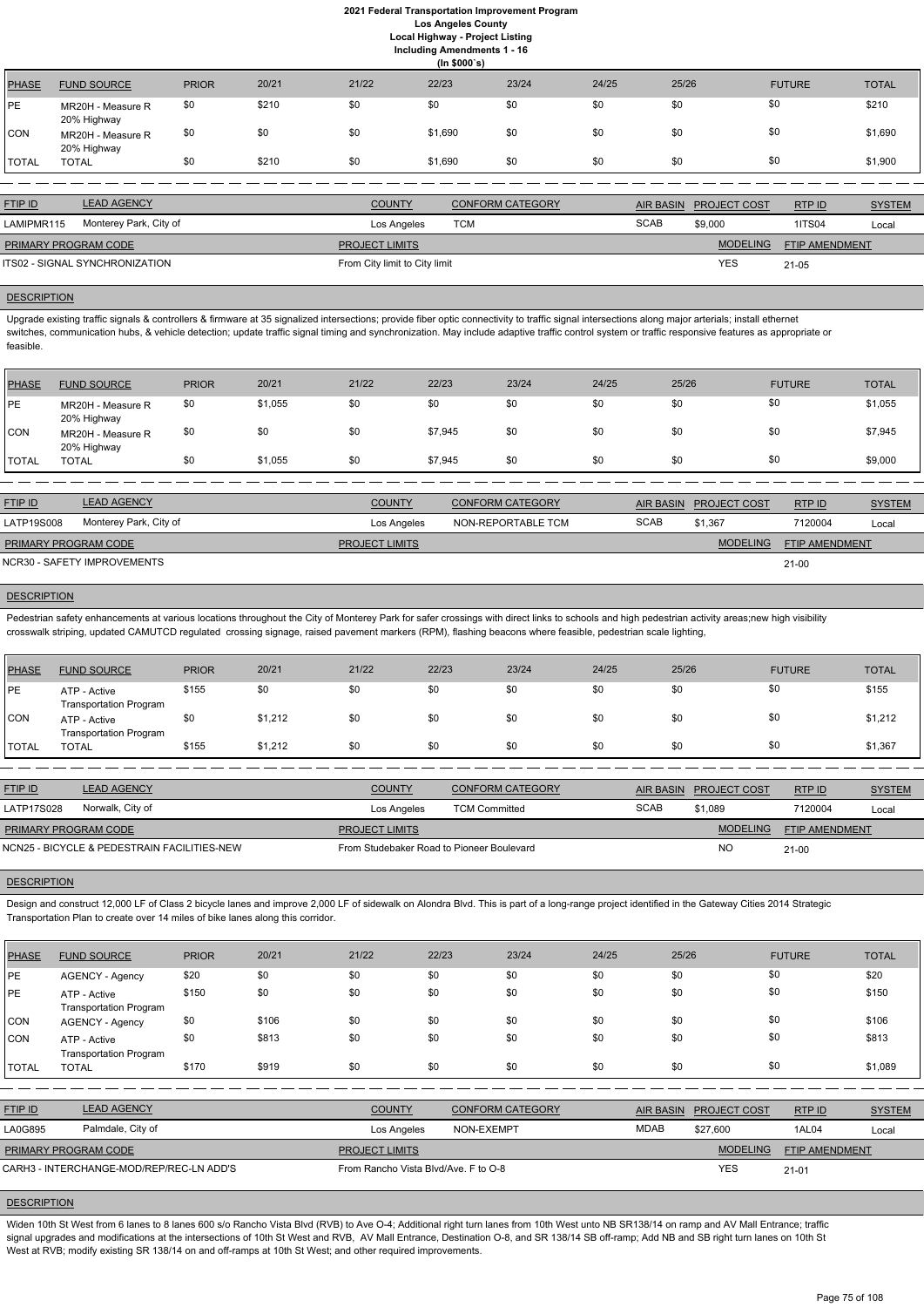| PHASE          | <b>FUND SOURCE</b> | <b>PRIOR</b> | 20/21   | 21/22 | 22/23 | 23/24 | 24/25 | 25/26 | <b>FUTURE</b> | <b>TOTAL</b> |
|----------------|--------------------|--------------|---------|-------|-------|-------|-------|-------|---------------|--------------|
| l PE           | Measure R          | \$2,641      | \$0     | \$0   | \$0   | \$0   | \$0   | \$0   | \$0           | \$2,641      |
| ROW            | Measure R          | \$5,600      | \$0     | \$0   | \$0   | \$0   | \$0   | \$0   | \$0           | \$5,600      |
| <b>CON</b>     | Measure R          | \$9,759      | \$9,600 | \$0   | \$0   | \$0   | \$0   | \$0   | \$0           | \$19,359     |
| <b>!</b> TOTAL | <b>TOTAL</b>       | \$18,000     | \$9,600 | \$0   | \$0   | \$0   | \$0   | \$0   | \$0           | \$27,600     |

| <b>FTIP ID</b>                                    | <b>LEAD AGENCY</b> | <b>COUNTY</b>                  | <b>CONFORM CATEGORY</b> | AIR BASIN | <b>PROJECT COST</b> | RTPID                 | <b>SYSTEM</b> |
|---------------------------------------------------|--------------------|--------------------------------|-------------------------|-----------|---------------------|-----------------------|---------------|
| LAF1104B                                          | Palmdale, City of  | Los Angeles                    | NON-EXEMPT              | MDAB      | \$68.977            | 1AL04                 | Local         |
| PRIMARY PROGRAM CODE                              |                    | <b>PROJECT LIMITS</b>          |                         |           | <b>MODELING</b>     | <b>FTIP AMENDMENT</b> |               |
| CAX61 - GRADE SEPARATION - CAPACITY ENHANCING: RS |                    | From Division St to Sierra Hwy |                         |           | YES                 | $21 - 07$             |               |

#### **DESCRIPTION**

Phase 2-Construct a railroad grade separation of Rancho Vista Boulevard at both Sierra Highway and the double-track at-grade crossing of the Southern California Regional Rail Authority (SCRRA) Metro-link and Union Pacific Railroad (UPRR) tracks. The project extends easterly on Rancho Vista Boulevard from Fairway Drive to 10th Street East and southerly on Sierra Highway from approximately 400 feet north of East Avenue O-8 to Avenue P-8

NORTH COUNTY ITS - PALMDALE EXTENSION (Fiber from Avenue R 40th East - 70th East & Avenue S 55th East - 60th East; New signals at R/65th East, R/70th East and S/60th East, also include 8 CCTV's)

| <b>PHASE</b> | <b>FUND SOURCE</b>                 | <b>PRIOR</b> | 20/21 | 21/22 | 22/23    | 23/24 | 24/25 | 25/26 | <b>FUTURE</b> | <b>TOTAL</b> |
|--------------|------------------------------------|--------------|-------|-------|----------|-------|-------|-------|---------------|--------------|
| PE           | Measure R                          | \$3,000      | \$0   | \$0   | \$0      | \$0   | \$0   | \$0   | \$0           | \$3,000      |
| ROW          | 2020 EARMARK<br><b>REPURPOSING</b> | \$0          | \$977 | \$0   | \$0      | \$0   | \$0   | \$0   | \$0           | \$977        |
| <b>IROW</b>  | CITY - City Funds                  | \$0          | \$0   | \$0   | \$6,500  | \$0   | \$0   | \$0   | \$0           | \$6,500      |
| <b>CON</b>   | CITY - City Funds                  | \$0          | \$0   | \$0   | \$58,500 | \$0   | \$0   | \$0   | \$0           | \$58,500     |
| <b>TOTAL</b> | <b>TOTAL</b>                       | \$3,000      | \$977 | \$0   | \$65,000 | \$0   | \$0   | \$0   | \$0           | \$68,977     |

The improvements would consist of implementing a "Complete Streets" element that includes crosswalk enhancements, bulb-out crossings, new Class II bike lanes, the upgrade of a Class II bike lane to a Class IV facility, mini-roundabouts, sidewalk gap closures, ADA-compliant curb ramps, and upgraded traffic control devices.

| <b>FTIP ID</b>              | <b>LEAD AGENCY</b>             | <b>COUNTY</b>         | <b>CONFORM CATEGORY</b> |             | AIR BASIN PROJECT COST | RTPID                 | <b>SYSTEM</b> |
|-----------------------------|--------------------------------|-----------------------|-------------------------|-------------|------------------------|-----------------------|---------------|
| LAF7304                     | Palmdale, City of              | Los Angeles           | NON-EXEMPT              | <b>MDAB</b> | \$3.750                | <b>1ITS04</b>         | Local         |
| <b>PRIMARY PROGRAM CODE</b> |                                | <b>PROJECT LIMITS</b> |                         |             | <b>MODELING</b>        | <b>FTIP AMENDMENT</b> |               |
|                             | ITS02 - SIGNAL SYNCHRONIZATION | From 40th to 70th     |                         |             | <b>YES</b>             | $21 - 03$             |               |

#### **DESCRIPTION**

| <b>PHASE</b> | <b>FUND SOURCE</b>                                 | <b>PRIOR</b> | 20/21 | 21/22   | 22/23 | 23/24 | 24/25 | 25/26 | <b>FUTURE</b> | <b>TOTAL</b> |
|--------------|----------------------------------------------------|--------------|-------|---------|-------|-------|-------|-------|---------------|--------------|
| PE           | CITY - City Funds                                  | \$100        | \$50  | \$0     | \$0   | \$0   | \$0   | \$0   | \$0           | \$150        |
| PE           | CMAQ - Congestion<br><b>Mitigation Air Quality</b> | \$240        | \$0   | \$0     | \$0   | \$0   | \$0   | \$0   | \$0           | \$240        |
| <b>ROW</b>   | CITY - City Funds                                  | \$0          | \$50  | \$0     | \$0   | \$0   | \$0   | \$0   | \$0           | \$50         |
| <b>ROW</b>   | CMAQ - Congestion<br><b>Mitigation Air Quality</b> | \$0          | \$160 | \$0     | \$0   | \$0   | \$0   | \$0   | \$0           | \$160        |
| CON          | CITY - City Funds                                  | \$0          | \$0   | \$550   | \$0   | \$0   | \$0   | \$0   | \$0           | \$550        |
| CON          | CMAQ - Congestion<br><b>Mitigation Air Quality</b> | \$0          | \$0   | \$2,600 | \$0   | \$0   | \$0   | \$0   | \$0           | \$2,600      |
| <b>TOTAL</b> | <b>TOTAL</b>                                       | \$340        | \$260 | \$3,150 | \$0   | \$0   | \$0   | \$0   | \$0           | \$3,750      |
|              |                                                    |              |       |         |       |       |       |       |               |              |

| <b>FTIP ID</b>               | <b>LEAD AGENCY</b>                       | <b>COUNTY</b>         | <b>CONFORM CATEGORY</b> |             | AIR BASIN PROJECT COST | RTPID                 | <b>SYSTEM</b> |
|------------------------------|------------------------------------------|-----------------------|-------------------------|-------------|------------------------|-----------------------|---------------|
| LATP17S025                   | Palmdale, City of                        | Los Angeles           | EXEMPT - 93.126         | <b>MDAB</b> | \$4.089                | 7120004               | Local         |
| <b>PRIMARY PROGRAM CODE</b>  |                                          | <b>PROJECT LIMITS</b> |                         |             | <b>MODELING</b>        | <b>FTIP AMENDMENT</b> |               |
| NCN26 - BICYCLE FACILITY-NEW | From 9th Street East to 10th Street East |                       |                         |             | <b>NO</b>              | 21-06                 |               |

| <b>PHASE</b>   | <b>FUND SOURCE</b>                            | <b>PRIOR</b> | 20/21 | 21/22                                      | 22/23 | 23/24                   | 24/25       | 25/26            |                 | <b>FUTURE</b>         | <b>TOTAL</b>  |
|----------------|-----------------------------------------------|--------------|-------|--------------------------------------------|-------|-------------------------|-------------|------------------|-----------------|-----------------------|---------------|
| <b>IPE</b>     | ATP - Active<br><b>Transportation Program</b> | \$278        | \$0   | \$0                                        | \$0   | \$0                     | \$0         | \$0              | \$0             |                       | \$278         |
| <b>IPE</b>     | CITY - City Funds                             | \$49         | \$0   | \$0                                        | \$0   | \$0                     | \$0         | \$0              | \$0             |                       | \$49          |
| CON            | CITY - City Funds                             | \$910        | \$0   | \$2,852                                    | \$0   | \$0                     | \$0         | \$0              | \$0             |                       | \$3,762       |
| TOTAL          | <b>TOTAL</b>                                  | \$1,237      | \$0   | \$2,852                                    | \$0   | \$0                     | \$0         | \$0              | \$0             |                       | \$4,089       |
|                |                                               |              |       |                                            |       |                         |             |                  |                 |                       |               |
| <b>FTIP ID</b> | <b>LEAD AGENCY</b>                            |              |       | <b>COUNTY</b>                              |       | <b>CONFORM CATEGORY</b> |             | <b>AIR BASIN</b> | PROJECT COST    | RTP ID                | <b>SYSTEM</b> |
| LA9918916      | Paramount, City of                            |              |       | Los Angeles                                |       | NON-EXEMPT/NOT MODELED  | <b>SCAB</b> |                  | \$4,600         | <b>1AL04</b>          | Local         |
|                | PRIMARY PROGRAM CODE                          |              |       | <b>PROJECT LIMITS</b>                      |       |                         |             |                  | <b>MODELING</b> | <b>FTIP AMENDMENT</b> |               |
|                | STUDY - PROJECT STUDY                         |              |       | From Hunsaker Avenue to Lakewood Boulevard |       |                         |             |                  |                 | $21 - 01$             |               |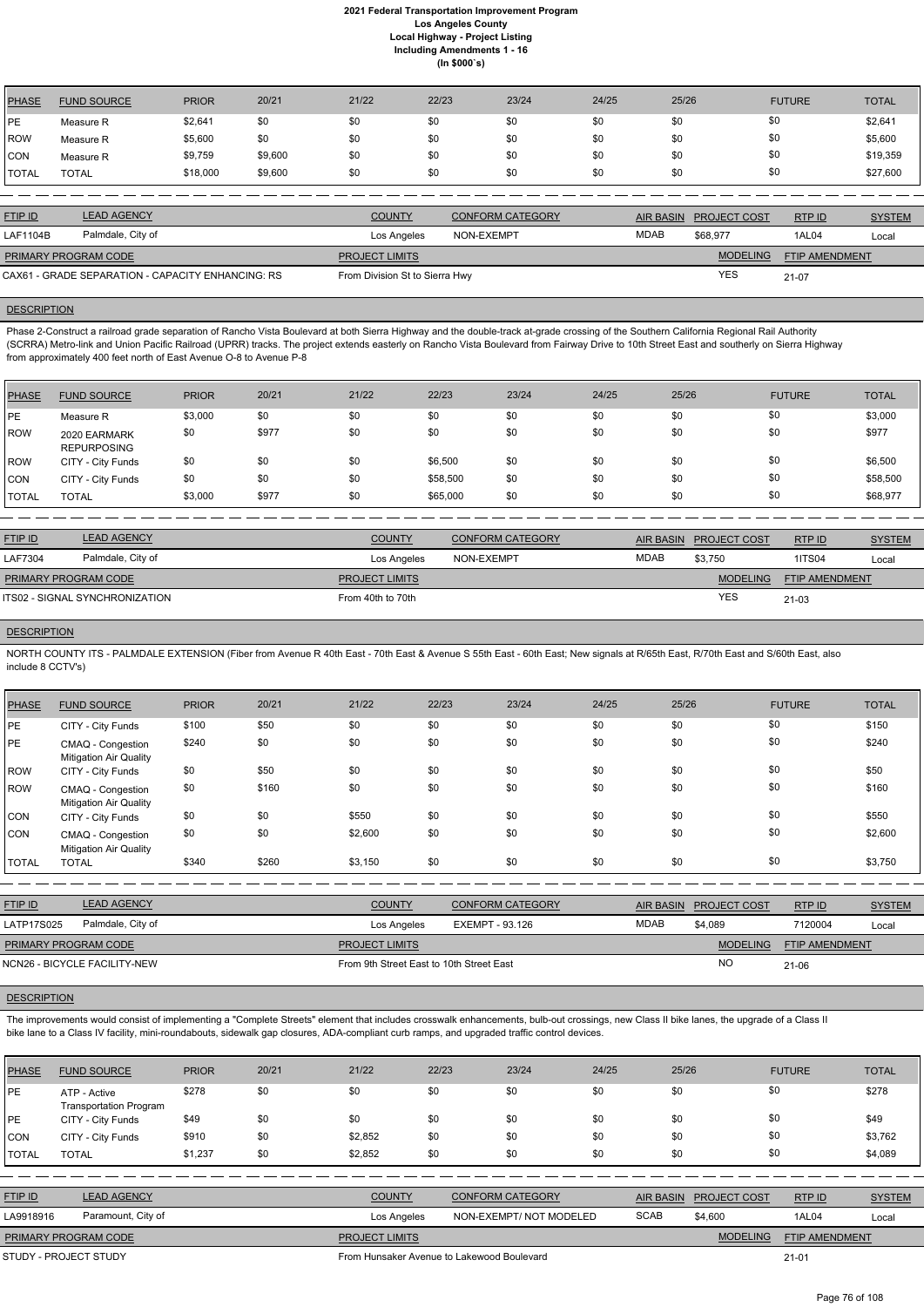## **DESCRIPTION**

Alondra Blvd Improvements from Hunsaker Ave to Lakewood Blvd proposes to widen roadway from 2 lanes to 3 lanes in each direction by reducing the median and parkway widths within the existing City ROW including new catch basins, utility undergrounding, traffic signal modifications, LED street lighting, ADA enhancements, and green street improvements such as landscaped medians, parkway trees, and stormwater retention. Third travel lanes will allow on-street parking during off-peak hours. PE ONLY

| <b>PHASE</b> | <b>FUND SOURCE</b>               | <b>PRIOR</b> | 20/21   | 21/22                 | 22/23           | 23/24                   | 24/25 | 25/26            |                     | <b>FUTURE</b>         | <b>TOTAL</b>  |
|--------------|----------------------------------|--------------|---------|-----------------------|-----------------|-------------------------|-------|------------------|---------------------|-----------------------|---------------|
| <b>IPE</b>   | MR20H - Measure R<br>20% Highway | \$0          | \$4,600 | \$0                   | \$0             | \$0                     | \$0   | \$0              | \$0                 |                       | \$4,600       |
| <b>TOTAL</b> | <b>TOTAL</b>                     | \$0          | \$4,600 | \$0                   | \$0             | \$0                     | \$0   | \$0              | \$0                 |                       | \$4,600       |
|              |                                  |              |         |                       |                 |                         |       |                  |                     |                       |               |
| FTIP ID      | <b>LEAD AGENCY</b>               |              |         | <b>COUNTY</b>         |                 | <b>CONFORM CATEGORY</b> |       | <b>AIR BASIN</b> | <b>PROJECT COST</b> | RTP ID                | <b>SYSTEM</b> |
| LA9918967    | Paramount, City of               |              |         | Los Angeles           | EXEMPT - 93.126 |                         |       | <b>SCAB</b>      | \$800               | LA000800              | Local         |
|              | PRIMARY PROGRAM CODE             |              |         | <b>PROJECT LIMITS</b> |                 |                         |       |                  | <b>MODELING</b>     | <b>FTIP AMENDMENT</b> |               |

NCR36 - BRIDGE RESTORATION & REPLC (NO LN ADD) From 200 feet east of I-710 to 300 feet east of LA River

#### **DESCRIPTION**

21-03

The project will install a Class I bikeway, bikeway lighting, a traffic signal, a hawk pedestrian signal, high visibility crosswalks, ADA curb ramps, street furniture, and fencing to provide separation of bikeway users from adjacent land uses and railroad right of way.

Rosecrans Avenue Bridge over the Los Angeles River (53C0190L and 53C0190R) beginning approximately 200 feet east of the Long Beach Freeway (I-710) and ending approximately 300 feet east of the Los Angeles River - The project will rehabilitate or replace the existing two-bridge (west-bound and east-bound) structure and widen to accommodate shoulder and sidewalk. No additional travel lanes are proposed beyond the existing six lanes; therefore, the vehicle capacity will not be increased.

| PHASE        | <b>FUND SOURCE</b>               | <b>PRIOR</b> | 20/21 | 21/22 | 22/23 | 23/24 | 24/25 | 25/26 | <b>FUTURE</b> | TOTAL |
|--------------|----------------------------------|--------------|-------|-------|-------|-------|-------|-------|---------------|-------|
| <b>IPE</b>   | MR20H - Measure R<br>20% Highway | \$0          | \$800 | \$0   | \$0   | \$0   | \$0   | \$0   | \$0           | \$800 |
| <b>TOTAL</b> | TOTAL                            | \$0          | \$800 | \$0   | \$0   | \$0   | \$0   |       | \$0           | \$800 |

| <b>FTIP ID</b>       | <b>LEAD AGENCY</b>                          | <b>COUNTY</b>                               | <b>CONFORM CATEGORY</b>           | AIR BASIN | <b>PROJECT COST</b> | RTP ID                | <b>SYSTEM</b> |
|----------------------|---------------------------------------------|---------------------------------------------|-----------------------------------|-----------|---------------------|-----------------------|---------------|
| LATP17S001           | Paramount, City of                          | Los Angeles                                 | NON-REPORTABLE TCM COMMITTED SCAB |           | \$4.550             | 7120004               | Local         |
| PRIMARY PROGRAM CODE |                                             | <b>PROJECT LIMITS</b>                       |                                   |           | <b>MODELING</b>     | <b>FTIP AMENDMENT</b> |               |
|                      | NCN25 - BICYCLE & PEDESTRAIN FACILITIES-NEW | From Rosecrans Avenue to Somerset Boulevard |                                   |           | NO                  | $21 - 00$             |               |

#### **DESCRIPTION**

| <b>PHASE</b> | <b>FUND SOURCE</b> | <b>PRIOR</b> | 20/21   | 21/22 | 22/23 | 23/24 | 24/25 | 25/26 | <b>FUTURE</b> | <b>TOTAL</b> |
|--------------|--------------------|--------------|---------|-------|-------|-------|-------|-------|---------------|--------------|
| IPE.         | ATP - ST Cash      | \$345        | \$0     | \$0   | \$0   | \$0   | \$0   | \$0   | \$0           | \$345        |
| <b>IPE</b>   | CITY - City Funds  | \$180        | \$0     | \$0   | \$0   | \$0   | \$0   | \$0   | \$0           | \$180        |
| <b>CON</b>   | ATP - ST Cash      | \$0          | \$3,082 | \$0   | \$0   | \$0   | \$0   | \$0   | \$0           | \$3,082      |
| <b>CON</b>   | CITY - City Funds  | \$0          | \$943   | \$0   | \$0   | \$0   | \$0   | \$0   | \$0           | \$943        |
| <b>TOTAL</b> | <b>TOTAL</b>       | \$525        | \$4,025 | \$0   | \$0   | \$0   | \$0   | \$0   | \$0           | \$4,550      |

| <b>FTIP ID</b>       | <b>LEAD AGENCY</b>          | <b>COUNTY</b>                         | <b>CONFORM CATEGORY</b> |             | AIR BASIN PROJECT COST | RTP ID                | <b>SYSTEM</b> |
|----------------------|-----------------------------|---------------------------------------|-------------------------|-------------|------------------------|-----------------------|---------------|
| LA9918870            | Pasadena, City of           | Los Angeles                           | EXEMPT - 93.126         | <b>SCAB</b> | \$850                  | 7120004               | Local         |
| PRIMARY PROGRAM CODE |                             | <b>PROJECT LIMITS</b>                 |                         |             | <b>MODELING</b>        | <b>FTIP AMENDMENT</b> |               |
|                      | NCR30 - SAFETY IMPROVEMENTS | From Bellevue Drive to Bellevue Drive |                         |             |                        | 21-01                 |               |

#### **DESCRIPTION**

The project will install a new traffic signal at the intersection of Fair Oaks Avenue and Bellevue Drive. Curb extensions are included as part of this project to allow adequate sidewalk width to accommodate the traffic signal poles and ADA compliant curb ramps, and to enhance pedestrian safety.

| <b>PHASE</b>   | <b>FUND SOURCE</b>                            | <b>PRIOR</b> | 20/21 | 21/22                 | 22/23           | 23/24                   | 24/25       | 25/26            |                     | <b>FUTURE</b>         | <b>TOTAL</b>  |
|----------------|-----------------------------------------------|--------------|-------|-----------------------|-----------------|-------------------------|-------------|------------------|---------------------|-----------------------|---------------|
| <b>PE</b>      | MR20H - Measure R<br>20% Highway              | \$166        | \$0   | \$0                   | \$0             | \$0                     | \$0         | \$0              |                     | \$0                   | \$166         |
| CON            | MR20H - Measure R<br>20% Highway              | \$259        | \$425 | \$0                   | \$0             | \$0                     | \$0         | \$0              |                     | \$0                   | \$684         |
| <b>I</b> TOTAL | <b>TOTAL</b>                                  | \$425        | \$425 | \$0                   | \$0             | \$0                     | \$0         | \$0              |                     | \$0                   | \$850         |
|                |                                               |              |       |                       |                 |                         |             |                  |                     |                       |               |
| <b>FTIP ID</b> | <b>LEAD AGENCY</b>                            |              |       | <b>COUNTY</b>         |                 | <b>CONFORM CATEGORY</b> |             | <b>AIR BASIN</b> | <b>PROJECT COST</b> | RTP ID                | <b>SYSTEM</b> |
| LAE3790        | Pasadena, City of                             |              |       | Los Angeles           | EXEMPT - 93.126 |                         | <b>SCAB</b> |                  | \$2,754             | LAE3790               | Local         |
|                | PRIMARY PROGRAM CODE                          |              |       | <b>PROJECT LIMITS</b> |                 |                         |             |                  | <b>MODELING</b>     | <b>FTIP AMENDMENT</b> |               |
|                | ITS04 - TRAFFIC MANAGEMENT/OPERATIONS CENTERS |              |       | From Many to Many     |                 |                         |             |                  | <b>NO</b>           | $21 - 11$             |               |
|                |                                               |              |       |                       |                 |                         |             |                  |                     |                       |               |

**DESCRIPTION** 

THE PASADENA ITS INTEGRATES 2 COMPONENTS; TRAFFIC SIGNAL COMMUNICATION AND CONTRL, AND PUBLIC PARKING AVAILABILITY INFO. SAFETEA-LU PRJ #3790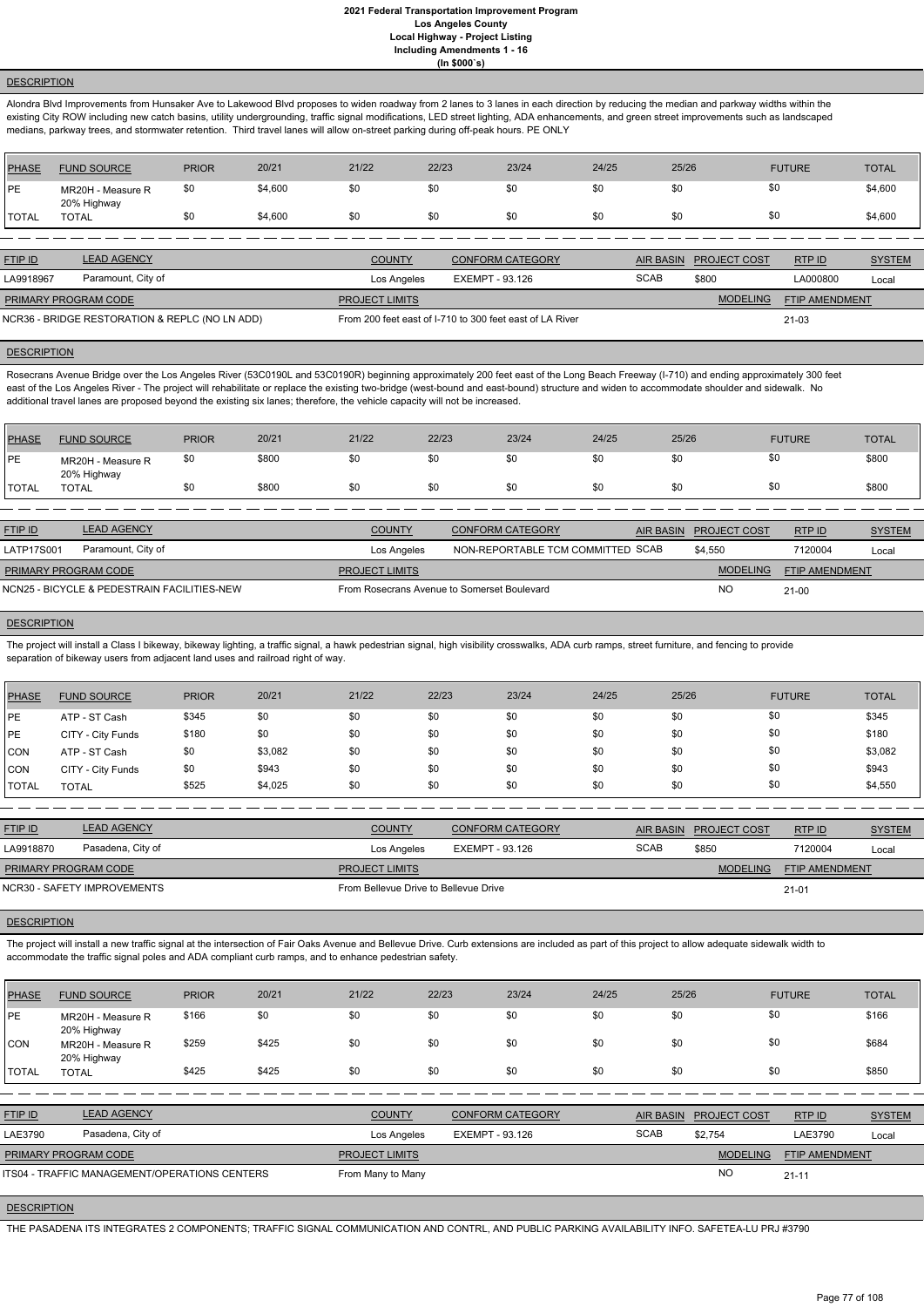| <b>PHASE</b> | <b>FUND SOURCE</b>                 | <b>PRIOR</b> | 20/21   | 21/22 | 22/23 | 23/24 | 24/25 | 25/26 | <b>FUTURE</b> | <b>TOTAL</b> |
|--------------|------------------------------------|--------------|---------|-------|-------|-------|-------|-------|---------------|--------------|
| <b>PE</b>    | <b>DEMOSTL-</b><br>Demonstration - | \$200        | \$0     | \$0   | \$0   | \$0   | \$0   | \$0   | \$0           | \$200        |
| <b>PE</b>    | LTF - Local<br>Transportation      | \$40         | \$0     | \$0   | \$0   | \$0   | \$0   | \$0   | \$0           | \$40         |
| <b>CON</b>   | 5309c - FTA Bus<br>Discretionary   | \$226        | \$0     | \$0   | \$0   | \$0   | \$0   | \$0   | \$0           | \$226        |
| <b>CON</b>   | <b>DEMOSTL-</b><br>Demonstration - | \$0          | \$1,134 | \$666 | \$0   | \$0   | \$0   | \$0   | \$0           | \$1,800      |
| <b>CON</b>   | LTF - Local<br>Transportation      | \$488        | \$0     | \$0   | \$0   | \$0   | \$0   | \$0   | \$0           | \$488        |
| <b>TOTAL</b> | <b>TOTAL</b>                       | \$954        | \$1,134 | \$666 | \$0   | \$0   | \$0   | \$0   | \$0           | \$2,754      |

| <b>FTIP ID</b>                               | <b>LEAD AGENCY</b> | <b>COUNTY</b>                      | CONFORM CATEGORY     | AIR BASIN   | <b>PROJECT COST</b> | RTPID                 | <b>SYSTEM</b> |
|----------------------------------------------|--------------------|------------------------------------|----------------------|-------------|---------------------|-----------------------|---------------|
| LAF3522                                      | Pasadena, City of  | Los Angeles                        | <b>TCM Committed</b> | <b>SCAB</b> | \$3.062             | 1AL04                 | Local         |
| <b>PRIMARY PROGRAM CODE</b>                  |                    | <b>PROJECT LIMITS</b>              |                      |             | <b>MODELING</b>     | <b>FTIP AMENDMENT</b> |               |
| CAX77 - ROAD DIET - ELIMINATING TRAVEL LANES |                    | From Hill Street to Arroyo Parkway |                      | <b>YES</b>  | 21-00               |                       |               |

# **DESCRIPTION**

Cordova Street Complete Streets Project. Convert the vehicular-oriented street to a complete street by removing 2 vehicular traffic lanes to accommodate bike and pedestrian facilities. City of Pasadena - Hill Street to Arroyo Parkway.

South Lake Ave Pedestrian Improvement - 1.06 mile pedestrian improvements including mid-block crosswalk/pedestrian crossing signals, vehicular turn lanes, bus transition bay, curbs, pedestrian infill lighting, street furniture, landscape elements.

| <b>PHASE</b> | <b>FUND SOURCE</b>                                 | <b>PRIOR</b> | 20/21 | 21/22 | 22/23   | 23/24 | 24/25 | 25/26 | <b>FUTURE</b> | <b>TOTAL</b> |
|--------------|----------------------------------------------------|--------------|-------|-------|---------|-------|-------|-------|---------------|--------------|
| IPE.         | CITY - City Funds                                  | \$0          | \$0   | \$0   | \$322   | \$0   | \$0   | \$0   | \$0           | \$322        |
| <b>IPE</b>   | PC25 - 2016 Earmark<br>Repurposing                 | \$0          | \$0   | \$0   | \$350   | \$0   | \$0   | \$0   | \$0           | \$350        |
| CON          | CITY - City Funds                                  | \$0          | \$0   | \$0   | \$275   | \$0   | \$0   | \$0   | \$0           | \$275        |
| <b>CON</b>   | CMAQ - Congestion<br><b>Mitigation Air Quality</b> | \$0          | \$0   | \$0   | \$2,115 | \$0   | \$0   | \$0   | \$0           | \$2,115      |
| <b>TOTAL</b> | <b>TOTAL</b>                                       | \$0          | \$0   | \$0   | \$3,062 | \$0   | \$0   | \$0   | \$0           | \$3,062      |

| <b>FTIP ID</b>              | <b>LEAD AGENCY</b> | <b>COUNTY</b>                     | <b>CONFORM CATEGORY</b> | AIR BASIN   | <b>PROJECT COST</b> | RTPID          | <b>SYSTEM</b> |
|-----------------------------|--------------------|-----------------------------------|-------------------------|-------------|---------------------|----------------|---------------|
| LAF9613                     | Pasadena, City of  | Los Angeles                       | EXEMPT - 93.126         | <b>SCAB</b> | \$2.887             | 101008         | Local         |
| <b>PRIMARY PROGRAM CODE</b> |                    | <b>PROJECT LIMITS</b>             |                         |             | <b>MODELING</b>     | FTIP AMENDMENT |               |
| NCR30 - SAFETY IMPROVEMENTS |                    | From Corson St to California Blvd |                         | <b>NO</b>   | $21-00$             |                |               |

## **DESCRIPTION**

| PHASE        | <b>FUND SOURCE</b>                              | <b>PRIOR</b> | 20/21   | 21/22 | 22/23 | 23/24 | 24/25 | 25/26 | <b>FUTURE</b> | <b>TOTAL</b> |
|--------------|-------------------------------------------------|--------------|---------|-------|-------|-------|-------|-------|---------------|--------------|
| PE           | CITY - City Funds                               | \$86         | \$0     | \$0   | \$0   | \$0   | \$0   | \$0   | \$0           | \$86         |
| PE           | PC25 - Los Angeles<br><b>County Proposition</b> | \$344        | \$0     | \$0   | \$0   | \$0   | \$0   | \$0   | \$0           | \$344        |
| CON          | CITY - City Funds                               | \$0          | \$491   | \$0   | \$0   | \$0   | \$0   | \$0   | \$0           | \$491        |
| CON          | PC25 - Los Angeles<br><b>County Proposition</b> | \$0          | \$1,966 | \$0   | \$0   | \$0   | \$0   | \$0   | \$0           | \$1,966      |
| <b>TOTAL</b> | <b>TOTAL</b>                                    | \$430        | \$2,457 | \$0   | \$0   | \$0   | \$0   | \$0   | \$0           | \$2,887      |

FTIP AMENDMENT

| <u>FTIP ID</u>       | <b>LEAD AGENCY</b> | <b>COUNTY</b>         | <b>CONFORM CATEGORY</b> | <b>AIR BASIN</b> | <b>PROJECT COST</b> | RTP ID                | <b>SYSTEM</b> |
|----------------------|--------------------|-----------------------|-------------------------|------------------|---------------------|-----------------------|---------------|
| LAMIPMR120           | Pasadena, City of  | Los Angeles           | <b>TCM Committed</b>    | <b>SCAB</b>      | \$4.100             | <b>1ITS04</b>         | Local         |
| PRIMARY PROGRAM CODE |                    | <b>PROJECT LIMITS</b> |                         |                  | <b>MODELING</b>     | <b>FTIP AMENDMENT</b> |               |

21-03

## **DESCRIPTION**

PROJECT LIMITS

ITS02 - SIGNAL SYNCHRONIZATION

The Walnut Street ITS Project consist of the implementation of ITS assets along the corridor and integration of these assets into the DOT transportation network. Integration will feature point to point connectivity via fiber optics, upgrade in traffic signal hardware, inclusion of video surveillance systems, high resolution capable controllers, traffic safety analytics and collision prediction and short wave radio for vehicle to infrastructure or V2I applications

| <b>PHASE</b>  | <b>FUND SOURCE</b>               | <b>PRIOR</b> | 20/21 | 21/22   | 22/23   | 23/24 | 24/25 | 25/26 | <b>FUTURE</b> | <b>TOTAL</b> |
|---------------|----------------------------------|--------------|-------|---------|---------|-------|-------|-------|---------------|--------------|
| <b>PE</b>     | MR20H - Measure R<br>20% Highway | \$0          | \$492 | \$0     | \$0     | \$0   | \$0   | \$0   | \$0           | \$492        |
| <b>CON</b>    | MR20H - Measure R<br>20% Highway | \$0          | \$0   | \$2,050 | \$1,558 | \$0   | \$0   | \$0   | \$0           | \$3,608      |
| <b>'TOTAL</b> | <b>TOTAL</b>                     | \$0          | \$492 | \$2,050 | \$1,558 | \$0   | \$0   | \$0   | \$0           | \$4,100      |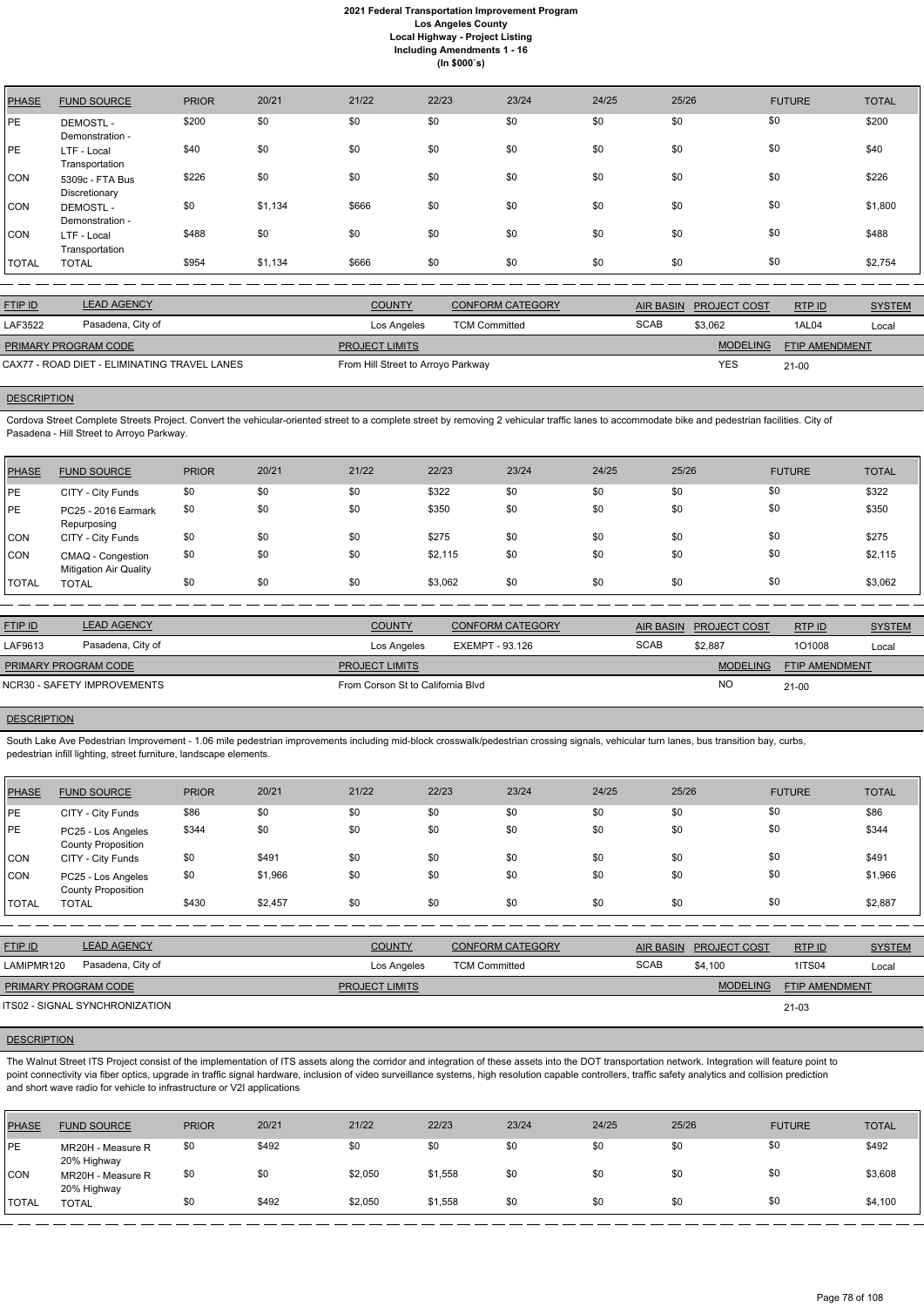**Including Amendments 1 - 16**

| (ln \$000's) |  |
|--------------|--|
|              |  |

| <b>FTIP ID</b>                                   | <b>LEAD AGENCY</b> | <b>COUNTY</b>                          | <b>CONFORM CATEGORY</b> | <b>AIR BASIN</b> | <b>PROJECT COST</b> | RTPID                 | <b>SYSTEM</b> |
|--------------------------------------------------|--------------------|----------------------------------------|-------------------------|------------------|---------------------|-----------------------|---------------|
| LAMIPMR124                                       | Pasadena, City of  | Los Angeles                            | EXEMPT - 93.127         | <b>SCAB</b>      | \$2.600             | 7120001               | Local         |
| <b>PRIMARY PROGRAM CODE</b>                      |                    | <b>PROJECT LIMITS</b>                  |                         |                  | <b>MODELING</b>     | <b>FTIP AMENDMENT</b> |               |
| NCRH1 - INTERSECTION IMPROVEMENTS/CHANNELIZATION |                    | From St John Avenue to Pasadena Avenue |                         |                  |                     | $21 - 12$             |               |

#### **DESCRIPTION**

Modify the I-210 SB off-ramp/St John Ave at California Blvd and California at Pasadena Ave intersections. Modify the traffic signals and associated hardware. Allow for dual SB lefts for St John Ave at California Bvld and dual RT turns for WB California Blvd at Pasadena Ave (215 ft). Reconstruct 365 ft of sidewalk (less than 1/4 mile) on the northside of California Blvd. Project will optimize operations, reduce delay, and improve mobility while enhancing pedestrian/motorist safety.

The City of Pasadena will install a 1.5-mile, two-way, protected cycle track (Class I) on Union Street from Hill Avenue to Arroyo Parkway, including necessary signal upgrades with Road diet from 3 to 2 lanes. Also installing bike boulevard (0.3 miles, Class III) along Holliston Avenue between Union St and Cordova St (no Road Diet.)

| <b>PHASE</b> | <b>FUND SOURCE</b>               | <b>PRIOR</b> | 20/21 | 21/22 | 22/23 | 23/24   | 24/25 | 25/26 | <b>FUTURE</b> | <b>TOTAL</b> |
|--------------|----------------------------------|--------------|-------|-------|-------|---------|-------|-------|---------------|--------------|
| <b>IPE</b>   | MR20H - Measure R<br>20% Highway | \$0          | \$0   | \$220 | \$0   | \$0     | \$0   | \$0   | \$0           | \$220        |
| CON          | MR20H - Measure R<br>20% Highway | \$0          | \$0   | \$0   | \$60  | \$2,320 | \$0   | \$0   | \$0           | \$2,380      |
| <b>TOTAL</b> | <b>TOTAL</b>                     | \$0          | \$0   | \$220 | \$60  | \$2,320 | \$0   | \$0   | \$0           | \$2,600      |

| <b>FTIP ID</b>                               | <b>LEAD AGENCY</b> | <b>COUNTY</b>                      | <b>CONFORM CATEGORY</b> | <b>AIR BASIN</b> | <b>PROJECT COST</b> | RTPID                 | <b>SYSTEM</b> |
|----------------------------------------------|--------------------|------------------------------------|-------------------------|------------------|---------------------|-----------------------|---------------|
| LATP17M021                                   | Pasadena, City of  | Los Angeles                        | <b>TCM Committed</b>    | <b>SCAB</b>      | \$8,010             | 1AL04                 | Local         |
| <b>PRIMARY PROGRAM CODE</b>                  |                    | <b>PROJECT LIMITS</b>              |                         |                  | <b>MODELING</b>     | <b>FTIP AMENDMENT</b> |               |
| CAX77 - ROAD DIET - ELIMINATING TRAVEL LANES |                    | From Arroyo Parkway to Hill Avenue |                         |                  | YES                 | $21 - 13$             |               |

#### **DESCRIPTION**

Bridge No. 53C0057 - Telegraph Road over San Gabriel River Bridge; 1. Demolish existing bridge with four lanes. 2. Construct, two parallel, 3-lane structures w/ CIP/PS box girders. Project combined with LAF9122, i.e. LAF9122 funds were added here.

| 22/23<br>20/21<br>21/22<br>23/24<br>25/26<br>24/25<br><b>PHASE</b><br><b>FUND SOURCE</b><br><b>PRIOR</b><br>\$0<br>\$0<br>\$0<br>\$0<br>\$0<br>\$255<br>\$0<br><b>IPE</b><br>CITY - City Funds<br>\$0<br>\$0<br>\$0<br>\$0<br>\$0<br><b>PE</b><br>\$0<br>\$745<br>CMAQ - Congestion<br><b>Mitigation Air Quality</b> |                               |  |
|----------------------------------------------------------------------------------------------------------------------------------------------------------------------------------------------------------------------------------------------------------------------------------------------------------------------|-------------------------------|--|
|                                                                                                                                                                                                                                                                                                                      | <b>TOTAL</b><br><b>FUTURE</b> |  |
|                                                                                                                                                                                                                                                                                                                      | \$0<br>\$255                  |  |
|                                                                                                                                                                                                                                                                                                                      | \$0<br>\$745                  |  |
| \$0<br>\$0<br>\$0<br>\$0<br>\$0<br>\$0<br>\$5,619<br>CON<br>ATP - Active<br><b>Transportation Program</b>                                                                                                                                                                                                            | \$0<br>\$5,619                |  |
| \$0<br>\$0<br>\$0<br>\$0<br>\$0<br>\$663<br>\$0<br>CON<br>CITY - CRRSAA HIP<br>STPL Exchange                                                                                                                                                                                                                         | \$0<br>\$663                  |  |
| \$0<br>\$0<br>\$0<br>\$0<br>\$0<br>\$728<br>\$0<br><b>CON</b><br>CITY - City Funds                                                                                                                                                                                                                                   | \$0<br>\$728                  |  |
| \$0<br>\$0<br>\$0<br>\$0<br>\$0<br>\$1,000<br>\$7,010<br><b>TOTAL</b><br><b>TOTAL</b>                                                                                                                                                                                                                                | \$0<br>\$8,010                |  |

| <b>FTIP ID</b>       | <b>LEAD AGENCY</b>                           | <b>COUNTY</b>                        | CONFORM CATEGORY | <b>AIR BASIN</b> | <b>PROJECT COST</b> | RTPID                 | <b>SYSTEM</b> |
|----------------------|----------------------------------------------|--------------------------------------|------------------|------------------|---------------------|-----------------------|---------------|
| LA0G1105             | Pico Rivera, City of                         | Los Angeles                          | NON-EXEMPT       | <b>SCAB</b>      | \$22,095            | 1AL04                 | Local         |
| PRIMARY PROGRAM CODE |                                              | <b>PROJECT LIMITS</b>                |                  |                  | <b>MODELING</b>     | <b>FTIP AMENDMENT</b> |               |
| ADDITIONS: RS        | CAX60 - BRIDGE RESTORATION & REPLACEMENT- LN | From True Avenue to Orr and Day Road |                  |                  | <b>YES</b>          | 21-02                 |               |

#### **DESCRIPTION**

| PHASE        | <b>FUND SOURCE</b>                              | <b>PRIOR</b> | 20/21   | 21/22 | 22/23 | 23/24   | 24/25    | 25/26 | <b>FUTURE</b> | <b>TOTAL</b> |
|--------------|-------------------------------------------------|--------------|---------|-------|-------|---------|----------|-------|---------------|--------------|
| <b>PE</b>    | CITY - City Funds                               | \$5          | \$0     | \$0   | \$0   | \$0     | \$0      | \$0   | \$0           | \$5          |
| PE           | HBRR-L - Bridge- Local                          | \$40         | \$1,155 | \$0   | \$0   | \$274   | \$0      | \$0   | \$0           | \$1,469      |
| PE           | PC25 - Los Angeles<br><b>County Proposition</b> | \$0          | \$187   | \$0   | \$0   | \$36    | \$0      | \$0   | \$0           | \$223        |
| ROW          | CITY - City Funds                               | \$0          | \$0     | \$0   | \$0   | \$77    | \$0      | \$0   | \$0           | \$77         |
| ROW          | HBRR-L - Bridge- Local                          | \$0          | \$0     | \$0   | \$0   | \$1,364 | \$0      | \$0   | \$0           | \$1,364      |
| ROW          | PC25 - Los Angeles<br><b>County Proposition</b> | \$0          | \$0     | \$0   | \$0   | \$100   | \$0      | \$0   | \$0           | \$100        |
| <b>CON</b>   | CITY - City Funds                               | \$0          | \$0     | \$0   | \$0   | \$0     | \$187    | \$0   | \$0           | \$187        |
| CON          | HBRR-L - Bridge- Local                          | \$0          | \$0     | \$0   | \$0   | \$0     | \$16,694 | \$0   | \$0           | \$16,694     |
| CON          | PC25 - Los Angeles<br><b>County Proposition</b> | \$0          | \$0     | \$0   | \$0   | \$0     | \$1,976  | \$0   | \$0           | \$1,976      |
| <b>TOTAL</b> | <b>TOTAL</b>                                    | \$45         | \$1,342 | \$0   | \$0   | \$1,851 | \$18,857 | \$0   | \$0           | \$22,095     |

| <b>FTIP ID</b>              | <b>LEAD AGENCY</b>                           | <b>COUNTY</b>         | <b>CONFORM CATEGORY</b>                          |             | AIR BASIN PROJECT COST | RTP ID         | <b>SYSTEM</b> |
|-----------------------------|----------------------------------------------|-----------------------|--------------------------------------------------|-------------|------------------------|----------------|---------------|
| LA0G1106                    | Pico Rivera, City of                         | Los Angeles           | NON-EXEMPT                                       | <b>SCAB</b> | \$33.144               | 1AL04          | Local         |
| <b>PRIMARY PROGRAM CODE</b> |                                              | <b>PROJECT LIMITS</b> |                                                  |             | <b>MODELING</b>        | FTIP AMENDMENT |               |
| ADDITIONS: RS               | CAX60 - BRIDGE RESTORATION & REPLACEMENT- LN |                       | From Paramount Boulevard to Montebello Boulevard |             | <b>YES</b>             | 21-16          |               |
|                             |                                              |                       |                                                  |             |                        |                |               |

**DESCRIPTION** 

Bridge No. 53C0471 - Washington Boulevard over Rio Hondo River Bridge - Replacing existing 6-lane bridge with an 8-lane bridge increasing capacity.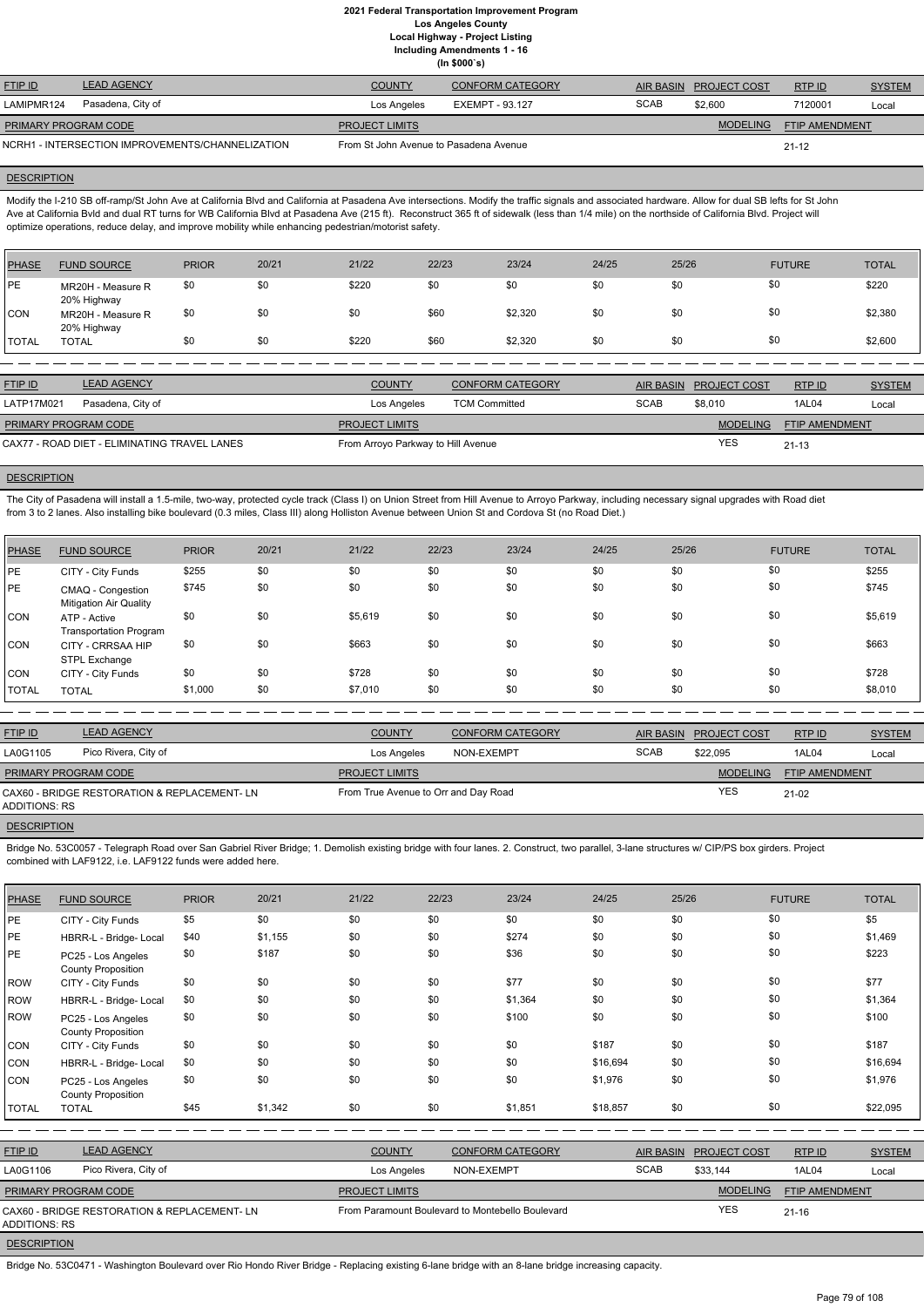| <b>PHASE</b> | <b>FUND SOURCE</b>     | <b>PRIOR</b> | 20/21 | 21/22 | 22/23 | 23/24 | 24/25   | 25/26    | <b>FUTURE</b> | <b>TOTAL</b> |
|--------------|------------------------|--------------|-------|-------|-------|-------|---------|----------|---------------|--------------|
| PE           | CITY - City Funds      | \$5          | \$0   | \$57  | \$0   | \$0   | \$289   | \$0      | \$0           | \$351        |
| <b>PE</b>    | HBRR-L - Bridge- Local | \$40         | \$0   | \$443 | \$0   | \$0   | \$2,232 | \$0      | \$0           | \$2,715      |
| <b>ROW</b>   | CITY - City Funds      | \$0          | \$0   | \$0   | \$0   | \$0   | \$239   | \$0      | \$0           | \$239        |
| <b>ROW</b>   | HBRR-L - Bridge- Local | \$0          | \$0   | \$0   | \$0   | \$0   | \$1,841 | \$0      | \$0           | \$1,841      |
| <b>CON</b>   | CITY - City Funds      | \$0          | \$0   | \$0   | \$0   | \$0   | \$0     | \$3,211  | \$0           | \$3,211      |
| <b>CON</b>   | HBRR-L - Bridge- Local | \$0          | \$0   | \$0   | \$0   | \$0   | \$0     | \$24,787 | \$0           | \$24,787     |
| <b>TOTAL</b> | <b>TOTAL</b>           | \$45         | \$0   | \$500 | \$0   | \$0   | \$4,601 | \$27,998 | \$0           | \$33,144     |

Project is located on Whittier Blvd from Paramount Blvd to Durfee Avenue. It entails construction of pavement overlay, sidewalk repairs, re-cut of traffic signal loops, striping, and adjustment of manholes and valves to new road grade.

| <b>FTIP ID</b>                         | <b>LEAD AGENCY</b>   | <b>COUNTY</b>                        | <b>CONFORM CATEGORY</b> |             | AIR BASIN PROJECT COST | RTP ID                | <b>SYSTEM</b> |
|----------------------------------------|----------------------|--------------------------------------|-------------------------|-------------|------------------------|-----------------------|---------------|
| LA0G1367                               | Pico Rivera, City of | Los Angeles                          | EXEMPT - 93.126         | <b>SCAB</b> | \$642                  | 7120001               | Local         |
| <b>PRIMARY PROGRAM CODE</b>            |                      | <b>PROJECT LIMITS</b>                |                         |             | <b>MODELING</b>        | <b>FTIP AMENDMENT</b> |               |
| NCR31 - ROAD REPLC & REHAB (NO LN ADD) |                      | From Paramount Blvd to Durfee Avenue |                         |             |                        | $21 - 00$             |               |

# **DESCRIPTION**

| <b>PHASE</b> | <b>FUND SOURCE</b>                              | <b>PRIOR</b> | 20/21 | 21/22 | 22/23 | 23/24 | 24/25 | 25/26 | <b>FUTURE</b> | TOTAL |
|--------------|-------------------------------------------------|--------------|-------|-------|-------|-------|-------|-------|---------------|-------|
| <b>CON</b>   | PC20 - Los Angeles<br><b>County Proposition</b> | \$0          | \$75  | \$0   | \$0   | \$0   | \$0   | \$0   | \$0           | \$75  |
| CON          | STPL - STP Local                                | \$0          | \$567 | \$0   | \$0   | \$0   | \$0   | \$0   | \$0           | \$567 |
| <b>TOTAL</b> | <b>TOTAL</b>                                    | \$0          | \$642 | \$0   | \$0   | \$0   | \$0   | \$0   | \$0           | \$642 |

| <b>FTIP ID</b>              | <b>LEAD AGENCY</b>                               | <b>COUNTY</b>                    | <b>CONFORM CATEGORY</b> |             | AIR BASIN PROJECT COST | RTP ID                | <b>SYSTEM</b> |
|-----------------------------|--------------------------------------------------|----------------------------------|-------------------------|-------------|------------------------|-----------------------|---------------|
| LA0G945                     | Pico Rivera, City of                             | Los Angeles                      | EXEMPT - 93.127         | <b>SCAB</b> | \$13.479               | 1AL04                 | Local         |
| <b>PRIMARY PROGRAM CODE</b> |                                                  | <b>PROJECT LIMITS</b>            |                         |             | <b>MODELING</b>        | <b>FTIP AMENDMENT</b> |               |
|                             | NCRH1 - INTERSECTION IMPROVEMENTS/CHANNELIZATION | From Arma Street to Ibsen Street |                         |             | <b>NC</b>              | 21-09                 |               |

## **DESCRIPTION**

Intersection Improvement - Rosemead Boulevard at Beverly Boulevard - provide southbound right turn pocket, dual right turn lanes westbound with closure of Lindell Ave, additional northbound left turn lane, additional non-capacity enhancing southbound & northbound thru lanes, overlap phasing for southbound right turn onto Beverly BI, and restrict peak hour parking along west side of Rosemead Bl. Right of way is required, 22 feet on north side of Beverly Bl from Lindell Ave to Rosemead Bl.

| <b>PHASE</b> | <b>FUND SOURCE</b>               | <b>PRIOR</b> | 20/21 | 21/22   | 22/23 | 23/24 | 24/25 | 25/26 | <b>FUTURE</b> | <b>TOTAL</b> |
|--------------|----------------------------------|--------------|-------|---------|-------|-------|-------|-------|---------------|--------------|
| PE           | MR20H - Measure R<br>20% Highway | \$532        | \$0   | \$300   | \$0   | \$0   | \$0   | \$0   | \$0           | \$832        |
| <b>ROW</b>   | MR20H - Measure R<br>20% Highway | \$6,448      | \$0   | \$0     | \$0   | \$0   | \$0   | \$0   | \$0           | \$6,448      |
| CON          | MR20H - Measure R<br>20% Highway | \$1,494      | \$0   | \$4,705 | \$0   | \$0   | \$0   | \$0   | \$0           | \$6,199      |
| <b>TOTAL</b> | <b>TOTAL</b>                     | \$8,474      | \$0   | \$5,005 | \$0   | \$0   | \$0   | \$0   | \$0           | \$13,479     |

| <b>FTIP ID</b>              | <b>LEAD AGENCY</b>                          | <b>COUNTY</b>                            | CONFORM CATEGORY     | AIR BASIN   | <b>PROJECT COST</b> | RTPID                 | <b>SYSTEM</b> |
|-----------------------------|---------------------------------------------|------------------------------------------|----------------------|-------------|---------------------|-----------------------|---------------|
| LAF7502                     | Pico Rivera, City of                        | Los Angeles                              | <b>TCM Committed</b> | <b>SCAB</b> | \$4.918             | 101007                | Local         |
| <b>PRIMARY PROGRAM CODE</b> |                                             | <b>PROJECT LIMITS</b>                    |                      |             | <b>MODELING</b>     | <b>FTIP AMENDMENT</b> |               |
|                             | NCN25 - BICYCLE & PEDESTRAIN FACILITIES-NEW | From Paramount Blvd to San Gabriel River |                      |             | <b>NC</b>           | 21-09                 |               |

# **DESCRIPTION**

Regional Bikeway Project. The project will install a bicycle/pedestrian bridge, Class II bicycle lanes, a Class I shared- use path, traffic calming medians, sidewalks, curb ramps, signal

modifications, and wayfinding signage, connecting to two regional Class I routes.

| PHASE        | <b>FUND SOURCE</b>                            | <b>PRIOR</b> | 20/21   | 21/22 | 22/23 | 23/24 | 24/25 | 25/26 | <b>FUTURE</b> | <b>TOTAL</b> |
|--------------|-----------------------------------------------|--------------|---------|-------|-------|-------|-------|-------|---------------|--------------|
| <b>IPE</b>   | ATP - Active<br><b>Transportation Program</b> | \$772        | \$0     | \$0   | \$0   | \$0   | \$0   | \$0   | \$0           | \$772        |
| <b>PE</b>    | CITY - City Funds                             | \$100        | \$0     | \$0   | \$0   | \$0   | \$0   | \$0   | \$0           | \$100        |
| ROW          | ATP - Active<br><b>Transportation Program</b> | \$100        | \$0     | \$0   | \$0   | \$0   | \$0   | \$0   | \$0           | \$100        |
| ROW          | CITY - City Funds                             | \$13         | \$0     | \$0   | \$0   | \$0   | \$0   | \$0   | \$0           | \$13         |
| <b>ICON</b>  | ATP - Active<br><b>Transportation Program</b> | \$0          | \$3,060 | \$0   | \$0   | \$0   | \$0   | \$0   | \$0           | \$3,060      |
| CON          | CITY - City Funds                             | \$0          | \$873   | \$0   | \$0   | \$0   | \$0   | \$0   | \$0           | \$873        |
| <b>TOTAL</b> | <b>TOTAL</b>                                  | \$985        | \$3,933 | \$0   | \$0   | \$0   | \$0   | \$0   | \$0           | \$4,918      |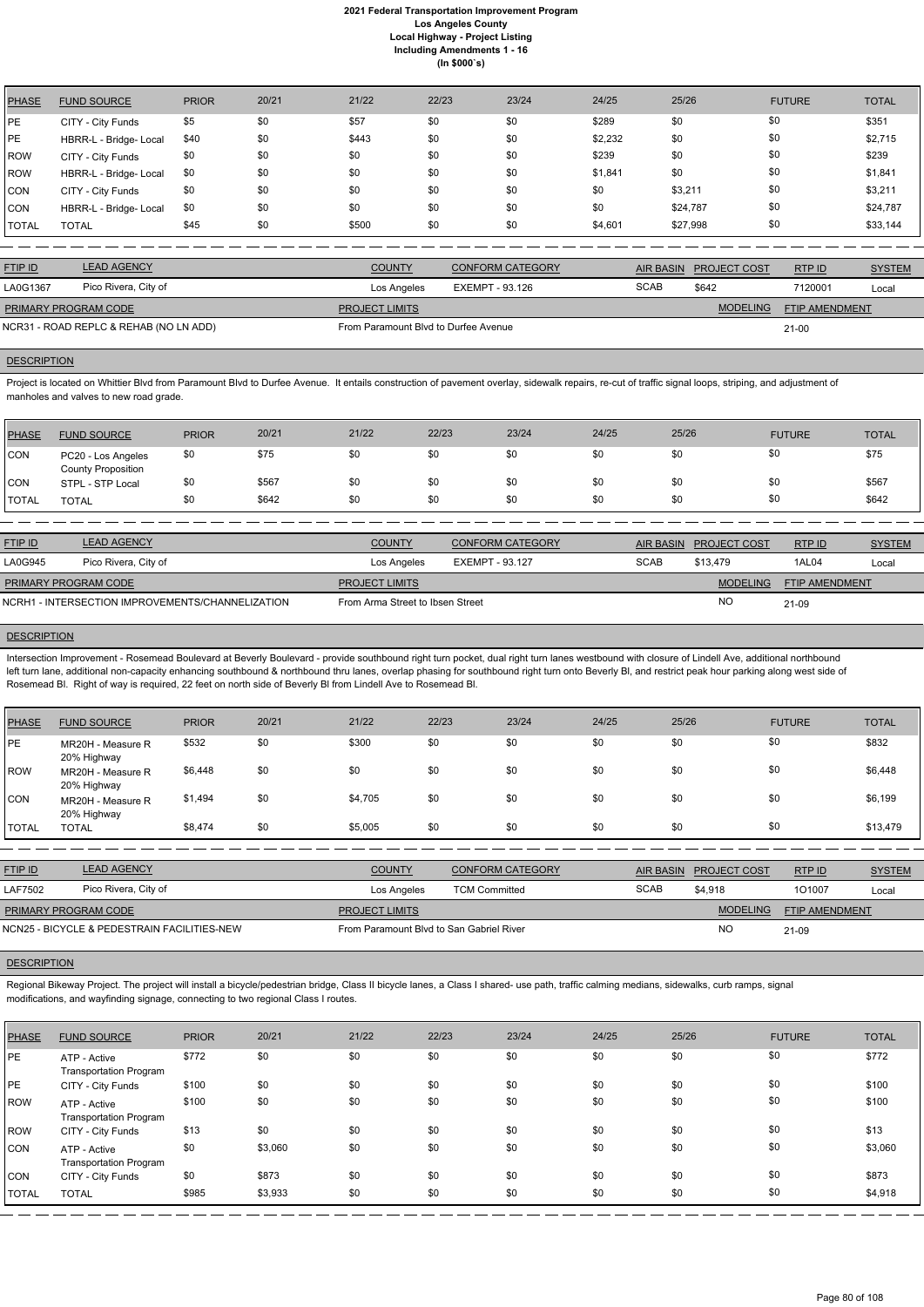**Including Amendments 1 - 16**

**(In \$000`s)**

| <b>FTIP ID</b>       | <b>LEAD AGENCY</b>                     | <b>COUNTY</b>                               | <b>CONFORM CATEGORY</b> |             | AIR BASIN PROJECT COST | RTPID          | <b>SYSTEM</b> |
|----------------------|----------------------------------------|---------------------------------------------|-------------------------|-------------|------------------------|----------------|---------------|
| LA9918985            | Pomona, City of                        | Los Angeles                                 | EXEMPT - 93.126         | <b>SCAB</b> | \$1,080                | 1AL04          | Local         |
| PRIMARY PROGRAM CODE |                                        | <b>PROJECT LIMITS</b>                       |                         |             | <b>MODELING</b>        | FTIP AMENDMENT |               |
|                      | NCR31 - ROAD REPLC & REHAB (NO LN ADD) | From Holt/Fairpelx/Fulton to Towne/Foothill |                         |             |                        | 21-03          |               |

## **DESCRIPTION**

Street Rehabilitation - Districts 1 and 6, 428-67931

This project will provide for ADA curb ramps and path of travel improvements for the requirements of the Americans with Disabilities Act. Priority locations determined per the City's ADA transition plan. Project #67934

| <b>PHASE</b> | <b>FUND SOURCE</b> | <b>PRIOR</b> | 20/21 | 21/22   | 22/23 | 23/24 | 24/25 | 25/26 | <b>FUTURE</b> | <b>TOTAL</b> |
|--------------|--------------------|--------------|-------|---------|-------|-------|-------|-------|---------------|--------------|
| <b>PE</b>    | CITY - City Funds  | \$0          | \$20  | \$0     | \$0   | \$0   | \$0   | \$0   | \$0           | \$20         |
| <b>CON</b>   | CITY - City Funds  | \$0          | \$0   | \$200   | \$0   | \$0   | \$0   | \$0   | \$0           | \$200        |
| <b>CON</b>   | STPL - STP Local   | \$0          | \$0   | \$860   | \$0   | \$0   | \$0   | \$0   | \$0           | \$860        |
| <b>TOTAL</b> | <b>TOTAL</b>       | \$0          | \$20  | \$1,060 | \$0   | \$0   | \$0   | \$0   | \$0           | \$1,080      |

| <b>FTIP ID</b>                  | <b>LEAD AGENCY</b> | <b>COUNTY</b>         | CONFORM CATEGORY |             | AIR BASIN PROJECT COST | <b>RTPID</b>          | <b>SYSTEM</b> |
|---------------------------------|--------------------|-----------------------|------------------|-------------|------------------------|-----------------------|---------------|
| LA9919060                       | Pomona, City of    | Los Angeles           | EXEMPT - 93.126  | <b>SCAB</b> | \$723                  | 10M0702               | Local         |
| <b>PRIMARY PROGRAM CODE</b>     |                    | <b>PROJECT LIMITS</b> |                  |             | <b>MODELING</b>        | <b>FTIP AMENDMENT</b> |               |
| NCN29 - SIDEWALKS/CURB CUTS-NEW |                    |                       |                  |             |                        | 21-06                 |               |

#### **DESCRIPTION**

| <b>PHASE</b> | <b>FUND SOURCE</b>                              | <b>PRIOR</b> | 20/21 | 21/22                            | 22/23                | 23/24                   | 24/25 | 25/26            |                     | <b>FUTURE</b>  | <b>TOTAL</b>  |
|--------------|-------------------------------------------------|--------------|-------|----------------------------------|----------------------|-------------------------|-------|------------------|---------------------|----------------|---------------|
| CON          | Coronavirus Response &<br>Relief Sup            | \$0          | \$0   | \$723                            | \$0                  | \$0                     | \$0   | \$0              | \$0                 |                | \$723         |
| <b>TOTAL</b> | <b>TOTAL</b>                                    | \$0          | \$0   | \$723                            | \$0                  | \$0                     | \$0   | \$0              | \$0                 |                | \$723         |
|              |                                                 |              |       |                                  |                      |                         |       |                  |                     |                |               |
| FTIP ID      | <b>LEAD AGENCY</b>                              |              |       | <b>COUNTY</b>                    |                      | <b>CONFORM CATEGORY</b> |       | <b>AIR BASIN</b> | <b>PROJECT COST</b> | RTP ID         | <b>SYSTEM</b> |
| LATP19S009   | Pomona, City of                                 |              |       | Los Angeles                      | <b>TCM Committed</b> |                         |       | <b>SCAB</b>      | \$10.364            | 7120004        | Local         |
|              | PRIMARY PROGRAM CODE                            |              |       | <b>PROJECT LIMITS</b>            |                      |                         |       |                  | <b>MODELING</b>     | FTIP AMENDMENT |               |
|              | NCR25 - BICYCLE & PEDESTRAIN FACILITIES-UPGRADE |              |       | From Arrow Hwy. to Lexinton Ave. |                      |                         |       |                  |                     | $21-00$        |               |

## **DESCRIPTION**

Priority projects of the Pomona Active Transportation Plan, including 10.2 miles of bike lanes, 1.8 miles of traffic calming measures, and 14 intersections of bike/ped improvements.

The Project is part of the overall Middle Harbor Terminal Redevelopment Program which will more than double the capacity of the two terminals it replaces, reduce traffic impacts by increasing the use of on-dock rail, and create 14,000 new jobs. The TCIF grant assigned to the Project will be used to support construction of 30,400 feet of working and storage track in the intermodal railyard.

| <b>PHASE</b> | <b>FUND SOURCE</b>                              | <b>PRIOR</b> | 20/21 | 21/22   | 22/23 | 23/24 | 24/25 | 25/26 | <b>FUTURE</b> | <b>TOTAL</b> |
|--------------|-------------------------------------------------|--------------|-------|---------|-------|-------|-------|-------|---------------|--------------|
| PE           | ATP - Active<br><b>Transportation Program</b>   | \$220        | \$490 | \$0     | \$0   | \$0   | \$0   | \$0   | \$0           | \$710        |
| PE           | Measure M                                       | \$30         | \$60  | \$0     | \$0   | \$0   | \$0   | \$0   | \$0           | \$90         |
| ROW          | ATP - Active<br><b>Transportation Program</b>   | \$0          | \$25  | \$0     | \$0   | \$0   | \$0   | \$0   | \$0           | \$25         |
| ROW          | Measure M                                       | \$0          | \$5   | \$0     | \$0   | \$0   | \$0   | \$0   | \$0           | \$5          |
| CON          | ATP - Active<br><b>Transportation Program</b>   | \$0          | \$0   | \$8,534 | \$0   | \$0   | \$0   | \$0   | \$0           | \$8,534      |
| <b>CON</b>   | Measure M                                       | \$0          | \$0   | \$200   | \$0   | \$0   | \$0   | \$0   | \$0           | \$200        |
| <b>CON</b>   | PC25 - Los Angeles<br><b>County Proposition</b> | \$0          | \$0   | \$800   | \$0   | \$0   | \$0   | \$0   | \$0           | \$800        |
| <b>TOTAL</b> | <b>TOTAL</b>                                    | \$250        | \$580 | \$9,534 | \$0   | \$0   | \$0   | \$0   | \$0           | \$10,364     |

| <b>FTIP ID</b>              | <b>LEAD AGENCY</b>                          | <b>COUNTY</b>         | CONFORM CATEGORY | AIR BASIN   | <b>PROJECT COST</b> | RTPID                 | <b>SYSTEM</b> |
|-----------------------------|---------------------------------------------|-----------------------|------------------|-------------|---------------------|-----------------------|---------------|
| LA0G1403                    | Port of Long Beach                          | Los Angeles           | EXEMPT - 93.126  | <b>SCAB</b> | \$156.355           | 100710                | Local         |
| <b>PRIMARY PROGRAM CODE</b> |                                             | <b>PROJECT LIMITS</b> |                  |             | <b>MODELING</b>     | <b>FTIP AMENDMENT</b> |               |
|                             | NCR93 - PORT FACILITIES - NO LANE EXPANSION | From Pier E to Pier F |                  |             | <b>NO</b>           | $21-00$               |               |

| PHASE          | <b>FUND SOURCE</b>                                   | <b>PRIOR</b> | 20/21    | 21/22 | 22/23 | 23/24 | 24/25 | 25/26 | <b>FUTURE</b> | <b>TOTAL</b> |
|----------------|------------------------------------------------------|--------------|----------|-------|-------|-------|-------|-------|---------------|--------------|
| ICON           | PORT - Port Funds                                    | \$130,358    | \$10,561 | \$0   | \$0   | \$0   | \$0   | \$0   | \$0           | \$140,919    |
| <b>CON</b>     | TCIF - State Bond -<br><b>Trade Corridor Program</b> | \$14,484     | \$952    | \$0   | \$0   | \$0   | \$0   | \$0   | \$0           | \$15,436     |
| <b>I</b> TOTAL | <b>TOTAL</b>                                         | \$144,842    | \$11,513 | \$0   | \$0   | \$0   | \$0   | \$0   |               | \$156,355    |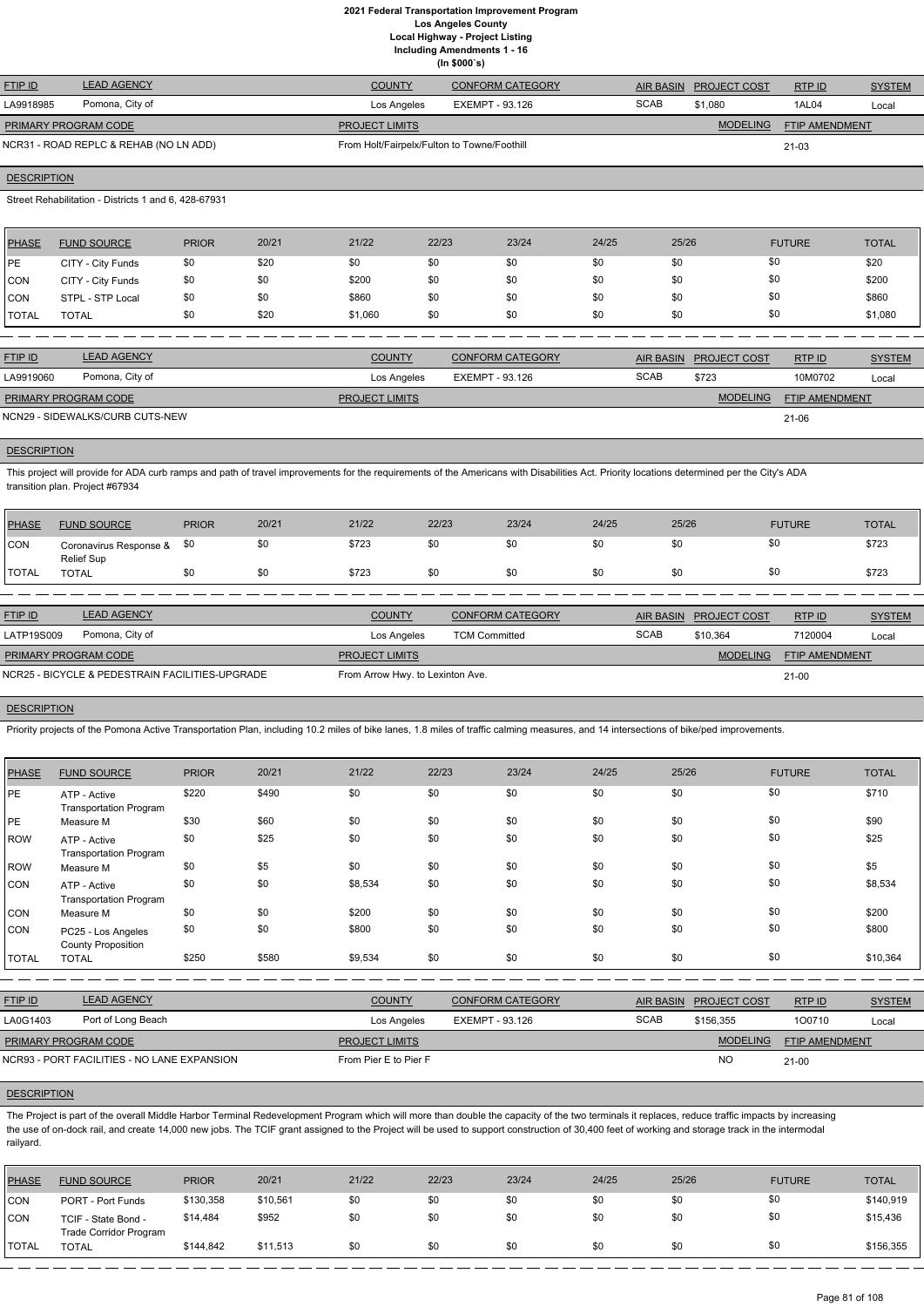**Including Amendments 1 - 16**

|  | (ln \$000's) |
|--|--------------|
|--|--------------|

| <b>FTIP ID</b>                              | <b>LEAD AGENCY</b> | <b>COUNTY</b>                             | <b>CONFORM CATEGORY</b> |             | AIR BASIN PROJECT COST | RTPID          | <b>SYSTEM</b> |
|---------------------------------------------|--------------------|-------------------------------------------|-------------------------|-------------|------------------------|----------------|---------------|
| LA0G1449                                    | Port of Long Beach | Los Angeles                               | EXEMPT - 93.126         | <b>SCAB</b> | \$32,000               | 7120018        | Local         |
| PRIMARY PROGRAM CODE                        |                    | <b>PROJECT LIMITS</b>                     |                         |             | <b>MODELING</b>        | FTIP AMENDMENT |               |
| NCR93 - PORT FACILITIES - NO LANE EXPANSION |                    | From Middle Harbor exit gate to Pico Ave. |                         |             | ΝC                     | $21 - 00$      |               |

#### **DESCRIPTION**

Pier D Street Realignment Project. Realign Pier D St between Middle Harbor out gate and Pico Ave and Broadway between old POLB Maintenance Yard (western terminus of the roadway) and Pico Ave.

| PHASE        | <b>FUND SOURCE</b>       | <b>PRIOR</b> | 20/21   | 21/22 | 22/23    | 23/24 | 24/25 | 25/26 | <b>FUTURE</b> | <b>TOTAL</b> |
|--------------|--------------------------|--------------|---------|-------|----------|-------|-------|-------|---------------|--------------|
| <b>IPE</b>   | <b>PORT - Port Funds</b> | \$8,000      | \$0     | \$0   | \$0      | \$0   | \$0   | \$0   | \$0           | \$8,000      |
| <b>IROW</b>  | <b>PORT - Port Funds</b> | \$0          | \$2,000 | \$0   | \$0      | \$0   | \$0   | \$0   | \$0           | \$2,000      |
| <b>CON</b>   | <b>PORT - Port Funds</b> | \$0          | \$0     | \$0   | \$22,000 | \$0   | \$0   | \$0   | \$0           | \$22,000     |
| <b>TOTAL</b> | TOTAL                    | \$8,000      | \$2,000 | \$0   | \$22,000 | \$0   | \$0   | \$0   | \$0           | \$32,000     |

| <b>FTIP ID</b>                           | <b>LEAD AGENCY</b> | <b>COUNTY</b>         | <b>CONFORM CATEGORY</b>                         |             | AIR BASIN PROJECT COST | RTP ID                | <b>SYSTEM</b> |
|------------------------------------------|--------------------|-----------------------|-------------------------------------------------|-------------|------------------------|-----------------------|---------------|
| LA9918957                                | Port of Long Beach | Los Angeles           | NON-EXEMPT/NOT MODELED                          | <b>SCAB</b> | \$24.800               | 1200P003              | Local         |
| <b>PRIMARY PROGRAM CODE</b>              |                    | <b>PROJECT LIMITS</b> |                                                 |             | <b>MODELING</b>        | <b>FTIP AMENDMENT</b> |               |
| TRR15 - TRACK REPLACEMENT/REHABILITATION |                    |                       | From SB I-710 Ramp to South Harbor Scenic Drive |             | YES                    | $21 - 06$             |               |

#### **DESCRIPTION**

This Project will add a new 3,000-foot railroad track to eliminate a bottleneck at the Ocean Boulevard Overcrossing, realign existing lead track, and reconfigure crossovers and turnouts to increase the reliability of the connection between East Basin marine terminals and the Alameda Corridor.

| PHASE        | <b>FUND SOURCE</b>           | <b>PRIOR</b> | 20/21   | 21/22    | 22/23 | 23/24 | 24/25 | 25/26 | <b>FUTURE</b> | <b>TOTAL</b> |
|--------------|------------------------------|--------------|---------|----------|-------|-------|-------|-------|---------------|--------------|
| PE           | <b>PORT - Port Funds</b>     | \$1,308      | \$2,962 | \$0      | \$0   | \$0   | \$0   | \$0   | \$0           | \$4,270      |
| <b>ROW</b>   | <b>PORT - Port Funds</b>     | \$0          | \$1,005 | \$0      | \$0   | \$0   | \$0   | \$0   | \$0           | \$1,005      |
| <b>CON</b>   | PORT - Port Funds            | \$0          | \$0     | \$11,525 | \$0   | \$0   | \$0   | \$0   | \$0           | \$11,525     |
| <b>CON</b>   | SB1 TRADE<br><b>CORRIDOR</b> | \$0          | \$0     | \$8,000  | \$0   | \$0   | \$0   | \$0   | \$0           | \$8,000      |
| <b>TOTAL</b> | <b>TOTAL</b>                 | \$1,308      | \$3,967 | \$19,525 | \$0   | \$0   | \$0   | \$0   | \$0           | \$24,800     |

| <b>FTIP ID</b>                                      | <b>LEAD AGENCY</b> | <b>COUNTY</b>                     | <b>CONFORM CATEGORY</b> |             | AIR BASIN PROJECT COST | RTPID                 | <b>SYSTEM</b> |
|-----------------------------------------------------|--------------------|-----------------------------------|-------------------------|-------------|------------------------|-----------------------|---------------|
| <b>LAF7204</b>                                      | Port of Long Beach | Los Angeles                       | <b>TCM Committed</b>    | <b>SCAB</b> | \$150,000              | 1AL04                 | Local         |
| PRIMARY PROGRAM CODE                                |                    | <b>PROJECT LIMITS</b>             |                         |             | <b>MODELING</b>        | <b>FTIP AMENDMENT</b> |               |
| CART2 - HIGHWAY/ROAD IMP - LANE ADD'S - w/TCM : NRS |                    | From Pico Avenue to Edison Avenue |                         |             | <b>YES</b>             | 21-05                 |               |

## **DESCRIPTION**

(1) Realigns Pier B St. between Pico Ave. and Anaheim Way and widens into 2 lanes in each direction to improve goods movement mobility, and enhance pedestrian travel through the addition of street lighting and signage. (2) Realigns Pico Ave. to the west from Pier B St./I-710 Ramps to Pier D St. (3) Constructs and replaces 7,250 feet of sidewalk on the south side of Pier B St. and along the west side of Pico Ave. (4) Close the at-grade railroad crossing at 9th Street.

| <b>PHASE</b>   | <b>FUND SOURCE</b>                                 | <b>PRIOR</b> | 20/21 | 21/22                               | 22/23 | 23/24                             | 24/25            | 25/26               | <b>FUTURE</b>  | <b>TOTAL</b>  |
|----------------|----------------------------------------------------|--------------|-------|-------------------------------------|-------|-----------------------------------|------------------|---------------------|----------------|---------------|
| PE             | MR20H - Measure R<br>20% Highway                   | \$10,000     | \$0   | \$0                                 | \$0   | \$0                               | \$0              | \$0                 | \$0            | \$10,000      |
| PE             | <b>PORT - Port Funds</b>                           | \$18,010     | \$0   | \$0                                 | \$0   | \$0                               | \$0              | \$0                 | \$0            | \$18,010      |
| <b>CON</b>     | CMAQ - Congestion<br><b>Mitigation Air Quality</b> | \$0          | \$0   | \$5,354                             | \$0   | \$0                               | \$0              | \$0                 | \$0            | \$5,354       |
| <b>CON</b>     | <b>PORT - Port Funds</b>                           | \$0          | \$0   | \$105,681                           | \$0   | \$0                               | \$0              | \$0                 | \$0            | \$105,681     |
| <b>CON</b>     | STPL-R - STP Local<br>Regional                     | \$0          | \$0   | \$10,955                            | \$0   | \$0                               | \$0              | \$0                 | \$0            | \$10,955      |
| <b>TOTAL</b>   | <b>TOTAL</b>                                       | \$28,010     | \$0   | \$121,990                           | \$0   | \$0                               | \$0              | \$0                 | \$0            | \$150,000     |
|                |                                                    |              |       |                                     |       |                                   |                  |                     |                |               |
| <b>FTIP ID</b> | <b>LEAD AGENCY</b>                                 |              |       | <b>COUNTY</b>                       |       | <b>CONFORM CATEGORY</b>           | <b>AIR BASIN</b> | <b>PROJECT COST</b> | RTP ID         | <b>SYSTEM</b> |
| LATP16M010     | Port of Long Beach                                 |              |       | Los Angeles                         |       | NON-REPORTABLE TCM COMMITTED SCAB |                  | \$17,500            | 7120004        | Local         |
|                | PRIMARY PROGRAM CODE                               |              |       | <b>PROJECT LIMITS</b>               |       |                                   |                  | <b>MODELING</b>     | FTIP AMENDMENT |               |
|                | NCN26 - BICYCLE FACILITY-NEW                       |              |       | From Pico Ave to Golden Shore Drive |       |                                   |                  | <b>NO</b>           | $21-02$        |               |
|                |                                                    |              |       |                                     |       |                                   |                  |                     |                |               |

## **DESCRIPTION**

Coastal Bike Trail Connector-Ocean Blvd, Long Beach. This is a Class I bike path on Ocean Blvd Bridge, connecting the future Bixby Memorial Bicycle Path to the City of Long Beach existing/future bike network (approximately 0.5 mile). It will connect to the LA River bike path and close a gap in the California Coastal Trail.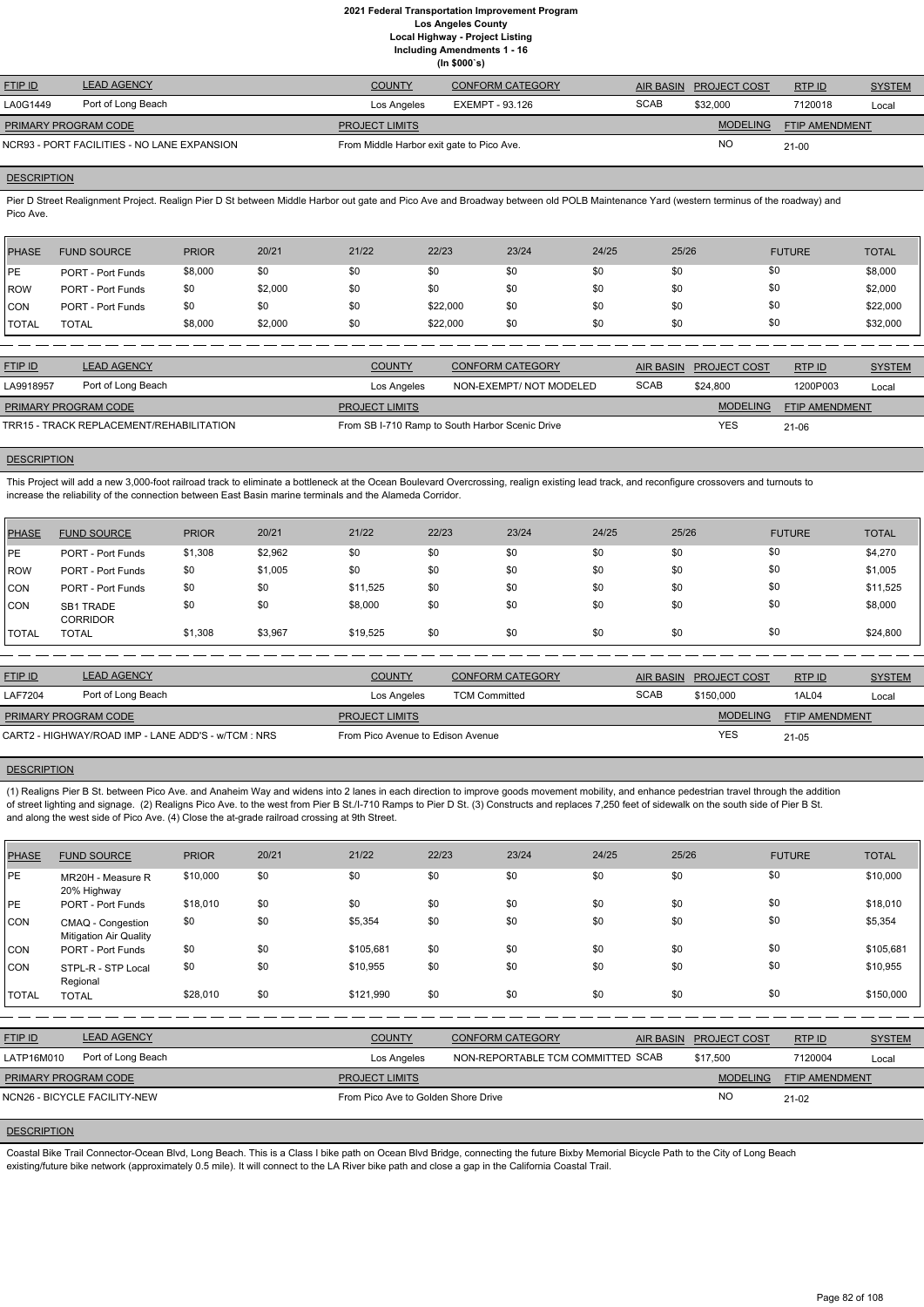**Including Amendments 1 - 16**

|  |              | ing Amendments 1 - ′ |  |  |
|--|--------------|----------------------|--|--|
|  | $(1 - A A A$ |                      |  |  |

|              |                                                    |              |         |       | (ln \$000's) |       |       |       |               |              |
|--------------|----------------------------------------------------|--------------|---------|-------|--------------|-------|-------|-------|---------------|--------------|
| <b>PHASE</b> | <b>FUND SOURCE</b>                                 | <b>PRIOR</b> | 20/21   | 21/22 | 22/23        | 23/24 | 24/25 | 25/26 | <b>FUTURE</b> | <b>TOTAL</b> |
| <b>PE</b>    | PORT - Port Funds                                  | \$2,729      | \$0     | \$0   | \$0          | \$0   | \$0   | \$0   | \$0           | \$2,729      |
| <b>CON</b>   | ATP - Active<br><b>Transportation Program</b>      | \$4,000      | \$0     | \$0   | \$0          | \$0   | \$0   | \$0   | \$0           | \$4,000      |
| <b>CON</b>   | CMAQ - Congestion<br><b>Mitigation Air Quality</b> | \$3,113      | \$0     | \$0   | \$0          | \$0   | \$0   | \$0   | \$0           | \$3,113      |
| <b>CON</b>   | PORT - Port Funds                                  | \$0          | \$7,658 | \$0   | \$0          | \$0   | \$0   | \$0   | \$0           | \$7,658      |
| <b>TOTAL</b> | <b>TOTAL</b>                                       | \$9,842      | \$7,658 | \$0   | \$0          | \$0   | \$0   | \$0   | \$0           | \$17,500     |

Alameda Corridor Southern Terminus Gap Closure project. This project will provide separate rail access to two adjacent on-dock railyards, thus eliminating the potential for train collisions. The new double track segment will also reduce moving train blockages at two immediately adjacent rail crossings on roadways, which also reduces the potential for train-vehicular collisions.

| <b>FTIP ID</b>              | <b>LEAD AGENCY</b>                          | <b>COUNTY</b>                                    | <b>CONFORM CATEGORY</b> |             | AIR BASIN PROJECT COST | RTPID                 | <b>SYSTEM</b> |
|-----------------------------|---------------------------------------------|--------------------------------------------------|-------------------------|-------------|------------------------|-----------------------|---------------|
| LA0G1540                    | Port of Los Angeles                         | Los Angeles                                      | EXEMPT - 93.126         | <b>SCAB</b> | \$14,050               | 100708                | Local         |
| <b>PRIMARY PROGRAM CODE</b> |                                             | <b>PROJECT LIMITS</b>                            |                         |             | <b>MODELING</b>        | <b>FTIP AMENDMENT</b> |               |
|                             | NCR93 - PORT FACILITIES - NO LANE EXPANSION | From I-110 Fwy to North Access Road<br>$21 - 01$ |                         |             |                        |                       |               |

# **DESCRIPTION**

| <b>IPE</b><br>\$1,793<br><b>PORT - Port Funds</b>            | \$0     | \$0 | \$0 | \$0 | \$0 | \$0 | \$0 |          |
|--------------------------------------------------------------|---------|-----|-----|-----|-----|-----|-----|----------|
|                                                              |         |     |     |     |     |     |     | \$1,793  |
| \$3,133<br><b>CON</b><br>PORT - Port Funds                   | \$3,132 | \$0 | \$0 | \$0 | \$0 | \$0 | \$0 | \$6,265  |
| <b>CON</b><br>\$5,992<br><b>SB1 TRADE</b><br><b>CORRIDOR</b> | \$0     | \$0 | \$0 | \$0 | \$0 | \$0 | \$0 | \$5,992  |
| \$10,918<br><b>TOTAL</b><br><b>TOTAL</b>                     | \$3,132 | \$0 | \$0 | \$0 | \$0 | \$0 | \$0 | \$14,050 |

| <b>FTIP ID</b>       | <b>LEAD AGENCY</b>                          | <b>COUNTY</b>                         | CONFORM CATEGORY |             | AIR BASIN PROJECT COST | RTP ID                | <b>SYSTEM</b> |
|----------------------|---------------------------------------------|---------------------------------------|------------------|-------------|------------------------|-----------------------|---------------|
| LA0G1543             | Port of Los Angeles                         | Los Angeles                           | EXEMPT - 93.126  | <b>SCAB</b> | \$61.395               | 100708                | Local         |
| PRIMARY PROGRAM CODE |                                             | <b>PROJECT LIMITS</b>                 |                  |             | <b>MODELING</b>        | <b>FTIP AMENDMENT</b> |               |
|                      | NCR93 - PORT FACILITIES - NO LANE EXPANSION | From Seaside Ave to Navy Way Terminus |                  |             |                        | 21-02                 |               |

## **DESCRIPTION**

Terminal Island Railyard Enhancement project. This project entails the construction of five staging/storage tracks about 47,000 lineal feet (47,000 LF = 31,000 LF of storage tracks + 16,000 LF of connections) to the an existing rail yard, located on Terminal Island, which is also includes a short rail bridge over water.

| PHASE   | <b>FUND SOURCE</b>           | <b>PRIOR</b> | 20/21    | 21/22 | 22/23 | 23/24 | 24/25 | 25/26 | <b>FUTURE</b> | <b>TOTAL</b> |
|---------|------------------------------|--------------|----------|-------|-------|-------|-------|-------|---------------|--------------|
| PE      | <b>PORT - Port Funds</b>     | \$4,902      | \$843    | \$0   | \$0   | \$0   | \$0   | \$0   | \$0           | \$5,745      |
| CON     | <b>PORT - Port Funds</b>     | \$0          | \$34,005 | \$0   | \$0   | \$0   | \$0   | \$0   | \$0           | \$34,005     |
| CON     | SB1 TRADE<br><b>CORRIDOR</b> | \$0          | \$21,645 | \$0   | \$0   | \$0   | \$0   | \$0   | \$0           | \$21,645     |
| I TOTAL | TOTAL                        | \$4,902      | \$56,493 | \$0   | \$0   | \$0   | \$0   | \$0   | \$0           | \$61,395     |

| <b>FTIP ID</b>       | <b>LEAD AGENCY</b>                | <b>COUNTY</b>                                | <b>CONFORM CATEGORY</b> |             | AIR BASIN PROJECT COST | RTPID          | <b>SYSTEM</b> |
|----------------------|-----------------------------------|----------------------------------------------|-------------------------|-------------|------------------------|----------------|---------------|
| LA9918813            | Port of Los Angeles               | Los Angeles                                  | тсм                     | <b>SCAB</b> | \$23.200               | 1AL04          | Local         |
| PRIMARY PROGRAM CODE |                                   | <b>PROJECT LIMITS</b>                        |                         |             | <b>MODELING</b>        | FTIP AMENDMENT |               |
|                      | NCN27 - PEDESTRIAN FACILITIES-NEW | From Harry Bridges Boulevard to Water Street |                         |             |                        | $21 - 00$      |               |

#### **DESCRIPTION**

The project will design and construct a pedestrian bridge to improve connectivity and eliminate an existing conflict between rail and pedestrians.

| <b>PHASE</b> | <b>FUND SOURCE</b> | <b>PRIOR</b> | 20/21 | 21/22 | 22/23 | 23/24 | 24/25 | 25/26 | <b>FUTURE</b> | <b>TOTAL</b> |
|--------------|--------------------|--------------|-------|-------|-------|-------|-------|-------|---------------|--------------|

| CON            | <b>PORT - Port Funds</b>          | \$0 | \$0 | \$0                                     | \$8,050 | \$15,150                          | \$0 | \$0 | \$0                    |                       | \$23,200      |
|----------------|-----------------------------------|-----|-----|-----------------------------------------|---------|-----------------------------------|-----|-----|------------------------|-----------------------|---------------|
| <b>I</b> TOTAL | <b>TOTAL</b>                      | \$0 | \$0 | \$0                                     | \$8.050 | \$15,150                          | \$0 | \$0 | \$0                    |                       | \$23,200      |
|                |                                   |     |     |                                         |         |                                   |     |     |                        |                       |               |
| <b>FTIP ID</b> | <b>LEAD AGENCY</b>                |     |     | <b>COUNTY</b>                           |         | <b>CONFORM CATEGORY</b>           |     |     | AIR BASIN PROJECT COST | RTPID                 | <b>SYSTEM</b> |
| LA9918926      | Port of Los Angeles               |     |     | Los Angeles                             |         | NON-REPORTABLE TCM COMMITTED SCAB |     |     | \$23,800               | 1AL04                 | Local         |
|                | <b>PRIMARY PROGRAM CODE</b>       |     |     | <b>PROJECT LIMITS</b>                   |         |                                   |     |     | <b>MODELING</b>        | <b>FTIP AMENDMENT</b> |               |
|                | NCN27 - PEDESTRIAN FACILITIES-NEW |     |     | From Harry Bridges Blvd to Water Street |         |                                   |     |     |                        | 21-01                 |               |

# **DESCRIPTION**

The Avalon Promenade and Gateway project will develop the 12-acres site south of Harry Bridges Blvd along Avalon Boulevard and will construct a signature pedestrian bridge (approximately 440 linear feet), which will improve pedestrian access to the Wilmington Waterfront. A pedestrian bridge will provide safe and direct pedestrian access over the Pacific Harbor Rail Line train tracks and realigned Water Street.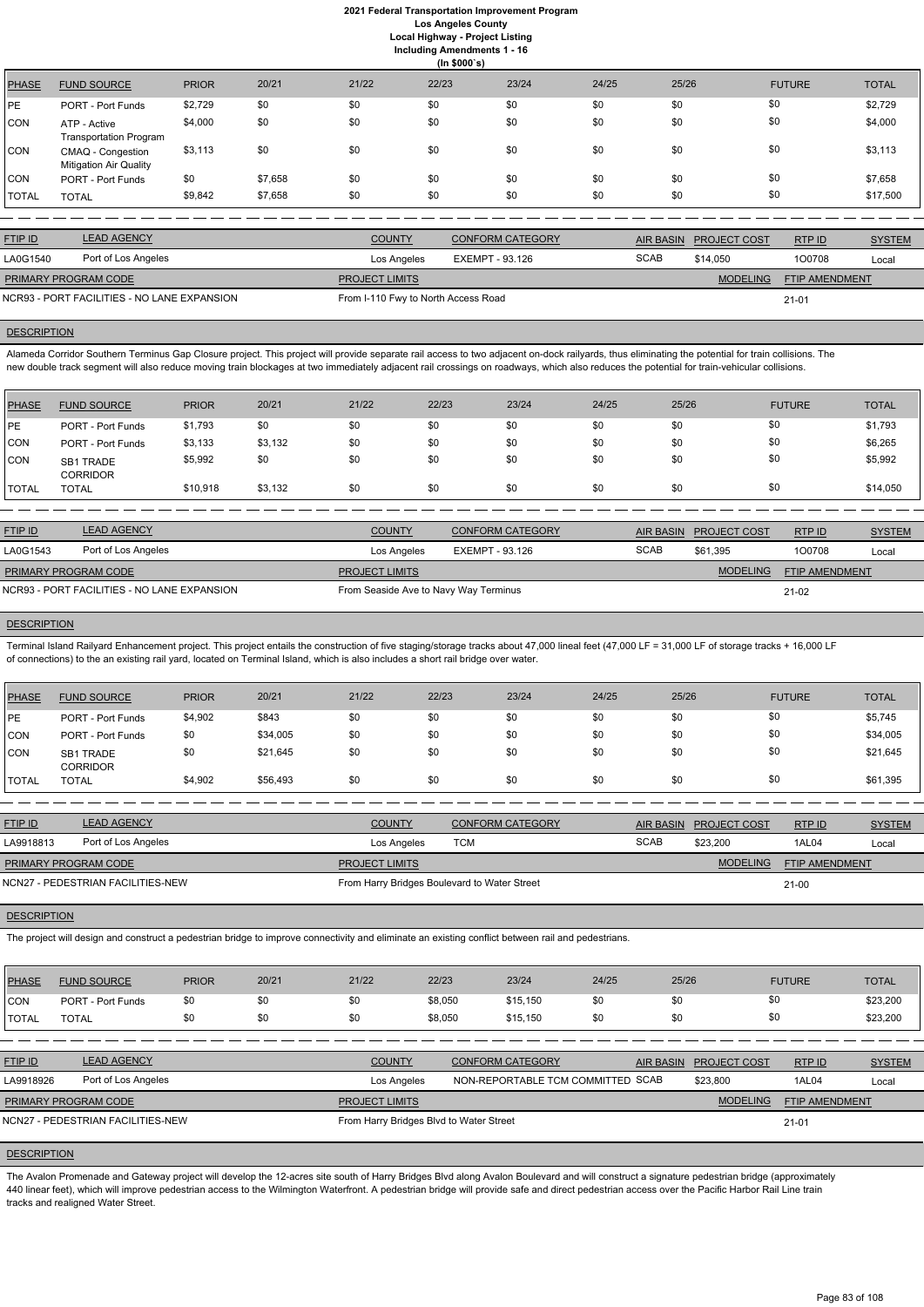|              | (ln \$000's)             |              |       |         |          |         |       |       |               |              |  |  |
|--------------|--------------------------|--------------|-------|---------|----------|---------|-------|-------|---------------|--------------|--|--|
| PHASE        | <b>FUND SOURCE</b>       | <b>PRIOR</b> | 20/21 | 21/22   | 22/23    | 23/24   | 24/25 | 25/26 | <b>FUTURE</b> | <b>TOTAL</b> |  |  |
| <b>IPE</b>   | <b>PORT - Port Funds</b> | \$2,199      | \$701 | \$891   | \$0      | \$0     | \$0   | \$0   | \$0           | \$3,791      |  |  |
| CON          | Measure M                | \$0          | \$0   | \$0     | \$8,050  | \$0     | \$0   | \$0   | \$0           | \$8,050      |  |  |
| CON          | <b>PORT - Port Funds</b> | \$0          | \$0   | \$2,521 | \$6,148  | \$3,290 | \$0   | \$0   | \$0           | \$11,959     |  |  |
| <b>TOTAL</b> | <b>TOTAL</b>             | \$2,199      | \$701 | \$3,412 | \$14,198 | \$3,290 | \$0   | \$0   | \$0           | \$23,800     |  |  |

The project will add five new working tracks jsut north of/parallel to the existing Fenix on-dock railyard, including tail track, pavement and turnouts. A total of 15,000 linear feet of tract will be added as part of this project.

| <b>FTIP ID</b>              | <b>LEAD AGENCY</b>                          | <b>COUNTY</b>         | CONFORM CATEGORY |             | AIR BASIN PROJECT COST | RTP ID                | <b>SYSTEM</b> |
|-----------------------------|---------------------------------------------|-----------------------|------------------|-------------|------------------------|-----------------------|---------------|
| LA9918927                   | Port of Los Angeles                         | Los Angeles           | EXEMPT - 93.126  | <b>SCAB</b> | \$40.489               | 1AL04                 | Local         |
| <b>PRIMARY PROGRAM CODE</b> |                                             | <b>PROJECT LIMITS</b> |                  |             | <b>MODELING</b>        | <b>FTIP AMENDMENT</b> |               |
|                             | NCR93 - PORT FACILITIES - NO LANE EXPANSION | From N/A to N/A       |                  |             |                        | $21 - 01$             |               |

#### **DESCRIPTION**

N58 - Aviation Blvd. Intersection Improvements at Artesia Blvd. Plans, specifications, estimates, obtaining right of way, and construction of a 210 ft. right turn only lane on northbound Aviation Blvd at Artesia Blvd. Project No. MR312.20. FA No. MOU.MR312.20.

| PHASE        | <b>FUND SOURCE</b>                         | <b>PRIOR</b> | 20/21   | 21/22 | 22/23    | 23/24    | 24/25 | 25/26 | <b>FUTURE</b> | <b>TOTAL</b> |
|--------------|--------------------------------------------|--------------|---------|-------|----------|----------|-------|-------|---------------|--------------|
| l PE         | <b>PORT - Port Funds</b>                   | \$450        | \$1,921 | \$900 | \$106    | \$0      | \$0   | \$0   | \$0           | \$3,377      |
| CON          | <b>PORT - Port Funds</b>                   | \$0          | \$0     | \$0   | \$3,854  | \$15,074 | \$0   | \$0   | \$0           | \$18,928     |
| <b>CON</b>   | Port Infrastructure<br>Development Program | \$0          | \$0     | \$0   | \$8,973  | \$9,211  | \$0   | \$0   | \$0           | \$18,184     |
| <b>TOTAL</b> | TOTAL                                      | \$450        | \$1,921 | \$900 | \$12,933 | \$24,285 | \$0   | \$0   | \$0           | \$40,489     |

Pacific Coast Highway (PCH) at Anita Street Intersection Improvements. Anita Street at Pacific Coast Highway (PCH) Westbound Left Turn and Right Turn Lane Extension and Intersection Improvements Project.

| <b>FTIP ID</b>                                   | <b>LEAD AGENCY</b>     | <b>COUNTY</b>                                   | <b>CONFORM CATEGORY</b> |             | AIR BASIN PROJECT COST | RTP ID                | <b>SYSTEM</b> |
|--------------------------------------------------|------------------------|-------------------------------------------------|-------------------------|-------------|------------------------|-----------------------|---------------|
| <b>LA0G721</b>                                   | Redondo Beach, City of | Los Angeles                                     | EXEMPT - 93.127         | <b>SCAB</b> | \$1.907                | 1AL04                 | Local         |
| <b>PRIMARY PROGRAM CODE</b>                      |                        | <b>PROJECT LIMITS</b>                           |                         |             | <b>MODELING</b>        | <b>FTIP AMENDMENT</b> |               |
| NCRH1 - INTERSECTION IMPROVEMENTS/CHANNELIZATION |                        | From 200' south of Artesia Blyd to Artesia Blyd |                         |             | <b>NO</b>              | $21 - 12$             |               |

#### **DESCRIPTION**

| PHASE        | <b>FUND SOURCE</b>               | <b>PRIOR</b> | 20/21 | 21/22   | 22/23 | 23/24 | 24/25 | 25/26 | <b>FUTURE</b> | <b>TOTAL</b> |
|--------------|----------------------------------|--------------|-------|---------|-------|-------|-------|-------|---------------|--------------|
| PE           | MR20H - Measure R<br>20% Highway | \$125        | \$0   | \$0     | \$0   | \$0   | \$0   | \$0   | \$0           | \$125        |
| ROW          | MR20H - Measure R<br>20% Highway | \$260        | \$0   | \$0     | \$0   | \$0   | \$0   | \$0   | \$0           | \$260        |
| ICON.        | MR20H - Measure R<br>20% Highway | \$462        | \$0   | \$1,060 | \$0   | \$0   | \$0   | \$0   | \$0           | \$1,522      |
| <b>TOTAL</b> | <b>TOTAL</b>                     | \$847        | \$0   | \$1,060 | \$0   | \$0   | \$0   | \$0   | \$0           | \$1,907      |

| <b>LEAD AGENCY</b><br><b>FTIP ID</b>             |  | <b>COUNTY</b>                                 | CONFORM CATEGORY | <b>AIR BASIN</b>       | <b>PROJECT COST</b> | RTP ID                | <b>SYSTEM</b> |
|--------------------------------------------------|--|-----------------------------------------------|------------------|------------------------|---------------------|-----------------------|---------------|
| Redondo Beach, City of<br>LA9918819              |  | Los Angeles<br>EXEMPT - 93.127                |                  | <b>SCAB</b><br>\$2.500 |                     | 1OM0702               | Local         |
| <b>PRIMARY PROGRAM CODE</b>                      |  | <b>PROJECT LIMITS</b>                         |                  |                        | <b>MODELING</b>     | <b>FTIP AMENDMENT</b> |               |
| NCRH1 - INTERSECTION IMPROVEMENTS/CHANNELIZATION |  | From Pacific Coast Highway to Prospect Avenue |                  |                        |                     | $21 - 01$             |               |

# **DESCRIPTION**

|--|

| PE                                              | CITY - City Funds                | \$100 | \$0   | \$0           | \$0                                | \$0                     | \$0 | \$0              | \$0                 |                | \$100         |
|-------------------------------------------------|----------------------------------|-------|-------|---------------|------------------------------------|-------------------------|-----|------------------|---------------------|----------------|---------------|
| <b>PE</b>                                       | MR20H - Measure R<br>20% Highway | \$300 | \$0   | \$0           | \$0                                | \$0                     | \$0 | \$0              | \$0                 |                | \$300         |
| CON                                             | MR20H - Measure R<br>20% Highway | \$0   | \$500 | \$1,600       | \$0                                | \$0                     | \$0 | \$0              | \$0                 |                | \$2,100       |
| <b>I</b> TOTAL                                  | <b>TOTAL</b>                     | \$400 | \$500 | \$1,600       | \$0                                | \$0                     | \$0 | \$0              | \$0                 |                | \$2,500       |
|                                                 |                                  |       |       |               |                                    |                         |     |                  |                     |                |               |
| <b>FTIP ID</b>                                  | <b>LEAD AGENCY</b>               |       |       | <b>COUNTY</b> |                                    | <b>CONFORM CATEGORY</b> |     | <b>AIR BASIN</b> | <b>PROJECT COST</b> | RTP ID         | <b>SYSTEM</b> |
| LAF9110                                         | Rosemead, City of                |       |       | Los Angeles   |                                    | NON-EXEMPT              |     | <b>SCAB</b>      | \$3,308             | 2016A319       | Local         |
|                                                 | PRIMARY PROGRAM CODE             |       |       |               | <b>PROJECT LIMITS</b>              |                         |     |                  | <b>MODELING</b>     | FTIP AMENDMENT |               |
| CAN76 - ADDING A LANE THROUGH A BOTTLENECK: NRS |                                  |       |       |               | From New Avenue to Sullivan Avenue |                         |     |                  | <b>YES</b>          | $21 - 00$      |               |

**DESCRIPTION** 

Garvey Avenue Regional Access & Capacity Improvement Project focuses on relieving heavy traffic congestion through improved Level of Service (LOS) and Capacity.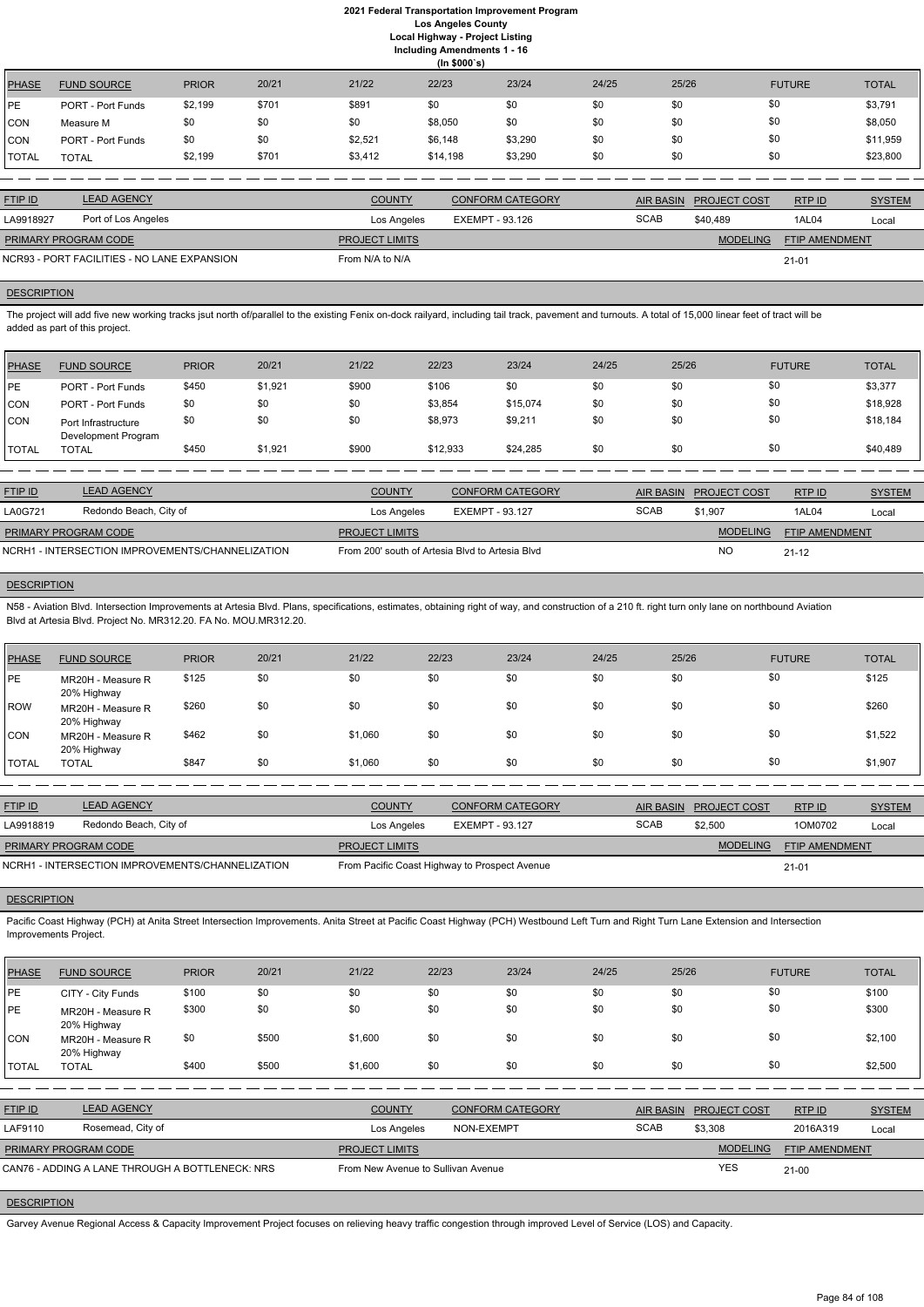| PHASE          | <b>FUND SOURCE</b>                              | <b>PRIOR</b> | 20/21 | 21/22   | 22/23 | 23/24 | 24/25 | 25/26 | <b>FUTURE</b> | <b>TOTAL</b> |
|----------------|-------------------------------------------------|--------------|-------|---------|-------|-------|-------|-------|---------------|--------------|
| <b>CON</b>     | <b>AGENCY - Agency</b>                          | \$0          | \$96  | \$896   |       | \$0   | \$0   | \$0   | \$0           | \$992        |
| <b>CON</b>     | PC25 - Los Angeles<br><b>County Proposition</b> | \$0          | \$225 | \$2,091 |       | \$0   | \$0   | \$0   | \$0           | \$2,316      |
| <b>I</b> TOTAL | <b>TOTAL</b>                                    |              | \$321 | \$2,987 |       | \$0   | \$0   | \$0   | \$0           | \$3,308      |

| <b>FTIP ID</b>                 | LEAD AGENCY       | <b>COUNTY</b>                 | CONFORM CATEGORY |             | AIR BASIN PROJECT COST | RTPID                 | <b>SYSTEM</b> |
|--------------------------------|-------------------|-------------------------------|------------------|-------------|------------------------|-----------------------|---------------|
| LAMIPMR111                     | Rosemead, City of | Los Angeles                   | тсм              | <b>SCAB</b> | \$1.375                |                       | Local         |
| PRIMARY PROGRAM CODE           |                   | <b>PROJECT LIMITS</b>         |                  |             | <b>MODELING</b>        | <b>FTIP AMENDMENT</b> |               |
| ITS02 - SIGNAL SYNCHRONIZATION |                   | From City Limit to City Limit |                  |             |                        | 21-01                 |               |
|                                |                   |                               |                  |             |                        |                       |               |

#### **DESCRIPTION**

Install adaptive traffic signal control (ATSC) system, including necessary signal system upgrades for compliance with current standards at 39 signalized locations along Garvey Ave (9 intersections - W to E city limits), Valley Blvd (7 intersections - W to E city limits), San Gabriel Blvd (6 intersections N to S city limits), Walnut Grove Ave (16 intersections - N to S city limits), and Rosemead Blvd (5 intersections - N to S city limits). - PE ONLY

| <b>PHASE</b> | <b>FUND SOURCE</b>               | <b>PRIOR</b> | 20/21   | 21/22 | 22/23 | 23/24 | 24/25 | 25/26 | <b>FUTURE</b> | <b>TOTAL</b> |
|--------------|----------------------------------|--------------|---------|-------|-------|-------|-------|-------|---------------|--------------|
| <b>IPE</b>   | MR20H - Measure R<br>20% Highway | \$0          | \$1,375 | \$0   | \$0   | \$0   | \$0   | \$0   | \$0           | \$1,375      |
| <b>TOTAL</b> | <b>TOTAL</b>                     | \$0          | \$1,375 | \$0   | \$0   | \$0   | \$0   | \$0   | \$0           | \$1,375      |

| <b>LEAD AGENCY</b><br><b>FTIP ID</b>                  |                   | <b>COUNTY</b>         | <b>CONFORM CATEGORY</b>                             |             | AIR BASIN PROJECT COST | <b>RTPID</b>          | <b>SYSTEM</b> |
|-------------------------------------------------------|-------------------|-----------------------|-----------------------------------------------------|-------------|------------------------|-----------------------|---------------|
| LAMIPMR112                                            | Rosemead, City of | Los Angeles           | тсм                                                 | <b>SCAB</b> | \$6,000                |                       | Local         |
| <b>PRIMARY PROGRAM CODE</b>                           |                   | <b>PROJECT LIMITS</b> |                                                     |             | <b>MODELING</b>        | <b>FTIP AMENDMENT</b> |               |
| NCNH2 - SIGNAL(S)-AT INTERSECTIONS (NON SIGNAL SYNCH) |                   |                       | From Various Intersections to Various Intersections |             |                        | $21 - 01$             |               |

#### **DESCRIPTION**

Install left-turn phasing and overlapping right-turn phasing to improve traffic signal phasing and upgrade existing traffic signals to current standards at 10 intersections: 1)San Gabriel Blvd/Hellman Ave; 2) San Gabriel Blvd/Garvey Ave; 3) San Gabriel Blvd/Graves Ave; 4) San Gabriel Blvd/Rush St; 5) Walnut Grove Ave/Mission Dr; 6) Rosemead Blvd/Lower Azusa Rd; 7) Rosemead Blvd/Valley Blvd; 8) Valley Blvd/Muscatel Ave; 9) Valley Blvd/Ivar Ave; 10) Valley Blvd/Mission Dr.

| PHASE        | <b>FUND SOURCE</b>               | <b>PRIOR</b> | 20/21   | 21/22   | 22/23 | 23/24 | 24/25 | 25/26 | <b>FUTURE</b> | <b>TOTAL</b> |
|--------------|----------------------------------|--------------|---------|---------|-------|-------|-------|-------|---------------|--------------|
| <b>PE</b>    | MR20H - Measure R<br>20% Highway | \$0          | \$550   | \$0     | \$0   | \$0   | \$0   | \$0   | \$0           | \$550        |
| ROW          | MR20H - Measure R<br>20% Highway | \$0          | \$475   | \$0     | \$0   | \$0   | \$0   | \$0   | \$0           | \$475        |
| CON          | MR20H - Measure R<br>20% Highway | \$0          | \$0     | \$4,975 | \$0   | \$0   | \$0   | \$0   | \$0           | \$4,975      |
| <b>TOTAL</b> | <b>TOTAL</b>                     | \$0          | \$1,025 | \$4,975 | \$0   | \$0   | \$0   | \$0   | \$0           | \$6,000      |

| <b>FTIP ID</b>              | <b>LEAD AGENCY</b> | <b>COUNTY</b>                      | <b>CONFORM CATEGORY</b> | <b>AIR BASIN</b> | <b>PROJECT COST</b> | RTPID                 | <b>SYSTEM</b> |
|-----------------------------|--------------------|------------------------------------|-------------------------|------------------|---------------------|-----------------------|---------------|
| LATP17S026                  | Rosemead, City of  | Los Angeles                        | EXEMPT - 93.126         | <b>SCAB</b>      | \$1.175             | 7120004               | Local         |
| <b>PRIMARY PROGRAM CODE</b> |                    | <b>PROJECT LIMITS</b>              |                         |                  | <b>MODELING</b>     | <b>FTIP AMENDMENT</b> |               |
| NCR30 - SAFETY IMPROVEMENTS |                    | From Mission Drive to Wells Street |                         |                  | NO                  | 21-06                 |               |

# **DESCRIPTION**

Delta Avenue between Mission Road and Wells Street. Sidewalk installation with ADA compliant ramp accessibility.

| <b>PHASE</b>   | <b>FUND SOURCE</b>                            | <b>PRIOR</b> | 20/21 | 21/22                 | 22/23                        | 23/24                   | 24/25       | 25/26            |                     | <b>FUTURE</b>  | <b>TOTAL</b>  |
|----------------|-----------------------------------------------|--------------|-------|-----------------------|------------------------------|-------------------------|-------------|------------------|---------------------|----------------|---------------|
| CON            | AGENCY - Agency                               | \$0          | \$0   | \$75                  | \$0                          | \$0                     | \$0         | \$0              | \$0                 |                | \$75          |
| <b>CON</b>     | ATP - Active<br><b>Transportation Program</b> | \$0          | \$0   | \$1,100               | \$0                          | \$0                     | \$0         | \$0              | \$0                 |                | \$1,100       |
| <b>ITOTAL</b>  | <b>TOTAL</b>                                  | \$0          | \$0   | \$1,175               | \$0                          | \$0                     | \$0         | \$0              | \$0                 |                | \$1,175       |
|                |                                               |              |       |                       |                              |                         |             |                  |                     |                |               |
| <b>FTIP ID</b> | <b>LEAD AGENCY</b>                            |              |       | <b>COUNTY</b>         |                              | <b>CONFORM CATEGORY</b> |             | <b>AIR BASIN</b> | <b>PROJECT COST</b> | RTPID          | <b>SYSTEM</b> |
| LAF3307        | San Dimas, City of                            |              |       | Los Angeles           | <b>TCM</b>                   |                         | <b>SCAB</b> |                  | \$1,674             | <b>1ITS04</b>  | Local         |
|                | PRIMARY PROGRAM CODE                          |              |       | <b>PROJECT LIMITS</b> |                              |                         |             |                  | <b>MODELING</b>     | FTIP AMENDMENT |               |
|                | <b>ITS02 - SIGNAL SYNCHRONIZATION</b>         |              |       |                       | From Eucla to San Dimas Cyn. |                         |             |                  | <b>YES</b>          | $21 - 00$      |               |

# **DESCRIPTION**

Intersection Improvements on Bonita Ave. at Cataract Ave. Installation of new traffic signal, lighting on Bonita Ave at Cataract Ave and the synchronization of existing signals along Bonita Ave between Eucla Ave and easterly City limit. New traffic signal on Bonita Avenue at Cataract Avenue, and synchronization of the existing signals on Bonita Avenue at Eucla Avenue, San Dimas Avenue, Iglesia Street, Walnut Avenue, San Dimas Canyon Road with the new signal (5 consecutive signals).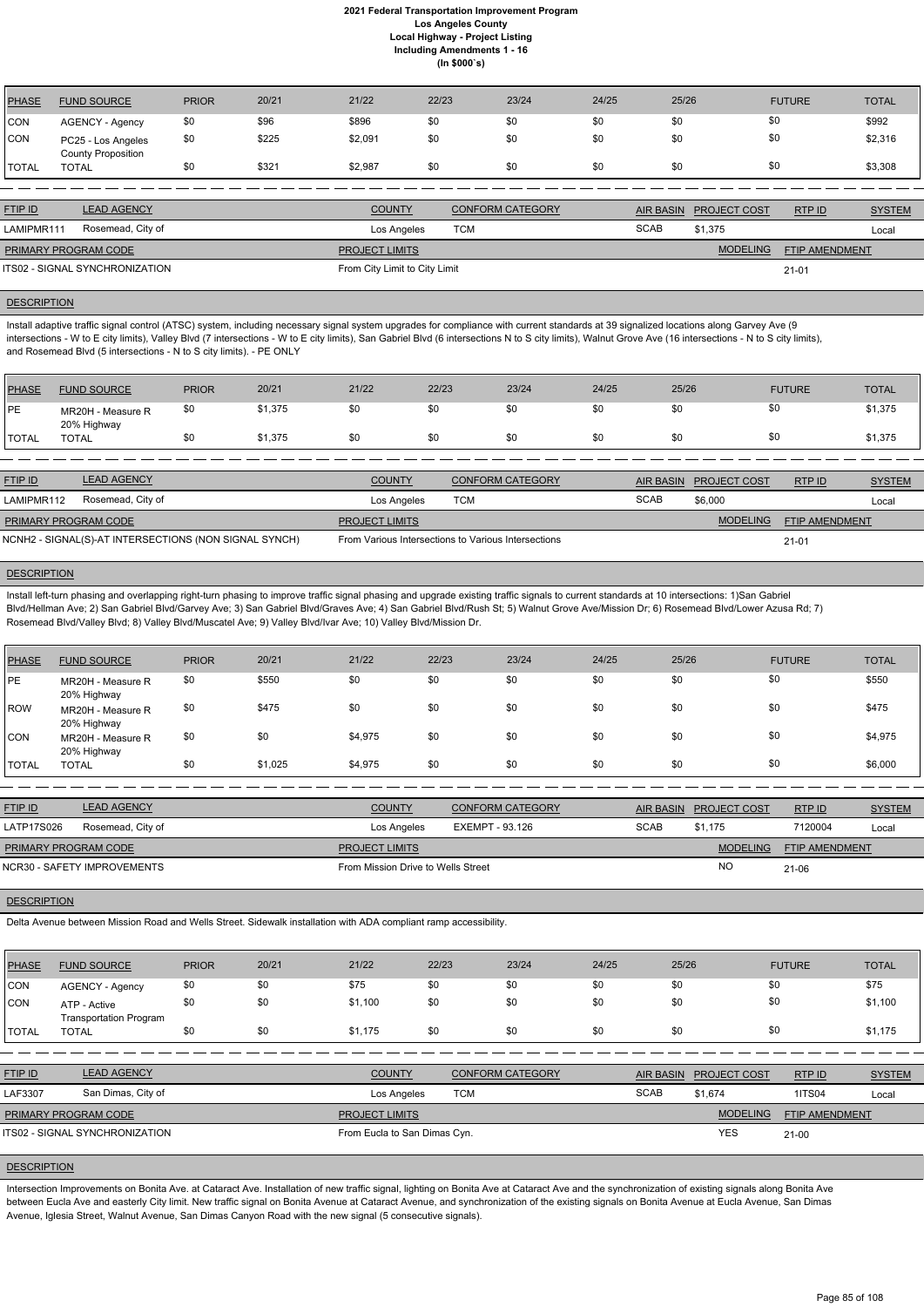**(In \$000`s)** PHASE FUND SOURCE PRIOR 20/21 21/22 22/23 23/24 24/25 25/26 FUTURE TOTAL CON CITY - City Funds \$0 \$335 \$0 \$0 \$0 \$0 \$0 \$0 \$0 \$0 \$0 \$0 \$0 \$335 CON PC25 - Los Angeles County Proposition \$0 \$1,339 \$0 \$0 \$0 \$0 \$0 \$0 \$1,339 TOTAL TOTAL \$0 \$1,674 \$0 \$0 \$0 \$0 \$0 \$0 \$1,674

San Fernando Pacoima Wash Bike Path. The San Fernando Pacoima Wash Bike Path will be a 1.6-mile long Class I facility along the Pacoima Wash in San Fernando. It includes 3 bridges, 5 overpasses and 8 access points.

| <b>LEAD AGENCY</b>                          | <b>COUNTY</b> | <b>CONFORM CATEGORY</b> |                                 |                 | RTP ID                 | <b>SYSTEM</b> |
|---------------------------------------------|---------------|-------------------------|---------------------------------|-----------------|------------------------|---------------|
| San Fernando, City of                       | Los Angeles   | NON-REPORTABLE TCM      | <b>SCAB</b>                     | \$3.468         | 101007                 | Local         |
| PRIMARY PROGRAM CODE                        |               |                         |                                 | <b>MODELING</b> | FTIP AMENDMENT         |               |
| NCN25 - BICYCLE & PEDESTRAIN FACILITIES-NEW |               |                         |                                 | <b>NC</b>       | $21 - 16$              |               |
|                                             |               | <b>PROJECT LIMITS</b>   | From RFK Drive to Foothill blyd |                 | AIR BASIN PROJECT COST |               |

# **DESCRIPTION**

| <b>PHASE</b> | <b>FUND SOURCE</b>                                 | <b>PRIOR</b> | 20/21 | 21/22   | 22/23 | 23/24 | 24/25 | 25/26 | <b>FUTURE</b> | <b>TOTAL</b> |
|--------------|----------------------------------------------------|--------------|-------|---------|-------|-------|-------|-------|---------------|--------------|
| <b>IPE</b>   | CITY - City Funds                                  | \$0          | \$0   | \$149   | \$0   | \$0   | \$0   | \$0   | \$0           | \$149        |
| CON          | ATP - Active<br><b>Transportation Program</b>      | \$0          | \$0   | \$973   | \$0   | \$0   | \$0   | \$0   | \$0           | \$973        |
| <b>CON</b>   | CITY - City Funds                                  | \$0          | \$0   | \$833   | \$0   | \$0   | \$0   | \$0   | \$0           | \$833        |
| <b>CON</b>   | CMAQ - Congestion<br><b>Mitigation Air Quality</b> | \$0          | \$0   | \$1,513 | \$0   | \$0   | \$0   | \$0   | \$0           | \$1,513      |
| <b>TOTAL</b> | <b>TOTAL</b>                                       | \$0          | \$0   | \$3,468 | \$0   | \$0   | \$0   | \$0   | \$0           | \$3,468      |

| <b>FTIP ID</b>              | <b>LEAD AGENCY</b>                              | <b>COUNTY</b>                     | <b>CONFORM CATEGORY</b> | AIR BASIN   | <b>PROJECT COST</b> | RTP ID                | <b>SYSTEM</b> |
|-----------------------------|-------------------------------------------------|-----------------------------------|-------------------------|-------------|---------------------|-----------------------|---------------|
| LA990359                    | San Gabriel Valley Council of Governments       | Los Angeles                       | NON-EXEMPT              | <b>SCAB</b> | \$1,599,708         | LA990359              | Local         |
| <b>PRIMARY PROGRAM CODE</b> |                                                 | <b>PROJECT LIMITS</b>             |                         |             | <b>MODELING</b>     | <b>FTIP AMENDMENT</b> |               |
| <b>CAPACITY</b>             | NCN31 - GRADE SEPARATION; RAIL/HWY CROSSING-NON | From Nogales to City/County limit |                         |             | <b>YES</b>          | $21 - 01$             |               |

**DESCRIPTION** 

GRADE SEP XINGS SAFETY IMPR; 35- MI FREIGHT RAIL CORR. THRGH SAN.GAB. VALLEY - EAST. L.A. TO POMONA ALONG UPRR ALHAMBRA &L.A. SUBDIV - ITS 2318 SAFETEA #2178;1436 #1934 PPNO 2318. NOGALES(LA) PROJECT INCLUDES WIDENING FROM 2 TRAVEL LANES TO 4 TRAVEL LANES OF E.WALNUT DRIVE NO. EAST OF NOGALES FOR 2600 LINEAR FEET AND WIDENING FROM 2 TRAVEL LANES TO 4 TRAVEL LANES OF GALE AVE. WEST OF NOGALES FOR 1900 LINEAR FEET.

Page 86 of 108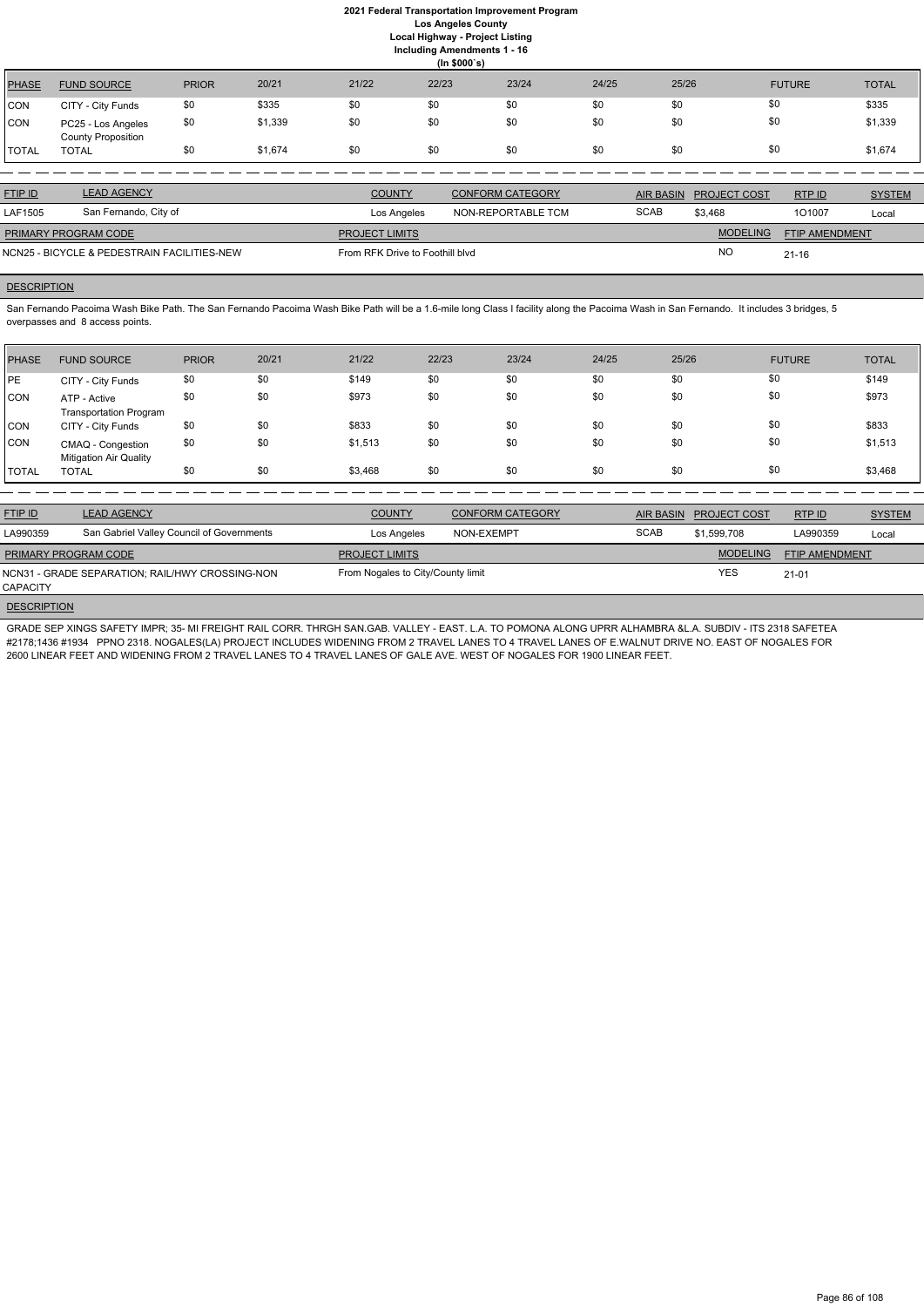# **2021 Federal Transportation Improvement Program Los Angeles County**

**Local Highway - Project Listing**

|              | <b>Including Amendments 1 - 16</b><br>(ln \$000's)                   |              |         |       |       |       |       |       |               |              |  |  |
|--------------|----------------------------------------------------------------------|--------------|---------|-------|-------|-------|-------|-------|---------------|--------------|--|--|
| <b>PHASE</b> | <b>FUND SOURCE</b>                                                   | <b>PRIOR</b> | 20/21   | 21/22 | 22/23 | 23/24 | 24/25 | 25/26 | <b>FUTURE</b> | <b>TOTAL</b> |  |  |
| PE           | <b>DEMOSTL-</b><br>Demonstration -                                   | \$3,335      | \$0     | \$0   | \$0   | \$0   | \$0   | \$0   | \$0           | \$3,335      |  |  |
| PE           | DEMOT21-<br>Demonstration - Tea 21                                   | \$29,585     | \$0     | \$0   | \$0   | \$0   | \$0   | \$0   | \$0           | \$29,585     |  |  |
| PE           | Measure R                                                            | \$50,100     | \$0     | \$0   | \$0   | \$0   | \$0   | \$0   | \$0           | \$50,100     |  |  |
| PE           | PC10 - Los Angeles<br><b>County Proposition</b>                      | \$133        | \$0     | \$0   | \$0   | \$0   | \$0   | \$0   | \$0           | \$133        |  |  |
| PE           | PC25 - Los Angeles<br><b>County Proposition</b>                      | \$22,850     | \$0     | \$0   | \$0   | \$0   | \$0   | \$0   | \$0           | \$22,850     |  |  |
| PE           | PNRS - Projects of                                                   | \$15,562     | \$0     | \$0   | \$0   | \$0   | \$0   | \$0   | \$0           | \$15,562     |  |  |
| PE           | National Regional<br>STP - Surface                                   | \$4,454      | \$0     | \$0   | \$0   | \$0   | \$0   | \$0   | \$0           | \$4,454      |  |  |
| PE           | <b>Transportation Program</b><br><b>TCRF - Traffic</b>               | \$6,900      | \$0     | \$0   | \$0   | \$0   | \$0   | \$0   | \$0           | \$6,900      |  |  |
| <b>ROW</b>   | Congestion Relief Fund -<br><b>DEMISTE -</b>                         | \$6,936      | \$0     | \$0   | \$0   | \$0   | \$0   | \$0   | \$0           | \$6,936      |  |  |
| <b>ROW</b>   | Demonstration - ISTEA<br><b>DEMOSTL-</b>                             | \$31,268     | \$0     | \$0   | \$0   | \$0   | \$0   | \$0   | \$0           | \$31,268     |  |  |
| <b>ROW</b>   | Demonstration -<br>DEMOT21-                                          | \$39,163     | \$0     | \$0   | \$0   | \$0   | \$0   | \$0   | \$0           | \$39,163     |  |  |
| ROW          | Demonstration - Tea 21<br>Federal Disc - Section                     | \$1,849      | \$0     | \$0   | \$0   | \$0   | \$0   | \$0   | \$0           | \$1,849      |  |  |
| <b>ROW</b>   | 125 - Surface<br><b>Federal Railroad</b>                             | \$1,109      | \$0     | \$0   | \$0   | \$0   | \$0   | \$0   | \$0           | \$1,109      |  |  |
| ROW          | <b>Administration Earmark</b><br>Measure R                           | \$152,400    | \$0     | \$0   | \$0   | \$0   | \$0   | \$0   | \$0           | \$152,400    |  |  |
| <b>ROW</b>   | <b>NCIIP - National Corridor</b>                                     | \$68         | \$0     | \$0   | \$0   | \$0   | \$0   | \$0   | \$0           | \$68         |  |  |
| <b>ROW</b>   | Infrastructure Imp. Prog.<br>PC25 - Los Angeles                      | \$44,388     | \$0     | \$0   | \$0   | \$0   | \$0   | \$0   | \$0           | \$44,388     |  |  |
| ROW          | <b>County Proposition</b><br>PNRS - Projects of<br>National Regional | \$2,878      | \$0     | \$0   | \$0   | \$0   | \$0   | \$0   | \$0           | \$2,878      |  |  |
| ROW          | STCASHI - State - IIP                                                | \$486        | \$0     | \$0   | \$0   | $$0$$ | \$0   | \$0   | \$0           | \$486        |  |  |
| ROW          | STP - Surface<br><b>Transportation Program</b>                       | \$12,385     | \$0     | \$0   | \$0   | \$0   | \$0   | \$0   | \$0           | \$12,385     |  |  |
| ROW          | <b>TCRF - Traffic</b><br>Congestion Relief Fund -                    | \$5,500      | \$0     | \$0   | \$0   | \$0   | \$0   | \$0   | \$0           | \$5,500      |  |  |
| <b>CON</b>   | <b>AGENCY - Agency</b>                                               | \$30,000     | \$0     | \$0   | \$0   | \$0   | \$0   | \$0   | \$0           | \$30,000     |  |  |
| CON          | CMAQ - Congestion<br><b>Mitigation Air Quality</b>                   | \$6,347      | \$0     | \$0   | \$0   | \$0   | \$0   | \$0   | \$0           | \$6,347      |  |  |
| CON          | <b>DEMOSTL-</b><br>Demonstration -                                   | \$8,095      | \$14    | \$0   | \$0   | \$0   | \$0   | \$0   | \$0           | \$8,109      |  |  |
| CON          | DEMOT21-<br>Demonstration - Tea 21                                   | \$78,520     | \$1,095 | \$0   | \$0   | \$0   | \$0   | \$0   | \$0           | \$79,615     |  |  |
| CON          | Federal Disc - Section<br>125 - Surface                              | \$570        | \$0     | \$0   | \$0   | \$0   | \$0   | \$0   | \$0           | \$570        |  |  |
| CON          | Federal Railroad<br><b>Administration Earmark</b>                    | \$1,476      | \$0     | \$0   | \$0   | \$0   | \$0   | \$0   | \$0           | \$1,476      |  |  |
| <b>CON</b>   | Measure R                                                            | \$91,500     | \$0     | \$0   | \$0   | \$0   | \$0   | \$0   | \$0           | \$91,500     |  |  |
| CON          | <b>NCIIP - National Corridor</b><br>Infrastructure Imp. Prog.        | \$1,813      | \$0     | \$0   | \$0   | \$0   | \$0   | \$0   | \$0           | \$1,813      |  |  |
| CON          | Othr. State - State PUC                                              | \$25,000     | \$0     | \$0   | \$0   | \$0   | \$0   | \$0   | \$0           | \$25,000     |  |  |
| CON          | PC10 - Los Angeles<br><b>County Proposition</b>                      | \$137        | \$0     | \$0   | \$0   | \$0   | \$0   | \$0   | \$0           | \$137        |  |  |
| CON          | PC25 - Los Angeles<br><b>County Proposition</b>                      | \$234,106    | \$0     | \$0   | \$0   | \$0   | \$0   | \$0   | \$0           | \$234,106    |  |  |
| CON          | PNRS - Projects of                                                   | \$9,995      | \$2,815 | \$0   | \$0   | \$0   | \$0   | \$0   | \$0           | \$12,810     |  |  |

National Regional

CORRIDOR

CON STA-1B - State Transit

CON SB1 TRADE

\$0 \$78,000 \$0 \$0 \$0 \$0 \$0 \$0 \$78,000

\$43,906 \$0 \$0 \$0 \$0 \$0 \$0 \$0 \$43,906

|                                       | Assistance - Proposition                             |             |           |                                                      |     |                         |     |                  |                     |                       |               |
|---------------------------------------|------------------------------------------------------|-------------|-----------|------------------------------------------------------|-----|-------------------------|-----|------------------|---------------------|-----------------------|---------------|
| <b>CON</b>                            | STCASHI - State - IIP                                | \$556       | \$0       | \$0                                                  | \$0 | \$0                     | \$0 | \$0              | \$0                 |                       | \$556         |
| <b>CON</b>                            | STP - Surface<br><b>Transportation Program</b>       | \$30,815    | \$0       | \$0                                                  | \$0 | \$0                     | \$0 | \$0              | \$0                 |                       | \$30,815      |
| CON                                   | STPL - STP Local                                     | \$144       | \$58      | \$0                                                  | \$0 | \$0                     | \$0 | \$0              | \$0                 |                       | \$202         |
| CON                                   | TCIF - State Bond -<br><b>Trade Corridor Program</b> | \$386,646   | \$18,851  | \$0                                                  | \$0 | \$0                     | \$0 | \$0              | \$0                 |                       | \$405,497     |
| CON                                   | <b>TCRF - Traffic</b><br>Congestion Relief Fund -    | \$117,900   | \$0       | \$0                                                  | \$0 | \$0                     | \$0 | \$0              | \$0                 |                       | \$117,900     |
| <b>TOTAL</b>                          | <b>TOTAL</b>                                         | \$1,498,875 | \$100,833 | \$0                                                  | \$0 | \$0                     | \$0 | \$0              | \$0                 |                       | \$1,599,708   |
|                                       |                                                      |             |           |                                                      |     |                         |     |                  |                     |                       |               |
| <b>FTIP ID</b>                        | <b>LEAD AGENCY</b>                                   |             |           | <b>COUNTY</b>                                        |     | <b>CONFORM CATEGORY</b> |     | <b>AIR BASIN</b> | <b>PROJECT COST</b> | RTP ID                | <b>SYSTEM</b> |
| LAE2389                               | San Gabriel, City of                                 |             |           | Los Angeles                                          |     | <b>EXEMPT - 93.127</b>  |     | <b>SCAB</b>      | \$1,102             | LAE2389               | Local         |
| PRIMARY PROGRAM CODE                  |                                                      |             |           | PROJECT LIMITS                                       |     |                         |     |                  | <b>MODELING</b>     | <b>FTIP AMENDMENT</b> |               |
| NCR27 - PEDESTRIAN FACILITIES-UPGRADE |                                                      |             |           | <b>NO</b><br>From West City Limit to East City Limit |     |                         |     |                  |                     | $21 - 00$             |               |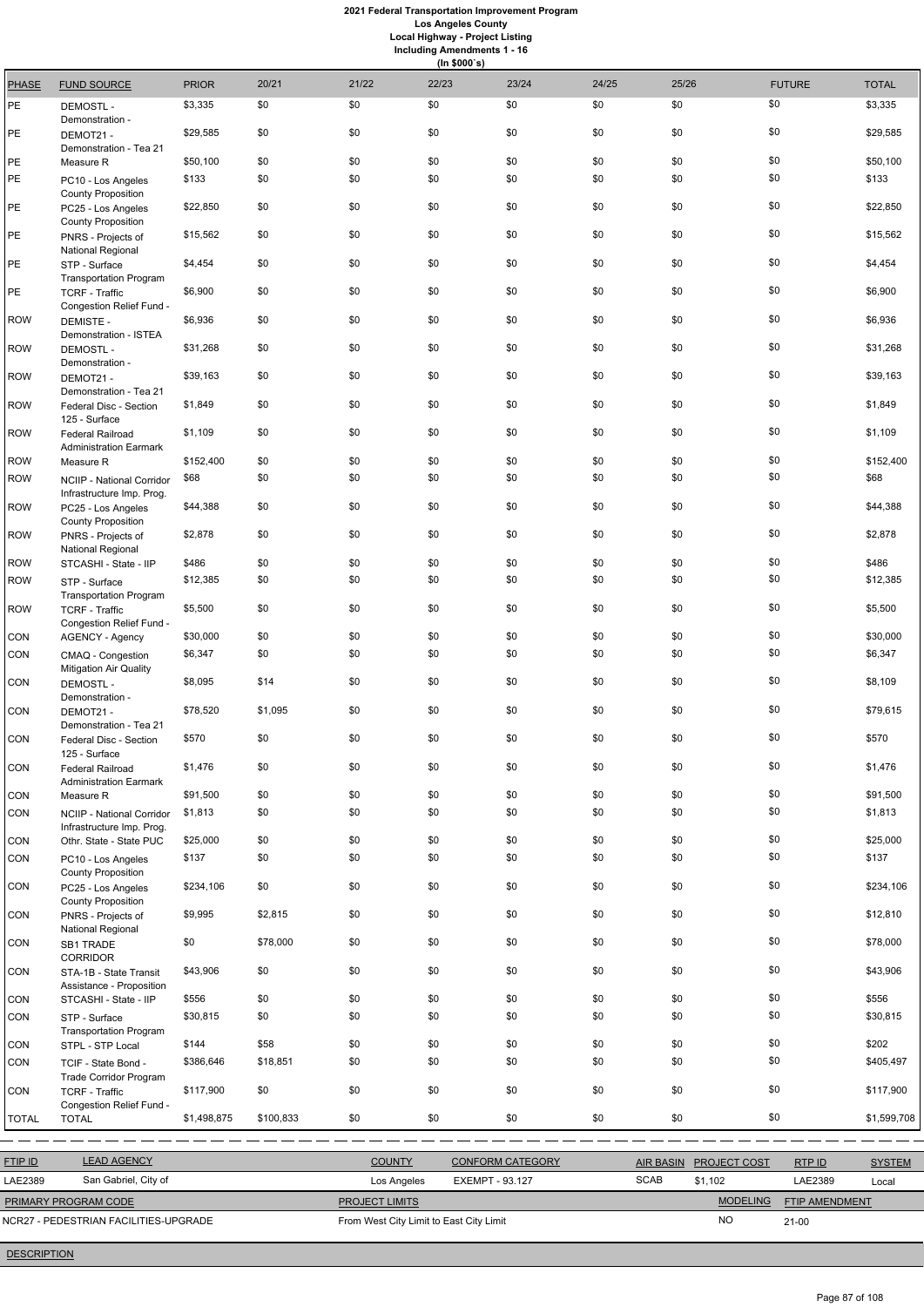Las Tunas Drive Streetscape/Pedestrian Enhancements. Las Tunas Drive from Bridge Street to Sycamore Drive. Construct landscaped medians, street furniture, enhanced crosswalks, and reconstruct ADA curb ramps.

CALIFORNIA'S EARMARK REPURPOSING EFFORT 2016-DEMO ID: CA565, \$107,987

| PHASE        | <b>FUND SOURCE</b>                                 | <b>PRIOR</b> | 20/21 | 21/22 | 22/23 | 23/24 | 24/25 | 25/26 | <b>FUTURE</b> | <b>TOTAL</b> |
|--------------|----------------------------------------------------|--------------|-------|-------|-------|-------|-------|-------|---------------|--------------|
| <b>IPE</b>   | GEN - General Funds -<br><b>Locally Generated</b>  | \$50         | \$0   | \$0   | \$0   | \$0   | \$0   | \$0   | \$0           | \$50         |
| <b>PE</b>    | PC25 - 2016 Earmark<br>Repurposing                 | \$0          | \$58  | \$0   | \$0   | \$0   | \$0   | \$0   | \$0           | \$58         |
| <b>CON</b>   | CMAQ - Congestion<br><b>Mitigation Air Quality</b> | \$641        | \$0   | \$0   | \$0   | \$0   | \$0   | \$0   | \$0           | \$641        |
| <b>CON</b>   | GEN - General Funds -<br>Locally Generated         | \$303        | \$0   | \$0   | \$0   | \$0   | \$0   | \$0   | \$0           | \$303        |
| CON          | PC25 - 2016 Earmark<br>Repurposing                 | \$0          | \$50  | \$0   | \$0   | \$0   | \$0   | \$0   | \$0           | \$50         |
| <b>TOTAL</b> | <b>TOTAL</b>                                       | \$994        | \$108 | \$0   | \$0   | \$0   | \$0   | \$0   | \$0           | \$1,102      |

| <b>FTIP ID</b>              | <b>LEAD AGENCY</b>                            | <b>COUNTY</b>                   | <b>CONFORM CATEGORY</b> |             | AIR BASIN PROJECT COST | RTPID          | <b>SYSTEM</b> |
|-----------------------------|-----------------------------------------------|---------------------------------|-------------------------|-------------|------------------------|----------------|---------------|
| LAMIPMR100                  | San Gabriel, City of                          | Los Angeles                     | TCM                     | <b>SCAB</b> | \$3.130                | 1OM0701        | Local         |
| <b>PRIMARY PROGRAM CODE</b> |                                               | <b>PROJECT LIMITS</b>           |                         |             | <b>MODELING</b>        | FTIP AMENDMENT |               |
|                             | ITS04 - TRAFFIC MANAGEMENT/OPERATIONS CENTERS | From New Avenue to Delta Street |                         |             |                        | $21 - 01$      |               |

# **DESCRIPTION**

The proposed project will replace and upgrade traffic signal equipment at 30 signalized intersections along major arterial in the City of San Gabriel. The proposed upgrades include, but are not limited to: new loop detection, video detection, battery back-up, new controllers, and communications. The City shall furnish a list intersection locations and equipment to the Metro Project Manager prior to installation and implementation. All 30 signals is proposed to be synchronized.

The Project improvements include new 2070 controllers, fiber optic communication network, communication hubs, Ethernet switches, video detection system, CCTV cameras, and centralized traffic signal management system.

| PHASE        | <b>FUND SOURCE</b>               | <b>PRIOR</b> | 20/21   | 21/22   | 22/23 | 23/24 | 24/25 | 25/26 | <b>FUTURE</b> | <b>TOTAL</b> |
|--------------|----------------------------------|--------------|---------|---------|-------|-------|-------|-------|---------------|--------------|
| <b>PE</b>    | MR20H - Measure R<br>20% Highway | \$0          | \$300   | \$0     | \$0   | \$0   | \$0   | \$0   | \$0           | \$300        |
| <b>CON</b>   | MR20H - Measure R<br>20% Highway | \$0          | \$1,365 | \$1,465 | \$0   | \$0   | \$0   | \$0   | \$0           | \$2,830      |
| <b>TOTAL</b> | TOTAL                            | \$0          | \$1,665 | \$1,465 | \$0   | \$0   | \$0   | \$0   | \$0           | \$3,130      |

| <b>FTIP ID</b>              | <b>LEAD AGENCY</b>                    | <b>COUNTY</b>         | <b>CONFORM CATEGORY</b> | AIR BASIN   | <b>PROJECT COST</b> | RTPID          | <b>SYSTEM</b> |
|-----------------------------|---------------------------------------|-----------------------|-------------------------|-------------|---------------------|----------------|---------------|
| LAMIPMR102                  | San Gabriel, City of                  | Los Angeles           | <b>TCM Committed</b>    | <b>SCAB</b> | \$700               | 1M0101         | Local         |
| <b>PRIMARY PROGRAM CODE</b> |                                       | <b>PROJECT LIMITS</b> |                         |             | <b>MODELING</b>     | FTIP AMENDMENT |               |
|                             | <b>ITS02 - SIGNAL SYNCHRONIZATION</b> | From New to Delta     |                         |             |                     | $21 - 01$      |               |

#### **DESCRIPTION**

| <b>PHASE</b> | <b>FUND SOURCE</b>               | <b>PRIOR</b> | 20/21 | 21/22 | 22/23 | 23/24 | 24/25 | 25/26    | <b>FUTURE</b> | <b>TOTAL</b> |
|--------------|----------------------------------|--------------|-------|-------|-------|-------|-------|----------|---------------|--------------|
| CON          | MR20H - Measure R<br>20% Highway | \$100        | \$600 | \$0   | \$0   | \$0   | \$0   |          |               | \$700        |
| <b>TOTAL</b> | <b>TOTAL</b>                     | \$100        | \$600 | \$0   | \$0   | \$0   | \$0   | ሖለ<br>งบ |               | \$700        |

| <b>FTIP ID</b>       | <b>LEAD AGENCY</b>                                    | <b>COUNTY</b>         | <b>CONFORM CATEGORY</b>                        |             | AIR BASIN PROJECT COST | RTPID                 | <b>SYSTEM</b> |
|----------------------|-------------------------------------------------------|-----------------------|------------------------------------------------|-------------|------------------------|-----------------------|---------------|
| LA0D476              | Santa Clarita, City of                                | Los Angeles           | тсм                                            | <b>SCAB</b> | \$22,102               | LA0D476               | Local         |
| PRIMARY PROGRAM CODE |                                                       | <b>PROJECT LIMITS</b> |                                                |             | <b>MODELING</b>        | <b>FTIP AMENDMENT</b> |               |
|                      | CAX63 - HIGHWAY/ROAD IMP - LANE ADD'S (NO HOV LANES): |                       | From Magic Mountain Pkwy to Golden Valley Road |             | YES                    | $21 - 00$             |               |

#### **DESCRIPTION**

#### VIA PRINCESSA EXTENSION (3 OF 3) FROM MAGIC MOUNTAIN PKWY TO GOLDEN VALLEY RD: CONSTRUCT APPROXMTLY A 1-MILE FACILITY (3 LANES IN EACH DIRECTION), OUTSIDE CURB & GUTTER, & DRAINAGE IMPRVMT

| <b>PHASE</b> | <b>FUND SOURCE</b>                                   | <b>PRIOR</b> | 20/21 | 21/22                            | 22/23      | 23/24                   | 24/25       | 25/26            |                     | <b>FUTURE</b>  | <b>TOTAL</b>  |
|--------------|------------------------------------------------------|--------------|-------|----------------------------------|------------|-------------------------|-------------|------------------|---------------------|----------------|---------------|
| PE           | LTF - Local<br>Transportation                        | \$0          | \$0   | \$0                              | \$0        | \$2,236                 | \$0         | \$0              |                     | \$0            | \$2,236       |
| <b>CON</b>   | LTF - Local<br>Transportation                        | \$0          | \$0   | \$0                              | \$0        | \$0                     | \$19,866    | \$0              |                     | \$0            | \$19,866      |
| <b>TOTAL</b> | <b>TOTAL</b>                                         | \$0          | \$0   | \$0                              | \$0        | \$2,236                 | \$19,866    | \$0              |                     | \$0            | \$22,102      |
|              |                                                      |              |       |                                  |            |                         |             |                  |                     |                |               |
| FTIP ID      | <b>LEAD AGENCY</b>                                   |              |       | <b>COUNTY</b>                    |            | <b>CONFORM CATEGORY</b> |             | <b>AIR BASIN</b> | <b>PROJECT COST</b> | RTP ID         | <b>SYSTEM</b> |
| LA0G1436     | Santa Clarita, City of                               |              |       | Los Angeles                      | NON-EXEMPT |                         | <b>SCAB</b> |                  | \$6,375             | 1AL04          | Local         |
|              | PRIMARY PROGRAM CODE                                 |              |       | <b>PROJECT LIMITS</b>            |            |                         |             |                  | <b>MODELING</b>     | FTIP AMENDMENT |               |
| NRS.         | CAR60 - BRIDGE RESTORTN & REPLACMT-LANE ADDITION(S): |              |       | From Wiley Canyon to 16th Street |            |                         |             |                  | <b>YES</b>          | $21-00$        |               |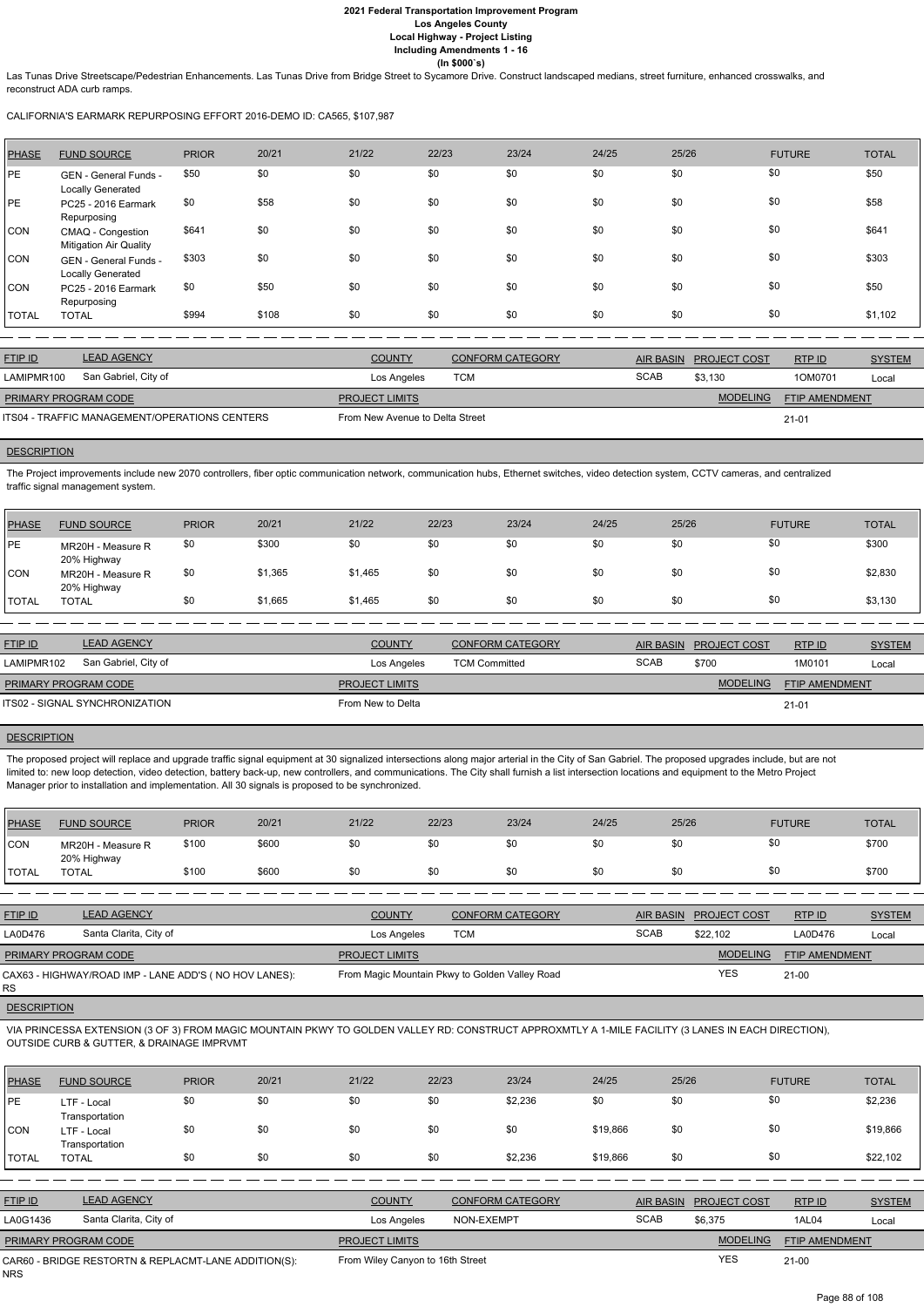#### **DESCRIPTION**

#### ORCHARD VILLAGE ROAD/WILEY CANYON ROAD BRIDGE REHABILITATION. PROJECT MAY INCREASE CAPACITY FROM 4 LANES TO 6 LANES

| PHASE          | <b>FUND SOURCE</b> | <b>PRIOR</b> | 20/21   | 21/22 | 22/23 | 23/24 | 24/25 | 25/26 | <b>FUTURE</b> | <b>TOTAL</b> |
|----------------|--------------------|--------------|---------|-------|-------|-------|-------|-------|---------------|--------------|
| PE             | CITY - City Funds  | \$375        | \$0     | \$0   | \$0   | \$0   | \$0   | \$0   | \$0           | \$375        |
| <b>CON</b>     | CITY - City Funds  | \$0          | \$6,000 | \$0   | \$0   | \$0   | \$0   | \$0   | \$0           | \$6,000      |
| <b>!</b> TOTAL | <b>TOTAL</b>       | \$375        | \$6,000 | \$0   | \$0   | \$0   | \$0   | \$0   | \$0           | \$6,375      |

| <b>FTIP ID</b>              | <b>LEAD AGENCY</b>             | <b>COUNTY</b>         | <b>CONFORM CATEGORY</b>                        |             | AIR BASIN PROJECT COST | RTP ID                | <b>SYSTEM</b> |
|-----------------------------|--------------------------------|-----------------------|------------------------------------------------|-------------|------------------------|-----------------------|---------------|
| LA0G1567                    | Santa Clarita, City of         | Los Angeles           | тсм                                            | <b>SCAB</b> | \$565                  | 1200L007              | Local         |
| <b>PRIMARY PROGRAM CODE</b> |                                | <b>PROJECT LIMITS</b> |                                                |             | <b>MODELING</b>        | <b>FTIP AMENDMENT</b> |               |
|                             | ITS02 - SIGNAL SYNCHRONIZATION |                       | From Newhall Avenue to Whispering Leaves Drive |             | <b>YES</b>             | $21 - 06$             |               |

# **DESCRIPTION**

Integrate seven traffic signals along Sierra Hwy into the City's Intelligent Transportation System to provide coordinated signal timing. Incorporate Sierra Hwy into the City's adaptive traffic signal system. This project also includes various intersection improvements along Sierra Hwy including left-turn pocket extensions, restriping, and dynamic lane utilization technology.

| PHASE         | <b>FUND SOURCE</b>               | <b>PRIOR</b> | 20/21 | 21/22 | 22/23 | 23/24 | 24/25 | 25/26 | <b>FUTURE</b> | TOTAL |
|---------------|----------------------------------|--------------|-------|-------|-------|-------|-------|-------|---------------|-------|
| <b>IPE</b>    | MR20H - Measure R<br>20% Highway | \$0          | \$565 | \$0   | \$0   |       | งบ    |       | \$C           | \$565 |
| <b>'TOTAL</b> | <b>TOTAL</b>                     | \$0          | \$565 | \$0   | \$0   | \$0   | \$0   |       | - SC          | \$565 |

| <b>FTIP ID</b>                        | <b>LEAD AGENCY</b>     | <b>COUNTY</b>                               | CONFORM CATEGORY |             | AIR BASIN PROJECT COST | RTP ID                | <b>SYSTEM</b> |
|---------------------------------------|------------------------|---------------------------------------------|------------------|-------------|------------------------|-----------------------|---------------|
| LA0G1645                              | Santa Clarita, City of | Los Angeles                                 | <b>TCM</b>       | <b>SCAB</b> | \$624                  | 7120004               | Local         |
| <b>PRIMARY PROGRAM CODE</b>           |                        | <b>PROJECT LIMITS</b>                       |                  |             | <b>MODELING</b>        | <b>FTIP AMENDMENT</b> |               |
| NCR27 - PEDESTRIAN FACILITIES-UPGRADE |                        | From Scherzinger Lane to Skyline Ranch Road |                  |             |                        | $21 - 12$             |               |

## **DESCRIPTION**

SIERRA HIGHWAY SIDEWALK IMPROVEMENTS - Scherzinger Lane to Skyline Ranch Road. Continuous sidewalks along 2/3 mile-long corridor.

| <b>PHASE</b>  | <b>FUND SOURCE</b>                        | <b>PRIOR</b> | 20/21 | 21/22 | 22/23 | 23/24 | 24/25 | 25/26 | <b>FUTURE</b> | <b>TOTAL</b> |
|---------------|-------------------------------------------|--------------|-------|-------|-------|-------|-------|-------|---------------|--------------|
| <b>IPE</b>    | MEASURE M MYSP<br>(Multi Year Subregional | \$51         | \$0   | \$0   | \$0   | \$0   | \$0   | \$0   | \$0           | \$5'         |
| <b>CON</b>    | MEASURE M MYSP<br>(Multi Year Subregional | \$0          | \$0   | \$0   | \$573 | \$0   | \$0   | \$0   | \$0           | \$573        |
| <b>ITOTAL</b> | <b>TOTAL</b>                              | \$51         | \$0   | \$0   | \$573 | \$0   | \$0   | \$0   | \$0           | \$624        |

| <b>FTIP ID</b>       | <b>LEAD AGENCY</b>                              | <b>COUNTY</b>                             | <b>CONFORM CATEGORY</b> | <b>AIR BASIN</b> | <b>PROJECT COST</b> | RTP ID                | <b>SYSTEM</b> |
|----------------------|-------------------------------------------------|-------------------------------------------|-------------------------|------------------|---------------------|-----------------------|---------------|
| LA0G740              | Santa Clarita, City of                          | Los Angeles                               | тсм                     | <b>SCAB</b>      | \$2,300             | LA0G740               | Local         |
| PRIMARY PROGRAM CODE |                                                 | <b>PROJECT LIMITS</b>                     |                         |                  | <b>MODELING</b>     | <b>FTIP AMENDMENT</b> |               |
|                      | CAN76 - ADDING A LANE THROUGH A BOTTLENECK: NRS | From Wiley Canyon Road to Railroad Avenue |                         |                  | <b>YES</b>          | $21 - 00$             |               |

#### **DESCRIPTION**

CONSTRUCT INTERSECTION IMPROVEMENTS, WIDEN AND RESTRIPE LYONS AVENUE FROM WILEY CANYON ROAD TO RAILROAD AVENUE FROM EXISTING CONDITIONS TO ACCOMMODATE A CHANGE FROM 4 TO 6 LANES; APPROXIMATELY 1.7 MILES

| <b>PHASE</b> | <b>FUND SOURCE</b> | <b>PRIOR</b> | 20/21 | 21/22 | 22/23 | 23/24 | 24/25   | 25/26 | <b>FUTURE</b> | <b>TOTAL</b> |
|--------------|--------------------|--------------|-------|-------|-------|-------|---------|-------|---------------|--------------|
| <b>IPE</b>   | CITY - City Funds  | \$0          |       |       |       | \$300 |         |       |               | \$300        |
| <b>CON</b>   | CITY - City Funds  | \$0          |       |       |       |       | \$2,000 | \$0   |               | \$2,000      |

| <b>TOTAL</b>         | TOTAL                                          | \$0 | \$0 | \$0                   | \$0 | \$300                               | \$2,000 | \$0         | \$0                    |                | \$2,300       |
|----------------------|------------------------------------------------|-----|-----|-----------------------|-----|-------------------------------------|---------|-------------|------------------------|----------------|---------------|
|                      |                                                |     |     |                       |     |                                     |         |             |                        |                |               |
| <b>FTIP ID</b>       | <b>LEAD AGENCY</b>                             |     |     | <b>COUNTY</b>         |     | <b>CONFORM CATEGORY</b>             |         |             | AIR BASIN PROJECT COST | RTPID          | <b>SYSTEM</b> |
| LA0G742              | Santa Clarita, City of                         |     |     | Los Angeles           |     | NON-EXEMPT                          |         | <b>SCAB</b> | \$1,850                | LA0G742        | Local         |
| PRIMARY PROGRAM CODE |                                                |     |     | <b>PROJECT LIMITS</b> |     |                                     |         |             | <b>MODELING</b>        | FTIP AMENDMENT |               |
|                      | CAX76 - ADDING A LANE THROUGH A BOTTLENECK: RS |     |     |                       |     | From McBean Parkway to Lyons Avenue |         |             | <b>YES</b>             | $21 - 00$      |               |

# **DESCRIPTION**

RESTRIPE ORCHARD VILLAGE ROAD FROM MCBEAN PARKWAY TO LYONS AVENUE FROM 4 TO 6 LANES; APPROXIMATELY 1.3 MILES

| <b>PHASE</b> | <b>FUND SOURCE</b> | <b>PRIOR</b> | 20/21 | 21/22 | 22/23 | 23/24 | 24/25   | 25/26 | <b>FUTURE</b> | <b>TOTAL</b> |
|--------------|--------------------|--------------|-------|-------|-------|-------|---------|-------|---------------|--------------|
| PE           | CITY - City Funds  | \$0          | \$0   | \$0   | \$0   | \$0   | \$250   | \$0   | \$0           | \$250        |
| <b>CON</b>   | CITY - City Funds  | \$0          | \$0   | \$0   | \$0   | \$0   | \$1,600 | \$0   | \$0           | \$1,600      |
| <b>TOTAL</b> | <b>TOTAL</b>       |              | \$0   | \$0   | \$0   | \$0   | \$1,850 | \$0   | \$0           | \$1,850      |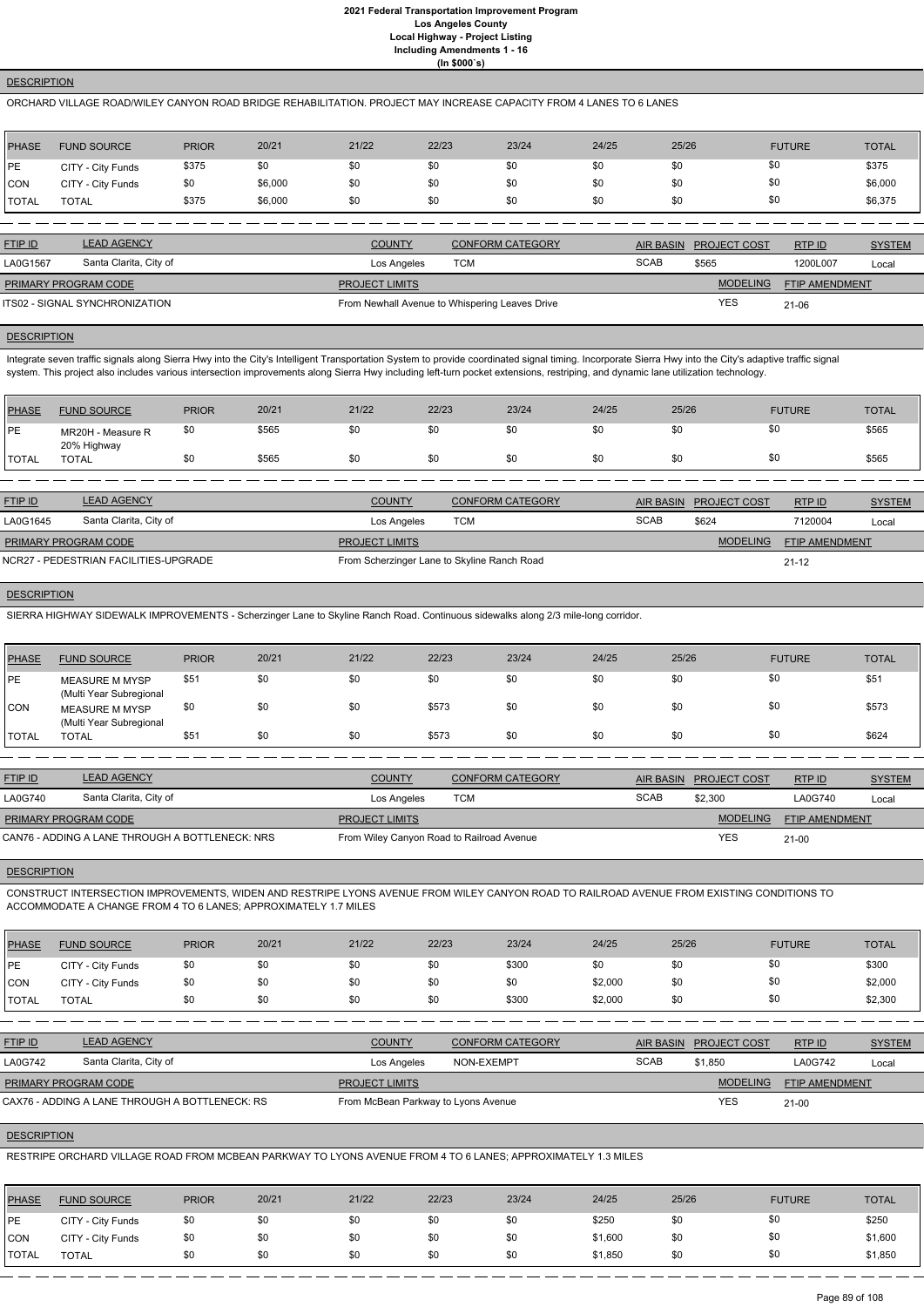**Including Amendments 1 - 16**

|  | (ln \$000's) |
|--|--------------|
|--|--------------|

| <b>FTIP ID</b>              | <b>LEAD AGENCY</b>                             | <b>COUNTY</b>                              | CONFORM CATEGORY |             | AIR BASIN PROJECT COST | RTP ID                | <b>SYSTEM</b> |
|-----------------------------|------------------------------------------------|--------------------------------------------|------------------|-------------|------------------------|-----------------------|---------------|
| <b>LA0G744</b>              | Santa Clarita, City of                         | Los Angeles                                | NON-EXEMPT       | <b>SCAB</b> | \$2,300                | LA0G744               | Local         |
| <b>PRIMARY PROGRAM CODE</b> |                                                | <b>PROJECT LIMITS</b>                      |                  |             | <b>MODELING</b>        | <b>FTIP AMENDMENT</b> |               |
|                             | CAX76 - ADDING A LANE THROUGH A BOTTLENECK: RS | From Newhall Avenue to Bouquet Canyon Road |                  |             | YES                    | $21 - 00$             |               |

#### **DESCRIPTION**

CONSTRUCT INTERSECTION IMPROVEMENTS, WIDEN AND RESTRIPE RAILROAD AVENUE FROM EXISTING CONDITIONS ON NEWHALL AVENUE TO BOUQUET CANYON ROAD TO ACCOMMODATE A CHANGE FROM 4 TO 6 LANES; APPROXIMATELY 3 MILES

| PHASE        | <b>FUND SOURCE</b> | <b>PRIOR</b> | 20/21 | 21/22 | 22/23 | 23/24 | 24/25   | 25/26 | <b>FUTURE</b> | <b>TOTAL</b> |
|--------------|--------------------|--------------|-------|-------|-------|-------|---------|-------|---------------|--------------|
| <b>IPE</b>   | CITY - City Funds  | \$0          |       | \$0   | \$0   | \$0   | \$300   | \$0   | \$0           | \$300        |
| <b>CON</b>   | CITY - City Funds  | \$0          | \$0   | \$0   | \$0   | \$0   | \$2,000 | \$0   | \$0           | \$2,000      |
| <b>TOTAL</b> | TOTAL              |              | \$0   | \$0   | \$0   | \$0   | \$2,300 | \$0   | \$0           | \$2,300      |

| <b>FTIP ID</b>              | <b>LEAD AGENCY</b>                             | <b>COUNTY</b>                             | CONFORM CATEGORY |             | AIR BASIN PROJECT COST | RTPID                 | <b>SYSTEM</b> |
|-----------------------------|------------------------------------------------|-------------------------------------------|------------------|-------------|------------------------|-----------------------|---------------|
| <b>LA0G745</b>              | Santa Clarita, City of                         | Los Angeles                               | NON-EXEMPT       | <b>SCAB</b> | \$920                  | LA0G745               | Local         |
| <b>PRIMARY PROGRAM CODE</b> |                                                | <b>PROJECT LIMITS</b>                     |                  |             | <b>MODELING</b>        | <b>FTIP AMENDMENT</b> |               |
|                             | CAX76 - ADDING A LANE THROUGH A BOTTLENECK: RS | From Seco Canyon Road to Plum Canyon Road |                  |             | <b>YES</b>             | $21 - 00$             |               |

## **DESCRIPTION**

CONSTRUCT INTERSECTION IMPROVEMENTS, WIDEN AND RESTRIPE BOUQUET CANYON ROAD FROM SECO CANYON ROAD TO PLUM CANYON ROAD TO ACCOMODATE A CHANGE FROM 4 TO 6 LANES; APPROXIMATELY 2.2 MILES

| <b>PHASE</b> | <b>FUND SOURCE</b> | <b>PRIOR</b> | 20/21 | 21/22 | 22/23 | 23/24 | 24/25 | 25/26 | <b>FUTURE</b> | <b>TOTAL</b> |
|--------------|--------------------|--------------|-------|-------|-------|-------|-------|-------|---------------|--------------|
| <b>IPE</b>   | CITY - City Funds  | \$0          | \$120 | \$0   | \$0   | \$0   | \$0   |       | \$0           | \$120        |
| <b>CON</b>   | CITY - City Funds  | \$0          | \$0   | \$800 |       | \$0   | \$0   |       | \$0           | \$800        |
| <b>TOTAL</b> | <b>TOTAL</b>       | \$0          | \$120 | \$800 | \$0   | \$0   | \$0   |       | \$0           | \$920        |

| <b>FTIP ID</b>              | <b>LEAD AGENCY</b>                             | <b>COUNTY</b>                          | <b>CONFORM CATEGORY</b> |             | AIR BASIN PROJECT COST | RTP ID                | <b>SYSTEM</b> |
|-----------------------------|------------------------------------------------|----------------------------------------|-------------------------|-------------|------------------------|-----------------------|---------------|
| <b>LA0G746</b>              | Santa Clarita, City of                         | Los Angeles                            | NON-EXEMPT              | <b>SCAB</b> | \$575                  | LA0G746               | Local         |
| <b>PRIMARY PROGRAM CODE</b> |                                                | <b>PROJECT LIMITS</b>                  |                         |             | <b>MODELING</b>        | <b>FTIP AMENDMENT</b> |               |
|                             | CAX76 - ADDING A LANE THROUGH A BOTTLENECK: RS | From Bouquet Canyon Road to City Limit |                         |             | YES                    | $21 - 00$             |               |

## **DESCRIPTION**

CONSTRUCT INTERSECTION IMPROVEMENTS, WIDEN AND RESTRIPE PLUM CANYON ROAD FROM BOUQUET CANYON ROAD TO CITY LIMIT TO ACCOMODATE A CHANGE FROM 4 TO 6 LANES; APPROXIMATELY 0.5 MILES

| PHASE         | <b>FUND SOURCE</b> | <b>PRIOR</b> | 20/21 | 21/22 | 22/23 | 23/24 | 24/25 | 25/26 | <b>FUTURE</b> | <b>TOTAL</b> |
|---------------|--------------------|--------------|-------|-------|-------|-------|-------|-------|---------------|--------------|
| PE            | CITY - City Funds  | \$0          |       | \$0   | \$0   | \$75  | \$0   | \$0   | \$0           | \$75         |
| CON           | CITY - City Funds  | \$0          |       | \$0   | \$0   | \$0   | \$500 | \$0   | \$0           | \$500        |
| <b>ITOTAL</b> | <b>TOTAL</b>       | \$0          |       | \$0   | \$0   | \$75  | \$500 | \$0   | \$0           | \$575        |

| <b>FTIP ID</b>                                 | <b>LEAD AGENCY</b>     | <b>COUNTY</b>                          | <b>CONFORM CATEGORY</b> |             | AIR BASIN PROJECT COST | RTPID                 | <b>SYSTEM</b> |
|------------------------------------------------|------------------------|----------------------------------------|-------------------------|-------------|------------------------|-----------------------|---------------|
| <b>LA0G747</b>                                 | Santa Clarita, City of | Los Angeles                            | NON-EXEMPT              | <b>SCAB</b> | \$920                  | LA0G747               | Local         |
| <b>PRIMARY PROGRAM CODE</b>                    |                        | <b>PROJECT LIMITS</b>                  |                         |             | <b>MODELING</b>        | <b>FTIP AMENDMENT</b> |               |
| CAX76 - ADDING A LANE THROUGH A BOTTLENECK: RS |                        | From Soledad Canyon Road to City Limit |                         | <b>YES</b>  | 21-00                  |                       |               |

**DESCRIPTION** 

CONSTRUCT INTERSECTION IMPROVEMENTS, WIDEN AND RESTRIPE WHITES CANYON ROAD FROM EXISTING CONDITIONS FROM SOLEDAD CANYON ROAD TO CITY LIMIT TO ACCOMMODATE A CHANGE FROM 4 TO 6 LANES; APPROXIMATELY 2 MILES

| <b>PHASE</b>   | <b>FUND SOURCE</b>                             | <b>PRIOR</b> | 20/21 | 21/22                 | 22/23      | 23/24                                                             | 24/25       | 25/26            |                     | <b>FUTURE</b>         | <b>TOTAL</b>  |
|----------------|------------------------------------------------|--------------|-------|-----------------------|------------|-------------------------------------------------------------------|-------------|------------------|---------------------|-----------------------|---------------|
| PE             | CITY - City Funds                              | \$0          | \$0   | \$0                   | \$0        | \$120                                                             | \$0         | \$0              | \$0                 |                       | \$120         |
| CON            | CITY - City Funds                              | \$0          | \$0   | \$0                   | \$0        | \$0                                                               | \$800       | \$0              | \$0                 |                       | \$800         |
| <b>TOTAL</b>   | <b>TOTAL</b>                                   | \$0          | \$0   | \$0                   | \$0        | \$120                                                             | \$800       | \$0              | \$0                 |                       | \$920         |
|                |                                                |              |       |                       |            |                                                                   |             |                  |                     |                       |               |
| <b>FTIP ID</b> | <b>LEAD AGENCY</b>                             |              |       | <b>COUNTY</b>         |            | <b>CONFORM CATEGORY</b>                                           |             | <b>AIR BASIN</b> | <b>PROJECT COST</b> | RTP ID                | <b>SYSTEM</b> |
| <b>LA0G748</b> | Santa Clarita, City of                         |              |       | Los Angeles           | NON-EXEMPT |                                                                   | <b>SCAB</b> |                  | \$7.708             | <b>LA0G748</b>        | Local         |
|                | PRIMARY PROGRAM CODE                           |              |       | <b>PROJECT LIMITS</b> |            |                                                                   |             |                  | <b>MODELING</b>     | <b>FTIP AMENDMENT</b> |               |
|                | CAX76 - ADDING A LANE THROUGH A BOTTLENECK: RS |              |       |                       |            | From Golden Valley Road 2.5 Soledad Canyon Road to Sierra Highway |             |                  | YES                 | $21 - 00$             |               |

#### **DESCRIPTION**

WIDEN AND RESTRIPE GOLDEN VALLEY ROAD FROM EXISTING CONDITIONS ON SOLEDAD CANYON ROAD TO SIERRA HIGHWAY FROM 4 TO 6 LANES; APPROXIMATELY 2.5 MILES, AND INSTALL TRAFFIC SIGNAL.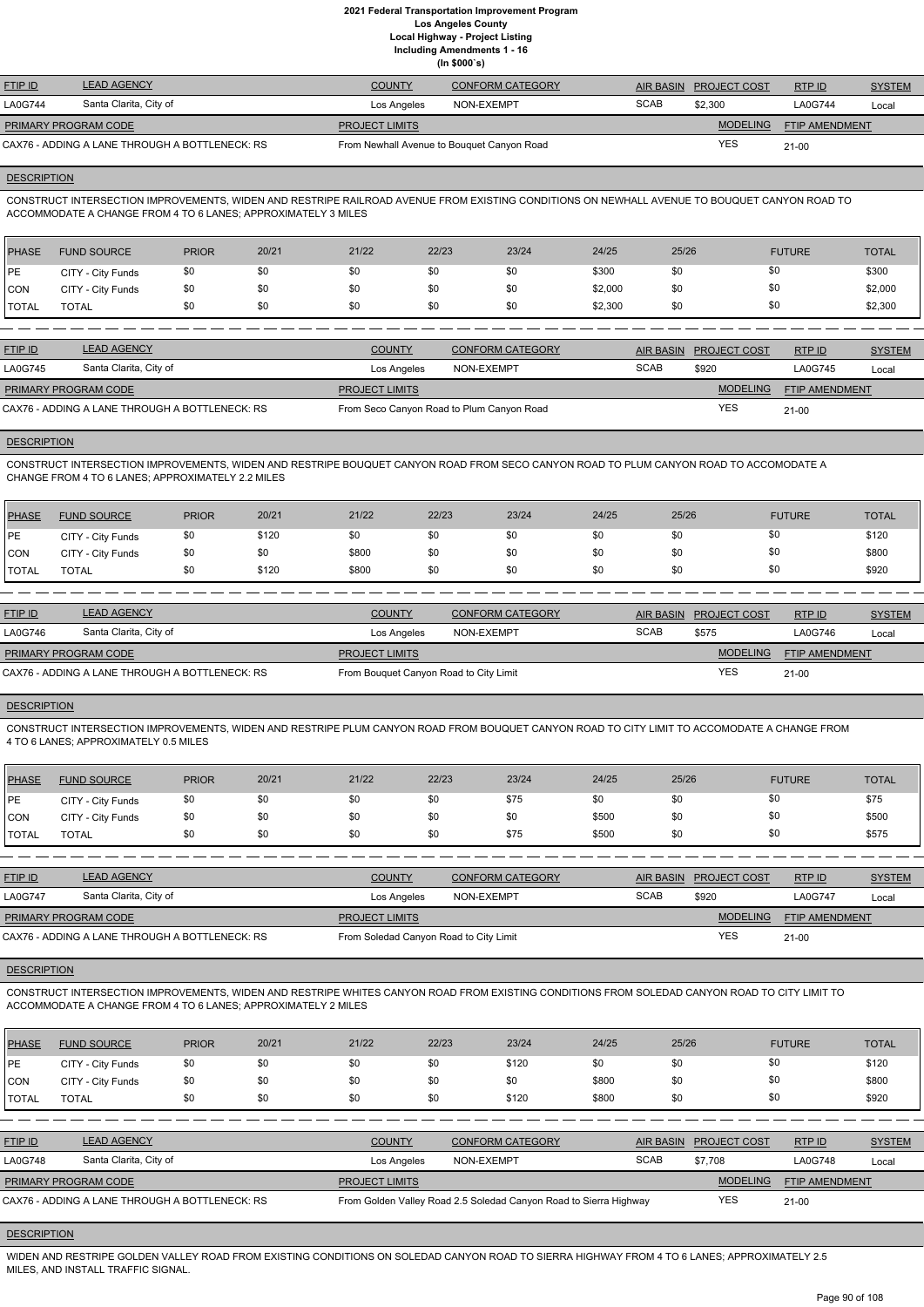| <b>PHASE</b> | <b>FUND SOURCE</b> | <b>PRIOR</b> | 20/21 | 21/22 | 22/23 | 23/24 | 24/25 | 25/26   | <b>FUTURE</b> | <b>TOTAL</b> |
|--------------|--------------------|--------------|-------|-------|-------|-------|-------|---------|---------------|--------------|
| PE           | CITY - City Funds  | \$0          | \$0   | \$0   | \$0   | \$0   | \$0   | \$250   | \$0           | \$250        |
| <b>CON</b>   | CITY - City Funds  | \$0          | \$0   | \$0   | \$0   | \$0   | \$0   | \$6,958 | \$500         | \$7,458      |
| <b>TOTAL</b> | <b>TOTAL</b>       | \$0          | \$0   | \$0   | \$0   | \$0   | \$0   | \$7,208 | \$500         | \$7,708      |
|              |                    |              |       |       |       |       |       |         |               |              |

| <b>FTIP ID</b>       | <b>LEAD AGENCY</b>                             | <b>COUNTY</b>                    | CONFORM CATEGORY | AIR BASIN   | <b>PROJECT COST</b> | RTP ID                | <b>SYSTEM</b> |
|----------------------|------------------------------------------------|----------------------------------|------------------|-------------|---------------------|-----------------------|---------------|
| <b>LA0G751</b>       | Santa Clarita, City of                         | Los Angeles                      | NON-EXEMPT       | <b>SCAB</b> | \$3.700             | LA0G751               | Local         |
| PRIMARY PROGRAM CODE |                                                | <b>PROJECT LIMITS</b>            |                  |             | <b>MODELING</b>     | <b>FTIP AMENDMENT</b> |               |
|                      | CAX76 - ADDING A LANE THROUGH A BOTTLENECK: RS | From Via Princessa to City Limit |                  |             | YES                 | 21-00                 |               |

# **DESCRIPTION**

CONSTRUCT INTERSECTION IMPORVEMENTS, WIDEN AND RESTRIPE SIERRA HIGHWAY FROM VIA PRINCESSA TO CITY LIMIT TO ACCOMODATE A CHANGE FROM 4 TO 6 LANES; APPROXIMATELY 5.5 MILES

| <b>PHASE</b> | <b>FUND SOURCE</b> | <b>PRIOR</b> | 20/21 | 21/22 | 22/23 | 23/24 | 24/25   | 25/26 | <b>FUTURE</b> | <b>TOTAL</b> |
|--------------|--------------------|--------------|-------|-------|-------|-------|---------|-------|---------------|--------------|
| <b>IPE</b>   | CITY - City Funds  | \$0          | \$0   | \$0   |       | \$500 | \$0     | \$0   | \$0           | \$500        |
| <b>CON</b>   | CITY - City Funds  | \$0          | \$0   | \$0   |       | \$0   | \$3,200 | \$0   | \$0           | \$3,200      |
| <b>TOTAL</b> | <b>TOTAL</b>       | \$0          | \$0   | \$0   |       | \$500 | \$3,200 | \$0   | \$0           | \$3,700      |

| <b>FTIP ID</b>              | <b>LEAD AGENCY</b>           | <b>COUNTY</b>                    | <b>CONFORM CATEGORY</b>           | AIR BASIN PROJECT COST | RTP ID         | <b>SYSTEM</b> |
|-----------------------------|------------------------------|----------------------------------|-----------------------------------|------------------------|----------------|---------------|
| <b>LA0G754</b>              | Santa Clarita, City of       | Los Angeles                      | NON-REPORTABLE TCM COMMITTED SCAB | \$22,000               | <b>LA0G754</b> | Local         |
| <b>PRIMARY PROGRAM CODE</b> |                              | <b>PROJECT LIMITS</b>            |                                   | <b>MODELING</b>        | FTIP AMENDMENT |               |
|                             | CANT4 - NEW BRIDGE W/TCM:NRS | From Jakes Way to Soledad Canyon |                                   | <b>YES</b>             | $21 - 00$      |               |

# **DESCRIPTION**

Vista Canyon Road Bridge over the Santa Clara River and roadway from Vista Canyon Community (Jakes Way/Lost Canyon) to Soledad Canyon Road. Includes 750-foot long bridge, 1 lane in each direction, Class I bike lane. (bike lane less than 1 mile)

| <b>PHASE</b> | <b>FUND SOURCE</b> | <b>PRIOR</b> | 20/21   | 21/22 | 22/23 | 23/24 | 24/25 | 25/26 | <b>FUTURE</b> | <b>TOTAL</b> |
|--------------|--------------------|--------------|---------|-------|-------|-------|-------|-------|---------------|--------------|
| PE           | CITY - City Funds  | \$350        | \$0     | \$0   | \$0   | \$0   | \$0   | \$0   | \$0           | \$350        |
| CON          | CITY - City Funds  | \$1,650      | \$0     | \$0   | \$0   | \$0   | \$0   | \$0   | \$0           | \$1,650      |
| CON          | Measure R          | \$12,000     | \$8,000 | \$0   | \$0   | \$0   | \$0   | \$0   | \$0           | \$20,000     |
| <b>TOTAL</b> | <b>TOTAL</b>       | \$14,000     | \$8,000 | \$0   | \$0   | \$0   | \$0   | \$0   | \$0           | \$22,000     |

| <b>FTIP ID</b>              | <b>LEAD AGENCY</b>                                   | <b>COUNTY</b>                       | <b>CONFORM CATEGORY</b> |             | <b>AIR BASIN PROJECT COST</b> | RTP ID                | <b>SYSTEM</b> |
|-----------------------------|------------------------------------------------------|-------------------------------------|-------------------------|-------------|-------------------------------|-----------------------|---------------|
| <b>LA0G755</b>              | Santa Clarita, City of                               | Los Angeles                         | NON-EXEMPT              | <b>SCAB</b> | \$16,616                      | LA0G755               | Local         |
| <b>PRIMARY PROGRAM CODE</b> |                                                      | <b>PROJECT LIMITS</b>               |                         |             | <b>MODELING</b>               | <b>FTIP AMENDMENT</b> |               |
| <b>NRS</b>                  | CAR60 - BRIDGE RESTORTN & REPLACMT-LANE ADDITION(S): | From McBean Pkwy to Avenue Tibbitts |                         | <b>YES</b>  | $21 - 05$                     |                       |               |

## **DESCRIPTION**

Newhall Ranch Road Bridge widening over the San Francisquito Creek 6 to 8 lanes. From McBean Pkwy to Avenue Tibbitts. Bridge No. 53C2164

| <b>PHASE</b>       | <b>FUND SOURCE</b>                                                                                                                                                                    | <b>PRIOR</b> | 20/21 | 21/22                                   | 22/23      | 23/24                   | 24/25       | 25/26            |                     | <b>FUTURE</b>         | <b>TOTAL</b>  |
|--------------------|---------------------------------------------------------------------------------------------------------------------------------------------------------------------------------------|--------------|-------|-----------------------------------------|------------|-------------------------|-------------|------------------|---------------------|-----------------------|---------------|
| PE                 | CITY - City Funds                                                                                                                                                                     | \$234        | \$0   | \$0                                     | \$0        | \$0                     | \$0         | \$0              | \$0                 |                       | \$234         |
| PE                 | HBRR-L - Bridge- Local                                                                                                                                                                | \$1,810      | \$0   | \$0                                     | \$0        | \$0                     | \$0         | \$0              | \$0                 |                       | \$1,810       |
| <b>CON</b>         | CITY - City Funds                                                                                                                                                                     | \$1,536      | \$0   | \$0                                     | \$0        | \$136                   | \$0         | \$0              | \$0                 |                       | \$1,672       |
| <b>CON</b>         | HBRR-L - Bridge- Local                                                                                                                                                                | \$11,853     | \$0   | \$0                                     | \$1,047    | \$0                     | \$0         | \$0              | \$0                 |                       | \$12,900      |
| TOTAL              | <b>TOTAL</b>                                                                                                                                                                          | \$15,433     | \$0   | \$0                                     | \$1,047    | \$136                   | \$0         | \$0              | \$0                 |                       | \$16,616      |
|                    |                                                                                                                                                                                       |              |       |                                         |            |                         |             |                  |                     |                       |               |
| FTIP ID            | <b>LEAD AGENCY</b>                                                                                                                                                                    |              |       | <b>COUNTY</b>                           |            | <b>CONFORM CATEGORY</b> |             | <b>AIR BASIN</b> | <b>PROJECT COST</b> | RTP ID                | <b>SYSTEM</b> |
| LA960170           | Santa Clarita, City of                                                                                                                                                                |              |       | Los Angeles                             | NON-EXEMPT |                         | <b>SCAB</b> |                  | \$19,478            | LA960170              | Local         |
|                    | PRIMARY PROGRAM CODE                                                                                                                                                                  |              |       | <b>PROJECT LIMITS</b>                   |            |                         |             |                  | <b>MODELING</b>     | <b>FTIP AMENDMENT</b> |               |
|                    | CAX66 - NEW CONNECTNS/CROSS TRAFFIC IMP: RS                                                                                                                                           |              |       | From San Fernando Road to Via Princessa |            |                         |             |                  | <b>YES</b>          | $21 - 00$             |               |
| <b>DESCRIPTION</b> |                                                                                                                                                                                       |              |       |                                         |            |                         |             |                  |                     |                       |               |
|                    | MAGIC MOUNTAIN PARKWAY EXTENSION FROM THE INTERSECTION OF BOUQUET CANYON/RAILROAD AVENUE TO VIA PRINCESSA (3 OF 3): CONSTRUCT A NEW ROAD AND<br>BRIDGE WITH 3 LANES IN EACH DIRECTION |              |       |                                         |            |                         |             |                  |                     |                       |               |

| PHASE        | <b>FUND SOURCE</b>            | <b>PRIOR</b> | 20/21 | 21/22 | 22/23 | 23/24 | 24/25    | 25/26 | <b>FUTURE</b> | <b>TOTAL</b> |
|--------------|-------------------------------|--------------|-------|-------|-------|-------|----------|-------|---------------|--------------|
| PE           | LTF - Local<br>Transportation | \$0          | \$0   | \$0   | \$0   | \$0   | \$1,478  | \$0   | \$0           | \$1,478      |
| CON          | LTF - Local<br>Transportation | \$0          | \$0   | \$0   | \$0   | \$0   | \$18,000 | \$0   | \$0           | \$18,000     |
| <b>TOTAL</b> | <b>TOTAL</b>                  | \$0          | \$0   | \$0   | \$0   | \$0   | \$19,478 | \$0   | \$0           | \$19,478     |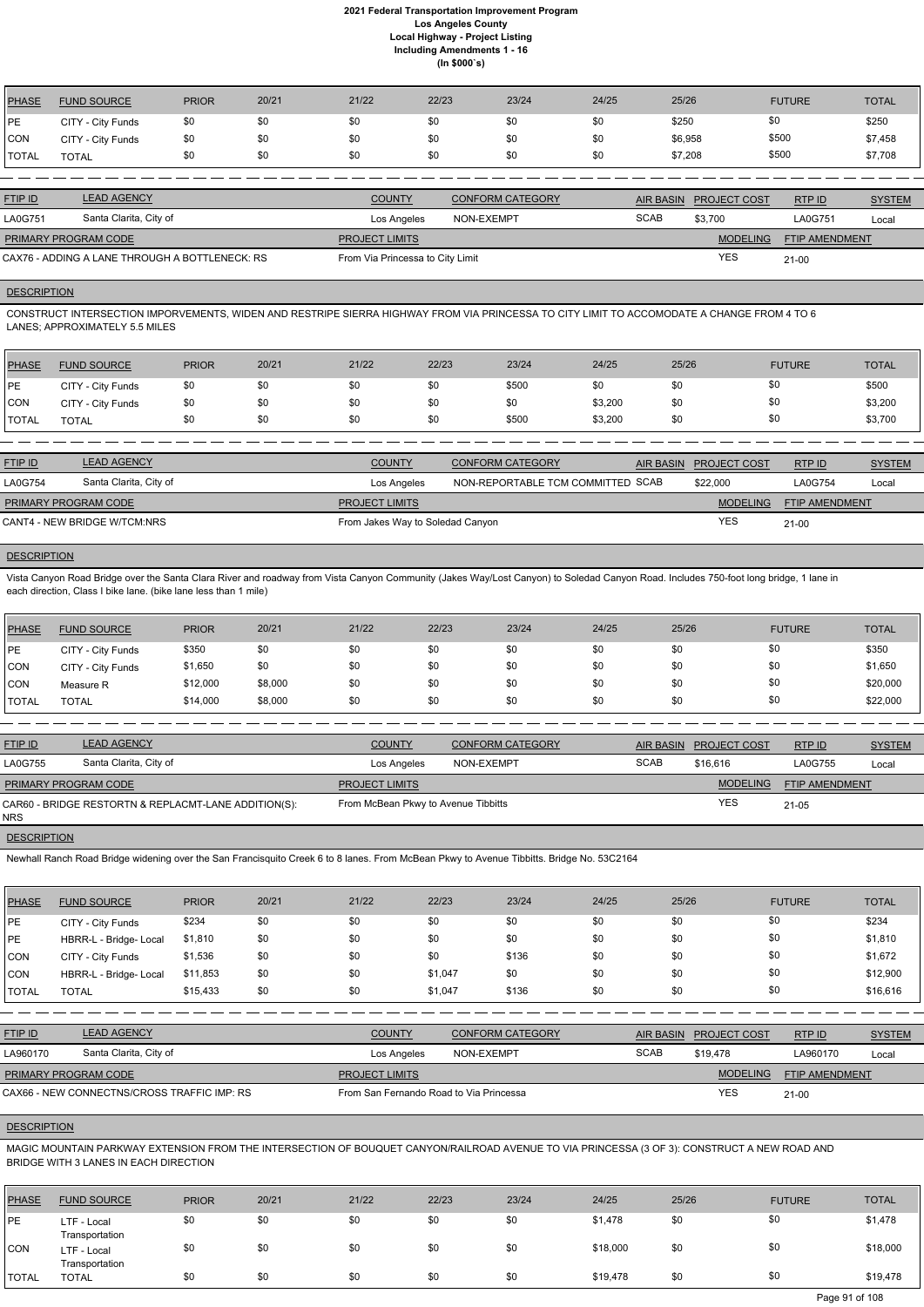| <b>FTIP ID</b>       | <b>LEAD AGENCY</b>                          | <b>COUNTY</b>                         | <b>CONFORM CATEGORY</b> |             | AIR BASIN PROJECT COST | RTPID                 | <b>SYSTEM</b> |
|----------------------|---------------------------------------------|---------------------------------------|-------------------------|-------------|------------------------|-----------------------|---------------|
| LA9708004            | Santa Clarita, City of                      | Los Angeles                           | NON-EXEMPT              | <b>SCAB</b> | \$17.550               | LA9708004             | Local         |
| PRIMARY PROGRAM CODE |                                             | <b>PROJECT LIMITS</b>                 |                         |             | <b>MODELING</b>        | <b>FTIP AMENDMENT</b> |               |
|                      | CAX66 - NEW CONNECTNS/CROSS TRAFFIC IMP: RS | From Bouquet Canyon to Soledad Canyon |                         |             | YES                    | $21-00$               |               |

# **DESCRIPTION**

SANTA CLARITA PARKWAY (1 OF 3) FROM BOUQUET CYN RD/SOLEDAD CYN INSTALL NEW ROADWAY (0 TO 4 LANES) (2.5 MILE)

| <b>PHASE</b> | <b>FUND SOURCE</b>            | <b>PRIOR</b> | 20/21 | 21/22 | 22/23 | 23/24   | 24/25    | 25/26 | <b>FUTURE</b> | <b>TOTAL</b> |
|--------------|-------------------------------|--------------|-------|-------|-------|---------|----------|-------|---------------|--------------|
| <b>IPE</b>   | LTF - Local<br>Transportation | \$0          | \$0   | \$0   | \$0   | \$1,700 | \$0      | \$0   | \$0           | \$1,700      |
| CON          | LTF - Local<br>Transportation | \$0          | \$0   | \$0   | \$0   | \$0     | \$15,850 | \$0   | \$0           | \$15,850     |
| <b>TOTAL</b> | <b>TOTAL</b>                  | \$0          | \$0   | \$0   | \$0   | \$1,700 | \$15,850 | \$0   | \$0           | \$17,550     |

| <b>FTIP ID</b>              | <b>LEAD AGENCY</b>                          | <b>COUNTY</b>                            | <b>CONFORM CATEGORY</b> |             | AIR BASIN PROJECT COST | RTP ID                | <b>SYSTEM</b> |
|-----------------------------|---------------------------------------------|------------------------------------------|-------------------------|-------------|------------------------|-----------------------|---------------|
| LA9910013                   | Santa Clarita, City of                      | Los Angeles                              | NON-EXEMPT              | <b>SCAB</b> | \$46,075               | LA9910013             | Local         |
| <b>PRIMARY PROGRAM CODE</b> |                                             | <b>PROJECT LIMITS</b>                    |                         |             | <b>MODELING</b>        | <b>FTIP AMENDMENT</b> |               |
|                             | CAX66 - NEW CONNECTNS/CROSS TRAFFIC IMP: RS | From Golden Valley Road to Isabella Pkwy |                         |             | <b>YES</b>             | $21 - 00$             |               |

## **DESCRIPTION**

VIA PRINCESSA (1 OF 3) EXTENSION FROM GOLDEN VALLEY ROAD TO APPROXIMATELY 350M WEST OF RAINBOW GLEN DRIVE, EAST OF ISABELLA PKWY

| <b>PHASE</b> | <b>FUND SOURCE</b>                              | <b>PRIOR</b> | 20/21 | 21/22 | 22/23    | 23/24    | 24/25 | 25/26 | <b>FUTURE</b> | <b>TOTAL</b> |
|--------------|-------------------------------------------------|--------------|-------|-------|----------|----------|-------|-------|---------------|--------------|
| <b>PE</b>    | CITY - City Funds                               | \$0          | \$0   | \$0   | \$4,000  | \$0      | \$0   | \$0   | \$0           | \$4,000      |
| <b>CON</b>   | CITY - City Funds                               | \$0          | \$0   | \$0   | \$30,498 | \$0      | \$0   | \$0   | \$0           | \$30,498     |
| <b>CON</b>   | PC25 - Los Angeles<br><b>County Proposition</b> | \$0          | \$0   | \$0   | \$0      | \$11.577 | \$0   | \$0   | \$0           | \$11,577     |
| <b>TOTAL</b> | <b>TOTAL</b>                                    | \$0          | \$0   | \$0   | \$34,498 | \$11,577 | \$0   | \$0   | \$0           | \$46,075     |

| <b>FTIP ID</b>       | <b>LEAD AGENCY</b>                          | <b>COUNTY</b>                              | <b>CONFORM CATEGORY</b> |             | AIR BASIN PROJECT COST | RTPID                 | <b>SYSTEM</b> |
|----------------------|---------------------------------------------|--------------------------------------------|-------------------------|-------------|------------------------|-----------------------|---------------|
| LA9910014            | Santa Clarita, City of                      | Los Angeles                                | NON-EXEMPT              | <b>SCAB</b> | \$11.650               | LA9910014             | Local         |
| PRIMARY PROGRAM CODE |                                             | <b>PROJECT LIMITS</b>                      |                         |             | MODELING               | <b>FTIP AMENDMENT</b> |               |
|                      | CAX66 - NEW CONNECTNS/CROSS TRAFFIC IMP: RS | From Oakridge Drive to Magic Mountain Pkwy |                         |             | <b>YES</b>             | $21-00$               |               |

## **DESCRIPTION**

VIA PRINCESSA (2 OF 3) FROM OAKRIDGE DRIVE TO MAGIC MTN PRKWAY. FROM 0 - 6 LANES; LESS THAN ONE MILE.

| <b>PHASE</b> | <b>FUND SOURCE</b>            | <b>PRIOR</b> | 20/21 | 21/22 | 22/23 | 23/24 | 24/25 | 25/26 | <b>FUTURE</b> | <b>TOTAL</b> |
|--------------|-------------------------------|--------------|-------|-------|-------|-------|-------|-------|---------------|--------------|
| PE           | LTF - Local<br>Transportation | \$0          | \$0   | \$0   | \$0   | \$0   | \$0   | \$0   | \$1,650       | \$1,650      |
| <b>CON</b>   | LTF - Local<br>Transportation | \$0          | \$0   | \$0   | \$0   | \$0   | \$0   | \$0   | \$10,000      | \$10,000     |
| <b>TOTAL</b> | <b>TOTAL</b>                  | \$0          | \$0   | \$0   | \$0   | -\$0  | \$0   | \$0   | \$11,650      | \$11,650     |

| <u>FTIP ID</u>              | <b>LEAD AGENCY</b>     | <b>COUNTY</b>         | <b>CONFORM CATEGORY</b> |             | AIR BASIN PROJECT COST | RTP ID                | <b>SYSTEM</b> |
|-----------------------------|------------------------|-----------------------|-------------------------|-------------|------------------------|-----------------------|---------------|
| LA9910016                   | Santa Clarita, City of | Los Angeles           | NON-EXEMPT              | <b>SCAB</b> | \$2,500                | LA9910016             | Local         |
| <b>PRIMARY PROGRAM CODE</b> |                        | <b>PROJECT LIMITS</b> |                         |             | <b>MODELING</b>        | <b>FTIP AMENDMENT</b> |               |

YES

#### **DESCRIPTION**

21-00

SANTA CLARITA PKWY (2 OF 3) FROM SOLEDAD CYN RD TO VIA PRINCESSA (1.6 MILES); FROM 0 TO 6 LANES.

| PHASE        | <b>FUND SOURCE</b>            | <b>PRIOR</b> | 20/21 | 21/22 | 22/23 | 23/24 | 24/25   | 25/26 | <b>FUTURE</b> | <b>TOTAL</b> |
|--------------|-------------------------------|--------------|-------|-------|-------|-------|---------|-------|---------------|--------------|
| <b>IPE</b>   | LTF - Local<br>Transportation | \$0          | \$0   | \$0   | \$0   | \$500 | \$0     | \$0   | \$0           | \$500        |
| <b>CON</b>   | LTF - Local<br>Transportation | \$0          | \$0   | \$0   | \$0   | \$0   | \$2,000 | \$0   | \$0           | \$2,000      |
| <b>TOTAL</b> | <b>TOTAL</b>                  | \$0          | \$0   | \$0   | \$0   | \$500 | \$2,000 | \$0   | \$0           | \$2,500      |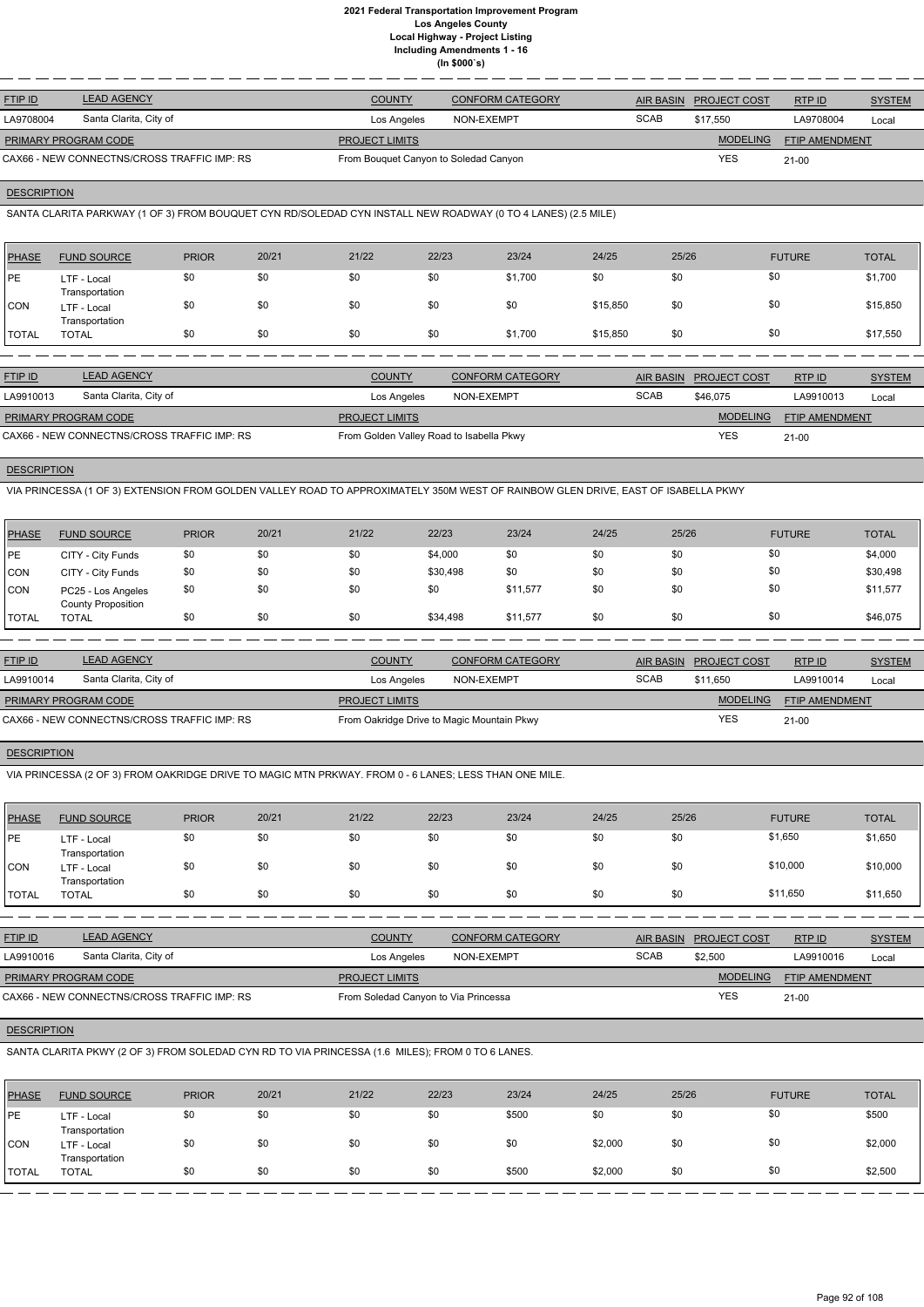**(In \$000`s)**

| <b>FTIP ID</b>              | <b>LEAD AGENCY</b>                          | <b>COUNTY</b>               | <b>CONFORM CATEGORY</b> | <b>AIR BASIN</b> | <b>PROJECT COST</b> | RTPID                 | <b>SYSTEM</b> |
|-----------------------------|---------------------------------------------|-----------------------------|-------------------------|------------------|---------------------|-----------------------|---------------|
| LA9910017                   | Santa Clarita, City of                      | Los Angeles                 | NON-EXEMPT              | <b>SCAB</b>      | \$2.750             | LA9910017             | Local         |
| <b>PRIMARY PROGRAM CODE</b> |                                             | <b>PROJECT LIMITS</b>       |                         |                  | <b>MODELING</b>     | <b>FTIP AMENDMENT</b> |               |
|                             | CAX66 - NEW CONNECTNS/CROSS TRAFFIC IMP: RS | From Via Princessa to SR-14 |                         |                  | <b>YES</b>          | $21 - 00$             |               |

## **DESCRIPTION**

SANTA CLARITA PKWY (3 OF 3) FROM VIA PRINCESSA TO STATE HWY 14 (1 MILE) FROM 0 TO 6 LANES.

| PHASE        | <b>FUND SOURCE</b>            | <b>PRIOR</b> | 20/21 | 21/22 | 22/23 | 23/24 | 24/25   | 25/26 | <b>FUTURE</b> | <b>TOTAL</b> |
|--------------|-------------------------------|--------------|-------|-------|-------|-------|---------|-------|---------------|--------------|
| <b>PE</b>    | LTF - Local<br>Transportation | \$0          | \$0   | \$0   | \$0   | \$750 | \$0     | \$0   | \$0           | \$750        |
| <b>CON</b>   | LTF - Local<br>Transportation | \$0          | \$0   | \$0   | \$0   | \$0   | \$2,000 | \$0   | \$0           | \$2,000      |
| <b>TOTAL</b> | <b>TOTAL</b>                  | \$0          | \$0   | \$0   | \$0   | \$750 | \$2,000 | \$0   | \$0           | \$2,750      |

| <b>FTIP ID</b>       | <b>LEAD AGENCY</b>                     | <b>COUNTY</b>         | <b>CONFORM CATEGORY</b> |             | AIR BASIN PROJECT COST | RTPID                 | <b>SYSTEM</b> |
|----------------------|----------------------------------------|-----------------------|-------------------------|-------------|------------------------|-----------------------|---------------|
| LA9918969            | Santa Clarita, City of                 | Los Angeles           | EXEMPT - 93.126         | <b>SCAB</b> | \$1.451                | 1AL04                 | Local         |
| PRIMARY PROGRAM CODE |                                        | <b>PROJECT LIMITS</b> |                         |             | <b>MODELING</b>        | <b>FTIP AMENDMENT</b> |               |
|                      | NCR31 - ROAD REPLC & REHAB (NO LN ADD) |                       |                         |             |                        | $21 - 03$             |               |

# **DESCRIPTION**

2021-2022 OVERLAY AND SLURRY FEDERAL PROJECT - CITYWIDE

| <b>PHASE</b> | <b>FUND SOURCE</b> | <b>PRIOR</b> | 20/21 | 21/22   | 22/23 | 23/24 | 24/25 | 25/26 | <b>FUTURE</b> | <b>TOTAL</b> |
|--------------|--------------------|--------------|-------|---------|-------|-------|-------|-------|---------------|--------------|
| <b>CON</b>   | CITY - City Funds  | \$0          | \$0   | \$149   |       | \$0   | \$0   | \$0   | \$0           | \$149        |
| <b>CON</b>   | STPL - STP Local   | \$0          | \$0   | \$1,302 |       | \$0   | \$0   | \$0   | \$0           | \$1,302      |
| <b>TOTAL</b> | <b>TOTAL</b>       | \$0          | \$0   | \$1,451 |       | \$0   | \$0   | \$0   | \$0           | \$1,451      |

| <b>FTIP ID</b>       | <b>LEAD AGENCY</b>                                | <b>COUNTY</b>         | <b>CONFORM CATEGORY</b>                                              |             | AIR BASIN PROJECT COST | RTPID                 | <b>SYSTEM</b> |
|----------------------|---------------------------------------------------|-----------------------|----------------------------------------------------------------------|-------------|------------------------|-----------------------|---------------|
| LAF7105              | Santa Clarita, City of                            | Los Angeles           | <b>TCM Committed</b>                                                 | <b>SCAB</b> | \$9.332                | 1AL04                 | Local         |
| PRIMARY PROGRAM CODE |                                                   | <b>PROJECT LIMITS</b> |                                                                      |             | <b>MODELING</b>        | <b>FTIP AMENDMENT</b> |               |
|                      | CAXT5 - NEW CONNECTNS/CROSS TRAFFIC IMP w/TCM: RS |                       | From Railroad Avenue to 500 feet easterly of future Dockweiler Drive |             | <b>YES</b>             | 21-05                 |               |

## **DESCRIPTION**

DOCKWEILER DR EXTENSION (1 of 2): The project consists of extension of two lanes to connect with a future extension planned for Dockweiler Drive. It includes new sidewalks, Class II bike lane, pedestrian signal heads, high visibility crosswalks, lighting, landscaping, bicycle actuation signals and wayfinding signs.

| PHASE          | <b>FUND SOURCE</b>                              | <b>PRIOR</b> | 20/21 | 21/22 | 22/23   | 23/24 | 24/25 | 25/26 | <b>FUTURE</b> | <b>TOTAL</b> |
|----------------|-------------------------------------------------|--------------|-------|-------|---------|-------|-------|-------|---------------|--------------|
| <b>CON</b>     | CITY - City Funds                               | \$0          | \$0   | \$0   | \$3,433 | \$0   | \$0   | \$0   | \$0           | \$3,433      |
| CON            | PC25 - Los Angeles<br><b>County Proposition</b> | \$0          | \$0   | \$0   | \$5,899 | \$0   | \$0   | \$0   | \$0           | \$5,899      |
| <b>!</b> TOTAL | <b>TOTAL</b>                                    | \$0          | \$0   | \$0   | \$9,332 | \$0   | \$0   | \$0   | \$0           | \$9,332      |

| <b>FTIP ID</b>                                   | <b>LEAD AGENCY</b>     | <b>COUNTY</b>                                               | <b>CONFORM CATEGORY</b> |             | AIR BASIN PROJECT COST | RTPID                 | <b>SYSTEM</b> |
|--------------------------------------------------|------------------------|-------------------------------------------------------------|-------------------------|-------------|------------------------|-----------------------|---------------|
| LAF9118                                          | Santa Clarita, City of | Los Angeles                                                 | <b>TCM Committed</b>    | <b>SCAB</b> | \$10.421               | 1AL04                 | Local         |
| <b>PRIMARY PROGRAM CODE</b>                      |                        | <b>PROJECT LIMITS</b>                                       |                         |             | <b>MODELING</b>        | <b>FTIP AMENDMENT</b> |               |
| CANT5 - NEW CONNECT/CROSS TRAFFIC IMP w/TCM: NRS |                        | From 12th Street to Dockweiler Drive/ West of Valle Del Oro |                         | <b>YES</b>  | $21 - 00$              |                       |               |

LYONS AV/DOCKWEILER DR EXTENSION (2 of 2): Construct Dockweiler Drive gap closure between 12th St. and existing terminus of Dockweiler Dr, just west of Valle Del Oro. Constructs 8-ft sidewalks and Class II bike lanes on both sides.

| <b>PHASE</b>   | <b>FUND SOURCE</b>                              | <b>PRIOR</b> | 20/21   | 21/22                     | 22/23                  | 23/24                   | 24/25 | 25/26            |                     | <b>FUTURE</b>         | <b>TOTAL</b>  |
|----------------|-------------------------------------------------|--------------|---------|---------------------------|------------------------|-------------------------|-------|------------------|---------------------|-----------------------|---------------|
| <b>CON</b>     | <b>AGENCY - Agency</b>                          | \$2,951      | \$1,995 | \$0                       | \$0                    | \$0                     | \$0   | \$0              | \$0                 |                       | \$4,946       |
| <b>CON</b>     | PC25 - Los Angeles<br><b>County Proposition</b> | \$3,267      | \$2,208 | \$0                       | \$0                    | \$0                     | \$0   | \$0              | \$0                 |                       | \$5,475       |
| <b>TOTAL</b>   | <b>TOTAL</b>                                    | \$6.218      | \$4.203 | \$0                       | \$0                    | \$0                     | \$0   | \$0              | \$0                 |                       | \$10,421      |
|                |                                                 |              |         |                           |                        |                         |       |                  |                     |                       |               |
| <b>FTIP ID</b> | <b>LEAD AGENCY</b>                              |              |         | <b>COUNTY</b>             |                        | <b>CONFORM CATEGORY</b> |       | <b>AIR BASIN</b> | <b>PROJECT COST</b> | RTP ID                | <b>SYSTEM</b> |
| LAF9306        | Santa Clarita, City of                          |              |         | Los Angeles               | <b>EXEMPT - 93.126</b> |                         |       | <b>SCAB</b>      | \$2,687             | <b>1ITS04</b>         | Local         |
|                | PRIMARY PROGRAM CODE                            |              |         | <b>PROJECT LIMITS</b>     |                        |                         |       |                  | <b>MODELING</b>     | <b>FTIP AMENDMENT</b> |               |
|                | ITS08 - FIBER OPTIC COMMUNICATIONS              |              |         | From CITYWIDE to CITYWIDE |                        |                         |       |                  | <b>NO</b>           | 21-09                 |               |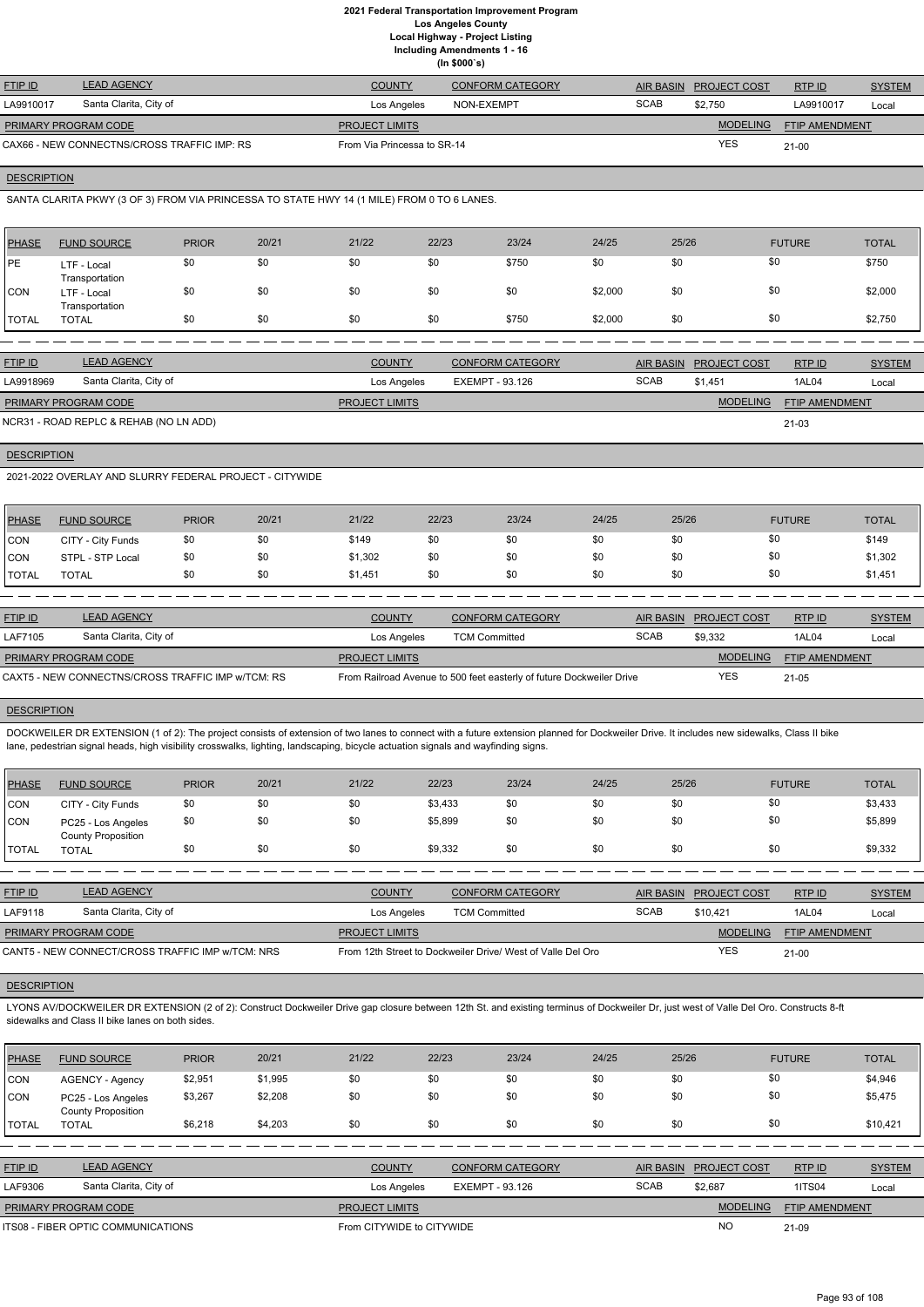## **DESCRIPTION**

"ITS Phase VII will enhance safety and mobility by deploying bicycle detection, fiber optic gap closure and Connected Corridor field devices.

The original scope of this project was reduced by eliminating bicycle detection at 16 intersections reducing the count from 28 to 12 intersections and \$700,000."

| PHASE        | <b>FUND SOURCE</b>                              | <b>PRIOR</b> | 20/21 | 21/22 | 22/23   | 23/24 | 24/25 | 25/26 | <b>FUTURE</b> | <b>TOTAL</b> |
|--------------|-------------------------------------------------|--------------|-------|-------|---------|-------|-------|-------|---------------|--------------|
| <b>IPE</b>   | CITY - City Funds                               | \$86         | \$0   | \$0   | \$0     | \$0   | \$0   | \$0   | \$0           | \$86         |
| <b>PE</b>    | PC25 - Los Angeles<br><b>County Proposition</b> | \$316        | \$0   | \$0   | \$0     | \$0   | \$0   | \$0   | \$0           | \$316        |
| CON          | CITY - City Funds                               | \$0          | \$0   | \$0   | \$478   | \$0   | \$0   | \$0   | \$0           | \$478        |
| <b>CON</b>   | PC25 - Los Angeles<br><b>County Proposition</b> | \$194        | \$0   | \$0   | \$1,613 | \$0   | \$0   | \$0   | \$0           | \$1,807      |
| <b>TOTAL</b> | <b>TOTAL</b>                                    | \$596        | \$0   | \$0   | \$2,091 | \$0   | \$0   | \$0   | \$0           | \$2,687      |

Railroad Avenue Class I Bike Path: Project will add 1.45 miles of Class I bike path on Railroad Avenue and enhance connectivity to the Jan Heidt newhall Metrolink Station to the City's bicycle trail network

| <b>FTIP ID</b>              | <b>LEAD AGENCY</b>           | <b>COUNTY</b>                        | <b>CONFORM CATEGORY</b> | <b>AIR BASIN</b> | <b>PROJECT COST</b> | RTP ID                | <b>SYSTEM</b> |
|-----------------------------|------------------------------|--------------------------------------|-------------------------|------------------|---------------------|-----------------------|---------------|
| LAF9513                     | Santa Clarita, City of       | Los Angeles                          | <b>TCM Committed</b>    | <b>SCAB</b>      | \$10.180            | 101007                | Local         |
| <b>PRIMARY PROGRAM CODE</b> |                              | <b>PROJECT LIMITS</b>                |                         |                  | <b>MODELING</b>     | <b>FTIP AMENDMENT</b> |               |
|                             | NCN26 - BICYCLE FACILITY-NEW | From Lyons Avenue to Oak Ridge Drive |                         |                  | <b>NO</b>           | 21-09                 |               |
|                             |                              |                                      |                         |                  |                     |                       |               |

#### **DESCRIPTION**

| <b>PHASE</b> | <b>FUND SOURCE</b>                              | <b>PRIOR</b> | 20/21 | 21/22   | 22/23 | 23/24 | 24/25 | 25/26 | <b>FUTURE</b> | <b>TOTAL</b> |
|--------------|-------------------------------------------------|--------------|-------|---------|-------|-------|-------|-------|---------------|--------------|
| PE           | CITY - City Funds                               | \$1,030      | \$0   | \$0     | \$0   | \$0   | \$0   | \$0   | \$0           | \$1,030      |
| <b>ROW</b>   | CITY - City Funds                               | \$652        | \$0   | \$0     | \$0   | \$0   | \$0   | \$0   | \$0           | \$652        |
| <b>ROW</b>   | PC25 - Los Angeles<br><b>County Proposition</b> | \$138        | \$0   | \$660   | \$0   | \$0   | \$0   | \$0   | \$0           | \$798        |
| <b>CON</b>   | CITY - City Funds                               | \$0          | \$0   | \$6,233 | \$0   | \$0   | \$0   | \$0   | \$0           | \$6,233      |
| <b>CON</b>   | PC25 - Los Angeles<br><b>County Proposition</b> | \$0          | \$0   | \$1,467 | \$0   | \$0   | \$0   | \$0   | \$0           | \$1,467      |
| <b>TOTAL</b> | <b>TOTAL</b>                                    | \$1,820      | \$0   | \$8,360 | \$0   | \$0   | \$0   | \$0   | \$0           | \$10,180     |
|              |                                                 |              |       |         |       |       |       |       |               |              |

| <b>FTIP ID</b>       | <b>LEAD AGENCY</b>                          | <b>COUNTY</b>         | <b>CONFORM CATEGORY</b> | AIR BASIN   | <b>PROJECT COST</b> | RTP ID                | <b>SYSTEM</b> |
|----------------------|---------------------------------------------|-----------------------|-------------------------|-------------|---------------------|-----------------------|---------------|
| LA0F062              | Santa Monica, City of                       | Los Angeles           | EXEMPT - 93.126         | <b>SCAB</b> | \$700               | LA0F062               | Local         |
| PRIMARY PROGRAM CODE |                                             | <b>PROJECT LIMITS</b> |                         |             | <b>MODELING</b>     | <b>FTIP AMENDMENT</b> |               |
| ADVISORY RADIO       | ITS12 - TRAVELER/MOTORIST INFO SYSTEMS; HWY | From N/A to N/A       |                         |             | <b>NO</b>           | $21 - 00$             |               |
| <b>DESCRIPTION</b>   |                                             |                       |                         |             |                     |                       |               |

DESIGN AND CONST. OF REAL-TIME PARKING INF./GUIDANCE SYSTEM. PHASE II COVERS DOWNTOWN SANTA MONICA AREA, BOUNDED BY PICO BLVD., OCEAN AVE., WILSHIRE BLVD. AND LINCOLN BLVD.

| <b>PHASE</b> | <b>FUND SOURCE</b>                                 | <b>PRIOR</b> | 20/21 | 21/22 | 22/23 | 23/24 | 24/25 | 25/26 | <b>FUTURE</b> | <b>TOTAL</b> |
|--------------|----------------------------------------------------|--------------|-------|-------|-------|-------|-------|-------|---------------|--------------|
| PE           | 5207 - Intelligent<br><b>Transportation System</b> | \$0          | \$55  | \$0   | \$0   | \$0   | \$0   | \$0   | \$0           | \$55         |
| PE           | CITY - City Funds                                  | \$0          | \$55  | \$0   | \$0   | \$0   | \$0   | \$0   | \$0           | \$55         |
| CON          | 5207 - Intelligent<br><b>Transportation System</b> | \$0          | \$295 | \$0   | \$0   | \$0   | \$0   | \$0   | \$0           | \$295        |
| <b>CON</b>   | CITY - City Funds                                  | \$0          | \$295 | \$0   | \$0   | \$0   | \$0   | \$0   | \$0           | \$295        |
| <b>TOTAL</b> | <b>TOTAL</b>                                       | \$0          | \$700 | \$0   | \$0   | \$0   | \$0   | \$0   | \$0           | \$700        |

| <b>FTIP ID</b>              | <b>LEAD AGENCY</b>                             | <b>COUNTY</b>           | <b>CONFORM CATEGORY</b> |             | AIR BASIN PROJECT COST | RTPID                 | <b>SYSTEM</b> |
|-----------------------------|------------------------------------------------|-------------------------|-------------------------|-------------|------------------------|-----------------------|---------------|
| LA0G1296                    | Santa Monica, City of                          | Los Angeles             | EXEMPT - 93.126         | <b>SCAB</b> | \$29.125               | 1AL04                 | Local         |
| <b>PRIMARY PROGRAM CODE</b> |                                                | <b>PROJECT LIMITS</b>   |                         |             | <b>MODELING</b>        | <b>FTIP AMENDMENT</b> |               |
|                             | NCR36 - BRIDGE RESTORATION & REPLC (NO LN ADD) | From Ocean Ave, to Pier |                         |             | <b>NO</b>              | $21 - 10$             |               |

#### **DESCRIPTION**

BRIDGE NO. 53C1900, COLORADO AVE OVER APPIAN WAY/PROMENADE, 0.6 MI W/O LINCOLN BLVD. Replace existing 2 lane bridge with new 2 lane bridge. Toll Credits to be utilized in FY 2020-21 for \$49K in Preliminary Engineering (P.E.). Toll Credits to be utilized in FY 2021/22 for \$240K in P.E and \$97K for ROW. \$2.98 Million in Toll Credits to be utilized in FY 2024/25 for construction phase. High Cost project agreement must be signed. (Lump Sum bridge project 53C1900 (5107-(033)).

| <b>PHASE</b> | <b>FUND SOURCE</b>     | <b>PRIOR</b> | 20/21 | 21/22   | 22/23 | 23/24 | 24/25    | 25/26 | <b>FUTURE</b> | <b>TOTAL</b> |
|--------------|------------------------|--------------|-------|---------|-------|-------|----------|-------|---------------|--------------|
| <b>IPE</b>   | CITY - City Funds      | \$0          | \$375 | \$1,525 | \$0   | \$0   | \$0      | \$0   | \$0           | \$1,900      |
| <b>IPE</b>   | HBRR-L - Bridge- Local | \$1,250      | \$375 | \$1,850 | \$0   | \$0   | \$0      | \$0   | \$0           | \$3,475      |
| <b>ROW</b>   | HBRR-L - Bridge- Local | \$0          | \$0   | \$750   | \$0   | \$0   | \$0      | \$0   | \$0           | \$750        |
| <b>CON</b>   | HBRR-L - Bridge- Local | \$0          | \$0   | \$0     | \$0   | \$0   | \$23,000 | \$0   | \$0           | \$23,000     |
| <b>TOTAL</b> | <b>TOTAL</b>           | \$1,250      | \$750 | \$4,125 | \$0   | \$0   | \$23,000 | \$0   | \$0           | \$29,125     |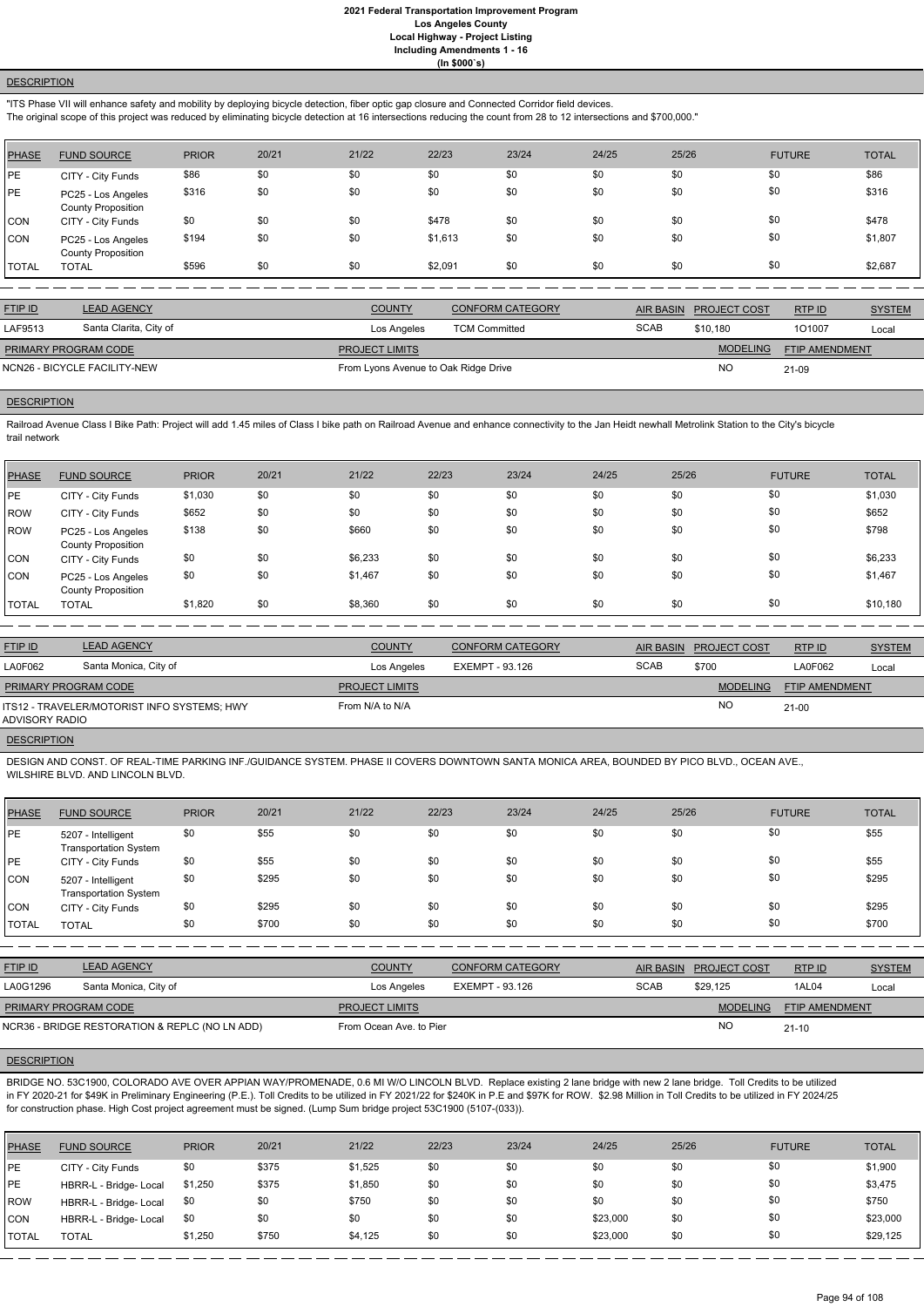**(In \$000`s)**

| <b>FTIP ID</b>       | <b>LEAD AGENCY</b>          | <b>COUNTY</b>         | <b>CONFORM CATEGORY</b> |             | AIR BASIN PROJECT COST | RTP ID         | <b>SYSTEM</b> |
|----------------------|-----------------------------|-----------------------|-------------------------|-------------|------------------------|----------------|---------------|
| LA990352             | Santa Monica, City of       | Los Angeles           | EXEMPT - 93.126         | <b>SCAB</b> | \$7.776                | 1OM0702        | Local         |
| PRIMARY PROGRAM CODE |                             | <b>PROJECT LIMITS</b> |                         |             | <b>MODELING</b>        | FTIP AMENDMENT |               |
|                      | NCR30 - SAFETY IMPROVEMENTS | From N/A to N/A       |                         |             | <b>NO</b>              | $21 - 00$      |               |
|                      |                             |                       |                         |             |                        |                |               |

#### **DESCRIPTION**

PALISADES BLUFF STABILIZATION CALIFORNIA INCLINE ADJACENT (TEA21-#453). Utilizing Toll Credits.

This project will make connectivity and safety improvements on Olympic Blvd (between Stewart & 26th Street), including sidewalk & pedestrian crossing improvements, to provide safer first/last mile access and enhance mobility. The project consists of approximately 1,300 LF (0.25 miles) of pedestrian improvement. It will also enhance signal and intersection geometry at 26th St and Olympic Blvd to remove a right turn slip lane and island, shorten pedestrian crossing distances & improve lighting.

| <b>PHASE</b> | <b>FUND SOURCE</b>                  | <b>PRIOR</b> | 20/21 | 21/22                 | 22/23   | 23/24                   | 24/25 | 25/26                  | <b>FUTURE</b>       |                       | <b>TOTAL</b>  |
|--------------|-------------------------------------|--------------|-------|-----------------------|---------|-------------------------|-------|------------------------|---------------------|-----------------------|---------------|
| PE           | CITY - City Funds                   | \$1,513      | \$0   | \$0                   | \$0     | \$0                     | \$0   | \$0                    | \$0                 |                       | \$1,513       |
| CON          | CITY - City Funds                   | \$634        | \$0   | \$0                   | \$0     | \$0                     | \$0   | \$0                    | \$0                 |                       | \$634         |
| <b>CON</b>   | DEMOT21 -<br>Demonstration - Tea 21 | \$4,328      | \$0   | \$0                   | \$1,301 | \$0                     | \$0   | \$0                    | \$0                 |                       | \$5,629       |
| <b>TOTAL</b> | <b>TOTAL</b>                        | \$6,475      | \$0   | \$0                   | \$1,301 | \$0                     | \$0   | \$0                    | \$0                 |                       | \$7,776       |
|              |                                     |              |       |                       |         |                         |       |                        |                     |                       |               |
| FTIP ID      | <b>LEAD AGENCY</b>                  |              |       | <b>COUNTY</b>         |         | <b>CONFORM CATEGORY</b> |       | <b>AIR BASIN</b>       | <b>PROJECT COST</b> | RTP ID                | <b>SYSTEM</b> |
| LA9918887    | Santa Monica, City of               |              |       | Los Angeles           |         | <b>TCM Committed</b>    |       | <b>SCAB</b><br>\$2,456 |                     | 10M0702               | Local         |
|              | PRIMARY PROGRAM CODE                |              |       | <b>PROJECT LIMITS</b> |         |                         |       |                        | <b>MODELING</b>     | <b>FTIP AMENDMENT</b> |               |

NCR27 - PEDESTRIAN FACILITIES-UPGRADE FROM Stewart to 26th Street

#### **DESCRIPTION**

21-04

The Annual Paving and Sidewalk Repair FY2023/2024 Program will provide ongoing upgrades and repair to streets, curbs, gutters, curb ramps, bus pads, and other related surface features in the public right of way along street segments on the National Highway System federal aid routes.

This project will enhance the existing Traffic Management System with the installation of video detection systems. The new equipment will facilitate detection of bicycles at intersections resulting in enhanced multi-modal signal timing. The detection of bicycles at intersections would optimize signal timing and create shorter call times for the transit corridors. New traffic signal poles may be required to install the video equipment.

| PHASE        | <b>FUND SOURCE</b> | <b>PRIOR</b> | 20/21   | 21/22 | 22/23 | 23/24 | 24/25 | 25/26 | <b>FUTURE</b> | <b>TOTAL</b> |
|--------------|--------------------|--------------|---------|-------|-------|-------|-------|-------|---------------|--------------|
| <b>CON</b>   | CITY - City Funds  | \$0          | \$553   | \$0   | \$0   | \$0   | \$0   |       | \$0           | \$553        |
| CON          | STPL - STP Local   | \$0          | \$1,903 | \$0   | \$0   | \$0   | \$0   |       | \$0           | \$1,903      |
| <b>TOTAL</b> | TOTAL              | \$0          | \$2,456 | \$0   | \$0   | \$0   | \$0   |       | \$0           | \$2,456      |

| <b>FTIP ID</b>       | <b>LEAD AGENCY</b>                     | <b>COUNTY</b>         | <b>CONFORM CATEGORY</b> | AIR BASIN   | <b>PROJECT COST</b> | RTPID          | <b>SYSTEM</b> |
|----------------------|----------------------------------------|-----------------------|-------------------------|-------------|---------------------|----------------|---------------|
| LA9919051            | Santa Monica, City of                  | Los Angeles           | EXEMPT - 93.126         | <b>SCAB</b> | \$432               | 10M0702        | Local         |
| PRIMARY PROGRAM CODE |                                        | <b>PROJECT LIMITS</b> |                         |             | <b>MODELING</b>     | FTIP AMENDMENT |               |
|                      | NCR31 - ROAD REPLC & REHAB (NO LN ADD) |                       |                         |             | <b>NC</b>           | 21-06          |               |

## **DESCRIPTION**

| PHASE        | <b>FUND SOURCE</b>                   | <b>PRIOR</b> | 20/21 | 21/22 | 22/23 | 23/24 | 24/25 | 25/26                  | <b>FUTURE</b> | <b>TOTAL</b> |
|--------------|--------------------------------------|--------------|-------|-------|-------|-------|-------|------------------------|---------------|--------------|
| <b>CON</b>   | Coronavirus Response &<br>Relief Sup | -\$0         |       | \$432 | \$0   | \$0   | \$0   | $\triangleright$<br>აι | \$0           | \$432        |
| <b>TOTAL</b> | <b>TOTAL</b>                         |              |       | \$432 | \$0   | \$0   | \$0   | \$0                    | \$0           | \$432        |

| <b>FTIP ID</b>              | <b>LEAD AGENCY</b>                                     | <b>COUNTY</b>         | <b>CONFORM CATEGORY</b> |             | AIR BASIN PROJECT COST | RTP ID                | <b>SYSTEM</b> |
|-----------------------------|--------------------------------------------------------|-----------------------|-------------------------|-------------|------------------------|-----------------------|---------------|
| <b>LAF7320</b>              | Santa Monica, City of                                  | Los Angeles           | <b>TCM Committed</b>    | <b>SCAB</b> | \$676                  | <b>1ITS04</b>         | Local         |
| <b>PRIMARY PROGRAM CODE</b> |                                                        | <b>PROJECT LIMITS</b> |                         |             | <b>MODELING</b>        | <b>FTIP AMENDMENT</b> |               |
| SYS                         | ITS13 - VEH DETECT (VDS) & AUTOMATIC VEH CLASSIF (AVC) | From City to wide     |                         |             | <b>NO</b>              | $21 - 00$             |               |

| PHASE          | <b>FUND SOURCE</b>                              | <b>PRIOR</b> | 20/21 | 21/22 | 22/23 | 23/24 | 24/25 | 25/26 | <b>FUTURE</b> | <b>TOTAL</b> |
|----------------|-------------------------------------------------|--------------|-------|-------|-------|-------|-------|-------|---------------|--------------|
| <b>IPE</b>     | CITY - City Funds                               | \$14         | \$0   | \$0   | \$0   | \$0   | \$0   | \$0   | \$0           | \$14         |
| PE             | PC25 - Los Angeles<br><b>County Proposition</b> | \$56         | \$0   | \$0   | \$0   | \$0   | \$0   | \$0   | \$0           | \$56         |
| CON            | CITY - City Funds                               | \$0          | \$121 | \$0   | \$0   | \$0   | \$0   | \$0   | \$0           | \$121        |
| CON            | PC25 - Los Angeles<br><b>County Proposition</b> | \$0          | \$485 | \$0   | \$0   | \$0   | \$0   | \$0   | \$0           | \$485        |
| <b>I</b> TOTAL | <b>TOTAL</b>                                    | \$70         | \$606 | \$0   | \$0   | \$0   | \$0   | \$0   | \$0           | \$676        |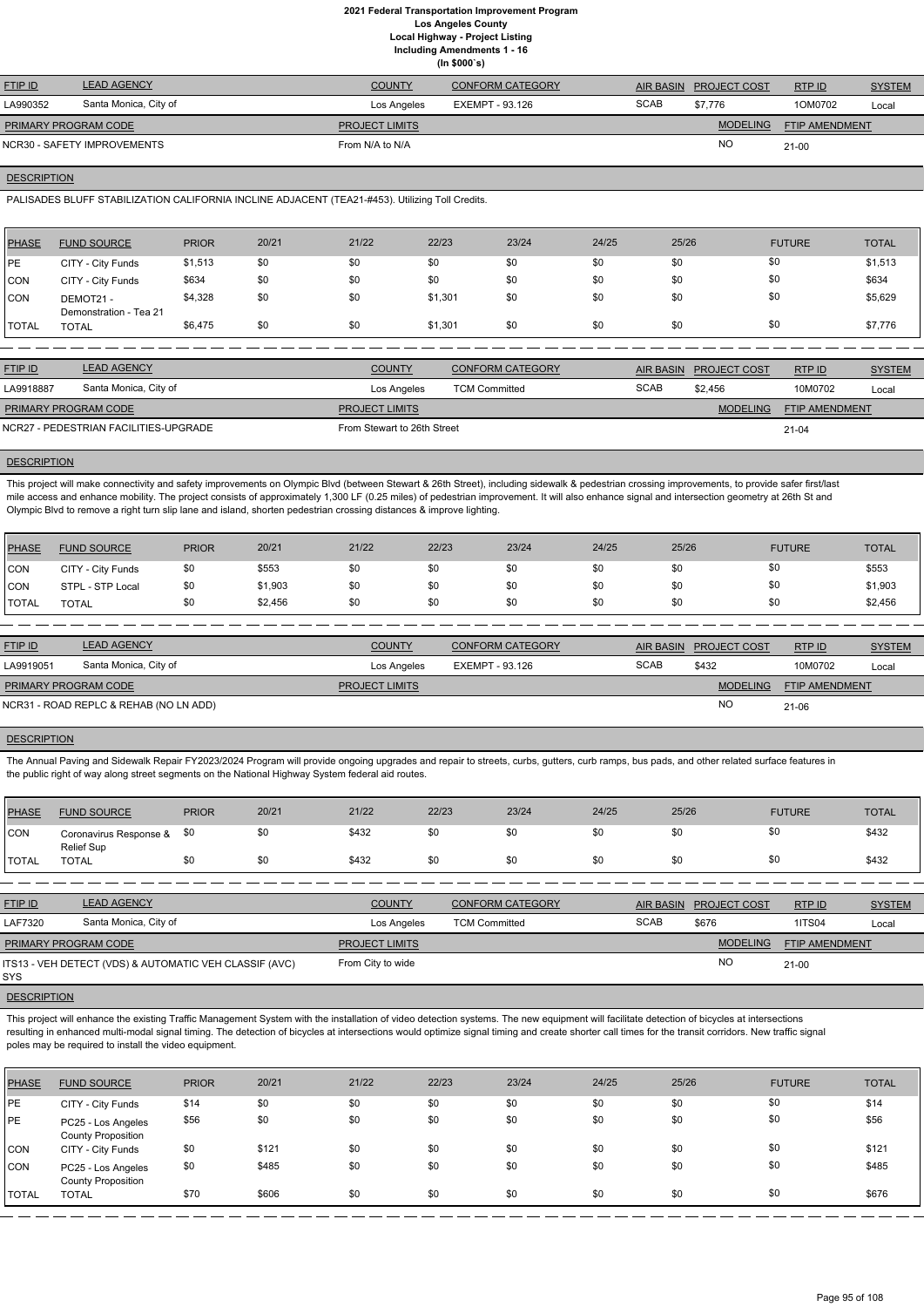| <b>FTIP ID</b>              | <b>LEAD AGENCY</b>                                 | <b>COUNTY</b>         | <b>CONFORM CATEGORY</b> | <b>AIR BASIN</b> | <b>PROJECT COST</b> | RTPID          | <b>SYSTEM</b> |
|-----------------------------|----------------------------------------------------|-----------------------|-------------------------|------------------|---------------------|----------------|---------------|
| <b>LAF7704</b>              | Santa Monica, City of                              | Los Angeles           | EXEMPT - 93.126         | <b>SCAB</b>      | \$1.612             | 1TR1023        | Local         |
| <b>PRIMARY PROGRAM CODE</b> |                                                    | <b>PROJECT LIMITS</b> |                         |                  | <b>MODELING</b>     | FTIP AMENDMENT |               |
| <b>RIDE</b>                 | TDM24 - TDM PROGRAMS-NON RIDEMATCHING & NON PARK & | From NA to NA         |                         |                  | <b>NO</b>           | $21 - 00$      |               |

#### **DESCRIPTION**

Improves vehicle, pedestrian, and bicycle circulation by providing 306 wayfinding signs, 6 transit map cases, and 12 electronic parking guidance signs. It will serve the surrounding area of the Metro Expo Line stations, Downtown, and Civic Center.

Expo Station 4th Street Linkages to Downtown and Civic Center. Improves pedestrian and bicyclist linkages on a 0.2-mile segment of 4th Street to support safer first- and last-mile access and connectivity to the Expo terminus station, central business district, Civic Center and other local destinations.

| <b>PHASE</b>   | <b>FUND SOURCE</b>                    | <b>PRIOR</b> | 20/21 | 21/22         | 22/23 | 23/24                   | 24/25       | 25/26                                   | <b>FUTURE</b> | <b>TOTAL</b>  |
|----------------|---------------------------------------|--------------|-------|---------------|-------|-------------------------|-------------|-----------------------------------------|---------------|---------------|
| <b>CON</b>     | 13CFP - LTF - Local<br>Transportation | \$935        | \$354 | \$0           | \$0   | \$0                     | \$0         | \$0                                     | \$0           | \$1,289       |
| <b>CON</b>     | CITY - City Funds                     | \$234        | \$89  | \$0           | \$0   | \$0                     | \$0         | \$0                                     | \$0           | \$323         |
| <b>TOTAL</b>   | <b>TOTAL</b>                          | \$1,169      | \$443 | \$0           | \$0   | \$0                     | \$0         | \$0                                     | \$0           | \$1,612       |
|                |                                       |              |       |               |       |                         |             |                                         |               |               |
| <b>FTIP ID</b> | <b>LEAD AGENCY</b>                    |              |       | <b>COUNTY</b> |       | <b>CONFORM CATEGORY</b> |             | <b>PROJECT COST</b><br><b>AIR BASIN</b> | RTP ID        | <b>SYSTEM</b> |
| <b>LAF7807</b> | Santa Monica, City of                 |              |       | Los Angeles   |       | NON-REPORTABLE TCM      | <b>SCAB</b> | \$2,016                                 | 1AL04         | Local         |

MODELING FTIP AMENDMENT NO 21-00 **PROJECT LIMITS** NCR25 - BICYCLE & PEDESTRAIN FACILITIES-UPGRADE From Colorado Ave to Olympic Drive PRIMARY PROGRAM CODE

#### **DESCRIPTION**

| <b>PHASE</b> | <b>FUND SOURCE</b>                            | <b>PRIOR</b> | 20/21   | 21/22 | 22/23 | 23/24 | 24/25 | 25/26 | <b>FUTURE</b> | <b>TOTAL</b> |
|--------------|-----------------------------------------------|--------------|---------|-------|-------|-------|-------|-------|---------------|--------------|
| PE           | ATP - Active<br><b>Transportation Program</b> | \$240        | \$0     | \$0   | \$0   | \$0   | \$0   | \$0   | \$0           | \$240        |
| PE           | CITY - City Funds                             | \$60         | \$0     | \$0   | \$0   | \$0   | \$0   | \$0   | \$0           | \$60         |
| ROW          | ATP - Active<br><b>Transportation Program</b> | \$40         | \$0     | \$0   | \$0   | \$0   | \$0   | \$0   | \$0           | \$40         |
| ROW          | CITY - City Funds                             | \$10         | \$0     | \$0   | \$0   | \$0   | \$0   | \$0   | \$0           | \$10         |
| <b>CON</b>   | ATP - Active<br><b>Transportation Program</b> | \$0          | \$1,333 | \$0   | \$0   | \$0   | \$0   | \$0   | \$0           | \$1,333      |
| <b>CON</b>   | CITY - City Funds                             | \$0          | \$333   | \$0   | \$0   | \$0   | \$0   | \$0   | \$0           | \$333        |
| <b>TOTAL</b> | <b>TOTAL</b>                                  | \$350        | \$1,666 | \$0   | \$0   | \$0   | \$0   | \$0   | \$0           | \$2,016      |

The project is located on 17th St and extends from the north side of Wilshire Blvd to the south side of Pico. The project will improve pedestrian scale lighting, curb bulb-outs, landscaping primarily on one side of the street, provide traffic calming, wayfinding, and roadway reconfiguration. The project will construct a 0.6 mile separated cycle track along 17th St and the construction of 0.8 mile bike Blvd along Michigan Ave between Lincoln Blvd and 19th.

| <b>FTIP ID</b>              | <b>LEAD AGENCY</b>                          | <b>COUNTY</b>                | CONFORM CATEGORY                  | AIR BASIN PROJECT COST | RTP ID                | <b>SYSTEM</b> |
|-----------------------------|---------------------------------------------|------------------------------|-----------------------------------|------------------------|-----------------------|---------------|
| LAF9533                     | Santa Monica, City of                       | Los Angeles                  | NON-REPORTABLE TCM COMMITTED SCAB | \$1.312                | 101007                | Local         |
| <b>PRIMARY PROGRAM CODE</b> |                                             | <b>PROJECT LIMITS</b>        |                                   | <b>MODELING</b>        | <b>FTIP AMENDMENT</b> |               |
|                             | NCN25 - BICYCLE & PEDESTRAIN FACILITIES-NEW | From Beach Bike Path to Pier |                                   | NC.                    | 21-00                 |               |

#### **DESCRIPTION**

New bicycle connector ramp from the Regional Beach Bike Path to the Santa Monica Pier linking the City's bicycle network as well as the Santa Monica Downtown/4th Street Expo Station.

| <b>PHASE</b> | <b>FUND SOURCE</b>                                 | <b>PRIOR</b> | 20/21 | 21/22                           | 22/23   | 23/24                             | 24/25            | 25/26           | <b>FUTURE</b>         | <b>TOTAL</b>  |
|--------------|----------------------------------------------------|--------------|-------|---------------------------------|---------|-----------------------------------|------------------|-----------------|-----------------------|---------------|
| <b>PE</b>    | CITY - City Funds                                  | \$34         | \$0   | \$0                             | \$0     | \$0                               | \$0              | \$0             | \$0                   | \$34          |
| <b>PE</b>    | CMAQ - Congestion<br><b>Mitigation Air Quality</b> | \$138        | \$0   | \$0                             | \$0     | \$0                               | \$0              | \$0             | \$0                   | \$138         |
| <b>CON</b>   | CITY - City Funds                                  | \$0          | \$0   | \$0                             | \$228   | \$0                               | \$0              | \$0             | \$0                   | \$228         |
| CON          | CMAQ - Congestion<br><b>Mitigation Air Quality</b> | \$0          | \$0   | \$0                             | \$912   | \$0                               | \$0              | \$0             | \$0                   | \$912         |
| <b>TOTAL</b> | <b>TOTAL</b>                                       | \$172        | \$0   | \$0                             | \$1,140 | \$0                               | \$0              | \$0             | \$0                   | \$1,312       |
|              |                                                    |              |       |                                 |         |                                   |                  |                 |                       |               |
| FTIP ID      | <b>LEAD AGENCY</b>                                 |              |       | <b>COUNTY</b>                   |         | <b>CONFORM CATEGORY</b>           | <b>AIR BASIN</b> | PROJECT COST    | RTP ID                | <b>SYSTEM</b> |
| LAF9625      | Santa Monica, City of                              |              |       | Los Angeles                     |         | NON-REPORTABLE TCM COMMITTED SCAB |                  | \$4,301         | 101007                | Local         |
|              | PRIMARY PROGRAM CODE                               |              |       | <b>PROJECT LIMITS</b>           |         |                                   |                  | <b>MODELING</b> | <b>FTIP AMENDMENT</b> |               |
|              | NCN26 - BICYCLE FACILITY-NEW                       |              |       | From Wilshire Blvd to Pico Blvd |         |                                   |                  | <b>NO</b>       | $21 - 16$             |               |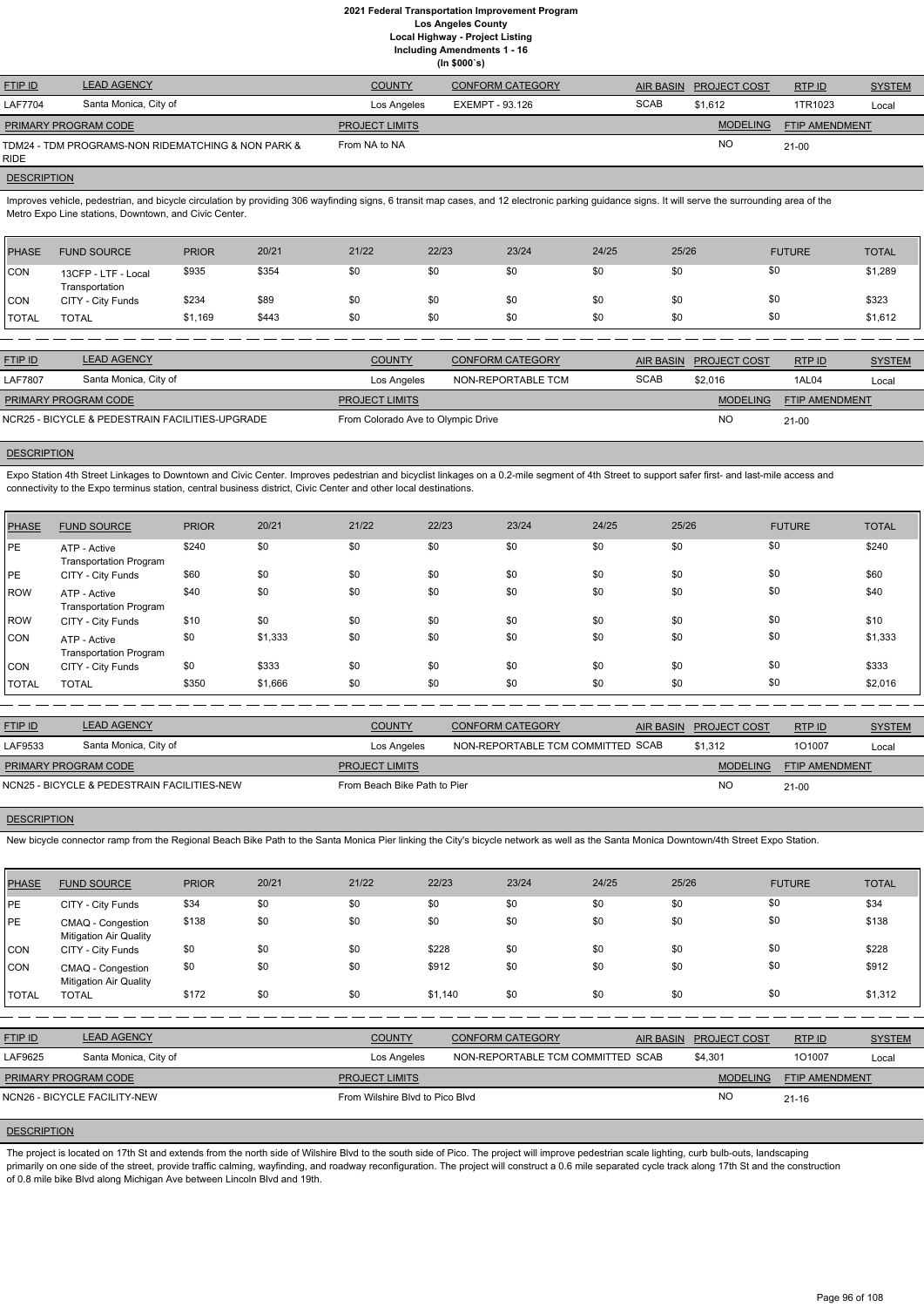|              | (ln \$000's)                                       |              |         |       |       |       |       |       |               |              |  |  |
|--------------|----------------------------------------------------|--------------|---------|-------|-------|-------|-------|-------|---------------|--------------|--|--|
| PHASE        | <b>FUND SOURCE</b>                                 | <b>PRIOR</b> | 20/21   | 21/22 | 22/23 | 23/24 | 24/25 | 25/26 | <b>FUTURE</b> | <b>TOTAL</b> |  |  |
| PE           | CITY - City Funds                                  | \$203        | \$0     | \$0   | \$0   | \$0   | \$0   | \$0   | \$0           | \$203        |  |  |
| <b>CON</b>   | CITY - City Funds                                  | \$0          | \$676   | \$0   | \$0   | \$0   | \$0   | \$0   | \$0           | \$676        |  |  |
| CON          | CMAQ - Congestion<br><b>Mitigation Air Quality</b> | \$0          | \$3,422 | \$0   | \$0   | \$0   | \$0   | \$0   | \$0           | \$3,422      |  |  |
| <b>TOTAL</b> | <b>TOTAL</b>                                       | \$203        | \$4,098 | \$0   | \$0   | \$0   | \$0   | \$0   | \$0           | \$4,301      |  |  |

| <b>FTIP ID</b>       | <b>LEAD AGENCY</b>                          | <b>COUNTY</b>               | CONFORM CATEGORY                  | AIR BASIN PROJECT COST | RTPID                 | <b>SYSTEM</b> |
|----------------------|---------------------------------------------|-----------------------------|-----------------------------------|------------------------|-----------------------|---------------|
| LATP16S010           | Santa Monica, City of                       | Los Angeles                 | NON-REPORTABLE TCM COMMITTED SCAB | \$1,234                | 7120004               | Local         |
| PRIMARY PROGRAM CODE |                                             | <b>PROJECT LIMITS</b>       |                                   | <b>MODELING</b>        | <b>FTIP AMENDMENT</b> |               |
|                      | NCN25 - BICYCLE & PEDESTRAIN FACILITIES-NEW | From 19th Street to 21st St |                                   | <b>NO</b>              | $21 - 00$             |               |

## **DESCRIPTION**

Bike path improvements, dedicated 2-way bike lane and new bike/ped path to close gap in bike network and enhance ped access by connecting discontinuous segments of Michigan Avenue across I-10 Freeway at the 20th Street overcrossing and linking to Expo LRT

Pedestrian infrastructure along a 0.5-mile segment of Pico Boulevard to improve pedestrian safety along one of the City's highest collision areas, and improve connectivity and encourage walking to high-volume destinations like Santa Monica College, Virginia Avenue Park, Santa Monica Swim Center, and local schools and businesses.

| <b>PHASE</b> | <b>FUND SOURCE</b>                            | <b>PRIOR</b> | 20/21   | 21/22 | 22/23 | 23/24 | 24/25 | 25/26 | <b>FUTURE</b> | <b>TOTAL</b> |
|--------------|-----------------------------------------------|--------------|---------|-------|-------|-------|-------|-------|---------------|--------------|
| PE           | ATP - Active<br><b>Transportation Program</b> | \$147        | \$0     | \$0   | \$0   | \$0   | \$0   | \$0   | \$0           | \$147        |
| PE           | TDA3 - TDA Article 3                          | \$37         | \$0     | \$0   | \$0   | \$0   | \$0   | \$0   | \$0           | \$37         |
| ROW          | ATP - Active<br><b>Transportation Program</b> | \$0          | \$42    | \$0   | \$0   | \$0   | \$0   | \$0   | \$0           | \$42         |
| ROW          | TDA3 - TDA Article 3                          | \$0          | \$11    | \$0   | \$0   | \$0   | \$0   | \$0   | \$0           | \$11         |
| ICON         | ATP - Active<br><b>Transportation Program</b> | \$0          | \$798   | \$0   | \$0   | \$0   | \$0   | \$0   | \$0           | \$798        |
| <b>CON</b>   | CITY - City Funds                             | \$0          | \$177   | \$0   | \$0   | \$0   | \$0   | \$0   | \$0           | \$177        |
| <b>CON</b>   | TDA3 - TDA Article 3                          | \$0          | \$22    | \$0   | \$0   | \$0   | \$0   | \$0   | \$0           | \$22         |
| TOTAL        | <b>TOTAL</b>                                  | \$184        | \$1,050 | \$0   | \$0   | \$0   | \$0   | \$0   | \$0           | \$1,234      |

| <b>FTIP ID</b>                    | <b>LEAD AGENCY</b>    | <b>COUNTY</b>                        | <b>CONFORM CATEGORY</b> |             | AIR BASIN PROJECT COST | RTPID          | <b>SYSTEM</b> |
|-----------------------------------|-----------------------|--------------------------------------|-------------------------|-------------|------------------------|----------------|---------------|
| LATP17M029                        | Santa Monica, City of | Los Angeles                          | EXEMPT - 93.126         | <b>SCAB</b> | \$1.178                | 7120004        | Local         |
| <b>PRIMARY PROGRAM CODE</b>       |                       | <b>PROJECT LIMITS</b>                |                         |             | <b>MODELING</b>        | FTIP AMENDMENT |               |
| NCN27 - PEDESTRIAN FACILITIES-NEW |                       | From 17th street to Cloverfield Blvd |                         | NC          | $21-00$                |                |               |
|                                   |                       |                                      |                         |             |                        |                |               |

#### **DESCRIPTION**

| <b>PHASE</b> | <b>FUND SOURCE</b>                            | <b>PRIOR</b> | 20/21   | 21/22 | 22/23 | 23/24 | 24/25 | 25/26 | <b>FUTURE</b> | <b>TOTAL</b> |
|--------------|-----------------------------------------------|--------------|---------|-------|-------|-------|-------|-------|---------------|--------------|
| <b>PE</b>    | ATP - Active<br><b>Transportation Program</b> | \$113        | \$0     | \$0   | \$0   | \$0   | \$0   | \$0   | \$0           | \$113        |
| PE           | CITY - City Funds                             | \$28         | \$0     | \$0   | \$0   | \$0   | \$0   | \$0   | \$0           | \$28         |
| <b>CON</b>   | ATP - Active<br><b>Transportation Program</b> | \$0          | \$830   | \$0   | \$0   | \$0   | \$0   | \$0   | \$0           | \$830        |
| <b>CON</b>   | CITY - City Funds                             | \$0          | \$207   | \$0   | \$0   | \$0   | \$0   | \$0   | \$0           | \$207        |
| TOTAL        | <b>TOTAL</b>                                  | \$141        | \$1,037 | \$0   | \$0   | \$0   | \$0   | \$0   | \$0           | \$1,178      |

| <b>FTIP ID</b>                              | <b>LEAD AGENCY</b>    | <b>COUNTY</b>                   | <b>CONFORM CATEGORY</b> |             | AIR BASIN PROJECT COST | RTP ID                | <b>SYSTEM</b> |
|---------------------------------------------|-----------------------|---------------------------------|-------------------------|-------------|------------------------|-----------------------|---------------|
| LATP21F109                                  | Santa Monica, City of | Los Angeles                     | <b>TCM Committed</b>    | <b>SCAB</b> | \$4,000                | 10M0702               | Local         |
| <b>PRIMARY PROGRAM CODE</b>                 |                       | <b>PROJECT LIMITS</b>           |                         |             | MODELING               | <b>FTIP AMENDMENT</b> |               |
| NCN25 - BICYCLE & PEDESTRAIN FACILITIES-NEW |                       | From Stewart St to Pennsylvania |                         |             |                        | 21-06                 |               |

## **DESCRIPTION**

Construction of Class IV separated bikeway, bus islands, and intersection reconfigurations along Stewart Street. Add new sidewalks and pedestrian scale lighting along Pennsylvania Ave. this project will include 1300 feet of new sidewalk and 3300 feet of new bikeways.

| <b>PHASE</b>   | <b>FUND SOURCE</b>                               | <b>PRIOR</b> | 20/21 | 21/22                                   | 22/23                | 23/24                   | 24/25       | 25/26            |                 | <b>FUTURE</b>         | <b>TOTAL</b>  |
|----------------|--------------------------------------------------|--------------|-------|-----------------------------------------|----------------------|-------------------------|-------------|------------------|-----------------|-----------------------|---------------|
| CON            | ATP - Active<br><b>Transportation Program</b>    | \$0          | \$0   | \$3,196                                 | \$0                  | \$0                     | \$0         | \$0              |                 | \$0                   | \$3,196       |
| CON            | <b>MEASURE M MYSP</b><br>(Multi Year Subregional | \$0          | \$0   | \$804                                   | \$0                  | \$0                     | \$0         | \$0              |                 | \$0                   | \$804         |
| TOTAL          | <b>TOTAL</b>                                     | \$0          | \$0   | \$4,000                                 | \$0                  | \$0                     | \$0         | \$0              |                 | \$0                   | \$4,000       |
|                |                                                  |              |       |                                         |                      |                         |             |                  |                 |                       |               |
| <b>FTIP ID</b> | <b>LEAD AGENCY</b>                               |              |       | <b>COUNTY</b>                           |                      | <b>CONFORM CATEGORY</b> |             | <b>AIR BASIN</b> | PROJECT COST    | RTP ID                | <b>SYSTEM</b> |
| LATP17S010     | Signal Hill, City of                             |              |       | Los Angeles                             | <b>TCM Committed</b> |                         | <b>SCAB</b> |                  | \$3,197         | 7120004               | Local         |
|                | PRIMARY PROGRAM CODE                             |              |       | <b>PROJECT LIMITS</b>                   |                      |                         |             |                  | <b>MODELING</b> | <b>FTIP AMENDMENT</b> |               |
|                | NCN26 - BICYCLE FACILITY-NEW                     |              |       | From Atlantic Avenue to Junipero Avenue |                      |                         |             |                  | <b>NO</b>       | $21 - 01$             |               |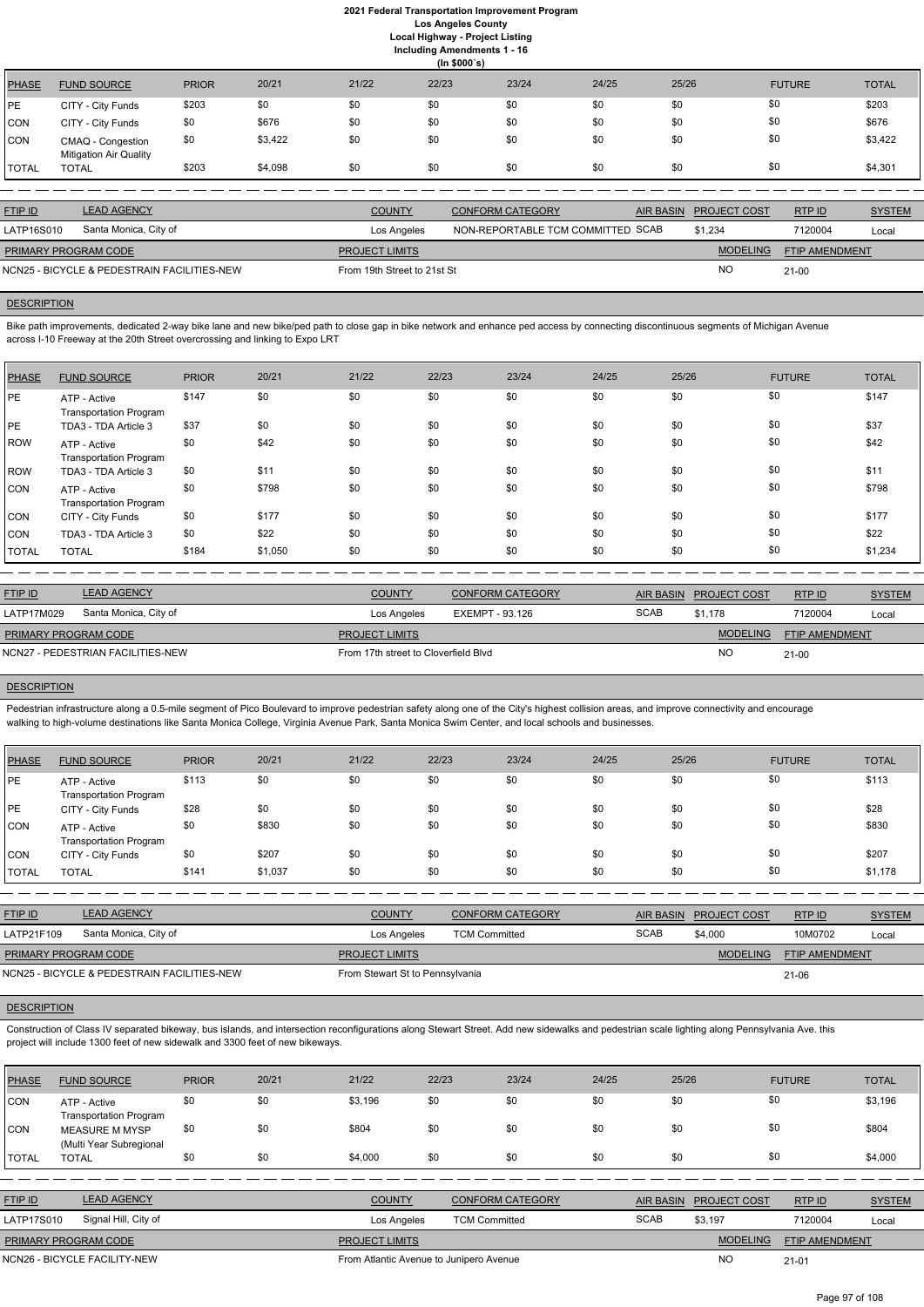# **DESCRIPTION**

The project will install approximately 2.0 lane miles of bike lanes (Class II) on Spring Street, repave roadway to minimize drainage to bike lanes/level surface, revised striping, signing, modified pedestrian walkways/ramps, signal pedestrian countdown heads, safety lighting, and install bio-retention stormwater quality devices.

| PHASE        | <b>FUND SOURCE</b>                            | <b>PRIOR</b> | 20/21   | 21/22 | 22/23 | 23/24 | 24/25 | 25/26 | <b>FUTURE</b> | <b>TOTAL</b> |
|--------------|-----------------------------------------------|--------------|---------|-------|-------|-------|-------|-------|---------------|--------------|
| PE           | CITY - City Funds                             | \$275        | \$0     | \$0   | \$0   | \$0   | \$0   | \$0   | \$0           | \$275        |
| <b>CON</b>   | 2017 Earmark<br>Repurposing                   | \$122        | \$0     | \$0   | \$0   | \$0   | \$0   | \$0   | \$0           | \$122        |
| CON          | ATP - Active<br><b>Transportation Program</b> | \$75         | \$1,703 | \$0   | \$0   | \$0   | \$0   | \$0   | \$0           | \$1,778      |
| <b>CON</b>   | CITY - City Funds                             | \$0          | \$1,022 | \$0   | \$0   | \$0   | \$0   | \$0   | \$0           | \$1,022      |
| <b>TOTAL</b> | <b>TOTAL</b>                                  | \$472        | \$2,725 | \$0   | \$0   | \$0   | \$0   | \$0   | \$0           | \$3,197      |

Installation of Class II bike lanes on Santa Anita Ave from Klingerman St to end of City Limits south of Merced Ave (1.5 mi) and on Merced Ave from Fern Ave to Santa Anita Ave (1.3 mi) while Class III bike routes with shared-lane markings will be installed on Lerma Ave from Merced Ave to SW City Limits (0.3 mi) and on Thienes Ave from Tyler Ave to SE City Limits (1 mi). The scope of work also includes installation of bike parking at the Civic Center and wayfinding/signage.

| <b>FTIP ID</b>              | <b>LEAD AGENCY</b>           | <b>COUNTY</b>                              | <b>CONFORM CATEGORY</b> |             | AIR BASIN PROJECT COST | RTP ID                | <b>SYSTEM</b> |
|-----------------------------|------------------------------|--------------------------------------------|-------------------------|-------------|------------------------|-----------------------|---------------|
| LAF5516                     | South El Monte, City of      | Los Angeles                                | <b>TCM Committed</b>    | <b>SCAB</b> | \$6.286                | 7120004               | Local         |
| <b>PRIMARY PROGRAM CODE</b> |                              | <b>PROJECT LIMITS</b>                      |                         |             | <b>MODELING</b>        | <b>FTIP AMENDMENT</b> |               |
|                             | NCN26 - BICYCLE FACILITY-NEW | From Klingerman St to Merced (City limits) |                         |             | <b>NO</b>              | $21 - 01$             |               |
|                             |                              |                                            |                         |             |                        |                       |               |

#### **DESCRIPTION**

This project focuses on school and pedestrian safety improvements Citywide at signalized intersections and uncontrolled crossings near schools and major destinations. Improvements include enhancing 9 existing crosswalks, new high visibility striping and raised pavement markers, installing pedestrian heads at 8 signalized intersections, installing 9 RRFBs at un-signalized intersections or mid-block crossings, and installing 13 LED stop signs and 5 speed radar feedback signs.

| PHASE          | <b>FUND SOURCE</b>                                 | <b>PRIOR</b> | 20/21   | 21/22 | 22/23 | 23/24 | 24/25 | 25/26 | <b>FUTURE</b> | <b>TOTAL</b> |
|----------------|----------------------------------------------------|--------------|---------|-------|-------|-------|-------|-------|---------------|--------------|
| <b>IPE</b>     | CMAQ - Congestion<br><b>Mitigation Air Quality</b> | \$485        | \$0     | \$0   | \$0   | \$0   | \$0   | \$0   | \$0           | \$485        |
| <b>IPE</b>     | MR15 - Measure R 15%<br>Local Return               | \$129        | \$0     | \$0   | \$0   | \$0   | \$0   | \$0   | \$0           | \$129        |
| CON            | <b>MEASURE M MYSP</b><br>(Multi Year Subregional   | \$133        | \$5,539 | \$0   | \$0   | \$0   | \$0   | \$0   | \$0           | \$5,672      |
| <b>I</b> TOTAL | <b>TOTAL</b>                                       | \$747        | \$5,539 | \$0   | \$0   | \$0   | \$0   | \$0   | \$0           | \$6,286      |

| <b>FTIP ID</b>              | <b>LEAD AGENCY</b>          | <b>COUNTY</b>         | <b>CONFORM CATEGORY</b> |             | AIR BASIN PROJECT COST | RTP ID                | <b>SYSTEM</b> |
|-----------------------------|-----------------------------|-----------------------|-------------------------|-------------|------------------------|-----------------------|---------------|
| LATP21F110                  | South El Monte, City of     | Los Angeles           | EXEMPT - 93.126         | <b>SCAB</b> | \$1.637                | 10M0702               | Local         |
| <b>PRIMARY PROGRAM CODE</b> |                             | <b>PROJECT LIMITS</b> |                         |             | <b>MODELING</b>        | <b>FTIP AMENDMENT</b> |               |
|                             | NCR30 - SAFETY IMPROVEMENTS |                       |                         |             |                        | 21-06                 |               |

## **DESCRIPTION**

| <b>PHASE</b> | <b>FUND SOURCE</b>                            | <b>PRIOR</b> | 20/21 | 21/22 | 22/23 | 23/24   | 24/25 | 25/26 | <b>FUTURE</b> | <b>TOTAL</b> |
|--------------|-----------------------------------------------|--------------|-------|-------|-------|---------|-------|-------|---------------|--------------|
| PE           | ATP - Active<br><b>Transportation Program</b> | \$0          | \$0   | \$10  | \$130 | \$0     | \$0   | \$0   | \$0           | \$140        |
| <b>CON</b>   | ATP - Active<br><b>Transportation Program</b> | \$0          | \$0   | \$0   | \$0   | \$1,497 | \$0   | \$0   | \$0           | \$1,497      |
| <b>TOTAL</b> | <b>TOTAL</b>                                  | \$0          | \$0   | \$10  | \$130 | \$1,497 | \$0   | \$0   | \$0           | \$1,637      |

| <b>FTIP ID</b>       | <b>LEAD AGENCY</b>  | <b>COUNTY</b>         | <b>CONFORM CATEGORY</b> |             | AIR BASIN PROJECT COST | RTP ID                | <b>SYSTEM</b> |
|----------------------|---------------------|-----------------------|-------------------------|-------------|------------------------|-----------------------|---------------|
| LA996347             | South Gate, City of | Los Angeles           | NON-EXEMPT              | <b>SCAB</b> | \$20.288               | LA996347              | Local         |
| PRIMARY PROGRAM CODE |                     | <b>PROJECT LIMITS</b> |                         |             | <b>MODELING</b>        | <b>FTIP AMENDMENT</b> |               |

## **DESCRIPTION**

BRIDGE NO. 53C1972, FIRESTONE BLVD, OVER LOS ANGELES RIVER, 152 m W/O LONG BEACH FREEWAY. Rehabilitate 5-lane bridge & widen to 6-lane bridge, add shoulders, and upgrade bridge railings. Fed Proj: HP21L-5257(016)and HP21L-5257(036)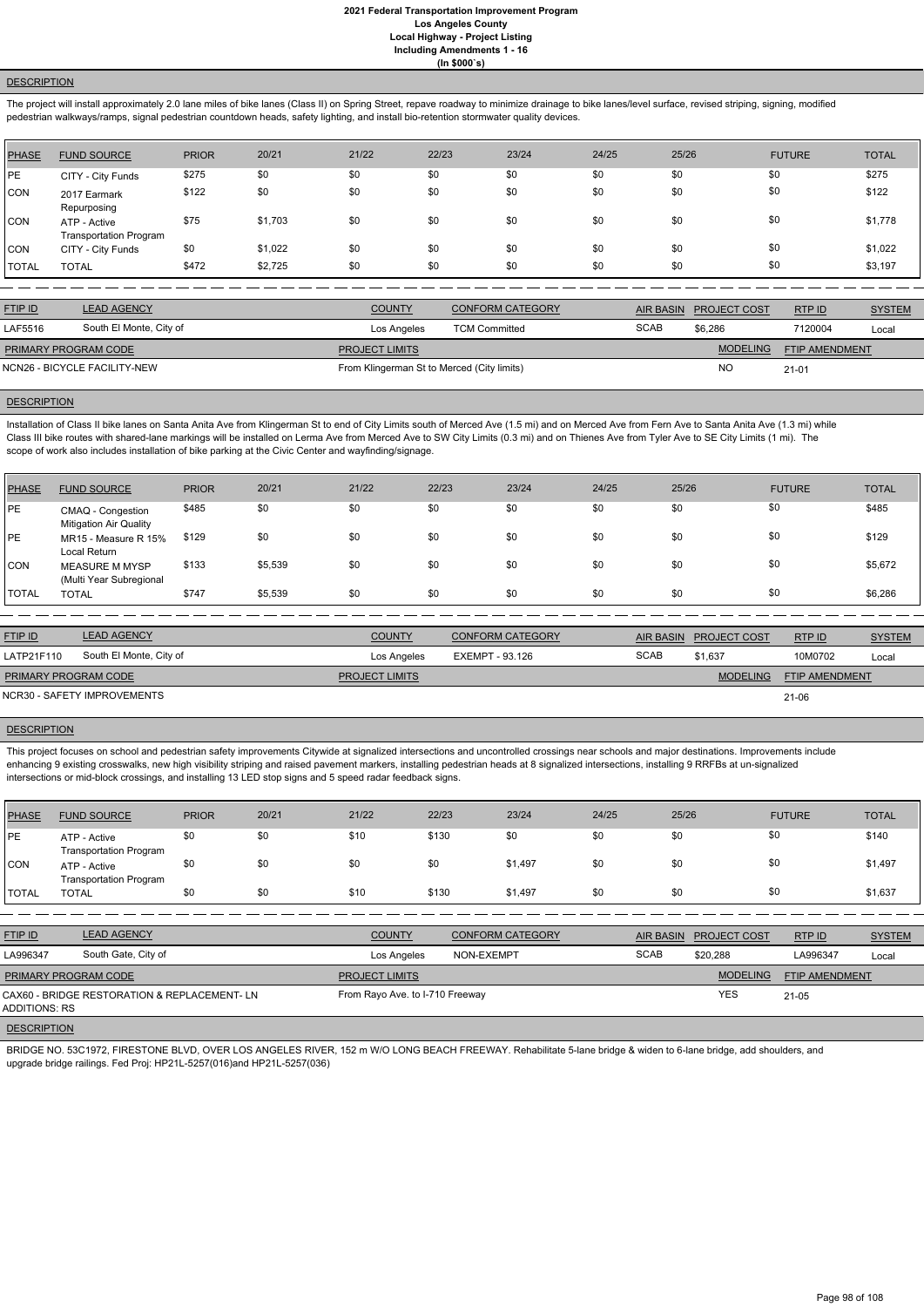# **2021 Federal Transportation Improvement Program Los Angeles County**

**Local Highway - Project Listing**

|  | <b>Including Amendments 1 - 16</b> |  |  |  |
|--|------------------------------------|--|--|--|
|--|------------------------------------|--|--|--|

| (ln \$000's) |                                                 |              |         |       |       |       |       |       |               |              |
|--------------|-------------------------------------------------|--------------|---------|-------|-------|-------|-------|-------|---------------|--------------|
| <b>PHASE</b> | <b>FUND SOURCE</b>                              | <b>PRIOR</b> | 20/21   | 21/22 | 22/23 | 23/24 | 24/25 | 25/26 | <b>FUTURE</b> | <b>TOTAL</b> |
| PE           | CITY - City Funds                               | \$430        | \$0     | \$0   | \$0   | \$0   | \$0   | \$0   | \$0           | \$430        |
| <b>PE</b>    | DEMOT21-<br>Demonstration - Tea 21              | \$1,717      | \$0     | \$0   | \$0   | \$0   | \$0   | \$0   | \$0           | \$1,717      |
| PE           | HBRR-L - Bridge- Local                          | \$1,222      | \$0     | \$0   | \$0   | \$0   | \$0   | \$0   | \$0           | \$1,222      |
| <b>PE</b>    | PC25 - Los Angeles<br><b>County Proposition</b> | \$134        | \$0     | \$0   | \$0   | \$0   | \$0   | \$0   | \$0           | \$134        |
| <b>ROW</b>   | DEMOT21-<br>Demonstration - Tea 21              | \$800        | \$0     | \$0   | \$0   | \$0   | \$0   | \$0   | \$0           | \$800        |
| <b>ROW</b>   | PC25 - Los Angeles<br><b>County Proposition</b> | \$200        | \$0     | \$0   | \$0   | \$0   | \$0   | \$0   | \$0           | \$200        |
| <b>CON</b>   | CITY - City Funds                               | \$0          | \$101   | \$0   | \$0   | \$0   | \$0   | \$0   | \$0           | \$101        |
| CON          | DEMOT21 -<br>Demonstration - Tea 21             | \$0          | \$7,829 | \$0   | \$0   | \$0   | \$0   | \$0   | \$0           | \$7,829      |
| CON          | HBRR-L - Bridge- Local                          | \$5,667      | \$776   | \$0   | \$0   | \$0   | \$0   | \$0   | \$0           | \$6,443      |
| CON          | PC25 - Los Angeles<br><b>County Proposition</b> | \$837        | \$575   | \$0   | \$0   | \$0   | \$0   | \$0   | \$0           | \$1,412      |
| <b>TOTAL</b> | <b>TOTAL</b>                                    | \$11,007     | \$9,281 | \$0   | \$0   | \$0   | \$0   | \$0   | \$0           | \$20,288     |

| <b>FTIP ID</b>                 | <b>LEAD AGENCY</b>  | <b>COUNTY</b>                   | <b>CONFORM CATEGORY</b> |             | AIR BASIN PROJECT COST | RTPID          | <b>SYSTEM</b> |
|--------------------------------|---------------------|---------------------------------|-------------------------|-------------|------------------------|----------------|---------------|
| LAF7309                        | South Gate, City of | Los Angeles                     | <b>TCM Committed</b>    | <b>SCAB</b> | \$1,817                | <b>1ITS04</b>  | Local         |
| <b>PRIMARY PROGRAM CODE</b>    |                     | <b>PROJECT LIMITS</b>           |                         |             | <b>MODELING</b>        | FTIP AMENDMENT |               |
| ITS02 - SIGNAL SYNCHRONIZATION |                     | From Alameda St to Atlantic Ave |                         | YES         | $21 - 05$              |                |               |

## **DESCRIPTION**

Install a Class I bike path (750 ft), Class II bike lanes (2.65 miles), and Class III bike routes (1.61 miles) along with pedestrian improvements including sidewalk, curb extensions, ADA curb ramps, high visibility crosswalks, rectangular rapid flashing beacon, bus shelters, and bike racks.

TWEEDY BOULEVARD SIGNAL SYNCHRONIZATION PROJECT : (1) Interconnects 18 traffic signals using fiber optic cable and wireless communications (2) synchronizes signal timing to improve traffic flow, and reduces delays along the 2.7-mile arterial. (3) Install a Closed Circuit Television Camera (CCTV) at the intersection of Long Beach Bl to support the Advance Transportation Management Systems (ATMS).

| PHASE        | <b>FUND SOURCE</b>                              | <b>PRIOR</b> | 20/21   | 21/22 | 22/23 | 23/24 | 24/25 | 25/26 | <b>FUTURE</b> | <b>TOTAL</b> |
|--------------|-------------------------------------------------|--------------|---------|-------|-------|-------|-------|-------|---------------|--------------|
| <b>IPE</b>   | CITY - City Funds                               | \$100        | \$0     | \$0   | \$0   | \$0   | \$0   | \$0   | \$0           | \$100        |
| PE           | PC25 - Los Angeles<br><b>County Proposition</b> | \$100        | \$0     | \$0   | \$0   | \$0   | \$0   | \$0   | \$0           | \$100        |
| <b>CON</b>   | CITY - City Funds                               | \$0          | \$400   | \$0   | \$0   | \$0   | \$0   | \$0   | \$0           | \$400        |
| <b>CON</b>   | PC25 - Los Angeles<br><b>County Proposition</b> | \$0          | \$1,217 | \$0   | \$0   | \$0   | \$0   | \$0   | \$0           | \$1,217      |
| <b>TOTAL</b> | <b>TOTAL</b>                                    | \$200        | \$1,617 | \$0   | \$0   | \$0   | \$0   | \$0   | \$0           | \$1,817      |

The project is located on Tweedy Blvd between Dearborn Avenue and Dorothy Avenue. The project will install bulb-outs, parklets, in-roadway warning lights, high visibility crosswalks, audible pedestrian push buttons, pedestrian signal countdown heads, LPI timing and ADA ramps.

| <b>FTIP ID</b>               | <b>LEAD AGENCY</b>  | <b>COUNTY</b>                              | <b>CONFORM CATEGORY</b> |             | AIR BASIN PROJECT COST | RTPID                 | <b>SYSTEM</b> |
|------------------------------|---------------------|--------------------------------------------|-------------------------|-------------|------------------------|-----------------------|---------------|
| LATP17S006                   | South Gate, City of | Los Angeles                                | <b>TCM Committed</b>    | <b>SCAB</b> | \$826                  | 7120004               | Local         |
| PRIMARY PROGRAM CODE         |                     | <b>PROJECT LIMITS</b>                      |                         |             | MODELING               | <b>FTIP AMENDMENT</b> |               |
| NCN26 - BICYCLE FACILITY-NEW |                     | From Firestone Boulevard to Harding Avenue |                         |             | <b>NC</b>              | $21 - 00$             |               |

#### **DESCRIPTION**

| <b>PHASE</b> | <b>FUND SOURCE</b>                            | <b>PRIOR</b> | 20/21 | 21/22                 | 22/23                           | 23/24                   | 24/25 | 25/26            |                 | <b>FUTURE</b>  | <b>TOTAL</b>  |
|--------------|-----------------------------------------------|--------------|-------|-----------------------|---------------------------------|-------------------------|-------|------------------|-----------------|----------------|---------------|
| PE           | ATP - Active<br><b>Transportation Program</b> | \$116        | \$0   | \$0                   | \$0                             | \$0                     | \$0   | \$0              |                 | \$0            | \$116         |
| PE           | CITY - City Funds                             | \$29         | \$0   | \$0                   | \$0                             | \$0                     | \$0   | \$0              |                 | \$0            | \$29          |
| ROW          | ATP - Active<br><b>Transportation Program</b> | \$0          | \$8   | \$0                   | \$0                             | \$0                     | \$0   | \$0              |                 | \$0            | \$8           |
| ROW          | CITY - City Funds                             | \$0          | \$2   | \$0                   | \$0                             | \$0                     | \$0   | \$0              |                 | \$0            | \$2           |
| CON          | ATP - Active<br><b>Transportation Program</b> | \$0          | \$536 | \$0                   | \$0                             | \$0                     | \$0   | \$0              |                 | \$0            | \$536         |
| CON          | CITY - City Funds                             | \$0          | \$135 | \$0                   | \$0                             | \$0                     | \$0   | \$0              |                 | \$0            | \$135         |
| <b>TOTAL</b> | <b>TOTAL</b>                                  | \$145        | \$681 | \$0                   | \$0                             | \$0                     | \$0   | \$0              |                 | \$0            | \$826         |
|              |                                               |              |       |                       |                                 |                         |       |                  |                 |                |               |
| FTIP ID      | <b>LEAD AGENCY</b>                            |              |       | <b>COUNTY</b>         |                                 | <b>CONFORM CATEGORY</b> |       | <b>AIR BASIN</b> | PROJECT COST    | RTP ID         | <b>SYSTEM</b> |
| LATP19S010   | South Gate, City of                           |              |       | Los Angeles           | EXEMPT - 93.126                 |                         |       | <b>SCAB</b>      | \$5,776         | 7120004        | Local         |
|              | PRIMARY PROGRAM CODE                          |              |       | <b>PROJECT LIMITS</b> |                                 |                         |       |                  | <b>MODELING</b> | FTIP AMENDMENT |               |
|              | NCR30 - SAFETY IMPROVEMENTS                   |              |       |                       | From Dearbon Ave to Dorothy Ave |                         |       |                  |                 | $21-00$        |               |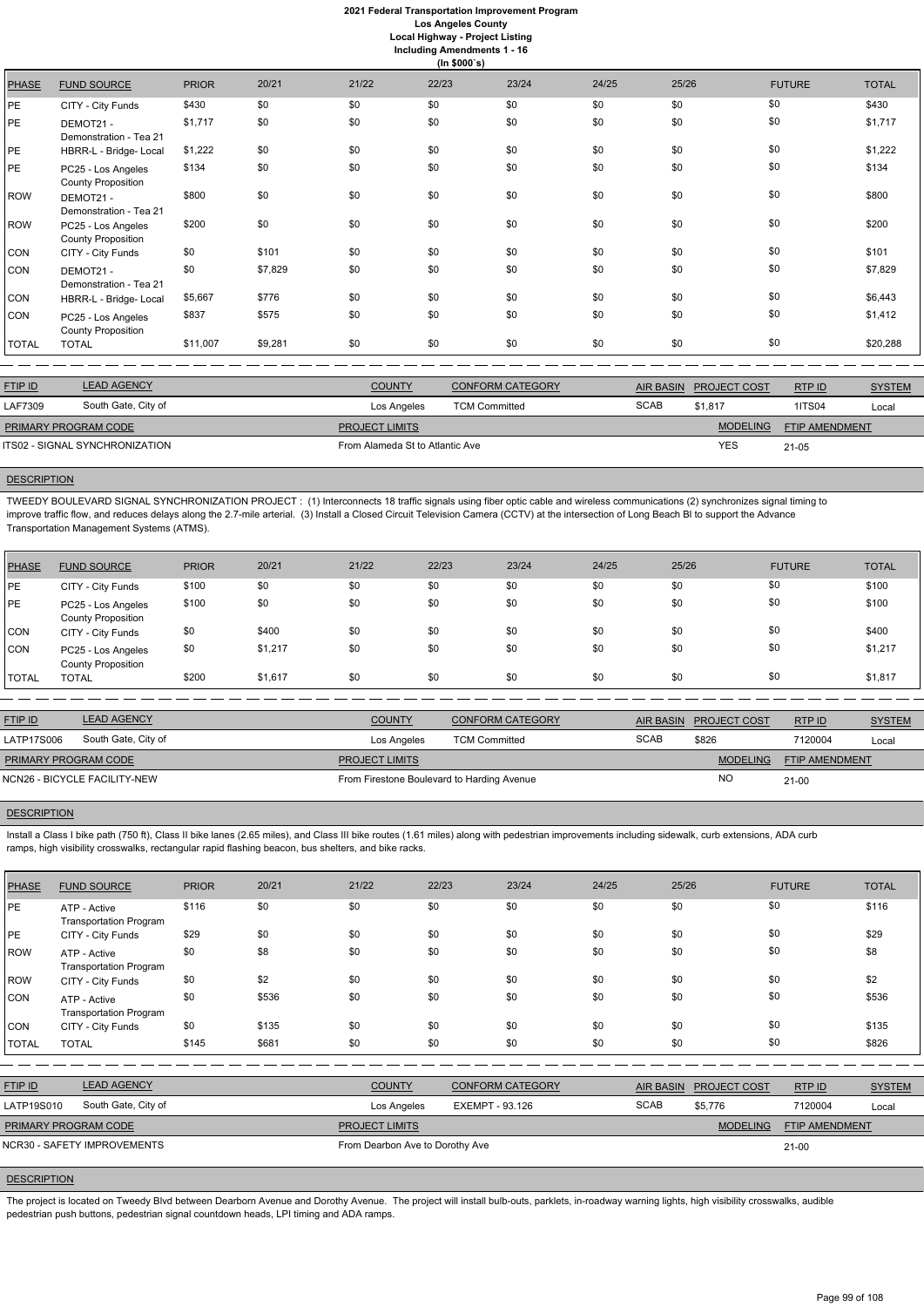**Including Amendments 1 - 16**

|              | (ln \$000's)                                  |              |       |         |       |       |       |       |               |              |  |
|--------------|-----------------------------------------------|--------------|-------|---------|-------|-------|-------|-------|---------------|--------------|--|
| <b>PHASE</b> | <b>FUND SOURCE</b>                            | <b>PRIOR</b> | 20/21 | 21/22   | 22/23 | 23/24 | 24/25 | 25/26 | <b>FUTURE</b> | <b>TOTAL</b> |  |
| PE           | CITY - City Funds                             | \$100        | \$950 | \$0     | \$0   | \$0   | \$0   | \$0   | \$0           | \$1,050      |  |
| <b>CON</b>   | ATP - Active<br><b>Transportation Program</b> | \$0          | \$0   | \$4,620 | \$0   | \$0   | \$0   | \$0   | \$0           | \$4,620      |  |
| <b>CON</b>   | CITY - City Funds                             | \$0          | \$0   | \$0     | \$106 | \$0   | \$0   | \$0   | \$0           | \$106        |  |
| <b>TOTAL</b> | <b>TOTAL</b>                                  | \$100        | \$950 | \$4,620 | \$106 | \$0   | \$0   | \$0   | \$0           | \$5,776      |  |

| <b>FTIP ID</b>                        | <b>LEAD AGENCY</b>      | <b>COUNTY</b>              | <b>CONFORM CATEGORY</b> | <b>AIR BASIN</b> | <b>PROJECT COST</b> | RTP ID                | <b>SYSTEM</b> |
|---------------------------------------|-------------------------|----------------------------|-------------------------|------------------|---------------------|-----------------------|---------------|
| LA0G1101                              | South Pasadena, City of | Los Angeles                | EXEMPT - 93.126         | <b>SCAB</b>      | \$175               | 7120004               | Local         |
| <b>PRIMARY PROGRAM CODE</b>           |                         | <b>PROJECT LIMITS</b>      |                         |                  | <b>MODELING</b>     | <b>FTIP AMENDMENT</b> |               |
| NCR27 - PEDESTRIAN FACILITIES-UPGRADE |                         | From Fair Oaks to Meridian |                         |                  |                     | 21-00                 |               |

# **DESCRIPTION**

Pedestrian enhancements on Mission St including replacement sidewalks and repair, signage, street furniture, lighting, irrigation, trees and more.

This project would further implement the City's bicycle master plan, including installations of approximately 2.4 miles of Class II or Class III bike lane, and/or bicycle traffic detection/activation, on Fair Oaks Avenue, El Centro Street, Oxley Street, Meridian Avenue, and Fremont Avenue.

| PHASE         | <b>FUND SOURCE</b>                                   | <b>PRIOR</b> | 20/21 | 21/22 | 22/23 | 23/24 | 24/25 | 25/26 | <b>FUTURE</b> | <b>TOTAL</b> |
|---------------|------------------------------------------------------|--------------|-------|-------|-------|-------|-------|-------|---------------|--------------|
| <b>CON</b>    | GEN - General Funds -<br>Locally Generated           | \$0          | \$30  | \$0   | \$0   | \$0   | \$0   | \$0   | \$0           | \$30         |
| <b>CON</b>    | SEC129 - Surface<br><b>Transportation Priorities</b> | \$0          | \$145 | \$0   | \$0   | \$0   | \$0   | \$0   | \$0           | \$145        |
| <b>ITOTAL</b> | <b>TOTAL</b>                                         | \$0          | \$175 | \$0   | \$0   | \$0   | \$0   | \$0   | \$0           | \$175        |

| <b>FTIP ID</b>              | <b>LEAD AGENCY</b>           | <b>COUNTY</b>         | <b>CONFORM CATEGORY</b> |             | AIR BASIN PROJECT COST | RTP ID                | <b>SYSTEM</b> |
|-----------------------------|------------------------------|-----------------------|-------------------------|-------------|------------------------|-----------------------|---------------|
| LA0G1694                    | South Pasadena, City of      | Los Angeles           | тсм                     | <b>SCAB</b> | \$70                   | 7120004               | Local         |
| <b>PRIMARY PROGRAM CODE</b> |                              | <b>PROJECT LIMITS</b> |                         |             | <b>MODELING</b>        | <b>FTIP AMENDMENT</b> |               |
|                             | NCN26 - BICYCLE FACILITY-NEW |                       |                         |             |                        | 21-00                 |               |

# **DESCRIPTION**

Deploy advanced adaptive traffic management system along the north south Fair Oaks Avenue and adjacent Fremont corridor from the north City limit to Huntington Drive (12 Signals: 11 South Pasadena and 1 Pasadena). The all traffic signal systems need full scale upgrades to accommodate intelligent transportation systems technologies. The project includes ADA upgrades and changeable message signs to provide real time information for drivers to deploy Integrated Corridor Management strategies.

| <b>PHASE</b> | <b>FUND SOURCE</b>                        | <b>PRIOR</b> | 20/21 | 21/22 | 22/23 | 23/24 | 24/25 | 25/26 | <b>FUTURE</b> | <b>TOTAL</b> |
|--------------|-------------------------------------------|--------------|-------|-------|-------|-------|-------|-------|---------------|--------------|
| <b>IPE</b>   | MEASURE M MYSP<br>(Multi Year Subregional | \$0          | \$0   | \$20  | \$0   | \$0   | \$0   | \$0   | \$0           | \$20         |
| ICON         | MEASURE M MYSP<br>(Multi Year Subregional | \$0          | \$0   | \$50  | \$0   | \$0   | \$0   | \$0   | \$0           | \$50         |
| 'TOTAL       | <b>TOTAL</b>                              | \$0          | \$0   | \$70  | \$0   | \$0   | \$0   | \$0   | \$0           | \$70         |

South Pasadena's ATMS, Central TCS and FOIC for Fair Oaks Av. This project is located in South Pasadena on Fair Oaks Av between Columbia St and Huntington Dr. It will establish a fiber-optic backbone communication system connection between 12 signals on Fair Oaks Av and City Hall and install the ATMS/central management/control system at its City Hall Building. Funds are for design and construction costs.

| <b>FTIP ID</b>              | <b>LEAD AGENCY</b>             | <b>COUNTY</b>                            | <b>CONFORM CATEGORY</b> | <b>AIR BASIN</b> | <b>PROJECT COST</b> | RTPID                 | <b>SYSTEM</b> |
|-----------------------------|--------------------------------|------------------------------------------|-------------------------|------------------|---------------------|-----------------------|---------------|
| LA9918928                   | South Pasadena, City of        | Los Angeles                              | <b>TCM Committed</b>    | <b>SCAB</b>      | \$10,553            | LAOB422               | Local         |
| <b>PRIMARY PROGRAM CODE</b> |                                | <b>PROJECT LIMITS</b>                    |                         |                  | <b>MODELING</b>     | <b>FTIP AMENDMENT</b> |               |
|                             | ITS02 - SIGNAL SYNCHRONIZATION | From Huntington Drive to Columbia Street |                         |                  | <b>YES</b>          | 21-03                 |               |
|                             |                                |                                          |                         |                  |                     |                       |               |

## **DESCRIPTION**

| <b>PHASE</b> | <b>FUND SOURCE</b> | <b>PRIOR</b>  | 20/21                             | 21/22         | 22/23 | 23/24         | 24/25         | 25/26         | <b>FUTURE</b> | <b>TOTAL</b>                      |
|--------------|--------------------|---------------|-----------------------------------|---------------|-------|---------------|---------------|---------------|---------------|-----------------------------------|
| <b>CON</b>   | 5394 - Rogan HR    | \$0           | \$9,343                           |               |       |               |               |               | \$C           | \$9,343                           |
| .            |                    | $\sim$ $\sim$ | $\bullet$ . $\bullet$ . $\bullet$ | $\sim$ $\sim$ | --    | $\sim$ $\sim$ | $\sim$ $\sim$ | $\sim$ $\sim$ | $\sim$        | $\bullet$ . $\bullet$ . $\bullet$ |

| <b>CON</b>     | CITY - City Funds                     | \$0 | \$1,210  | \$0                   | \$0                         | \$0                     | \$0 | \$0              | \$0                 |                       | \$1,210       |
|----------------|---------------------------------------|-----|----------|-----------------------|-----------------------------|-------------------------|-----|------------------|---------------------|-----------------------|---------------|
| <b>ITOTAL</b>  | <b>TOTAL</b>                          | \$0 | \$10,553 | \$0                   | \$0                         | \$0                     | \$0 | \$0              | \$0                 |                       | \$10,553      |
|                |                                       |     |          |                       |                             |                         |     |                  |                     |                       |               |
| <b>FTIP ID</b> | <b>LEAD AGENCY</b>                    |     |          | <b>COUNTY</b>         |                             | <b>CONFORM CATEGORY</b> |     | <b>AIR BASIN</b> | <b>PROJECT COST</b> | RTPID                 | <b>SYSTEM</b> |
| LAF5308        | South Pasadena, City of               |     |          |                       | Los Angeles                 | <b>TCM Committed</b>    |     | <b>SCAB</b>      | \$580               | <b>1ITS04</b>         | Local         |
|                | PRIMARY PROGRAM CODE                  |     |          | <b>PROJECT LIMITS</b> |                             |                         |     |                  | <b>MODELING</b>     | <b>FTIP AMENDMENT</b> |               |
|                | <b>ITS02 - SIGNAL SYNCHRONIZATION</b> |     |          |                       | From Columbia to Huntington |                         |     |                  | <b>YES</b>          | 21-00                 |               |
|                |                                       |     |          |                       |                             |                         |     |                  |                     |                       |               |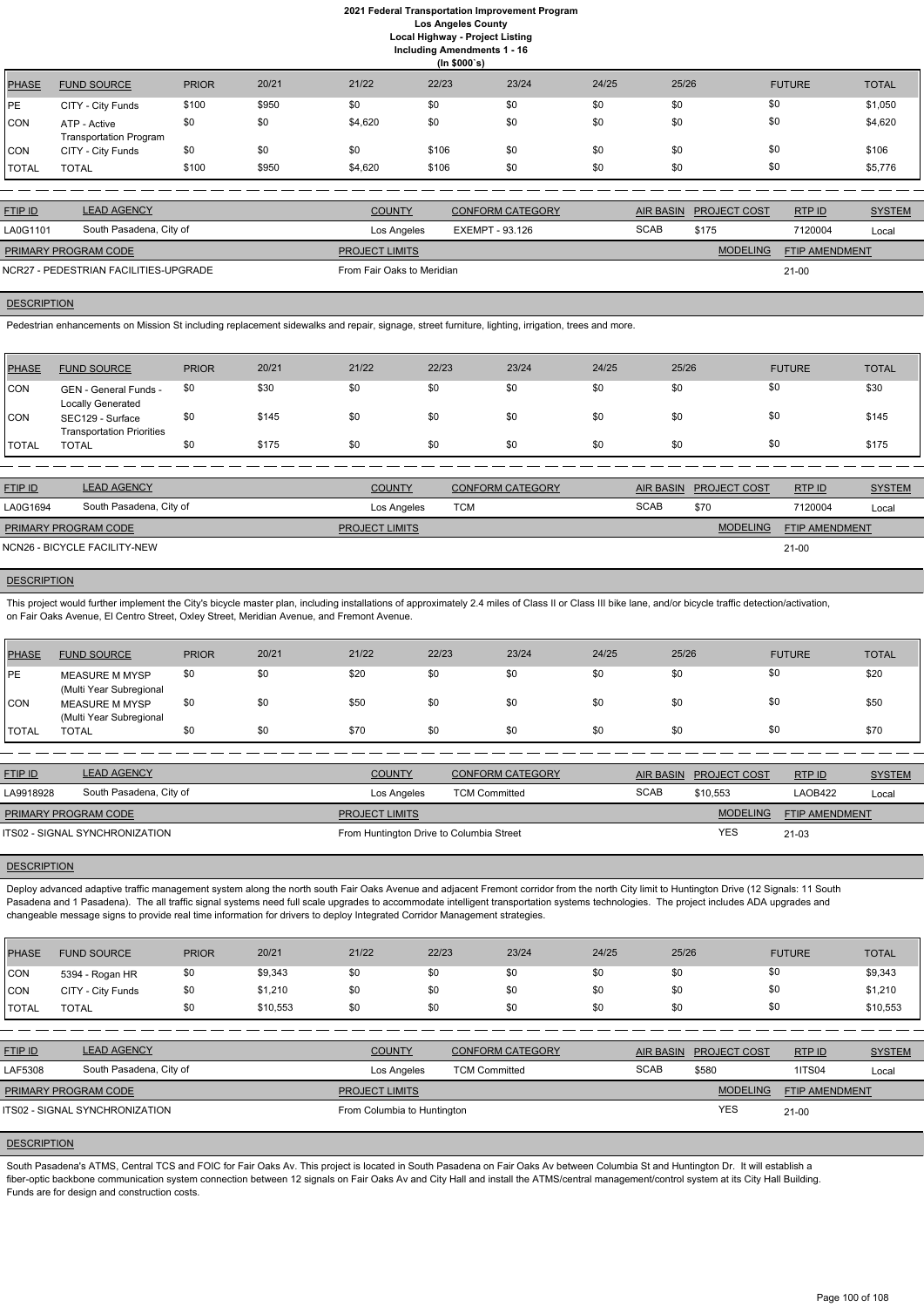|              |                                                 |              |       |       | (ln \$000's) |       |       |       |               |              |
|--------------|-------------------------------------------------|--------------|-------|-------|--------------|-------|-------|-------|---------------|--------------|
| PHASE        | <b>FUND SOURCE</b>                              | <b>PRIOR</b> | 20/21 | 21/22 | 22/23        | 23/24 | 24/25 | 25/26 | <b>FUTURE</b> | <b>TOTAL</b> |
| <b>IPE</b>   | CITY - City Funds                               | \$0          | \$14  | \$0   | \$0          | \$0   | \$0   | \$0   | \$0           | \$14         |
| CON          | CITY - City Funds                               | \$0          | \$102 | \$0   | \$0          | \$0   | \$0   | \$0   | \$0           | \$102        |
| <b>CON</b>   | PC25 - Los Angeles<br><b>County Proposition</b> | \$0          | \$464 | \$0   | \$0          | \$0   | \$0   | \$0   | \$0           | \$464        |
| <b>TOTAL</b> | <b>TOTAL</b>                                    | \$0          | \$580 | \$0   | \$0          | \$0   | \$0   | \$0   | \$0           | \$580        |

SBCCOG will prepare the Funding Agreement between Metro and City of Torrance. Anza/Vista Montana/Pacific Coast Hwy intersection widening improvements to add southbound through lane and signal upgrades to provide protected northbound/southbound left-turn phasing. Modify striping to accommodate a longer northbound left-turn lane.

| <b>FTIP ID</b>              | <b>LEAD AGENCY</b>                               | <b>COUNTY</b>         | <b>CONFORM CATEGORY</b>                                  |             | AIR BASIN PROJECT COST | RTP ID                | <b>SYSTEM</b> |
|-----------------------------|--------------------------------------------------|-----------------------|----------------------------------------------------------|-------------|------------------------|-----------------------|---------------|
| LA0G1007                    | Torrance, City of                                | Los Angeles           | EXEMPT - 93.127                                          | <b>SCAB</b> | \$2,900                | 1AL04                 | Local         |
| <b>PRIMARY PROGRAM CODE</b> |                                                  | <b>PROJECT LIMITS</b> |                                                          |             | <b>MODELING</b>        | <b>FTIP AMENDMENT</b> |               |
|                             | NCRH1 - INTERSECTION IMPROVEMENTS/CHANNELIZATION |                       | From Anza/Vista Montana to Montana/Pacific Coast Highway |             |                        | $21-00$               |               |

# **DESCRIPTION**

| <b>PHASE</b> | <b>FUND SOURCE</b>               | <b>PRIOR</b> | 20/21   | 21/22 | 22/23 | 23/24 | 24/25 | 25/26 | <b>FUTURE</b> | <b>TOTAL</b> |
|--------------|----------------------------------|--------------|---------|-------|-------|-------|-------|-------|---------------|--------------|
| <b>IPE</b>   | MR20H - Measure R<br>20% Highway | \$0          | \$494   | \$0   | \$0   | \$0   | \$0   | \$0   | \$0           | \$494        |
| <b>CON</b>   | MR20H - Measure R<br>20% Highway | \$0          | \$2,406 | \$0   | \$0   | \$0   | \$0   | \$0   | \$0           | \$2,406      |
| <b>TOTAL</b> | <b>TOTAL</b>                     | \$0          | \$2,900 | \$0   | \$0   | \$0   | \$0   | \$0   | \$0           | \$2,900      |

Anza Ave from Del Amo Blvd to Sepulveda Blvd; asphalt pavement rehabilitation, repair damaged sidewalks and curb and gutter, traffic signal improvements to increase capacity and throughput (video detection, pedestrian actuation), installation of emergency vehicle preemption.

| <b>FTIP ID</b>              | <b>LEAD AGENCY</b>                     | <b>COUNTY</b>                | CONFORM CATEGORY | <b>AIR BASIN</b> | <b>PROJECT COST</b> | RTP ID                | <b>SYSTEM</b> |
|-----------------------------|----------------------------------------|------------------------------|------------------|------------------|---------------------|-----------------------|---------------|
| LA0G1545                    | Torrance, City of                      | Los Angeles                  | EXEMPT - 93.126  | <b>SCAB</b>      | \$2.980             | <b>REG0703</b>        | Local         |
| <b>PRIMARY PROGRAM CODE</b> |                                        | <b>PROJECT LIMITS</b>        |                  |                  | <b>MODELING</b>     | <b>FTIP AMENDMENT</b> |               |
|                             | NCR31 - ROAD REPLC & REHAB (NO LN ADD) | From 223rd St to Western Ave |                  |                  |                     | $21 - 00$             |               |

# **DESCRIPTION**

Plaza del Amo roadway enhancement from West 223rd St to Western Ave (SR 213)

| <b>PHASE</b> | <b>FUND SOURCE</b>               | <b>PRIOR</b> | 20/21 | 21/22 | 22/23 | 23/24 | 24/25 | 25/26 | <b>FUTURE</b> | <b>TOTAL</b> |
|--------------|----------------------------------|--------------|-------|-------|-------|-------|-------|-------|---------------|--------------|
| <b>IPE</b>   | CITY - City Funds                | \$23         | \$0   | \$0   | \$0   | \$0   | \$0   | \$0   | \$0           | \$23         |
| <b>IPE</b>   | MR20H - Measure R<br>20% Highway | \$327        | \$0   | \$0   | \$0   | \$0   | \$0   | \$0   | \$0           | \$327        |
| ROW          | CITY - City Funds                | \$48         | \$0   | \$0   | \$0   | \$0   | \$0   | \$0   | \$0           | \$48         |
| ROW          | MR20H - Measure R<br>20% Highway | \$682        | \$0   | \$0   | \$0   | \$0   | \$0   | \$0   | \$0           | \$682        |
| <b>CON</b>   | CITY - City Funds                | \$125        | \$0   | \$0   | \$0   | \$0   | \$0   | \$0   | \$0           | \$125        |
| <b>CON</b>   | MR20H - Measure R<br>20% Highway | \$1,091      | \$684 | \$0   | \$0   | \$0   | \$0   | \$0   | \$0           | \$1,775      |
| <b>TOTAL</b> | <b>TOTAL</b>                     | \$2,296      | \$684 | \$0   | \$0   | \$0   | \$0   | \$0   | \$0           | \$2,980      |

| <b>FTIP ID</b>       | <b>LEAD AGENCY</b>                                     | <b>COUNTY</b>                  | <b>CONFORM CATEGORY</b> |             | AIR BASIN PROJECT COST | RTPID                 | <b>SYSTEM</b> |
|----------------------|--------------------------------------------------------|--------------------------------|-------------------------|-------------|------------------------|-----------------------|---------------|
| LA0G1589             | Torrance, City of                                      | Los Angeles                    | <b>TCM Committed</b>    | <b>SCAB</b> | \$7.820                | 101008                | Local         |
| PRIMARY PROGRAM CODE |                                                        | <b>PROJECT LIMITS</b>          |                         |             | <b>MODELING</b>        | <b>FTIP AMENDMENT</b> |               |
| SYS                  | ITS13 - VEH DETECT (VDS) & AUTOMATIC VEH CLASSIF (AVC) | From Del Amo to Sepulveda Blvd |                         |             | YES                    | $21 - 05$             |               |

| <b>PHASE</b>   | <b>FUND SOURCE</b>                               | <b>PRIOR</b> | 20/21   | 21/22                 | 22/23                  | 23/24                                                    | 24/25       | 25/26            |                     | <b>FUTURE</b>         | <b>TOTAL</b>  |
|----------------|--------------------------------------------------|--------------|---------|-----------------------|------------------------|----------------------------------------------------------|-------------|------------------|---------------------|-----------------------|---------------|
| PE             | <b>AGENCY - Agency</b>                           | \$235        | \$0     | \$0                   | \$0                    | \$0                                                      | \$0         | \$0              | \$0                 |                       | \$235         |
| <b>CON</b>     | <b>AGENCY - Agency</b>                           | \$4,219      | \$0     | \$0                   | \$0                    | \$0                                                      | \$0         | \$0              | \$0                 |                       | \$4,219       |
| CON            | PC25 - 2016 Earmark<br>Repurposing               | \$119        | \$0     | \$0                   | \$0                    | \$0                                                      | \$0         | \$0              | \$0                 |                       | \$119         |
| CON            | PC25 - Los Angeles<br><b>County Proposition</b>  | \$1,000      | \$0     | \$0                   | \$0                    | \$0                                                      | \$0         | \$0              | \$0                 |                       | \$1,000       |
| <b>CON</b>     | STPL - STP Local                                 | \$0          | \$2,247 | \$0                   | \$0                    | \$0                                                      | \$0         | \$0              | \$0                 |                       | \$2,247       |
| <b>TOTAL</b>   | <b>TOTAL</b>                                     | \$5,573      | \$2,247 | \$0                   | \$0                    | \$0                                                      | \$0         | \$0              | \$0                 |                       | \$7,820       |
|                |                                                  |              |         |                       |                        |                                                          |             |                  |                     |                       |               |
| FTIP ID        | <b>LEAD AGENCY</b>                               |              |         | <b>COUNTY</b>         |                        | <b>CONFORM CATEGORY</b>                                  |             | <b>AIR BASIN</b> | <b>PROJECT COST</b> | RTP ID                | <b>SYSTEM</b> |
| <b>LA0G724</b> | Torrance, City of                                |              |         | Los Angeles           | <b>EXEMPT - 93.127</b> |                                                          | <b>SCAB</b> |                  | \$20,597            | 1AL04                 | Local         |
|                | PRIMARY PROGRAM CODE                             |              |         | <b>PROJECT LIMITS</b> |                        |                                                          |             |                  | <b>MODELING</b>     | <b>FTIP AMENDMENT</b> |               |
|                | NCRH1 - INTERSECTION IMPROVEMENTS/CHANNELIZATION |              |         |                       |                        | From 242nd Street to 300' North of Pacific Coast Highway |             |                  | <b>NO</b>           | $21 - 12$             |               |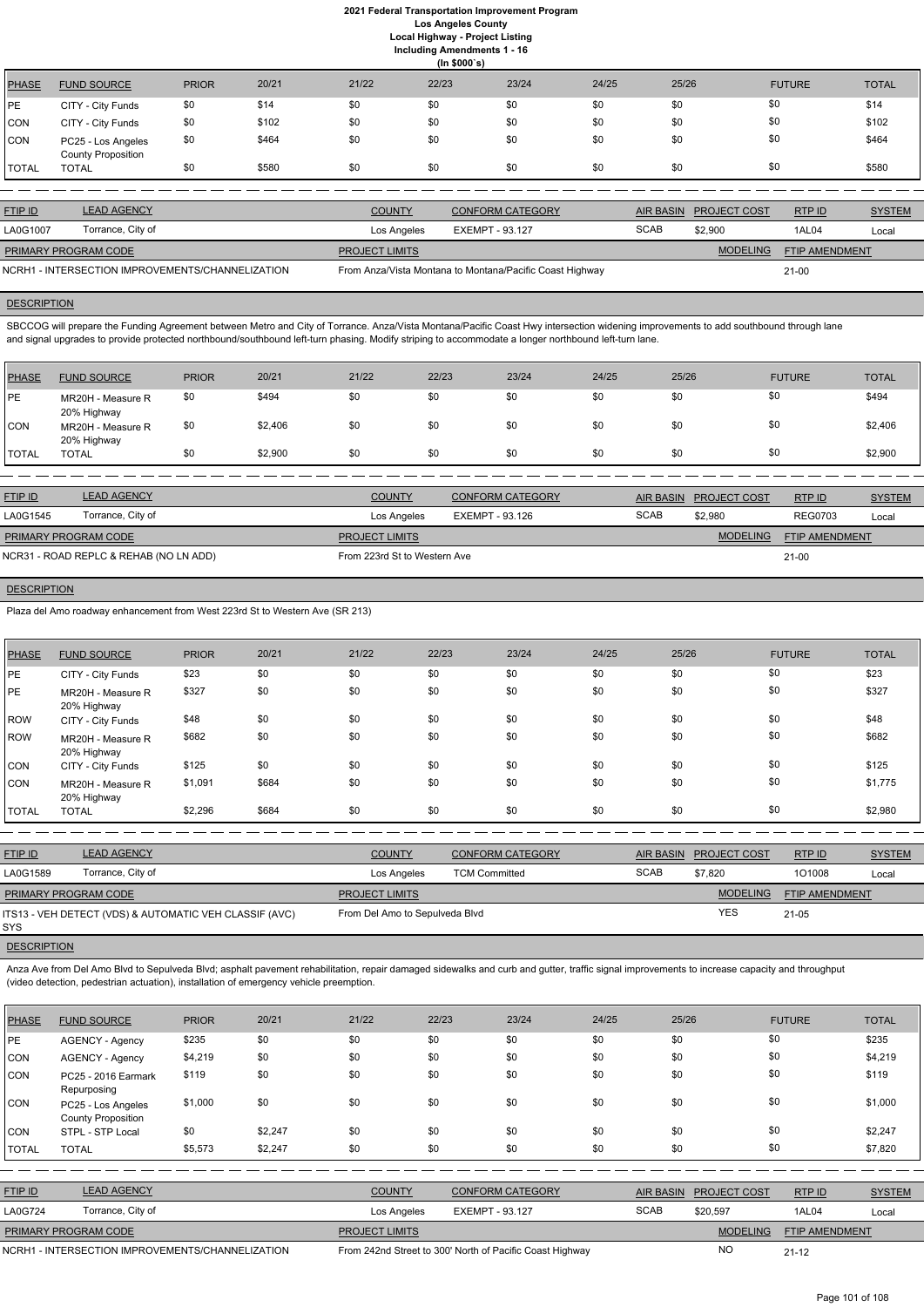#### **DESCRIPTION**

Intersection Improvements to add northbound, eastbound and westbound dedicated right turn-lanes; add second eastbound left-turn lane; and traffic signal upgrades through widening and re-channelization.

| <b>PHASE</b> | <b>FUND SOURCE</b>               | <b>PRIOR</b> | 20/21 | 21/22 | 22/23 | 23/24 | 24/25 | 25/26 | <b>FUTURE</b> | <b>TOTAL</b> |
|--------------|----------------------------------|--------------|-------|-------|-------|-------|-------|-------|---------------|--------------|
| PE           | MR20H - Measure R<br>20% Highway | \$1,600      | \$0   | \$0   | \$0   | \$0   | \$0   | \$0   | \$0           | \$1,600      |
| ROW          | MR20H - Measure R<br>20% Highway | \$5,000      | \$0   | \$0   | \$0   | \$0   | \$0   | \$0   | \$0           | \$5,000      |
| CON          | MR20H - Measure R<br>20% Highway | \$13,000     | \$0   | \$997 | \$0   | \$0   | \$0   | \$0   | \$0           | \$13,997     |
| <b>TOTAL</b> | <b>TOTAL</b>                     | \$19,600     | \$0   | \$997 | \$0   | \$0   | \$0   | \$0   | \$0           | \$20,597     |

| <b>FTIP ID</b>                            | <b>LEAD AGENCY</b> | <b>COUNTY</b>         | <b>CONFORM CATEGORY</b> | AIR BASIN   | <b>PROJECT COST</b> | RTPID                 | <b>SYSTEM</b> |
|-------------------------------------------|--------------------|-----------------------|-------------------------|-------------|---------------------|-----------------------|---------------|
| LA000800                                  | Various Agencies   | Los Angeles           | EXEMPT - 93.126         | <b>SCAB</b> | \$416,392           | LA000800              | Local         |
| <b>PRIMARY PROGRAM CODE</b>               |                    | <b>PROJECT LIMITS</b> |                         |             | <b>MODELING</b>     | <b>FTIP AMENDMENT</b> |               |
| LUM02 - REHABILITATION AND RECONSTRUCTION |                    | From A to A           |                         |             | <b>NO</b>           | $21 - 15$             |               |

# **DESCRIPTION**

Grouped Projects for Bridge Rehabilitation and Reconstruction HBP Program Projects are consistent with 40 CFP Part 93.126 Exempt Tables 2 categories Widening narrow pavements or reconstruction bridges no additional travel lanes

Imperial Highway Complete Street Study -The GCCOG will evaluate the high quality transit Corridor for Complete street features via a planning analysis. These streets are based on the Gateway Cities Strategic Transportation Plan (STP) and were prioritized by the STP Technical Advisory Committee. The Complete Street Study will maximize multimodal opportunities along the Corridor.

| PHASE        | <b>FUND SOURCE</b>                              | <b>PRIOR</b> | 20/21    | 21/22   | 22/23     | 23/24     | 24/25    | 25/26      | <b>FUTURE</b> | <b>TOTAL</b> |
|--------------|-------------------------------------------------|--------------|----------|---------|-----------|-----------|----------|------------|---------------|--------------|
| <b>CON</b>   | CITY - City Funds                               | \$11,974     | \$831    | \$252   | \$591     | \$692     | \$2,186  | \$59       | \$29,064      | \$45,649     |
| <b>CON</b>   | CITY - City Funds AC<br>(Advanced Construction) | \$22,379     | $$ -731$ | \$0     | $$-4,352$ | $$-4,000$ | \$0      | $$ -9,160$ | $$-4,136$     | \$0          |
| <b>CON</b>   | HBRR-L - Bridge- Local                          | \$69,167     | \$7,896  | \$1,948 | \$8,916   | \$9,026   | \$19,400 | \$9,582    | \$244,312     | \$370,247    |
| <b>CON</b>   | Local Bridge Seismic<br><b>Retrofit Account</b> | \$0          | \$0      | \$0     | \$0       | \$0       | \$0      | \$0        | \$496         | \$496        |
| <b>TOTAL</b> | <b>TOTAL</b>                                    | \$103.520    | \$7,996  | \$2,200 | \$5,155   | \$5,718   | \$21,586 | \$481      | \$269,736     | \$416,392    |

Alondra Bouelvard Complete Street Study - The GCCOG will evaluate the high quality transit Corridor for Complete street features via a planning analysis. These streets are based on the Gateway Cities Strategic Transportation Plan (STP) and were prioritized by the STP Technical Advisory Committee. The Complete Street Study will maximize multimodal opportunities along the Corridor.

| <b>FTIP ID</b>              | <b>LEAD AGENCY</b> | <b>COUNTY</b>         | <b>CONFORM CATEGORY</b>                                  | AIR BASIN   | <b>PROJECT COST</b> | RTPID                 | <b>SYSTEM</b> |
|-----------------------------|--------------------|-----------------------|----------------------------------------------------------|-------------|---------------------|-----------------------|---------------|
| LA0G1715                    | Various Agencies   | Los Angeles           | EXEMPT - 93.126                                          | <b>SCAB</b> | \$160               | 7120001               | Local         |
| <b>PRIMARY PROGRAM CODE</b> |                    | <b>PROJECT LIMITS</b> |                                                          |             | <b>MODELING</b>     | <b>FTIP AMENDMENT</b> |               |
| STUDY - PROJECT STUDY       |                    |                       | From Alameda Street to Just east of Santa Gertrudes Ave. |             |                     | $21 - 01$             |               |

## **DESCRIPTION**

| PHASE        | <b>FUND SOURCE</b>                 | <b>PRIOR</b> | 20/21 | 21/22 | 22/23 | 23/24 | 24/25 | 25/26 | <b>FUTURE</b> | <b>TOTAL</b> |
|--------------|------------------------------------|--------------|-------|-------|-------|-------|-------|-------|---------------|--------------|
| PE           | PC25 - 2016 Earmark<br>Repurposing |              | \$0   | \$160 | \$0   | \$0   | \$0   | \$0   |               | \$160        |
| <b>TOTAL</b> | TOTAL                              |              | \$0   | \$160 | \$0   | \$0   | \$0   | \$0   |               | \$160        |

| <b>FTIP ID</b>              | <b>LEAD AGENCY</b> | <b>COUNTY</b>                        | <b>CONFORM CATEGORY</b> |             | AIR BASIN PROJECT COST | RTP ID                | <b>SYSTEM</b> |
|-----------------------------|--------------------|--------------------------------------|-------------------------|-------------|------------------------|-----------------------|---------------|
| LA0G1717                    | Various Agencies   | Los Angeles                          | EXEMPT - 93.126         | <b>SCAB</b> | \$163                  | 7120001               | Local         |
| <b>PRIMARY PROGRAM CODE</b> |                    | <b>PROJECT LIMITS</b>                |                         |             | <b>MODELING</b>        | <b>FTIP AMENDMENT</b> |               |
| STUDY - PROJECT STUDY       |                    | From Haskins Avenue to Ocaso Avenue. |                         |             |                        | $21 - 00$             |               |

| <b>PHASE</b> | <b>FUND SOURCE</b>                 | <b>PRIOR</b> | 20/21 | 21/22                                          | 22/23                  | 23/24                   | 24/25       | 25/26            |                     | <b>FUTURE</b>         | <b>TOTAL</b>  |
|--------------|------------------------------------|--------------|-------|------------------------------------------------|------------------------|-------------------------|-------------|------------------|---------------------|-----------------------|---------------|
| <b>IPE</b>   | PC25 - 2016 Earmark<br>Repurposing | \$0          | \$163 | \$0                                            | \$0                    | \$0                     | \$0         | \$0              | \$0                 |                       | \$163         |
| <b>TOTAL</b> | <b>TOTAL</b>                       | \$0          | \$163 | \$0                                            | \$0                    | \$0                     | \$0         | \$0              | \$0                 |                       | \$163         |
|              |                                    |              |       |                                                |                        |                         |             |                  |                     |                       |               |
| FTIP ID      | <b>LEAD AGENCY</b>                 |              |       | <b>COUNTY</b>                                  |                        | <b>CONFORM CATEGORY</b> |             | <b>AIR BASIN</b> | <b>PROJECT COST</b> | RTPID                 | <b>SYSTEM</b> |
| LA0G1718     | Various Agencies                   |              |       | Los Angeles                                    | <b>EXEMPT - 93.126</b> |                         | <b>SCAB</b> |                  | \$135               | 7120001               | Local         |
|              | PRIMARY PROGRAM CODE               |              |       | <b>PROJECT LIMITS</b>                          |                        |                         |             |                  | <b>MODELING</b>     | <b>FTIP AMENDMENT</b> |               |
|              | STUDY - PROJECT STUDY              |              |       | From Santa Fe Springs Road to Wilmingon Avenue |                        |                         |             |                  |                     | $21 - 00$             |               |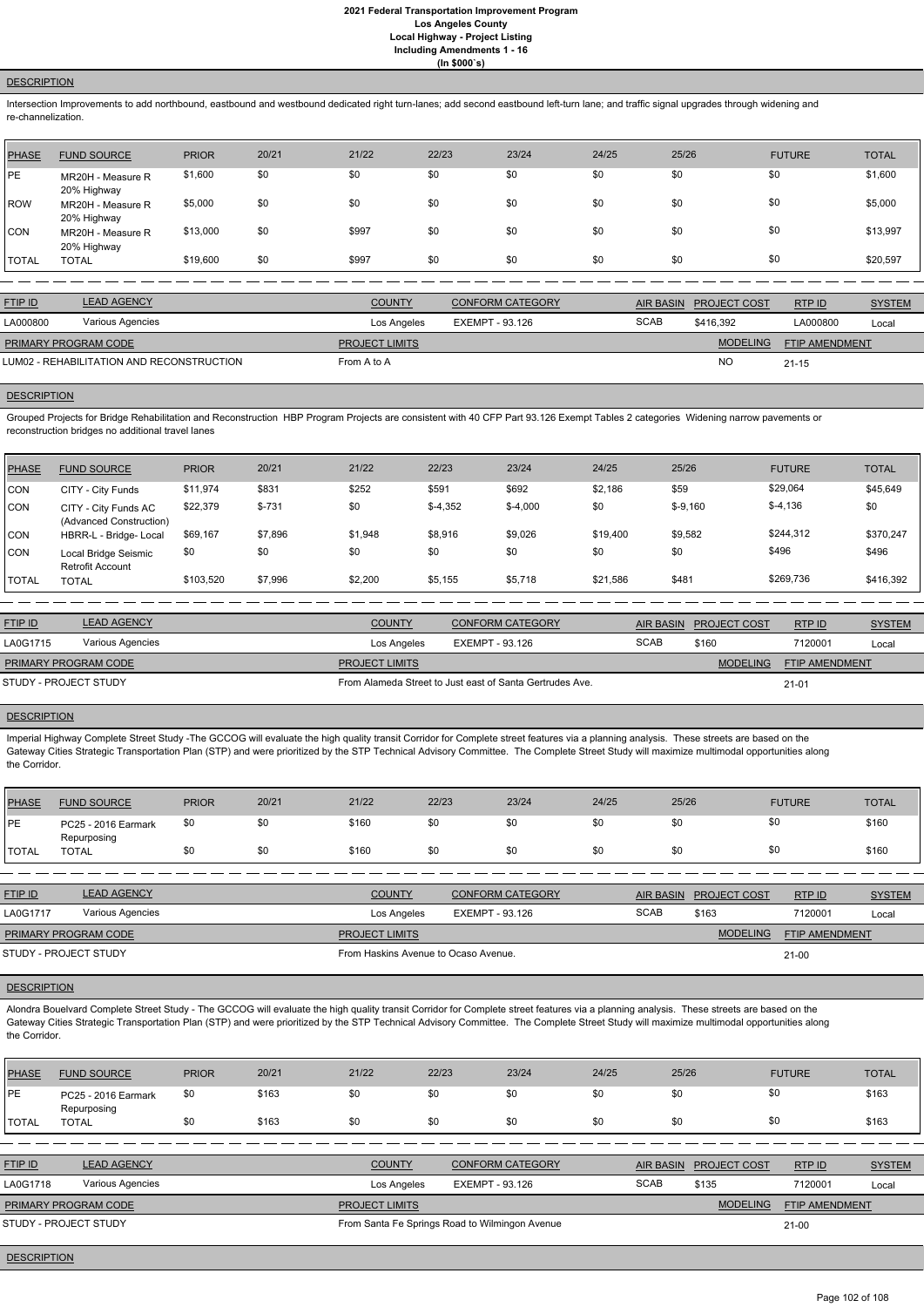Slauson Avenue Complete Street Study - The GCCOG will evaluate the high quality transit Corridor for Complete street features via a planning analysis. These streets are based on the Gateway Cities Strategic Transportation Plan (STP) and were prioritized by the STP Technical Advisory Committee. The Complete Street Study will maximize multimodal opportunities along the Corridor.

| PHASE         | <b>FUND SOURCE</b>                 | <b>PRIOR</b> | 20/21 | 21/22 | 22/23 | 23/24 | 24/25 | 25/26 | <b>FUTURE</b> | <b>TOTAL</b> |
|---------------|------------------------------------|--------------|-------|-------|-------|-------|-------|-------|---------------|--------------|
| <b>IPE</b>    | PC25 - 2016 Earmark<br>Repurposing | \$0          | \$135 | \$0   | \$0   |       | \$0   |       |               | \$135        |
| <b>ITOTAL</b> | TOTAL                              | \$0          | \$135 | \$0   | \$0   | \$0   | \$0   |       |               | \$135        |

Long Beach Boulevard Complete Street Study- The GCCOG will evaluate the high quality transit Corridor for Complete street features via a planning analysis. These streets are based on the Gateway Cities Strategic Transportation Plan (STP) and were prioritized by the STP Technical Advisory Committee. The Complete Street Study will maximize multimodal opportunities along the Corridor.

| <b>FTIP ID</b>              | <b>LEAD AGENCY</b> | <b>COUNTY</b><br><b>CONFORM CATEGORY</b> |                                                          | <b>AIR BASIN</b> | <b>PROJECT COST</b> | RTPID                 | <b>SYSTEM</b> |
|-----------------------------|--------------------|------------------------------------------|----------------------------------------------------------|------------------|---------------------|-----------------------|---------------|
| LA0G1719                    | Various Agencies   | Los Angeles                              | EXEMPT - 93.126                                          | <b>SCAB</b>      | \$158               | 7120001               | Local         |
| <b>PRIMARY PROGRAM CODE</b> |                    | <b>PROJECT LIMITS</b>                    |                                                          |                  | <b>MODELING</b>     | <b>FTIP AMENDMENT</b> |               |
| STUDY - PROJECT STUDY       |                    |                                          | From Just South of Cudahy Street to East Ocean Boulevard |                  |                     | $21-00$               |               |

## **DESCRIPTION**

| <b>PHASE</b>  | <b>FUND SOURCE</b>                 | <b>PRIOR</b> | 20/21 | 21/22 | 22/23 | 23/24 | 24/25 | 25/26 | <b>FUTURE</b> | <b>TOTAL</b> |
|---------------|------------------------------------|--------------|-------|-------|-------|-------|-------|-------|---------------|--------------|
| <b>IPE</b>    | PC25 - 2016 Earmark<br>Repurposing | \$0          | \$158 | \$0   | \$0   |       | .৯৷   |       | \$0           | \$158        |
| <b>'TOTAL</b> | <b>TOTAL</b>                       | \$0          | \$158 | \$0   | \$0   | \$0   | \$0   | \$0   | \$0           | \$158        |

| <b>FTIP ID</b>              | <b>LEAD AGENCY</b>                              | <b>COUNTY</b>         | <b>CONFORM CATEGORY</b> |             | AIR BASIN PROJECT COST | RTP ID         | <b>SYSTEM</b> |
|-----------------------------|-------------------------------------------------|-----------------------|-------------------------|-------------|------------------------|----------------|---------------|
| LA11G2                      | Various Agencies                                | Los Angeles           | EXEMPT - 93.126         | <b>SCAB</b> | \$94.279               | 1AL04          | Local         |
| <b>PRIMARY PROGRAM CODE</b> |                                                 | <b>PROJECT LIMITS</b> |                         |             | <b>MODELING</b>        | FTIP AMENDMENT |               |
|                             | NCR25 - BICYCLE & PEDESTRAIN FACILITIES-UPGRADE |                       |                         |             |                        | $21 - 00$      |               |

#### **DESCRIPTION**

Group projects for bicylce and pedestrian facilites. Projects are consistent with 40CFR part 93.126,127,128, exempt tables 2 & 3 categories. Projects to upgrade, create, maintain, enhance, or eliminate hazards for pedestrians and cyclist facilities throughout County.

| <b>PHASE</b> | <b>FUND SOURCE</b>                                   | <b>PRIOR</b> | 20/21 | 21/22 | 22/23   | 23/24   | 24/25 | 25/26 | <b>FUTURE</b> | <b>TOTAL</b> |
|--------------|------------------------------------------------------|--------------|-------|-------|---------|---------|-------|-------|---------------|--------------|
| PE           | CITY - City Funds                                    | \$2,000      | \$0   | \$0   | \$0     | \$0     | \$0   | \$0   | \$0           | \$2,000      |
| PE           | MR15 - Measure R 15%<br>Local Return                 | \$5,050      | \$0   | \$0   | \$0     | \$0     | \$0   | \$0   | \$0           | \$5,050      |
| PE           | Measure R                                            | \$4,976      | \$0   | \$0   | \$0     | \$0     | \$0   | \$0   | \$0           | \$4,976      |
| PE           | PC20 - Los Angeles<br><b>County Proposition</b>      | \$2,800      | \$0   | \$0   | \$0     | \$0     | \$0   | \$0   | \$0           | \$2,800      |
| PE           | PC40 - Los Angeles<br><b>County Proposition</b>      | \$3,750      | \$0   | \$0   | \$0     | \$0     | \$0   | \$0   | \$0           | \$3,750      |
| PE           | PROPA - Los Angeles<br>County Proposition "A"        | \$1,450      | \$0   | \$0   | \$0     | \$0     | \$0   | \$0   | \$0           | \$1,450      |
| PE           | SEC129 - Surface<br><b>Transportation Priorities</b> | \$80         | \$0   | \$0   | \$0     | \$0     | \$0   | \$0   | \$0           | \$80         |
| PE           | STPL - STP Local                                     | \$2,000      | \$0   | \$0   | \$1,000 | \$1,000 | \$0   | \$0   | \$0           | \$4,000      |
| ROW          | CITY - City Funds                                    | \$2,000      | \$0   | \$0   | \$0     | \$0     | \$0   | \$0   | \$0           | \$2,000      |
| ROW          | MR15 - Measure R 15%<br>Local Return                 | \$3,500      | \$0   | \$0   | \$0     | \$0     | \$0   | \$0   | \$0           | \$3,500      |
| ROW          | PC20 - Los Angeles<br><b>County Proposition</b>      | \$5,500      | \$0   | \$0   | \$0     | \$0     | \$0   | \$0   | \$0           | \$5,500      |
| ROW          | PC40 - Los Angeles<br><b>County Proposition</b>      | \$4,500      | \$0   | \$0   | \$0     | \$0     | \$0   | \$0   | \$0           | \$4,500      |
| ROW          | PROPA - Los Angeles<br>County Proposition "A"        | \$4,000      | \$0   | \$0   | \$0     | \$0     | \$0   | \$0   | \$0           | \$4,000      |
| ROW          | STPL - STP Local                                     | \$2,000      | \$0   | \$0   | \$1,000 | \$1,000 | \$0   | \$0   | \$0           | \$4,000      |
| <b>CON</b>   | CITY - City Funds                                    | \$6,000      | \$0   | \$0   | \$0     | \$0     | \$0   | \$0   | \$0           | \$6,000      |
| <b>CON</b>   | MR15 - Measure R 15%<br>Local Return                 | \$1,450      | \$0   | \$0   | \$0     | \$0     | \$0   | \$0   | \$0           | \$1,450      |
| <b>CON</b>   | PC20 - Los Angeles<br><b>County Proposition</b>      | \$12,523     | \$0   | \$0   | \$0     | \$0     | \$0   | \$0   | \$0           | \$12,523     |
| <b>CON</b>   | PC40 - Los Angeles<br><b>County Proposition</b>      | \$7,250      | \$0   | \$0   | \$0     | \$0     | \$0   | \$0   | \$0           | \$7,250      |
| <b>CON</b>   | PROPA - Los Angeles<br>County Proposition "A"        | \$4,550      | \$0   | \$0   | \$0     | \$0     | \$0   | \$0   | \$0           | \$4,550      |
| <b>CON</b>   | SEC129 - Surface<br><b>Transportation Priorities</b> | \$900        | \$0   | \$0   | \$0     | \$0     | \$0   | \$0   | \$0           | \$900        |
| <b>CON</b>   | STPL - STP Local                                     | \$6,000      | \$0   | \$0   | \$4,000 | \$4,000 | \$0   | \$0   | \$0           | \$14,000     |
| <b>TOTAL</b> | <b>TOTAL</b>                                         | \$82,279     | \$0   | \$0   | \$6,000 | \$6,000 | \$0   | \$0   | \$0           | \$94,279     |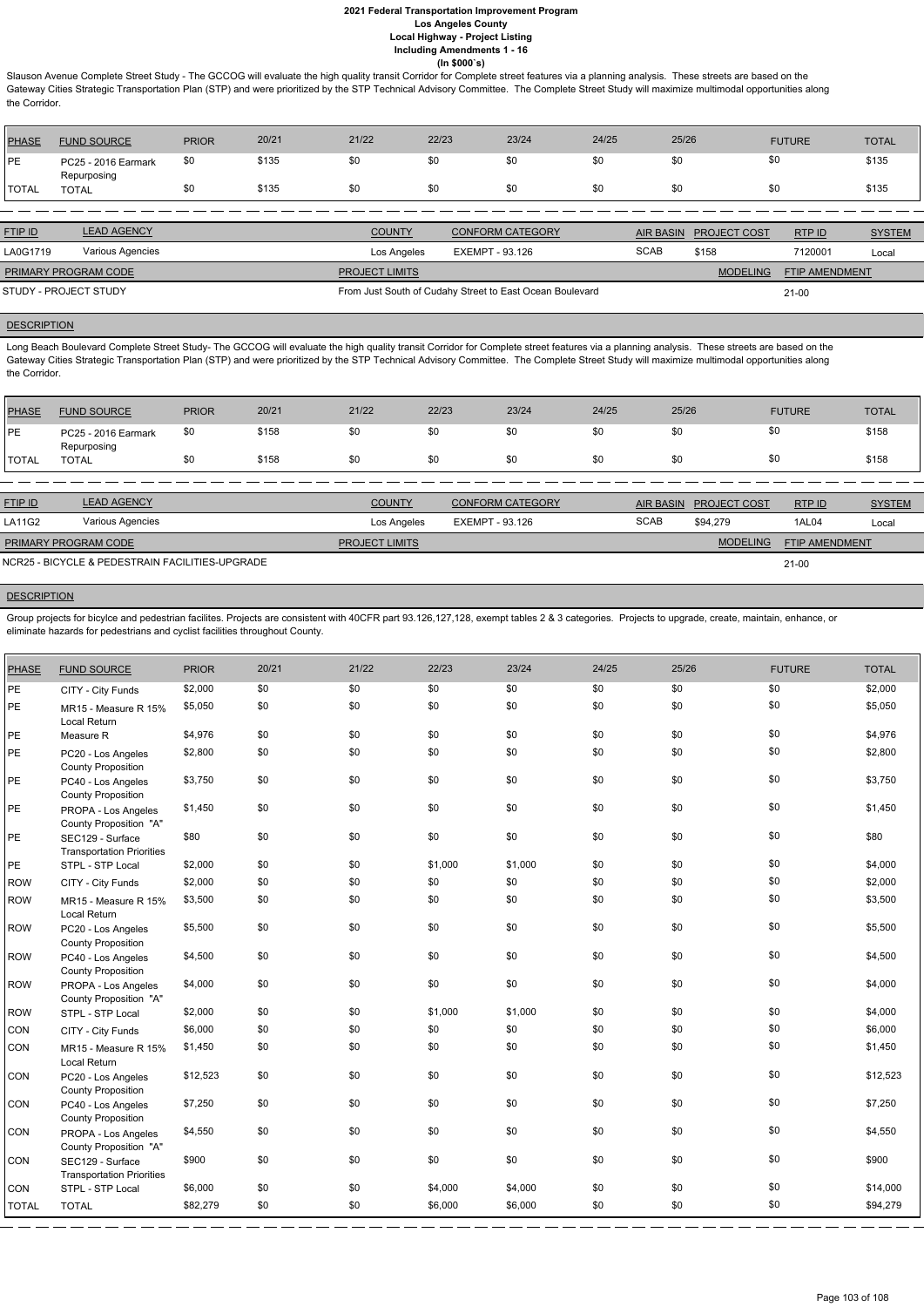**(In \$000`s)**

| <b>LEAD AGENCY</b> | <b>COUNTY</b>                                                  | <b>CONFORM CATEGORY</b> | AIR BASIN   |                 | RTP ID              | <b>SYSTEM</b>  |
|--------------------|----------------------------------------------------------------|-------------------------|-------------|-----------------|---------------------|----------------|
| Various Agencies   | Los Angeles                                                    | NON-REPORTABLE TCM      | <b>SCAB</b> | \$11.107        | 1AL04               | Local          |
|                    | <b>PROJECT LIMITS</b>                                          |                         |             | <b>MODELING</b> |                     |                |
|                    | From various to various                                        |                         |             |                 | 21-00               |                |
|                    | PRIMARY PROGRAM CODE<br>NCR31 - ROAD REPLC & REHAB (NO LN ADD) |                         |             |                 | <b>PROJECT COST</b> | FTIP AMENDMENT |

## **DESCRIPTION**

Group projects for bicylce and pedestrian facilites. Projects are consistent with 40CFR part 93.126,127,128, exempt tables 2 & 3 categories. Projects to upgrade, create, maintain, enhance, or eliminate hazards for pedestrians and cyclist facilities throughout County, non reportable TCMs, project split from LA11G2, bicyle type projects do not exceed 1 mile and ped projects do not exceed 1/4 mile.

| <b>PHASE</b> | <b>FUND SOURCE</b>                              | <b>PRIOR</b> | 20/21 | 21/22 | 22/23 | 23/24 | 24/25 | 25/26 | <b>FUTURE</b> | <b>TOTAL</b> |
|--------------|-------------------------------------------------|--------------|-------|-------|-------|-------|-------|-------|---------------|--------------|
| <b>PE</b>    | CITY - City Funds                               | \$360        | \$0   | \$0   | \$0   | \$0   | \$0   | \$0   | \$0           | \$360        |
| PE           | MR15 - Measure R 15%<br>Local Return            | \$295        | \$0   | \$0   | \$0   | \$0   | \$0   | \$0   | \$0           | \$295        |
| PE           | PC20 - Los Angeles<br><b>County Proposition</b> | \$350        | \$0   | \$0   | \$0   | \$0   | \$0   | \$0   | \$0           | \$350        |
| PE           | PC40 - Los Angeles<br><b>County Proposition</b> | \$400        | \$0   | \$0   | \$0   | \$0   | \$0   | \$0   | \$0           | \$400        |
| PE           | PROPA - Los Angeles<br>County Proposition "A"   | \$325        | \$0   | \$0   | \$0   | \$0   | \$0   | \$0   | \$0           | \$325        |
| PE           | STPL - STP Local                                | \$420        | \$0   | \$0   | \$100 | \$100 | \$0   | \$0   | \$0           | \$620        |
| <b>ROW</b>   | CITY - City Funds                               | \$240        | \$0   | \$0   | \$0   | \$0   | \$0   | \$0   | \$0           | \$240        |
| <b>ROW</b>   | MR15 - Measure R 15%<br>Local Return            | \$285        | \$0   | \$0   | \$0   | \$0   | \$0   | \$0   | \$0           | \$285        |
| <b>ROW</b>   | PC20 - Los Angeles<br><b>County Proposition</b> | \$250        | \$0   | \$0   | \$0   | \$0   | \$0   | \$0   | \$0           | \$250        |
| <b>ROW</b>   | PC40 - Los Angeles<br><b>County Proposition</b> | \$250        | \$0   | \$0   | \$0   | \$0   | \$0   | \$0   | \$0           | \$250        |
| <b>ROW</b>   | PROPA - Los Angeles<br>County Proposition "A"   | \$175        | \$0   | \$0   | \$0   | \$0   | \$0   | \$0   | \$0           | \$175        |
| <b>ROW</b>   | STPL - STP Local                                | \$175        | \$0   | \$0   | \$100 | \$100 | \$0   | \$0   | \$0           | \$375        |
| CON          | CITY - City Funds                               | \$1,945      | \$0   | \$0   | \$0   | \$0   | \$0   | \$0   | \$0           | \$1,945      |
| CON          | MR15 - Measure R 15%<br>Local Return            | \$420        | \$0   | \$0   | \$0   | \$0   | \$0   | \$0   | \$0           | \$420        |
| CON          | Measure R                                       | \$1,000      | \$0   | \$0   | \$0   | \$0   | \$0   | \$0   | \$0           | \$1,000      |
| CON          | PC20 - Los Angeles<br><b>County Proposition</b> | \$400        | \$0   | \$0   | \$0   | \$0   | \$0   | \$0   | \$0           | \$400        |
| CON          | PC40 - Los Angeles<br><b>County Proposition</b> | \$350        | \$0   | \$0   | \$0   | \$0   | \$0   | \$0   | \$0           | \$350        |
| CON          | PROPA - Los Angeles<br>County Proposition "A"   | \$500        | \$0   | \$0   | \$0   | \$0   | \$0   | \$0   | \$0           | \$500        |
| CON          | STPL - STP Local                                | \$1,967      | \$0   | \$0   | \$300 | \$300 | \$0   | \$0   | \$0           | \$2,567      |
| <b>TOTAL</b> | <b>TOTAL</b>                                    | \$10,107     | \$0   | \$0   | \$500 | \$500 | \$0   | \$0   | \$0           | \$11,107     |

| <b>LEAD AGENCY</b><br><b>FTIP ID</b><br><b>COUNTY</b><br><b>CONFORM CATEGORY</b><br>RTPID<br><b>PROJECT COST</b><br><b>AIR BASIN</b><br><b>SCAB</b><br>Various Agencies<br>LA11G5N<br>\$6,000<br>NON-REPORTABLE TCM<br>1AL04<br>Los Angeles<br>Local<br><b>MODELING</b><br><b>FTIP AMENDMENT</b><br><b>PRIMARY PROGRAM CODE</b><br><b>PROJECT LIMITS</b><br>NCR31 - ROAD REPLC & REHAB (NO LN ADD)<br>From various to various<br>21-00 |  |  |  |               |
|----------------------------------------------------------------------------------------------------------------------------------------------------------------------------------------------------------------------------------------------------------------------------------------------------------------------------------------------------------------------------------------------------------------------------------------|--|--|--|---------------|
|                                                                                                                                                                                                                                                                                                                                                                                                                                        |  |  |  | <b>SYSTEM</b> |
|                                                                                                                                                                                                                                                                                                                                                                                                                                        |  |  |  |               |
|                                                                                                                                                                                                                                                                                                                                                                                                                                        |  |  |  |               |
|                                                                                                                                                                                                                                                                                                                                                                                                                                        |  |  |  |               |

## **DESCRIPTION**

Group projects for directional and informational signage on local roads throughout the County. Projects are consistent with 40CFR part 93.126,127,128, exempt tables 2 & 3 categories. Directional and informarmational signs, sign removals, and/or systems to improve or upgrade signage mechanisms, Non reportable TCMs, project split from LA11G5.

Page 104 of 108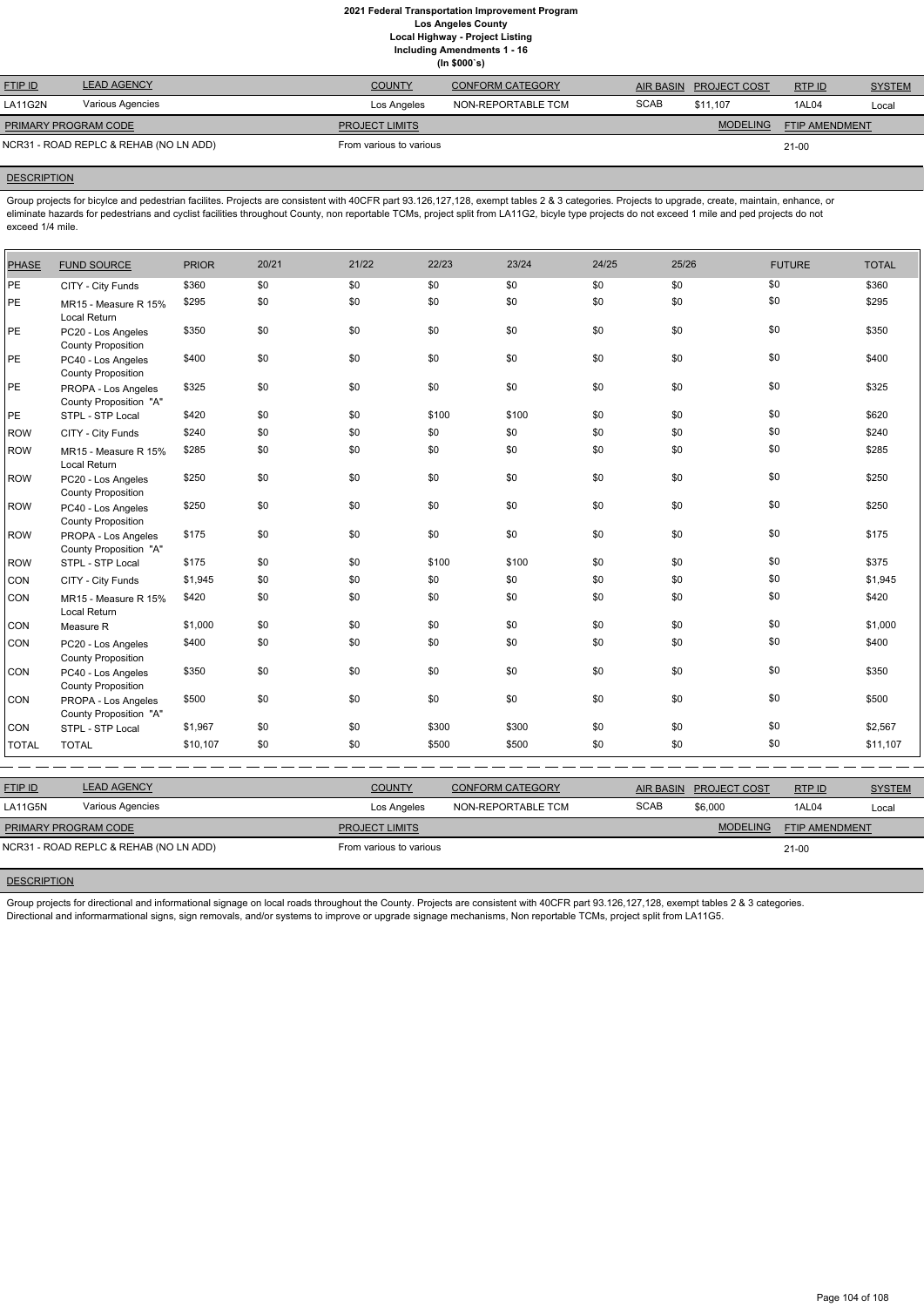**Including Amendments 1 - 16**

|              | (ln \$000's)                                    |              |       |       |       |       |       |       |               |              |  |  |  |
|--------------|-------------------------------------------------|--------------|-------|-------|-------|-------|-------|-------|---------------|--------------|--|--|--|
| <b>PHASE</b> | <b>FUND SOURCE</b>                              | <b>PRIOR</b> | 20/21 | 21/22 | 22/23 | 23/24 | 24/25 | 25/26 | <b>FUTURE</b> | <b>TOTAL</b> |  |  |  |
| PE           | CITY - City Funds                               | \$140        | \$0   | \$0   | \$0   | \$0   | \$0   | \$0   | \$0           | \$140        |  |  |  |
| PE           | MR15 - Measure R 15%<br>Local Return            | \$275        | \$0   | \$0   | \$0   | \$0   | \$0   | \$0   | \$0           | \$275        |  |  |  |
| PE           | PC40 - Los Angeles<br><b>County Proposition</b> | \$400        | \$0   | \$0   | \$0   | \$0   | \$0   | \$0   | \$0           | \$400        |  |  |  |
| PE           | PROPA - Los Angeles<br>County Proposition "A"   | \$425        | \$0   | \$0   | \$0   | \$0   | \$0   | \$0   | \$0           | \$425        |  |  |  |
| PE           | STPL - STP Local                                | \$205        | \$0   | \$0   | \$300 | \$25  | \$0   | \$0   | \$0           | \$530        |  |  |  |
| <b>ROW</b>   | CITY - City Funds                               | \$410        | \$0   | \$0   | \$0   | \$0   | \$0   | \$0   | \$0           | \$410        |  |  |  |
| <b>ROW</b>   | MR15 - Measure R 15%<br>Local Return            | \$325        | \$0   | \$0   | \$0   | \$0   | \$0   | \$0   | \$0           | \$325        |  |  |  |
| <b>ROW</b>   | PC40 - Los Angeles<br><b>County Proposition</b> | \$350        | \$0   | \$0   | \$0   | \$0   | \$0   | \$0   | \$0           | \$350        |  |  |  |
| <b>ROW</b>   | PROPA - Los Angeles<br>County Proposition "A"   | \$175        | \$0   | \$0   | \$0   | \$0   | \$0   | \$0   | \$0           | \$175        |  |  |  |
| <b>ROW</b>   | STPL - STP Local                                | \$255        | \$0   | \$0   | \$100 | \$75  | \$0   | \$0   | \$0           | \$430        |  |  |  |
| CON          | CITY - City Funds                               | \$450        | \$0   | \$0   | \$0   | \$0   | \$0   | \$0   | \$0           | \$450        |  |  |  |
| CON          | MR15 - Measure R 15%<br>Local Return            | \$400        | \$0   | \$0   | \$0   | \$0   | \$0   | \$0   | \$0           | \$400        |  |  |  |
| CON          | PC40 - Los Angeles<br><b>County Proposition</b> | \$250        | \$0   | \$0   | \$0   | \$0   | \$0   | \$0   | \$0           | \$250        |  |  |  |
| CON          | PROPA - Los Angeles<br>County Proposition "A"   | \$400        | \$0   | \$0   | \$0   | \$0   | \$0   | \$0   | \$0           | \$400        |  |  |  |
| CON          | STPL - STP Local                                | \$540        | \$0   | \$0   | \$100 | \$400 | \$0   | \$0   | \$0           | \$1,040      |  |  |  |
| <b>TOTAL</b> | <b>TOTAL</b>                                    | \$5,000      | \$0   | \$0   | \$500 | \$500 | \$0   | \$0   | \$0           | \$6,000      |  |  |  |

| <b>FTIP ID</b>              | <b>LEAD AGENCY</b>           | <b>COUNTY</b>         | <b>CONFORM CATEGORY</b> |             | AIR BASIN PROJECT COST | RTP ID                | <b>SYSTEM</b> |
|-----------------------------|------------------------------|-----------------------|-------------------------|-------------|------------------------|-----------------------|---------------|
| <b>LA11G7</b>               | Various Agencies             | Los Angeles           | EXEMPT - 93.126         | <b>SCAB</b> | \$50.366               | <b>REG0701</b>        | Local         |
| <b>PRIMARY PROGRAM CODE</b> |                              | <b>PROJECT LIMITS</b> |                         |             | <b>MODELING</b>        | <b>FTIP AMENDMENT</b> |               |
|                             | TRN14 - TRACK STRUCTURES-NEW |                       |                         |             |                        | $21 - 10$             |               |

**DESCRIPTION** 

Grouped Projects for Railroad/highway Crossing. Projects are consistent with 40 CFR Part 93.126 Exempt Tables 2 categories- Railroad/ highway crossing.

| PHASE        | <b>FUND SOURCE</b>                | <b>PRIOR</b> | 20/21   | 21/22         | 22/23   | 23/24                   | 24/25 | 25/26                  | <b>FUTURE</b> | <b>TOTAL</b>  |
|--------------|-----------------------------------|--------------|---------|---------------|---------|-------------------------|-------|------------------------|---------------|---------------|
| <b>ICON</b>  | STP-RL - RAILROAD<br><b>LOCAL</b> | \$25,922     | \$5,593 | \$15,576      | \$3,275 | \$0                     | \$0   | \$0                    | \$0           | \$50,366      |
| <b>TOTAL</b> | <b>TOTAL</b>                      | \$25,922     | \$5,593 | \$15,576      | \$3,275 | \$0                     | \$0   | \$0                    | \$0           | \$50,366      |
|              |                                   |              |         |               |         |                         |       |                        |               |               |
| FTIP ID      | <b>LEAD AGENCY</b>                |              |         | <b>COUNTY</b> |         | <b>CONFORM CATEGORY</b> |       | AIR BASIN PROJECT COST | RTP ID        | <b>SYSTEM</b> |

| LA710NB                     | Various Agencies | Los Angeles             | EXEMPT - 93.126 | <b>SCAB</b> | \$111,000       | 1M0101                | Local |
|-----------------------------|------------------|-------------------------|-----------------|-------------|-----------------|-----------------------|-------|
| <b>PRIMARY PROGRAM CODE</b> |                  | <b>PROJECT LIMITS</b>   |                 |             | <b>MODELING</b> | <b>FTIP AMENDMENT</b> |       |
| PLN40 - PLANNING            |                  | From various to various |                 |             |                 | $21 - 00$             |       |
|                             |                  |                         |                 |             |                 |                       |       |

**DESCRIPTION** 

SR Rt. 710 North - Transportation System Management (TSM) & Transportation Demand Management (TDM) as identified in the EIR/EIS.

| <b>PHASE</b>    | <b>FUND SOURCE</b>                           | <b>PRIOR</b> | 20/21    | 21/22                 | 22/23                  | 23/24                   | 24/25       | 25/26            |                     | <b>FUTURE</b>  | <b>TOTAL</b>  |
|-----------------|----------------------------------------------|--------------|----------|-----------------------|------------------------|-------------------------|-------------|------------------|---------------------|----------------|---------------|
| <b>PE</b>       | MR20H - Measure R<br>20% Highway             | \$20,400     | \$0      | \$0                   | \$0                    | \$0                     | \$0         | \$0              |                     | \$0            | \$20,400      |
| ROW             | MR20H - Measure R<br>20% Highway             | \$0          | \$9,000  | \$0                   | \$0                    | \$0                     | \$0         | \$0              |                     | \$0            | \$9,000       |
| <b>CON</b>      | MR20H - Measure R<br>20% Highway             | \$0          | \$81,600 | \$0                   | \$0                    | \$0                     | \$0         | \$0              |                     | \$0            | \$81,600      |
| <b>TOTAL</b>    | <b>TOTAL</b>                                 | \$20,400     | \$90,600 | \$0                   | \$0                    | \$0                     | \$0         | \$0              |                     | \$0            | \$111,000     |
|                 |                                              |              |          |                       |                        |                         |             |                  |                     |                |               |
| FTIP ID         | <b>LEAD AGENCY</b>                           |              |          | <b>COUNTY</b>         |                        | <b>CONFORM CATEGORY</b> |             | <b>AIR BASIN</b> | <b>PROJECT COST</b> | RTP ID         | <b>SYSTEM</b> |
| <b>LART1001</b> | Various Agencies                             |              |          | Los Angeles           | <b>EXEMPT - 93.126</b> |                         | <b>SCAB</b> |                  | \$2,236             | 1AL04          | Local         |
|                 | PRIMARY PROGRAM CODE                         |              |          | <b>PROJECT LIMITS</b> |                        |                         |             |                  | <b>MODELING</b>     | FTIP AMENDMENT |               |
|                 | NCN45 - LAND ACQUISITION FOR SCENIC EASEMENT |              |          | From A to Z           |                        |                         |             |                  | <b>NO</b>           | $21 - 11$      |               |

**DESCRIPTION** 

La Sierra Public Access Acquisition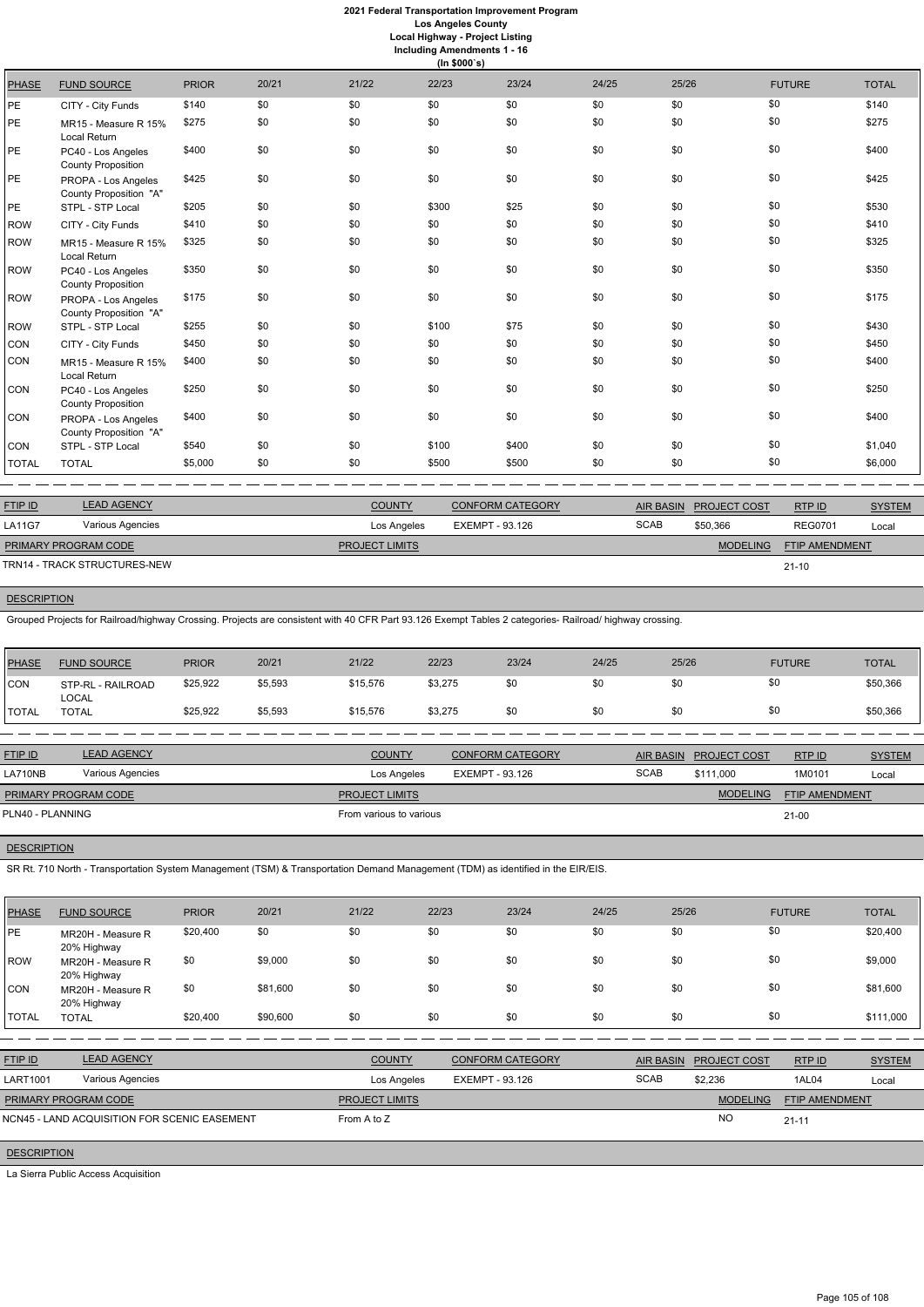|              | (ln \$000's)                  |              |         |       |       |       |       |       |               |              |  |  |  |
|--------------|-------------------------------|--------------|---------|-------|-------|-------|-------|-------|---------------|--------------|--|--|--|
| <b>PHASE</b> | <b>FUND SOURCE</b>            | <b>PRIOR</b> | 20/21   | 21/22 | 22/23 | 23/24 | 24/25 | 25/26 | <b>FUTURE</b> | <b>TOTAL</b> |  |  |  |
| <b>CON</b>   | 1112 - Recreational<br>Trails | \$0          | \$1,942 | \$0   | \$0   | \$0   | \$0   | \$0   | \$0           | \$1,942      |  |  |  |
| CON          | <b>AGENCY - Agency</b>        | \$0          | \$294   | \$0   | \$0   | \$0   | \$0   | \$0   | \$0           | \$294        |  |  |  |
| <b>TOTAL</b> | <b>TOTAL</b>                  | \$0          | \$2,236 | \$0   | \$0   | \$0   | \$0   | \$0   | \$0           | \$2,236      |  |  |  |

| <b>FTIP ID</b>       | <b>LEAD AGENCY</b>                             | <b>COUNTY</b>            | <b>CONFORM CATEGORY</b> | AIR BASIN   | <b>PROJECT COST</b> | RTPID                 | <b>SYSTEM</b> |
|----------------------|------------------------------------------------|--------------------------|-------------------------|-------------|---------------------|-----------------------|---------------|
| LA0D279              | Vernon, City of                                | Los Angeles              | EXEMPT - 93.126         | <b>SCAB</b> | \$36,379            | LA0D279               | Local         |
| PRIMARY PROGRAM CODE |                                                | <b>PROJECT LIMITS</b>    |                         |             | <b>MODELING</b>     | <b>FTIP AMENDMENT</b> |               |
|                      | NCR36 - BRIDGE RESTORATION & REPLC (NO LN ADD) | From Bandini to District |                         |             | <b>NO</b>           | 21-01                 |               |

# **DESCRIPTION**

ATLANTIC BLVD. BRIDGE OVER THE L.A RIVER 5/8 MILE N SLAUSON AVE, WIDEN 6 LANE BRIDGE TO ADD RIGHT TURN LANE (BRIDGE #53C0252)

The project will install one-way protected cycle tracks (Class II - 1.13 miles) with a raised curbed buffer on Pacific Boulevard between Santa Fe Avenue and Fruitland Avenue and install safety improvement at signalized and uncontrolled crosswalk locations along Pacific Boulevard and at the uncontrolled cross location at Santa Fe Avenue and 52nd Street.

| <b>PHASE</b> | <b>FUND SOURCE</b>                              | <b>PRIOR</b> | 20/21   | 21/22    | 22/23     | 23/24 | 24/25      | 25/26 | <b>FUTURE</b> | <b>TOTAL</b> |
|--------------|-------------------------------------------------|--------------|---------|----------|-----------|-------|------------|-------|---------------|--------------|
| PE           | CITY - City Funds                               | \$302        | \$29    | \$0      | \$0       | \$0   | \$0        | \$0   | \$0           | \$331        |
| <b>PE</b>    | <b>DEMOSTL-</b><br>Demonstration -              | \$1,164      | \$0     | \$0      | \$0       | \$0   | \$0        | \$0   | \$0           | \$1,164      |
| <b>PE</b>    | HBRR-L - Bridge- Local                          | \$89         | \$221   | \$0      | \$0       | \$0   | \$0        | \$0   | \$0           | \$310        |
| ROW          | CITY - City Funds                               | \$77         | \$386   | \$0      | \$0       | \$0   | \$0        | \$0   | \$0           | \$463        |
| ROW          | CITY - City Funds AC<br>(Advanced Construction) | \$0          | \$2,891 | \$0      | \$0       | \$0   | \$0        | \$0   | \$0           | \$2,891      |
| ROW          | <b>DEMOSTL-</b><br>Demonstration -              | \$214        | \$0     | \$0      | \$0       | \$0   | \$0        | \$0   | \$0           | \$214        |
| ROW          | HBRR-L - Bridge- Local                          | \$1,252      | \$0     | \$0      | \$0       | \$0   | \$0        | \$0   | \$0           | \$1,252      |
| ROW          | Measure R                                       | \$139        | \$0     | \$0      | \$0       | \$0   | \$0        | \$0   | \$0           | \$139        |
| CON          | CITY - City Funds                               | \$0          | \$0     | \$3,175  | \$0       | \$0   | \$0        | \$0   | \$0           | \$3,175      |
| CON          | CITY - City Funds AC<br>(Advanced Construction) | \$0          | \$0     | \$24,509 | $$-2,981$ | \$0   | $$-24,509$ | \$0   | \$0           | $$-2,981$    |
| CON          | HBRR-L - Bridge- Local                          | \$0          | \$0     | \$0      | \$2,981   | \$0   | \$24,509   | \$0   | \$0           | \$27,490     |
| CON          | Measure R                                       | \$1,931      | \$0     | \$0      | \$0       | \$0   | \$0        | \$0   | \$0           | \$1,931      |
| <b>TOTAL</b> | <b>TOTAL</b>                                    | \$5,168      | \$3,527 | \$27,684 | \$0       | \$0   | \$0        | \$0   | \$0           | \$36,379     |

| <b>LEAD AGENCY</b><br><b>FTIP ID</b> | <b>COUNTY</b><br><b>CONFORM CATEGORY</b> |             | AIR BASIN PROJECT COST | RTPID                 | <b>SYSTEM</b> |
|--------------------------------------|------------------------------------------|-------------|------------------------|-----------------------|---------------|
| Vernon, City of<br>LATP17M018        | <b>TCM Committed</b><br>Los Angeles      | <b>SCAB</b> | \$1.931                | 7120004               | Local         |
| PRIMARY PROGRAM CODE                 | <b>PROJECT LIMITS</b>                    |             | <b>MODELING</b>        | <b>FTIP AMENDMENT</b> |               |
| NCN26 - BICYCLE FACILITY-NEW         | From S Santa Fe Avenue to E 52nd Street  |             | <b>NO</b>              | $21 - 01$             |               |

## **DESCRIPTION**

| <b>PHASE</b> | <b>FUND SOURCE</b> | <b>PRIOR</b> | 20/21   | 21/22 | 22/23 | 23/24 | 24/25 | 25/26 | <b>FUTURE</b> | <b>TOTAL</b> |
|--------------|--------------------|--------------|---------|-------|-------|-------|-------|-------|---------------|--------------|
| <b>PE</b>    | ATP - MPO ST Cash  | \$129        | \$0     | \$0   | \$0   | \$0   | \$0   | \$0   | \$0           | \$129        |
| <b>CON</b>   | ATP - MPO ST Cash  | \$0          | \$1,763 | \$0   | \$0   | \$0   | \$0   | \$0   | \$0           | \$1,763      |
| <b>CON</b>   | CITY - City Funds  | \$0          | \$39    | \$0   | \$0   | \$0   | \$0   | \$0   | \$0           | \$39         |
| <b>TOTAL</b> | <b>TOTAL</b>       | \$129        | \$1,802 | \$0   | \$0   | \$0   | \$0   | \$0   | \$0           | \$1,931      |

| <u>FTIP ID</u>       | <b>LEAD AGENCY</b>   | <b>COUNTY</b>         | <b>CONFORM CATEGORY</b> |             | AIR BASIN PROJECT COST | <b>RTPID</b>          | <b>SYSTEM</b> |
|----------------------|----------------------|-----------------------|-------------------------|-------------|------------------------|-----------------------|---------------|
| LA9918824            | West Covina, City of | Los Angeles           | EXEMPT - 93.127         | <b>SCAB</b> | \$365                  | <b>1ITS04</b>         | Local         |
| PRIMARY PROGRAM CODE |                      | <b>PROJECT LIMITS</b> |                         |             | <b>MODELING</b>        | <b>FTIP AMENDMENT</b> |               |

21-00

#### **DESCRIPTION**

NCNH2 - SIGNAL(S)-AT INTERSECTIONS (NON SIGNAL SYNCH)

Install new traffic signal system at the intersection of Cameron Avenue and Barranca Street, including striping and access ramp upgrades to ADA requirements

| <b>PHASE</b> | <b>FUND SOURCE</b>                  | <b>PRIOR</b> | 20/21 | 21/22 | 22/23 | 23/24 | 24/25 | 25/26 | <b>FUTURE</b> | <b>TOTAL</b> |
|--------------|-------------------------------------|--------------|-------|-------|-------|-------|-------|-------|---------------|--------------|
| <b>CON</b>   | MM16 -Measure M<br>Local Return 16% | \$0          | \$250 | \$0   | \$0   | \$0   | \$0   | \$0   | \$0           | \$250        |
| <b>CON</b>   | PC25 - 2016 Earmark<br>Repurposing  | \$0          | \$115 | \$0   | \$0   | \$0   | \$0   | \$0   | \$0           | \$115        |
| <b>TOTAL</b> | <b>TOTAL</b>                        | \$0          | \$365 | \$0   | \$0   | \$0   | \$0   | \$0   | \$0           | \$365        |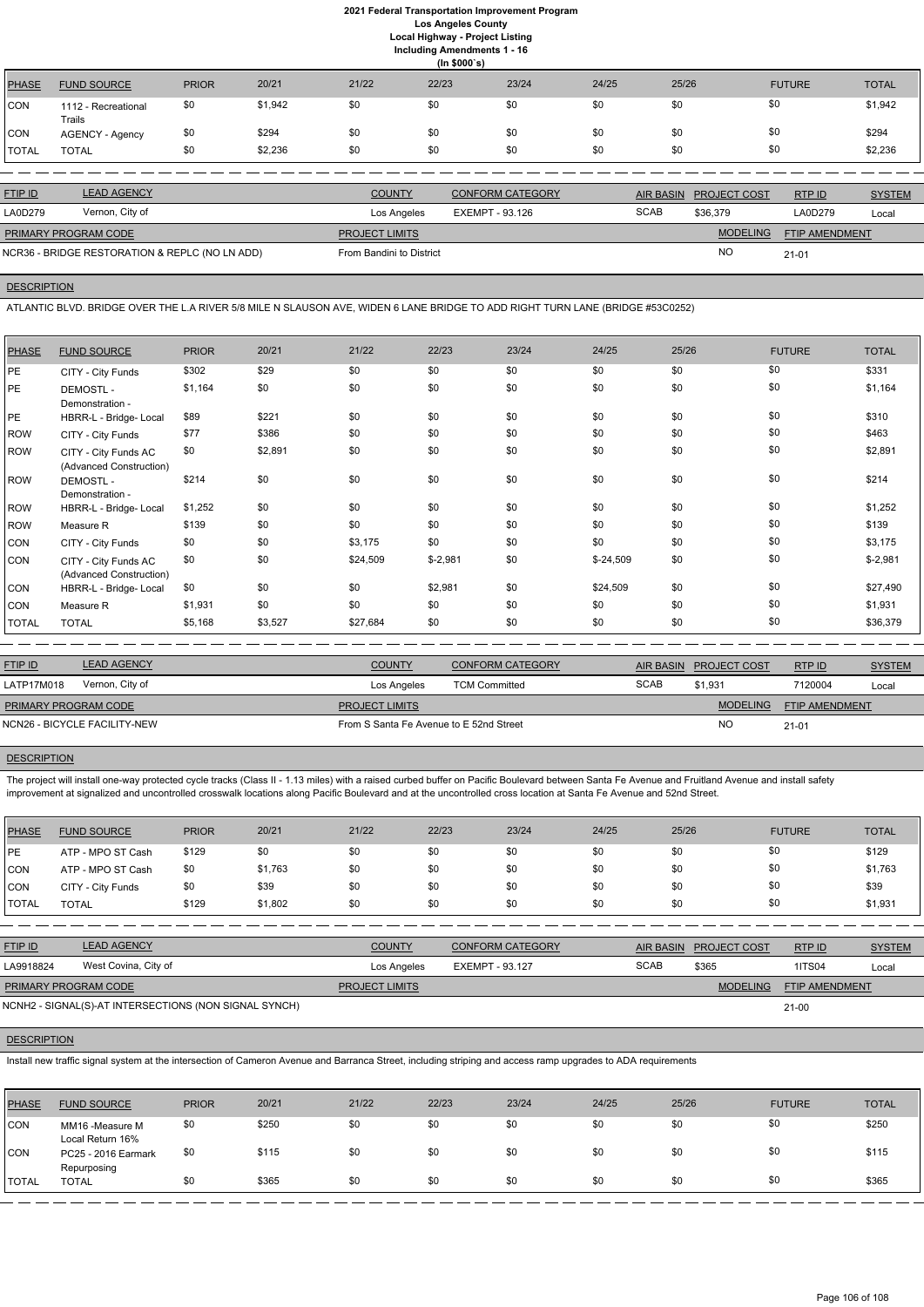**(In \$000`s)**

| <b>FTIP ID</b>       | <b>LEAD AGENCY</b>                                    | <b>COUNTY</b>                   | CONFORM CATEGORY |             | AIR BASIN PROJECT COST | RTPID          | <b>SYSTEM</b> |
|----------------------|-------------------------------------------------------|---------------------------------|------------------|-------------|------------------------|----------------|---------------|
| LA9918936            | West Covina, City of                                  | Los Angeles                     | EXEMPT - 93.127  | <b>SCAB</b> | \$455                  | 1AL04          | Local         |
| PRIMARY PROGRAM CODE |                                                       | <b>PROJECT LIMITS</b>           |                  |             | <b>MODELING</b>        | FTIP AMENDMENT |               |
|                      | NCNH2 - SIGNAL(S)-AT INTERSECTIONS (NON SIGNAL SYNCH) | From Barranca St to Barranca St |                  |             |                        | $21 - 01$      |               |

#### **DESCRIPTION**

Install new traffic signal, striping and signage; construct access ramps; remove raised "pork chop" island; and all appurtenant work as per approved plans and specs at Cameron Ave/Barranca St intersection.

| PHASE        | <b>FUND SOURCE</b>                  | <b>PRIOR</b> | 20/21 | 21/22 | 22/23 | 23/24 | 24/25 | 25/26 | <b>FUTURE</b> | <b>TOTAL</b> |
|--------------|-------------------------------------|--------------|-------|-------|-------|-------|-------|-------|---------------|--------------|
| <b>PE</b>    | MM16 -Measure M<br>Local Return 16% | \$0          | \$23  | \$0   | \$0   | \$0   | \$0   | \$0   | \$0           | \$23         |
| <b>CON</b>   | MM16 -Measure M<br>Local Return 16% | \$0          | \$0   | \$316 | \$0   | \$0   | \$0   | \$0   | \$0           | \$316        |
| <b>CON</b>   | PC25 - 2016 Earmark<br>Repurposing  | \$0          | \$0   | \$116 | \$0   | \$0   | \$0   | \$0   | \$0           | \$116        |
| <b>TOTAL</b> | <b>TOTAL</b>                        | \$0          | \$23  | \$432 | \$0   | \$0   | \$0   | \$0   | \$0           | \$455        |

| <b>FTIP ID</b>                                   | <b>LEAD AGENCY</b> | <b>COUNTY</b>                          | CONFORM CATEGORY |             | AIR BASIN PROJECT COST | RTP ID                | <b>SYSTEM</b> |
|--------------------------------------------------|--------------------|----------------------------------------|------------------|-------------|------------------------|-----------------------|---------------|
| LA0G1630                                         | Whittier, City of  | Los Angeles                            | EXEMPT - 93.127  | <b>SCAB</b> | \$2.344                | 7120001               | Local         |
| <b>PRIMARY PROGRAM CODE</b>                      |                    | <b>PROJECT LIMITS</b>                  |                  |             | <b>MODELING</b>        | <b>FTIP AMENDMENT</b> |               |
| NCRH1 - INTERSECTION IMPROVEMENTS/CHANNELIZATION |                    | From Colima Road to Whittier Boulevard |                  |             |                        | $21 - 00$             |               |

# **DESCRIPTION**

Various intersection improvements at Colima Road and Whittier Boulevard including re-striping, median construction, retaining wall, ADA curb ramps, and upgrade pedestrian signals.

| <b>PHASE</b> | <b>FUND SOURCE</b>               | <b>PRIOR</b> | 20/21   | 21/22 | 22/23 | 23/24 | 24/25 | 25/26 | <b>FUTURE</b> | <b>TOTAL</b> |
|--------------|----------------------------------|--------------|---------|-------|-------|-------|-------|-------|---------------|--------------|
| <b>IPE</b>   | MR20H - Measure R<br>20% Highway | \$240        | \$0     | \$0   | \$0   | \$0   | \$0   | \$0   | \$0           | \$240        |
| ROW          | MR20H - Measure R<br>20% Highway | \$374        | \$0     | \$0   | \$0   | \$0   | \$0   | \$0   | \$0           | \$374        |
| <b>CON</b>   | MR20H - Measure R<br>20% Highway | \$0          | \$1,730 | \$0   | \$0   | \$0   | \$0   | \$0   | \$0           | \$1,730      |
| <b>TOTAL</b> | <b>TOTAL</b>                     | \$614        | \$1,730 | \$0   | \$0   | \$0   | \$0   | \$0   | \$0           | \$2,344      |

| <b>FTIP ID</b>              | <b>LEAD AGENCY</b>                               | <b>COUNTY</b>         | <b>CONFORM CATEGORY</b>                          |             | AIR BASIN PROJECT COST | RTPID                 | <b>SYSTEM</b> |  |
|-----------------------------|--------------------------------------------------|-----------------------|--------------------------------------------------|-------------|------------------------|-----------------------|---------------|--|
| LA0G1687                    | Whittier, City of                                | Los Angeles           | EXEMPT - 93.127                                  | <b>SCAB</b> | \$2.371                | 7120004               | Local         |  |
| <b>PRIMARY PROGRAM CODE</b> |                                                  | <b>PROJECT LIMITS</b> |                                                  |             | <b>MODELING</b>        | <b>FTIP AMENDMENT</b> |               |  |
|                             | NCRH1 - INTERSECTION IMPROVEMENTS/CHANNELIZATION |                       | From Whittier Boulevard to Santa Fe Springs Road |             |                        | $21 - 00$             |               |  |

#### **DESCRIPTION**

Construction of a new dedicated right turn lane at Pickering Avenue, signing and striping modifications to increase right and left storage lengths, signal timing adjustments, bicycle connection from La Cuarta Street onto Pickering Avenue, and construct new curb and gutter.

| <b>PHASE</b> | <b>FUND SOURCE</b>               | <b>PRIOR</b> | 20/21   | 21/22 | 22/23 | 23/24 | 24/25 | 25/26 | <b>FUTURE</b> | <b>TOTAL</b> |
|--------------|----------------------------------|--------------|---------|-------|-------|-------|-------|-------|---------------|--------------|
| l PE         | MR20H - Measure R<br>20% Highway | \$237        | \$0     | \$0   | \$0   | \$0   | \$0   | \$0   | \$0           | \$237        |
| CON          | MR20H - Measure R<br>20% Highway | \$0          | \$2,134 | \$0   | \$0   | \$0   | \$0   | \$0   | \$0           | \$2,134      |
| <b>TOTAL</b> | <b>TOTAL</b>                     | \$237        | \$2,134 | \$0   | \$0   | \$0   | \$0   | \$0   | \$0           | \$2,371      |

| <b>FTIP ID</b>              | <b>LEAD AGENCY</b>                               | <b>COUNTY</b>                             | <b>CONFORM CATEGORY</b> |             | AIR BASIN PROJECT COST | RTP ID                | <b>SYSTEM</b> |
|-----------------------------|--------------------------------------------------|-------------------------------------------|-------------------------|-------------|------------------------|-----------------------|---------------|
| LA0G1688                    | Whittier, City of                                | Los Angeles                               | EXEMPT - 93.127         | <b>SCAB</b> | \$4.273                | 1AL04                 | Local         |
| <b>PRIMARY PROGRAM CODE</b> |                                                  | <b>PROJECT LIMITS</b>                     |                         |             | <b>MODELING</b>        | <b>FTIP AMENDMENT</b> |               |
|                             | NCRH1 - INTERSECTION IMPROVEMENTS/CHANNELIZATION | From Whittier Boulevard to Painter Avenue |                         |             |                        | $21 - 00$             |               |

#### **DESCRIPTION**

Various intersection improvements on Painter Ave and Whittier Blvd including an additional right turn lane on Painter Ave approx 230 ft (southbound), a third east bound through lane on Whittier Blvd approx 710 ft and increased eastbound left turn storage length approx 300 ft, provide and additional third west bound through lane on Whittier Blvd approx 615 ft, and increase eastbound left turn storage length (onto Painter Ave) by approx 120 ft, and adjust signal timing, lane striping and signage.

| PHASE        | <b>FUND SOURCE</b>               | <b>PRIOR</b> | 20/21   | 21/22 | 22/23 | 23/24 | 24/25 | 25/26 | <b>FUTURE</b> | <b>TOTAL</b> |
|--------------|----------------------------------|--------------|---------|-------|-------|-------|-------|-------|---------------|--------------|
| <b>IPE</b>   | MR20H - Measure R<br>20% Highway | \$341        | \$0     | \$0   | \$0   | \$0   | \$0   | \$0   | \$0           | \$341        |
| ROW          | MR20H - Measure R<br>20% Highway | \$0          | \$512   | \$0   | \$0   | \$0   | \$0   | \$0   | \$0           | \$512        |
| CON          | MR20H - Measure R<br>20% Highway | \$0          | \$3,420 | \$0   | \$0   | \$0   | \$0   | \$0   | \$0           | \$3,420      |
| <b>TOTAL</b> | <b>TOTAL</b>                     | \$341        | \$3,932 | \$0   | \$0   | \$0   | \$0   | \$0   | \$0           | \$4,273      |